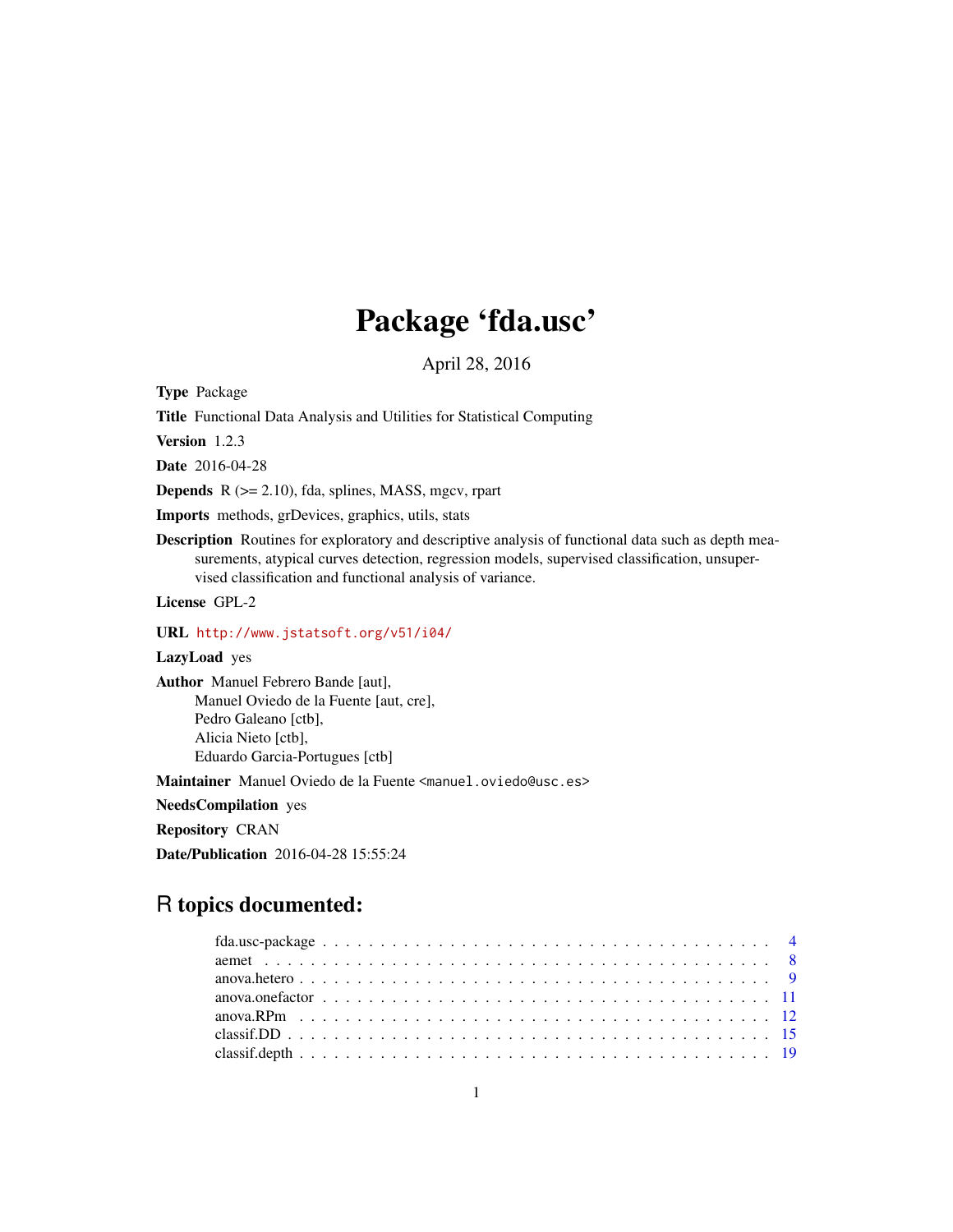|            | 20       |
|------------|----------|
|            | 22       |
|            | 24       |
|            | 26       |
|            | 28       |
|            | 30       |
|            | 32       |
|            | 33       |
|            | 35       |
|            | 37       |
|            | 38       |
|            | 40       |
|            | 42       |
|            | 45       |
|            | 49       |
|            | 51       |
|            | 54       |
|            | 57       |
|            | 58       |
|            | 59       |
|            | 61       |
|            | 63       |
|            | 64       |
|            | 65       |
|            | 66       |
|            | 67       |
|            |          |
|            | 69<br>71 |
|            |          |
|            | 72       |
|            | 74       |
|            | 79       |
|            | 82       |
|            | 85       |
|            | 88       |
|            | 90       |
|            | 92       |
|            | 95       |
|            | 97       |
|            |          |
|            |          |
|            |          |
|            |          |
|            |          |
| fregre.pls |          |
|            |          |
|            |          |
|            |          |
|            |          |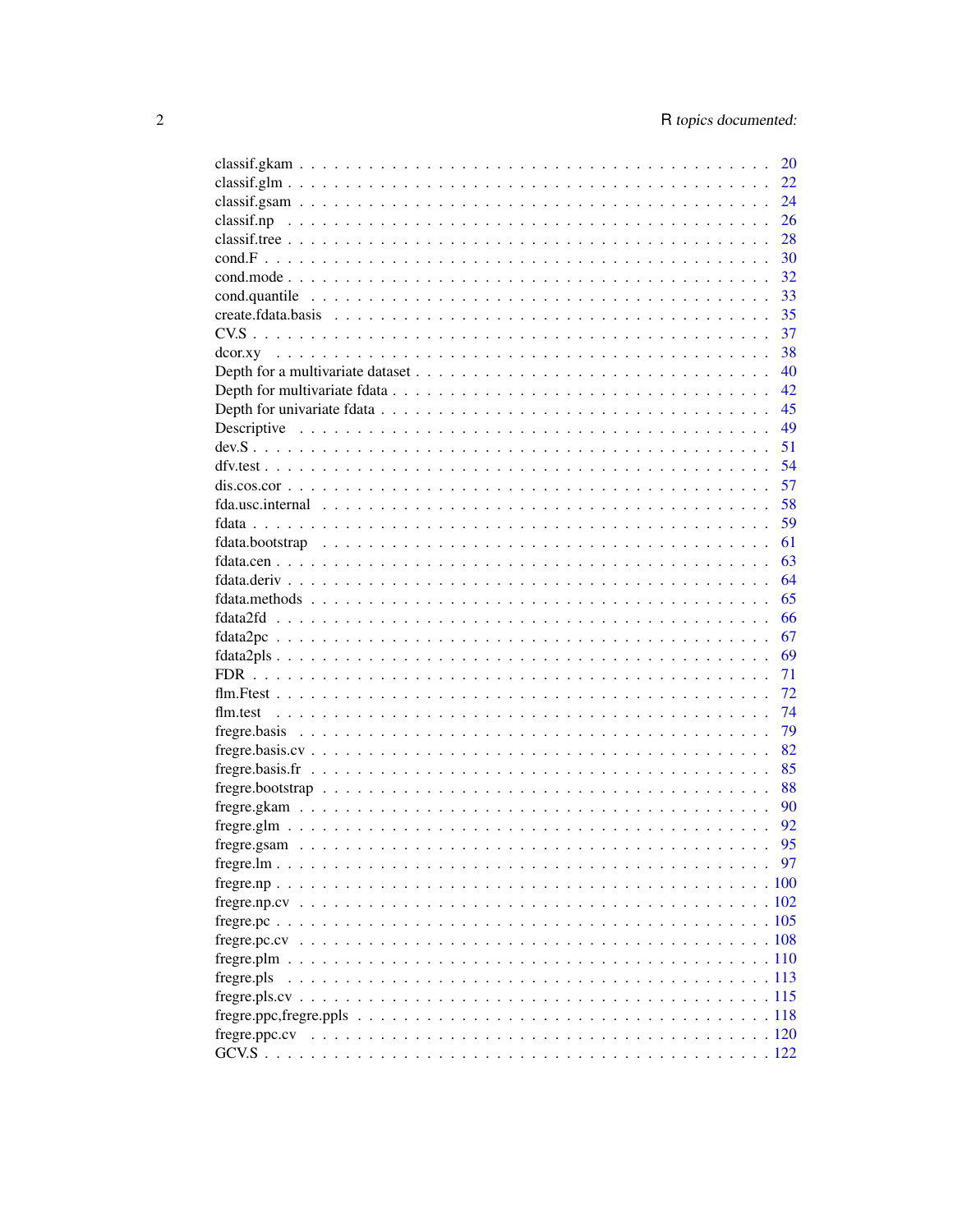**Index**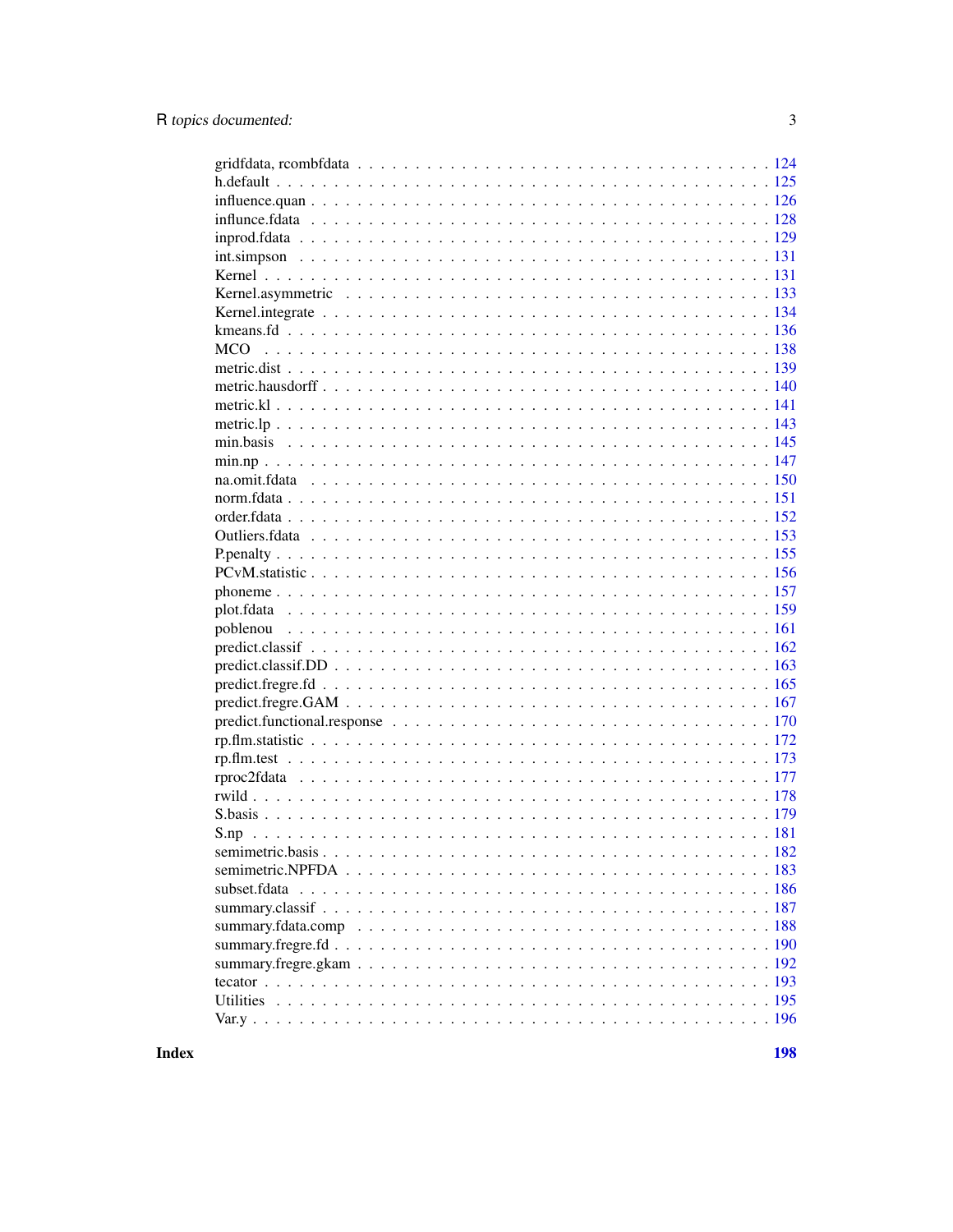<span id="page-3-0"></span>

#### Description

This package carries out exploratory and descriptive analysis of functional data exploring its most important features: such as depth measurements or functional outliers detection, among others. It also helps to explain and model the relationship between a dependent variable and independent (regression models) and make predictions. Methods for supervised or unsupervised classification of a set of functional data regarding a feature of the data are also included. Finally, it can perform analysis of variance model (ANOVA) for functional data.

Sections of fda.usc-package:

- A.- Functional Data Representation
- B.- Functional Outlier Detection
- C.- Functional Regression Model
- D.- Functional Supervised Classification
- E.- Functional Non-Supervised Classification
- F.- Functional ANOVA
- G.- Auxiliary functions:

A.- Functional Data Representation

The functions included in this section allow to define, transform, manipulate and represent a functional dataset in many ways including derivatives, non-parametric kernel methods or basis representation.

- [fdata](#page-58-1) [plot.fdata](#page-158-1) [fdata.deriv](#page-63-1) [CV.S](#page-36-1) [GCV.S](#page-121-1) [min.np](#page-146-1) [min.basis](#page-144-1) [S.NW](#page-180-1) [S.LLR](#page-180-1) [S.basis](#page-178-1) [Var.e](#page-195-1) [Var.y](#page-195-2)
- B.- Functional Depth and Functional Outlier Detection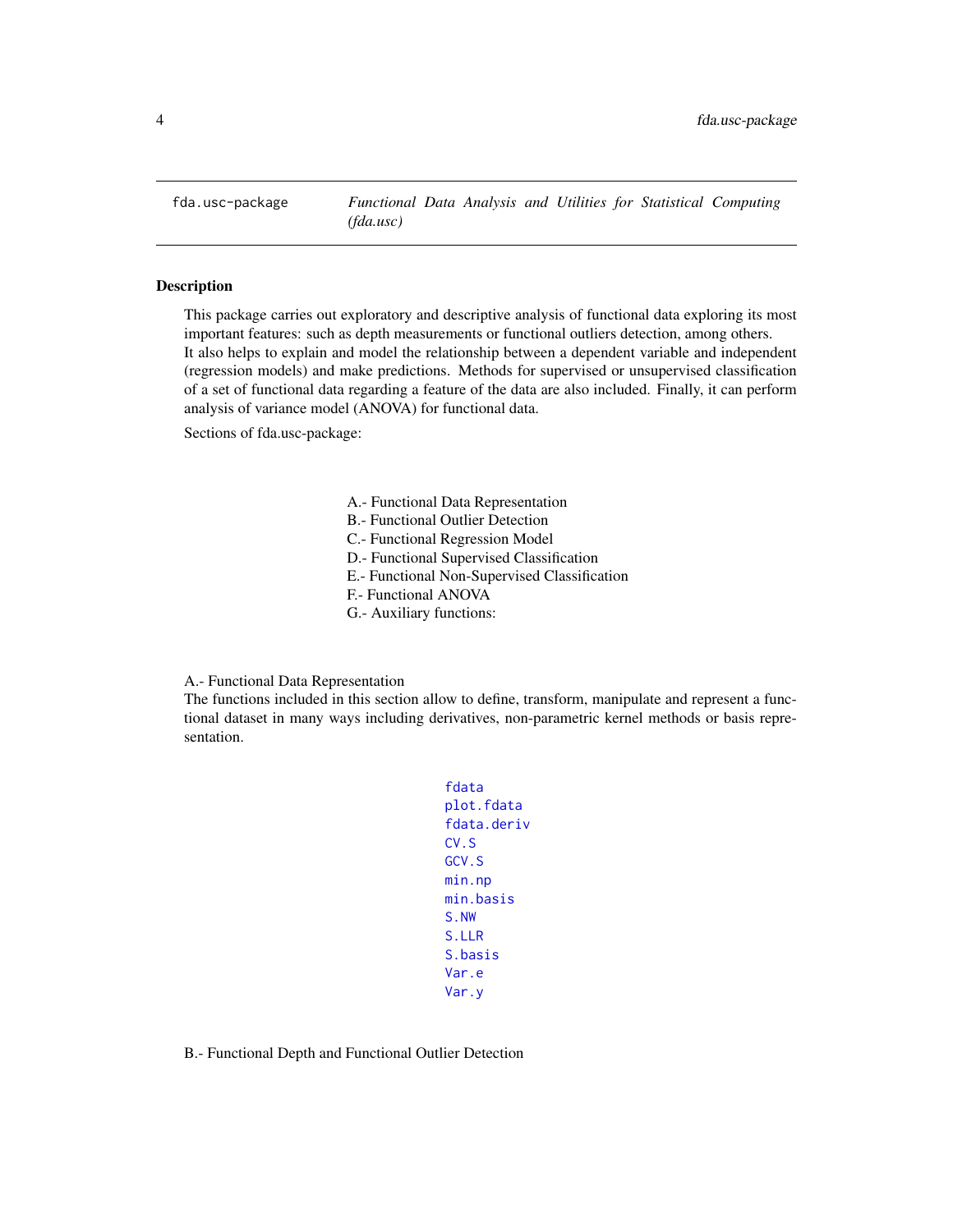The functional data depth calculated by the different depth functions implemented that could be use as a measure of centrality or outlyingness.

B.1-Depth methods [Depth](#page-44-1):

[depth.FM](#page-44-1) [depth.mode](#page-44-1) [depth.RP](#page-44-1) [depth.RT](#page-44-1) [depth.RPD](#page-44-1) [Descriptive](#page-48-1)

B.2-Functional Outliers detection methods:

[outliers.depth.trim](#page-152-1) [outliers.depth.pond](#page-152-1) [outliers.thres.lrt](#page-152-1) [outliers.lrt](#page-152-1)

C.- Functional Regression Models

C.1. Functional explanatory covariate and scalar response The functions included in this section allow the estimation of different functional regression models with a scalar response and a single functional explicative covariate.

```
fregre.pc
fregre.pc.cv
fregre.pls
fregre.pls.cv
fregre.basis
fregre.basis.cv
fregre.np
fregre.np.cv
```
C.2. Test for the functional linear model (FLM) with scalar response.

[flm.Ftest](#page-71-1), F-test for the FLM with scalar response [flm.test](#page-73-1), Goodness-of-fit test for the FLM with scalar response [PCvM.statistic](#page-155-1), PCvM statistic for the FLM with scalar response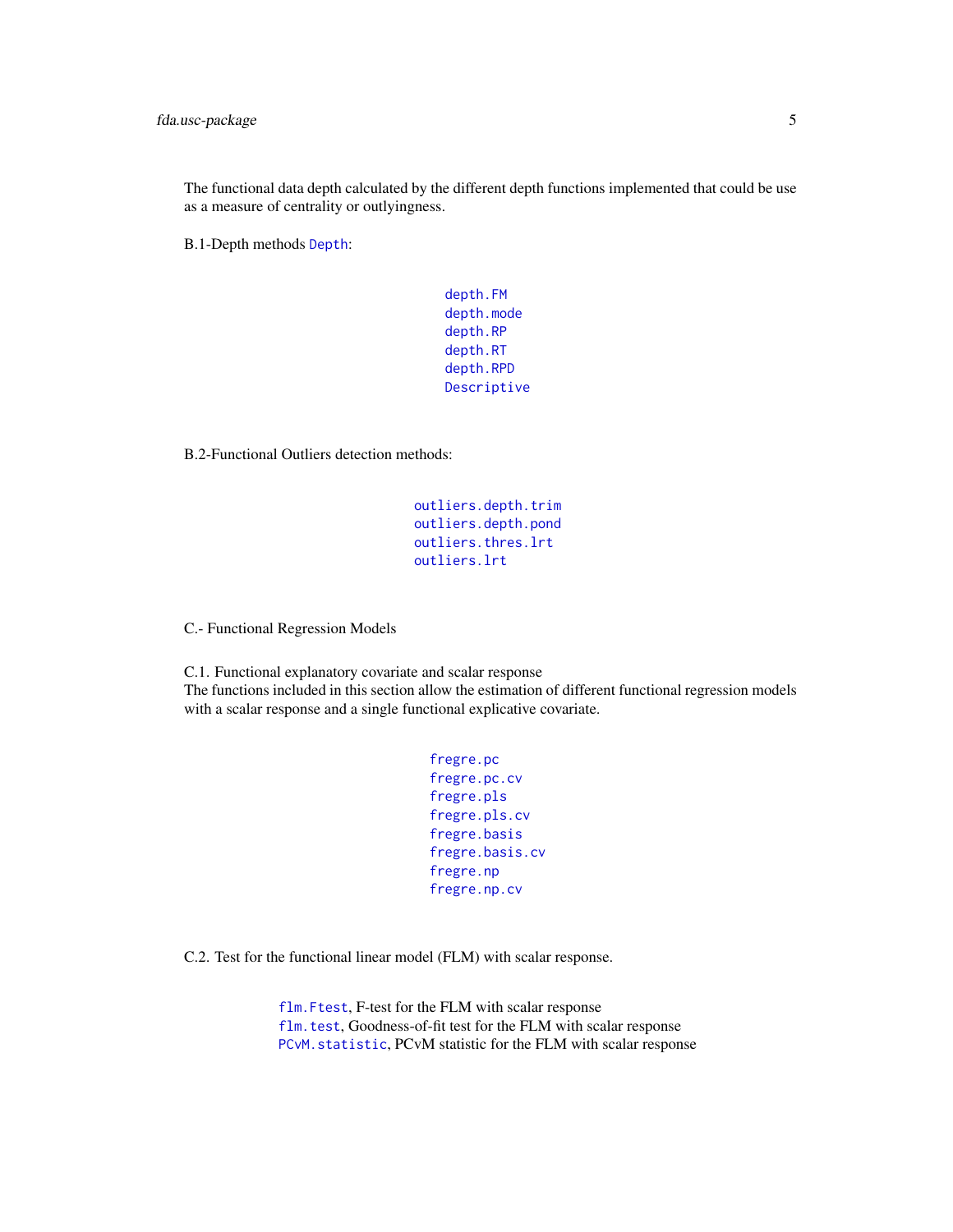C.3. Functional and non functional explanatory covariates.

The functions in this section extends those regression models in previous section in several ways. Semifunctional partial linear regression fregre. plm is an extension of functional nonparameric regression [fregre.np](#page-99-1) allowing include non-functional variables.

Functional linear regression [fregre.lm](#page-96-1), functional generalized linear regression [fregre.glm](#page-91-1) and functional generalized spectral additive model [fregre.gsam](#page-94-1) are an extensions of [fregre.basis](#page-78-1) and [fregre.pc](#page-104-1) allowing include more than one functional variable and other non-functional variables, as  $\text{Im} \text{ or } \text{glm} \text{ functions}.$  $\text{Im} \text{ or } \text{glm} \text{ functions}.$  $\text{Im} \text{ or } \text{glm} \text{ functions}.$ 

```
fregre.plm
fregre.lm
fregre.glm
fregre.gsam
fregre.gkam
```
C.4. Functional explanatory covariate and response

The functions included in this section allow the estimation of functional regression models with a functional response and a single functional explicative covariate.

[fregre.basis.fr](#page-84-1)

D.- Functional Supervised Classification

This section allows the estimation of the groups in a training set of functional data fdata class by different nonparametric methods of supervised classification. Once these classifiers have been trained, they can be used to predict on new functional data.

Package allows the estimation of the groups in a training set of functional data by different methods of supervised classification.

```
classif.knn
classif.kernel
classif.glm
classif.gsam
classif.gkam
classif.DD
classif.depth
```
E.- Functional Non-Supervised Classification

This section allows the estimation of the groups in a functional data set fdata class by kmeans method.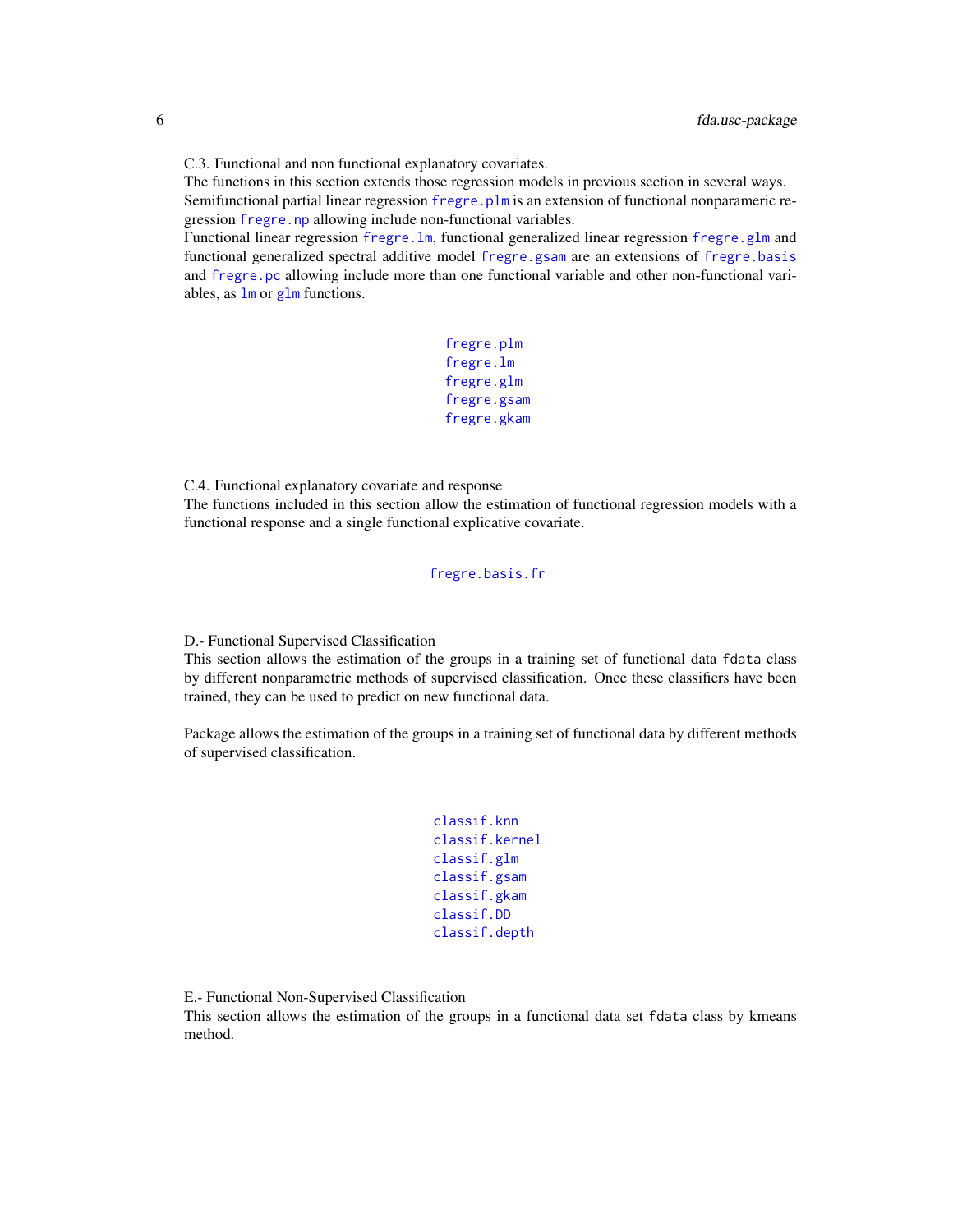[kmeans.fd](#page-135-1)

F.- Functional ANOVA

[anova.onefactor](#page-10-1) [anova.RPm](#page-11-1) [anova.hetero](#page-8-1)

G.- Utilities and auxiliary functions:

```
fdata.bootstrap
fdata2fd
fdata2pc
fdata2pls
summary.fdata.comp
cond.F
cond.quantile
cond.mode
FDR
Kernel
Kernel.asymmetric
Kernel.integrate
metric.lp
metric.kl
metric.hausdorff
metric.dist
semimetric.NPFDA
semimetric.basis
```
## Details

| Package:                                                          | fda.usc    |
|-------------------------------------------------------------------|------------|
| Type:                                                             | Package    |
| Version:                                                          | 1.2.3      |
| Date:                                                             | 2016-04-28 |
| License:                                                          | $GPL-2$    |
| LazyLoad:                                                         | yes        |
| Url: http://eio.usc.es/pub/MAESFE/, http://eio.usc.es/pub/gi1914/ |            |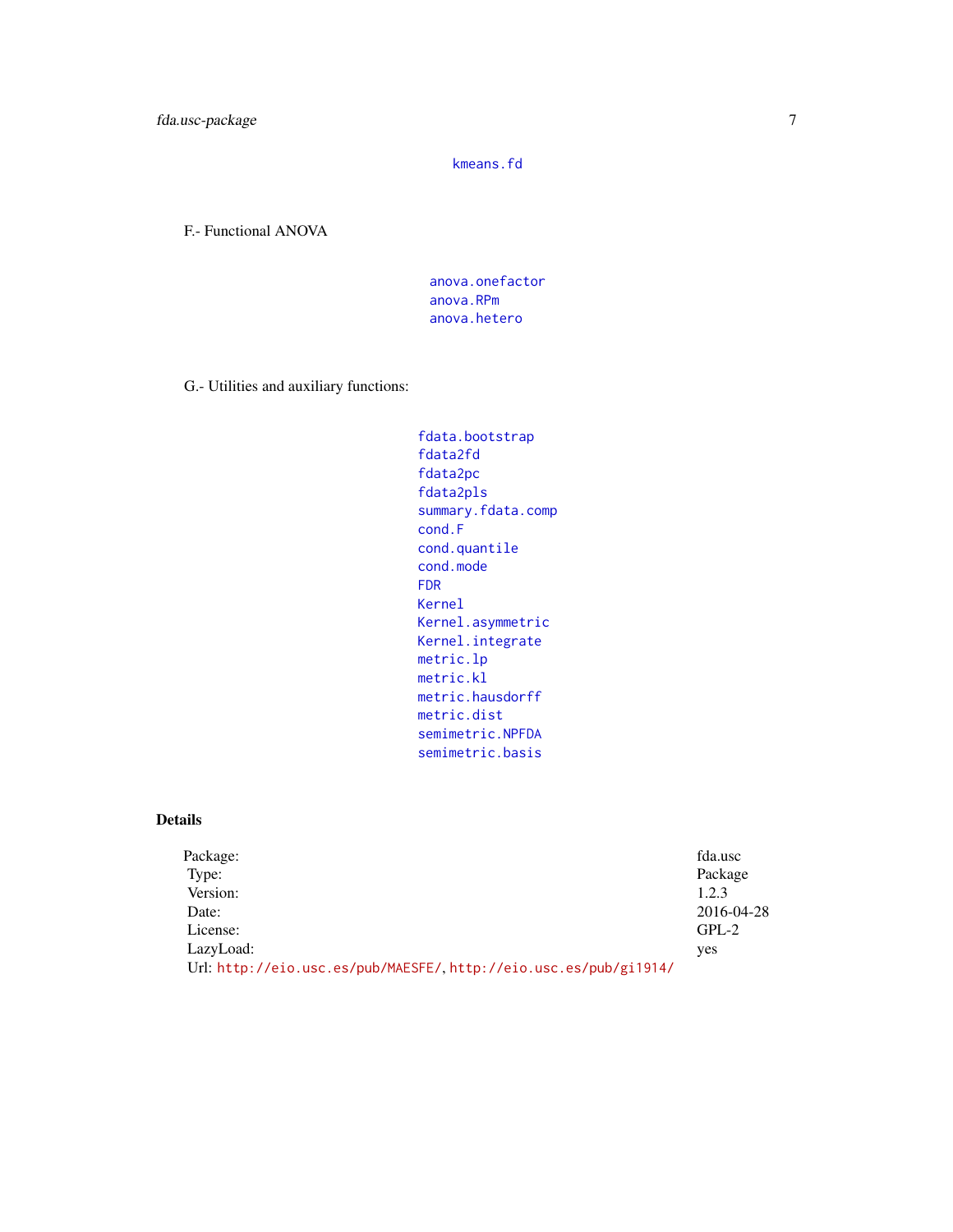#### <span id="page-7-0"></span>Author(s)

Authors: Manuel Febrero Bande <manuel.febrero@usc.es> and Manuel Oviedo de la Fuente <manuel.oviedo@usc.es>

*Contributors:* Pedro Galeano, Alicia Nieto-Reyes, Eduardo Garcia-Portugues <eduardo.garcia@usc.es> and STAPH group <http://www.lsp.ups-tlse.fr/staph/>

*Maintainer:* Manuel Oviedo de la Fuente <manuel.oviedo@usc.es>

## References

Febrero-Bande, M., Oviedo de la Fuente, M. (2012). *Statistical Computing in Functional Data Analysis: The R Package fda.usc.* Journal of Statistical Software, 51(4), 1-28. [http://www.](http://www.jstatsoft.org/v51/i04/) [jstatsoft.org/v51/i04/](http://www.jstatsoft.org/v51/i04/)

aemet *aemet data*

#### Description

Series of daily summaries of 73 spanish weather stations selected for the period 1980-2009. The dataset contains geographic information of each station and the average for the period 1980-2009 of daily temperature, daily precipitation and daily wind speed.

Meteorological State Agency of Spain (AEMET), <http://www.aemet.es/>. Government of Spain.

#### Usage

data(aemet)

#### Format

Elements of aemet:

..\$df: Dataframe with information of each wheather station:

ind: Indicated weather station.

name: Station Name. 36 marked UTF-8 strings

province: Province (region) of Spain. 36 marked UTF-8 strings

altitude: Altitude of the station (in meters).

year.ini: Start year.

year.end: End year.

longitude: x geographic coordinate of the station (in decimal degrees) .

latitude: y geographic coordinate of the station (in decimal degrees) .

The functional variables:

...\$temp: mean curve of the average daily temperature for the period 1980-2009 (in degrees Celsius, marked with UTF-8 string).

...\$wind.speed: mean curve of the average daily wind speed for the period 1980-2009 (in m/s).

...\$logprec: mean curve of the log precipitation for the period 1980-2009 (in log mm).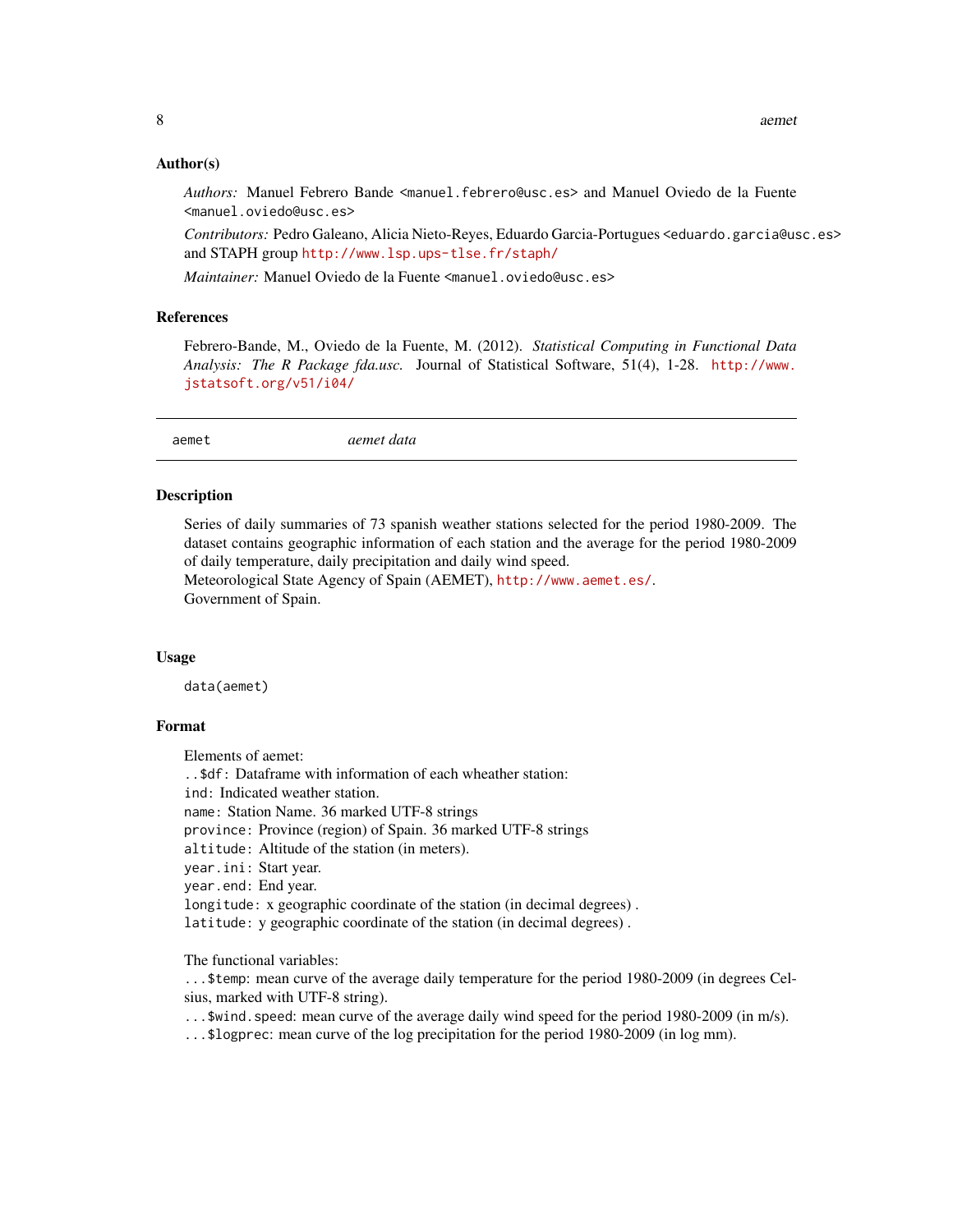#### <span id="page-8-0"></span>anova.hetero 9

## Details

It marks 36 UTF-8 string of names of stations and 3 UTF-8 string names of provinces through the function [iconv](#page-0-0).

In leap years temperatures for February 28 and 29 were averaged. Negligible precipitation (less than 1 tenth of mm) is replaced by 0.05 and no precipitation (0.0 mm) is replaced by 0.01. Then the logarithm is applied.

#### Author(s)

Manuel Febrero Bande, Manuel Oviedo de la Fuente <manuel.oviedo@usc.es>

## Source

The data were obtained from the FTP of AEMET in 2009.

## Examples

```
data(aemet)
names(aemet)
names(aemet$df)
par(mfrow=c(3,1))
plot(aemet$temp)
plot(aemet$wind.speed)
plot(aemet$logprec)
```
#### <span id="page-8-1"></span>anova.hetero *ANOVA for heteroscedastic data*

## Description

Univariate ANOVA for heteroscedastic data.

## Usage

```
## S3 method for class 'hetero'
anova(object=NULL,formula,pr=FALSE,contrast=NULL,...)
```
#### Arguments

| object  | A data frame with dimension ( $n \times p+1$ ). In the first column contains the n re-<br>sponse values and on the following p columns the explanatory variables speci-<br>fied in the formula. |
|---------|-------------------------------------------------------------------------------------------------------------------------------------------------------------------------------------------------|
| formula | as formula.                                                                                                                                                                                     |
| pr      | If TRUE, print intermediate results.                                                                                                                                                            |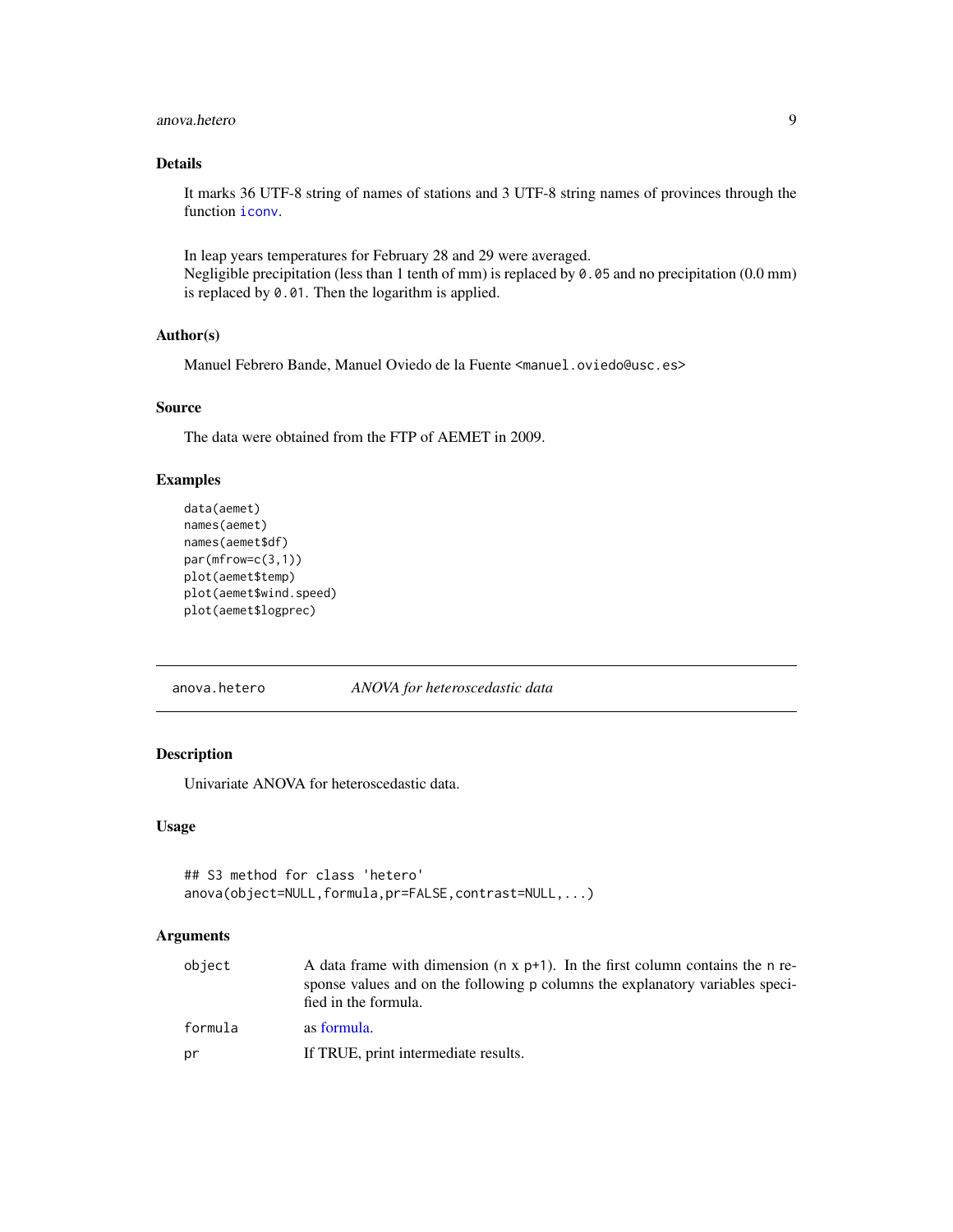| contrast                | List of special contrast to be used, by default no special contrasts are used<br>(contrast=NULL). |
|-------------------------|---------------------------------------------------------------------------------------------------|
| $\cdot$ $\cdot$ $\cdot$ | Further arguments passed to or from other methods.                                                |

## Details

This function fits a univariate analysis of variance model and allows calculate special contrasts defined by the user. The list of special contrast to be used for some of the factors in the formula. Each matrix of the list has r rows and r-1 columns.

The user can also request special predetermined contrasts, for example using [contr.helmert](#page-0-0), [contr.sum](#page-0-0) or [contr.treatment](#page-0-0) functions.

#### Value

Return:

| ans      | A list with components including: the Beta estimation Est, the factor degrees of |
|----------|----------------------------------------------------------------------------------|
|          | freedom df1, the residual degrees of freedom df2 and p-value for each factor.    |
| contrast | List of special contrasts.                                                       |

#### Note

It only works with categorical variables.

## Author(s)

Manuel Febrero-Bande, Manuel Oviedo de la Fuente <manuel.oviedo@usc.es>

## References

Brunner, E., Dette, H., Munk, A. *Box-Type Approximations in Nonparametric Factorial Designs.* Journal of the American Statistical Association, Vol. 92, No. 440 (Dec., 1997), pp. 1494-1502.

## See Also

See Also as: [anova.RPm](#page-11-1)

```
data(phoneme)
ind=1 # beetwen 1:150
fdataobj=data.frame(phoneme$learn[["data"]][,ind])
n=dim(fdataobj)[1]
group<-factor(phoneme$classlearn)
```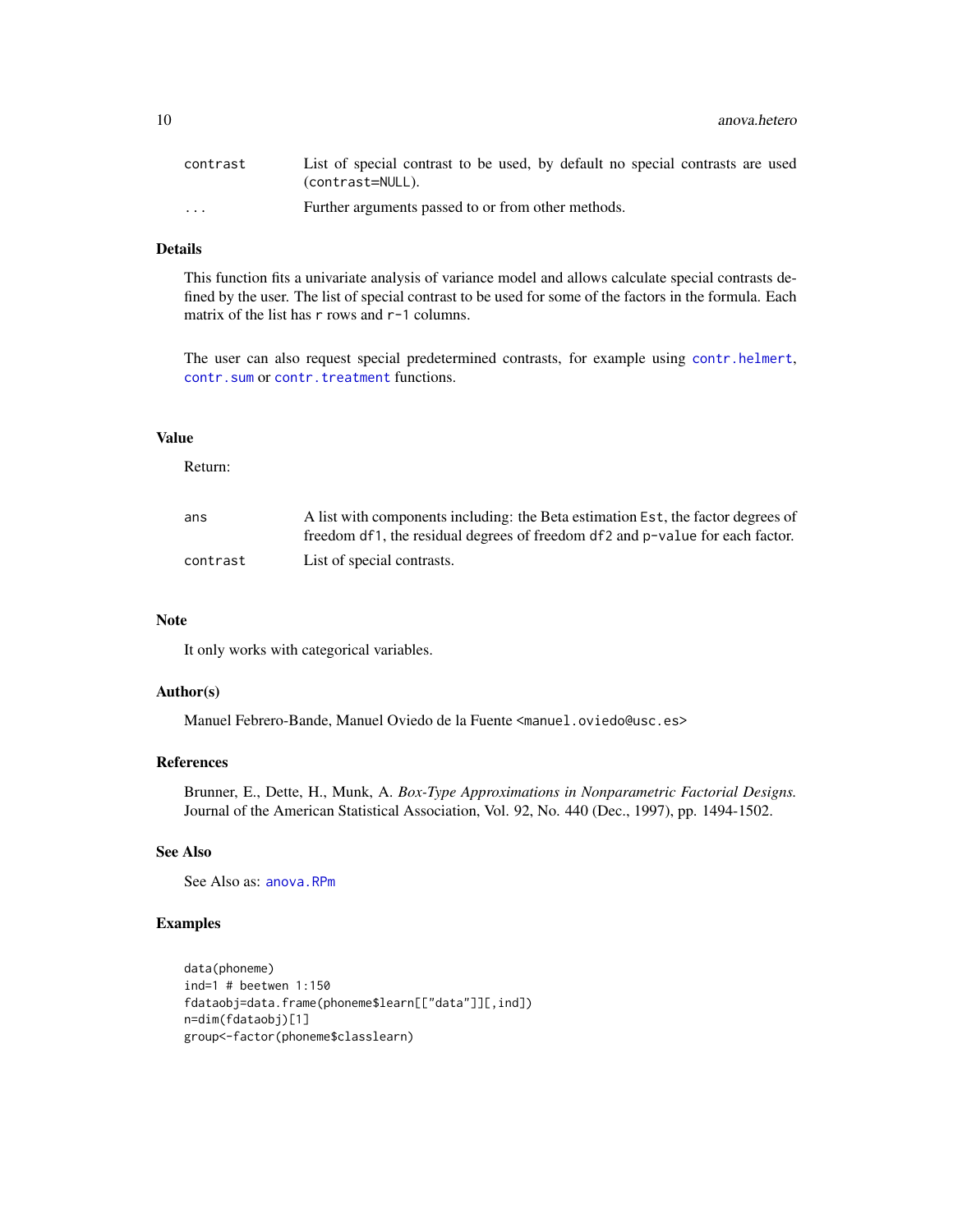## <span id="page-10-0"></span>anova.onefactor 11

```
#ex 1: real factor and random factor
group.rand=as.factor(sample(rep(1:3,n),n))
f=data.frame(group,group.rand)
mm=data.frame(fdataobj,f)
colnames(mm)=c("value","group","group.rand")
out1=anova.hetero(object=mm[,-2],value~group.rand,pr=FALSE)
out2=anova.hetero(object=mm[,-3],value~group,pr=FALSE)
out1
out2
#ex 2: real factor, random factor and special contrasts
cr5=contr.sum(5) #each level vs last level
cr3=c(1,0,-1) #first level vs last level
out.contrast=anova.hetero(object=mm[,-3],value~group,pr=FALSE,
contrast=list(group=cr5))
out.contrast
```
<span id="page-10-1"></span>anova.onefactor *One–way anova model for functional data*

#### Description

One–way anova model for k independent samples of functional data. The function contrasts the null hypothesis of equality of mean functions of functional data based on the an asymptotic version of the anova F–test.

$$
H_0: m_1 = \ldots = m_k
$$

#### Usage

```
## S3 method for class 'onefactor'
anova(object,group,nboot=100,plot=FALSE,verbose=FALSE,...)
```
#### Arguments

| object  | functional response data. Idata class object with n curves.          |
|---------|----------------------------------------------------------------------|
| group   | a factor specifying the class for each curve.                        |
| nboot   | number of bootstrap samples.                                         |
| plot    | if TRUE, plot the mean of each factor level and the results of test. |
| verbose | if TRUE, print intermediate results.                                 |
|         | further arguments passed to or from other methods.                   |

## Details

The function returns the p–value of test using one–way anova model over nboot runs.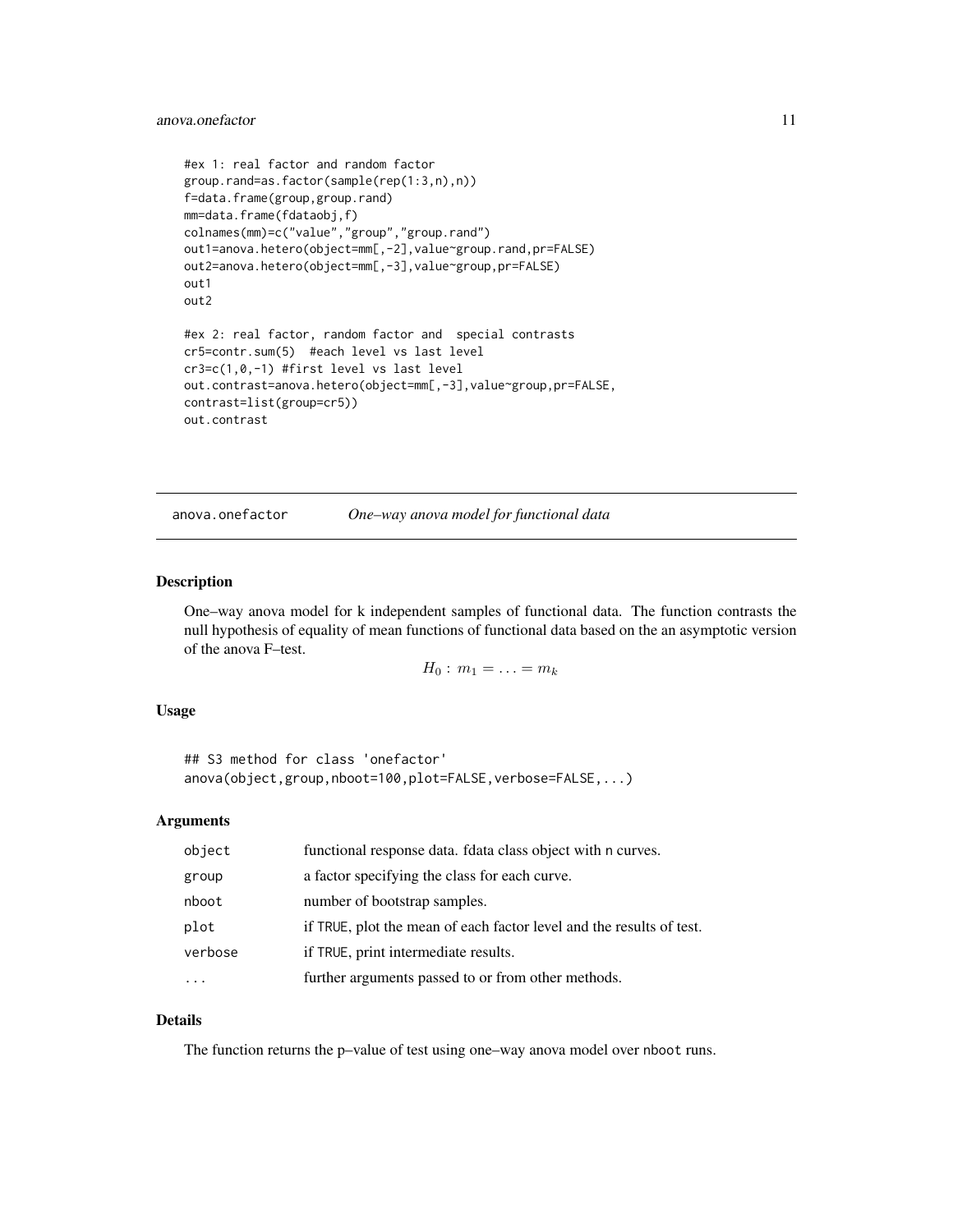#### <span id="page-11-0"></span>Value

returns:

| pvalue | p-value.                                 |
|--------|------------------------------------------|
| stat   | statistic value of test.                 |
| wm     | statistic values of bootstrap resamples. |

## Author(s)

Manuel Febrero-Bande, Manuel Oviedo de la Fuente <manuel.oviedo@usc.es>

## References

Cuevas, A., Febrero, M., & Fraiman, R. (2004). *An anova test for functional data.* Computational statistics  $\&$  data analysis, 47(1), 111-122.

## See Also

See Also as: [anova.RPm](#page-11-1)

## Examples

## Not run: data(MCO) grupo<-MCO\$classintact datos<-MCO\$intact res=anova.onefactor(datos,grupo,nboot=50,plot=TRUE)

grupo<-MCO\$classpermea datos<-MCO\$permea res=anova.onefactor(datos,grupo,nboot=50,plot=TRUE)

## End(Not run)

<span id="page-11-1"></span>anova.RPm *Functional ANOVA with Random Project.*

## Description

The procedure is based on the analysis of randomly chosen one-dimensional projections. The function tests ANOVA models for functional data with continuous covariates and perform special contrasts for the factors in the formula.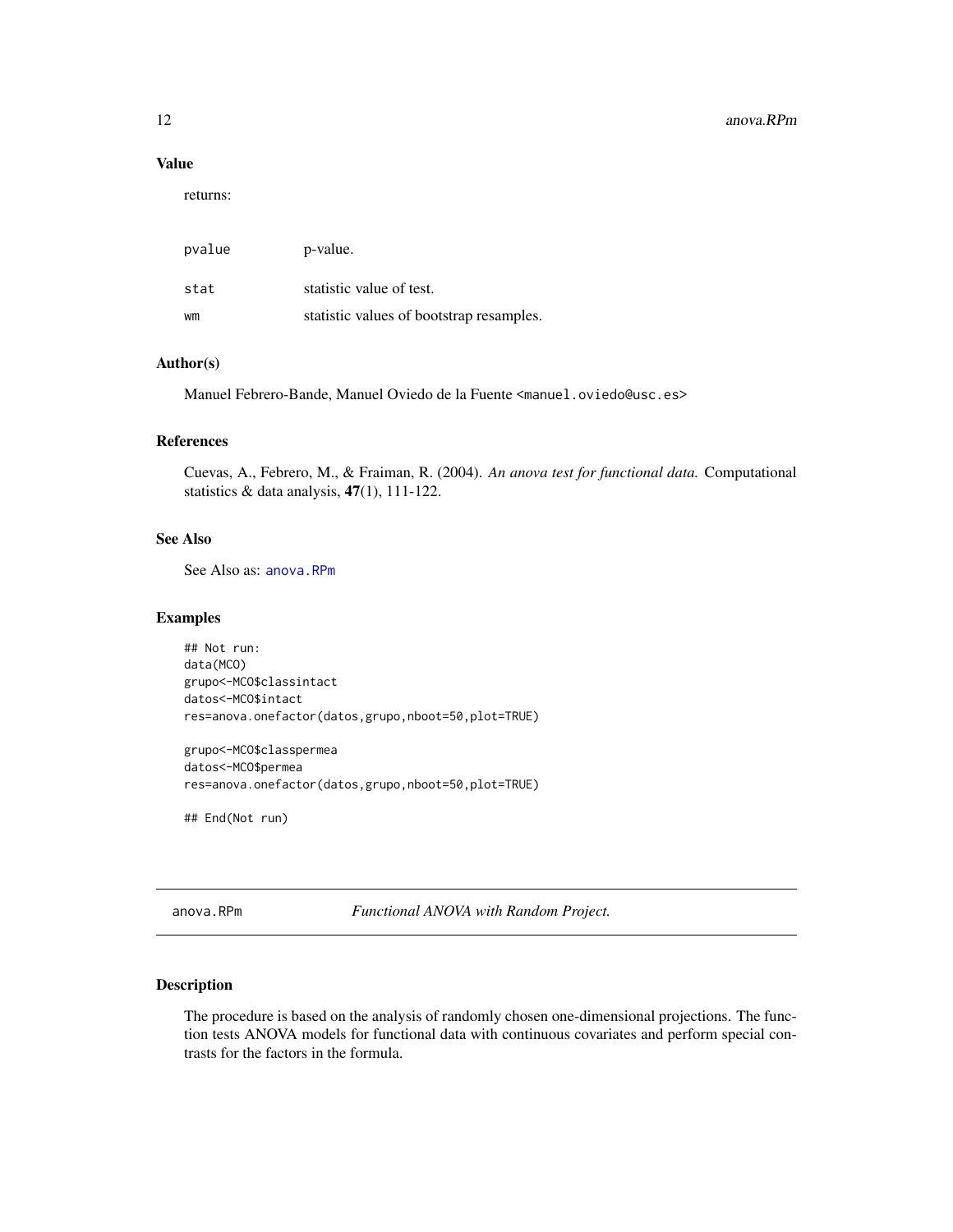#### $anova$ . RPm  $13$

## Usage

```
## S3 method for class 'RPm'
anova(object,formula,data.fac,RP=min(30,ncol(object)),
alpha=0.95,hetero=TRUE,pr=FALSE,w=rep(1,ncol(object)),
nboot=0,contrast=NULL,...)
```
## Arguments

| object    | Functional response data. Object with class fdata with n curves discretizated in<br>m points.                                   |
|-----------|---------------------------------------------------------------------------------------------------------------------------------|
| formula   | as formula.                                                                                                                     |
| data.fac  | Explanatory variables. Data frame with dimension $(n \times p)$ , where p are the<br>number of factors or covariate considered. |
| <b>RP</b> | Vector of random projections.                                                                                                   |
| alpha     | Alpha value, by defalult alpha=0.95.                                                                                            |
| hetero    | $=$ TRUE (by default) heteroskedastic ANOVA.                                                                                    |
| pr        | If TRUE, print intermediate results.                                                                                            |
| W         | Vector of weights.                                                                                                              |
| nboot     | Number of bootstrap samples, by defult no bootstrap sample, nboot=0.                                                            |
| contrast  | List of special contrast to be used; by default no special contrasts are used<br>(contrast=NULL).                               |
|           | Further arguments passed to or from other methods.                                                                              |

## Details

The function allows user-defined contrasts. The list of contrast to be used for some of the factors in the formula. Each contrast matrix in the list has r rows, where r is the number of factor levels. The user can also request special predetermined contrasts, for example using the [contr.helmert](#page-0-0), [contr.sum](#page-0-0) or [contr.treatment](#page-0-0) functions.

The function returns (by default) the significance of the variables using the Bonferroni test and the False Discovery Rate test. Bootstrap procedure provides more precision

#### Value

Shows:

| proj | The projection value of each point on the curves. Matrix with dimension (RP x<br>m), where RP is the number of projection and m are the points observed in each<br>projection curve. |
|------|--------------------------------------------------------------------------------------------------------------------------------------------------------------------------------------|
| mins | minimum number for each random projection.                                                                                                                                           |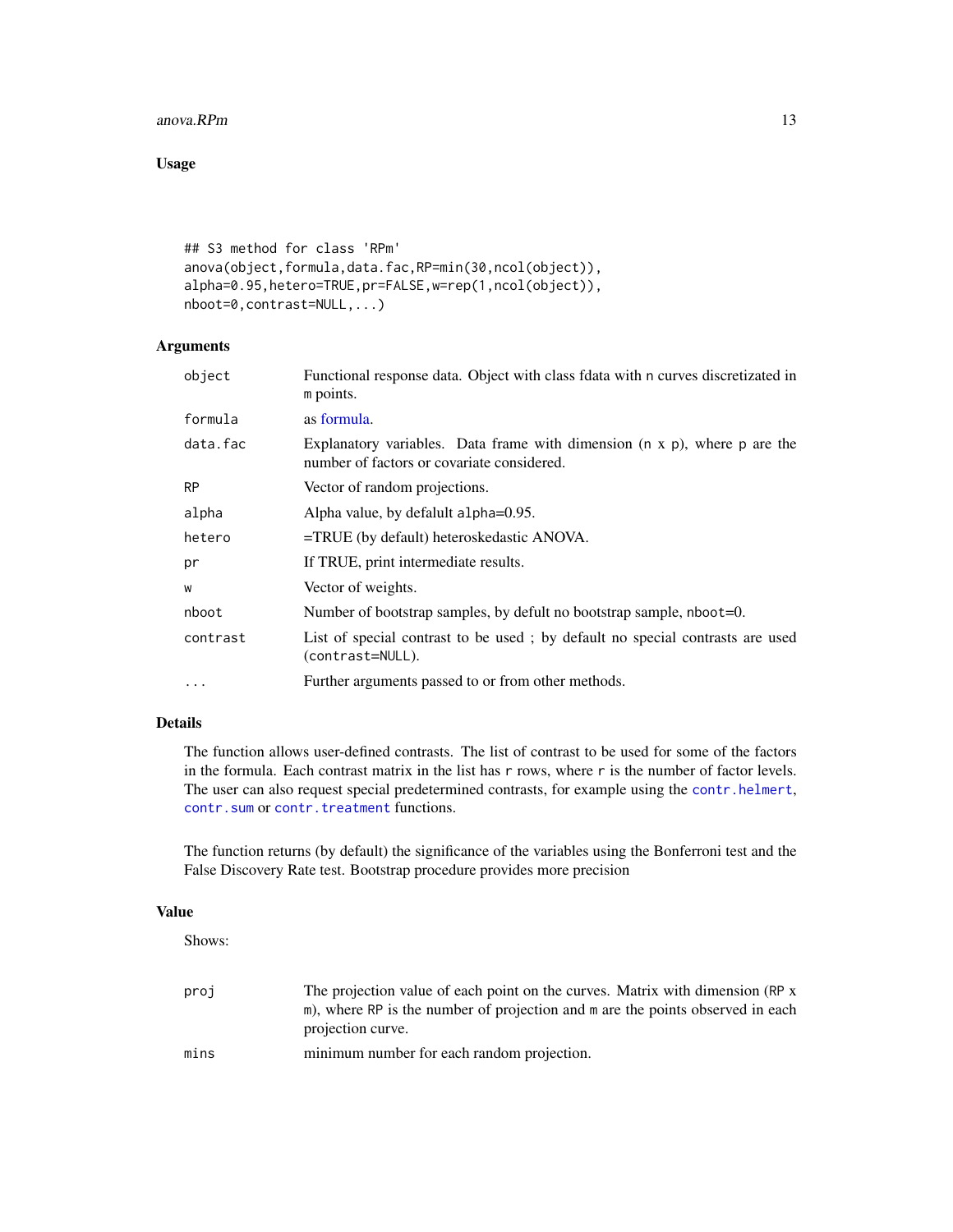| result     | p-value for each random projection.                                                                                               |
|------------|-----------------------------------------------------------------------------------------------------------------------------------|
| test.Bonf  | significance (TRUE or FALSE) for vector of random projections RP in columns<br>and factor (and special contrast) by rows.         |
| p.Bonf     | p-value for vector of random projections RP in columns and factor (and special<br>contrast) by rows.                              |
| test.fdr   | False Discovery Rate (TRUE or FALSE) for vector of random projections RP in<br>columns and factor (and special contrast) by rows. |
| p.fdr      | p-value of False Discovery Rate for vector of random projections RP in columns<br>and factor (and special contrast) by rows.      |
| test. Boot | False Discovery Rate (TRUE or FALSE) for vector of random projections RP in<br>columns and factor (and special contrast) by rows. |
| p.Boot     | p-value of Bootstrap sambple for vector of random projections RP in columns<br>and factor (and special contrast) by rows.         |

## Note

If hetero=TRUE then all factors must be categorical.

## Author(s)

Juan A. Cuesta-Albertos, Manuel Febrero-Bande, Manuel Oviedo de la Fuente <manuel.oviedo@usc.es>

## References

Cuesta-Albertos, J.A., Febrero-Bande, M. *A simple multiway ANOVA for functional data.* Test 2010, DOI 10.1007/s11749-010-0185-3.

## See Also

See Also as: [anova.onefactor](#page-10-1)

```
# ex anova.hetero
data(phoneme)
names(phoneme)
data=as.data.frame(phoneme$learn[["data"]])
group=phoneme$classlearn
n=nrow(data)
group.rand=as.factor(sample(rep(1:3,len=n),n))
RP=c(2,5,15,30)
```

```
#ex 1: real factor and random factor
m03=data.frame(group,group.rand)
resul1=anova.RPm(data,~group+group.rand,m03,RP=c(5,30))
summary.anova(resul1)
```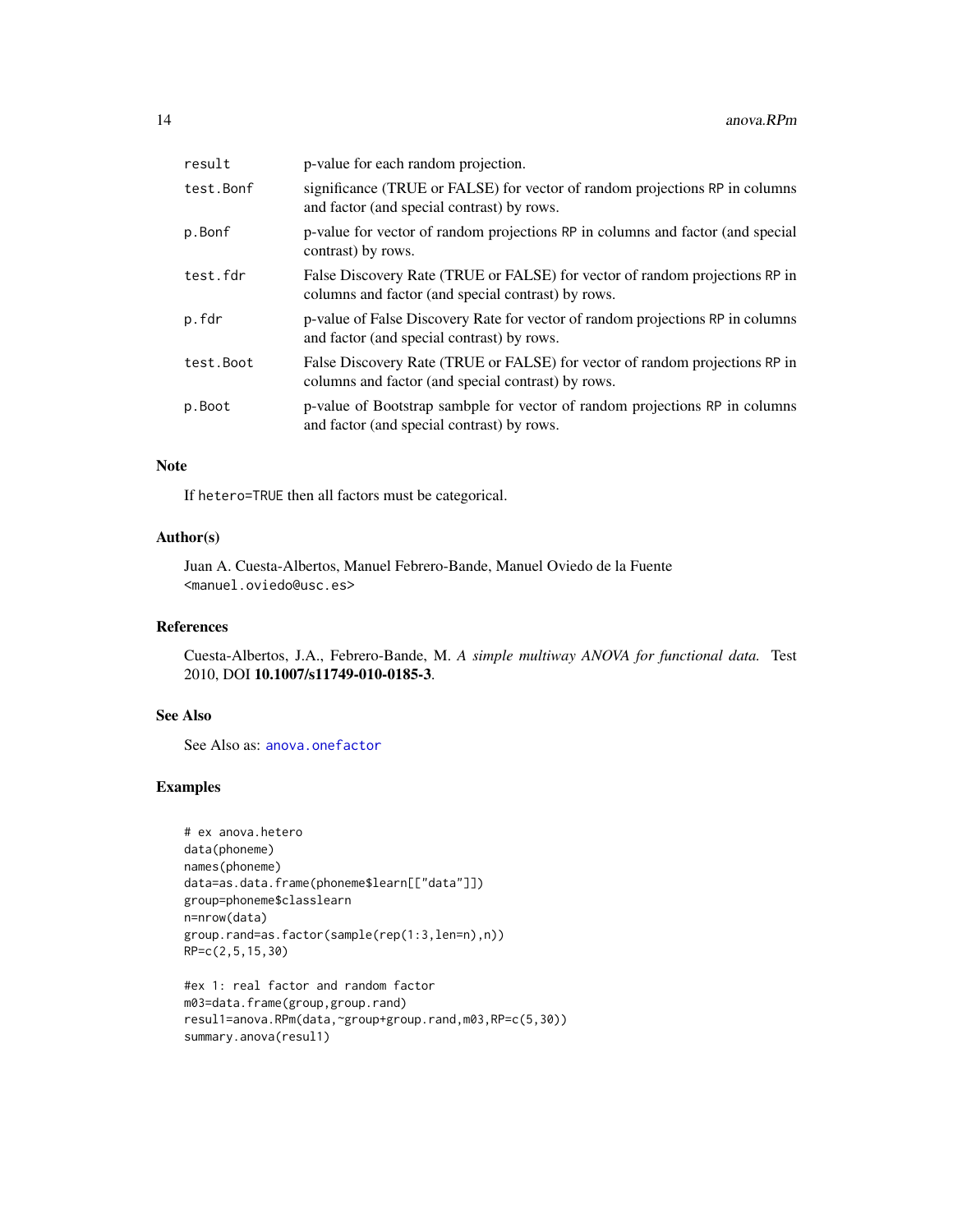#### <span id="page-14-0"></span> $\alpha$  classif. DD 15

```
#ex 2: real factor with special contrast
m0=data.frame(group)
cr5=contr.sum(5) #each level vs last level
resul03c1=anova.RPm(data,~group,m0,contrast=list(group=cr5))
summary.anova(resul03c1)
#ex 3: random factor with special contrast
m0=data.frame(group.rand)
cr3=contr.sum(3) #each level vs last level
resul03c1=anova.RPm(data,~group.rand,m0,contrast=list(group.rand=cr3))
summary.anova(resul03c1)
```
<span id="page-14-1"></span>classif.DD *DD-Classifier Based on DD-plot*

## Description

Fits Nonparametric Classification Procedure Based on DD–plot (depth-versus-depth plot) for G dimensions ( $G = g \times h$ , g levels and p data depth).

## Usage

```
classif.DD(group,fdataobj,depth="FM",classif="glm",w,
          par.classif=list(),par.depth=list(),
          control=list(verbose=FALSE,draw=TRUE,col=NULL,alpha=.25))
```
#### Arguments

| group       | Factor of length $n$ with $g$ levels.                                                            |
|-------------|--------------------------------------------------------------------------------------------------|
| fdataobj    | data. frame, fdata or list with the multivariate, functional or both covariates<br>respectively. |
| depth       | Character vector specifying the type of depth functions to use, see Details.                     |
| classif     | Character vector specifying the type of classifier method to use, see Details.                   |
| W           | Optional case weights, weights for each value of depth argument, see Details.                    |
| par.depth   | List of parameters for depth function.                                                           |
| par.classif | List of parameters for class if procedure.                                                       |
| control     | List of parameters for controlling the process.                                                  |
|             | If verbose=TRUE, report extra information on progress.                                           |
|             | If draw=TRUE print DD-plot of two samples based on data depth.                                   |
|             | col, the colors for points in DD-plot.                                                           |
|             | alpha, the alpha transparency used in the background of DD-plot, a number in<br>[0,1].           |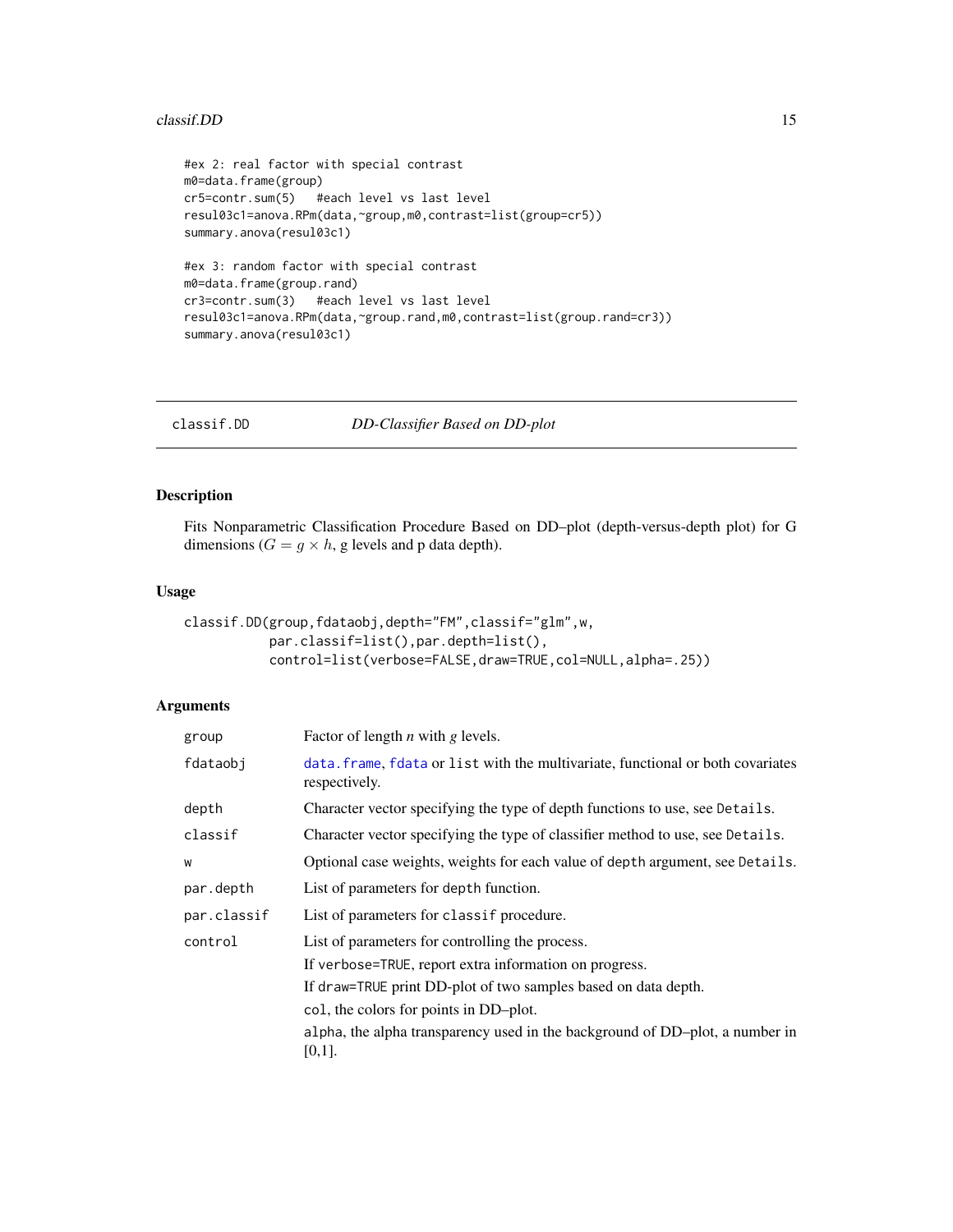## Details

Make the group classification of a training dataset using DD-classifier estimation in the following steps.

1. The function computes the selected depth measure of the points in fdataobj w.r.t. a subsample of each g level group and p data dimension  $(G = g \times p)$ . The user can be specify the parameters for depth function in par.depth.

(i) Type of depth function from functional data, see [Depth](#page-44-1):

- "FM": Fraiman and Muniz depth.
- "mode": h–modal depth.
- "RT": random Tukey depth.
- "RP": random project depth.
- "RPD": double random project depth.

(ii) Type of depth function from multivariate functional data, see [Depth.pfdata](#page-41-1):

- "FMp": Fraiman and Muniz depth with common support. Suppose that all p–fdata objects have the same support (same rangevals), see [depth.FMp](#page-41-1).
- "modep": h–modal depth using a p–dimensional metric, see [depth.modep](#page-41-1).
- "RPp": random project depth using a p–variate depth with the projections, see [depth.RPp](#page-41-1).

If the procedure requires to compute a distance such as in "knn" or "np" classifier or "mode" depth, the user must use a proper distance function: [metric.lp](#page-142-1) for functional data and [metric.dist](#page-138-1) for multivariate data.

(iii) Type of depth function from multivariate data, see [Depth.Multivariate](#page-39-1):

- "SD": Simplicial depth (for bivariate data).
- "HS": Half-space depth.
- "MhD": Mahalanobis dept.
- "RD": random projections depth.
- "LD": Likelihood depth.
- 2. The function calculates the misclassification rate based on data depth computed in step (1) using the following classifiers.
	- "MaxD": Maximum depth.
	- "DD1": Search the best separating polynomial of degree 1.
	- "DD2": Search the best separating polynomial of degree 2.
	- "DD3": Search the best separating polynomial of degree 3.
	- "glm": Logistic regression is computed using Generalized Linear Models [classif.glm](#page-21-1).
	- "gam": Logistic regression is computed using Generalized Additive Models [classif.gsam](#page-23-1).
	- "lda": Linear Discriminant Analysis is computed using [lda](#page-0-0).
	- "qda": Quadratic Discriminant Analysis is computed using [qda](#page-0-0).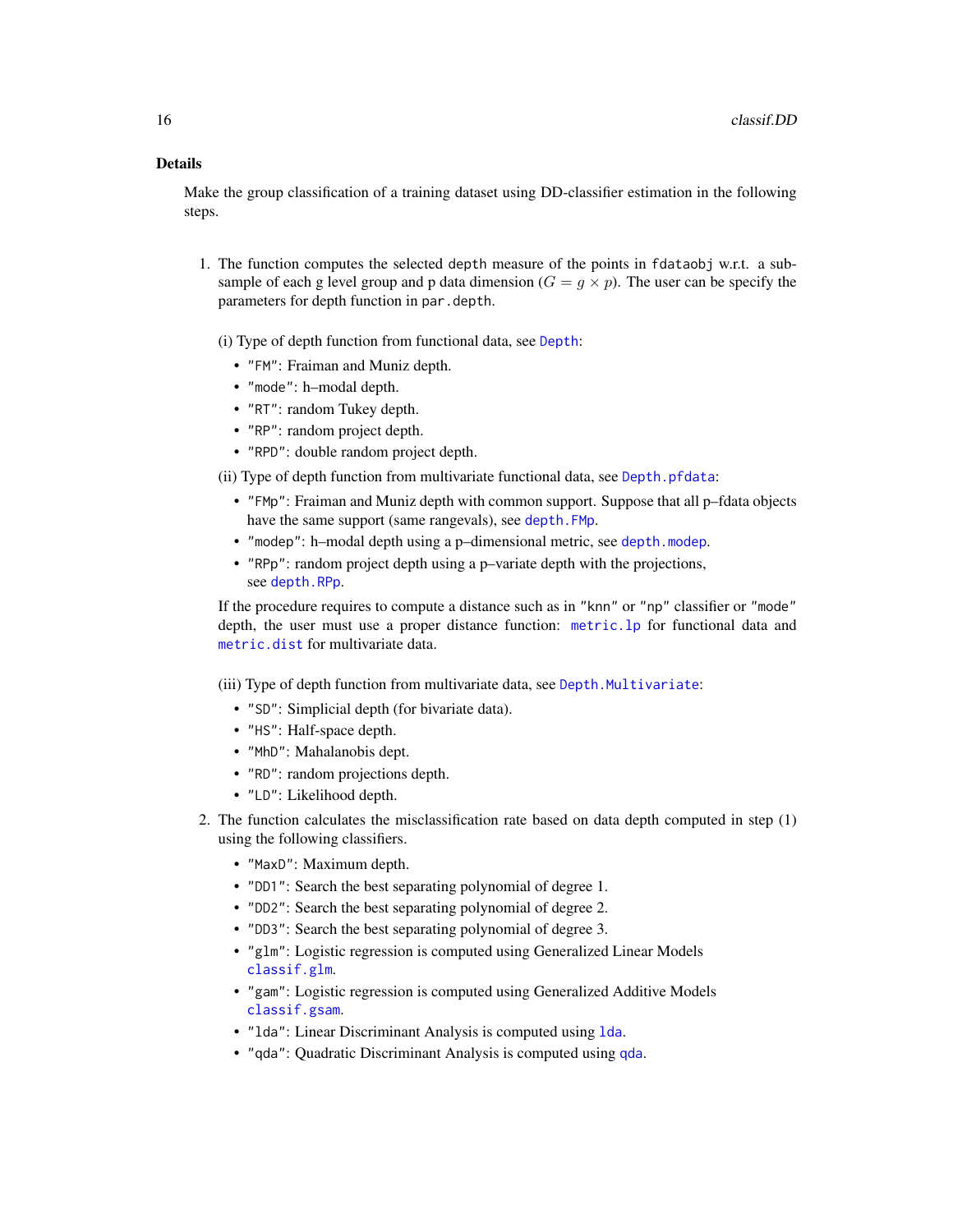- "knn": k-Nearest Neighbour classification is computed using [classif.knn](#page-25-1).
- "np": Non-parametric Kernel classifier is computed using [classif.np](#page-25-2).

The user can be specify the parameters for classifier function in par.classif such as the smoothing parameter par.classif[[``h'']], if classif="np" or the k-Nearest Neighbour par.classif[[``knn'']], if classif="knn".

In the case of polynomial classifier ("DD1", "DD2" and "DD3") uses the original procedure proposed by Li et al. (2012), by defalut rotating the DD-plot (to exchange abscise and ordinate) using in par.classif argument rotate=TRUE. Notice that the maximum depth classifier can be considered as a particular case of DD1, fixing the slope with a value of 1 (par.classif=list(pol=1)).

The number of possible different polynomials depends on the sample size n and increases polynomially with order  $k$ . In the case of  $g$  groups, so the procedure applies some multiplestart optimization scheme to save time:

- generate all combinations of the elements of n taken k at a time:  $g \times combn(N, k)$  candidate solutions, and, when this number is larger than nmax=10000, a random sample of 10000 combinations.
- smooth the empirical loss with the logistic function  $1/(1 + e^{-tx})$ . The classification rule is constructed optimizing the best noptim combinations in this random sample (by default noptim=1 and tt=50/range(depth values)). Note that Li et al. found that the optimization results become stable for  $t \in [50, 200]$  when the depth is standardized with upper bound 1.

The original procedure (Li et al. (2012)) not need to try many initial polynomials (nmax=1000) and that the procedure optimize the best (noptim=1), but we recommended to repeat the last step for different solutions, as for example nmax=250 and noptim=25. User can change the parameters pol, rotate, nmax, noptim and tt in the argument par.classif.

The classif.DD procedure extends to multi-class problems by incorporating the method of *majority voting* in the case of polynomial classifier and the method *One vs the Rest* in the logistic case ("glm" and "gam").

#### Value

| group.est           | Estimated vector groups by classified method selected.                                                                                  |  |
|---------------------|-----------------------------------------------------------------------------------------------------------------------------------------|--|
| misclassification   |                                                                                                                                         |  |
|                     | Probability of misclassification.                                                                                                       |  |
| prob.classification |                                                                                                                                         |  |
|                     | Probability of correct classification by group level.                                                                                   |  |
| dep                 | Data frame with the depth of the curves for functional data (or points for multi-<br>variate data) in fdataobj w.r.t. each group level. |  |
| depth               | Character vector specifying the type of depth functions used.                                                                           |  |
| par.depth           | List of parameters for depth function.                                                                                                  |  |
| classif             | Type of classifier used.                                                                                                                |  |
| par.classif         | List of parameters for class if procedure.                                                                                              |  |
| W                   | Optional case weights.                                                                                                                  |  |
| fit                 | Fitted object by class if method using the depth as covariate.                                                                          |  |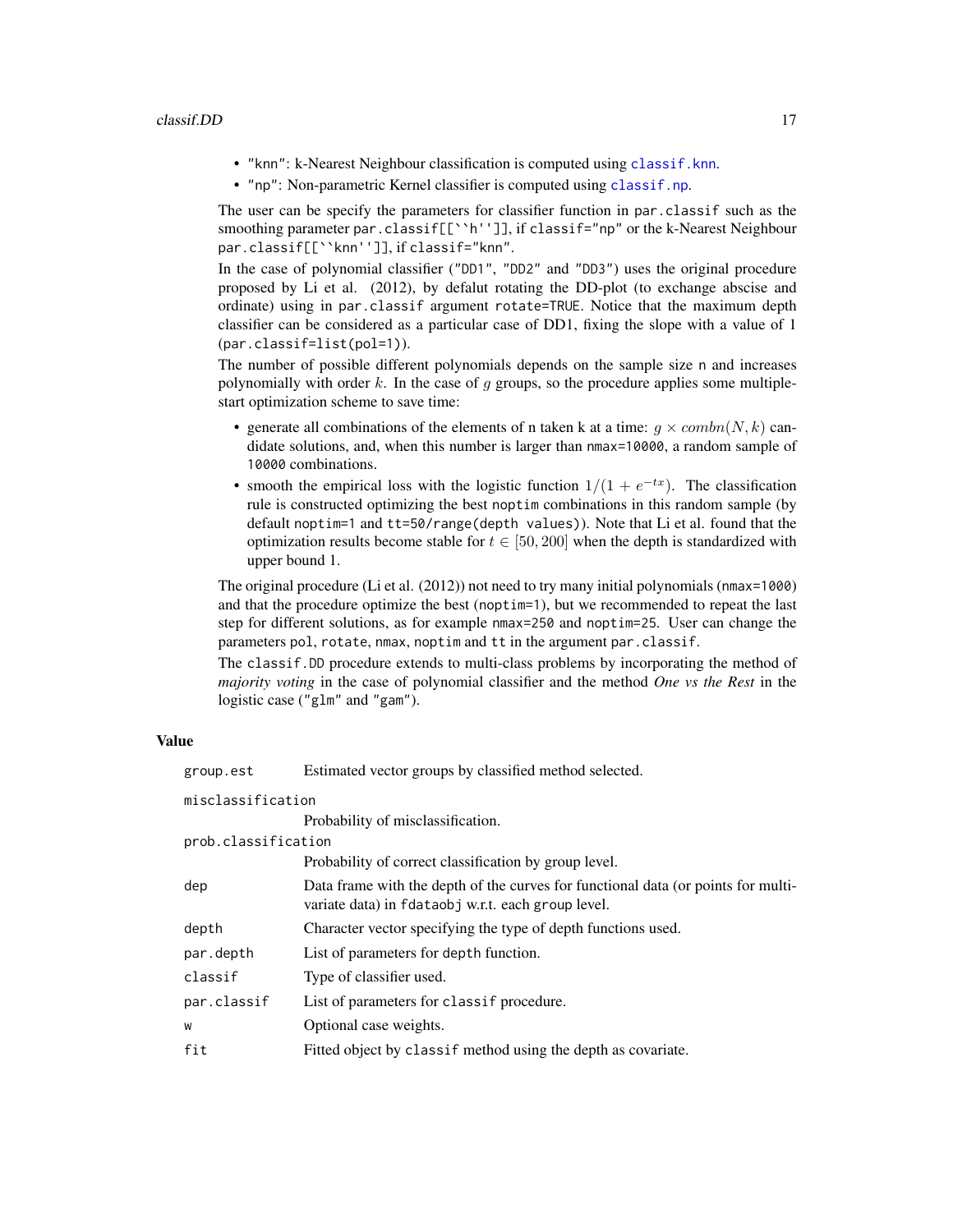#### Author(s)

This version was created by Manuel Oviedo de la Fuente and Manuel Febrero Bande and includes the original version for polynomial classifier created by Jun Li, Juan A. Cuesta-Albertos and Regina Y. Liu.

## References

Li, J., P.C., Cuesta-Albertos, J.A. and Liu, R. *DD–Classifier: Nonparametric Classification Procedure Based on DD-plot*. Journal of the American Statistical Association (2012), Vol. 107, 737–753.

Cuesta-Albertos, J.A., Febrero-Bande, M. and Oviedo de la Fuente, M. *The DDG-classifier in the functional setting*. Submitted.

## See Also

See Also as [predict.classif.DD](#page-162-1)

```
## Not run:
```

```
# DD-classif for functional data
data(tecator)
ab=tecator$absorp.fdata
ab1=fdata.deriv(ab,nderiv=1)
ab2=fdata.deriv(ab,nderiv=2)
gfat=factor(as.numeric(tecator$y$Fat>=15))
# DD-classif for p=1 functional data set
out01=classif.DD(gfat,ab,depth="mode",classif="np")
out02=classif.DD(gfat,ab2,depth="mode",classif="np")
# DD-plot in gray scale
ctrl<-list(draw=T,col=gray(c(0,.5)),alpha=.2)
out02bis=classif.DD(gfat,ab2,depth="mode",classif="np",control=ctrl)
# 2 depth functions (same curves)
out03=classif.DD(gfat,list(ab2,ab2),depth=c("RP","mode"),classif="np")
# DD-classif for p=2 functional data set
ldata<-list("ab"=ab2,"ab2"=ab2)
# Weighted version
out04=classif.DD(gfat,ldata,depth="mode",classif="np",w=c(0.5,0.5))
# Model version
out05=classif.DD(gfat,ldata,depth="mode",classif="np")
# Integrated version (for multivariate functional data)
out06=classif.DD(gfat,ldata,depth="modep",classif="np")
# DD-classif for multivariate data
data(iris)
```

```
group<-iris[,5]
x<-iris[,1:4]
out10=classif.DD(group,x,depth="RP",classif="lda")
```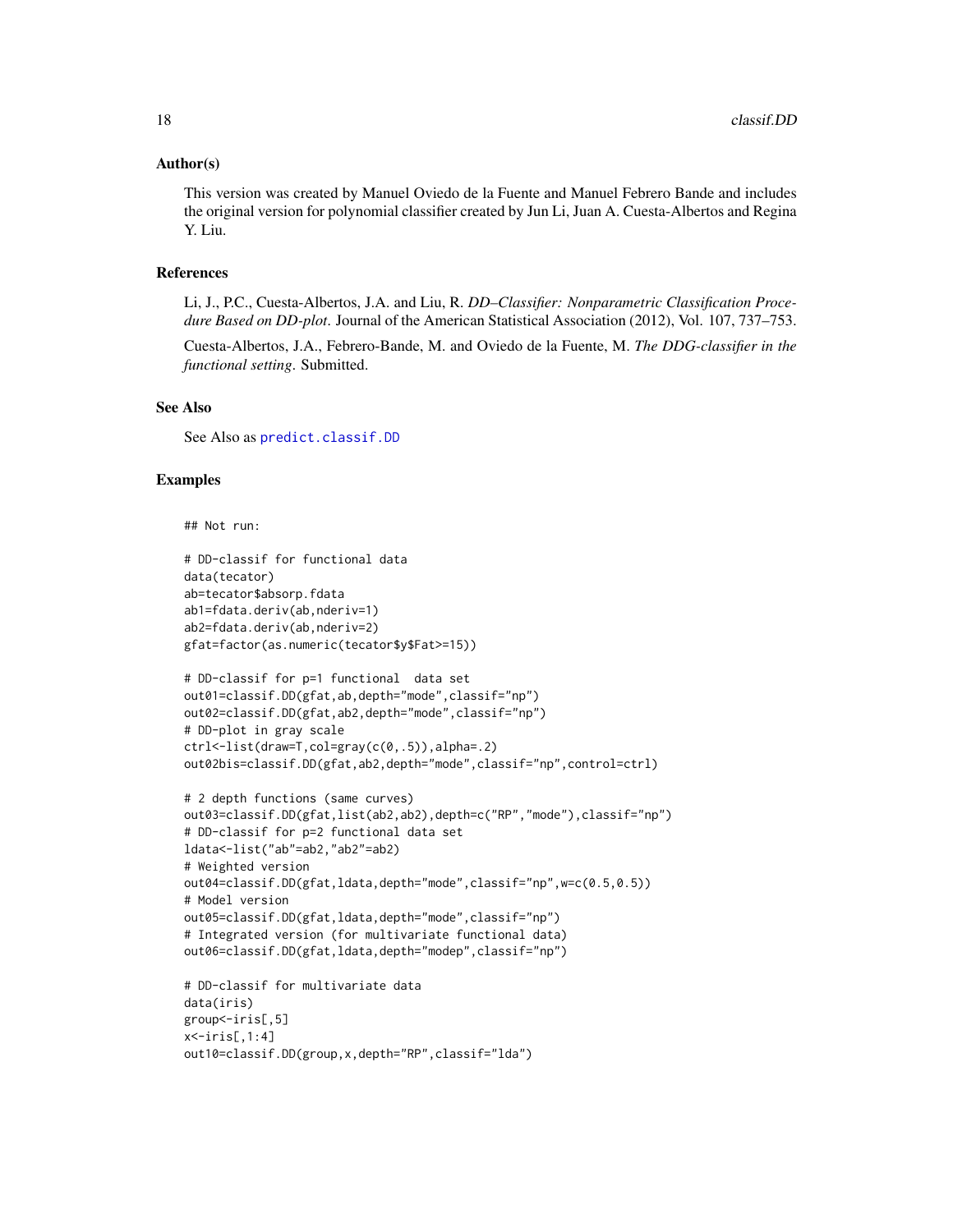## <span id="page-18-0"></span>classif.depth 19

```
summary.classif(out10)
out11=classif.DD(group,list(x,x),depth=c("MhD","RP"),classif="lda")
summary.classif(out11)
# DD-classif for functional data: g levels
data(phoneme)
mlearn<-phoneme[["learn"]]
glearn<-as.numeric(phoneme[["classlearn"]])-1
out20=classif.DD(glearn,mlearn,depth="FM",classif="glm")
out21=classif.DD(glearn,list(mlearn,mlearn),depth=c("FM","RP"),classif="glm")
summary.classif(out20)
summary.classif(out21)
```

```
## End(Not run)
```
<span id="page-18-1"></span>classif.depth *Classifier from Functional Data*

#### Description

Classification of functional data using maximum depth.

## Usage

```
classif.depth(group,fdataobj,newfdataobj,depth="RP",
par.depth=list(),CV="none")
```
## Arguments

| group       | Factor of length $n$                                                                                               |
|-------------|--------------------------------------------------------------------------------------------------------------------|
| fdataobj    | fdata, matrix or data. frame class object of train data.                                                           |
| newfdataobi | fdata, matrix or data. frame class object of test data.                                                            |
| depth       | Type of depth function from functional data:                                                                       |
|             | • FM: Fraiman and Muniz depth.                                                                                     |
|             | • mode: modal depth.                                                                                               |
|             | • RT: random Tukey depth.                                                                                          |
|             | • RP: random project depth.                                                                                        |
|             | • RPD: double random project depth.                                                                                |
| par.depth   | List of parameters for depth.                                                                                      |
| CV          | ="none" group.est=group.pred, =TRUE group.est is estimated by cross-<br>validation, =FALSE group est is estimated. |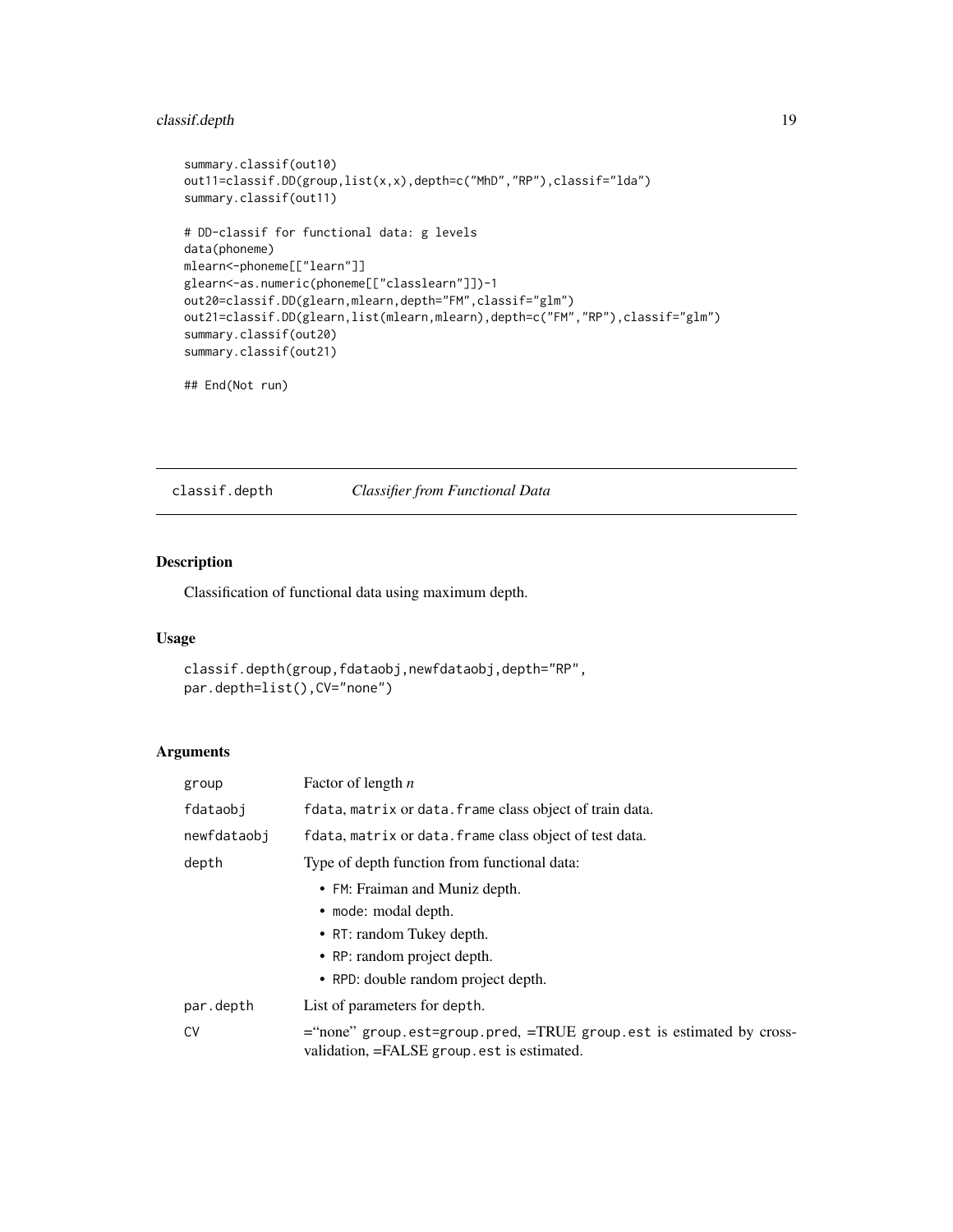## <span id="page-19-0"></span>Value

| group.est           | Vector of classes of train sample data.         |
|---------------------|-------------------------------------------------|
| group.pred          | Vector of classes of test sample data.          |
| prob.classification |                                                 |
|                     | Probability of correct classification by group. |
| max.prob            | Highest probability of correct classification.  |
| fdataobj            | fdata class object.                             |
| group               | Factor of length $n$ .                          |

## Author(s)

Febrero-Bande, M. and Oviedo de la Fuente, M.

## References

Cuevas, A., Febrero-Bande, M. and Fraiman, R. (2007). *Robust estimation and classification for functional data via projection-based depth notions.* Computational Statistics 22, 3, 481-496.

#### Examples

```
## Not run:
data(phoneme)
mlearn<-phoneme[["learn"]]
mtest<-phoneme[["test"]]
glearn<-phoneme[["classlearn"]]
gtest<-phoneme[["classtest"]]
a1<-classif.depth(glearn,mlearn,depth="RP")
table(a1$group.est,glearn)
a2<-classif.depth(glearn,mlearn,depth="RP",CV=TRUE)
a3<-classif.depth(glearn,mlearn,depth="RP",CV=FALSE)
a4<-classif.depth(glearn,mlearn,mtest,"RP")
a5<-classif.depth(glearn,mlearn,mtest,"RP",CV=TRUE)
table(a5$group.est,glearn)
a6<-classif.depth(glearn,mlearn,mtest,"RP",CV=FALSE)
table(a6$group.est,glearn)
```
## End(Not run)

<span id="page-19-1"></span>classif.gkam *Classification Fitting Functional Generalized Kernel Additive Models*

#### Description

Computes functional classification using functional explanatory variables using backfitting algorithm.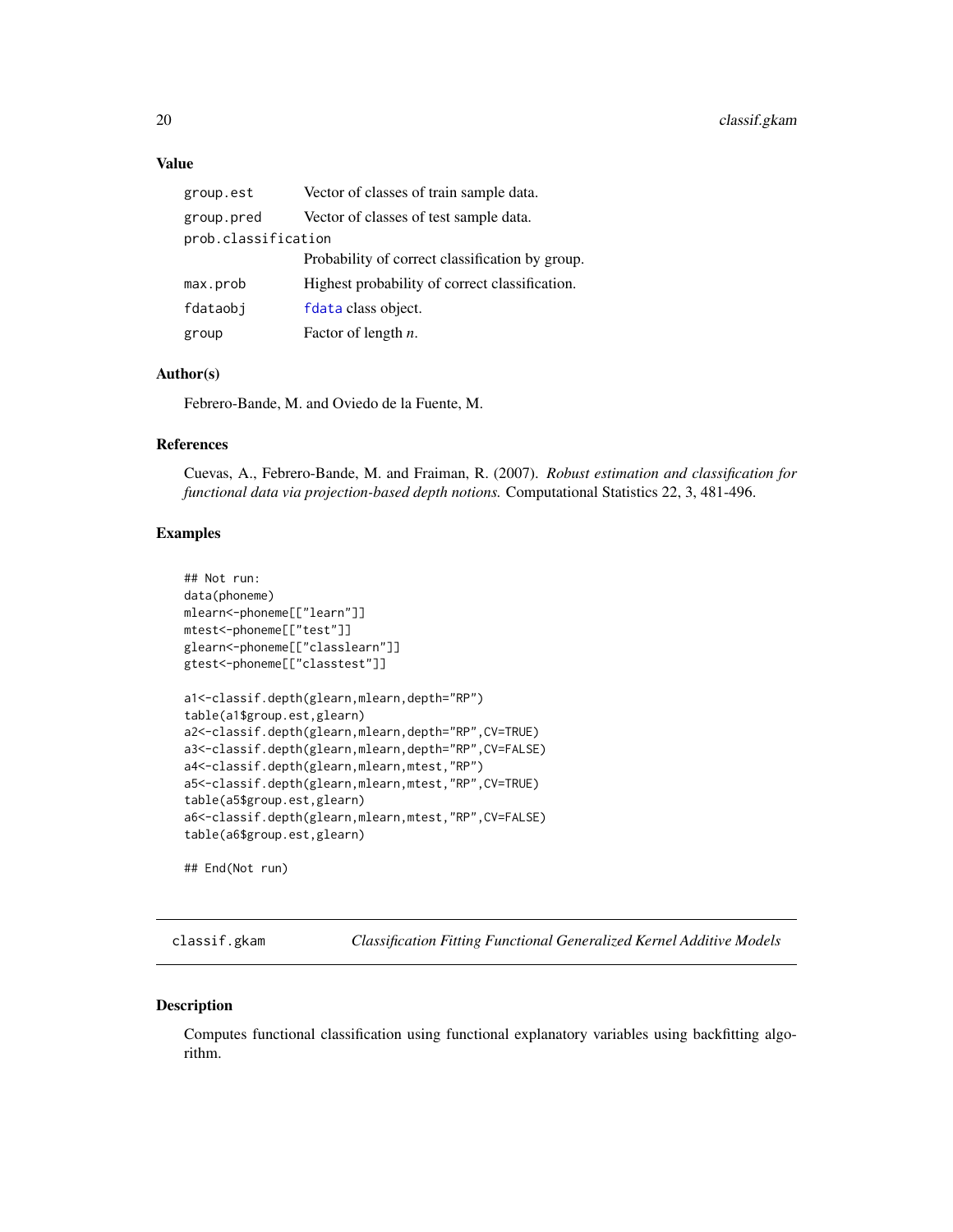## classif.gkam 21

## Usage

```
classif.gkam(formula,family = binomial(),data,weights = rep(1, nobs),
par.metric = NULL,par.np=NULL, offset=NULL,
control = list(maxit = 100, epsilon = 0.001, trace = FALSE,inverse="solve"),...)
```
## Arguments

| formula    | an object of class formula (or one that can be coerced to that class): a sym-<br>bolic description of the model to be fitted. The procedure only considers func-<br>tional covariates (not implemented for non-functional covariates). The details<br>of model specification are given under Details. |
|------------|-------------------------------------------------------------------------------------------------------------------------------------------------------------------------------------------------------------------------------------------------------------------------------------------------------|
| data       | List that containing the variables in the model.                                                                                                                                                                                                                                                      |
| family     | a description of the error distribution and link function to be used in the model.<br>This can be a character string naming a family function, a family function or the<br>result of a call to a family function. (See family for details of family functions.)                                       |
| weights    | weights                                                                                                                                                                                                                                                                                               |
| par.metric | List of arguments by covariable to pass to the metric function by covariable.                                                                                                                                                                                                                         |
| par.np     | List of arguments to pass to the fregre. np. cv function                                                                                                                                                                                                                                              |
| offset     | this can be used to specify an a priori known component to be included in the<br>linear predictor during fitting.                                                                                                                                                                                     |
| control    | a list of parameters for controlling the fitting process, by default: maxit, epsilon,<br>trace and inverse.                                                                                                                                                                                           |
| .          | Further arguments passed to or from other methods.                                                                                                                                                                                                                                                    |

## Details

The first item in the data list is called *"df"* and is a data frame with the response, as [glm](#page-0-0). Functional covariates of class fdata are introduced in the following items in the data list.

## Value

Return gam object plus:

| formula             | formula.                                                                                                                       |  |
|---------------------|--------------------------------------------------------------------------------------------------------------------------------|--|
| data                | List that containing the variables in the model.                                                                               |  |
| group               | Factor of length $n$                                                                                                           |  |
| group.est           | Estimated vector groups                                                                                                        |  |
| prob.classification |                                                                                                                                |  |
|                     | Probability of correct classification by group.                                                                                |  |
| prob.group          | Matrix of predicted class probabilities. For each functional point shows the<br>probability of each possible group membership. |  |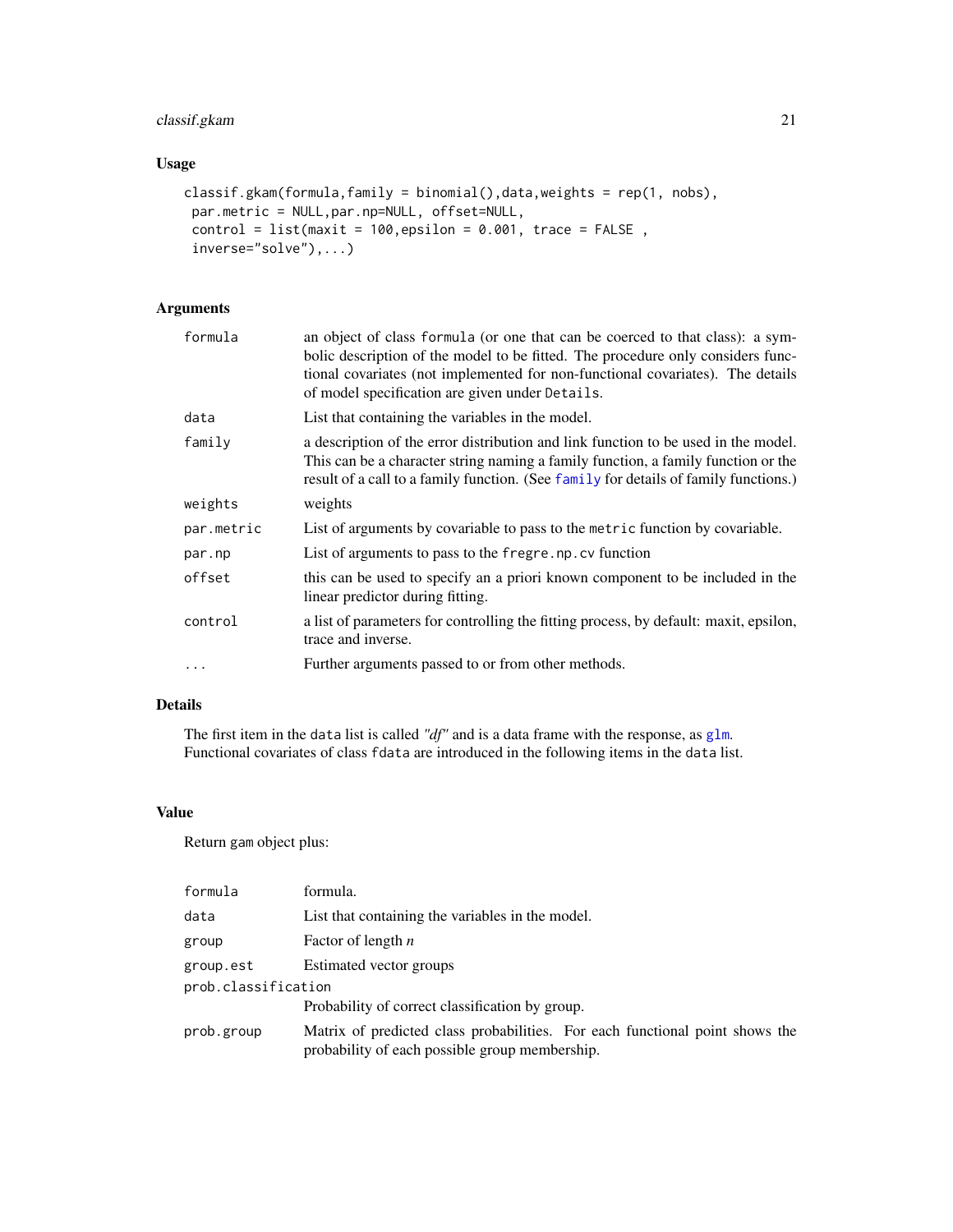#### <span id="page-21-0"></span>Author(s)

Manuel Febrero-Bande, Manuel Oviedo de la Fuente <manuel.oviedo@usc.es>

#### References

Febrero-Bande M. and Gonzalez-Manteiga W. (2012). *Generalized Additive Models for Functional Data*. TEST. Springer-Velag. <http://dx.doi.org/10.1007/s11749-012-0308-0>

McCullagh and Nelder (1989), *Generalized Linear Models* 2nd ed. Chapman and Hall.

Opsomer J.D. and Ruppert D.(1997). *Fitting a bivariate additive model by local polynomial regression*.Annals of Statistics, 25, 186-211.

#### See Also

See Also as: [fregre.gkam](#page-89-1). Alternative method: [classif.glm](#page-21-1).

#### Examples

```
## Time-consuming: selection of 2 levels
data(phoneme)
mlearn<-phoneme[["learn"]][1:100]
glearn<-as.numeric(phoneme[["classlearn"]][1:100])
dataf<-data.frame(glearn)
dat=list("df"=dataf,"x"=mlearn)
# a1<-classif.gkam(glearn~x,data=dat)
# summary(a1)
mtest<-phoneme[["test"]][1:100]
gtest<-as.numeric(phoneme[["classtest"]][1:100])
newdat<-list("x"=mtest)
# p1<-predict.classif(a1,newdat)
# table(gtest,p1)
```
<span id="page-21-1"></span>classif.glm *Classification Fitting Functional Generalized Linear Models*

#### **Description**

Computes functional classification using functional (and non functional) explanatory variables by basis representation.

#### Usage

```
classif.glm(formula,data,family = binomial(),
basis.x=NULL,basis.b=NULL,CV=FALSE,...)
```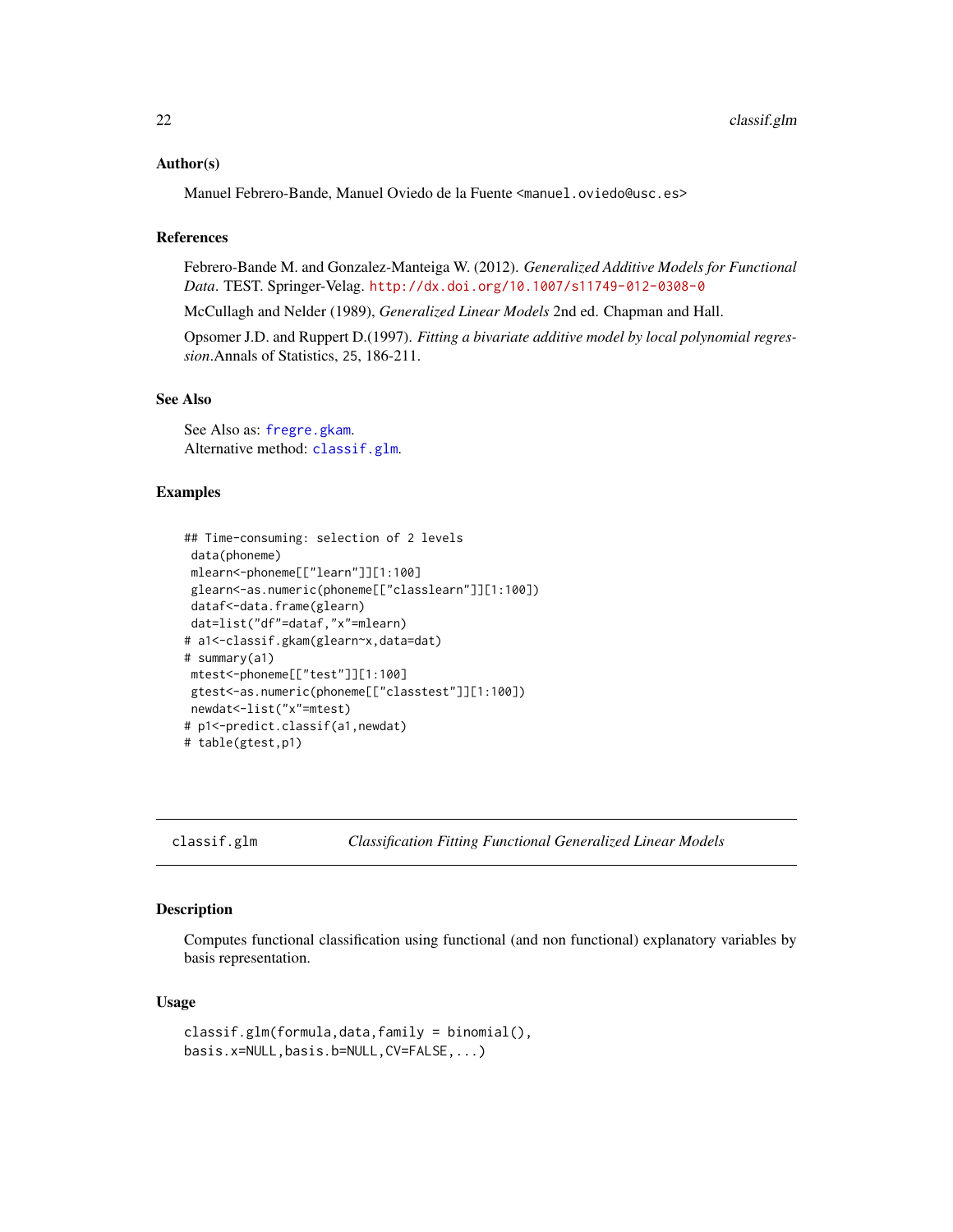## classif.glm 23

## Arguments

| formula   | an object of class formula (or one that can be coerced to that class): a symbolic<br>description of the model to be fitted. The details of model specification are given<br>under Details.                                                                      |
|-----------|-----------------------------------------------------------------------------------------------------------------------------------------------------------------------------------------------------------------------------------------------------------------|
| data      | List that containing the variables in the model.                                                                                                                                                                                                                |
| family    | a description of the error distribution and link function to be used in the model.<br>This can be a character string naming a family function, a family function or the<br>result of a call to a family function. (See family for details of family functions). |
| basis.x   | List of basis for functional explanatory data estimation.                                                                                                                                                                                                       |
| basis.b   | List of basis for functional beta parameter estimation.                                                                                                                                                                                                         |
| <b>CV</b> | $=$ TRUE, Cross-validation $(CV)$ is done.                                                                                                                                                                                                                      |
| .         | Further arguments passed to or from other methods.                                                                                                                                                                                                              |

## Details

The first item in the data list is called *"df"* and is a data frame with the response and non functional explanatory variables, as [glm](#page-0-0).

Functional covariates of class fdata or fd are introduced in the following items in the data list. basis.x is a list of basis for represent each functional covariate. The basis object can be created by the function: [create.pc.basis](#page-34-1), [pca.fd](#page-0-0) [create.pc.basis](#page-34-1), [create.fdata.basis](#page-34-2) o [create.basis](#page-0-0). basis.b is a list of basis for represent each functional beta parameter. If basis.x is a list of functional principal components basis (see [create.pc.basis](#page-34-1) or [pca.fd](#page-0-0)) the argument basis.b is ignored.

## Value

Return glm object plus:

| formula             | formula.                                                                                                                       |  |
|---------------------|--------------------------------------------------------------------------------------------------------------------------------|--|
| data                | List that containing the variables in the model.                                                                               |  |
| group               | Factor of length $n$                                                                                                           |  |
| group.est           | Estimated vector groups                                                                                                        |  |
| prob.classification |                                                                                                                                |  |
|                     | Probability of correct classification by group.                                                                                |  |
| prob.group          | Matrix of predicted class probabilities. For each functional point shows the<br>probability of each possible group membership. |  |

## Note

If the formula only contains a non functional explanatory variables (multivariate covariates), the function compute a standard [glm](#page-0-0) procedure.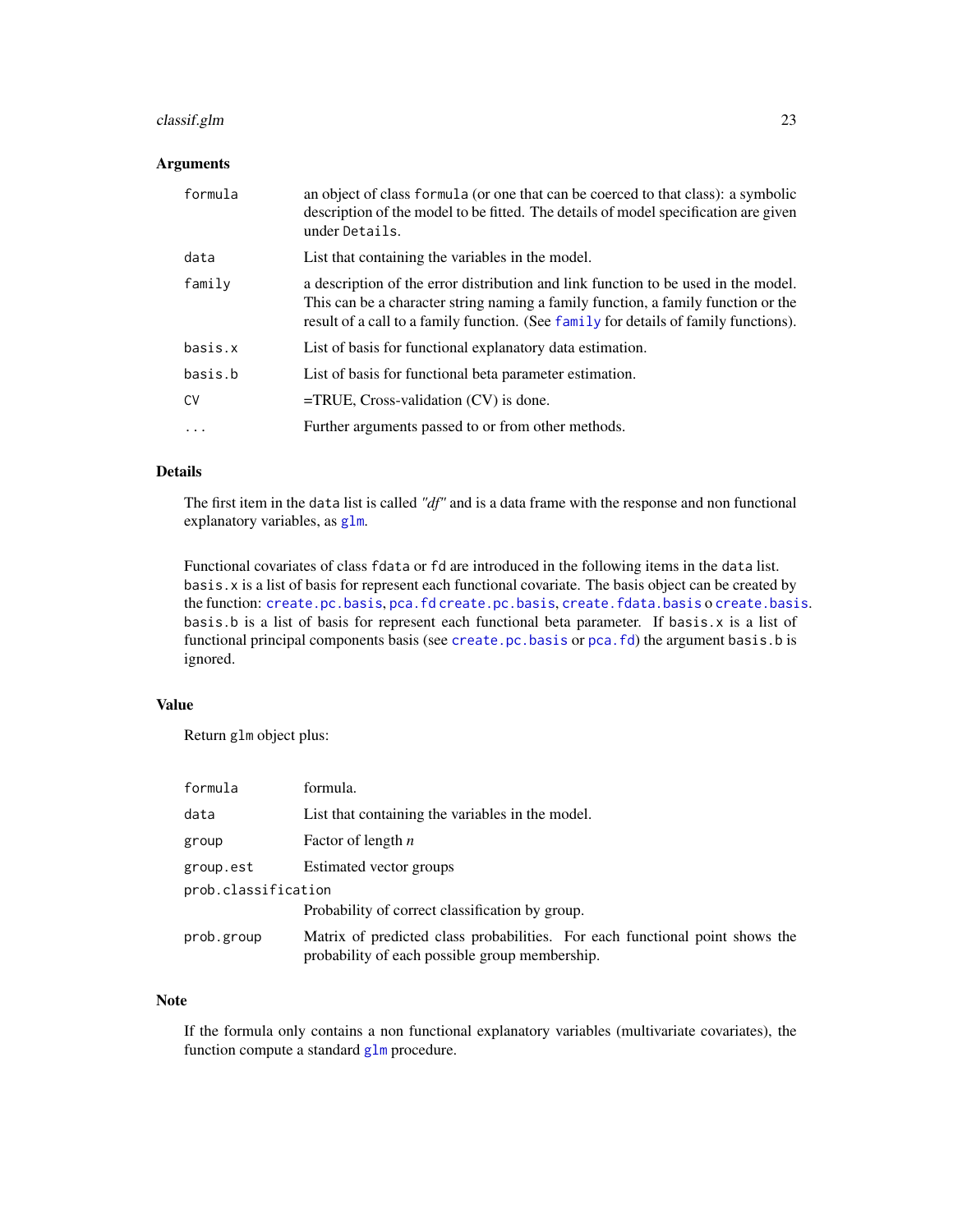#### <span id="page-23-0"></span>Author(s)

Manuel Febrero-Bande, Manuel Oviedo de la Fuente <manuel.oviedo@usc.es>

#### References

Ramsay, James O., and Silverman, Bernard W. (2006), *Functional Data Analysis*, 2nd ed., Springer, New York.

McCullagh and Nelder (1989), *Generalized Linear Models* 2nd ed. Chapman and Hall.

Venables, W. N. and Ripley, B. D. (2002) *Modern Applied Statistics with S*, New York: Springer.

## See Also

See Also as: [fregre.glm](#page-91-1).

#### Examples

```
data(phoneme)
mlearn<-phoneme[["learn"]]
glearn<-phoneme[["classlearn"]]
mtest<-phoneme[["test"]]
gtest<-phoneme[["classtest"]]
dataf<-data.frame(glearn)
dat=list("df"=dataf,"x"=mlearn)
a1<-classif.glm(glearn~x, data = dat)
newdat<-list("x"=mtest)
p1<-predict.classif(a1,newdat)
table(gtest,p1)
sum(p1==gtest)/250
```
<span id="page-23-1"></span>classif.gsam *Classification Fitting Functional Generalized Additive Models*

## Description

Computes functional classification using functional (and non functional) explanatory variables by basis representation.

#### Usage

```
classif.gsam(formula,data,family = binomial(),weights=NULL,
basis.x=NULL,basis.b=NULL,CV=FALSE,...)
```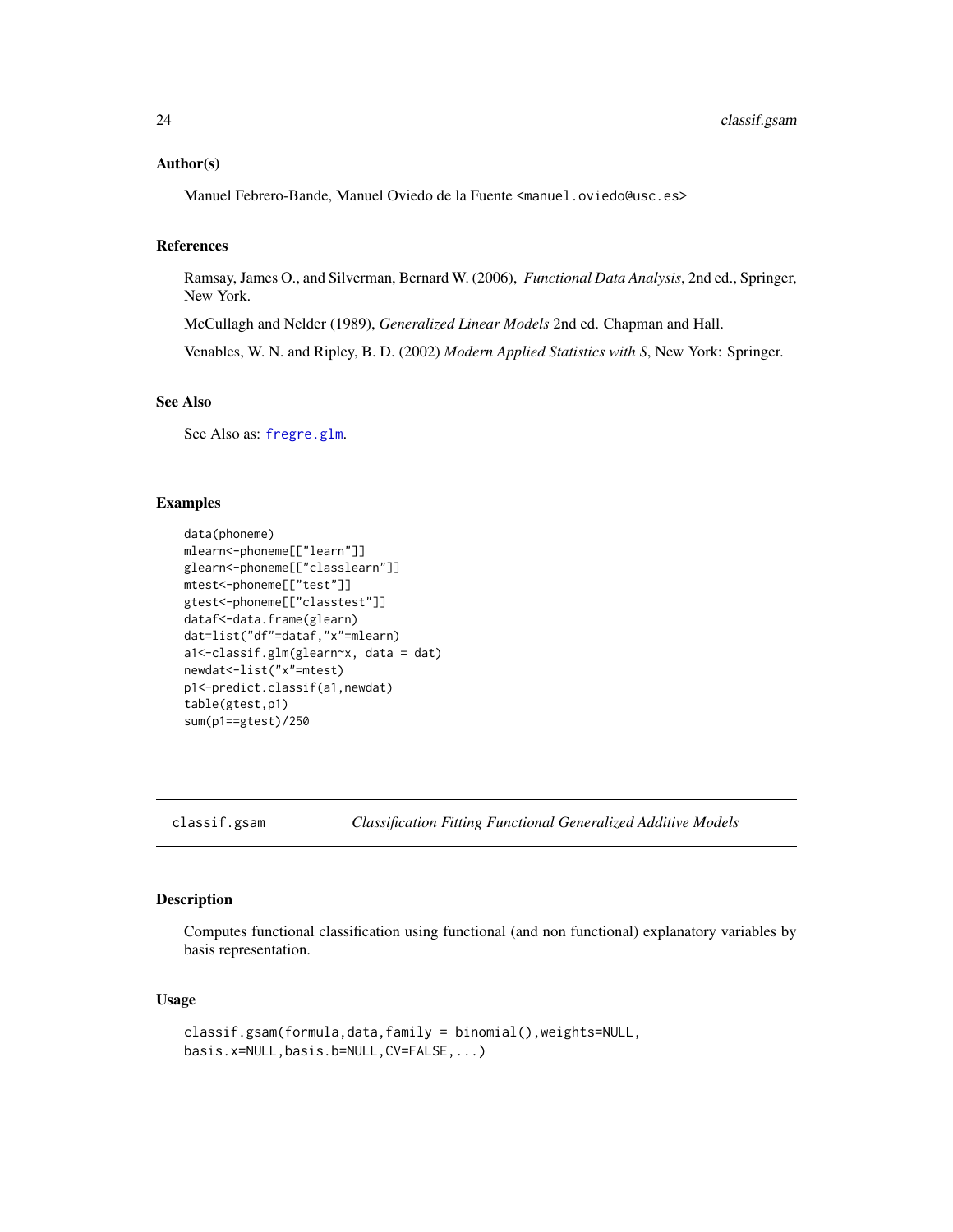## classif.gsam 25

## Arguments

| formula | an object of class formula (or one that can be coerced to that class): a symbolic<br>description of the model to be fitted. The details of model specification are given<br>under Details.                                                                      |
|---------|-----------------------------------------------------------------------------------------------------------------------------------------------------------------------------------------------------------------------------------------------------------------|
| family  | a description of the error distribution and link function to be used in the model.<br>This can be a character string naming a family function, a family function or the<br>result of a call to a family function. (See family for details of family functions.) |
| data    | List that containing the variables in the model.                                                                                                                                                                                                                |
| weights | weights                                                                                                                                                                                                                                                         |
| basis.x | List of basis for functional explanatory data estimation.                                                                                                                                                                                                       |
| basis.b | List of basis for functional beta parameter estimation.                                                                                                                                                                                                         |
| CV      | $=$ TRUE, Cross-validation $(CV)$ is done.                                                                                                                                                                                                                      |
| .       | Further arguments passed to or from other methods.                                                                                                                                                                                                              |

## Details

The first item in the data list is called *"df"* and is a data frame with the response and non functional explanatory variables, as [glm](#page-0-0).

Functional covariates of class fdata or fd are introduced in the following items in the data list. basis.x is a list of basis for represent each functional covariate. The basis object can be created by the function: [create.pc.basis](#page-34-1), [pca.fd](#page-0-0) [create.pc.basis](#page-34-1), [create.fdata.basis](#page-34-2) o [create.basis](#page-0-0). basis.b is a list of basis for represent each functional beta parameter. If basis.x is a list of functional principal components basis (see [create.pc.basis](#page-34-1) or [pca.fd](#page-0-0)) the argument basis.b is ignored.

## Value

Return gam object plus:

| formula             | formula.                                                                                                                       |  |
|---------------------|--------------------------------------------------------------------------------------------------------------------------------|--|
| data                | List that containing the variables in the model.                                                                               |  |
| group               | Factor of length $n$                                                                                                           |  |
| group.est           | Estimated vector groups                                                                                                        |  |
| prob.classification |                                                                                                                                |  |
|                     | Probability of correct classification by group.                                                                                |  |
| prob.group          | Matrix of predicted class probabilities. For each functional point shows the<br>probability of each possible group membership. |  |

## Note

If the formula only contains a non functional explanatory variables (multivariate covariates), the function compute a standard [glm](#page-0-0) procedure.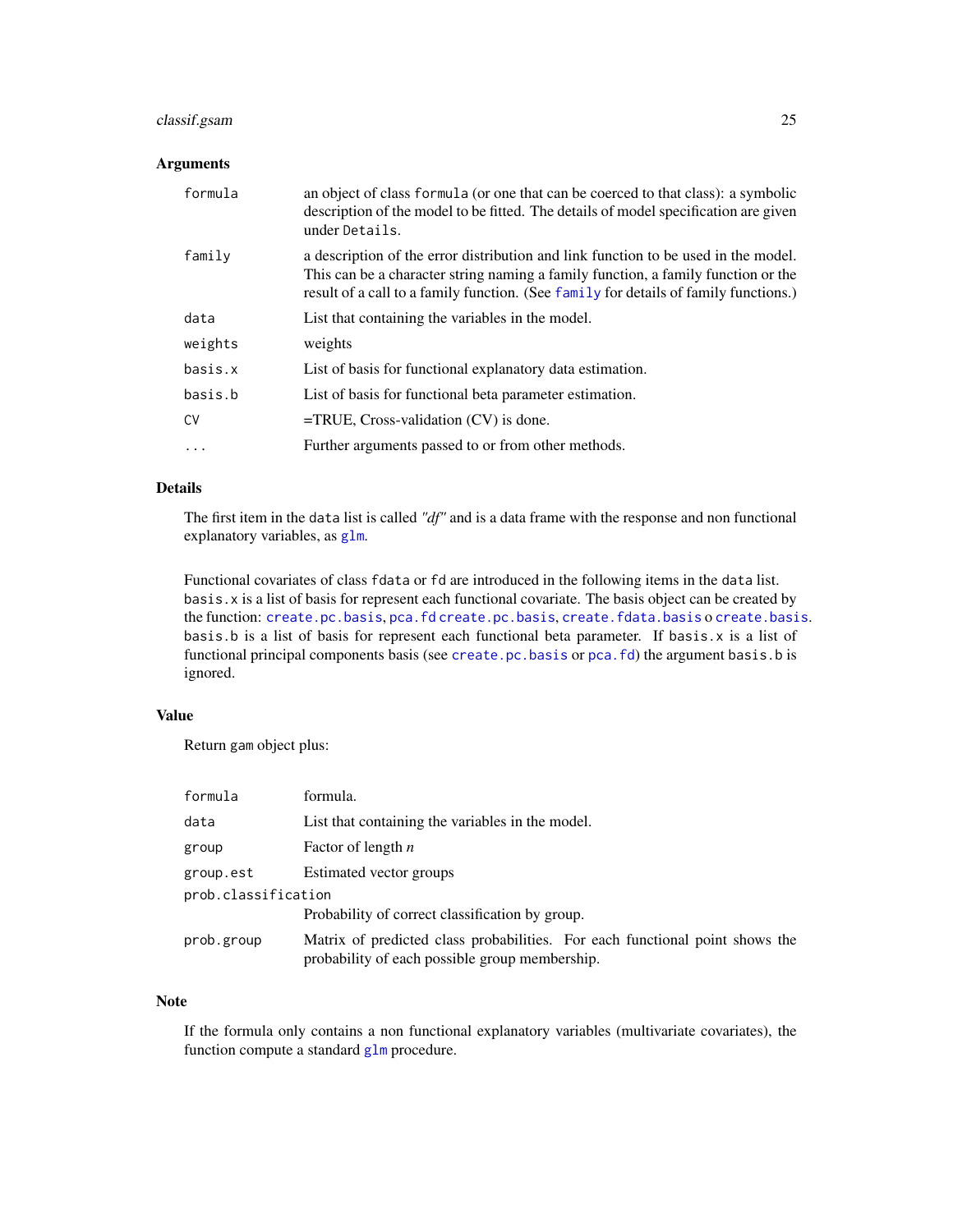## Author(s)

Manuel Febrero-Bande, Manuel Oviedo de la Fuente <manuel.oviedo@usc.es>

#### References

Ramsay, James O., and Silverman, Bernard W. (2006), *Functional Data Analysis*, 2nd ed., Springer, New York.

McCullagh and Nelder (1989), *Generalized Linear Models* 2nd ed. Chapman and Hall.

Venables, W. N. and Ripley, B. D. (2002) *Modern Applied Statistics with S*, New York: Springer.

## See Also

See Also as: [fregre.gsam](#page-94-1). Alternative method: [classif.np](#page-25-2), [classif.glm](#page-21-1) and [classif.gkam](#page-19-1).

## Examples

```
data(phoneme)
mlearn<-phoneme[["learn"]]
glearn<-phoneme[["classlearn"]]
mtest<-phoneme[["test"]]
gtest<-phoneme[["classtest"]]
dataf<-data.frame(glearn)
dat=list("df"=dataf,"x"=mlearn)
a1<-classif.gsam(glearn~s(x,k=3),data=dat)
summary(a1)
newdat<-list("x"=mtest)
p1<-predict.classif(a1,newdat)
table(gtest,p1)
sum(p1==gtest)/250
```
<span id="page-25-2"></span>

classif.np *Kernel Classifier from Functional Data*

#### <span id="page-25-1"></span>Description

Fits Nonparametric Supervised Classification for Functional Data.

#### Usage

```
classif.np(group,fdataobj,h=NULL,Ker=AKer.norm,metric,
type.CV = GCV.S,type.S=S.NW,par.CV=list(trim=0),par.S=list(),...)
classif.knn(group,fdataobj,knn=NULL,metric,
type.CV = GCV.S, par.CV=list(trim=0), par.S=list(),...)classif.kernel(group,fdataobj,h=NULL,Ker=AKer.norm,metric,
type.CV = GCV.S, par.CV=list(trim=0), par.S=list(),...)
```
<span id="page-25-0"></span>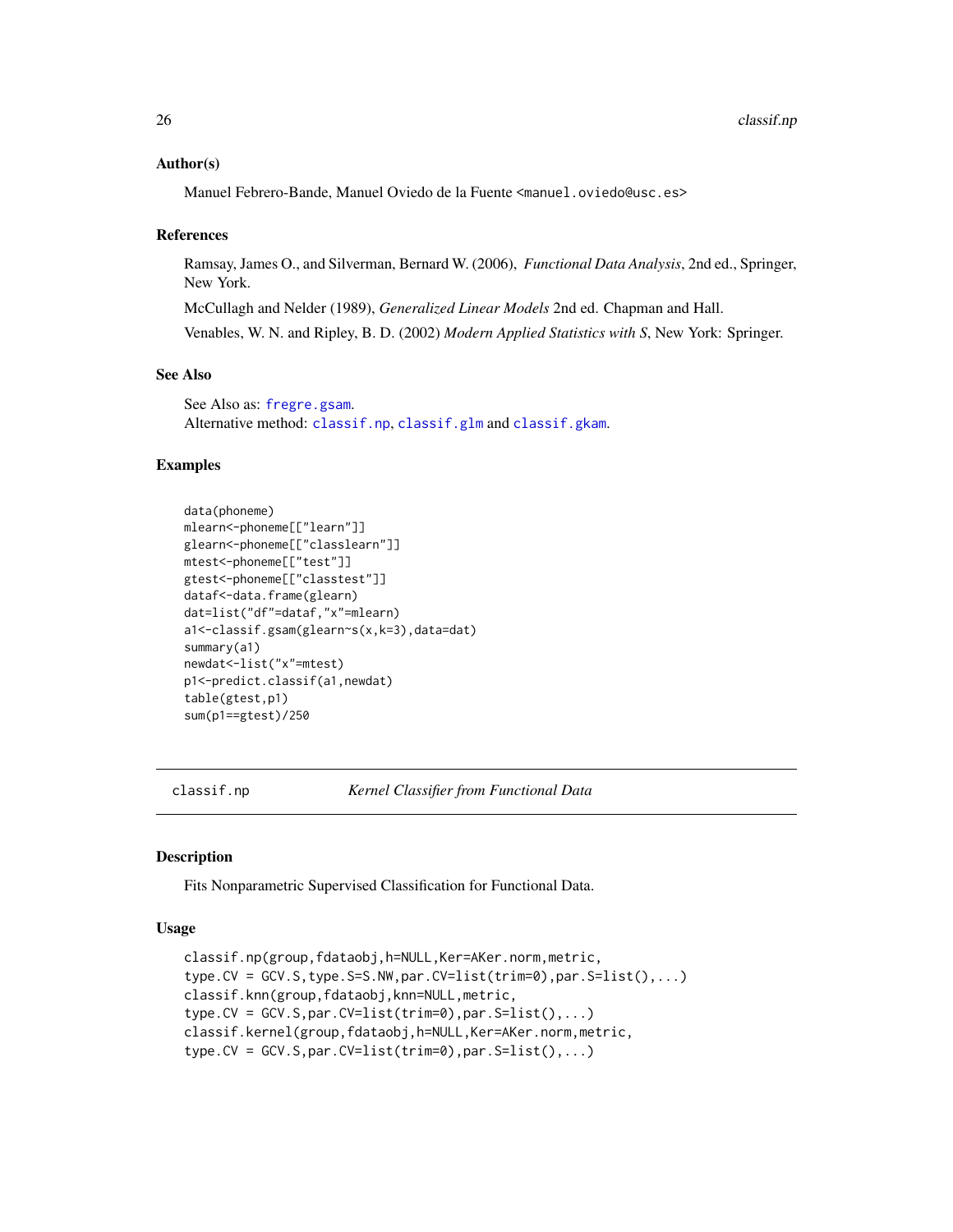#### classif.np 27

## Arguments

| group    | Factor of length $n$                                                                                    |
|----------|---------------------------------------------------------------------------------------------------------|
| fdataobj | fdata class object.                                                                                     |
| h        | Vector of smoothing parameter or bandwidth.                                                             |
| knn      | Vector of number of nearest neighbors considered.                                                       |
| Ker      | Type of kernel used.                                                                                    |
| metric   | Metric function, by default metric. 1p.                                                                 |
| type.CV  | Type of cross-validation. By default generalized cross-validation GCV. S method.                        |
| type.S   | Type of smothing matrix S. By default S is calculated by Nadaraya-Watson ker-<br>nel estimator (S. NW). |
| par.CV   | List of parameters for type. CV: trim, the alpha of the trimming and draw=TRUE.                         |
| par.S    | List of parameters for type. S: w, the weights.                                                         |
| .        | Arguments to be passed for metric. 1p o other metric function and Kernel func-<br>tion.                 |

## Details

Make the group classification of a training dataset using kernel or KNN estimation: [Kernel](#page-130-1). Different types of metric funtions can be used.

## Value

| Matrix of predicted class probabilities. For each functional point shows the |  |  |
|------------------------------------------------------------------------------|--|--|
|                                                                              |  |  |
|                                                                              |  |  |
|                                                                              |  |  |
| prob.classification                                                          |  |  |
|                                                                              |  |  |
|                                                                              |  |  |
|                                                                              |  |  |
|                                                                              |  |  |
|                                                                              |  |  |
|                                                                              |  |  |

## Note

If fdataobj is a data.frame the function considers the case of multivariate covariates. [metric.dist](#page-138-1) function is used to compute the distances between the rows of a data matrix (as [dist](#page-0-0) function.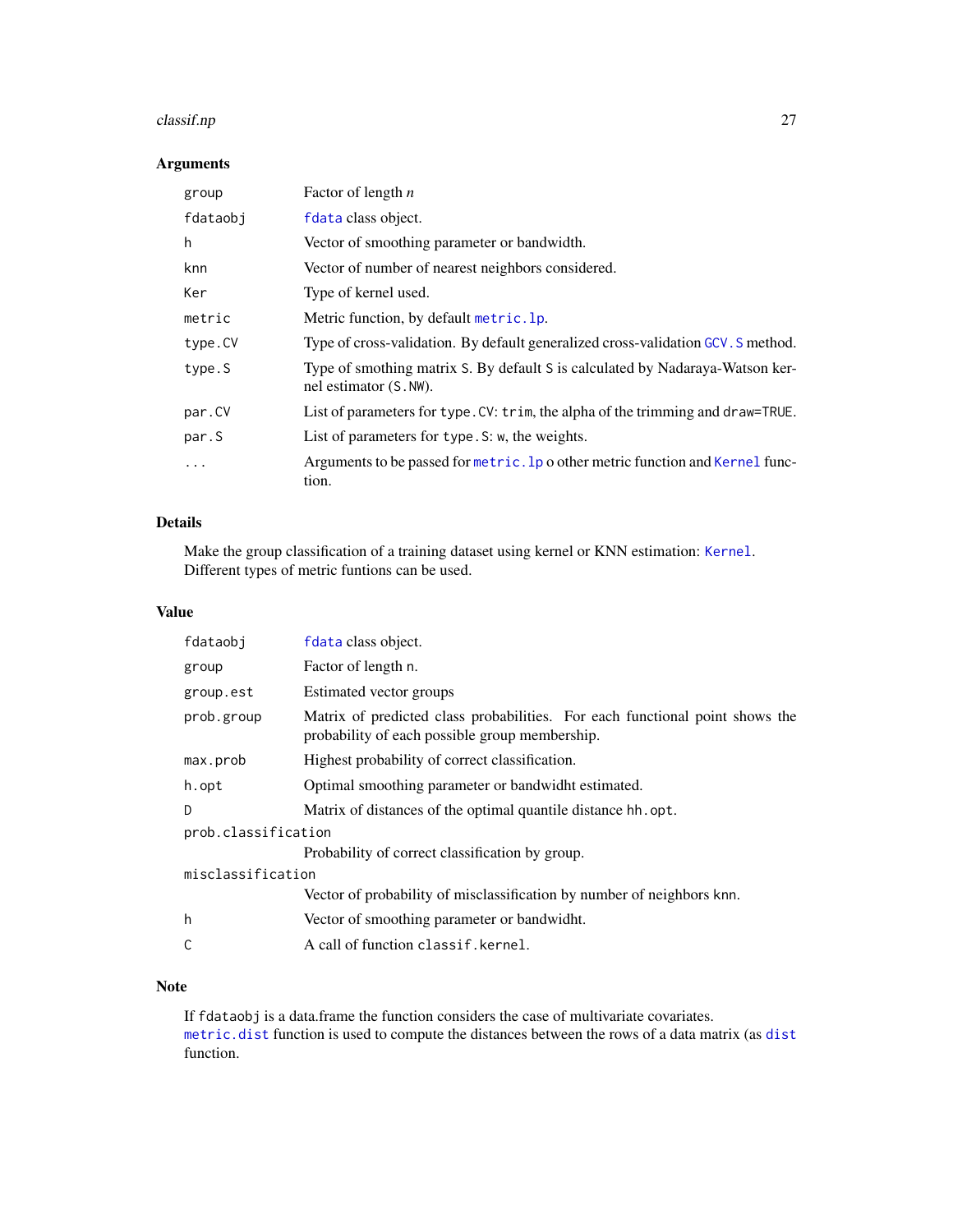#### <span id="page-27-0"></span>Author(s)

Manuel Febrero-Bande, Manuel Oviedo de la Fuente <manuel.oviedo@usc.es>

#### References

Ferraty, F. and Vieu, P. (2006). *Nonparametric functional data analysis.* Springer Series in Statistics, New York.

Ferraty, F. and Vieu, P. (2006). *NPFDA in practice*. Free access on line at [http://www.lsp.](http://www.lsp.ups-tlse.fr/staph/npfda/) [ups-tlse.fr/staph/npfda/](http://www.lsp.ups-tlse.fr/staph/npfda/)

#### See Also

See Also as [predict.classif](#page-161-1)

#### Examples

```
data(phoneme)
mlearn<-phoneme[["learn"]]
glearn<-phoneme[["classlearn"]]
```

```
h=9:19
out=classif.np(glearn,mlearn,h=h)
summary.classif(out)
#round(out$prob.group,4)
```
classif.tree *Classification Fitting Functional Recursive Partitioning and Regression Trees*

#### Description

Computes functional classification using functional (and non functional) explanatory variables by rpart model

#### Usage

```
classif.tree(formula,data,basis.x=NULL,basis.b=NULL,CV=FALSE,...)
```
#### Arguments

| formula   | an object of class formula (or one that can be coerced to that class): a symbolic<br>description of the model to be fitted. The details of model specification are given<br>under Details. |
|-----------|--------------------------------------------------------------------------------------------------------------------------------------------------------------------------------------------|
| data      | List that containing the variables in the model.                                                                                                                                           |
| basis.x   | List of basis for functional explanatory data estimation.                                                                                                                                  |
| basis.b   | List of basis for functional beta parameter estimation.                                                                                                                                    |
| CV        | $=$ TRUE, Cross-validation (CV) is done.                                                                                                                                                   |
| $\ddotsc$ | Further arguments passed to or from other methods.                                                                                                                                         |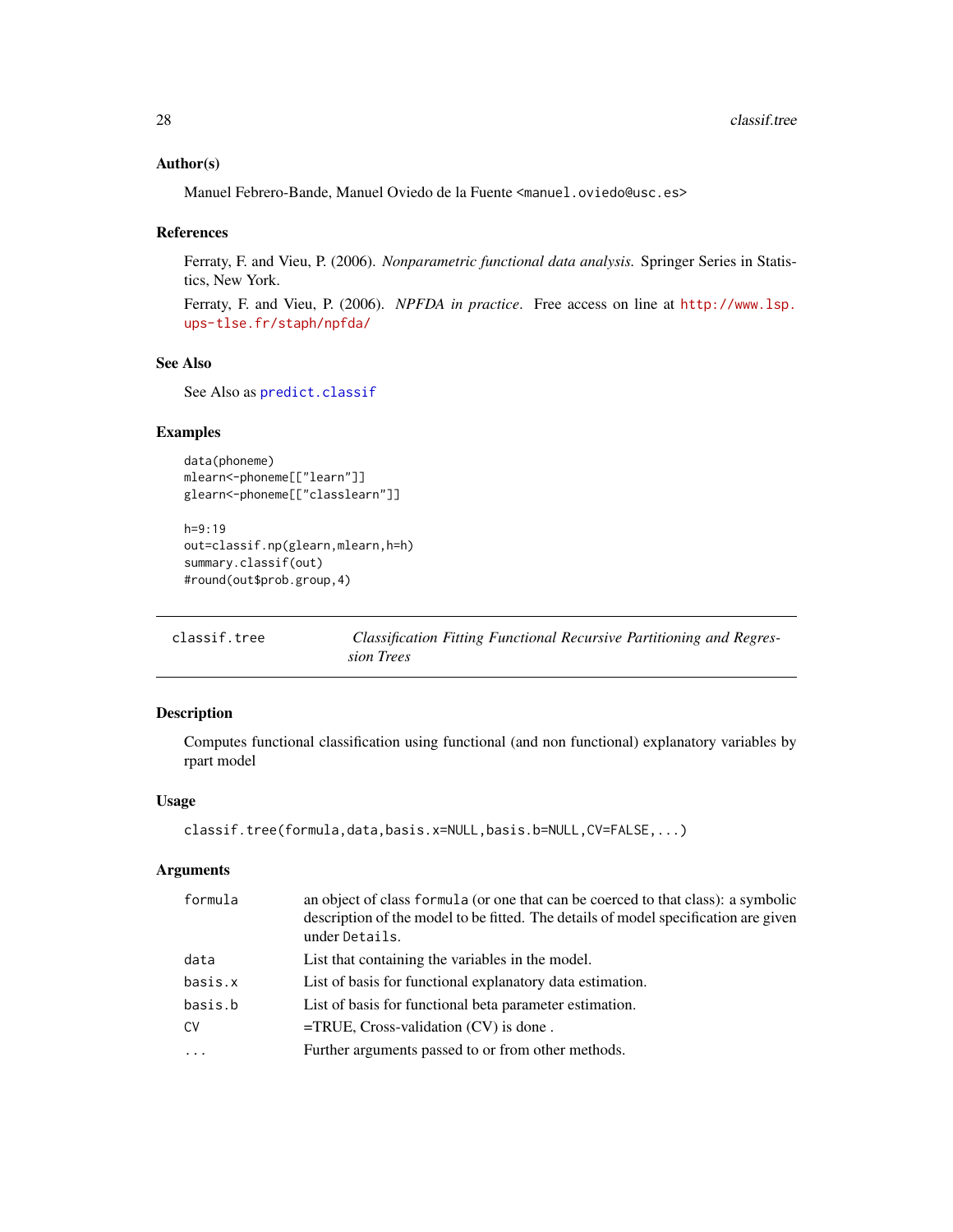#### classif.tree 29

## Details

The first item in the data list is called *"df"* and is a data frame with the response and non functional explanatory variables, as [glm](#page-0-0).

Functional covariates of class fdata or fd are introduced in the following items in the data list. basis.x is a list of basis for represent each functional covariate. The basis object can be created by the function: [create.pc.basis](#page-34-1), [pca.fd](#page-0-0) [create.pc.basis](#page-34-1), [create.fdata.basis](#page-34-2) o [create.basis](#page-0-0). basis.b is a list of basis for represent each functional beta parameter. If basis.x is a list of functional principal components basis (see [create.pc.basis](#page-34-1) or [pca.fd](#page-0-0)) the argument basis.b is ignored.

#### Value

Return rpart object plus:

| Basis used for fdata or fd covariates.                     |
|------------------------------------------------------------|
| Basis used for beta parameter estimation.                  |
| List of estimated beta parameter of functional covariates. |
| List that containing the variables in the model.           |
| formula.                                                   |
| \\$y.pred predicted response by cross-validation.          |
|                                                            |

#### Author(s)

Febrero-Bande, M. and Oviedo de la Fuente, M.

#### References

Ramsay, James O., and Silverman, Bernard W. (2006), *Functional Data Analysis*, 2nd ed., Springer, New York. McCullagh and Nelder (1989), *Generalized Linear Models* 2nd ed. Chapman and Hall. Venables, W. N. and Ripley, B. D. (2002) *Modern Applied Statistics with S*, New York: Springer.

#### See Also

See Also as: [rpart](#page-0-0). Alternative method: [classif.glm](#page-21-1).

```
data(phoneme)
mlearn<-phoneme[["learn"]]
glearn<-phoneme[["classlearn"]]
mtest<-phoneme[["test"]]
gtest<-phoneme[["classtest"]]
dataf<-data.frame(glearn)
```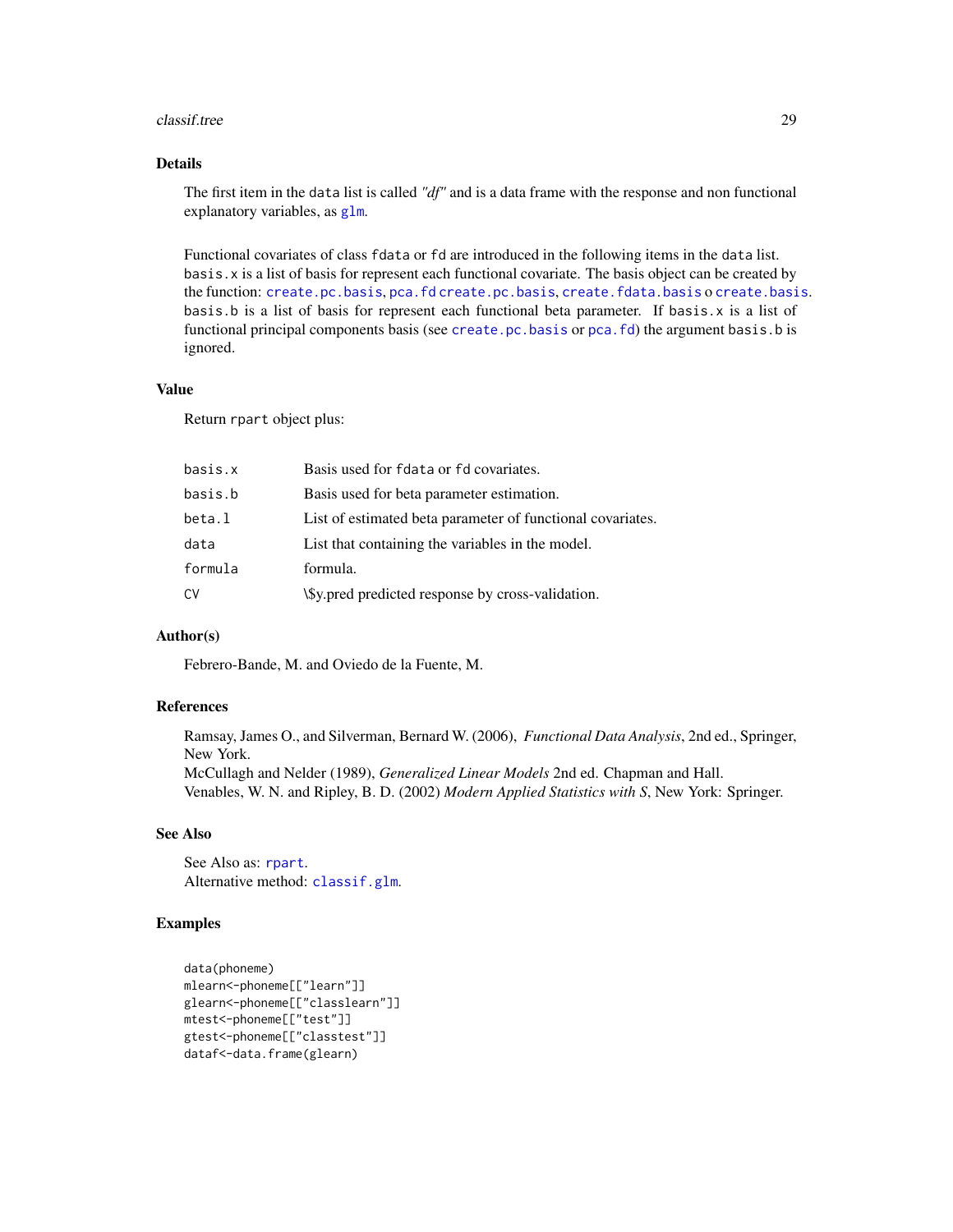```
dat=list("df"=dataf,"x"=mlearn)
a1<-classif.tree(glearn~x,data=dat)
summary(a1)
newdat<-list("x"=mtest)
p1<-predict.classif(a1,newdat,type="class")
table(gtest,p1)
sum(p1==gtest)/250
```
<span id="page-29-1"></span>cond.F *Conditional Distribution Function*

## Description

Calculate the conditional distribution function of a scalar response with functional data.

## Usage

```
cond.F(fdata0,y0,fdataobj,y,h=0.15,g=0.15,metric=metric.lp,
Ker=list(AKer=AKer.epa,IKer=IKer.epa),...)
```
## Arguments

| fdata0   | Conditional explanatory functional data of fdata class.                                                                                                                                                                                                                                                                                                              |
|----------|----------------------------------------------------------------------------------------------------------------------------------------------------------------------------------------------------------------------------------------------------------------------------------------------------------------------------------------------------------------------|
| y0       | Vector of conditional response with length n.                                                                                                                                                                                                                                                                                                                        |
| fdataobj | fdata class object.                                                                                                                                                                                                                                                                                                                                                  |
| У        | Vector of scalar response with length nn.                                                                                                                                                                                                                                                                                                                            |
| h        | Smoothing parameter or bandwidth of response y.                                                                                                                                                                                                                                                                                                                      |
| g        | Smoothing parameter or bandwidth of explanatory functional data flataobj.                                                                                                                                                                                                                                                                                            |
| metric   | Metric function, by default metric. 1p.                                                                                                                                                                                                                                                                                                                              |
| Ker      | List of 2 arguments. The fist argument is a character string that determines the<br>type of asymetric kernel (see Kernel, asymmetric). Asymmetric Epanechnikov<br>kernel is selected by default. The second argument is a string that determines<br>the type of integrated kernel (see Kernel . integrate). Integrate Epanechnikov<br>kernel is selected by default. |
| $\cdots$ | Further arguments passed to or from other methods.                                                                                                                                                                                                                                                                                                                   |

#### Details

If x.dist=NULL the distance matrix between fdata objects is calculated by function passed in metric argument.

<span id="page-29-0"></span>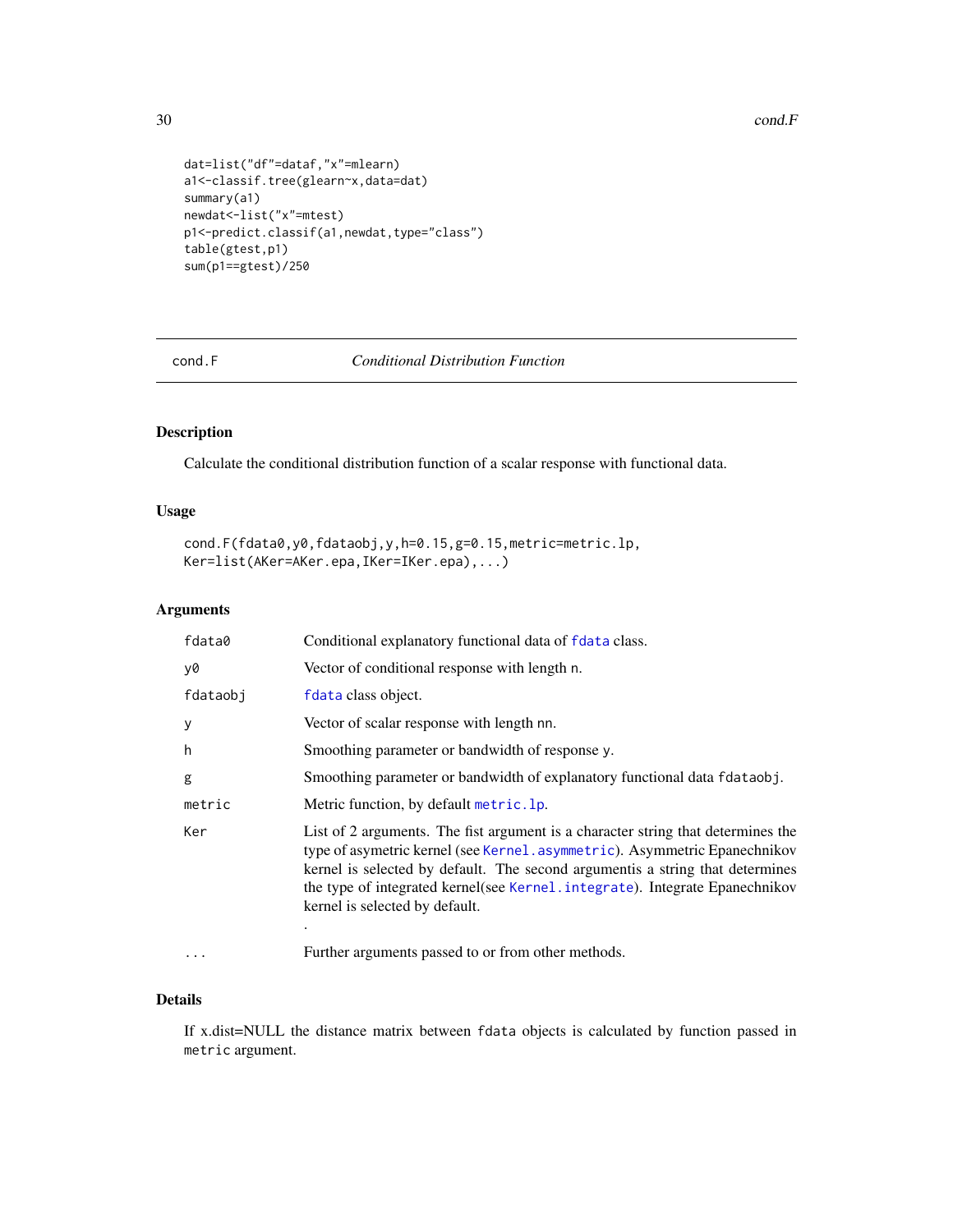#### $cond.F$  31

#### Value

| Fc      | Conditional distribution function.                                          |
|---------|-----------------------------------------------------------------------------|
| y0      | Vector of conditional response.                                             |
| g       | Smoothing parameter or bandwidth of explanatory functional data (fdataobj). |
| h       | Smoothing parameter or bandwidth of respone, y.                             |
| x.dist  | Distance matrix between curves of fdataobj object.                          |
| xy.dist | Distance matrix between cuves of fdataobj and fdata0 objects.               |

## Author(s)

Manuel Febrero-Bande, Manuel Oviedo de la Fuente <manuel.oviedo@usc.es>

#### References

Ferraty, F. and Vieu, P. (2006). *Nonparametric functional data analysis.* Springer Series in Statistics, New York.

## See Also

See Also as: [cond.mode](#page-31-1) and [cond.quantile](#page-32-1).

```
# Read data
n= 500
t= seq(0,1,len=101)
beta = t*sin(2*pi*t)^2x = matrix(NA, ncol=101, nrow=n)y=numeric(n)
x0<-rproc2fdata(n,seq(0,1,len=101),sigma="wiener")
x1<-rproc2fdata(n,seq(0,1,len=101),sigma=0.1)
x<-x0*3+x1
fbeta = fdata(beta, t)y<-inprod.fdata(x,fbeta)+rnorm(n,sd=0.1)
prx=x[1:100];pry=y[1:100]
ind=101;ind2=102:110
pr0=x[ind];pr10=x[ind2,]
ndist=61
gridy=seq(-1.598069,1.598069, len=ndist)
# Conditional Function
res1 = cond.F(pr10, gridy, prx, pry,p=1)
# res2 = cond.F(pr10, gridy, prx, pry,h=0.3)
# res3 = cond.F(pr10, gridy, prx, pry,g=0.25,h=0.3)
# plot(res1$Fc[,1],type="l",ylim=c(0,1))
# lines(res2$Fc[,1],type="l",col=2)
# lines(res3$Fc[,1],type="l",col=3)
```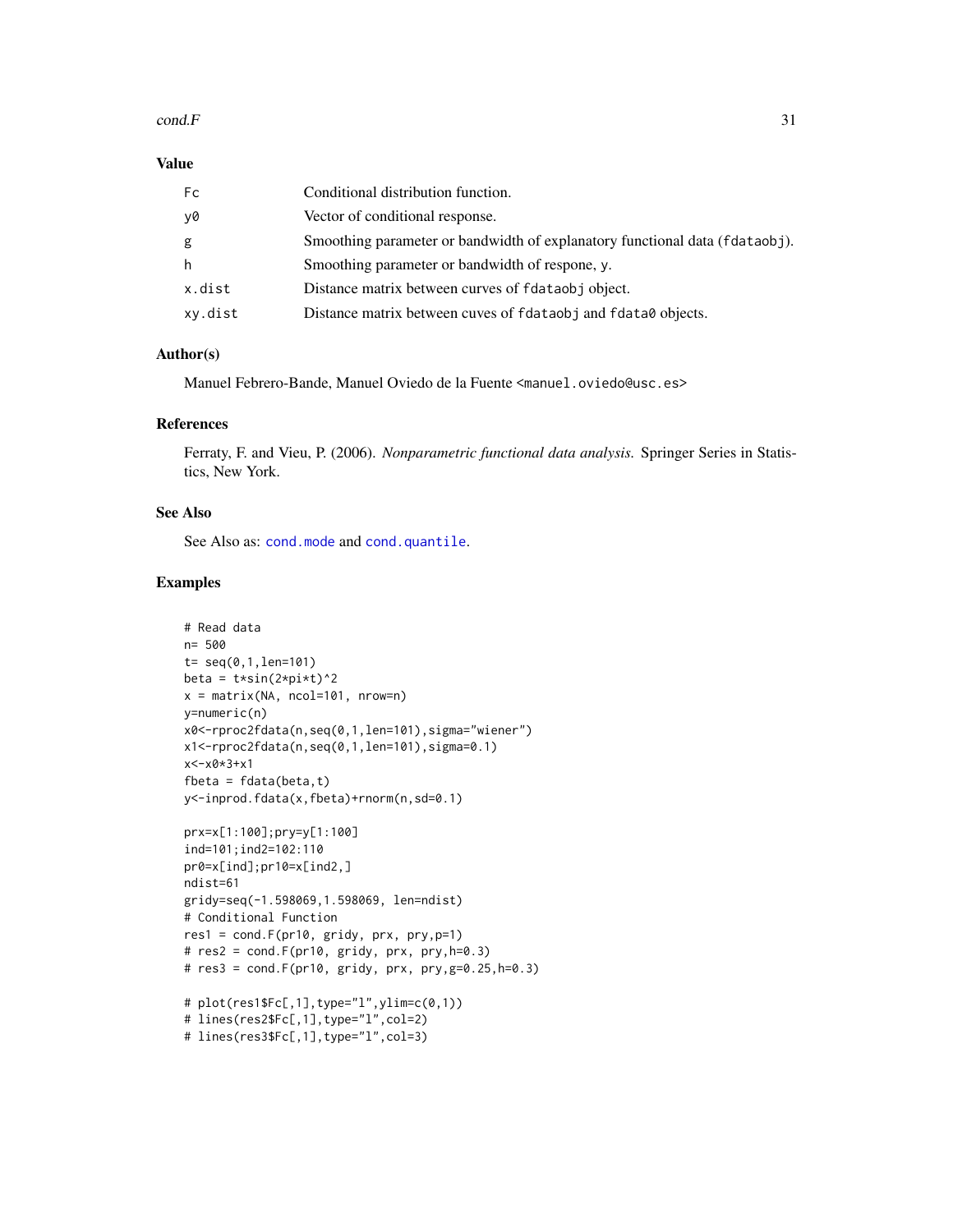#### <span id="page-31-1"></span><span id="page-31-0"></span>cond.mode *Conditional mode*

## Description

Computes the mode for conditional distribution function.

#### Usage

cond.mode(Fc, method = "monoH.FC",draw=TRUE)

## Arguments

| Fc.    | Object estimated by cond. F function.                                                                                                 |
|--------|---------------------------------------------------------------------------------------------------------------------------------------|
| method | Specifies the type of spline to be used. Possible values are "diff", "fmm", "natu-<br><i>ral", "periodic"</i> and " <i>monoH.FC".</i> |
| draw   | $=$ TRUE, plots the conditional distribution and density function.                                                                    |

## Details

The conditional mode is calculated as the maximum argument of the derivative of the conditional distribution function (density function f).

#### Value

Return the mode for conditional distribution function.

| mode.cond    | Conditional mode.                                                         |
|--------------|---------------------------------------------------------------------------|
| X            | Grid of length n where the the conditional density function is evaluated. |
| $\mathbf{f}$ | The conditional density function evaluated in x.                          |

## Author(s)

Manuel Febrero-Bande, Manuel Oviedo de la Fuente <manuel.oviedo@usc.es>

## References

Ferraty, F. and Vieu, P. (2006). *Nonparametric functional data analysis.* Springer Series in Statistics, New York.

## See Also

See Also as: [cond.F](#page-29-1), [cond.quantile](#page-32-1) and [splinefun](#page-0-0).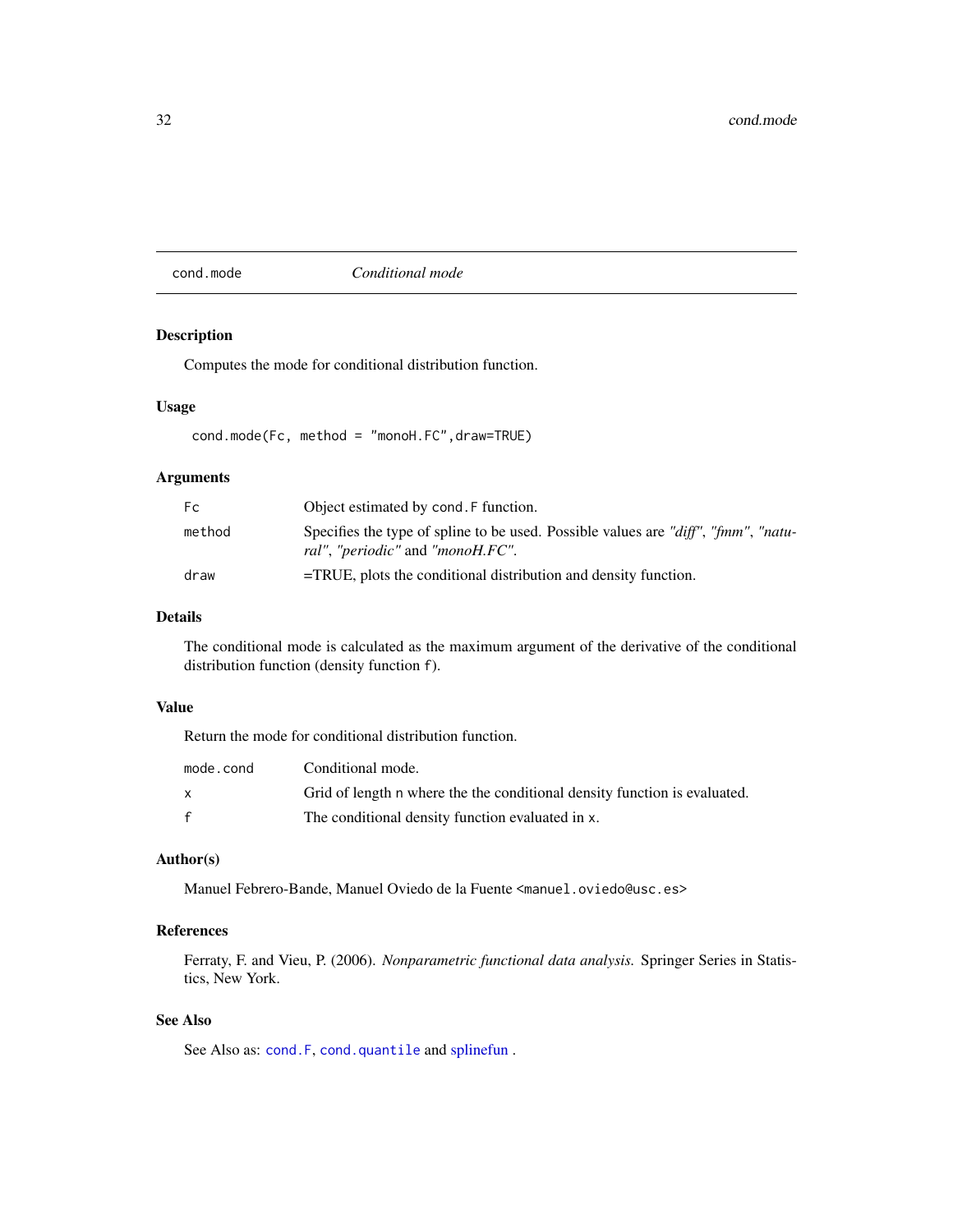## <span id="page-32-0"></span>cond.quantile 33

## Examples

```
## Not run:
n= 500
t= seq(0, 1, len=101)beta = t*sin(2*pi*t)^2x = matrix(NA, ncol=101, nrow=n)y=numeric(n)
x0<-rproc2fdata(n,seq(0,1,len=101),sigma="wiener")
x1<-rproc2fdata(n,seq(0,1,len=101),sigma=0.1)
x<-x0*3+x1
fbeta = fdata(beta, t)y<-inprod.fdata(x,fbeta)+rnorm(n,sd=0.1)
prx=x[1:100];pry=y[1:100]
ind=101;ind2=101:110
pr0=x[ind];pr10=x[ind2]
ndist=161
gridy=seq(-1.598069,1.598069, len=ndist)
# Conditional Function
I=5# Time consuming
res = cond.F(pr10[I], gridy, prx, pry, h=1)
mcond=cond.mode(res)
mcond2=cond.mode(res,method="diff")
```

```
## End(Not run)
```
<span id="page-32-1"></span>cond.quantile *Conditional quantile*

## Description

Computes the quantile for conditional distribution function.

## Usage

```
cond.quantile(qua=0.5,fdata0,fdataobj,y,fn,a=min(y),b=max(y),
tol=10^floor(log10(max(y)-min(y))-3),iter.max=100,...)
```
## Arguments

| qua      | Quantile value, by default the median ( $qua=0.5$ ).           |
|----------|----------------------------------------------------------------|
| fdata0   | Conditional functional explanatory data of fdata class object. |
| fdataobi | Functional explanatory data of fdata class object.             |
| v        | Scalar Response.                                               |
| fn       | Conditional distribution function.                             |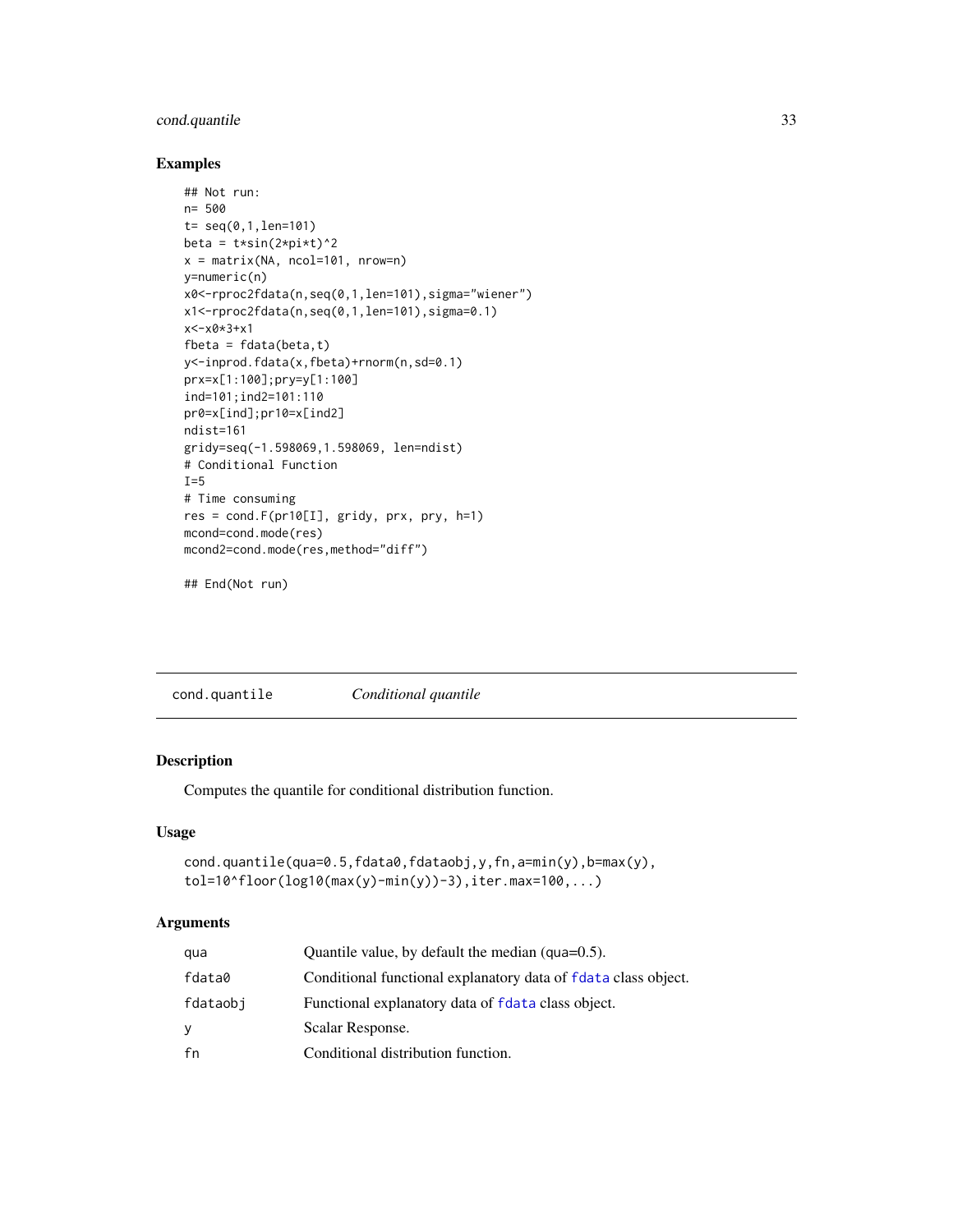## 34 cond.quantile

| a        | Lower limit.                                       |
|----------|----------------------------------------------------|
| b        | Upper limit.                                       |
| tol      | Tolerance.                                         |
| iter.max | Maximum iterations allowed, by default 100.        |
|          | Further arguments passed to or from other methods. |

## Value

Return the quantile for conditional distribution function.

## Author(s)

Manuel Febrero-Bande, Manuel Oviedo de la Fuente <manuel.oviedo@usc.es>

#### References

Ferraty, F. and Vieu, P. (2006). *Nonparametric functional data analysis.* Springer Series in Statistics, New York.

#### See Also

See Also as: [cond.F](#page-29-1) and [cond.mode](#page-31-1).

```
n= 100
t= seq(0,1,len=101)
beta = t*sin(2*pi*t)^2x = matrix(NA, ncol=101, nrow=n)y=numeric(n)
x0<-rproc2fdata(n,seq(0,1,len=101),sigma="wiener")
x1<-rproc2fdata(n,seq(0,1,len=101),sigma=0.1)
x<-x0*3+x1
fbeta = fdata(beta, t)y<-inprod.fdata(x,fbeta)+rnorm(n,sd=0.1)
prx=x[1:50];pry=y[1:50]
ind=50+1;ind2=51:60
pr0=x[ind];pr10=x[ind2]
ndist=161
gridy=seq(-1.598069,1.598069, len=ndist)
ind4=5
y0 = gridy[ind4]
## Conditional median
med=cond.quantile(qua=0.5,fdata0=pr0,fdataobj=prx,y=pry,fn=cond.F,h=1)
## Not run
## Conditional CI 95% conditional
# lo=cond.quantile(qua=0.025,fdata0=pr0,fdataobj=prx,y=pry,fn=cond.F,h=1)
```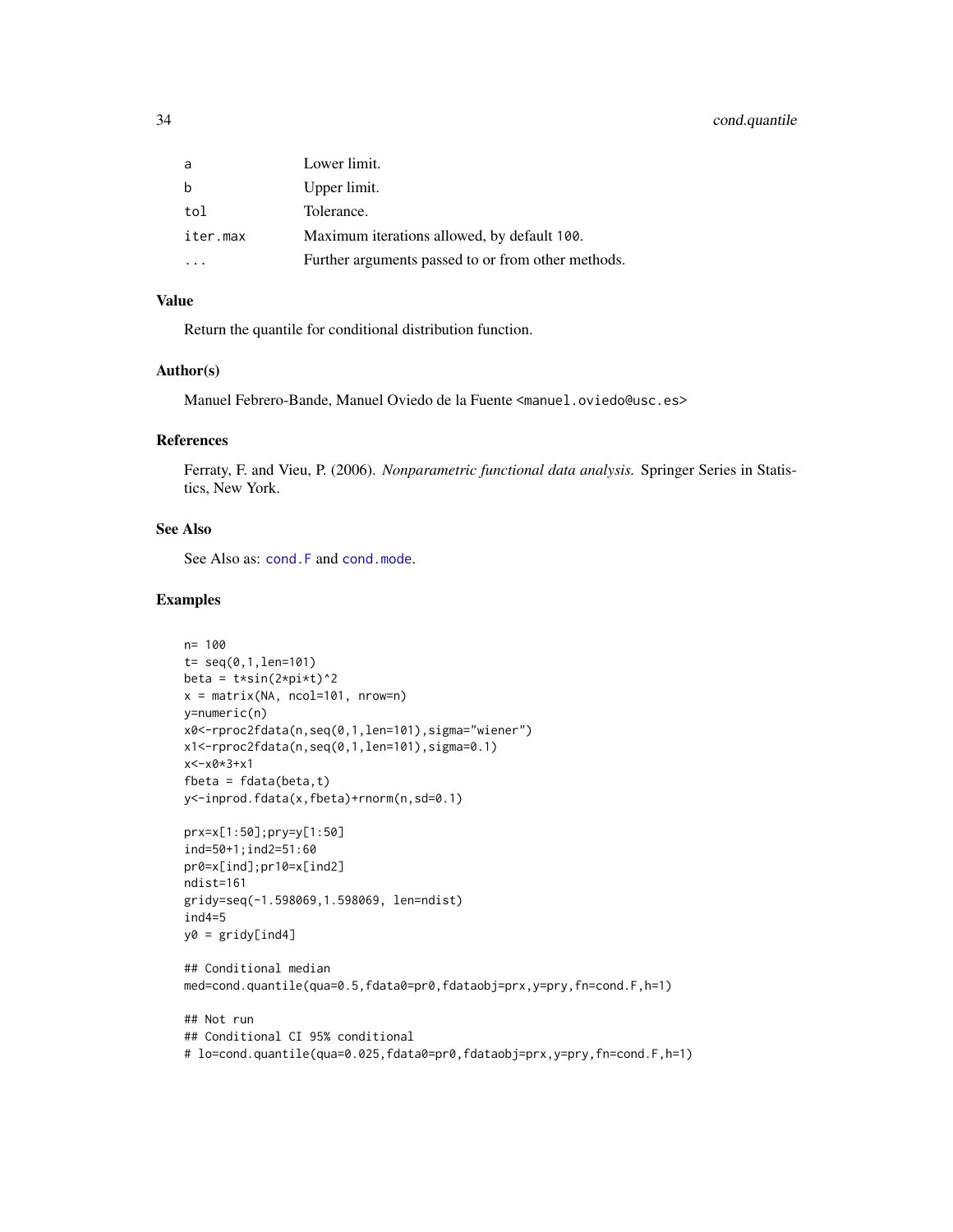## <span id="page-34-0"></span>create.fdata.basis 35

# up=cond.quantile(qua=0.975,fdata0=pr0,fdataobj=prx,y=pry,fn=cond.F,h=1)

```
# print(c(lo,med,up))
```
<span id="page-34-2"></span>create.fdata.basis *Create Basis Set for Functional Data of fdata class*

## <span id="page-34-1"></span>Description

Compute basis for functional data.

## Usage

```
create.fdata.basis(fdataobj,l=1:5,maxl=max(l),type.basis="bspline",
rangeval=fdataobj$rangeval,class.out="fd")
create.pc.basis(fdataobj,l=1:5,norm=TRUE,basis=NULL,lambda=0,
P = c(0, 0, 1), \ldotscreate.pls.basis(fdataobj, y, l = 1:5,norm=TRUE,lambda=0,
P = c(0, 0, 1), \ldotscreate.raw.fdata(fdataobj, 1 = 1:ncol(fdataobj))
```
## Arguments

| fdataobj   | fdata class object.                                                                                                                                                                                          |
|------------|--------------------------------------------------------------------------------------------------------------------------------------------------------------------------------------------------------------|
| у          | Vector of response (scalar).                                                                                                                                                                                 |
| 1          | Vector of basis index.                                                                                                                                                                                       |
| max1       | maximum number of basis                                                                                                                                                                                      |
| type.basis | Type of basis (see create basis function).                                                                                                                                                                   |
| rangeval   | A vector of length 2 giving the lower and upper limits of the range of permissible<br>values for the function argument.                                                                                      |
| norm       | $=$ TRUE the norm of eigenvectors basis is 1.                                                                                                                                                                |
| class.out  | $=$ "fd" basisfd class, $=$ "fdata" fdata class.                                                                                                                                                             |
| basis      | "fd" basis object.                                                                                                                                                                                           |
| lambda     | Amount of penalization. Default value is 0, i.e. no penalization is used.                                                                                                                                    |
| P          | If P is a vector: coefficients to define the penalty matrix object. By default<br>$P = c(0,0,1)$ penalize the second derivative (curvature) or acceleration. If P is a<br>matrix: the penalty matrix object. |
| $\ddotsc$  | Further arguments passed to or from other methods.                                                                                                                                                           |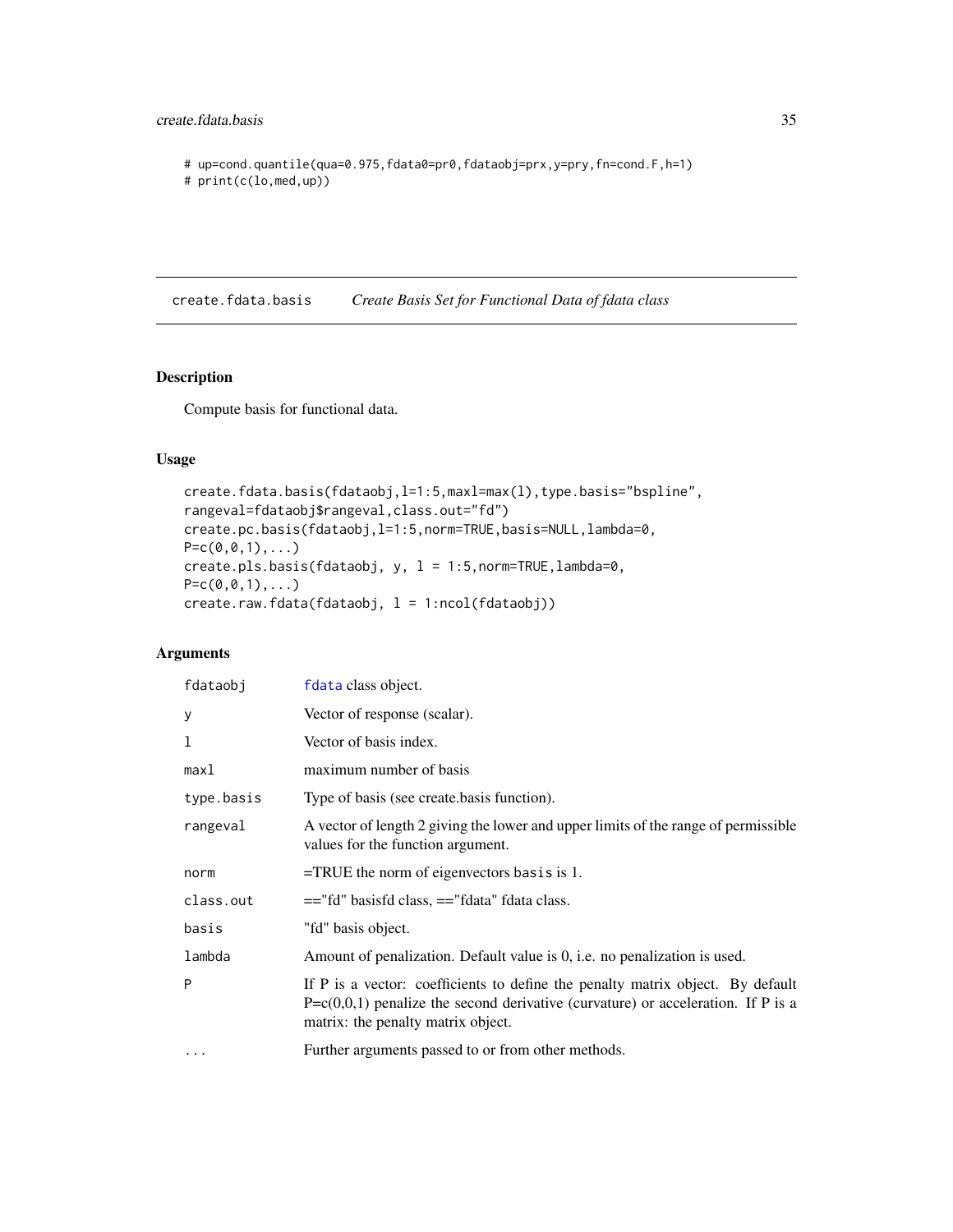## Value

| basis        | basis                                                                                                     |
|--------------|-----------------------------------------------------------------------------------------------------------|
| $\mathsf{x}$ | Is true the value of the rotated data (the centred data multiplied by the rotation<br>matrix) is returned |
| mean         | functional mean of fdataobj                                                                               |
| df           | degree of freedom                                                                                         |
| type         | type of basis                                                                                             |

## Author(s)

Manuel Febrero-Bande, Manuel Oviedo de la Fuente <manuel.oviedo@usc.es>

## References

Ramsay, James O. and Silverman, Bernard W. (2006), *Functional Data Analysis*, 2nd ed., Springer, New York.

N. Kraemer, A.-L. Boulsteix, and G. Tutz (2008). Penalized Partial Least Squares with Applications to B-Spline Transformations and Functional Data. Chemometrics and Intelligent Laboratory Systems, 94, 60 - 69. <http://dx.doi.org/10.1016/j.chemolab.2008.06.009>

## See Also

See Also as [create.basis](#page-0-0) and [fdata2pc](#page-66-1).

```
data(tecator)
basis.pc<-create.pc.basis(tecator$absorp.fdata,c(1,4,5))
plot(basis.pc$basis,col=1)
basis.pls<-create.pls.basis(tecator$absorp.fdata,y=tecator$y[,1],c(1,4,5))
lines(basis.pls$basis,col=2)
basis.fd<-create.fdata.basis(tecator$absorp.fdata,c(1,4,5),
```

```
type.basis="fourier")
plot(basis.pc$basis)
basis.fdata<-create.fdata.basis(tecator$absorp.fdata,c(1,4,5),
type.basis="fourier",class.out="fdata")
plot(basis.fd,col=2,lty=1)
lines(basis.fdata,col=3,lty=1)
```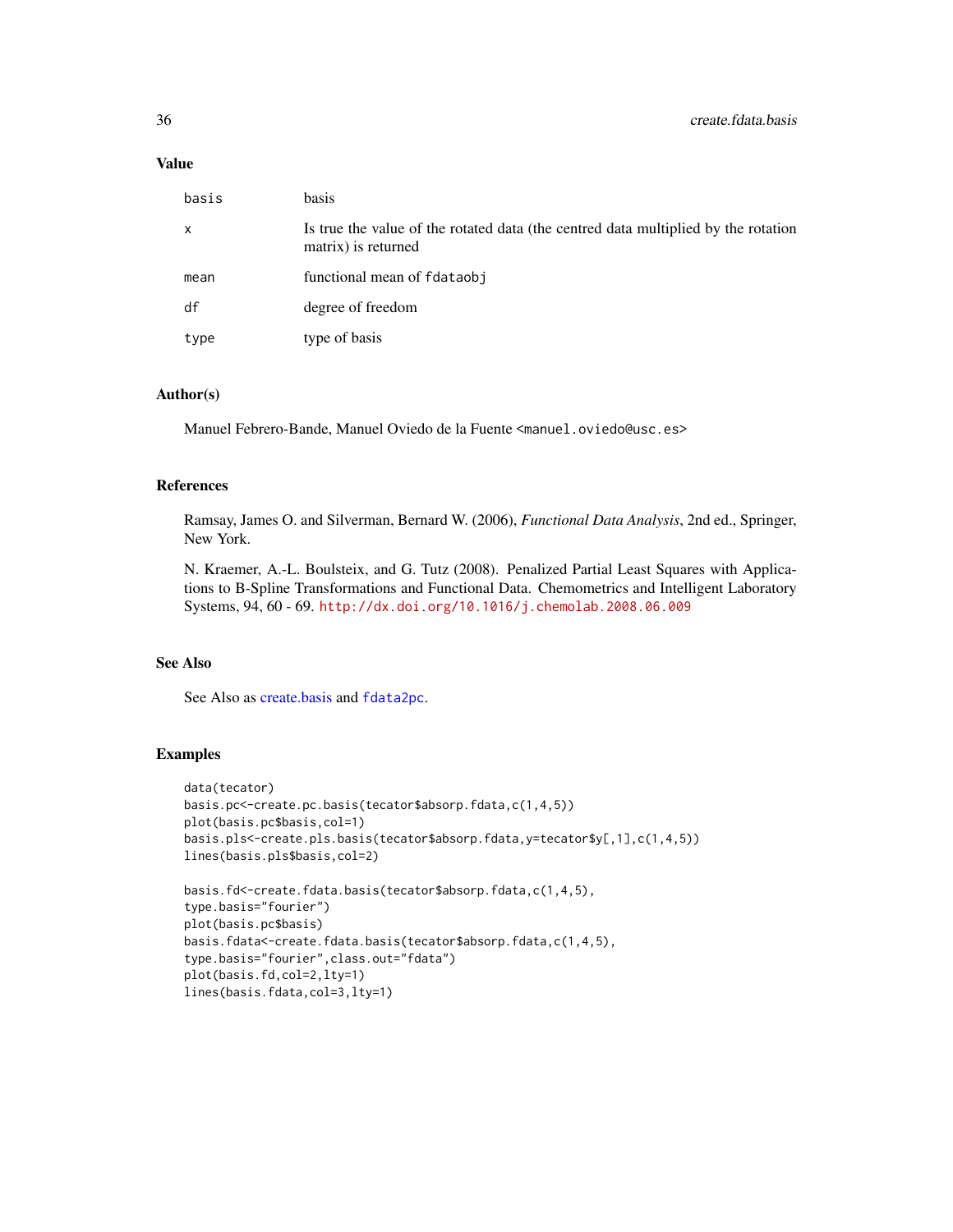<span id="page-36-0"></span>

# Description

The cross-validation (CV) score.

## Usage

CV.S(y,S,W=NULL,trim=0,draw=FALSE,metric=metric.lp,...)

## Arguments

| y            | Matrix of set cases with dimension $(n \times m)$ , where n is the number of curves and<br>m are the points observed in each curve. |
|--------------|-------------------------------------------------------------------------------------------------------------------------------------|
| <sub>S</sub> | Smoothing matrix, see S. NW, S. LLR or S. KNN.                                                                                      |
| W            | Matrix of weights.                                                                                                                  |
| trim         | The alpha of the trimming.                                                                                                          |
| draw         | $=$ TRUE, draw the curves, the sample median and trimmed mean.                                                                      |
| metric       | Metric function, by default metric. 1p.                                                                                             |
| $\ddotsc$    | Further arguments passed to or from other methods.                                                                                  |

## Details

Compute the leave-one-out cross-validation score. A.-If trim=0:

$$
CV(h) = \frac{1}{n} \sum_{i=1}^{n} \left( \frac{y_i - r_i(x_i)}{(1 - S_{ii})} \right)^2 w(x_i)
$$

 $S_{ii}$  is the ith diagonal element of the smoothing matrix  $S$ .

B.-If trim>0:

$$
CV(h) = \frac{1}{l} \sum_{i=1}^{l} \left( \frac{y_i - r_i(x_i)}{(1 - S_{ii})} \right)^2 w(x_i)
$$

 $S_{ii}$  is the ith diagonal element of the smoothing matrix S and l the index of (1-trim) curves with less error.

# Value

res Returns CV score calculated for input parameters.

#### Author(s)

Manuel Febrero-Bande, Manuel Oviedo de la Fuente <manuel.oviedo@usc.es>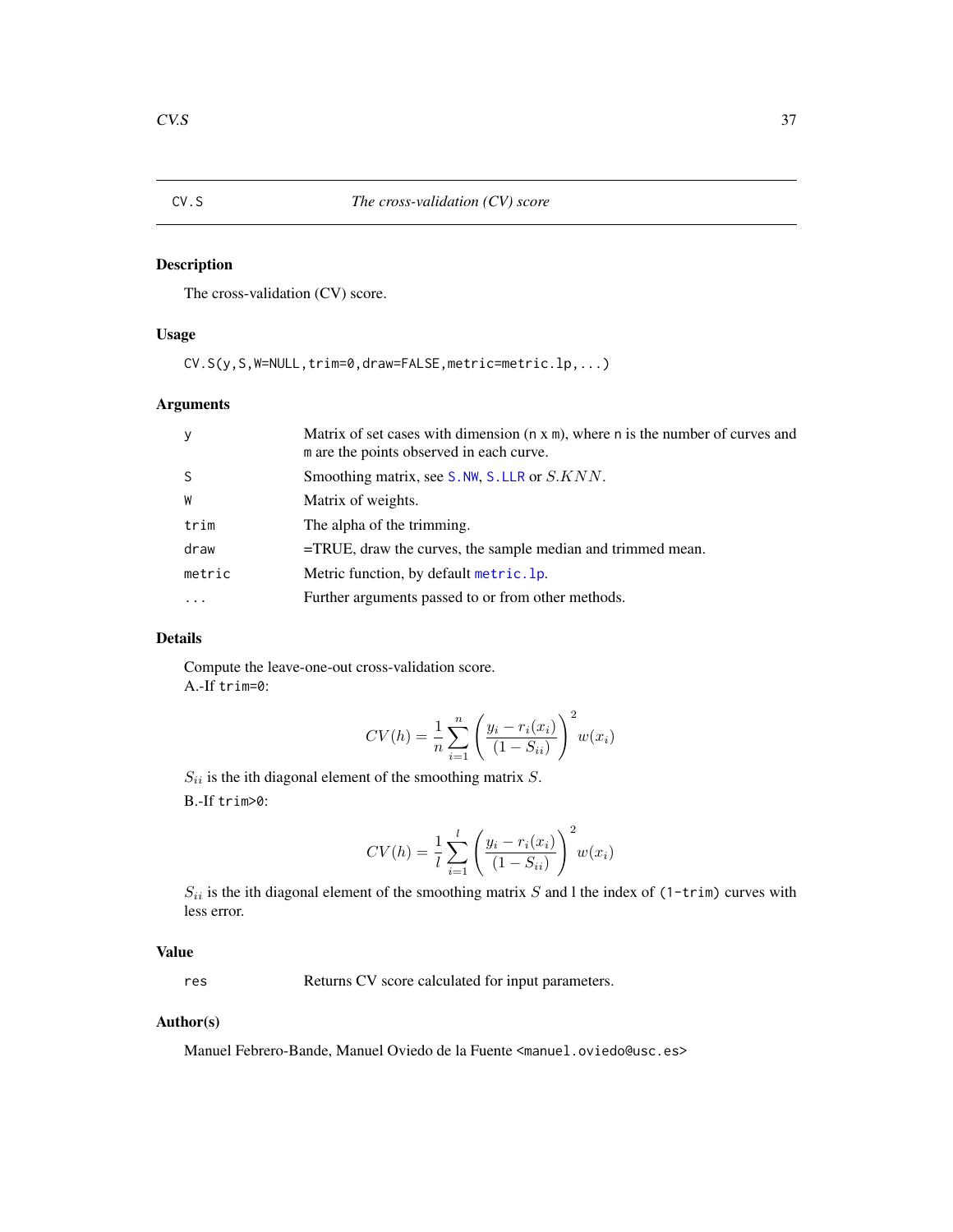## References

Wasserman, L. *All of Nonparametric Statistics*. Springer Texts in Statistics, 2006.

#### See Also

See Also as [min.np](#page-146-0) Alternative method: [GCV.S](#page-121-0)

## Examples

```
data(tecator)
x<-tecator$absorp.fdata
np<-ncol(x)
tt<-1:npS1 <- S.NW(tt,3,Ker.epa)
 S2 <- S.LLR(tt,3,Ker.epa)
 S3 <- S.NW(tt,5,Ker.epa)
 S4 <- S.LLR(tt,5,Ker.epa)
 cv1 \leftarrow CV.S(x, S1)cv2 \leftarrow CV.S(x, S2)cv3 \leftarrow CV.S(x, S3)cv4 \leftarrow CV.S(x, S4)cv5 <- CV.S(x, S4,trim=0.1,draw=TRUE)
 cv1;cv2;cv3;cv4;cv5
 S6 <- S.KNN(tt,3,Ker.unif)
 S7 <- S.KNN(tt,5,Ker.unif)
 cv6 \leftarrow CV.S(x, S6)cv7 \leftarrow CV.S(x, S7)cv6;cv7
```
dcor.xy *Distance Correlation Statistic and t-Test*

## Description

Distance correlation t-test of multivariate and functional independence (wrapper functions of energy package).

## Usage

```
dcor.xy(x,y,test=TRUE,metric.x,metric.y,par.metric.x,
par.metric.y,n)
dcor.test(D1,D2,n)
bcdcor.dist(D1,D2,n)
dcor.dist(D1, D2)
```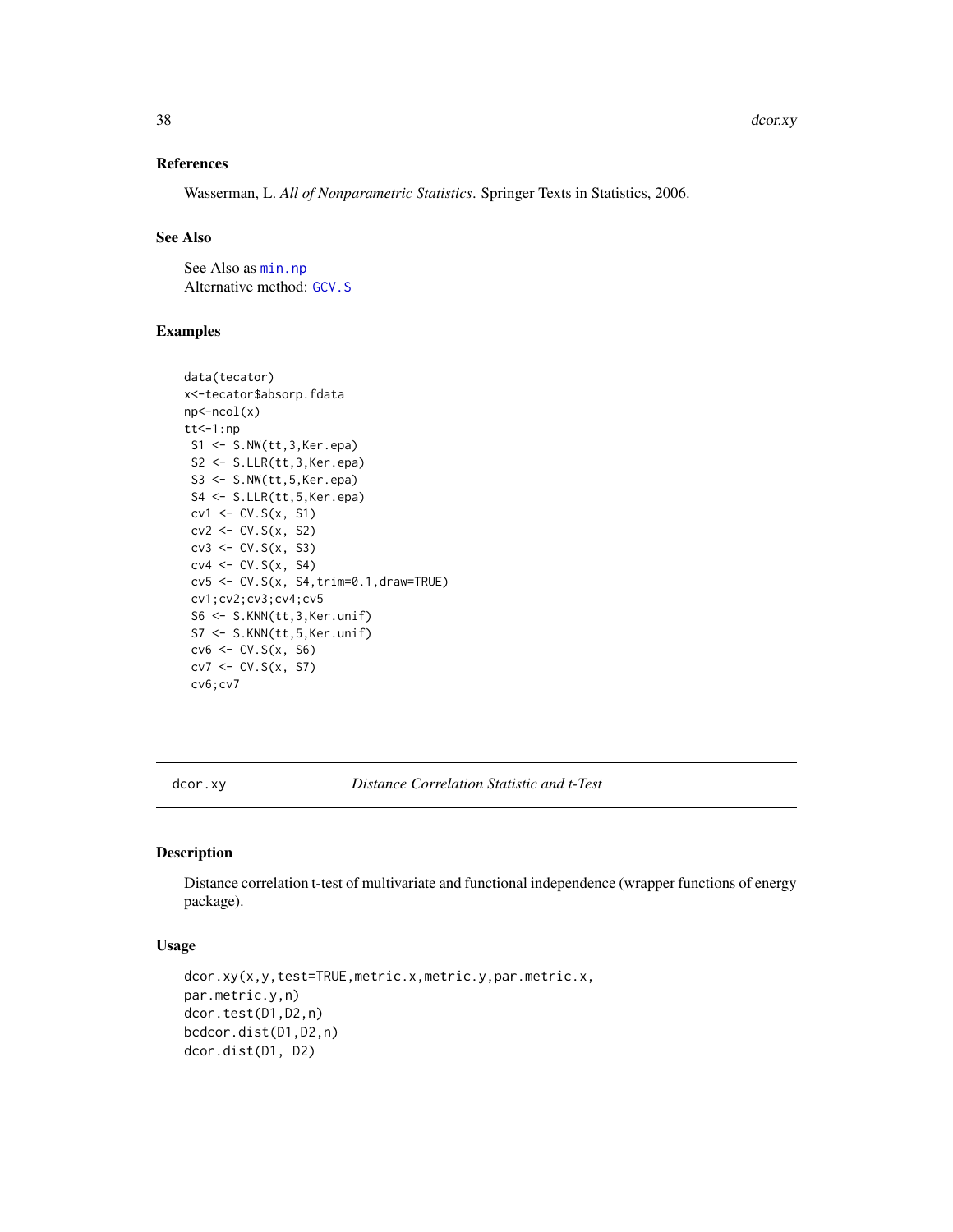#### dcor.xy 39

## Arguments

| X                          | data (fdata, matrix or data.frame class) of first sample.                                                                                                                                      |
|----------------------------|------------------------------------------------------------------------------------------------------------------------------------------------------------------------------------------------|
| У                          | data (fdata, matrix or data.frame class) of second sample.                                                                                                                                     |
| test                       | if TRUE, compute bias corrected distance correlation statistic and the corre-<br>sponding t-test, else compute distance correlation statistic.                                                 |
| metric.x, metric.y         |                                                                                                                                                                                                |
|                            | Name of metric or semi-metric function used for compute the distances of x and<br>y object respectively. By default, metric. 1p for functional data and metric. dist<br>for multivariate data. |
| par.metric.x, par.metric.y |                                                                                                                                                                                                |
|                            | List of parameters for the corresponding metric function.                                                                                                                                      |
| n                          | The sample size used in bias corrected version of distance correlation, by default<br>is the number of rows of x.                                                                              |
| D <sub>1</sub>             | Distances of first sample.                                                                                                                                                                     |
| D <sub>2</sub>             | Distances of second sample.                                                                                                                                                                    |
|                            |                                                                                                                                                                                                |

## Details

These wrapper functions extend the functions of the energy package for multivariate data to functional data. Distance correlation is a measure of dependence between random vectors introduced by Szekely, Rizzo, and Bakirov (2007).

dcor. xy performs a nonparametric t-test of multivariate or functional independence in high dimension. The distribution of the test statistic is approximately Student t with  $n(n - 3)/2 - 1$  degrees of freedom and for  $n \geq 10$  the statistic is approximately distributed as standard normal. Wrapper function of energy:::dcor.ttest. The t statistic is a transformation of a bias corrected version of distance correlation (see SR 2013 for details). Large values (upper tail) of the t statistic are significant.

dcor.test similar to dcor.xy but only for distance matrix.

dcor.dist compute distance correlation statistic. Wrapper function of energy:::dcor but only for distance matrix.

bcdcor.dist compute bias corrected distance correlation statistic. Wrapper function of energy:::bcdcor but only for distance matrix.

#### Value

dcor. test returns a list with class htest containing

| method    | description of test                                 |
|-----------|-----------------------------------------------------|
| statistic | observed value of the test statistic                |
| parameter | degrees of freedom                                  |
| estimate  | bias corrected distance correlation bcdcor $(x, y)$ |
| p.value   | p-value of the t-test                               |
| data.name | description of data                                 |

dcor.xy returns the previoius list with class htest and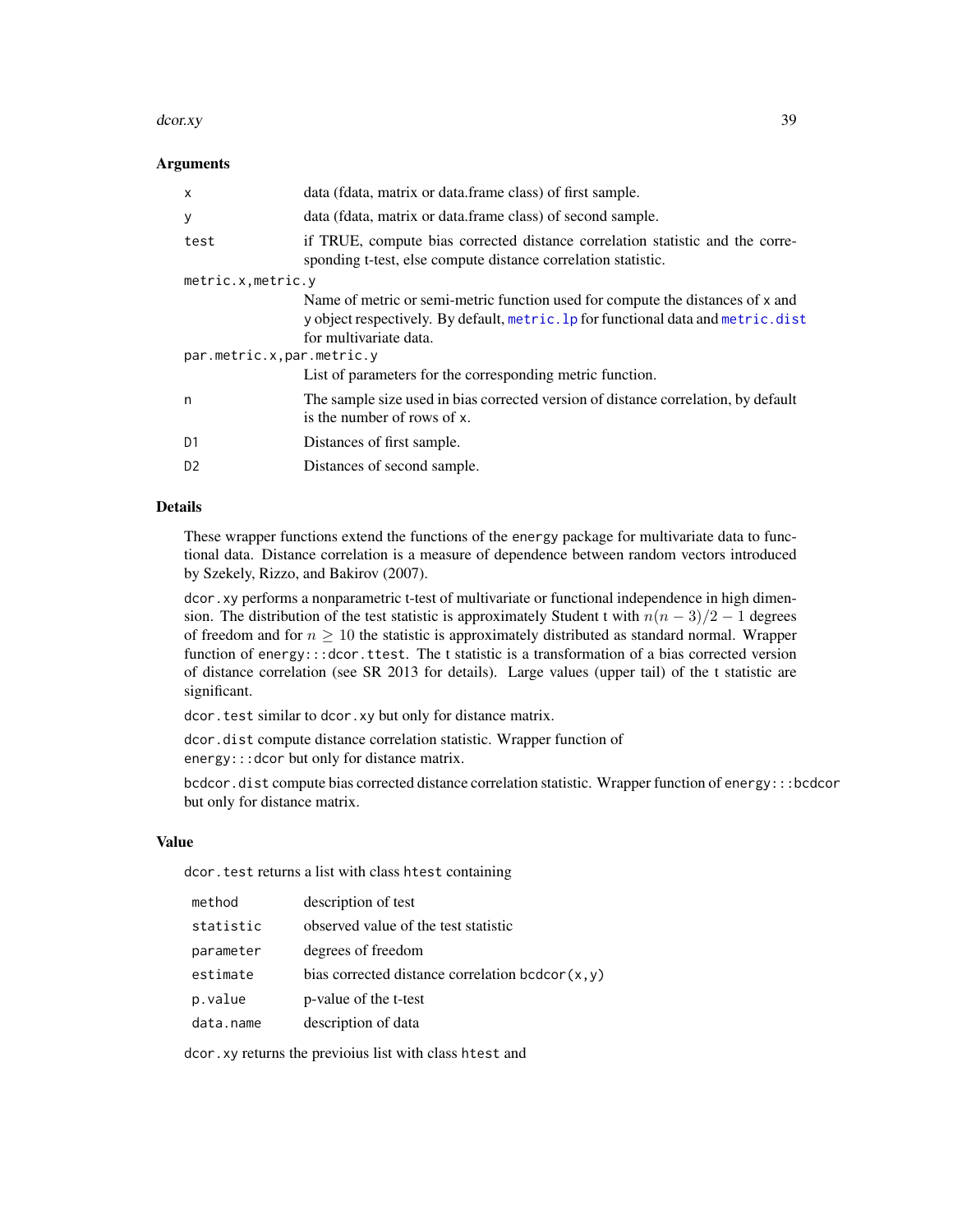| D <sub>1</sub> | the distance matrix of x |
|----------------|--------------------------|
| D <sub>2</sub> | the distance matrix of y |

dcor.dist returns the distance correlation statistic.

bcdcor.dist returns the bias corrected distance correlation statistic.

## Author(s)

Manuel Oviedo de la Fuente <manuel.oviedo@usc.es> and Manuel Febrero Bande

## References

Szekely, G.J. and Rizzo, M.L. (2013). The distance correlation t-test of independence in high dimension. *Journal of Multivariate Analysis*, Volume 117, pp. 193-213. <http://dx.doi.org/10.1016/j.jmva.2013.02.012>

Szekely, G.J., Rizzo, M.L., and Bakirov, N.K. (2007), Measuring and Testing Dependence by Correlation of Distances, *Annals of Statistics*, Vol. 35 No. 6, pp. 2769-2794. <http://dx.doi.org/10.1214/009053607000000505>

# See Also

[metric.lp](#page-142-0) amd [metric.dist](#page-138-0).

## Examples

```
x<-rproc2fdata(100,1:50)
y<-rproc2fdata(100,1:50)
dcor.xy(x, y,test=TRUE)
dx \le - metric.lp(x)dy <- metric.lp(y)
dcor.test(dx, dy)
bcdcor.dist(dx, dy)
dcor.xy(x, y,test=FALSE)
dcor.dist(dx, dy)
```
Depth for a multivariate dataset *Provides the depth measure for multivariate data*

#### <span id="page-39-0"></span>Description

Compute measure of centrality of the multivariate data. Type of depth function: simplicial depth (SD), Mahalanobis depth (MhD), Random Half–Space depth (HS), random projection depth (RP) and Likelihood Depth (LD).

- The [mdepth.SD](#page-39-0) function provides the simplicial depth measure for bivariate data.
- The [mdepth.MhD](#page-39-0)function implements a Mahalanobis depth measure.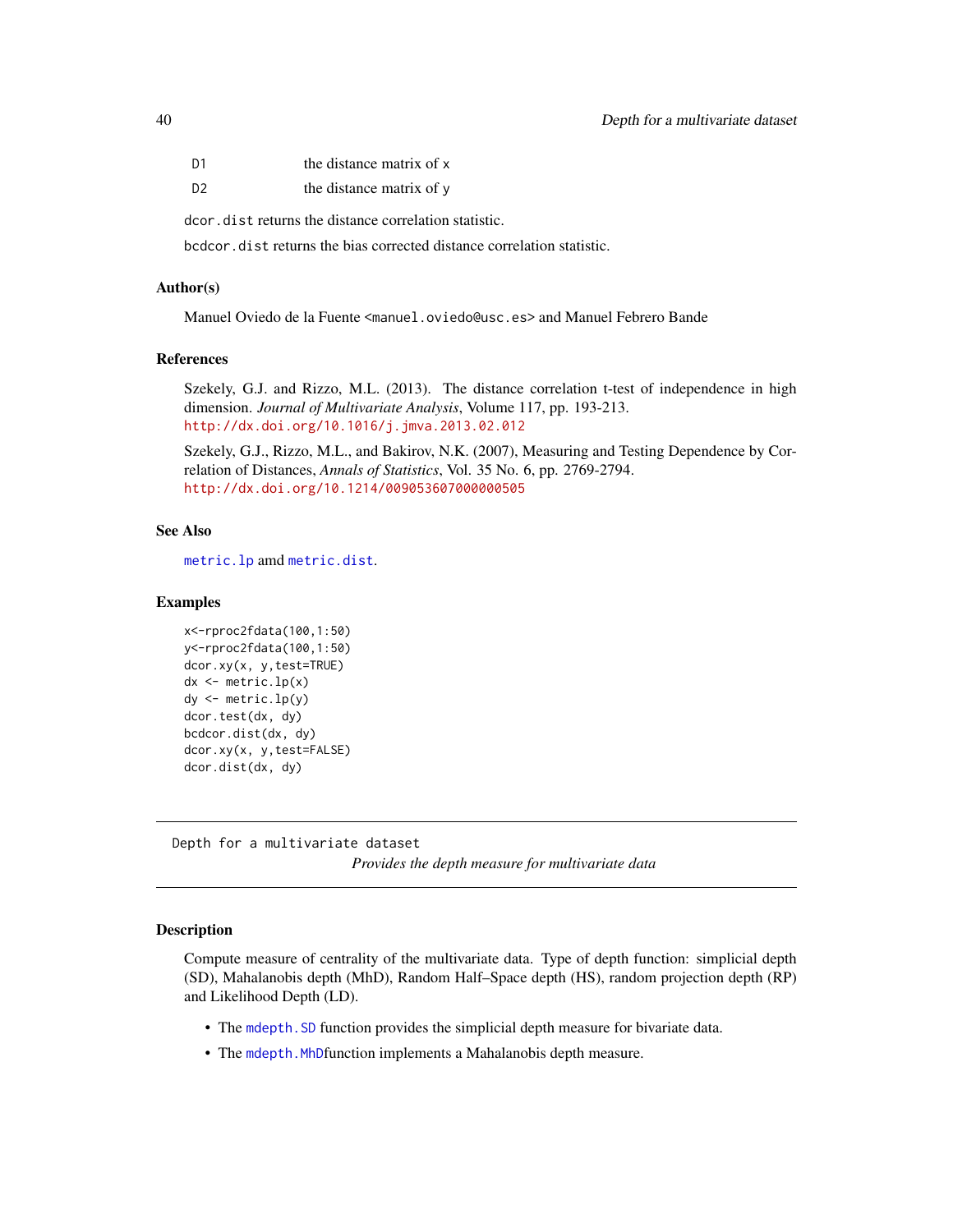- The mdepth. RP function provides the depth measure using random projections for multivariate data.
- The [mdepth.LD](#page-39-0) function provides the Likelihood depth measure for multivariate data.
- The mdepth. TD function provides the Tukey depth measure for multivariate data.

## Usage

```
mdepth.SD(x, xx = NULL, scale=FALSE)
mdepth.HS(x, xx=x,proj=50,scale=FALSE,xeps=1e-15,random=FALSE)
mdepth.MhD(x,xx=x,scale=FALSE)
mdepth.RP(x, xx = x, proj = 50, scale = FALSE)
mdepth.TD(x,xx=x,xeps=1e-15,scale=FALSE)
mdepth.LD(x,xx=x,metric=metric.dist,h=NULL,scale=FALSE,...)
```
#### Arguments

| $\mathsf{x}$ | is a set of points, a d-column matrix.                                                                                      |
|--------------|-----------------------------------------------------------------------------------------------------------------------------|
| <b>XX</b>    | is a d-dimension multivariate sample, a d-column matrix.                                                                    |
| proj         | are the directions for random projections, by default 500 random projections<br>generated from a scaled runif (500, -1, 1). |
| scale        | $=$ TRUE, scale the depth, see scale.                                                                                       |
| metric       | Metric function, by default metric. dist. Distance matrix between x and xx is<br>computed.                                  |
| xeps         | Accuracy. The left limit of the empirical distribution function.                                                            |
| random       | $=$ TRUE for random projections. $=$ FALSE for deterministic projections.                                                   |
| h            | Bandwidth, h>0. Default argument values are provided as the 15%-quantile of<br>the distance between x and xx.               |
|              | Further arguments passed to or from other methods.                                                                          |

### Details

Type of depth measures,

- The mdepth. SD calculates the simplicial depth (HD) of the points in x w.r.t. xx.
- The mdepth. HS function calculates the random half–space depth (HS) of the points in x w.r.t. xx based on random projections proj.
- The mdepth. MhD function calculates the Mahalanobis depth (MhD) of the points in x w.r.t. xx.
- The [mdepth.RP](#page-39-0) calculates the random projection depth (RP) of the points in x w.r.t. xx based on random projections proj.
- The [mdepth.LD](#page-39-0) calculates the Likelihood depth (LD) of the points in x w.r.t. xx.

# Value

| lmed  | Index of deepest element median of xx.               |
|-------|------------------------------------------------------|
| ltrim | Index of set of points x with trimmed mean mtrim.    |
| dep   | Depth of each point x w.r.t. xx.                     |
| proj  | The projection value of each point on set of points. |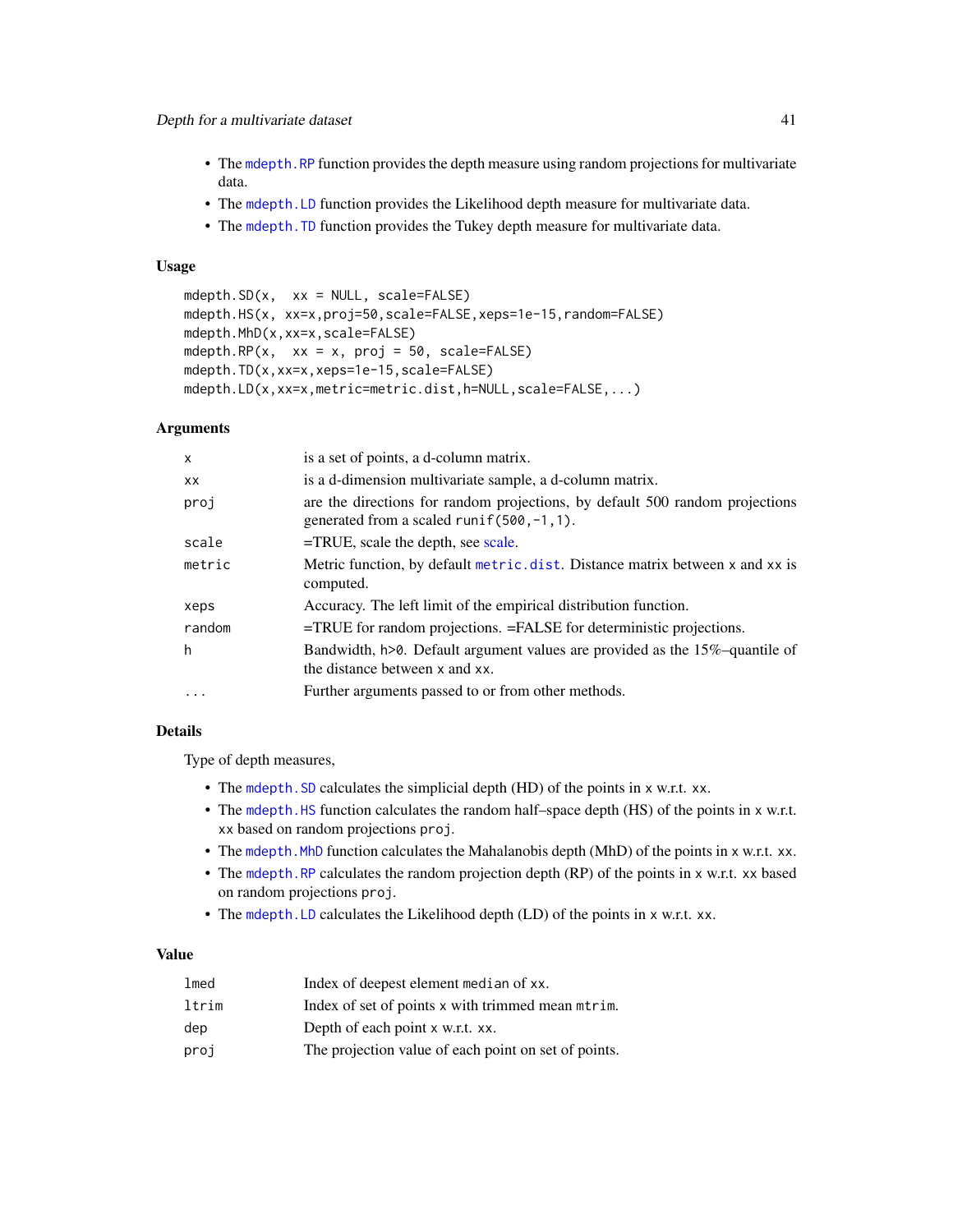## Author(s)

[mdepth.RP](#page-39-0), [mdepth.MhD](#page-39-0) and [mdepth.HS](#page-39-0) are versions created by Manuel Febrero Bande and Manuel Oviedo de la Fuente of the original version created by Jun Li, Juan A. Cuesta Albertos and Regina Y. Liu for polynomial classifier.

#### References

Liu, R. Y., Parelius, J. M., and Singh, K. (1999). Multivariate analysis by data depth: descriptive statistics, graphics and inference,(with discussion and a rejoinder by Liu and Singh). *The Annals of Statistics*, 27(3), 783-858.

# See Also

Functional depth functions: [depth.FM](#page-44-0), [depth.mode](#page-44-0), [depth.RP](#page-44-0), [depth.RPD](#page-44-0) and [depth.RT](#page-44-0).

## Examples

```
data(iris)
group<-iris[,5]
x<-iris[,1:2]
MhD<-mdepth.MhD(x)
PD<-mdepth.RP(x)
HD<-mdepth.HS(x)
SD<-mdepth.SD(x)
x.setosa<-x[group=="setosa",]
x.versicolor<-x[group=="versicolor",]
x.virginica<-x[group=="virginica",]
d1<-mdepth.SD(x,x.setosa)$dep
d2<-mdepth.SD(x,x.versicolor)$dep
d3<-mdepth.SD(x,x.virginica)$dep
```
Depth for multivariate fdata *Provides the depth measure for a list of p–functional data objects*

## <span id="page-41-0"></span>Description

This function computes the depth measure for a list of p–functional data objects. The procedure extends the Fraiman and Muniz (FM), modal, and random project depth functions from 1 functional dataset to p functional datasets.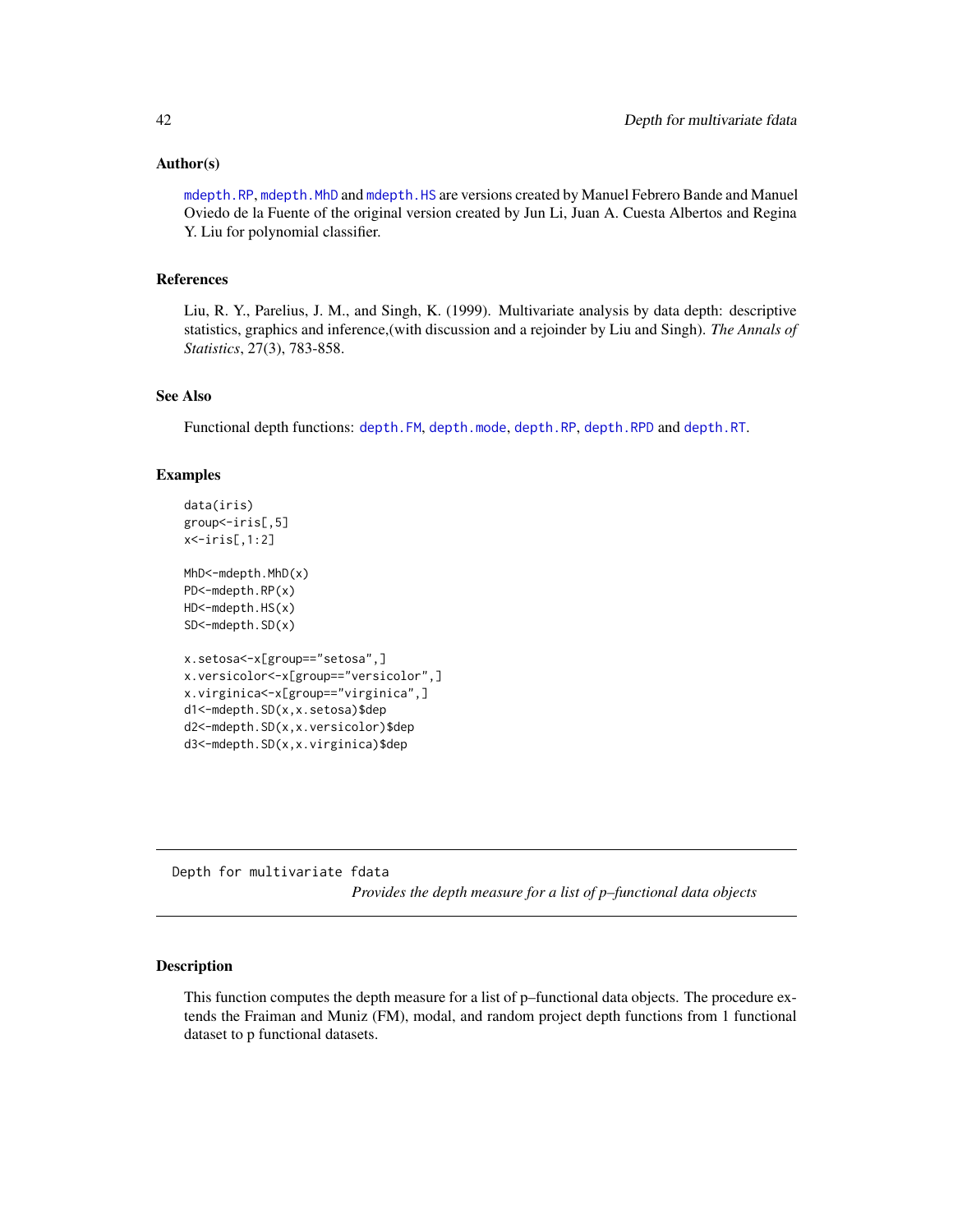# Usage

```
depth.FMp(lfdata, lfdataref = lfdata, trim = 0.25,
dfunc = "mdepth.MhD",par.dfunc = list(scale = FALSE),
draw = FALSE, ask = FALSE, ...)depth.RPp(lfdata, lfdataref = lfdata, nproj = 50,
proj = "vexponential", trim = 0.25, dfunc = "mdepth.TD",par.dfunc = list(scale = TRUE), draw = FALSE,ask = FALSE)
depth.modep(lfdata, lfdataref = lfdata, h = NULL, metric,
par.metric = list(), method = "euclidean", scale = FALSE,
trim = 0.25, draw = FALSE, ask = FALSE)
```
# Arguments

| lfdata           | A list of new curves (list of fdata ojects) to evaluate the depth.                                                                                                                                                                      |
|------------------|-----------------------------------------------------------------------------------------------------------------------------------------------------------------------------------------------------------------------------------------|
| <b>lfdataref</b> | A set of reference curves (list of fdata ojects) w.r.t. the depth of Ifdata is com-<br>puted.                                                                                                                                           |
| trim             | The alpha of the trimming.                                                                                                                                                                                                              |
| dfunc            | Type of multivariate depth (of order p) function used in Framiman and Muniz<br>depth, depth. FMp or in Random Projection depth, depth. FMp: :                                                                                           |
|                  | • The mdepth. SD function provides the simplicial depth measure for bivariate<br>data.                                                                                                                                                  |
|                  | • The mdepth. LD function provides the Likelihood depth measure based on<br>Nadaraya-Watson estimator of empirical density function.                                                                                                    |
|                  | • The mdepth. HS function implements a half-space depth measure based on<br>random projections.                                                                                                                                         |
|                  | • The mdepth. TD function implements a Tukey depth measure.                                                                                                                                                                             |
|                  | • The mdepth. MhDfunction implements a Mahalanobis depth measure.                                                                                                                                                                       |
|                  | • The mdepth. RP function provides the depth measure using random projec-<br>tions for multivariate data.                                                                                                                               |
| par.dfunc        | list of parameters for the dfunc depth function, see Depth. Multivariate.                                                                                                                                                               |
| nproj            | The number projection.                                                                                                                                                                                                                  |
| proj             | if is a character: create the random projection using a covariance matrix by pro-<br>cess indicated in the argument (by default, proj=1, sigma=diag(ncol(fdataobj))),<br>else if is a matrix of random projection provided by the user. |
| h                | Bandwidth, $h > 0$ . Default argument values are provided as the 15%-quantile of<br>the distance between fdataobj and fdataori.                                                                                                         |
| metric           | Metric or semi-metric function used for compute the distance between each<br>element in 1data w.r.t. 1dataref, by default metric. 1p.                                                                                                   |
| par.metric       | list of parameters for the metric function.                                                                                                                                                                                             |
| method           | Type of the distance measure (by default euclidean) to compute the metric<br>between the p-distance matrix computed from the p functional data elements.                                                                                |
| scale            | $=$ TRUE, scale the depth.                                                                                                                                                                                                              |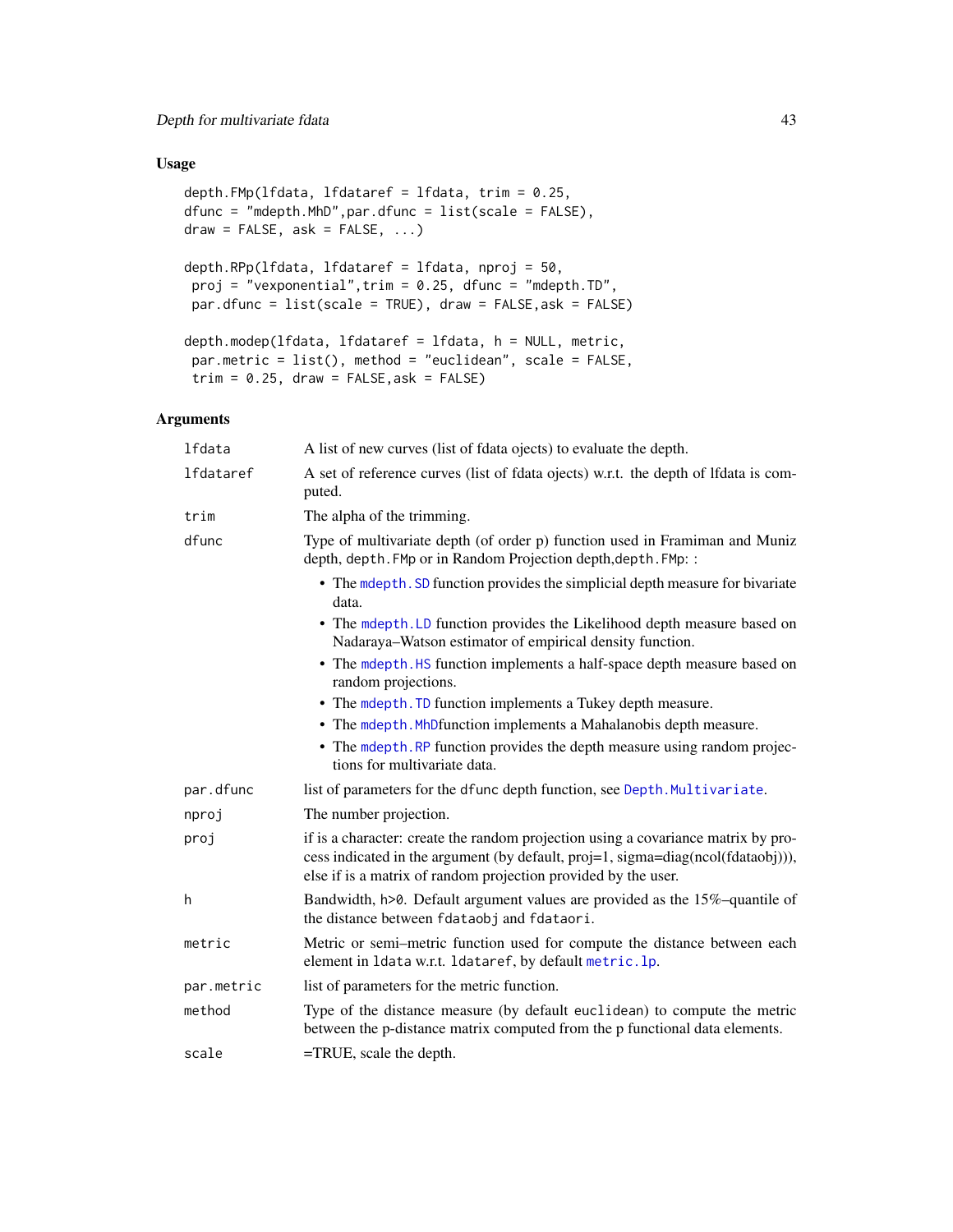| draw                 | =TRUE, draw the curves, the sample median and trimmed mean.                                                       |
|----------------------|-------------------------------------------------------------------------------------------------------------------|
| ask                  | logical. If TRUE (and the R session is interactive) the user is asked for input,<br>before a new figure is drawn. |
| $\ddot{\phantom{0}}$ | Further arguments passed to or from other methods.                                                                |

## Details

- [depth.FMp](#page-41-0), this procedure suposes that each curve of the lfdataobj have the same support [0,T] (same argvals and rangeval). The FMp depth is defined as:  $FM_i^p = \int_0^T Z_i^p(t)dt$  where  $Z_i^p(t)$  is a p-variate depth of the vector  $(x_i^1(t), \ldots, x_i^p(t))$  w.r.t. the sample at t.
- The [depth.RPp](#page-41-0) function calculates the depth in two steps. It builds random projections for the each curve of the lfdata w.r.t. each curve of the lfdataref object. Then it applyes a multivariate depth function specified in dfunc argument to the set of random projections. This procedure is a generalization of Random Projection with derivatives (RPD) implemented in [depth.RPD](#page-44-0) function. Now, the procedure computes a p-variate depth with the projections using the  $p$  functional dataset.
- The modal depth [depth.modep](#page-41-0) function calculates the depth in three steps. First, the function calculates a suitable metrics or semi-metrics  $m_1 + \cdots + m_p$  for each curve of the 1fdata w.r.t. each curve in the lfdataref object using the metric and par.metric arguments, see metric. 1p or semimetric. NPFDA for more details. Second, the function uses the  $p$ dimensional metrics to construct a new metric, specified in method argument, by default if method="euclidean", i.e.  $m:=\sqrt{m_1^2+\cdots+m_p^2}.$  Finally, the empirical *h*-depth is computed as:

$$
\hat{f}_h(x_0) = N^{-1} \sum_{i=1}^{N} K(m/h)
$$

where x is dataset with p observed fucntional data,  $m$  is a suitable metric or semi–metric,  $K(t)$  is an asymmetric kernel function and h is the bandwidth parameter.

#### Value

| lmed      | Index deepest element median.                                          |
|-----------|------------------------------------------------------------------------|
| ltrim     | Index of curves with trimmed mean mtrim.                               |
| dep       | Depth of each curve of fdataobj w.r.t. fdataori.                       |
| dfunc     | second depth function used as multivariate depth, see details section. |
| par.dfunc | list of parameters for the dfunc depth function.                       |
| proj      | The projection value of each point on the curves.                      |
| dist      | Distance matrix between curves or functional data.                     |

## Author(s)

Manuel Febrero-Bande, Manuel Oviedo de la Fuente <manuel.oviedo@usc.es>

## References

Cuevas, A., Febrero-Bande, M. and Fraiman, R. (2007). *Robust estimation and classification for functional data via projection-based depth notions.* Computational Statistics 22, 3, 481-496.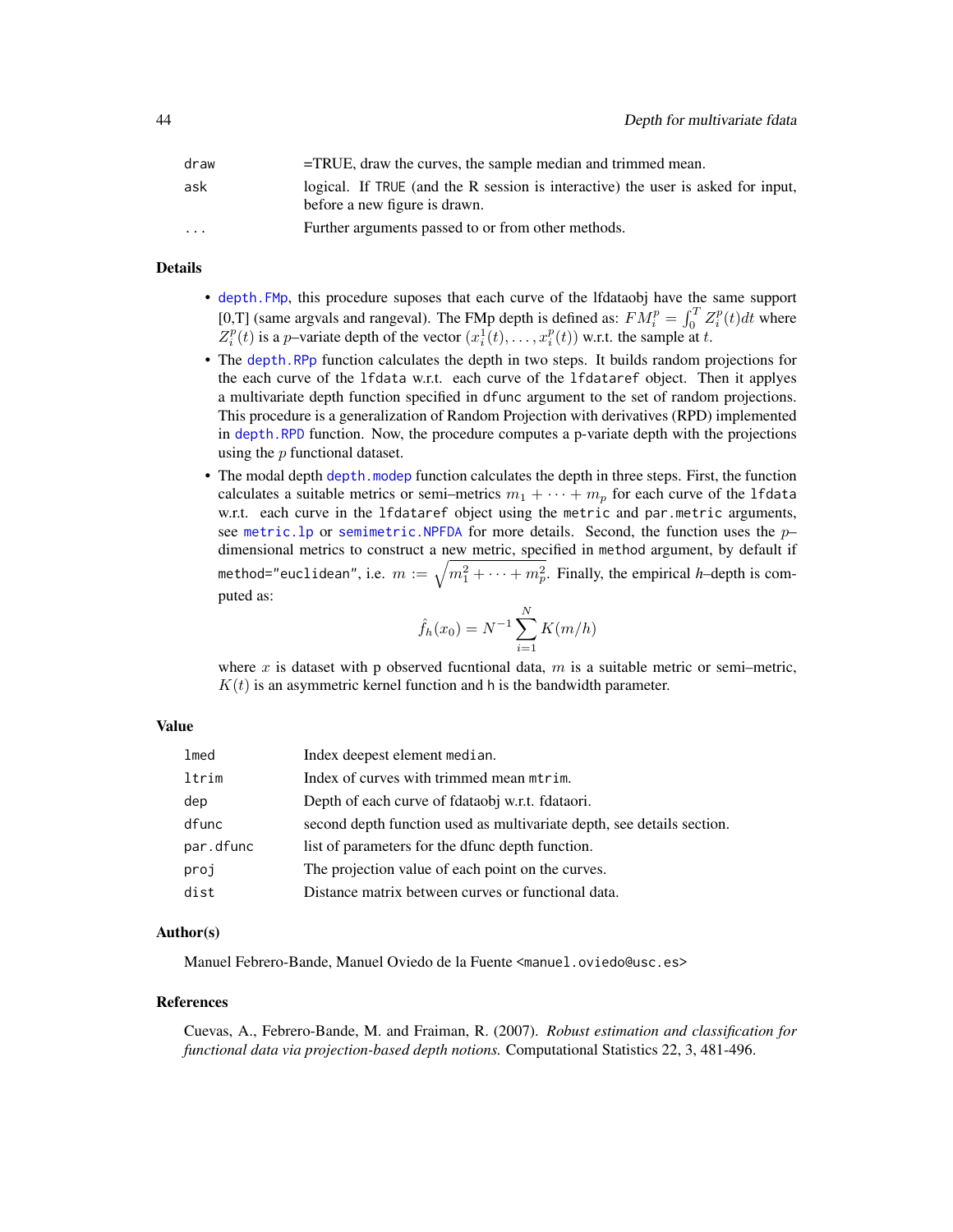## See Also

See Also as [Descriptive](#page-48-0).

## Examples

```
## Not run:
data(tecator)
xx<-tecator$absorp
xx1<-fdata.deriv(xx,1)
lx<-list(xx=xx,xx=xx1)
# Fraiman-Muniz Depth
par.df<-list(scale =TRUE)
out.FM1p=depth.FMp(lx,trim=0.1,draw=TRUE, par.dfunc = par.df)
out.FM2p=depth.FMp(lx,trim=0.1,dfunc="mdepth.LD",
par.dfunc = par.df, draw=TRUE)
# Random Project Depth
out.RP1p=depth.RPp(lx,trim=0.1,dfunc="mdepth.TD",
draw=TRUE,par.dfunc = par.df)
out.RP2p=depth.RPp(lx,trim=0.1,dfunc="mdepth.LD",
draw=TRUE,par.dfunc = par.df)
#Modal Depth
```

```
out.mode1p=depth.modep(lx,trim=0.1,draw=T,scale=T)
out.mode2p=depth.modep(lx,trim=0.1,method="manhattan",
draw=T,scale=T)
```

```
par(mfrow=c(2,3))
plot(out.FM1p$dep,out.FM2p$dep)
plot(out.RP1p$dep,out.RP2p$dep)
plot(out.mode1p$dep,out.mode2p$dep)
plot(out.FM1p$dep,out.RP1p$dep)
plot(out.RP1p$dep,out.mode1p$dep)
plot(out.FM1p$dep,out.mode1p$dep)
```
## End(Not run)

Depth for univariate fdata

*Provides the depth measure for functional data*

## <span id="page-44-0"></span>**Description**

Compute measure of centrality of the functional data. Type of depth function: Fraiman and Muniz (FM) depth, modal depth, random tukey (RT), random project (RP) depth and double random project depth (RPD).

• [depth.FM](#page-44-0) computes the integration of an univariate depth along the axis x (see Fraiman and Muniz 2001). It is also known as Integrated Depth.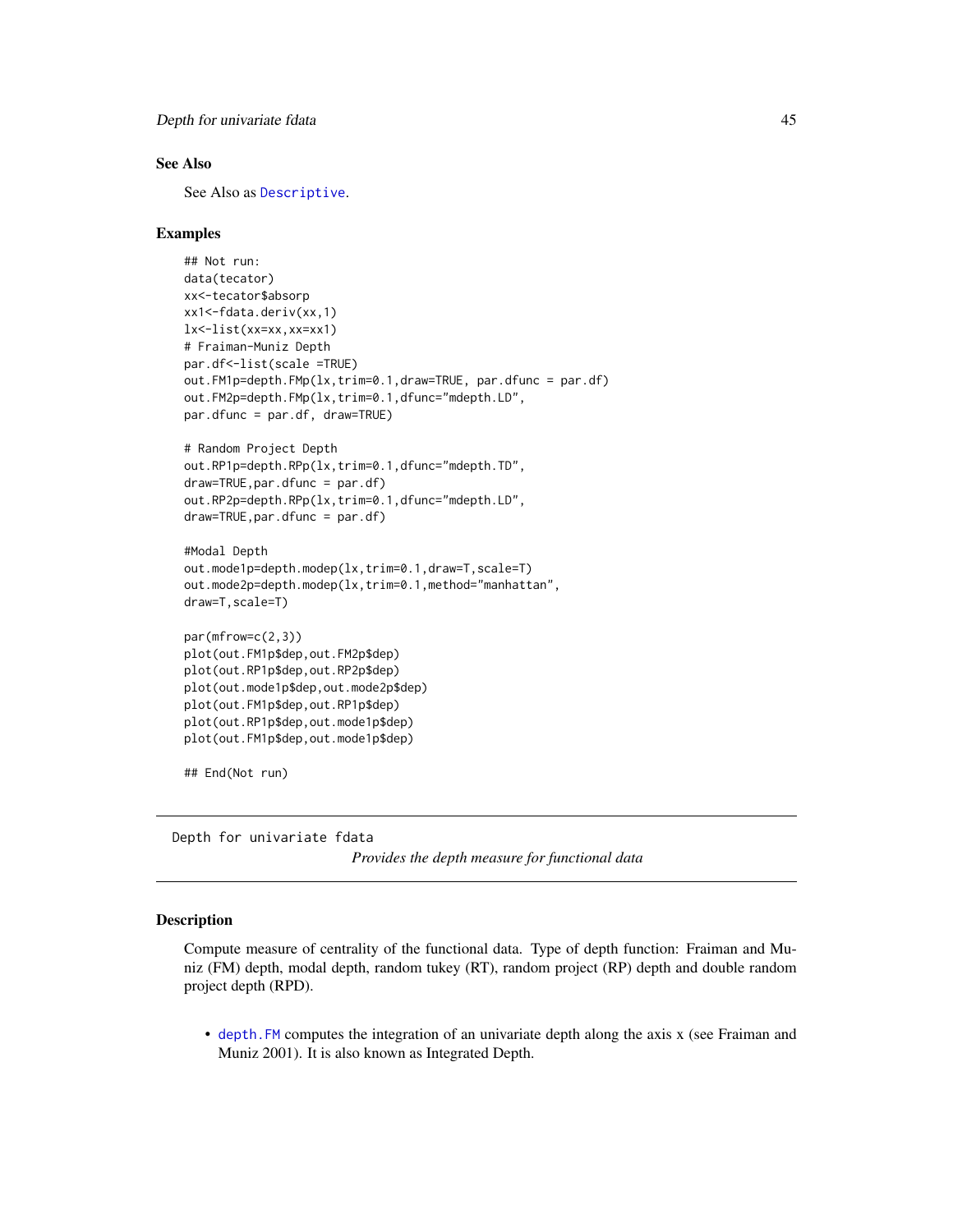- [depth.mode](#page-44-0) implements the modal depth (see Cuevas et al 2007).
- [depth.RT](#page-44-0) implements the Random Tukey depth (see Cuesta–Albertos and Nieto–Reyes 2008).
- [depth.RP](#page-44-0) computes the Random Projection depth (see Cuevas et al. 2007).
- [depth.RPD](#page-44-0) implements a depth measure based on random projections possibly using several derivatives (see Cuevas et al. 2007).
- [depth.FSD](#page-44-0) computes the Functional Spatial Depth (see Sguera et al. 2014).
- [depth.KFSD](#page-44-0) implements the Kernelized Functional Spatial Depth (see Sguera et al. 2014).

## Usage

```
depth.FM(fdataobj,fdataori=fdataobj,trim=0.25,scale=FALSE,
dfunc="FM1",par.dfunc = list(scale = TRUE), draw = FALSE)
```

```
depth.mode(fdataobj,fdataori=fdataobj,trim=0.25,
metric=metric.lp,h=NULL,scale=FALSE,draw=FALSE,...)
```

```
depth.RT(fdataobj,fdataori=fdataobj, trim = 0.25, nproj = 10,
proj = 1, xeps = 1e-07, draw = FALSE, ...)
```

```
depth.RP(fdataobj,fdataori=fdataobj,trim=0.25,nproj=50,
proj="vexponential",dfunc="TD1",par.dfunc=list(),scale=FALSE,
draw=FALSE,...)
```

```
depth.RPD(fdataobj,fdataori=fdataobj,nproj=50,proj=1,deriv=c(0,1),
trim=0.25,dfunc2=depth.mode,method="fmm",draw=FALSE,...)
```

```
depth.FSD(fdataobj, fdataori = fdataobj,
         trim = 0.25, scale = FALSE, draw = FALSE)
```

```
depth.KFSD(fdataobj, fdataori = fdataobj, trim = 0.25,
          h=NULL,scale = FALSE, draw = FALSE)
```
## Arguments

| fdataobj | A set of new curves to evaluate the depth. <b>f</b> data class object.                                                                                                                                                                                                                                                                                                                                  |
|----------|---------------------------------------------------------------------------------------------------------------------------------------------------------------------------------------------------------------------------------------------------------------------------------------------------------------------------------------------------------------------------------------------------------|
| fdataori | A set of original curves where the depth is computed. fdata class object.                                                                                                                                                                                                                                                                                                                               |
| trim     | The alpha of the trimming.                                                                                                                                                                                                                                                                                                                                                                              |
| nproj    | The number of projections.                                                                                                                                                                                                                                                                                                                                                                              |
| proj     | matrix or fdata class object with a random projection provided by the user. If is<br>a character: create the random projection using a covariance matrix by process<br>indicated in the argument. Otherwise, it is a sigma parameter of rproc2fdata<br>function.                                                                                                                                        |
| dfunc    | type of univariate depth function used inside depth function: "FM1" refers to<br>the original Fraiman and Muniz univariate depth (default), "TD1" Tukey (Half-<br>space),"Liu1" for simplical depth, "LD1" for Likelihood depth and "MhD1" for<br>Mahalanobis 1D depth. Also, any user function fulfilling the following pattern<br>$FUN. USER(x, xx, )$ and returning a dep component can be included. |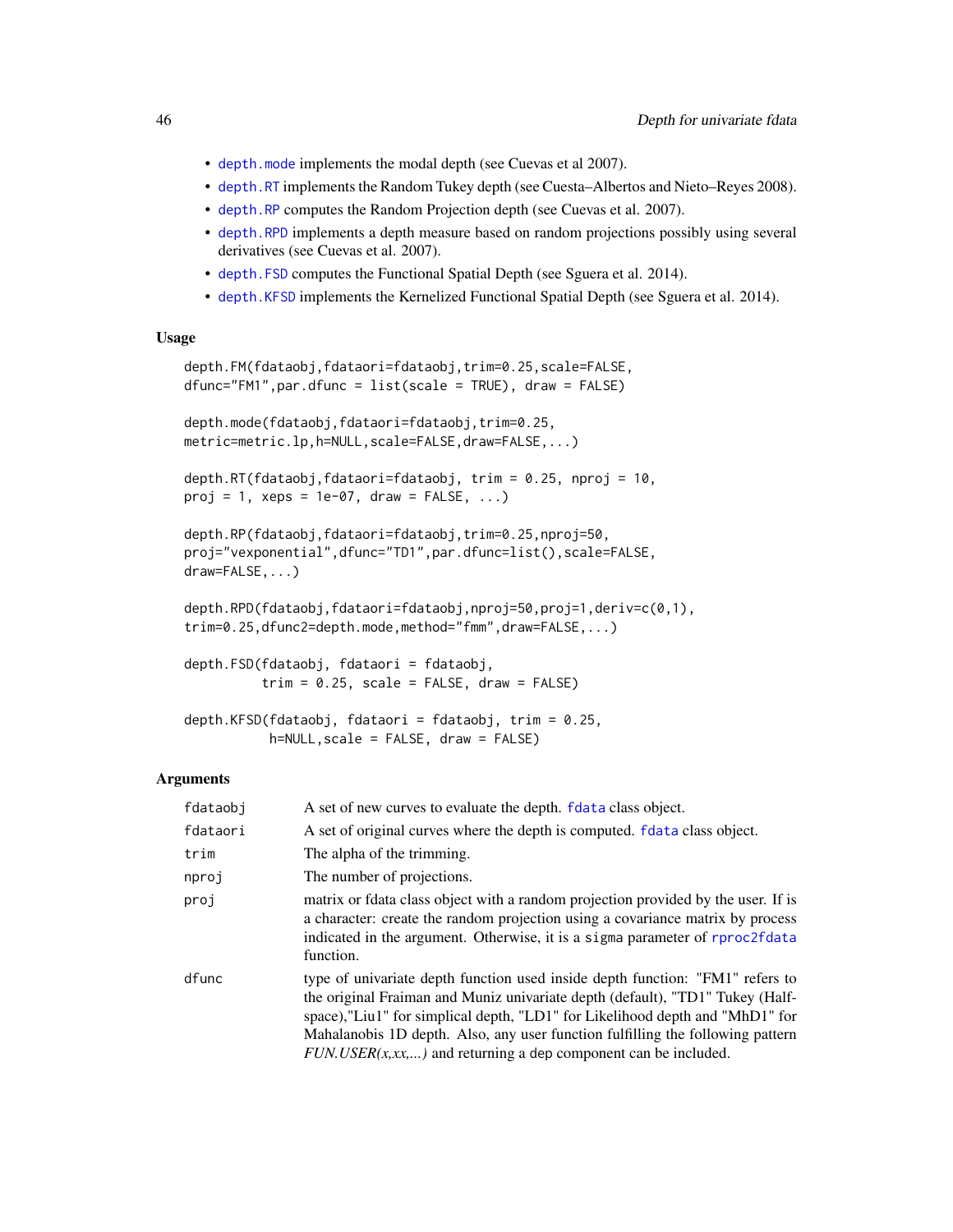| par.dfunc | List of parameters for <i>dfunc</i> .                                                                                                                                                                                                                             |
|-----------|-------------------------------------------------------------------------------------------------------------------------------------------------------------------------------------------------------------------------------------------------------------------|
| dfunc2    | Second depth function in RPD depth, by default depth. mode.                                                                                                                                                                                                       |
| deriv     | Number of derivatives described in integer vector deriv. = 0 means no deriva-<br>tive.                                                                                                                                                                            |
| method    | Type of derivative method. See fdata. deriv for more details.                                                                                                                                                                                                     |
| h         | Bandwidth parameter.                                                                                                                                                                                                                                              |
|           | 1. If h is a numerical value, the procedure considers the argument value as<br>bandwidth.                                                                                                                                                                         |
|           | 2. If is NULL (by default) the bandwidth is provided as the 15%-quantile of the<br>distance between fdataobj and fdataori.                                                                                                                                        |
|           | 3. If h is a character string (like $"q-0.15"$ ), the procedure reads the numeric<br>value from the third position of the character to the end and uses it to com-<br>pute the quantile of the distance between fdataobj and fdataori (as in<br>the second case). |
| metric    | Metric function, by default metric. 1p. Distance matrix between fdataobj and<br>fdataori.                                                                                                                                                                         |
| scale     | $=$ TRUE, scale the depth.                                                                                                                                                                                                                                        |
| xeps      | Accuracy. The left limit of the empirical distribution function.                                                                                                                                                                                                  |
| draw      | $=$ TRUE, draw the curves, the sample median and trimmed mean.                                                                                                                                                                                                    |
| $\cdots$  | Further arguments passed to or from other methods.                                                                                                                                                                                                                |

## Details

- The modal depth [depth.mode](#page-44-0) function calculates the depth of a datum accounting the number of curves in its neighbourhood. By default, the distance is calculated using [metric.lp](#page-142-0) function although any other distance could be employed through argument metric (with the general pattern USER.DIST(fdataobj,fdataori)).
- The [depth.RP](#page-44-0) function summarizes the random projections through averages whereas the [depth.RT](#page-44-0) function uses the minimum of all projections.
- The [depth.RPD](#page-44-0) function involves the original trajectories and the derivatives of each curve in two steps. It builds random projections for the function and their derivatives (indicated in the parameter deriv) and then applies a depth function (by default [depth.mode](#page-44-0)) to this set of random projections (by default the Tukey one).
- The [depth.FSD](#page-44-0) and [depth.KFSD](#page-44-0) are the implementations of the default versions of the functional spatial depths proposed in Sguera et al 2014. At this moment, it is not possible to change the kernel in the second one.

## Value

| median | Deepest curve.                                                            |
|--------|---------------------------------------------------------------------------|
| lmed   | Index deepest element median.                                             |
| mtrim  | fdata class object with the average from the $(1-trim)\%$ deepest curves. |
| ltrim  | Indexes of curves that conform the trimmed mean mtrim.                    |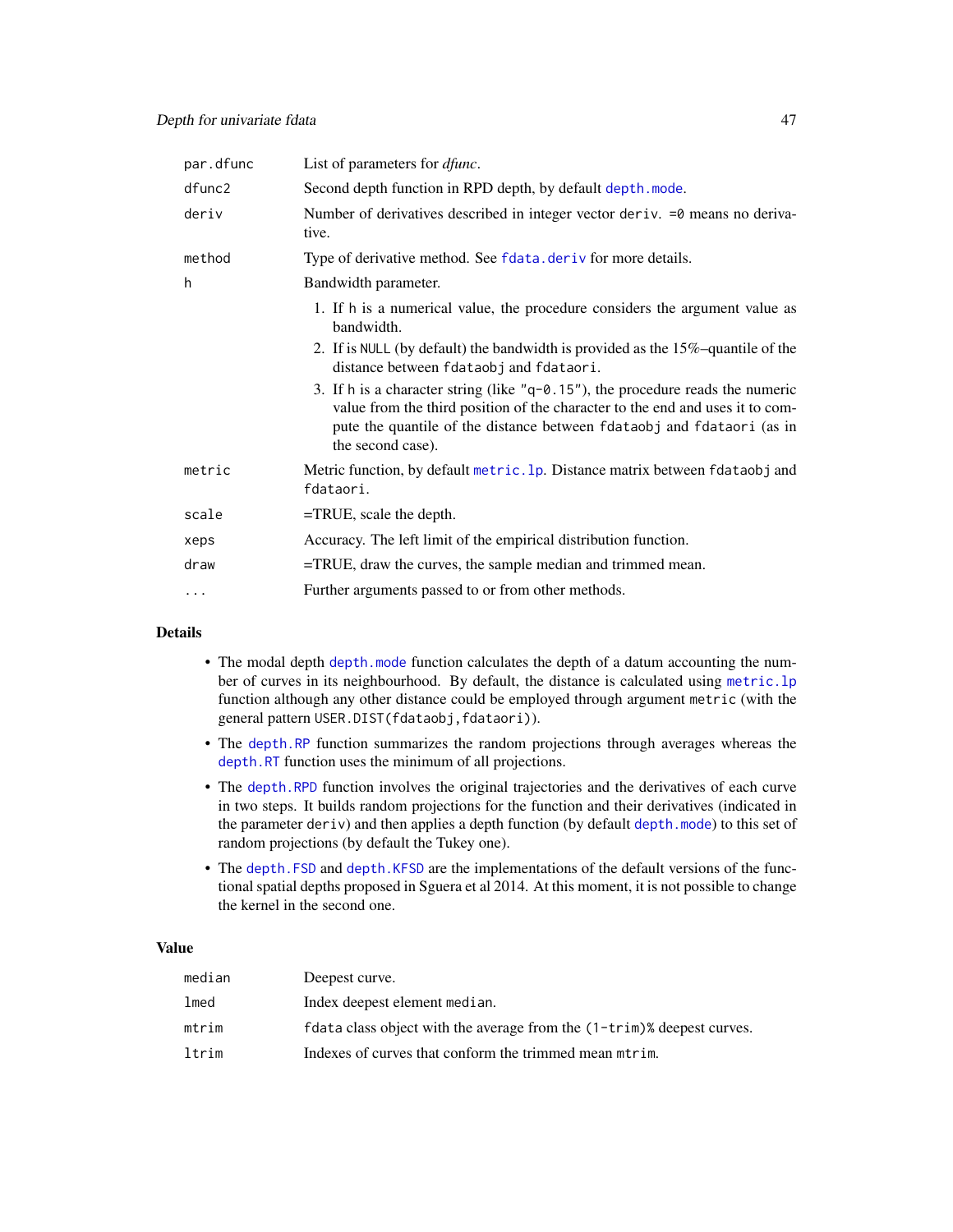| dep     | Depth of each curve of fdataobj w.r.t. fdataori.   |
|---------|----------------------------------------------------|
| dep.ori | Depth of each curve of fdataori w.r.t. fdataori.   |
| proj    | The projection value of each point on the curves.  |
| dist    | Distance matrix between curves or functional data. |

## Author(s)

Manuel Febrero-Bande, Manuel Oviedo de la Fuente <manuel.oviedo@usc.es>

## References

Cuevas, A., Febrero-Bande, M., Fraiman, R. (2007). Robust estimation and classification for functional data via projection-based depth notions. *Computational Statistics* 22, 3, 481-496.

Fraiman R, Muniz G. (2001). Trimmed means for functional data. *Test* 10: 419-440.

Cuesta–Albertos, JA, Nieto–Reyes, A. (2008) The Random Tukey Depth. *Computational Statistics and Data Analysis* Vol. 52, Issue 11, 4979-4988.

Febrero-Bande, M, Oviedo de la Fuente, M. (2012). Statistical Computing in Functional Data Analysis: The R Package fda.usc. *Journal of Statistical Software*, 51(4), 1-28. [http://www.jstatsoft.](http://www.jstatsoft.org/v51/i04/) [org/v51/i04/](http://www.jstatsoft.org/v51/i04/)

Sguera C, Galeano P, Lillo R (2014). Spatial depth based classification for functional data. *TEST* 23(4):725–750.

## See Also

See Also as [Descriptive](#page-48-0).

#### Examples

```
## Not run:
#Ex: CanadianWeather data
tt=1:365
fdataobj<-fdata(t(CanadianWeather$dailyAv[,,1]),tt)
# Fraiman-Muniz Depth
out.FM=depth.FM(fdataobj,trim=0.1,draw=TRUE)
#Modal Depth
out.mode=depth.mode(fdataobj,trim=0.1,draw=TRUE)
out.RP=depth.RP(fdataobj,trim=0.1,draw=TRUE)
out.RT=depth.RT(fdataobj,trim=0.1,draw=TRUE)
out.FSD=depth.FSD(fdataobj,trim=0.1,draw=TRUE)
out.KFSD=depth.KFSD(fdataobj,trim=0.1,draw=TRUE)
## Double Random Projections
out.RPD=depth.RPD(fdataobj,deriv=c(0,1),dfunc2=depth.FM,
trim=0.1,draw=TRUE)
out<-c(out.FM$mtrim,out.mode$mtrim,out.RP$mtrim,out.RPD$mtrim)
plot(fdataobj,col="grey")
lines(out)
cdep<-cbind(out.FM$dep,out.mode$dep,out.RP$dep,out.RT$dep,out.FSD$dep,out.KFSD$dep)
colnames(cdep)<-c("FM","mode","RP","RT","FSD","KFSD")
pairs(cdep)
```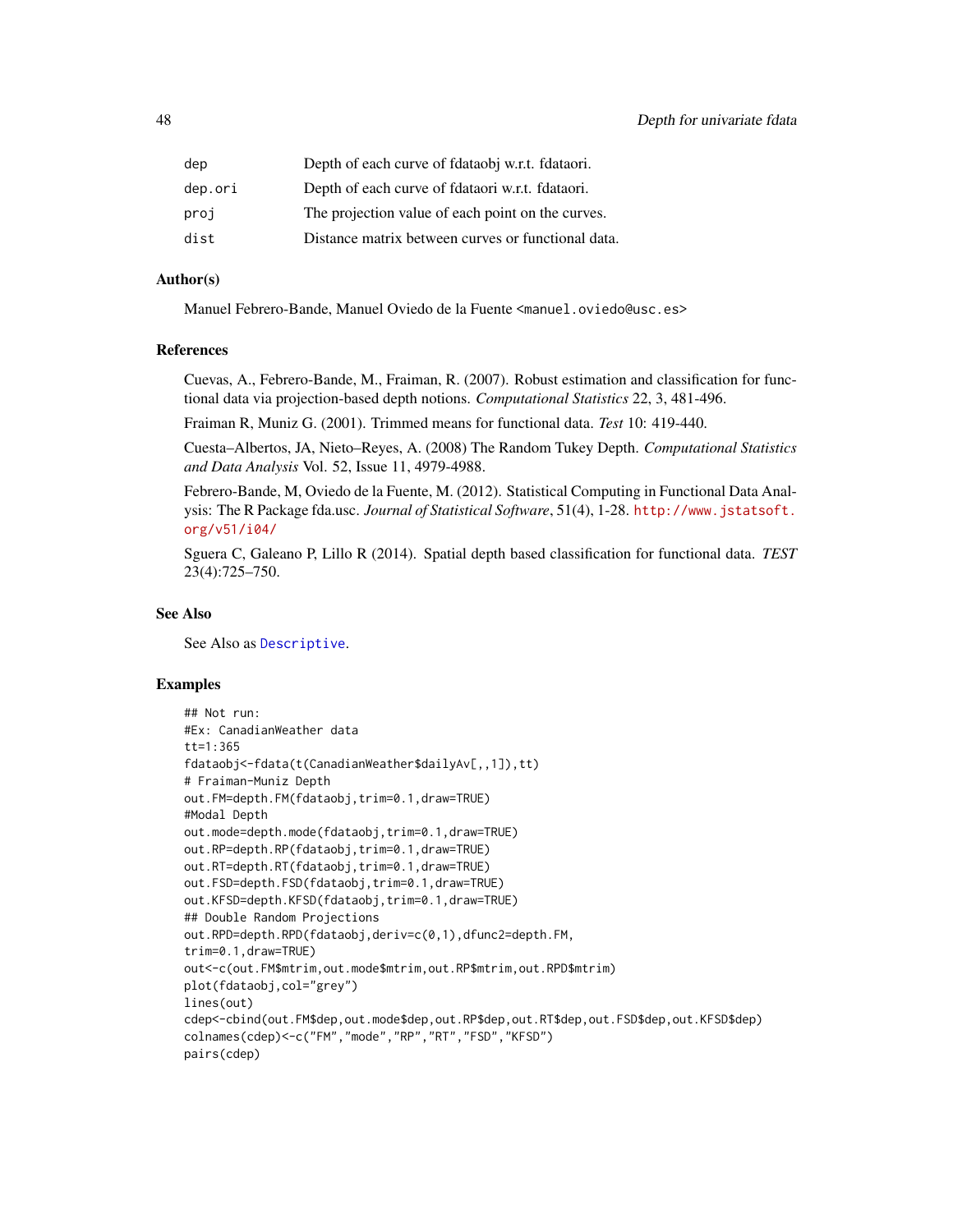# Descriptive 49

round(cor(cdep),2)

## End(Not run)

<span id="page-48-0"></span>Descriptive *Descriptive measures for functional data.*

# <span id="page-48-1"></span>Description

Central and dispersion measures for functional data.

# Usage

```
## S3 method for class 'formula'
func.mean(formula, data = NULL,...,drop=FALSE)
func.mean(fdataobj)
func.var(fdataobj)
func.trim.FM(fdataobj,...)
func.trim.mode(fdataobj,...)
func.trim.RP(fdataobj,...)
func.trim.RT(fdataobj,...)
func.trim.RPD(fdataobj,...)
func.med.FM(fdataobj,...)
func.med.mode(fdataobj,...)
func.med.RP(fdataobj,...)
func.med.RT(fdataobj,...)
func.med.RPD(fdataobj,...)
func.trimvar.FM(fdataobj,...)
func.trimvar.mode(fdataobj,...)
func.trimvar.RP(fdataobj,...)
func.trimvar.RT(fdataobj,...)
func.trimvar.RPD(fdataobj,...)
```
## Arguments

| formula  | a formula, such as $y \sim$ group, where y is a fdata object to be split into groups<br>according to the grouping variable group (usually a factor).              |
|----------|-------------------------------------------------------------------------------------------------------------------------------------------------------------------|
| data     | List that containing the variables in the formula. The item called " $df$ " is a data<br>frame with the grouping variable. The item called "y" is a fdata object. |
| drop     | logical indicating if levels that do not occur should be dropped (if f is a factor or<br>a list).                                                                 |
| fdataobj | fdata class object.                                                                                                                                               |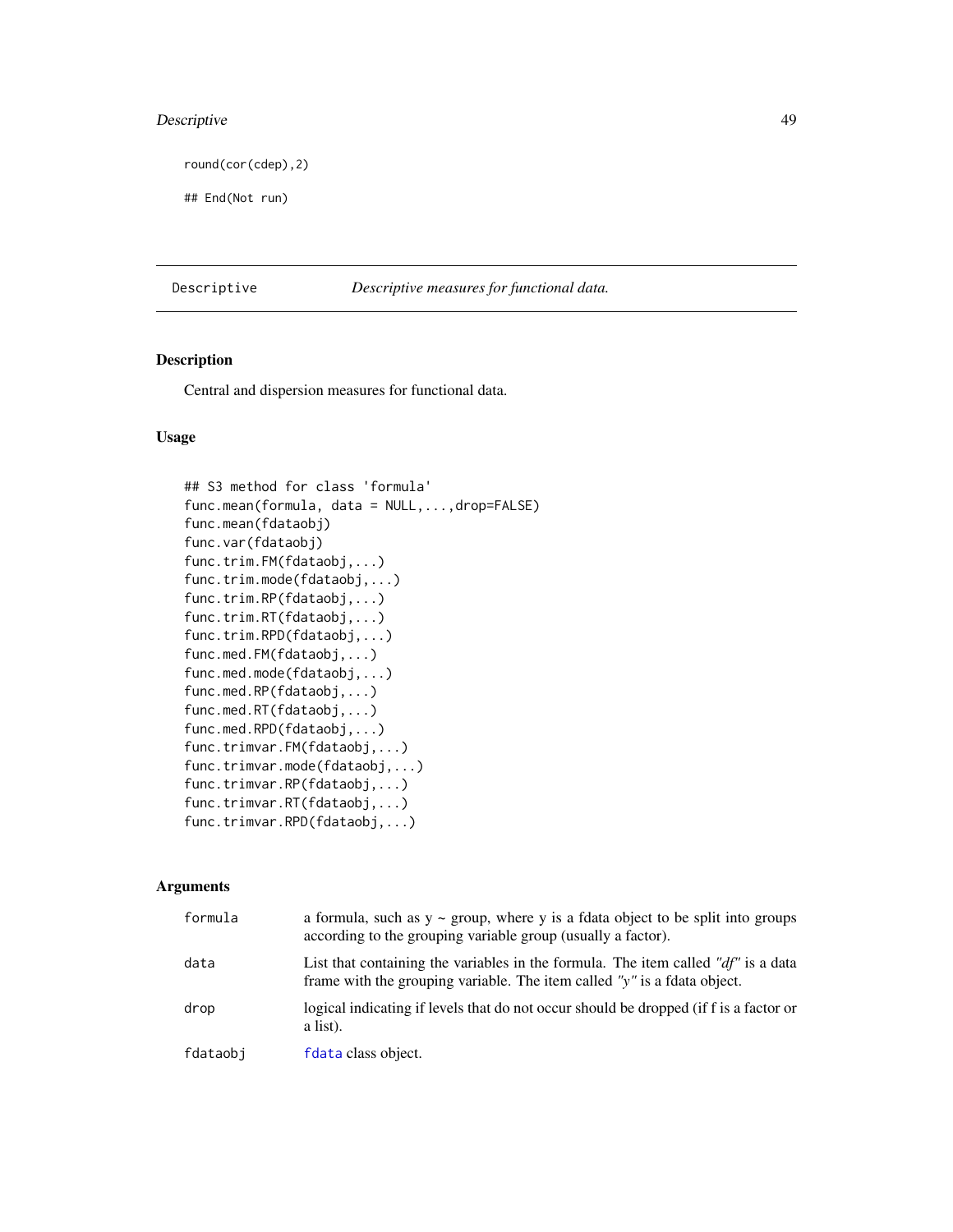... Further arguments passed to or from other methods. If the argument p is passed, it used [metric.lp](#page-142-0) function, by default p=2.

> If the argument  $\text{trim}$  (alpha of the trimming) is passed, it used metric.  $\text{lp}$  function.

> If the argument deriv (number of derivatives to use) is passed. This parameter is used in depth. RPD function, by default it uses deriv  $=(0,1)$ .

## Value

[func.mean.formula](#page-48-1) The value returned from split is a list of fdata containing the mean curves for the groups. The components of the list are named by the levels of f (after converting to a factor, or if already a factor and drop = TRUE, dropping unused levels).

[func.mean](#page-48-1) gives mean curve.

[func.var](#page-48-1) gives variance curve.

[func.trim.FM](#page-48-1) Returns the average from the (1-trim)% deepest curves following FM criteria. [func.trim.mode](#page-48-1) Returns the average from the  $(1-trim)\%$  deepest curves following mode criteria. [func.trim.RP](#page-48-1) Returns the average from the (1-trim)% deepest curves following RP criteria. [func.trim.RT](#page-48-1) Returns the average from the (1-trim)% deepest curves following RT criteria. [func.trim.RPD](#page-48-1) Returns the average from the (1-trim)% deepest curves following RPD criteria. [func.med.FM](#page-48-1) Returns the deepest curve following FM criteria. [func.med.mode](#page-48-1) Returns the deepest curve following mode criteria. [func.med.RP](#page-48-1) Returns the deepest curve following RP criteria. [func.med.RPD](#page-48-1) Returns the deepest curve following RPD criteria. [func.trimvar.FM](#page-48-1) Returns the marginal variance from the deepest curves followinng FM criteria. [func.trimvar.mode](#page-48-1) Returns the marginal variance from the deepest curves followinng mode criteria. [func.trimvar.RP](#page-48-1) Returns the marginal variance from the deepest curves followinng RP criteria. [func.trimvar.RT](#page-48-1) Returns the marginal variance from the deepest curves followinng RT criteria. [func.trimvar.RPD](#page-48-1) Returns the marginal variance from the deepest curves followinng RPD criteria.

#### Author(s)

Manuel Febrero-Bande, Manuel Oviedo de la Fuente <manuel.oviedo@usc.es>

#### References

Febrero-Bande, M., Oviedo de la Fuente, M. (2012). *Statistical Computing in Functional Data Analysis: The R Package fda.usc.* Journal of Statistical Software, 51(4), 1-28. [http://www.](http://www.jstatsoft.org/v51/i04/) [jstatsoft.org/v51/i04/](http://www.jstatsoft.org/v51/i04/)

## Examples

# Example with Montreal Daily Temperature (fda-package) fdataobj<-fdata(MontrealTemp)

# Measures of central tendency by group fac<-factor(c(rep(1,len=17),rep(2,len=17)))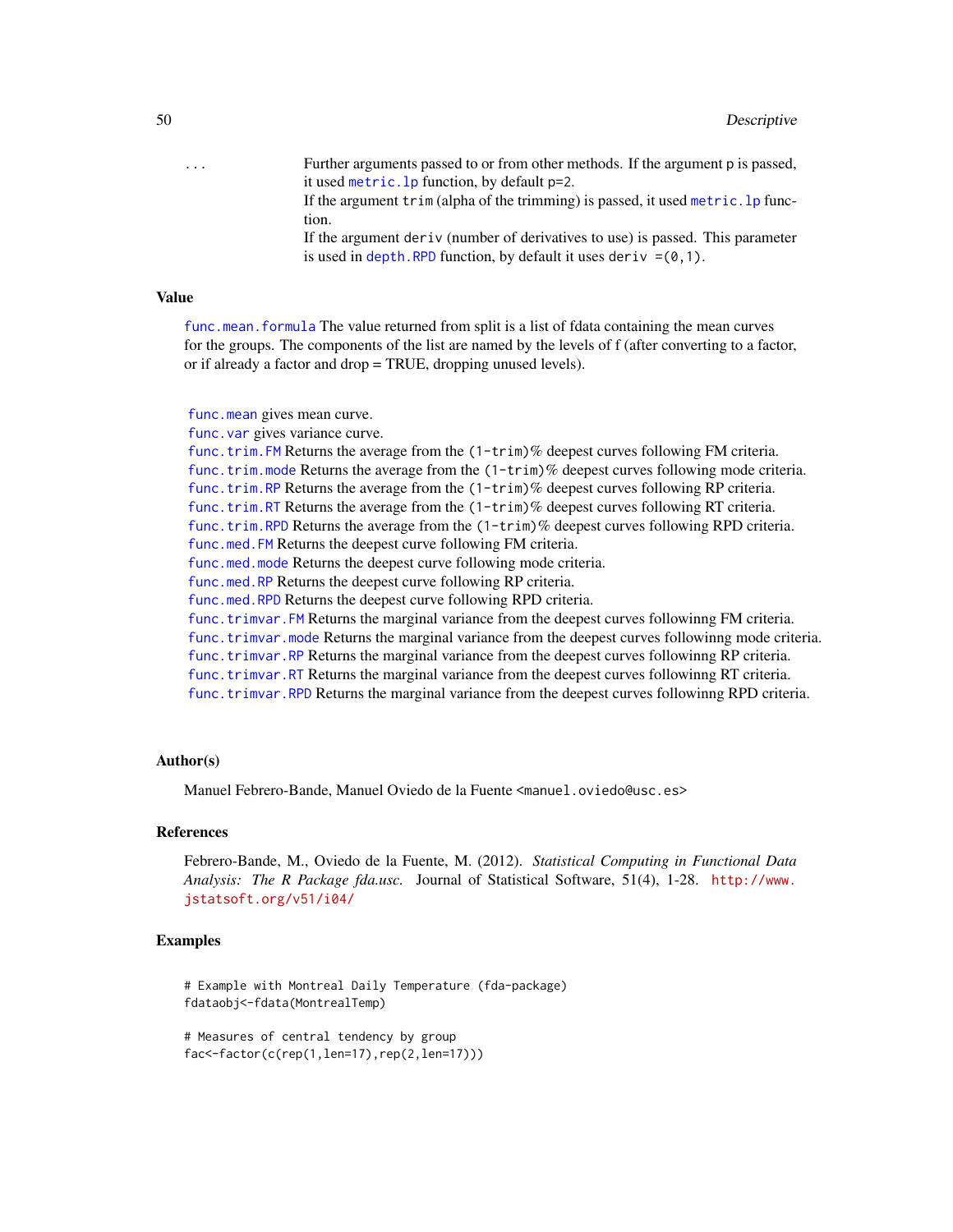#### $dev.S$  51

```
ldata=list("df"=data.frame(fac),"fdataobj"=fdataobj)
a1<-func.mean.formula(fdataobj~fac,data=ldata)
plot(a1)
## Not run:
# Measures of central tendency
a1<-func.mean(fdataobj)
a2<-func.trim.FM(fdataobj)
a3<-func.trim.mode(fdataobj)
a4<-func.trim.RP(fdataobj)
# a5<-func.trim.RPD(fdataobj,deriv=c(0,1)) # Time-consuming
a6<-func.med.FM(fdataobj)
a7<-func.med.mode(fdataobj)
a8<-func.med.RP(fdataobj)
# a9<-func.med.RPD(fdataobj,deriv=c(0,1)) # Time-consuming
# a10<-func.med.RT(fdataobj)
dev.new()
par(mfrow=c(1,2))
plot(c(a1,a2,a3,a4),ylim=c(-26,29),main="Central tendency: trimmed mean")
plot(c(a1,a6,a7,a8),ylim=c(-26,29),main="Central tendency: median")
## Measures of dispersion
b1<-func.var(fdataobj)
b2<-func.trimvar.FM(fdataobj)
b3<-func.trimvar.FM(fdataobj,trim=0.1)
b4<-func.trimvar.mode(fdataobj)
b5<-func.trimvar.mode(fdataobj,p=1)
b6<-func.trimvar.RP(fdataobj)
b7<-func.trimvar.RPD(fdataobj)
b8<-func.trimvar.RPD(fdataobj)
b9<-func.trimvar.RPD(fdataobj,deriv=c(0,1))
dev.new()
par(mfrow=c(1,2))
plot(c(b1,b2,b3,b4,b5),ylim=c(0,79),main="Measures of dispersion I")
plot(c(b1,b6,b7,b8,b9),ylim=c(0,79),main="Measures of dispersion II")
```

```
## End(Not run)
```
dev.S *The deviance score .*

## **Description**

Returns the deviance of a fitted model object by GCV score.

## Usage

dev.S(y, S, obs,family = gaussian(),off,offdf,criteria="GCV",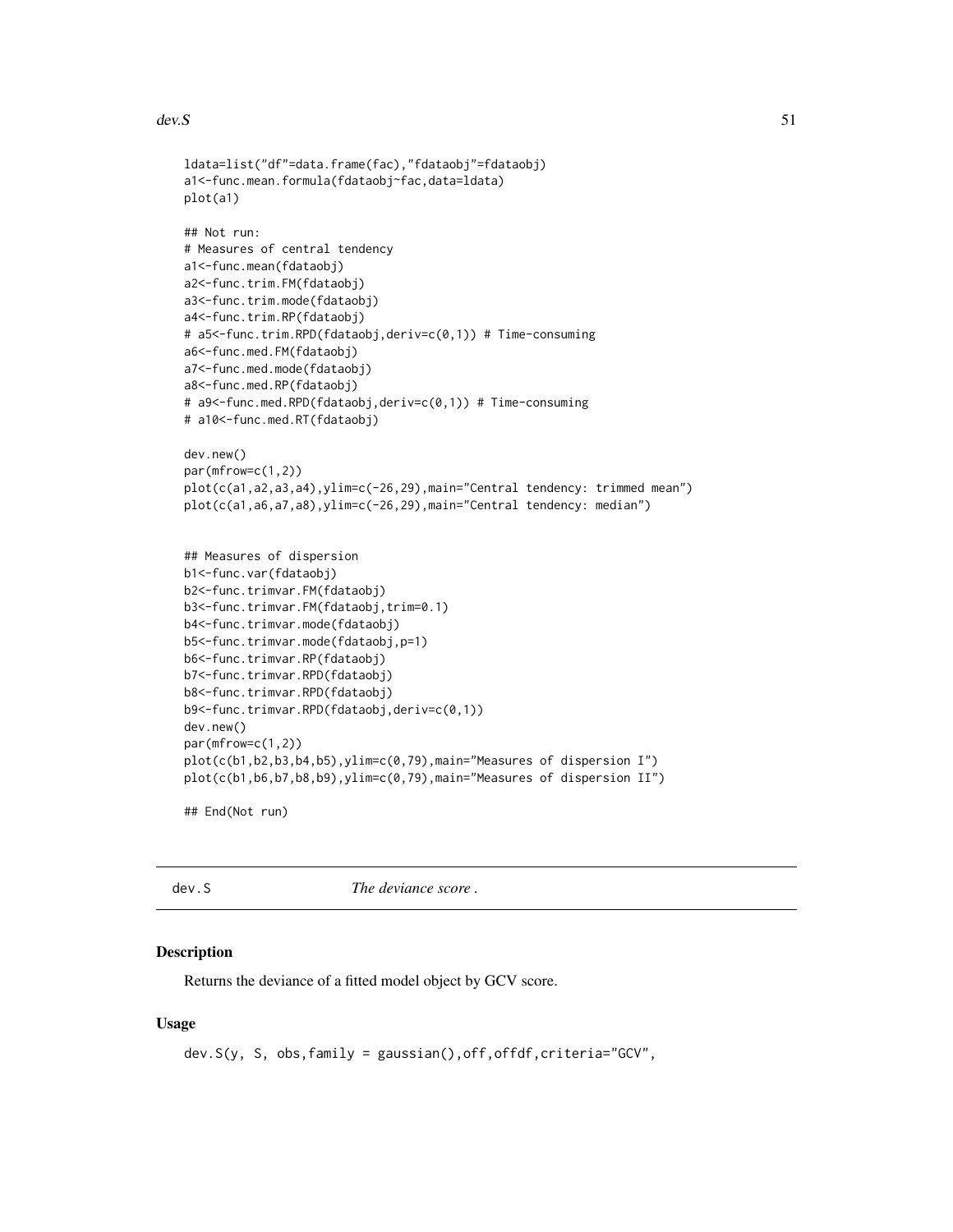$W = diag(1, ncol = ncol(S), nrow = nrow(S)), trim = 0,$  $draw = FALSE, ...$ 

# Arguments

| у        | Matrix of set cases with dimension $(n \times m)$ , where n is the number of curves and<br>m are the points observed in each curve.                                                                                                                             |
|----------|-----------------------------------------------------------------------------------------------------------------------------------------------------------------------------------------------------------------------------------------------------------------|
| obs      | observed response.                                                                                                                                                                                                                                              |
| S        | Smoothing matrix.                                                                                                                                                                                                                                               |
| family   | a description of the error distribution and link function to be used in the model.<br>This can be a character string naming a family function, a family function or the<br>result of a call to a family function. (See family for details of family functions.) |
| off      | off                                                                                                                                                                                                                                                             |
| offdf    | off, degrees of freedom                                                                                                                                                                                                                                         |
| criteria | The penalizing function. By default "Rice" criteria. Possible values are "GCV",<br>"AIC", "FPE", "Shibata", "Rice".                                                                                                                                             |
| W        | Matrix of weights.                                                                                                                                                                                                                                              |
| trim     | The alpha of the trimming.                                                                                                                                                                                                                                      |
| draw     | =TRUE, draw the curves, the sample median and trimmed mean.                                                                                                                                                                                                     |
| .        | Further arguments passed to or from other methods.                                                                                                                                                                                                              |

# Details

up to a constant, minus twice the maximized log-likelihood. Where sensible, the constant is chosen so that a saturated model has deviance zero.

$$
GCV(h) = p(h)\Xi(n^{-1}h^{-1})
$$

Where

$$
p(h) = \frac{1}{n} \sum_{i=1}^{n} (y_i - r_i(x_i))^{2} w(x_i)
$$

and penalty function

Ξ()

can be selected from the following criteria:

Generalized Cross-validation (GCV):

$$
\Xi_{GCV}(n^{-1}h^{-1}) = (1 - n^{-1}S_{ii})^{-2}
$$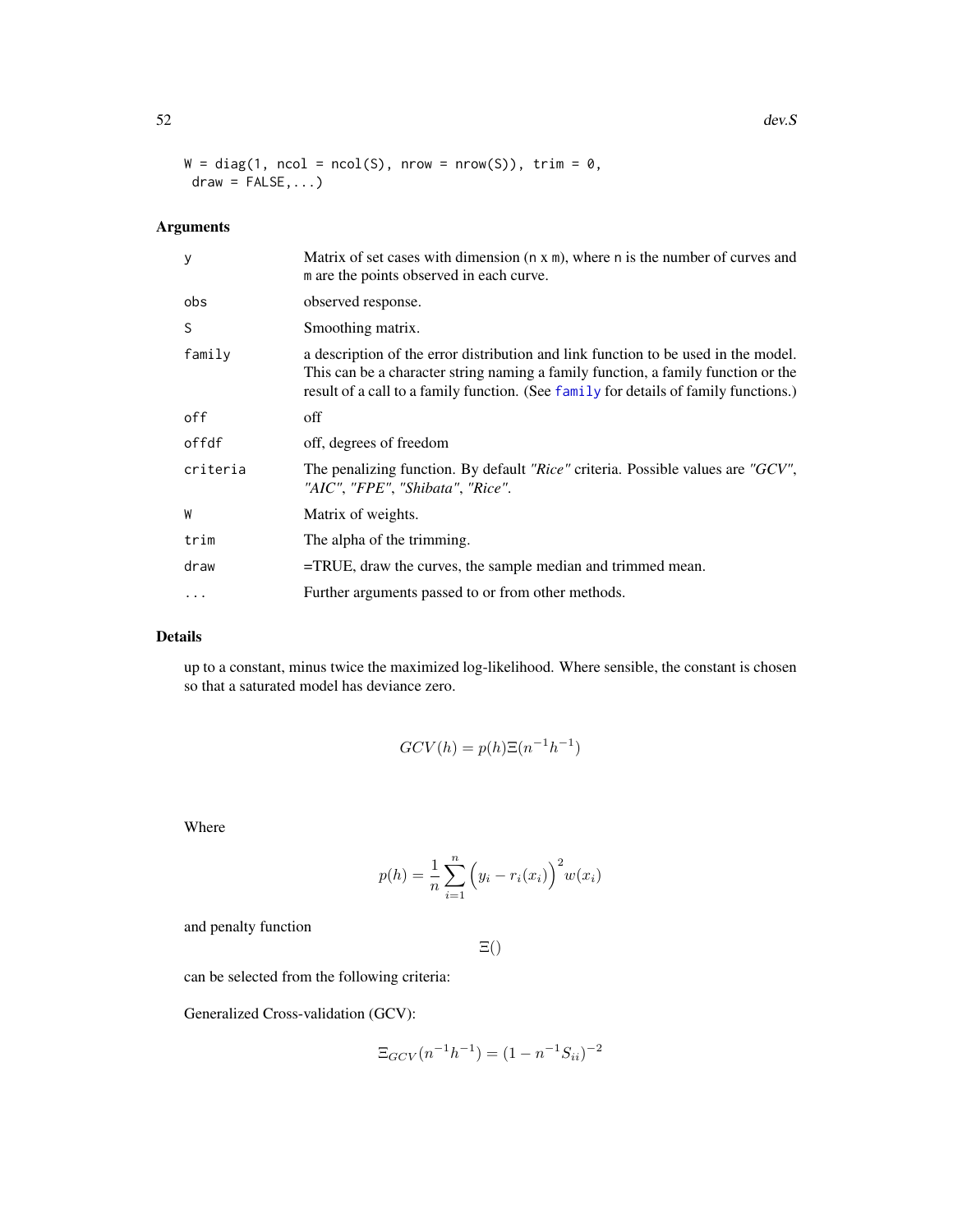Akaike's Information Criterion (AIC):

$$
\Xi_{AIC}(n^{-1}h^{-1}) = exp(2n^{-1}S_{ii})
$$

Finite Prediction Error (FPE)

$$
\Xi_{FPE}(n^{-1}h^{-1}) = \frac{(1+n^{-1}S_{ii})}{(1-n^{-1}S_{ii})}
$$

Shibata's model selector (Shibata):

$$
\Xi_{\text{Shibata}}(n^{-1}h^{-1}) = (1 + 2n^{-1}S_{ii})
$$

Rice's bandwidth selector (Rice):

$$
\Xi_{Rice}(n^{-1}h^{-1}) = (1 - 2n^{-1}S_{ii})^{-1}
$$

## Value

res Returns GCV score calculated for input parameters.

## Author(s)

Manuel Febrero-Bande, Manuel Oviedo de la Fuente <manuel.oviedo@usc.es>

# References

Wasserman, L. *All of Nonparametric Statistics*. Springer Texts in Statistics, 2006.

Hardle, W. *Applied Nonparametric Regression*. Cambridge University Press, 1994.

Febrero-Bande, M., Oviedo de la Fuente, M. (2012). *Statistical Computing in Functional Data Analysis: The R Package fda.usc.* Journal of Statistical Software, 51(4), 1-28. [http://www.](http://www.jstatsoft.org/v51/i04/) [jstatsoft.org/v51/i04/](http://www.jstatsoft.org/v51/i04/)

# See Also

See Also as [GCV.S](#page-121-0). Alternative method: [CV.S](#page-36-0)

# Examples

```
data(phoneme)
mlearn<-phoneme$learn
np<-ncol(mlearn)
tt<-mlearn[["argvals"]]
```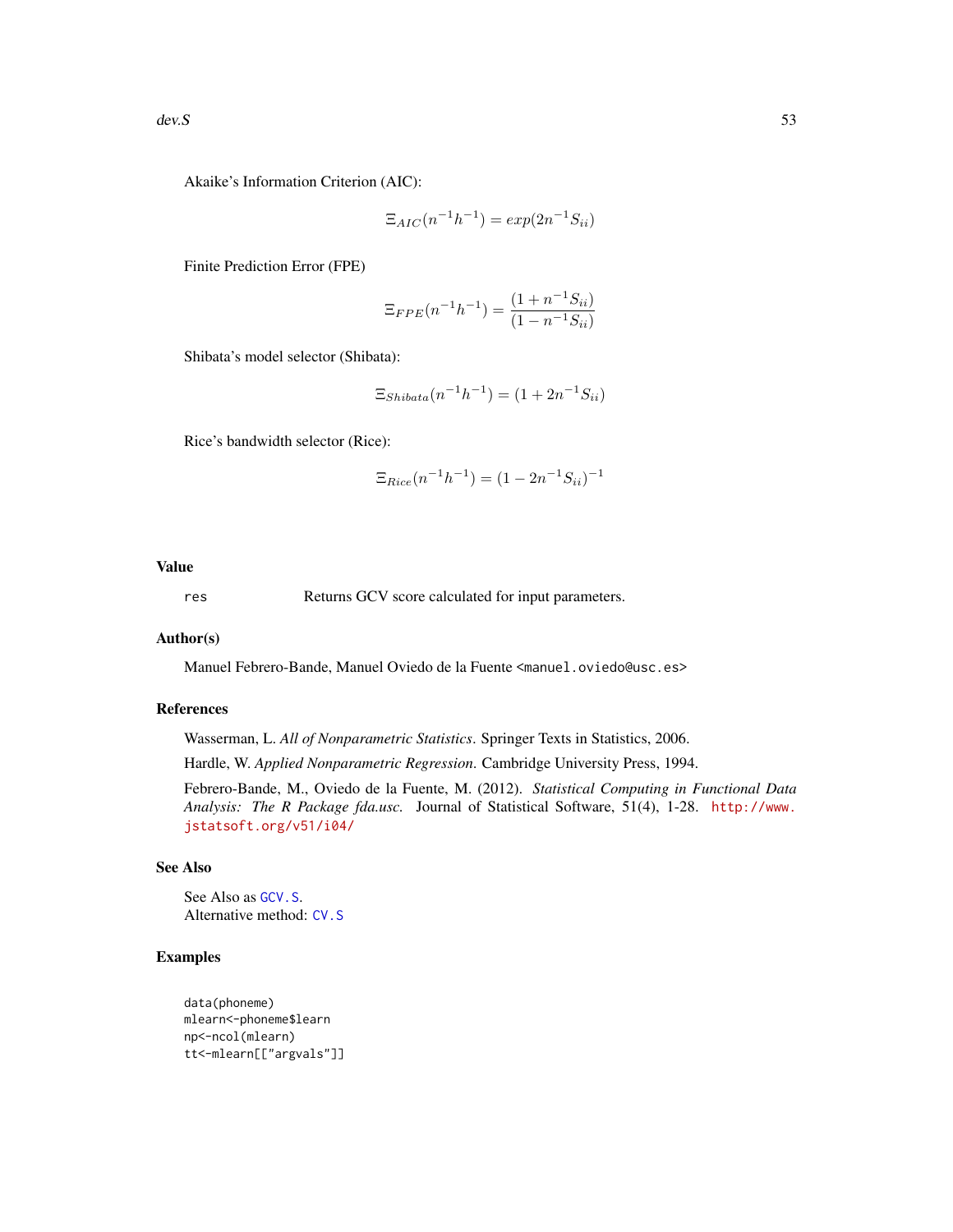```
S1 \le S.NW(t_{t,2.5})gcv1 <- dev.S(mlearn$data[1,],obs=(sample(150)),
S1,off=rep(1,150),offdf=3)
gcv2 <- dev.S(mlearn$data[1,],obs=sort(sample(150)),
S1,off=rep(1,150),offdf=3)
```
dfv.test *Delsol, Ferraty and Vieu test for no functional-scalar interaction*

## Description

The function dfv.test tests the null hypothesis of no interaction between a functional covariate and a scalar response in a general framework. The null hypothesis is

$$
H_0: m(X)=0,
$$

where  $m(\cdot)$  denotes the regression function of the functional variate X over the centred scalar response  $Y(E[Y] = 0)$ . The null hypothesis is tested by the smoothed integrated square error of the response (see Details).

#### Usage

```
dfv.statistic (X.fdata, Y, h=quantile(x=metric.lp(X.fdata),
               probs=c(0.05,0.10,0.15,0.25,0.50)),
               K=function(x)2*dnorm(abs(x)),
               weights=rep(1,dim(X.fdata$data)[1]),d=metric.lp,
               dist=NULL)
```

```
dfv.test (X.fdata, Y, B=5000, h=quantile(x=metric.lp(X.fdata),
          probs=c(0.05,0.10,0.15,0.25,0.50)),
          K=function(x)2*dnorm(abs(x)),
          weights=rep(1,dim(X.fdata$data)[1]),d=metric.lp,
          verbose=TRUE)
```
## **Arguments**

| X.fdata | Functional covariate. The object must be in the class fdata.                                                                                                                                                                                                                                                                                                                                                                                                                                                                            |
|---------|-----------------------------------------------------------------------------------------------------------------------------------------------------------------------------------------------------------------------------------------------------------------------------------------------------------------------------------------------------------------------------------------------------------------------------------------------------------------------------------------------------------------------------------------|
| Υ       | Scalar response. Must be a vector with the same number of elements as func-<br>tions are in X. fdata.                                                                                                                                                                                                                                                                                                                                                                                                                                   |
| h       | Bandwidth parameter for the kernel smoothing. This is a crucial parameter that<br>affects the power performance of the test. One possibility to choose it is con-<br>sidering the Cross-validatory bandwidth of the nonparametric functional regres-<br>sion, given by the function fregre. np (see Examples). Other possibility is to<br>consider a grid of bandwidths. This is the default option, considering the grid<br>given by the quantiles 0.05, 0.10, 0.15, 0.25 and 0.50 of the functional $L^2$ dis-<br>tances of the data. |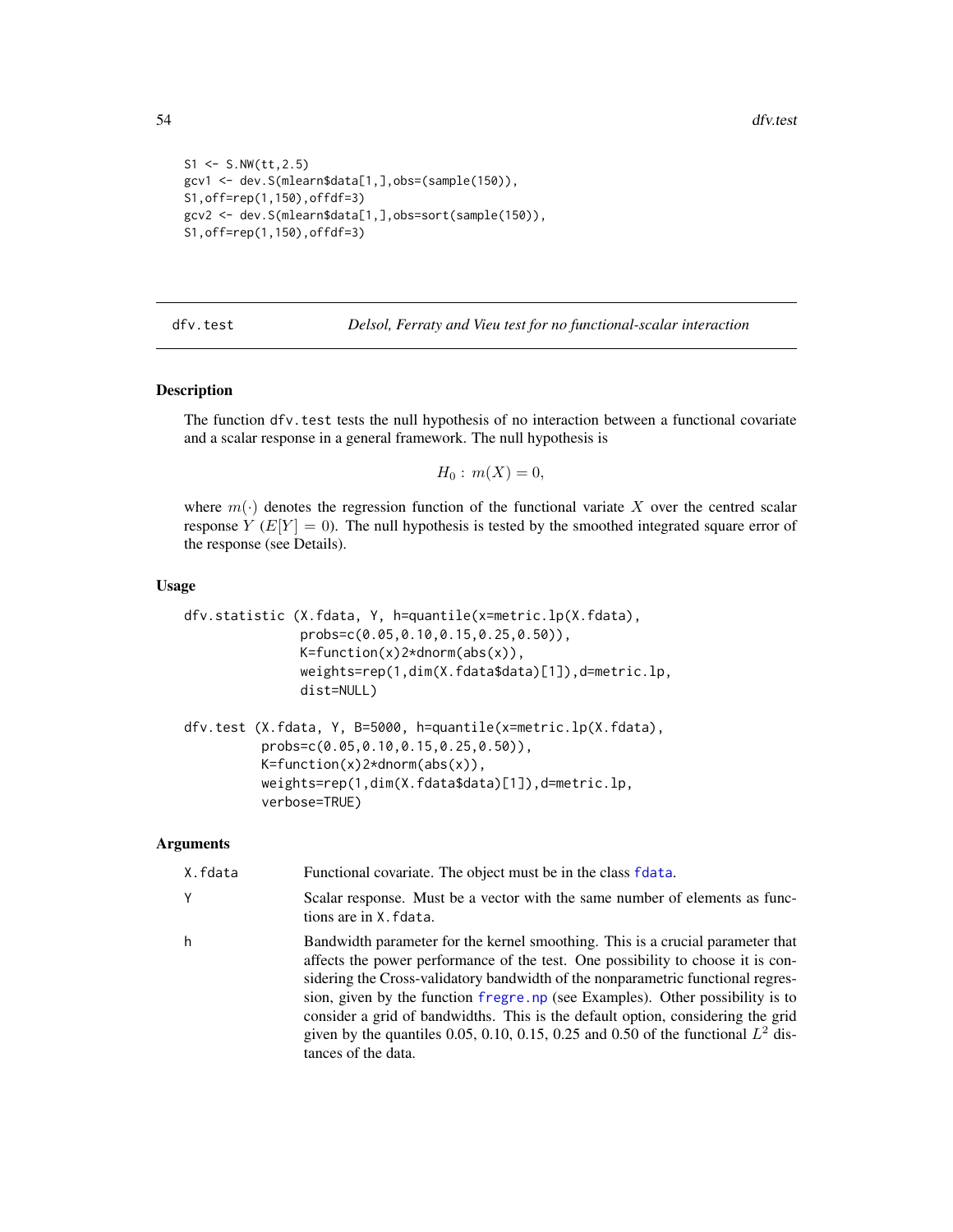#### dfv.test 55

| B       | Number of bootstrap replicates to calibrate the distribution of the test statistic.<br>B=5000 replicates are the recommended for carry out the test, although for ex-<br>ploratory analysis (not inferential), an acceptable less time-consuming option<br>is $B = 500$ . |
|---------|---------------------------------------------------------------------------------------------------------------------------------------------------------------------------------------------------------------------------------------------------------------------------|
| K       | Kernel function. If no specified it is taken to be the rescaled right part of the<br>normal density.                                                                                                                                                                      |
| weights | A vector of weights for the sample data. The default is the uniform weights<br>rep(1, dim(X, fdata\$data)[1]).                                                                                                                                                            |
| d       | Semimetric to use in the kernel smoothers. By default is the $L^2$ distance given<br>by metric.lp.                                                                                                                                                                        |
| dist    | Matrix of distances of the functional data, used to save time in the bootstrap cali-<br>bration. If not given, the matrix is automatically computed using the semimetric<br>d.                                                                                            |
| verbose | Either to show or not information about computing progress.                                                                                                                                                                                                               |

## Details

The Delsol, Ferraty and Vieu statistic is defined as

$$
T_n = \int \left( \sum_{i=1}^n (Y_i - m(X_i)) K\left(\frac{d(X, X_i)}{h}\right) \right)^2 \omega(X) dP_X(X)
$$

and in the case of no interaction with centred scalar response (when  $H_0: m(X) = 0$  holds), its sample version is computed from

$$
T_n = \frac{1}{n} \sum_{j=1}^n \left( \sum_{i=1}^n Y_i K\left(\frac{d(X_j, X_i)}{h}\right) \right)^2 \omega(X_j).
$$

The sample version implemented here does not consider a splitting of the sample, as the authors comment in their paper. The statistic is computed by the function dfv.statistic and, before applying the test, the response  $Y$  is centred. The distribution of the test statistic is approximated by a wild bootstrap on the residuals, using the *golden section bootstrap*.

Please note that if a grid of bandwidths is passed, a harmless warning message will prompt at the end of the test (it comes from returning several p-values in the htest class).

## Value

The value of dfv. statistic is a vector of length length(h) with the values of the statistic for each bandwidth. The value of dfv. test is an object with class "htest" whose underlying structure is a list containing the following components:

statistic The value of the Delsol, Ferraty and Vieu test statistic. boot.statistics A vector of length B with the values of the bootstrap test statistics. p.value The p-value of the test. method The character string "Delsol, Ferraty and Vieu test for no functional-scalar interaction".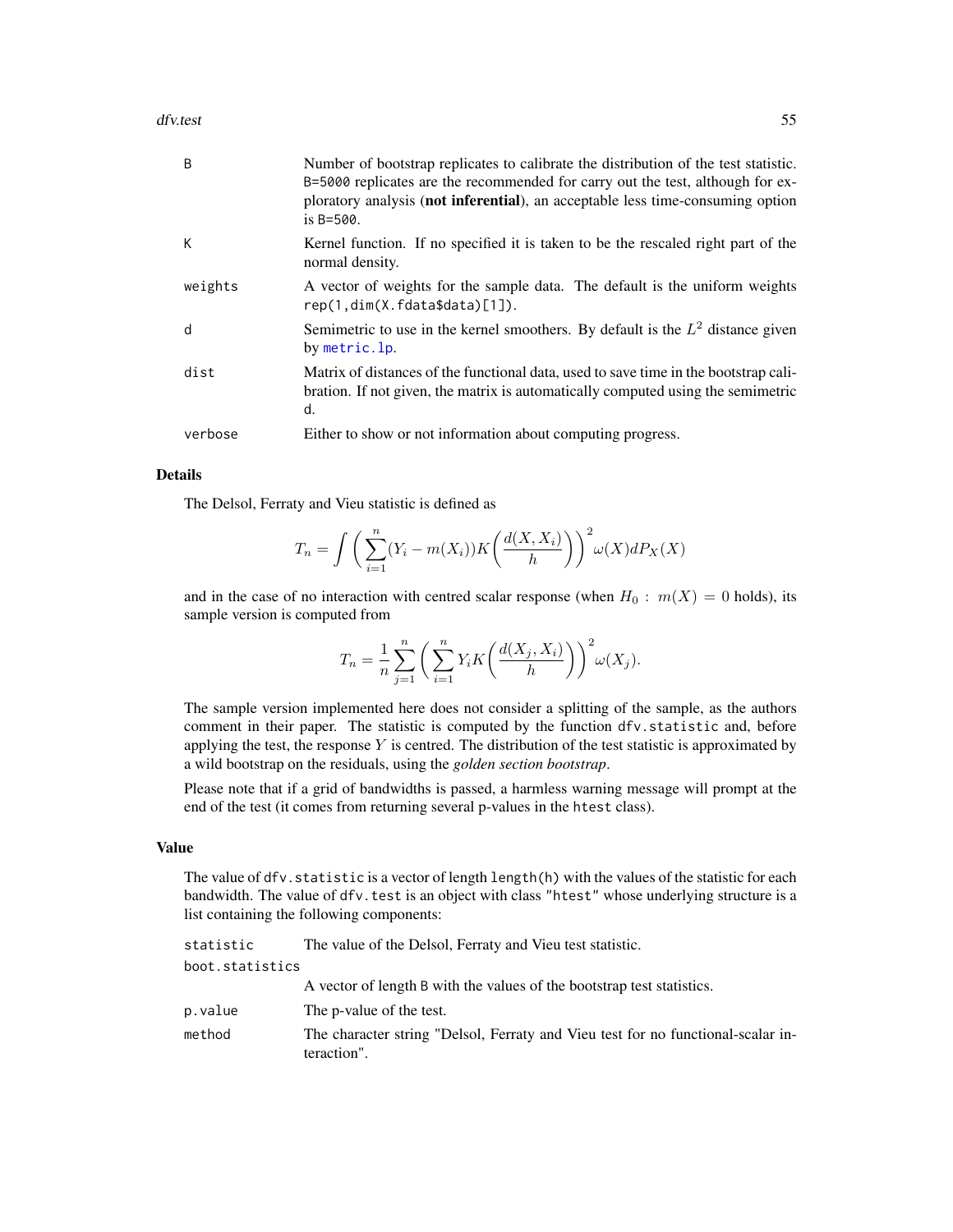56 dfv.test

| B         | The number of bootstrap replicates used.    |
|-----------|---------------------------------------------|
| h         | Bandwidth parameters for the test.          |
| K         | Kernel function used.                       |
| weights   | The weights considered.                     |
| q         | Matrix of distances of the functional data. |
| data.name | The character string " $Y=0+e$ "            |

#### Note

No NA's are allowed neither in the functional covariate nor in the scalar response.

## Author(s)

Eduardo Garcia-Portugues. Please, report bugs and suggestions to <egarcia@math.ku.dk>

## References

Delsol, L., Ferraty, F. and Vieu, P. (2011). Structural test in regression on functional variables. Journal of Multivariate Analysis, 102, 422-447. [http://dx.doi.org/10.1016/j.jmva.2010.](http://dx.doi.org/10.1016/j.jmva.2010.10.003) [10.003](http://dx.doi.org/10.1016/j.jmva.2010.10.003)

Delsol, L. (2013). No effect tests in regression on functional variable and some applications to spectrometric studies. Computational Statistics, 28(4), 1775-1811. [http://dx.doi.org/10.1007/](http://dx.doi.org/10.1007/s00180-012-0378-1) [s00180-012-0378-1](http://dx.doi.org/10.1007/s00180-012-0378-1)

#### See Also

[rwild](#page-177-0), [flm.test](#page-73-0), [flm.Ftest](#page-71-0), [fregre.np](#page-99-0)

# Examples

```
## Simulated example ##
```
X=rproc2fdata(n=50,t=seq(0,1,l=101),sigma="OU")

```
beta0=fdata(mdata=rep(0,length=101)+rnorm(101,sd=0.05),
argvals=seq(0,1,l=101),rangeval=c(0,1))
beta1=fdata(mdata=cos(2*pi*seq(0,1,l=101))-(seq(0,1,l=101)-0.5)^2+
rnorm(101,sd=0.05),argvals=seq(0,1,l=101),rangeval=c(0,1))
```

```
# Null hypothesis holds
Y0=drop(inprod.fdata(X,beta0)+rnorm(50,sd=0.1))
```

```
# Null hypothesis does not hold
Y1=drop(inprod.fdata(X,beta1)+rnorm(50,sd=0.1))
```

```
# We use the CV bandwidth given by fregre.np
# Do not reject H0
```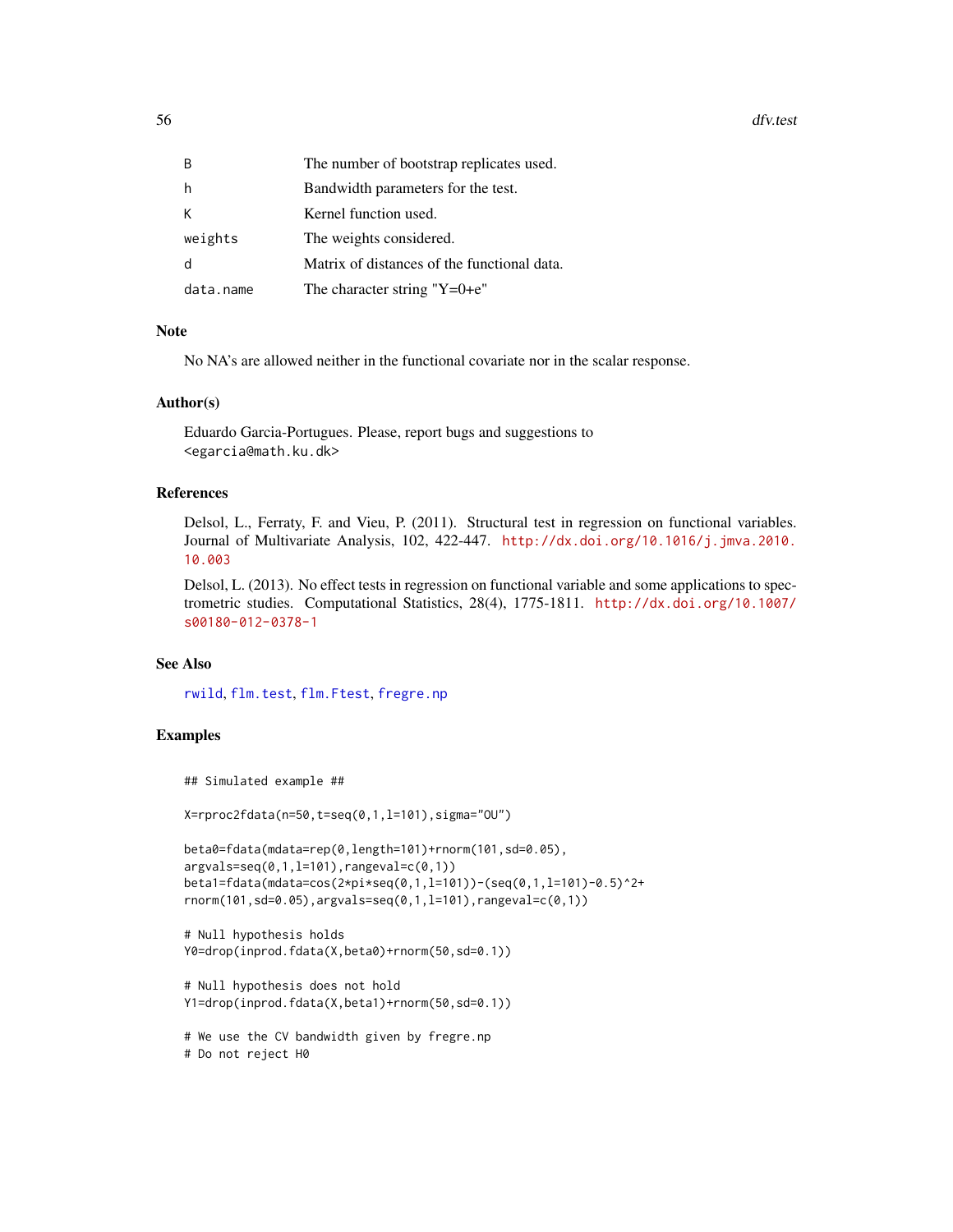#### dis.cos.cor 57

```
dfv.test(X,Y0,h=fregre.np(X,Y0)$h.opt,B=100)
# dfv.test(X,Y0,B=5000)
# Reject H0
dfv.test(X,Y1,B=100)
# dfv.test(X,Y1,B=5000)
```
dis.cos.cor *Proximities between functional data*

# Description

Computes the cosine correlation distance between two functional dataset.

# Usage

dis.cos.cor(fdata1,fdata2=NULL,as.dis=FALSE)

#### Arguments

| fdata1 | Functional data 1 or curve 1.                |
|--------|----------------------------------------------|
| fdata2 | Functional data 2 or curve 2.                |
| as.dis | Returns the distance matrix from class dist. |

### Details

Computes the cosine correlation distance between two functional dataset of class fdata.

## Value

Returns a proximities matrix between functional data.

# References

Kemmeren P, van Berkum NL, Vilo J, et al. (2002). *Protein Interaction Verification and Functional Annotation by Integrated Analysis of Genome-Scale Data* . Mol Cell. 2002 9(5):1133-43.

## See Also

See also [metric.lp](#page-142-0) and [semimetric.NPFDA](#page-182-0)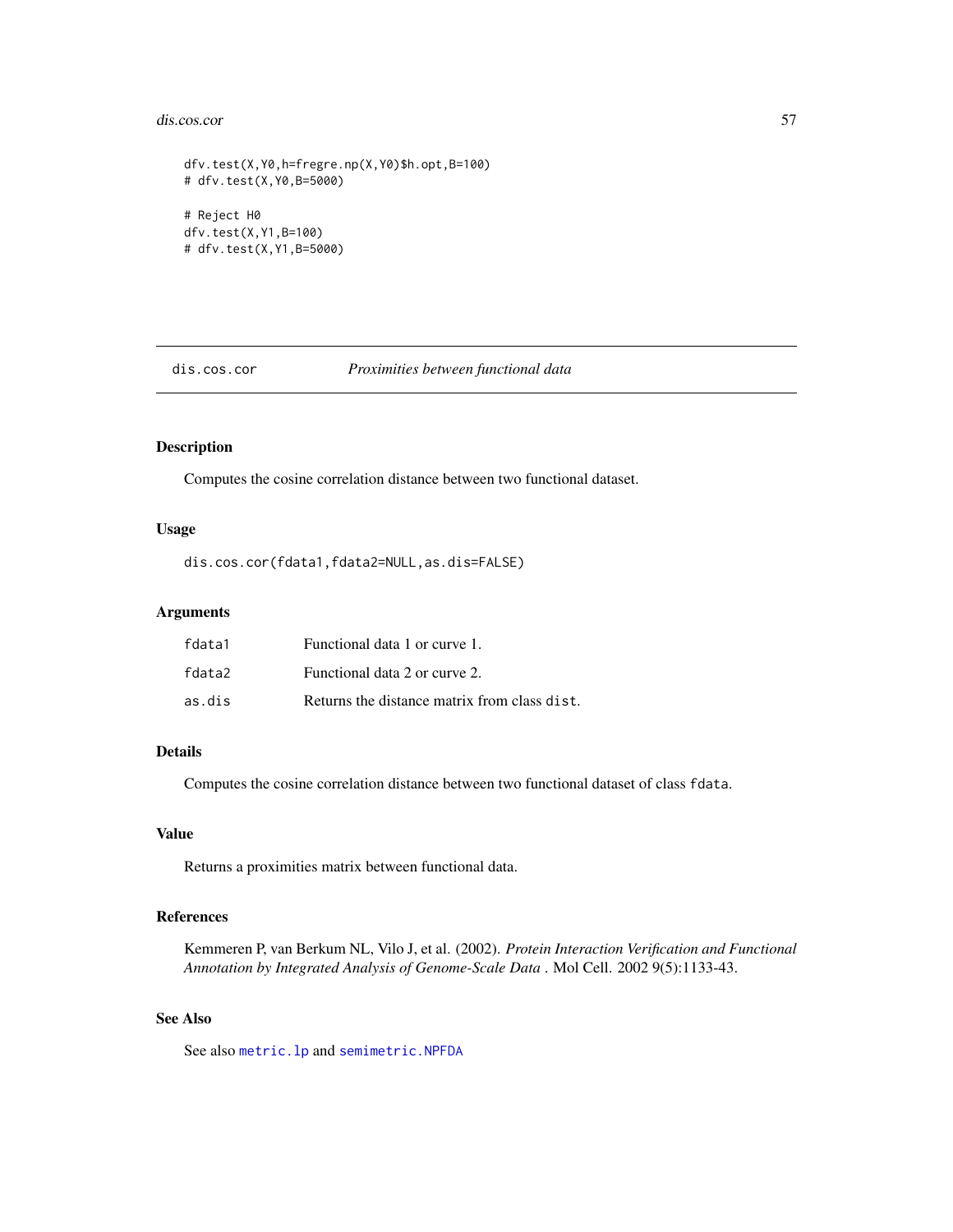## Examples

```
r1<-rnorm(1001,sd=.01)
r2<-rnorm(1001,sd=.01)
x<-seq(0,2*pi,length=1001)
fx<-fdata(sin(x)/sqrt(pi)+r1,x)
dis.cos.cor(fx,fx)
dis.cos.cor(c(fx,fx),as.dis=TRUE)
fx0<-fdata(rep(0,length(x))+r2,x)
plot(c(fx,fx0))
dis.cos.cor(c(fx,fx0),as.dis=TRUE)
```
fda.usc.internal *fda.usc internal functions*

## Description

Internal undocumentation functions for fda.usc package

### Usage

```
## S3 method for class 'fdata'
fdataobj[i = TRUE, j = TRUE, drop=False]## S3 method for class 'fdist'
fdataobi[i = TRUE, i = TRUE, drop=False]## S3 method for class 'fdata'
fdata1 == fdata2## S3 method for class 'fdata'
fdata1 != fdata2
## S3 method for class 'fdata'
fdata1 + fdata2
## S3 method for class 'fdata'
fdata1 - fdata2
## S3 method for class 'fdata'
fdata1 * fdata2
## S3 method for class 'fdata'
fdata1 / fdata2
## S3 method for class 'fdata'
fdataobj ^ pot
## S3 method for class 'fdata'
c(\ldots)## S3 method for class 'fdata'
dim(x)
## S3 method for class 'fdata'
nrow(x)
## S3 method for class 'fdata'
ncol(x)
```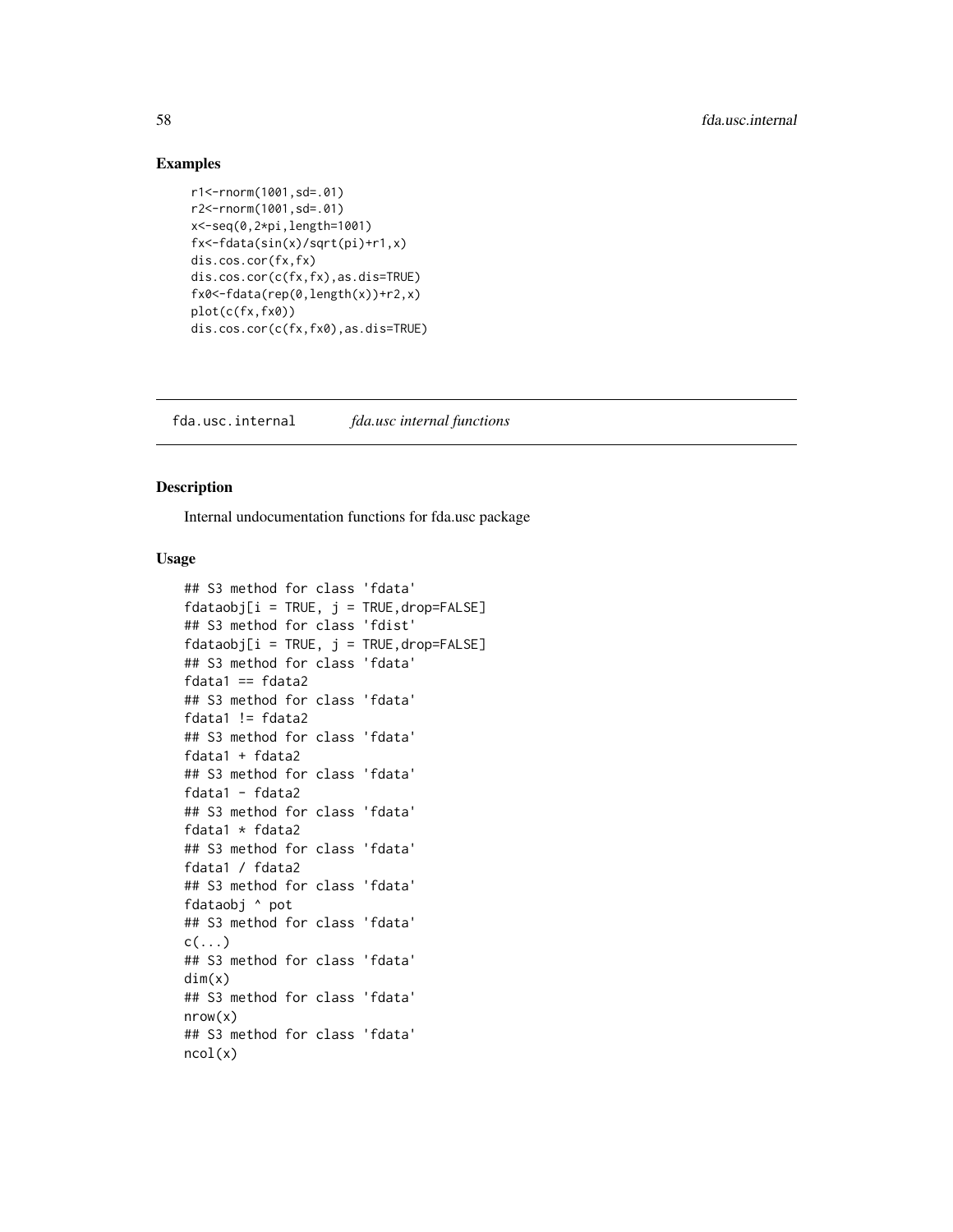fdata 59 ann an t-San Suidhich ann an t-San Suidhich ann an t-San Suidhich ann an t-San Suidhich ann an t-San Suidhich ann an t-San Suidhich ann an t-San Suidhich ann an t-San Suidhich ann an t-San Suidhich ann an t-San Su

```
## S3 method for class 'fdata'
NROW(x)
## S3 method for class 'fdata'
NCOL(x)
## S3 method for class 'fdata'
length(x)
## S3 method for class 'fdata'
is(fdataobj)
## S3 method for class 'fdata'
omit(fdataobj,y=NULL)
## S3 method for class 'fdata'
omit2(fdataobj,index.na=FALSE)
## S3 method for class 'fdata'
missing(fdataobj,basis=NULL)
argvals(fdataobj)
rangeval(fdataobj)
```
## Arguments

|          | x, fdataobj, fdata1, fdata2                                                                                                                                                     |
|----------|---------------------------------------------------------------------------------------------------------------------------------------------------------------------------------|
|          | fdata class object.                                                                                                                                                             |
| i,j      | Indices specifying elements to extract, replace. Indices are numeric or character<br>vectors or empty                                                                           |
| pot      | Numeric value for exponentiation.                                                                                                                                               |
| drop     | For fdata class object. If TRUE the result is coerced to the lowest possible<br>dimension of element data. This only works for extracting elements, not for the<br>replacement. |
| $\cdots$ | fdata objects to be concatenated.                                                                                                                                               |
| У        | Vector                                                                                                                                                                          |
| basis    | fd basis                                                                                                                                                                        |
| index.na | Return the index of NA elements                                                                                                                                                 |

## References

Febrero-Bande, M., Oviedo de la Fuente, M. (2012). *Statistical Computing in Functional Data Analysis: The R Package fda.usc.* Journal of Statistical Software, 51(4), 1-28. [http://www.](http://www.jstatsoft.org/v51/i04/) [jstatsoft.org/v51/i04/](http://www.jstatsoft.org/v51/i04/)

<span id="page-58-0"></span>fdata *Converts raw data or other functional data classes into fdata class.*

## Description

Create a functional data object of class fdata from (matrix, data.frame, numeric, integer, fd, fds, fts or sfts) class data.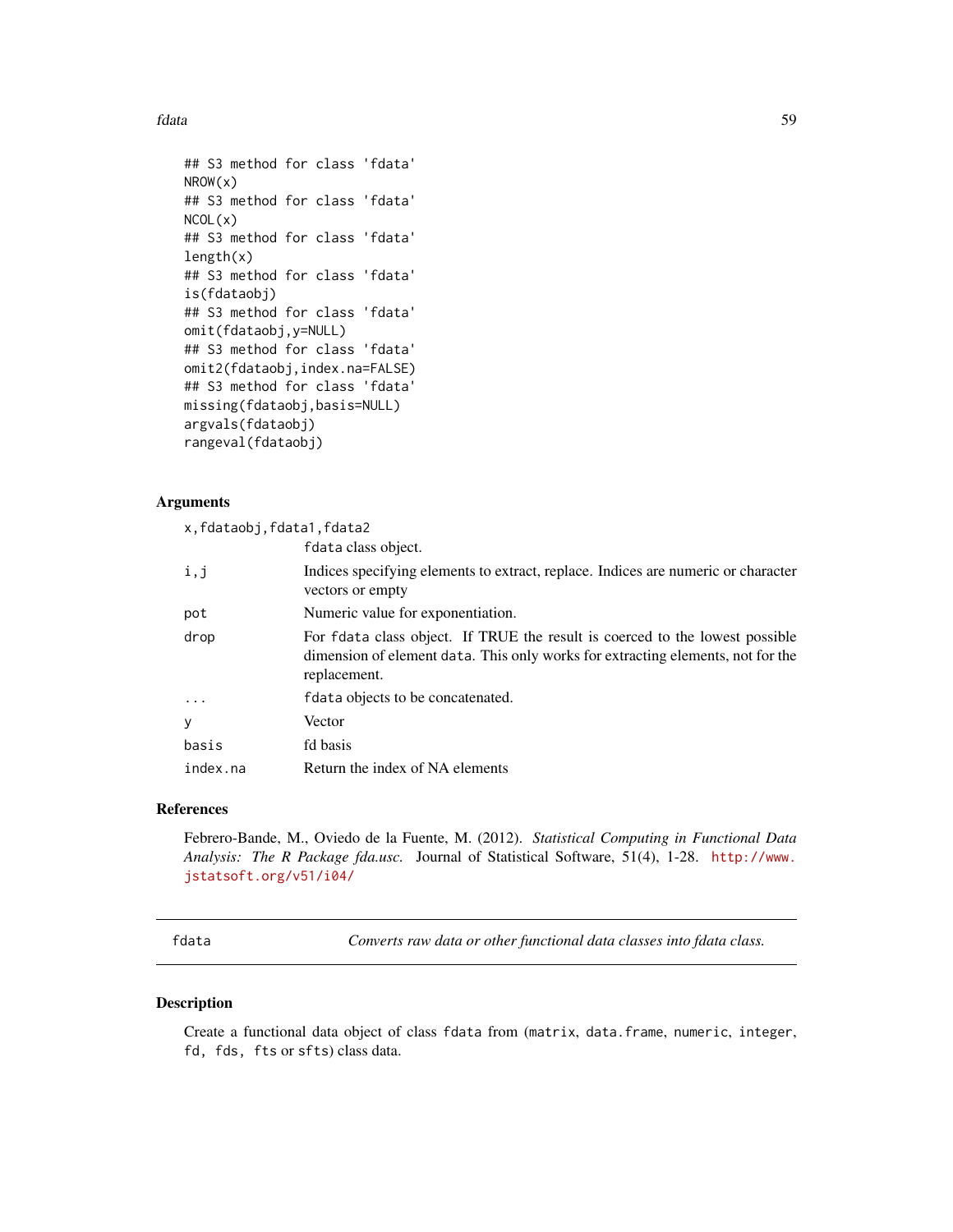### Usage

fdata(mdata,argvals=NULL,rangeval=NULL,names=NULL,fdata2d=FALSE)

#### Arguments

| mdata    | Matrix of set cases with dimension $(n \times m)$ , where n is the number of curves and<br>m are the points observed in each curve.                                                                                        |
|----------|----------------------------------------------------------------------------------------------------------------------------------------------------------------------------------------------------------------------------|
| argvals  | Argvals, by default: $1: m$ .                                                                                                                                                                                              |
| rangeval | (optional) Range of discretization points, by default: range (argvals).                                                                                                                                                    |
| names    | (optional) list with tree components: main an overall title, xlab title for x axis<br>and ylab title for y axis.                                                                                                           |
| fdata2d  | TRUE class fdata2d, the functional data is observed in at least a two grids (the<br>argvals is a list of vectors). By default fdata2d=FALSE the functional data is<br>observed in a single grid (the arguals is a vector). |

## Value

Return fdata class object with:

- $\bullet$  "data": matrix of set cases with dimension (n x m), where n is the number of curves and m are the points observed in each curve
- "rangeval": the discretizations points values, if not provided: 1:m
- "rangeval": range of the discretizations points values, by default: range(argvals)
- "names": (optional) list with main an overall title, xlab title for x axis and ylab title for y axis.

## Author(s)

Manuel Febrero-Bande, Manuel Oviedo de la Fuente <manuel.oviedo@usc.es>

# References

Febrero-Bande, M., Oviedo de la Fuente, M. (2012). *Statistical Computing in Functional Data Analysis: The R Package fda.usc.* Journal of Statistical Software, 51(4), 1-28. [http://www.](http://www.jstatsoft.org/v51/i04/) [jstatsoft.org/v51/i04/](http://www.jstatsoft.org/v51/i04/)

## See Also

See Also as [plot.fdata](#page-158-0)

## Examples

```
data(phoneme)
mlearn<-phoneme$learn[1:4,1:150]
# Center curves
fdata.c=fdata.cen(mlearn)$Xcen
par(mfrow=c(2,1))
```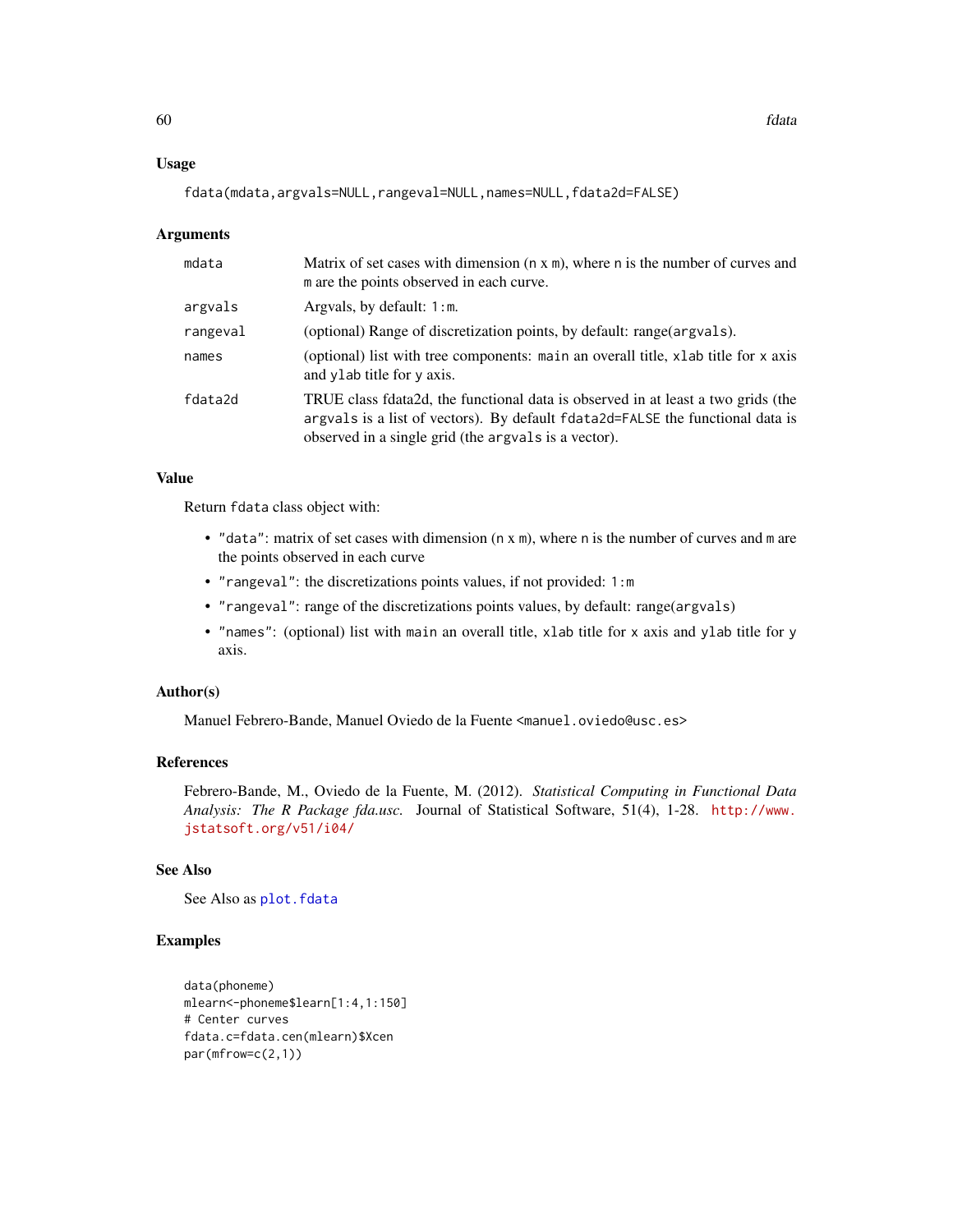# fdata.bootstrap 61

```
plot.fdata(mlearn,type="l")
plot.fdata(fdata.c,type="l")
# Convert from class fda to fdata
bsp1 <- create.bspline.basis(c(1,150),21)
fd1 <- Data2fd(1:150,y=t(mlearn$data),basisobj=bsp1)
fdataobj=fdata(fd1)
# Convert from class fds, fts or sfts to fdata
#require(fds)
\text{#a=fds}(x = 1:20, y = Simulationdata\{s}y, xname = "x",
# yname = "Simulated value")
#b=fts(x = 15:49, y = Australiasmoothfertility$y, xname = "Age",
# yname = "Fertility rate")
#c=sfts(ts(as.numeric(ElNino$y), frequency = 12), xname = "Month",
#yname = "Sea surface temperature")
#class(a);class(b);class(c)
#fdataobj=fdata(b)
```
fdata.bootstrap *Bootstrap samples of a functional statistic*

#### Description

fdata.bootstrap provides bootstrap samples for functional data.

## Usage

```
fdata.bootstrap(fdataobj,statistic=func.mean,alpha=0.05,
nb=200,smo=0.0,draw=FALSE,draw.control=NULL,...)
```
#### Arguments

| fdataobi     | fdata class object.                                                                                                                                                |
|--------------|--------------------------------------------------------------------------------------------------------------------------------------------------------------------|
| statistic    | Sample statistic. It must be a function that returns an object of class fdata. By<br>default, it uses sample mean func.mean. See Descriptive for other statistics. |
| alpha        | Significance value.                                                                                                                                                |
| nb           | Number of bootstrap resamples.                                                                                                                                     |
| smo          | The smoothing parameter for the bootstrap samples as a proportion of the sample<br>variance matrix.                                                                |
| draw         | $=$ TRUE, plot the bootstrap samples and the statistic.                                                                                                            |
| draw.control | list that it specifies the col, lty and lwd for objects: fdataobj, statistic, IN<br>and OUT.                                                                       |
| .            | Further arguments passed to or from other methods.                                                                                                                 |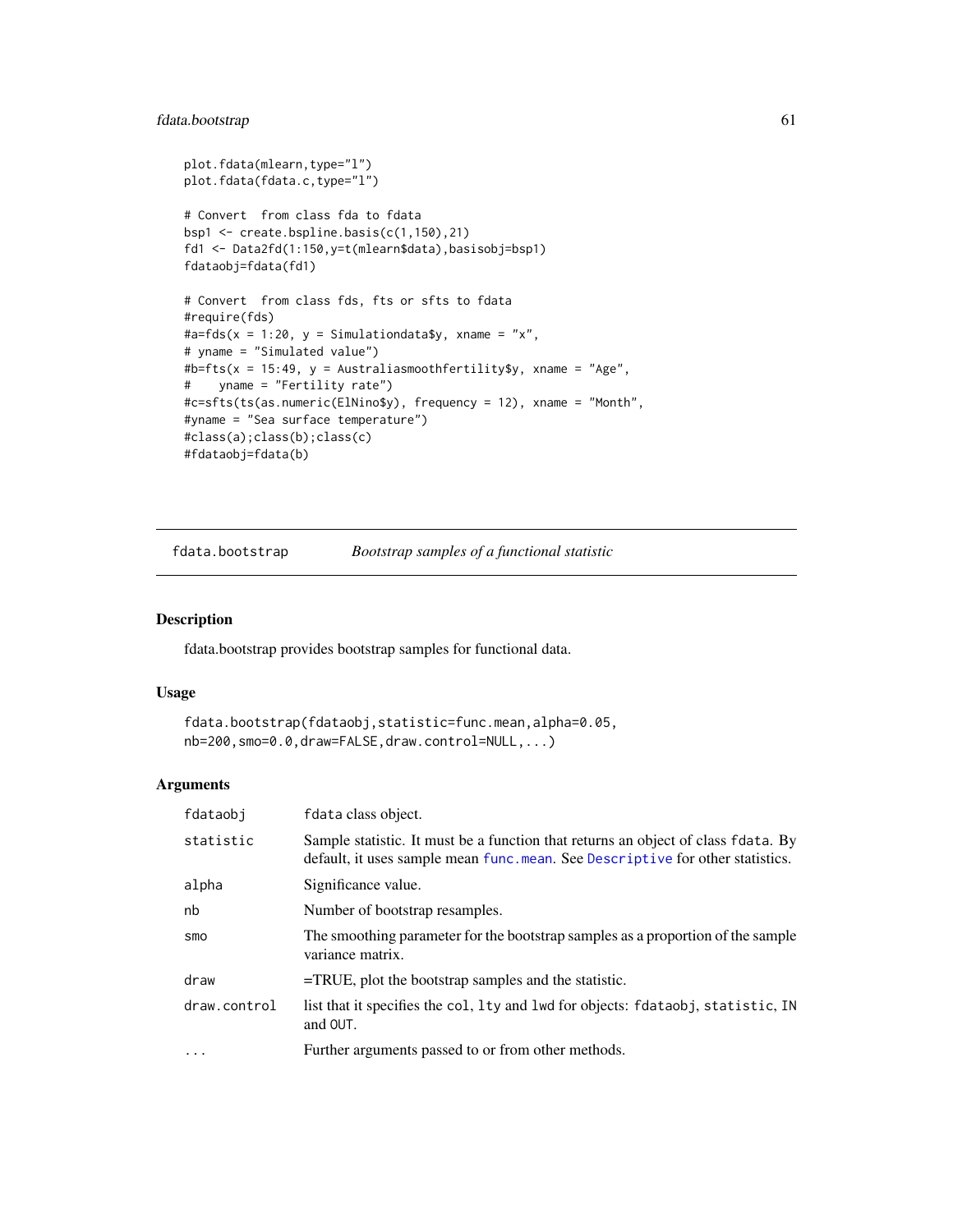#### Details

The fdata.bootstrap() computes a confidence ball using bootstrap in the following way:

- Let  $X_1(t), \ldots, X_n(t)$  the original data and  $T = T(X_1(t), \ldots, X_n(t))$  the sample statistic.
- Calculate the nb bootstrap resamples  $\{X_1^*(t), \dots, X_n^*(t)\}\$ , using the following scheme  $X_i^*(t) =$  $X_i(t) + Z(t)$  where  $Z(t)$  is normally distributed with mean 0 and covariance matrix  $\gamma \Sigma_x$ , where  $\Sigma_x$  is the covariance matrix of  $\{X_1(t), \ldots, X_n(t)\}$  and  $\gamma$  is the smoothing parameter.
- Let  $T^{*j} = T(X_1^{*j}(t), ..., X_n^{*j}(t))$  the estimate using the j resample.
- Compute  $d(T, T^{*j}), j = 1, ..., nb$ . Define the bootstrap confidence ball of level  $1 \alpha$  as  $CB(\alpha) = X \in E$  such that  $d(T, X) \leq d_{\alpha}$  being  $d_{\alpha}$  the quantile  $(1 - \alpha)$  of the distances between the bootstrap resamples and the sample estimate.

The fdata.bootstrap function allows us to define a statistic calculated on the nb resamples, control the degree of smoothing by smo argument and represent the confidence ball with level  $1 - \alpha$  as those resamples that fulfill the condition of belonging to  $CB(\alpha)$ . The statistic used by default is the mean ([func.mean](#page-48-1)) but also other depth-based functions can be used (see help(Descriptive)).

#### Value

| statistic | f data class object with the statistic estimate from nb bootstrap samples. |
|-----------|----------------------------------------------------------------------------|
| dband     | Bootstrap estimate of (1-alpha)% distance.                                 |
| rep.dist  | Distance from every replicate.                                             |
| resamples | f data class object with the bootstrap resamples.                          |
| fdataobj  | fdata class object.                                                        |

#### Author(s)

Manuel Febrero-Bande, Manuel Oviedo de la Fuente <manuel.oviedo@usc.es>

## References

Cuevas A., Febrero-Bande, M. and Fraiman, R. (2007). *Robust estimation and classification for functional data via projection-based depth notions.* Computational Statistics 22, 3: 481-496.

Cuevas A., Febrero-Bande, M., Fraiman R. 2006. *On the use of bootstrap for estimating functions with functional data.* Computational Statistics and Data Analysis 51: 1063-1074.

Febrero-Bande, M., Oviedo de la Fuente, M. (2012). *Statistical Computing in Functional Data Analysis: The R Package fda.usc.* Journal of Statistical Software, 51(4), 1-28. [http://www.](http://www.jstatsoft.org/v51/i04/) [jstatsoft.org/v51/i04/](http://www.jstatsoft.org/v51/i04/)

#### See Also

See Also as [Descriptive](#page-48-0)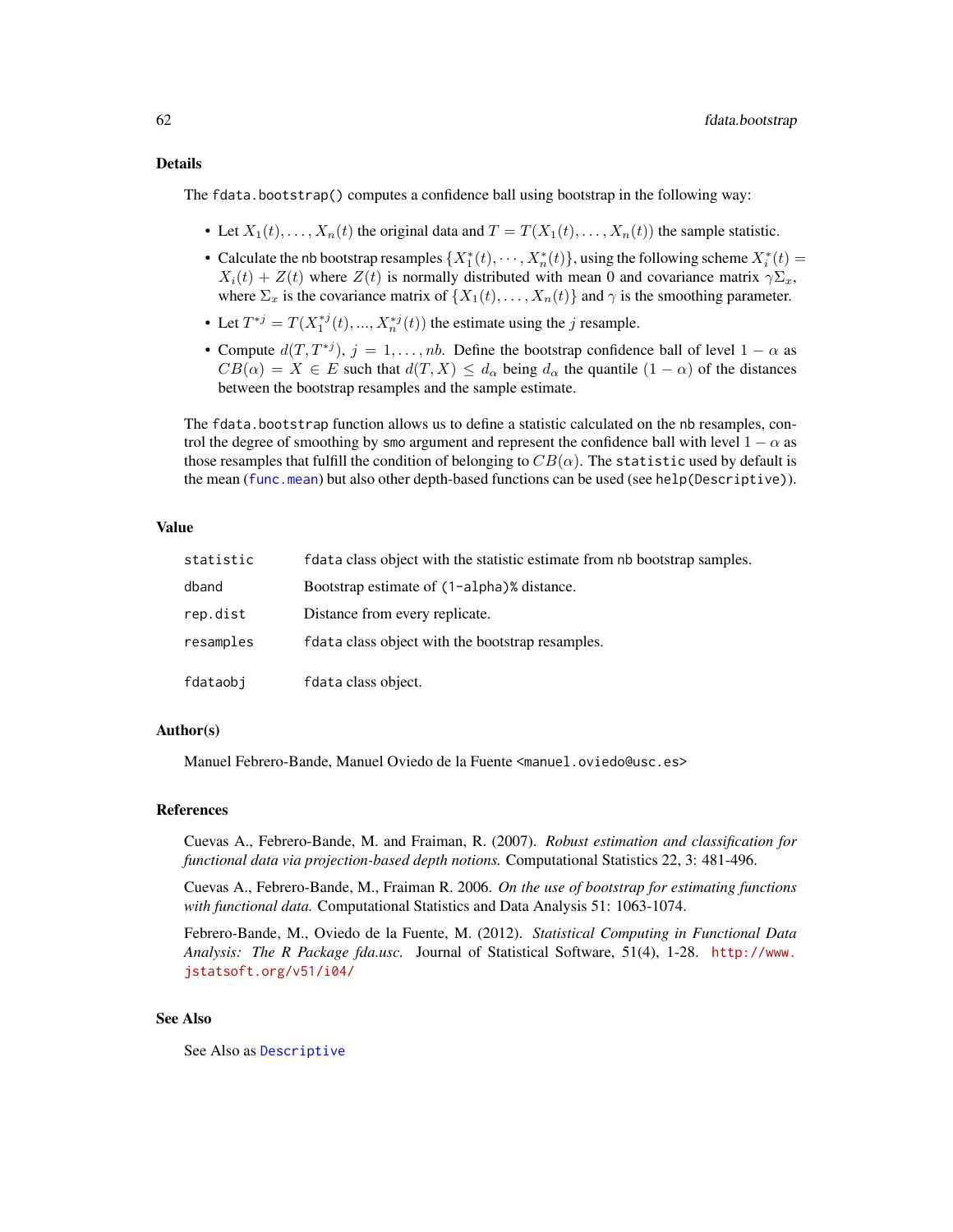#### fdata.cen 63

## Examples

```
## Not run:
data(tecator)
absorp<-tecator$absorp.fdata
# Time consuming
#Bootstrap for Trimmed Mean with depth mode
out.boot=fdata.bootstrap(absorp,statistic=func.trim.FM,nb=200,draw=TRUE)
names(out.boot)
#Bootstrap for Median with with depth mode
control=list("col"=c("grey","blue","cyan"),"lty"=c(2,1,1),"lwd"=c(1,3,1))
out.boot=fdata.bootstrap(absorp,statistic=func.med.mode,
draw=TRUE,draw.control=control)
```

```
## End(Not run)
```

```
fdata.cen Functional data centred (subtract the mean of each discretization
                      point)
```
#### Description

The function fdata.cen centres the curves by subtracting the functional mean.

## Usage

fdata.cen(fdataobj,meanX=func.mean(fdataobj))

## Arguments

| fdataobj | fdata class object.                            |
|----------|------------------------------------------------|
| meanX    | The functional mean subtracted in the fdatobj. |

#### Value

Return: two fdata class objects with: Xcen The centered fdata.

# meanX Functional mean substracted.

## Author(s)

Manuel Febrero-Bande, Manuel Oviedo de la Fuente <manuel.oviedo@usc.es>

# See Also

See Also as [fdata](#page-58-0)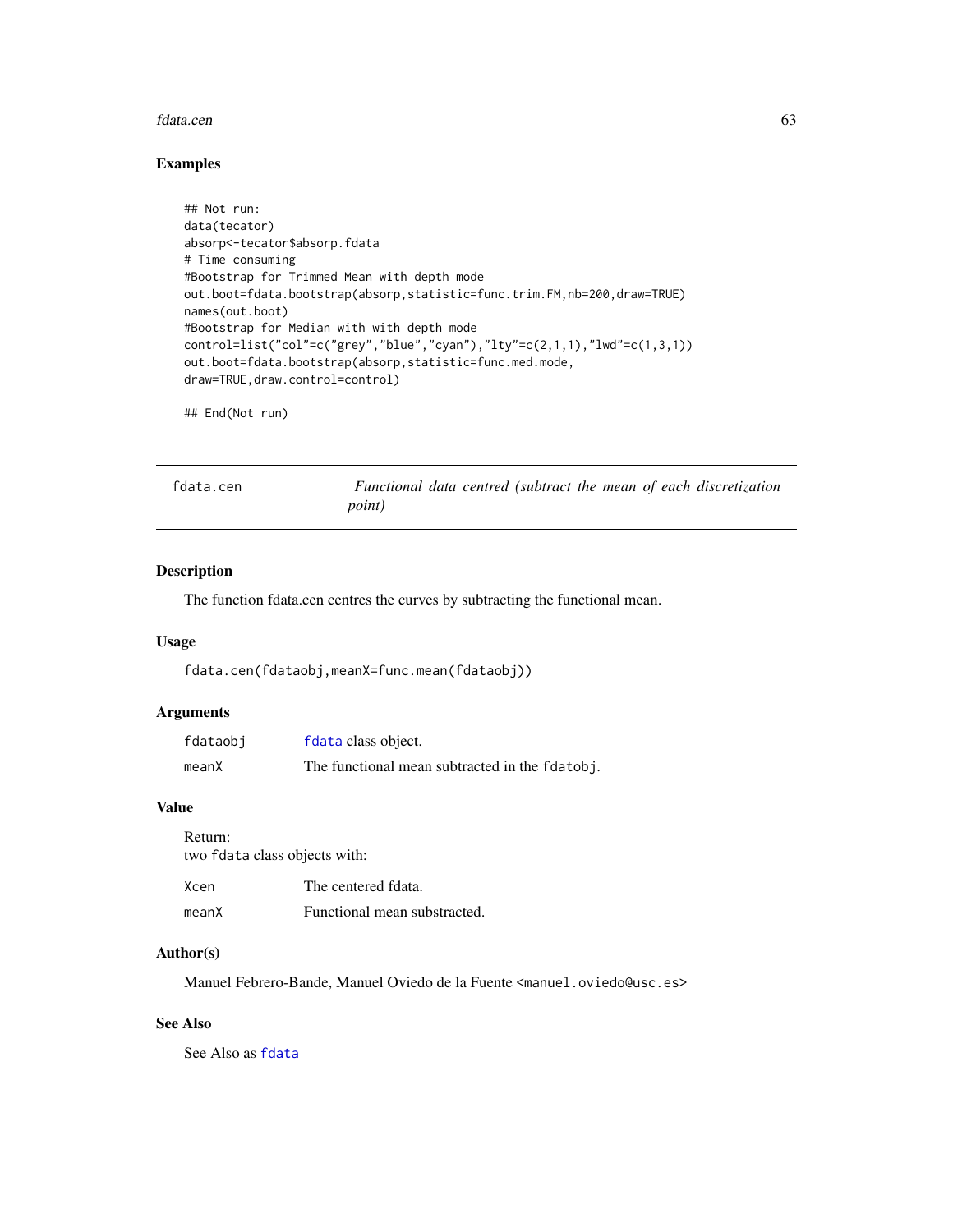# Examples

```
data(phoneme)
mlearn<-phoneme[["learn"]][13:15,]
fdata.c=fdata.cen(mlearn)$Xcen
par(mfrow=c(1,2))
plot.fdata(mlearn,type="l")
plot.fdata(fdata.c,type="l")
```
<span id="page-63-0"></span>fdata.deriv *Computes the derivative of functional data object.*

# Description

Computes the derivative of functional data.

# Usage

```
fdata.deriv(fdataobj,nderiv=1,method="bspline",class.out='fdata'
,nbasis=NULL,...)
```
## Arguments

| fdataobj  | fdata class object.                                                                                                                  |
|-----------|--------------------------------------------------------------------------------------------------------------------------------------|
| nderiv    | Order of derivation, by defalult nder $i = 1$ .                                                                                      |
| method    | Type of derivative method, for more information see <b>details</b> .                                                                 |
| class.out | Class of functional data returned: fdata or fd class.                                                                                |
| nbasis    | Number of Basis for fdatataobj\$DATA. It is only used if method = "bspline",<br>"exponential", "fourier", "monomial" or "polynomial" |
|           | Further arguments passed to or from other methods.                                                                                   |

#### Details

- If method =*"bspline"*, *"exponential"*, *"fourier"*, *"monomial"* or *"polynomial"* fdata.deriv function creates a basis to represent the functional data. The functional data are converted to class fd using the [Data2fd](#page-0-0) function and the basis indicated in the method. Finally, the function calculates the derivative of order nderiv of curves using deriv. fd function.
- If method=*"fmm"*, *"periodic"*, *"natural"* or *"monoH.FC"* is used [splinefun](#page-0-0) function.
- If method=*"diff"*, raw derivation is applied. Not recommended to use this method when the values are not equally spaced.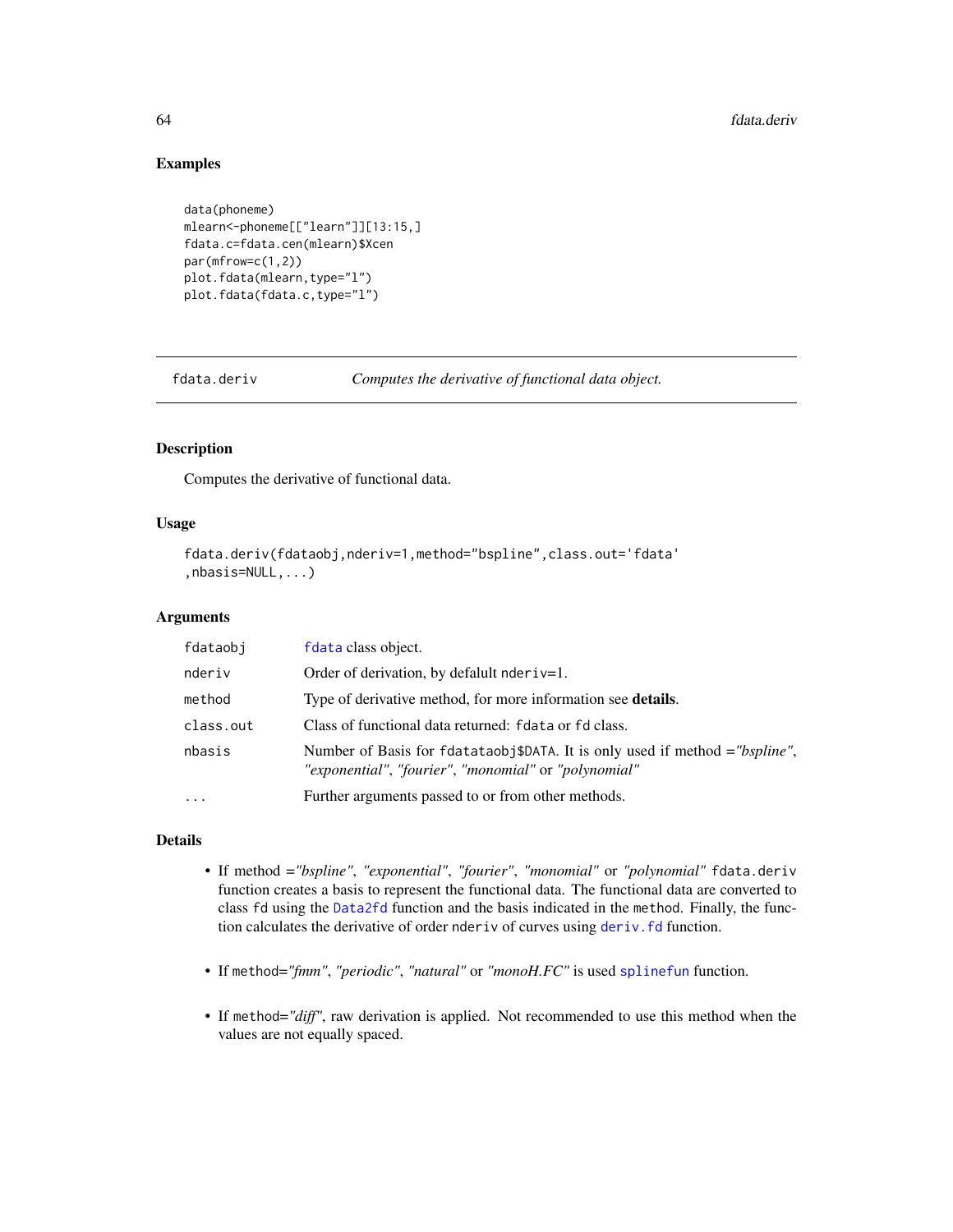## fdata.methods 65

## Value

Returns the derivative of functional data of fd class if class.out="*fd*" or fdata class if class.out="*fdata*".

# See Also

See also [deriv.fd](#page-0-0), [splinefun](#page-0-0) and [fdata](#page-58-0)

## Examples

```
data(tecator)
absorp=tecator$absorp.fdata
tecator.fd1=fdata2fd(absorp)
tecator.fd2=fdata2fd(absorp,"fourier",9)
tecator.fd3=fdata2fd(absorp,"fourier",nbasis=9,nderiv=1)
#tecator.fd1;tecator.fd2;tecator.fd3
tecator.fdata1=fdata(tecator.fd1)
tecator.fdata2=fdata(tecator.fd2)
tecator.fdata3=fdata(tecator.fd3)
tecator.fdata4=fdata.deriv(absorp,nderiv=1,method="bspline",
class.out='fdata',nbasis=9)
tecator.fd4=fdata.deriv(tecator.fd3,nderiv=0,class.out='fd',nbasis=9)
plot(tecator.fdata4)
plot(fdata.deriv(absorp,nderiv=1,method="bspline",class.out='fd',nbasis=11))
```
fdata.methods *fdata S3 Group Generic Functions*

#### Description

fdata Group generic methods defined for four specified groups of functions, Math, Ops, Summary and Complex.

## Usage

```
## S3 method for class 'fdata'
Math(x, \ldots)## S3 method for class 'fdata'
Ops(e1, e2)
## S3 method for class 'fdata'
Summary(..., na.rm = FALSE)
```
#### Arguments

| x.e1.e2                 | fdata class object.                        |
|-------------------------|--------------------------------------------|
| $\cdot$ $\cdot$ $\cdot$ | Turther arguments passed to methods.       |
| na.rm                   | logical: should missing values be removed? |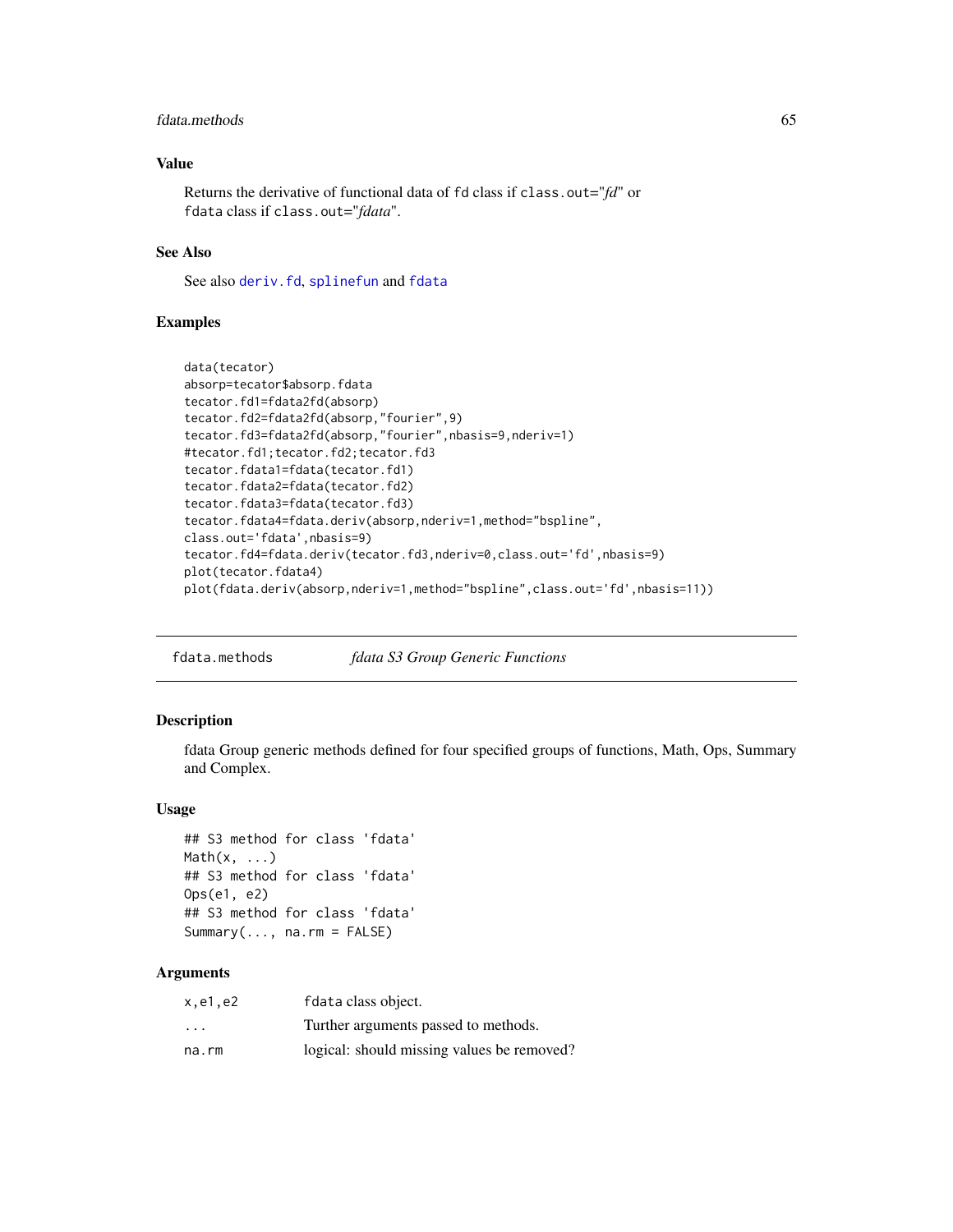# See Also

See [Ops,](#page-0-0) [Math,](#page-0-0) [Summary](#page-0-0) and [Complex.](#page-0-0)

## Examples

```
#######################
#######################
data(tecator)
absor<-tecator$absorp.fdata
absor2<-fdata.deriv(absor,1)
absor<-absor2[1:5,1:4]
absor2<-absor2[1:5,1:4]
sum(absor)
round(absor,4)
log1<-log(absor)
```
fdata2fd *Converts fdata class object into fd class object*

# Description

Converts fdata class object into fd class object using Data2fd function.

# Usage

```
fdata2fd(fdataobj,type.basis=NULL,nbasis=NULL,nderiv=0,
lambda=NULL,...)
```
#### Arguments

| fdataobi   | f data class object.                                                                                      |
|------------|-----------------------------------------------------------------------------------------------------------|
| type.basis | Type of basis. A function create. "type.basis".basis must exists. By de-<br>fault, bspline basis is used. |
| nbasis     | Number of basis which is used in create, basis function.                                                  |
| nderiv     | Order of derivation which is used in deriv. fd function (optional).                                       |
| lambda     | Weight on the smoothing operator specified by nder iv.                                                    |
| $\ddots$   | Further arguments passed to or from other methods.                                                        |

## Value

Return an object of the fd class.

#### Author(s)

Manuel Febrero-Bande, Manuel Oviedo de la Fuente <manuel.oviedo@usc.es>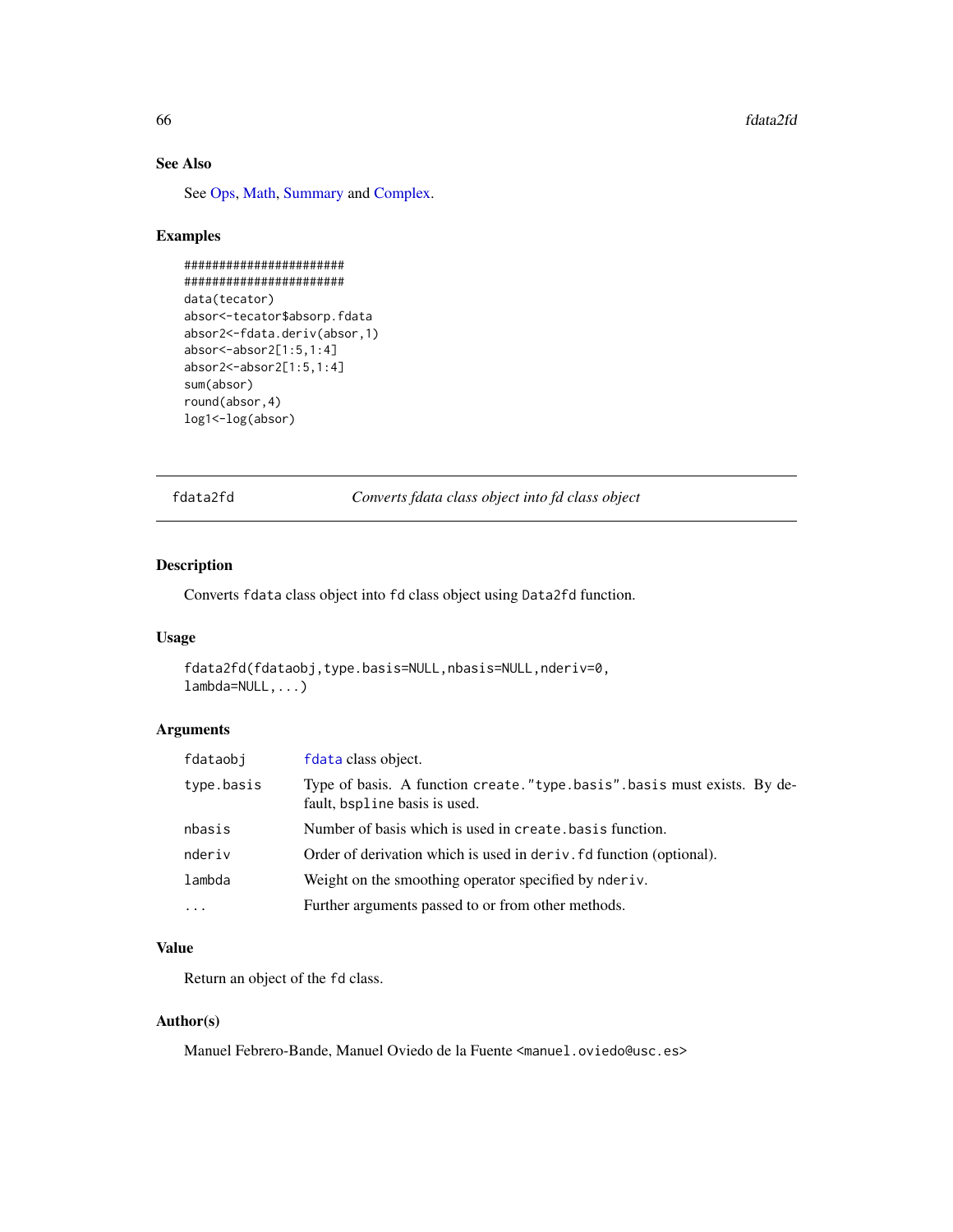#### fdata2pc 67

# References

Febrero-Bande, M., Oviedo de la Fuente, M. (2012). *Statistical Computing in Functional Data Analysis: The R Package fda.usc.* Journal of Statistical Software, 51(4), 1-28. [http://www.](http://www.jstatsoft.org/v51/i04/) [jstatsoft.org/v51/i04/](http://www.jstatsoft.org/v51/i04/)

## See Also

See Also as [fdata](#page-58-0) and [Data2fd](#page-0-0)

# Examples

```
data(phoneme)
mlearn<-phoneme$learn[1,]
fdata2=fdata2fd(mlearn)
class(mlearn)
class(fdata2)
fdata3=fdata2fd(mlearn,type.basis="fourier",nbasis=7)
plot(mlearn)
lines(fdata2,col=2)
lines(fdata3,col=3)
fdata5=fdata2fd(mlearn,nderiv=1)
```
<span id="page-66-0"></span>

fdata2pc *Principal components for functional data*

## Description

Compute (penalized) principal components for functional data. fdata2ppc is deprecated.

## Usage

```
fdata2pc(fdataobj, ncomp = 2, norm = TRUE, lambda=0, P=c(0, 0, 1), ...)fdata2ppc(fdataobj, ncomp = 2, norm = TRUE, lambda=0, P=c(0,0,1),...)
```
## Arguments

| fdataobi | f data class object.                                                                                                                                                                                         |
|----------|--------------------------------------------------------------------------------------------------------------------------------------------------------------------------------------------------------------|
| ncomp    | Number of principal comoponents.                                                                                                                                                                             |
| norm     | $=$ TRUE the norm of eigenvectors (rotation) is 1.                                                                                                                                                           |
| lambda   | Amount of penalization. Default value is 0, i.e. no penalization is used.                                                                                                                                    |
| P        | If P is a vector: coefficients to define the penalty matrix object. By default<br>$P = c(0,0,1)$ penalize the second derivative (curvature) or acceleration. If P is a<br>matrix: the penalty matrix object. |
| $\cdots$ | Further arguments passed to or from other methods.                                                                                                                                                           |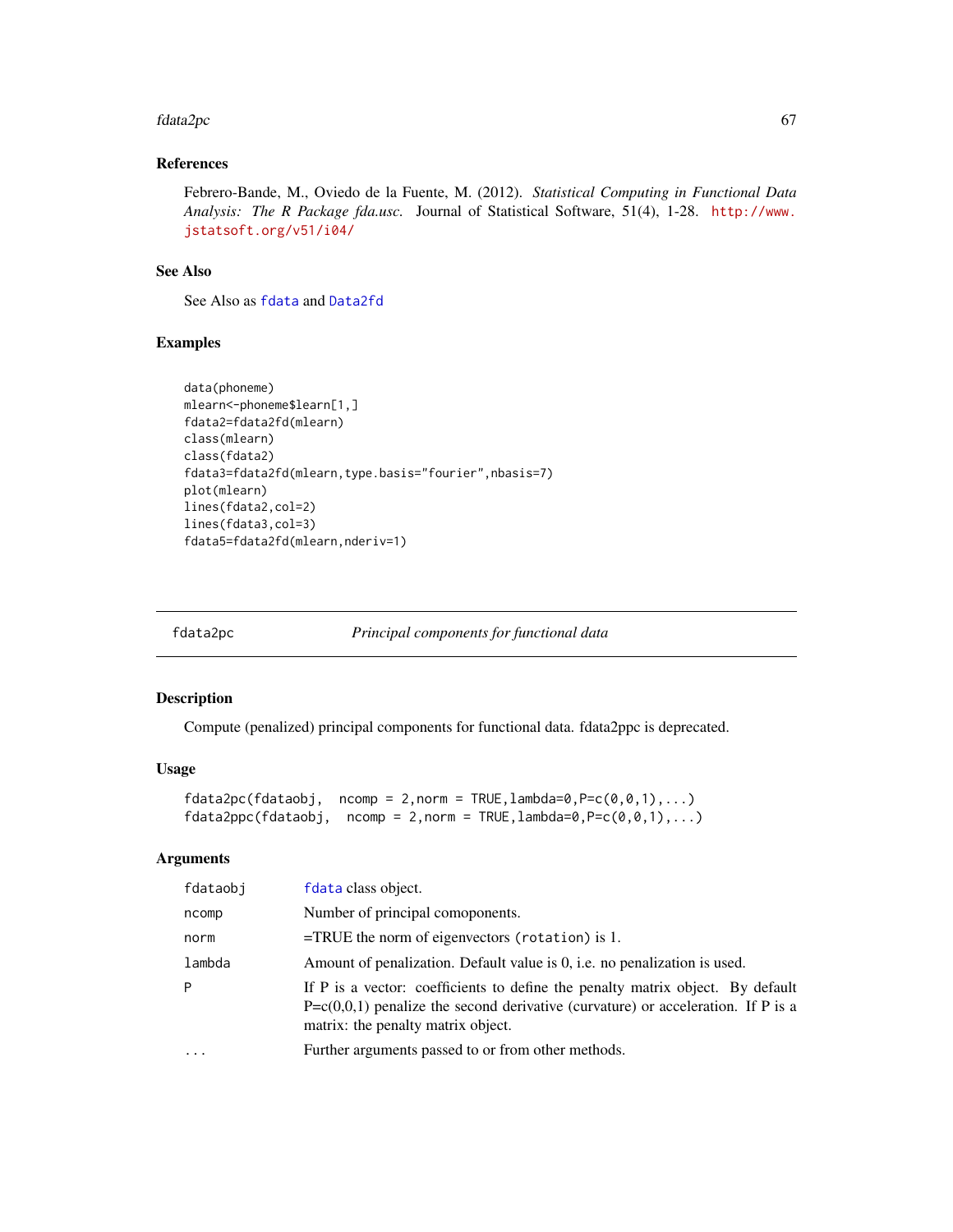## Details

Smoothing is achieved by penalizing the integral of the square of the derivative of order m over rangeval:

- $\cdot$  m = 0 penalizes the squared difference from 0 of the function
- $\bullet$  m = 1 penalize the square of the slope or velocity
- $\cdot$  m = 2 penalize the squared acceleration
- $\cdot$  m = 3 penalize the squared rate of change of acceleration

## Value

| d            | The standard deviations of the functional principal components.                            |
|--------------|--------------------------------------------------------------------------------------------|
| rotation     | are also known as loadings. A fdata class object whose rows contain the eigen-<br>vectors. |
| X            | are also known as scores. The value of the rotated functional data is returned.            |
| fdataobj.cen | The centered fdataobj object.                                                              |
| mean         | The functional mean of fdataobj object.                                                    |
| 1            | Vector of index of principal components.                                                   |
| C            | The matched call.                                                                          |
| lambda       | Amount of penalization.                                                                    |
| P            | Penalty matrix.                                                                            |

# Author(s)

Manuel Febrero-Bande, Manuel Oviedo de la Fuente <manuel.oviedo@usc.es>

#### References

Venables, W. N. and B. D. Ripley (2002). *Modern Applied Statistics with S*. Springer-Verlag.

N. Kraemer, A.-L. Boulsteix, and G. Tutz (2008). Penalized Partial Least Squares with Applications to B-Spline Transformations and Functional Data. Chemometrics and Intelligent Laboratory Systems, 94, 60 - 69. <http://dx.doi.org/10.1016/j.chemolab.2008.06.009>

Febrero-Bande, M., Oviedo de la Fuente, M. (2012). *Statistical Computing in Functional Data Analysis: The R Package fda.usc.* Journal of Statistical Software, 51(4), 1-28. [http://www.](http://www.jstatsoft.org/v51/i04/) [jstatsoft.org/v51/i04/](http://www.jstatsoft.org/v51/i04/)

## See Also

See Also as [svd](#page-0-0) and [varimax.](#page-0-0)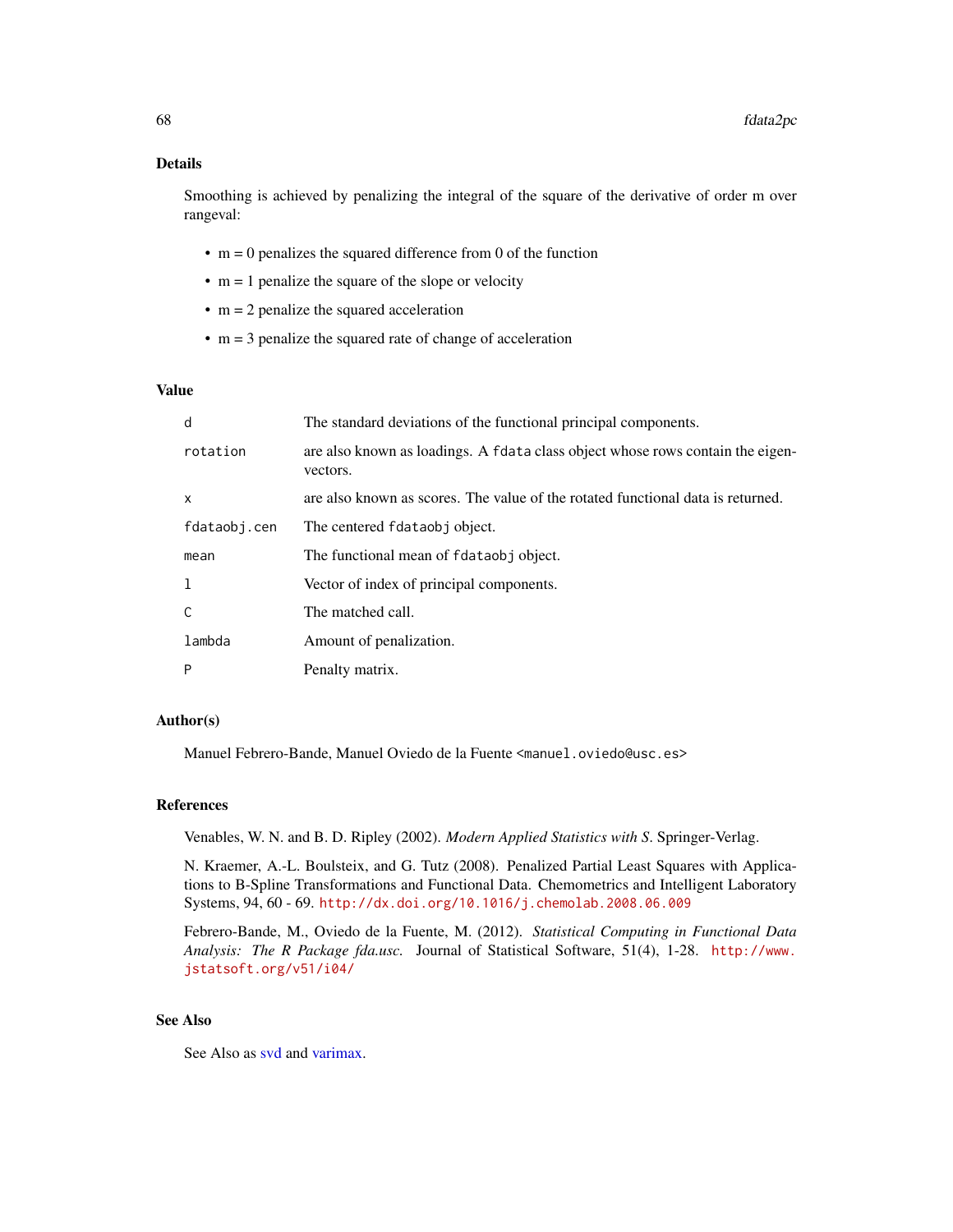#### fdata2pls 69

## Examples

```
## Not run:
n= 100;tt= seq(0,1,len=51)
x0<-rproc2fdata(n,tt,sigma="wiener")
x1<-rproc2fdata(n,tt,sigma=0.1)
x<-x0*3+x1
pc=fdata2ppc(x,lambda=1)
summary(pc)
## End(Not run)
```
fdata2pls *Partial least squares components for functional data.*

## Description

Compute penalized partial least squares (PLS) components for functional data. fdata2ppls is deprecated.

# Usage

```
fdata2pls(fdataobj, y, ncomp = 2, lambda = 0, P = c(0, 0, 1),
norm=TRUE,...)
fdata2ppls(fdataobj, y, ncomp = 2, lambda = 0, P = c(0, 0, 1),
norm=TRUE,...)
```
## Arguments

| fdataobj | fdata class object.                                                                                                                                                                                          |
|----------|--------------------------------------------------------------------------------------------------------------------------------------------------------------------------------------------------------------|
| y        | Scalar response with length n.                                                                                                                                                                               |
| ncomp    | The number of components to include in the model.                                                                                                                                                            |
| lambda   | Amount of penalization. Default value is 0, i.e. no penalization is used.                                                                                                                                    |
| P        | If P is a vector: coefficients to define the penalty matrix object. By default<br>$P = c(0,0,1)$ penalize the second derivative (curvature) or acceleration. If P is a<br>matrix: the penalty matrix object. |
| norm     | $=$ TRUE the fdataobj are centered and scaled.                                                                                                                                                               |
| $\cdots$ | Further arguments passed to or from other methods.                                                                                                                                                           |
|          |                                                                                                                                                                                                              |

# Details

If norm=TRUE, computes the PLS by NIPALS algorithm and the Degrees of Freedom using the Krylov representation of PLS, see Kraemer and Sugiyama (2011).

If norm=FALSE, computes the PLS by Orthogonal Scores Algorithm and the Degrees of Freedom are the number of components ncomp, see Martens and Naes (1989).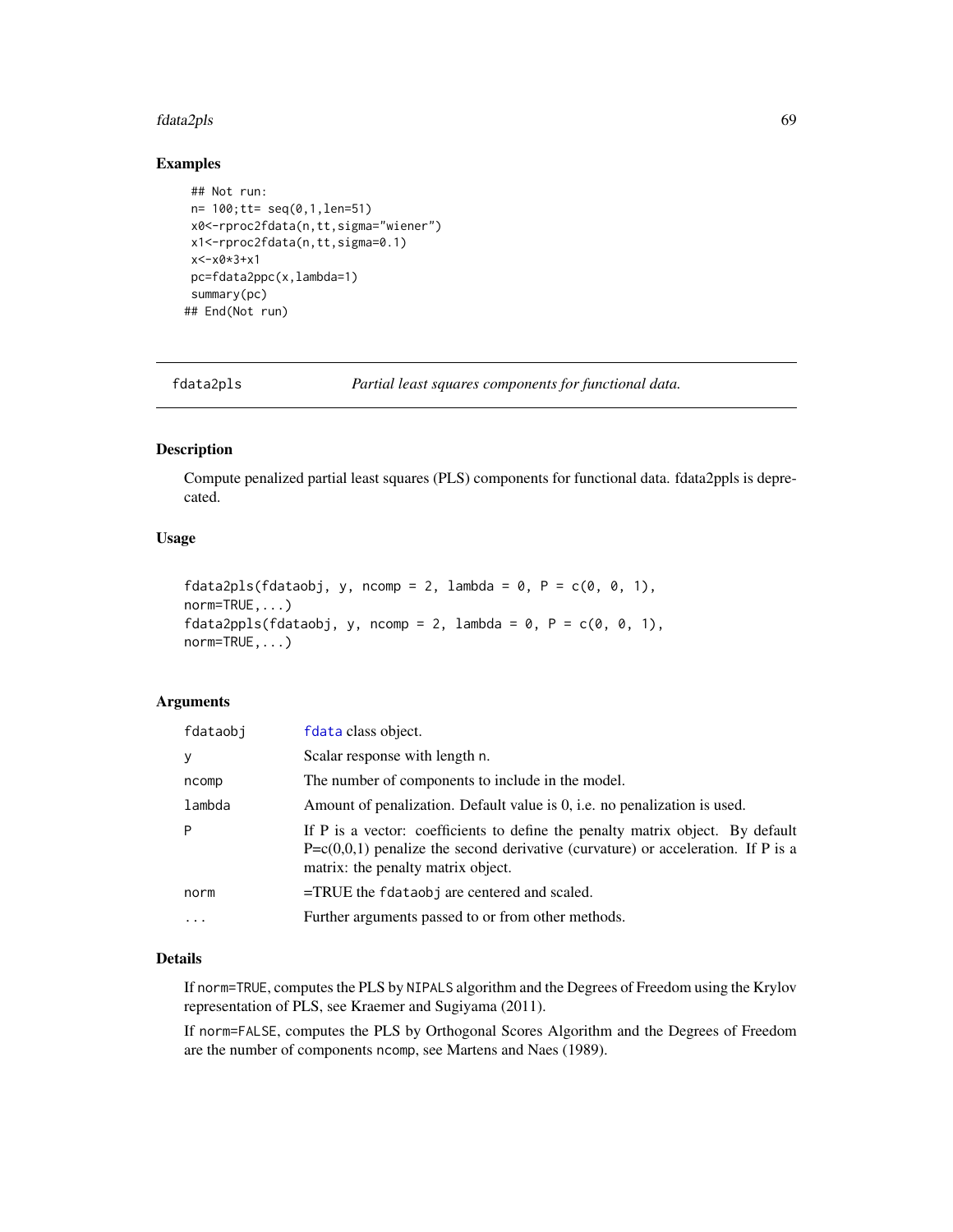70 fdata2pls

## Value

fdata2pls function return:

| df           | degree of freedom                                                                                          |
|--------------|------------------------------------------------------------------------------------------------------------|
| rotation     | f data class object.                                                                                       |
| $\mathsf{x}$ | Is true the value of the rotated data (the centred data multiplied by the rotation<br>matrix) is returned. |
| fdataobj.cen | The centered fdataobj object.                                                                              |
| mean         | mean of fdataobj.                                                                                          |
| 1            | Vector of index of principal components.                                                                   |
| C            | The matched call.                                                                                          |
| lambda       | Amount of penalization.                                                                                    |
| P            | Penalty matrix.                                                                                            |

# Author(s)

Manuel Febrero-Bande, Manuel Oviedo de la Fuente <manuel.oviedo@usc.es>

# References

Kraemer, N., Sugiyama M. (2011). *The Degrees of Freedom of Partial Least Squares Regression*. Journal of the American Statistical Association. Volume 106, 697-705.

Febrero-Bande, M., Oviedo de la Fuente, M. (2012). *Statistical Computing in Functional Data Analysis: The R Package fda.usc.* Journal of Statistical Software, 51(4), 1-28. [http://www.](http://www.jstatsoft.org/v51/i04/) [jstatsoft.org/v51/i04/](http://www.jstatsoft.org/v51/i04/)

Martens, H., Naes, T. (1989) *Multivariate calibration.* Chichester: Wiley.

# See Also

Used in: [fregre.pls](#page-112-0), [fregre.pls.cv](#page-114-0). Alternative method: [fdata2pc](#page-66-0).

# Examples

```
## Not run:
n= 500;tt= seq(0,1,len=101)
x0<-rproc2fdata(n,tt,sigma="wiener")
x1<-rproc2fdata(n,tt,sigma=0.1)
x<-x0*3+x1
beta = tt*sin(2*pi*tt)^2
fbeta = fdata(beta, tt)y<-inprod.fdata(x,fbeta)+rnorm(n,sd=0.1)
pls1=fdata2pls(x,y)
norm.fdata(pls1$rotation)
```
## End(Not run)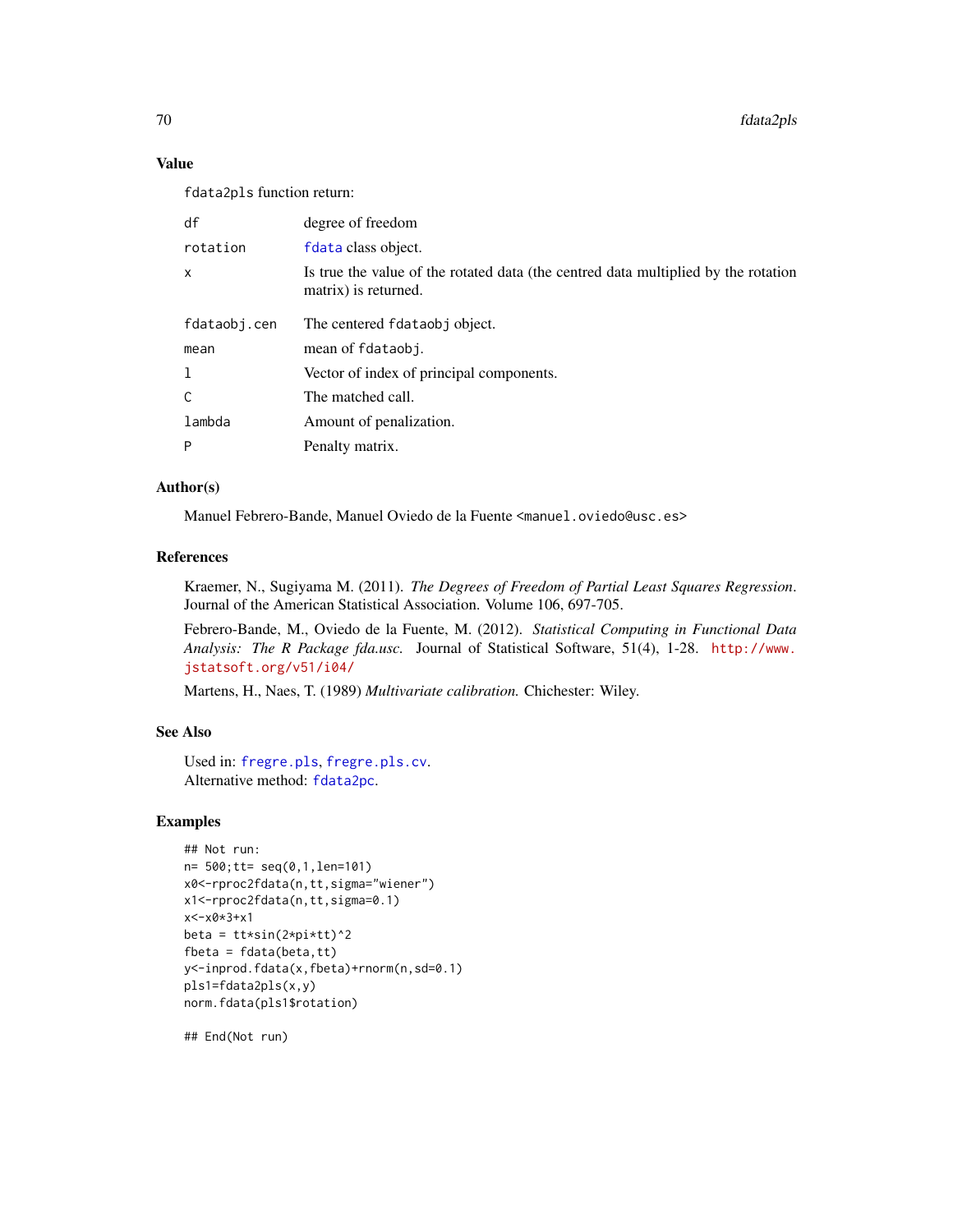## Description

Compute the False Discovery Rate for a vector of p-values and alpha value.

## Usage

```
FDR(pvalues,alpha=0.95,dep=1)
pvalue.FDR(pvalues,dep=1)
```
### Arguments

| pvalues | Vector of p-values                                                                    |
|---------|---------------------------------------------------------------------------------------|
| alpha   | Alpha value (level of significance).                                                  |
| dep     | Parameter dependence test. By default dep $= 1$ , direct dependence between<br>tests. |

## Details

FDR method is used for multiple hypothesis testing to correct problems of multiple contrasts. If dep = 1, the tests are positively correlated, for example when many tests are the same contrast. If dep < 1 the tests are negatively correlated.

## Value

Return:

| out.FDR | =TRUE. If there are significative differences. |
|---------|------------------------------------------------|
| pv.FDR  | p-value for False Discovery Rate test.         |

# Author(s)

Febrero-Bande, M. and Oviedo de la Fuente, M.

# References

Benjamini, Y., Yekutieli, D. (2001). *The control of the false discovery rate in multiple testing under dependency*. Annals of Statistics. 29 (4): 1165-1188. DOI:10.1214/aos/1013699998.

## See Also

Function used in [anova.RPm](#page-11-0)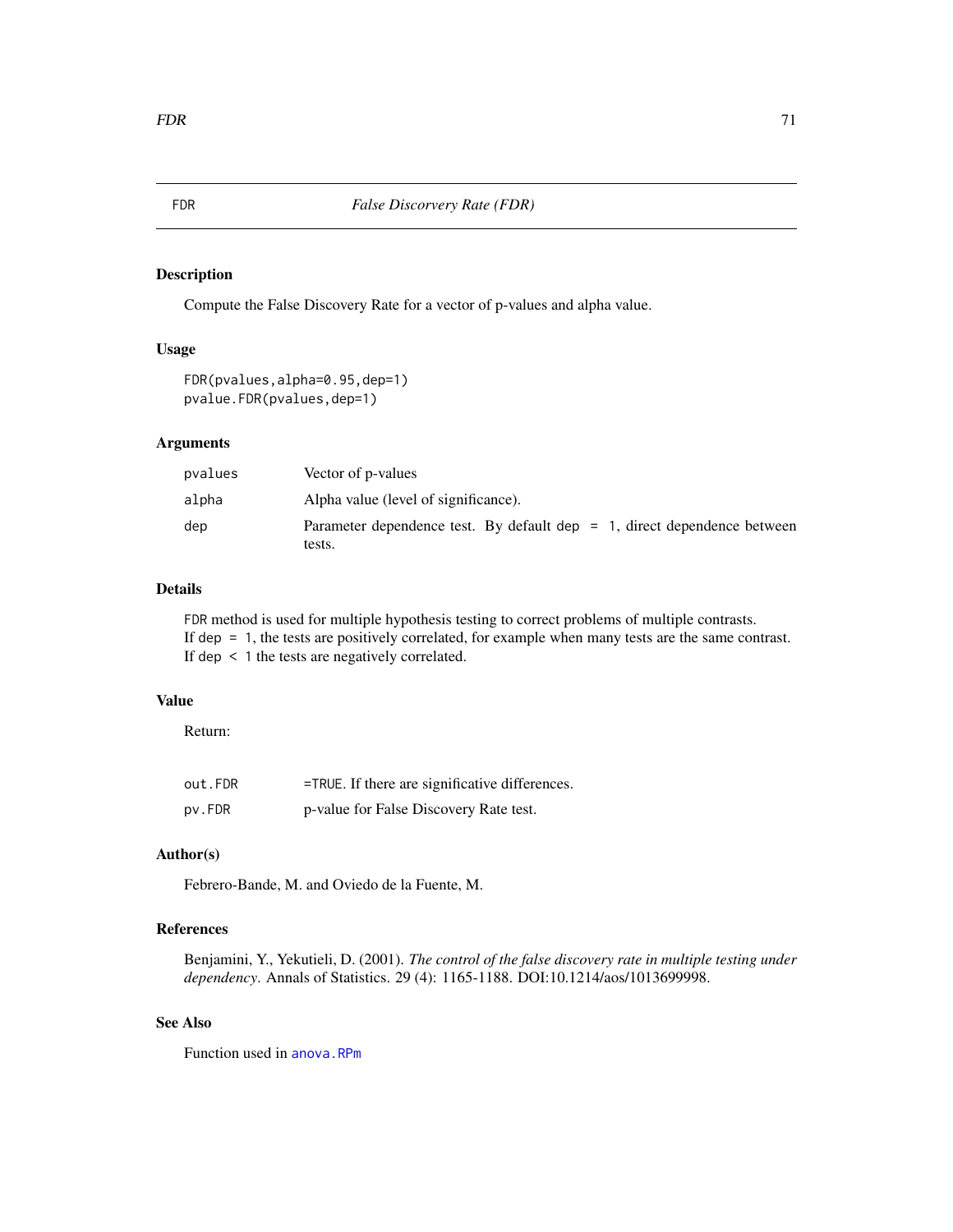## Examples

```
p=seq(1:50)/1000
FDR(p)
pvalue.FDR(p)
FDR(p,alpha=0.9999)
FDR(p,alpha=0.9)
FDR(p,alpha=0.9,dep=-1)
```
<span id="page-71-0"></span>flm.Ftest *F-test for the Functional Linear Model with scalar response*

#### Description

The function flm.Ftest tests the null hypothesis of no interaction between a functional covariate and a scalar response inside the Functional Linear Model (FLM):  $Y = \langle X, \beta \rangle + \epsilon$ . The null hypothesis is  $H_0$ :  $\beta = 0$  and the alternative is  $H_1$ :  $\beta \neq 0$ . The null hypothesis is tested by a functional extension of the classical F-test (see Details).

#### Usage

Ftest.statistic (X.fdata, Y) flm.Ftest (X.fdata, Y, B=5000, verbose=TRUE)

## Arguments

| X.fdata | Functional covariate for the FLM. The object must be in the class fdata.                                                                                                                                                                                                  |
|---------|---------------------------------------------------------------------------------------------------------------------------------------------------------------------------------------------------------------------------------------------------------------------------|
| Y       | Scalar response for the FLM. Must be a vector with the same number of elements<br>as functions are in X. fdata.                                                                                                                                                           |
| B       | Number of bootstrap replicates to calibrate the distribution of the test statistic.<br>B=5000 replicates are the recommended for carry out the test, although for ex-<br>ploratory analysis (not inferential), an acceptable less time-consuming option<br>is $B = 500$ . |
| verbose | Either to show or not information about computing progress.                                                                                                                                                                                                               |

#### Details

The Functional Linear Model with scalar response (FLM), is defined as  $Y = \langle X, \beta \rangle + \epsilon$ , for a functional process X such that  $E[X(t)] = 0$ ,  $E[X(t)\epsilon] = 0$  for all t and for a scalar variable Y such that  $E[Y] = 0$ . The *functional F-test* is defined as

$$
T_n = \left\| \frac{1}{n} \sum_{i=1}^n (X_i - \bar{X})(Y_i - \bar{Y}) \right\|,
$$

where  $\bar{X}$  is the functional mean of X,  $\bar{Y}$  is the ordinary mean of Y and  $\|\cdot\|$  is the  $L^2$  functional norm. The statistic is computed with the function Ftest.statistic. The distribution of the test statistic is approximated by a wild bootstrap resampling on the residuals, using the *golden section bootstrap*.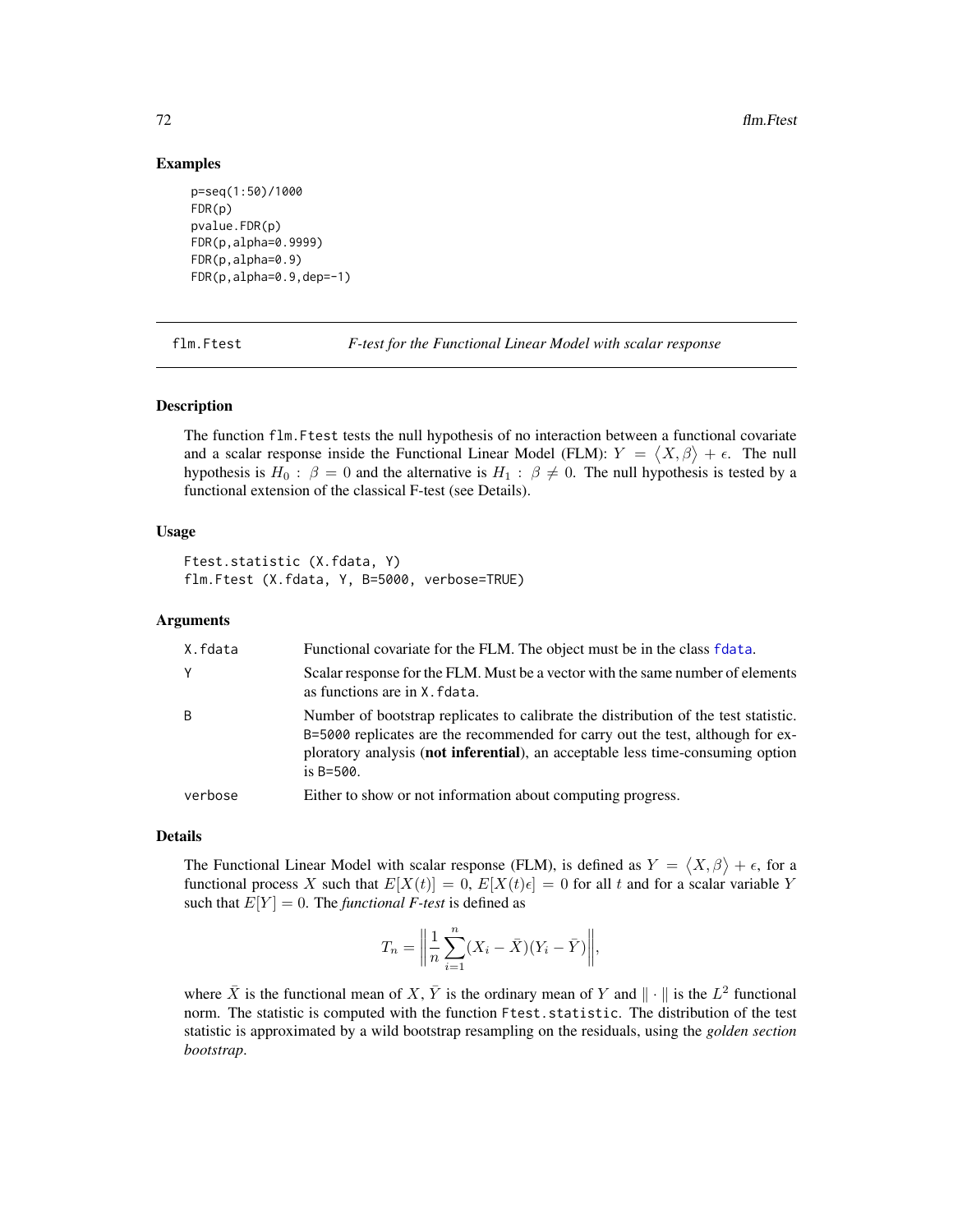#### flm.Ftest 73

## Value

The value for Ftest. statistic is simply the F-test statistic. The value for flm. Ftest is an object with class "htest" whose underlying structure is a list containing the following components:

| statistic       | The value of the F-test statistic.                                       |
|-----------------|--------------------------------------------------------------------------|
| boot.statistics |                                                                          |
|                 | A vector of length B with the values of the bootstrap F-test statistics. |
| p.value         | The p-value of the test.                                                 |
| method          | The character string "Functional Linear Model F-test".                   |
| B               | The number of bootstrap replicates used.                                 |
| data.name       | The character string "Y= $\langle X, 0 \rangle + e$ "                    |

# Note

No NA's are allowed neither in the functional covariate nor in the scalar response.

#### Author(s)

Eduardo Garcia-Portugues. Please, report bugs and suggestions to <egarcia@math.ku.dk>

# References

Garcia-Portugues, E., Gonzalez-Manteiga, W. and Febrero-Bande, M. (2014). A goodness–of–fit test for the functional linear model with scalar response. Journal of Computational and Graphical Statistics, 23(3), 761-778. <http://dx.doi.org/10.1080/10618600.2013.812519>

Gonzalez-Manteiga, W., Gonzalez-Rodriguez, G., Martinez-Calvo, A. and Garcia-Portugues, E. Bootstrap independence test for functional linear models. arXiv:1210.1072. [http://arxiv.org/](http://arxiv.org/abs/1210.1072) [abs/1210.1072](http://arxiv.org/abs/1210.1072)

## See Also

[rwild](#page-177-0), [flm.test](#page-73-0), [dfv.test](#page-53-0)

### Examples

## Simulated example ##

X=rproc2fdata(n=50,t=seq(0,1,l=101),sigma="OU")

```
beta0=fdata(mdata=rep(0,length=101)+rnorm(101,sd=0.05),
argvals=seq(0,1,l=101),rangeval=c(0,1))
beta1=fdata(mdata=cos(2*pi*seq(0,1,l=101))-(seq(0,1,l=101)-0.5)^2+
rnorm(101,sd=0.05),argvals=seq(0,1,l=101),rangeval=c(0,1))
```

```
# Null hypothesis holds
Y0=drop(inprod.fdata(X,beta0)+rnorm(50,sd=0.1))
```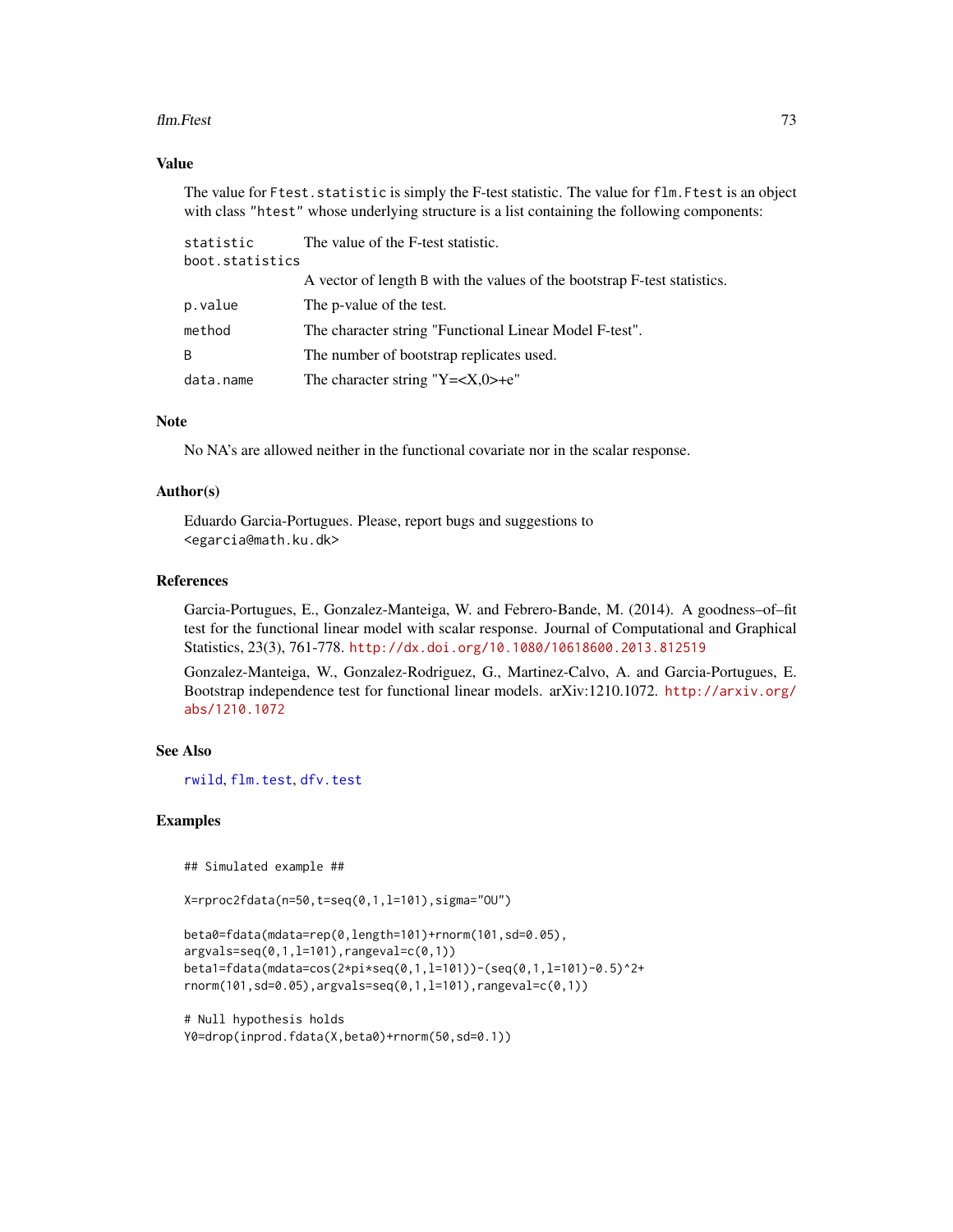#### 74 flm.test

```
# Null hypothesis does not hold
Y1=drop(inprod.fdata(X,beta1)+rnorm(50,sd=0.1))
## Not run:
# Do not reject H0
flm.Ftest(X,Y0,B=100)
flm.Ftest(X,Y0,B=5000)
# Reject H0
flm.Ftest(X,Y1,B=100)
flm.Ftest(X,Y1,B=5000)
## End(Not run)
```
<span id="page-73-0"></span>flm.test *Goodness-of-fit test for the Functional Linear Model with scalar response*

#### Description

The function flm.test tests the composite null hypothesis of a Functional Linear Model with scalar response (FLM),

$$
H_0: Y = \langle X, \beta \rangle + \epsilon,
$$

versus a general alternative. If  $\beta = \beta_0$  is provided, then the simple hypothesis  $H_0: Y = \langle X, \beta_0 \rangle +$  $\epsilon$  is tested. The testing of the null hypothesis is done by a Projected Cramer-von Mises statistic (see Details).

### Usage

flm.test (X.fdata, Y, beta0.fdata = NULL,  $B = 5000$ , est.method = "pls", p = NULL, type.basis = "bspline", verbose = TRUE,  $plot.it$  = TRUE,  $B.plot$  = 100,  $G = 200, ...$ 

## Arguments

| X.fdata     | Functional covariate for the FLM. The object must be in the class fdata.                                                                                                                                                                                                                                                                                                                                                                                                                                   |
|-------------|------------------------------------------------------------------------------------------------------------------------------------------------------------------------------------------------------------------------------------------------------------------------------------------------------------------------------------------------------------------------------------------------------------------------------------------------------------------------------------------------------------|
| Y           | Scalar response for the FLM. Must be a vector with the same number of elements<br>as functions are in X. fdata.                                                                                                                                                                                                                                                                                                                                                                                            |
| beta0.fdata | Functional parameter for the simple null hypothesis, in the fdata class. Recall<br>that the argvals and rangeval arguments of beta0. fdata must be the same<br>of X. fdata. A possibility to do this is to consider, for example for $\beta_0 = 0$ (the<br>simple null hypothesis of no interaction),<br>beta0.fdata=fdata(mdata=rep(0,length(X.fdata\$argvals)),<br>argvals=X.fdata\$argvals,rangeval=X.fdata\$rangeval).<br>If beta0.fdata=NULL (default), the function will test for the composite null |
|             | hypothesis.                                                                                                                                                                                                                                                                                                                                                                                                                                                                                                |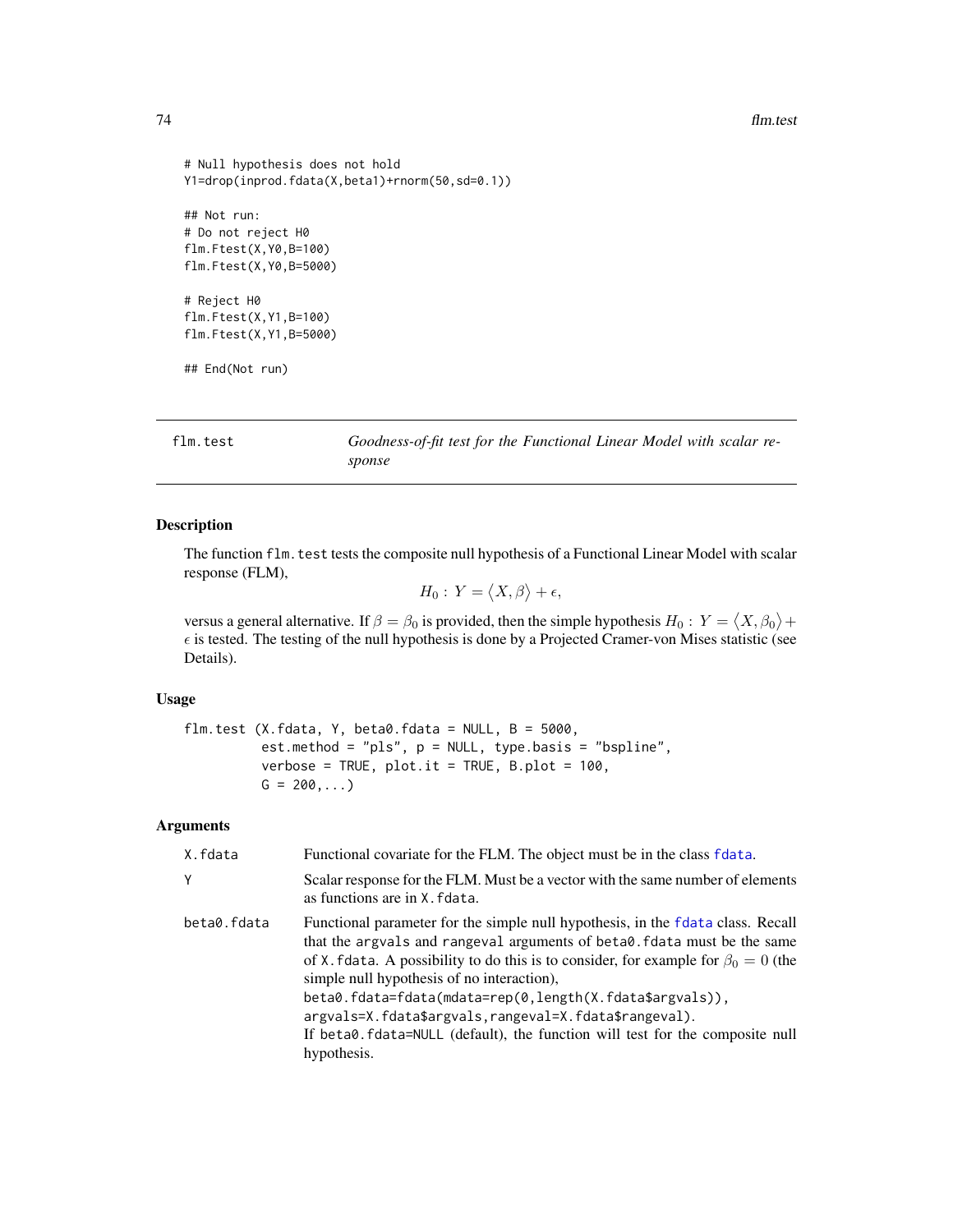| B          | Number of bootstrap replicates to calibrate the distribution of the test statistic.<br>B=5000 replicates are the recommended for carry out the test, although for ex-<br>ploratory analysis (not inferential), an acceptable less time-consuming option<br>is B=500.                                                                                                                                                                                                                                             |
|------------|------------------------------------------------------------------------------------------------------------------------------------------------------------------------------------------------------------------------------------------------------------------------------------------------------------------------------------------------------------------------------------------------------------------------------------------------------------------------------------------------------------------|
| est.method | Estimation method for the unknown parameter $\beta$ , only used in the composite<br>case. Mainly, there are two options: specify the number of basis elements for<br>the estimated $\beta$ by p or optimally select p by a data-driven criteria (see Details<br>section for discussion). Then, it must be one of the following methods:                                                                                                                                                                          |
|            | • "pc" If p, the number of basis elements, is given, then $\beta$ is estimated by<br>fregre.pc. Otherwise, an optimum p is chosen using fregre.pc.cv and<br>the "SICc" criteria.                                                                                                                                                                                                                                                                                                                                 |
|            | • "pls" If p is given, $\beta$ is estimated by fregre.pls. Otherwise, an opti-<br>mum p is chosen using fregre.pls.cv and the "SICc" criteria. This is the<br>default argument as it has been checked empirically that provides a good<br>balance between the performance of the test and the estimation of $\beta$ .                                                                                                                                                                                            |
|            | • "basis" If p is given, $\beta$ is estimated by fregre. basis. Otherwise, an op-<br>timum p is chosen using fregre.basis.cv and the "GCV.S" criteria. In<br>these functions, the same basis for the arguments basis.x and basis.b<br>is considered. The type of basis used will be the given by the argument<br>type. basis and must be one of the class of create. basis. Further argu-<br>ments passed to create. basis (not rangeval that is taken as the rangeval<br>of X. fdata), can be passed throughout |
| р          | Number of elements of the basis considered. If it is not given, an optimal p<br>will be chosen using a specific criteria (see est. method and type. basis argu-<br>ments).                                                                                                                                                                                                                                                                                                                                       |
| type.basis | Type of basis used to represent the functional process. Depending on the hy-<br>pothesis it will have a different interpretation:                                                                                                                                                                                                                                                                                                                                                                                |
|            | • Simple hypothesis. One of these options:                                                                                                                                                                                                                                                                                                                                                                                                                                                                       |
|            | - "bspline" If p is given, the functional process is expressed in a basis<br>of p B-splines. If not, an optimal p will be chosen by min. basis, using<br>the "GCV.S" criteria.                                                                                                                                                                                                                                                                                                                                   |
|            | - "fourier" If p is given, the functional process is expressed in a basis of<br>p fourier functions. If not, an optimal p will be chosen by min. basis,<br>using the "GCV. S" criteria.                                                                                                                                                                                                                                                                                                                          |
|            | - "pc" p must be given. Expresses the functional process in a basis of p<br>PC.                                                                                                                                                                                                                                                                                                                                                                                                                                  |
|            | - "pls" p must be given. Expresses the functional process in a basis of<br>p PLS.                                                                                                                                                                                                                                                                                                                                                                                                                                |
|            | Although other of the basis supported by create. basis are possible too,<br>"bspline" and "fourier" are recommended. Other basis may cause in-<br>compatibilities.                                                                                                                                                                                                                                                                                                                                               |
|            | • Composite hypothesis. This argument is only used when<br>est.method="basis" and, in this case, claims for the type of basis used<br>in the basis estimation method of the functional parameter. Again, basis<br>"bspline" and "fourier" are recommended, as other basis may cause<br>incompatibilities.                                                                                                                                                                                                        |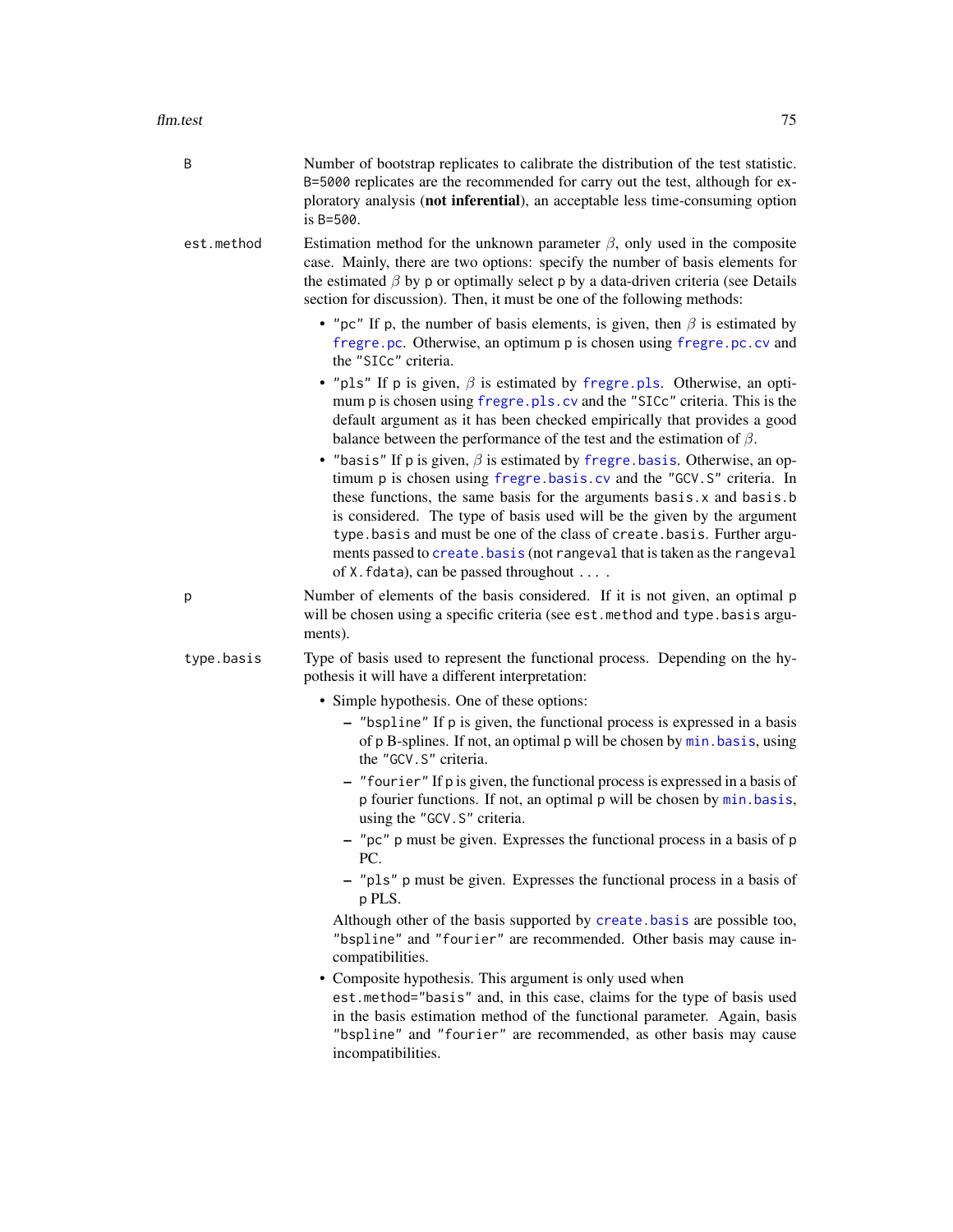| verbose  | Either to show or not information about computing progress.                                                                                                                                                                                       |
|----------|---------------------------------------------------------------------------------------------------------------------------------------------------------------------------------------------------------------------------------------------------|
| plot.it  | Either to show or not a graph of the observed trajectory, and the bootstrap trajec-<br>tories under the null composite hypothesis, of the process $R_n(\cdot)$ (see Details).<br>Note that if plot. it=TRUE, the function takes more time to run. |
| B.plot   | Number of bootstrap trajectories to show in the resulting plot of the test. As the<br>trajectories shown are the first B. plot of B, B. plot must be lower or equal to B.                                                                         |
| G        | Number of projections used to compute the trajectories of the process $R_n(\cdot)$ by<br>Monte Carlo.                                                                                                                                             |
| $\ddots$ | Further arguments passed to create.basis.                                                                                                                                                                                                         |
|          |                                                                                                                                                                                                                                                   |

#### Details

The Functional Linear Model with scalar response (FLM), is defined as  $Y = \langle X, \beta \rangle + \epsilon$ , for a functional process X such that  $E[X(t)] = 0$ ,  $E[X(t)\epsilon] = 0$  for all t and for a scalar variable Y such that  $E[Y] = 0$ . Then, the test assumes that Y and X. fdata are **centred** and will automatically center them. So, bear in mind that when you apply the test for Y and X.fdata, actually, you are applying it to Y-mean(Y) and fdata.cen(X.fdata)\$Xcen.

The test statistic corresponds to the Cramer-von Mises norm of the *Residual Marked empirical Process based on Projections*  $R_n(u, \gamma)$  defined in Garcia-Portugues *et al.* (2014). The expression of this process in a *p*-truncated basis of the space  $L^2[0,T]$  leads to the *p*-multivariate process  $R_{n,p}(u,\gamma^{(p)})$ , whose Cramer-von Mises norm is computed.

The choice of an appropriate  $p$  to represent the functional process  $X$ , in case that is not provided, is done via the estimation of  $\beta$  for the composite hypothesis. For the simple hypothesis, as no estimation of  $\beta$  is done, the choice of p depends only on the functional process X. As the result of the test may change for different  $p$ 's, we recommend to use an automatic criterion to select  $p$  instead of provide a fixed one. The distribution of the test statistic is approximated by a wild bootstrap resampling on the residuals, using the *golden section bootstrap*.

Finally, the graph shown if plot.it=TRUE represents the observed trajectory, and the bootstrap trajectories under the null, of the process RMPP *integrated on the projections*:

$$
R_n(u) \approx \frac{1}{G} \sum_{g=1}^{G} R_n(u, \gamma_g),
$$

where  $\gamma_q$  are simulated as Gaussians processes. This gives a graphical idea of how *distant* is the observed trajectory from the null hypothesis.

#### Value

An object with class "htest" whose underlying structure is a list containing the following components:

| statistic       | The value of the test statistic.                                       |
|-----------------|------------------------------------------------------------------------|
| boot.statistics |                                                                        |
|                 | A vector of length B with the values of the bootstrap test statistics. |
| p.value         | The p-value of the test.                                               |
| method          | The method used.                                                       |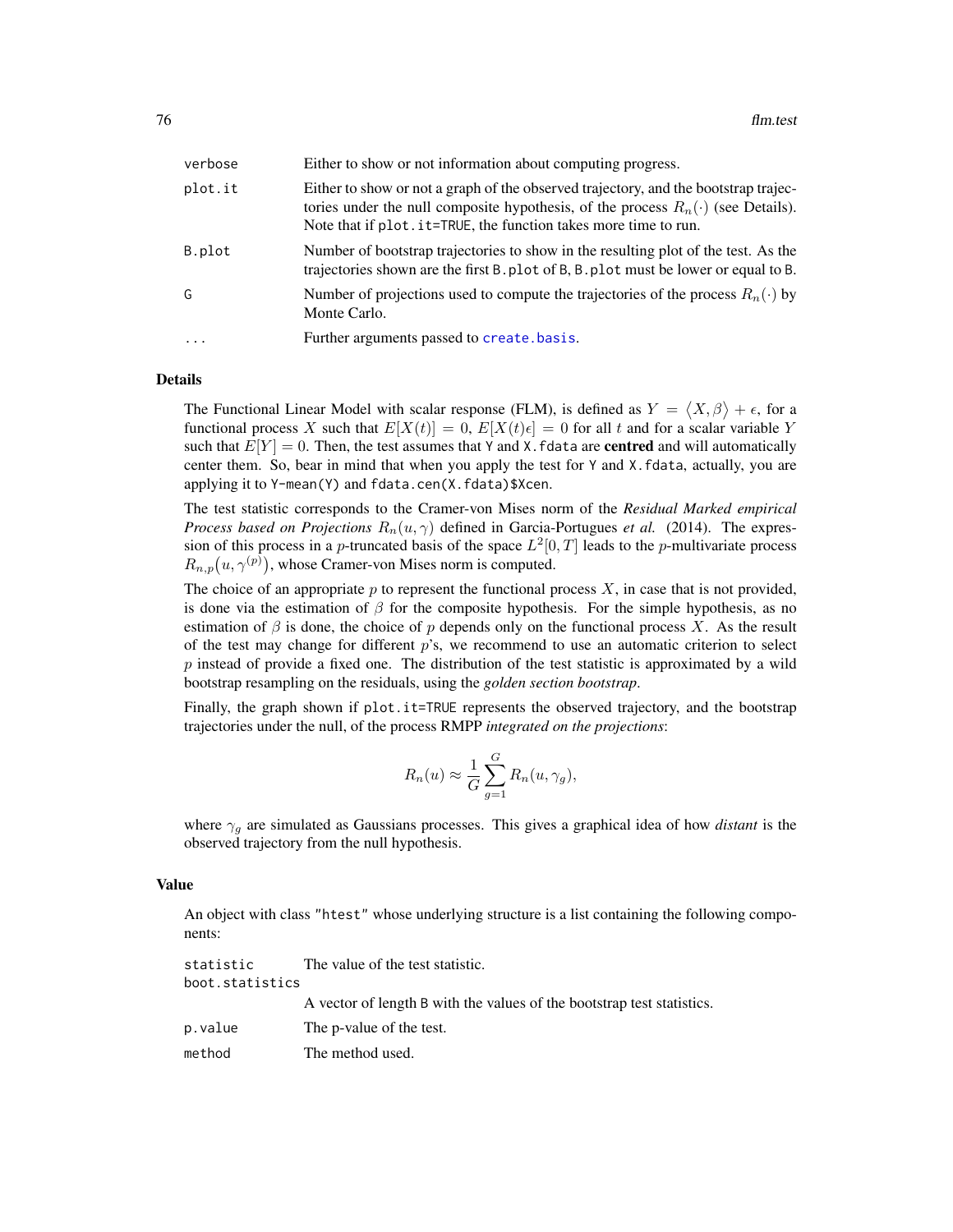### flm.test 77

| B          | The number of bootstrap replicates used.                                                                                        |
|------------|---------------------------------------------------------------------------------------------------------------------------------|
| type.basis | The type of basis used.                                                                                                         |
| beta.est   | The estimated functional parameter $\beta$ in the composite hypothesis. For the sim-<br>ple hypothesis, the given beta0. fdata. |
| p          | The number of basis elements passed or automatically chosen.                                                                    |
| ord        | The optimal order for PC and PLS given by fregre.pc.cv and<br>fregre. $pls$ . $cv$ . For other methods is setted to 1:p.        |
| data.name  | The character string "Y= $\langle X, b \rangle + e$ "                                                                           |

# Note

No NA's are allowed neither in the functional covariate nor in the scalar response.

### Author(s)

Eduardo Garcia-Portugues. Please, report bugs and suggestions to <egarcia@math.ku.dk>

## **References**

Escanciano, J. C. (2006). A consistent diagnostic test for regression models using projections. Econometric Theory, 22, 1030-1051. <http://dx.doi.org/10.1017/S0266466606060506>

Garcia-Portugues, E., Gonzalez-Manteiga, W. and Febrero-Bande, M. (2014). A goodness–of–fit test for the functional linear model with scalar response. Journal of Computational and Graphical Statistics, 23(3), 761-778. <http://dx.doi.org/10.1080/10618600.2013.812519>

#### See Also

```
Adot, PCvM.statistic, rwild, flm.Ftest, dfv.test, fregre.pc, fregre.pls,
fregre.basis, fregre.pc.cv, fregre.pls.cv, fregre.basis.cv, min.basis,
create.basis
```
## Examples

# Simulated example #

```
X=rproc2fdata(n=100,t=seq(0,1,l=101),sigma="OU")
beta0=fdata(mdata=cos(2*pi*seq(0,1,l=101))-(seq(0,1,l=101)-0.5)^2+
rnorm(101,sd=0.05),argvals=seq(0,1,l=101),rangeval=c(0,1))
Y=inprod.fdata(X,beta0)+rnorm(100,sd=0.1)
```

```
dev.new(width=21,height=7)
par(mfrow=c(1,3))
plot(X,main="X")
plot(beta0,main="beta0")
plot(density(Y),main="Density of Y",xlab="Y",ylab="Density")
rug(Y)
```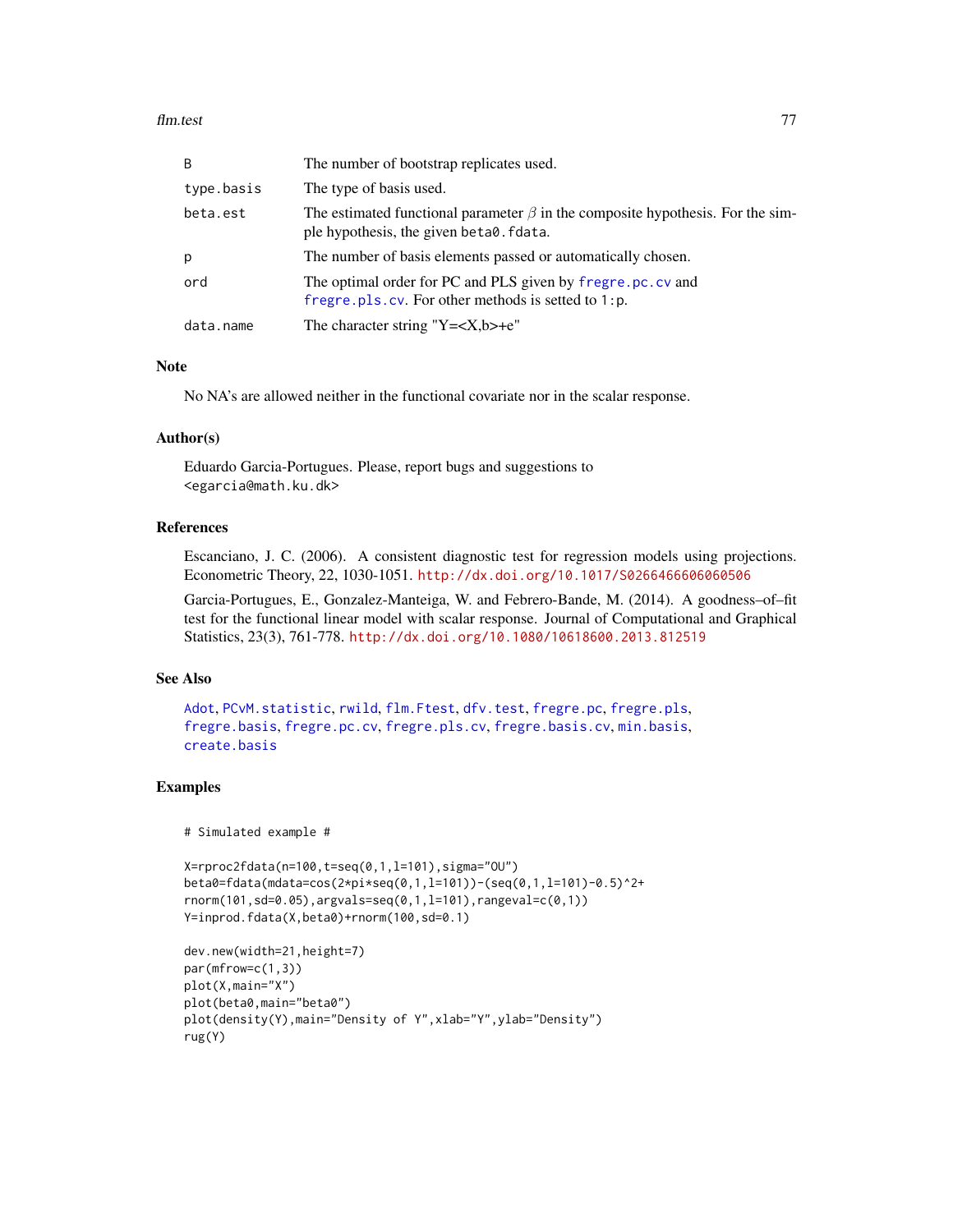**78** flm.test

```
## Not run:
# Composite hypothesis: do not reject FLM
pcvm.sim=flm.test(X,Y,B=50,B.plot=50,G=100,plot.it=TRUE)
pcvm.sim
flm.test(X,Y,B=5000)
# Estimated beta
dev.new()
plot(pcvm.sim$beta.est)
# Simple hypothesis: do not reject beta=beta0
flm.test(X,Y,beta0.fdata=beta0,B=50,B.plot=50,G=100)
flm.test(X,Y,beta0.fdata=beta0,B=5000)
# AEMET dataset #
data(aemet)
# Remove the 5% of the curves with less depth (i.e. 4 curves)
dev.new()
res.FM=depth.FM(aemet$temp,draw=TRUE)
qu=quantile(res.FM$dep,prob=0.05)
l=which(res.FM$dep<=qu)
lines(aemet$temp[l],col=3)
aemet$df$name[l]
# Data without outliers
wind.speed=apply(aemet$wind.speed$data,1,mean)[-l]
temp=aemet$temp[-l]
# Exploratory analysis: accept the FLM
pcvm.aemet=flm.test(temp,wind.speed,est.method="pls",B=100,B.plot=50,G=100)
pcvm.aemet
# Estimated beta
dev.new()
plot(pcvm.aemet$beta.est,lwd=2,col=2)
# B=5000 for more precision on calibration of the test: also accept the FLM
flm.test(temp,wind.speed,est.method="pls",B=5000)
# Simple hypothesis: rejection of beta0=0? Limiting p-value...
dat=rep(0,length(temp$argvals))
flm.test(temp,wind.speed, beta0.fdata=fdata(mdata=dat,argvals=temp$argvals,
rangeval=temp$rangeval),B=100)
flm.test(temp,wind.speed, beta0.fdata=fdata(mdata=dat,argvals=temp$argvals,
rangeval=temp$rangeval),B=5000)
# Tecator dataset #
data(tecator)
```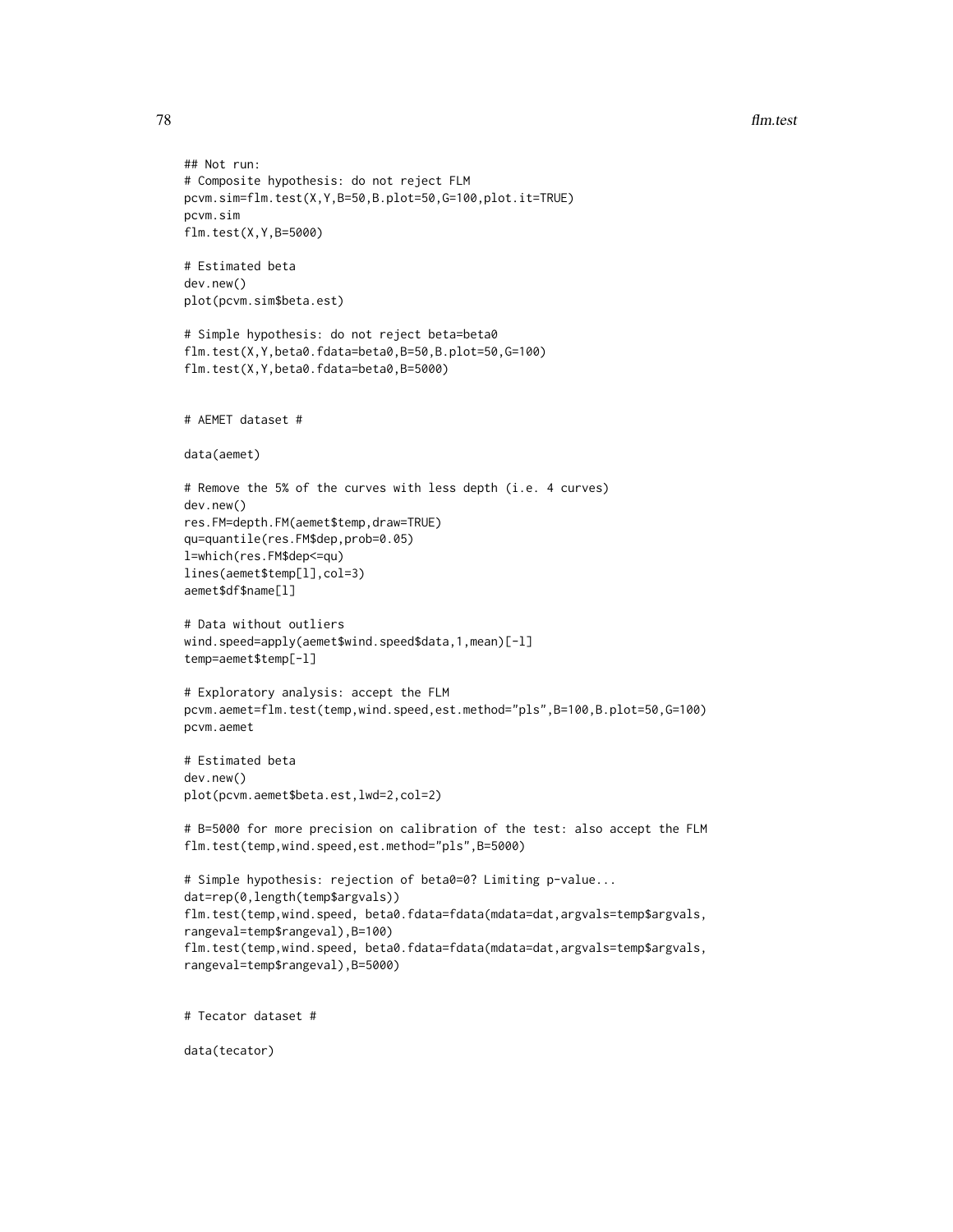# fregre.basis 79

```
names(tecator)
absorp=tecator$absorp.fdata
ind=1:129 # or ind=1:215
x=absorp[ind,]
y=tecator$y$Fat[ind]
tt=absorp[["argvals"]]
# Exploratory analysis for composite hypothesis with automatic choose of p
pcvm.tecat=flm.test(x,y,B=100,B.plot=50,G=100)
pcvm.tecat
# B=5000 for more precision on calibration of the test: also reject the FLM
flm.test(x,y,B=5000)
# Distribution of the PCvM statistic
plot(density(pcvm.tecat$boot.statistics),lwd=2,xlim=c(0,10),
main="PCvM distribution", xlab="PCvM*",ylab="Density")
rug(pcvm.tecat$boot.statistics)
abline(v=pcvm.tecat$statistic,col=2,lwd=2)
legend("top",legend=c("PCvM observed"),lwd=2,col=2)
# Simple hypothesis: fixed p
dat=rep(0,length(x$argvals))
flm.test(x,y,beta0.fdata=fdata(mdata=dat,argvals=x$argvals,
rangeval=x$rangeval),B=100,p=11)
# Simple hypothesis, automatic choose of p
flm.test(x,y,beta0.fdata=fdata(mdata=dat,argvals=x$argvals,
rangeval=x$rangeval),B=100)
flm.test(x,y,beta0.fdata=fdata(mdata=dat,argvals=x$argvals,
rangeval=x$rangeval),B=5000)
```

```
## End(Not run)
```
<span id="page-78-0"></span>fregre.basis *Functional Regression with scalar response using basis representation.*

### Description

Computes functional regression between functional explanatory variable  $X(t)$  and scalar response Y using basis representation.

$$
Y = \langle X, \beta \rangle + \epsilon = \int_T X(t)\beta(t)dt + \epsilon
$$

where  $\langle \cdot, \cdot \rangle$  denotes the inner product on  $L_2$  and  $\epsilon$  are random errors with mean zero, finite variance  $\sigma^2$  and  $E[X(t)\epsilon] = 0$ .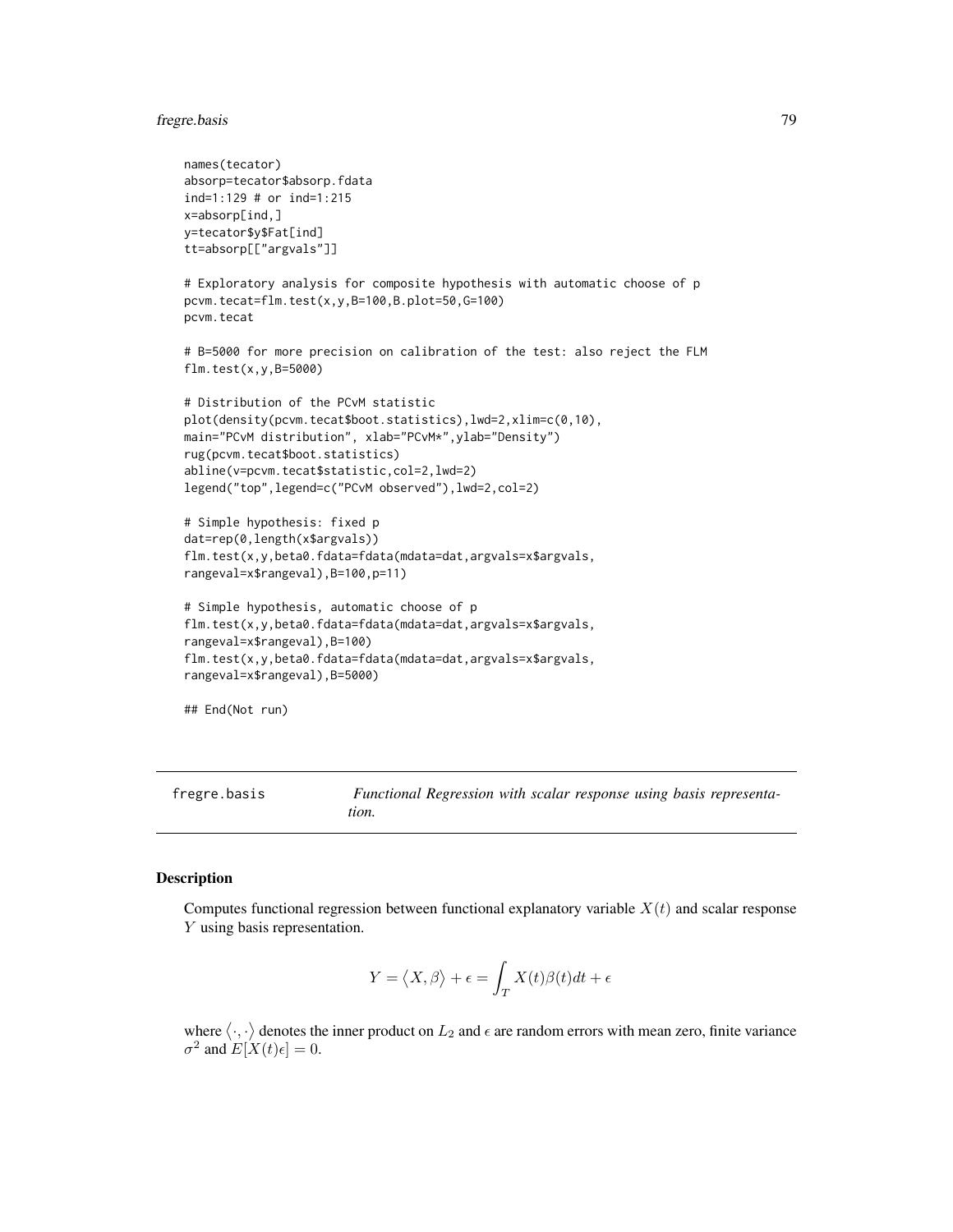### Usage

```
fregre.basis(fdataobj,y,basis.x=NULL,basis.b=NULL,
lambda=0, Lfdobj=vec2Lfd(c(0,0),rtt), weights = rep(1,n),...)
```
## Arguments

| fdataobj | fdata class object.                                   |
|----------|-------------------------------------------------------|
| y        | Scalar response with length n.                        |
| basis.x  | Basis for functional explanatory data fdataobj.       |
| basis.b  | Basis for functional beta parameter.                  |
| lambda   | A roughness penalty. By default, no penalty lambda=0. |
| Lfdobi   | See eval.penalty.                                     |
| weights  | weights                                               |
| $\cdots$ | Further arguments passed to or from other methods.    |

### Details

The function uses the basis representation proposed by Ramsay and Silverman (2005) to model the relationship between the scalar response and the functional covariate by basis representation of the observed functional data  $X(t) \approx \sum_{k=1}^{k_{n_1}} c_k \xi_k(t)$  and the unknown functional parameter  $\beta(t) \approx \sum_{k=1}^{k_{n2}} b_k \phi_k(t).$ 

The functional linear models estimated by the expression:

$$
\hat{y} = \langle X, \hat{\beta} \rangle = C^T \psi(t) \phi^T(t) \hat{b} = \tilde{X} \hat{b}
$$

where  $\tilde{X}(t) = C^T \psi(t) \phi^T(t)$ , and  $\hat{b} = (\tilde{X}^T \tilde{X})^{-1} \tilde{X}^T y$  and so,  $\hat{y} = \tilde{X} \hat{b} = \tilde{X} (\tilde{X}^T \tilde{X})^{-1} \tilde{X}^T y =$ Hy where H is the hat matrix with degrees of freedom:  $df = tr(H)$ .

If  $\lambda > 0$  then fregre.basis incorporates a roughness penalty:  $\hat{y} = \tilde{X}\hat{b} = \tilde{X}(\tilde{X}^T\tilde{X} + \lambda R_0)^{-1}\tilde{X}^T y = H_\lambda y$  where  $R_0$  is the penalty matrix.

This function allows covariates of class fdata, matrix, data.frame or directly covariates of class fd. The function also gives default values to arguments basis.x and basis.b for representation on the basis of functional data  $X(t)$  and the functional parameter  $\beta(t)$ , respectively.

If basis=NULL creates the bspline basis by [create.bspline.basis](#page-0-0).

If the functional covariate fdataobj is a matrix or data.frame, it creates an object of class "fdata" with default attributes, see [fdata](#page-58-0).

If basis.x\$type=``fourier'' and basis.b\$type=``fourier'', the basis are orthonormal and the function decreases the number of fourier basis elements on the  $min(k_{n1}, k_{n2})$ , where  $k_{n1}$  and  $k_{n2}$  are the number of basis element of basis. x and basis. b respectively.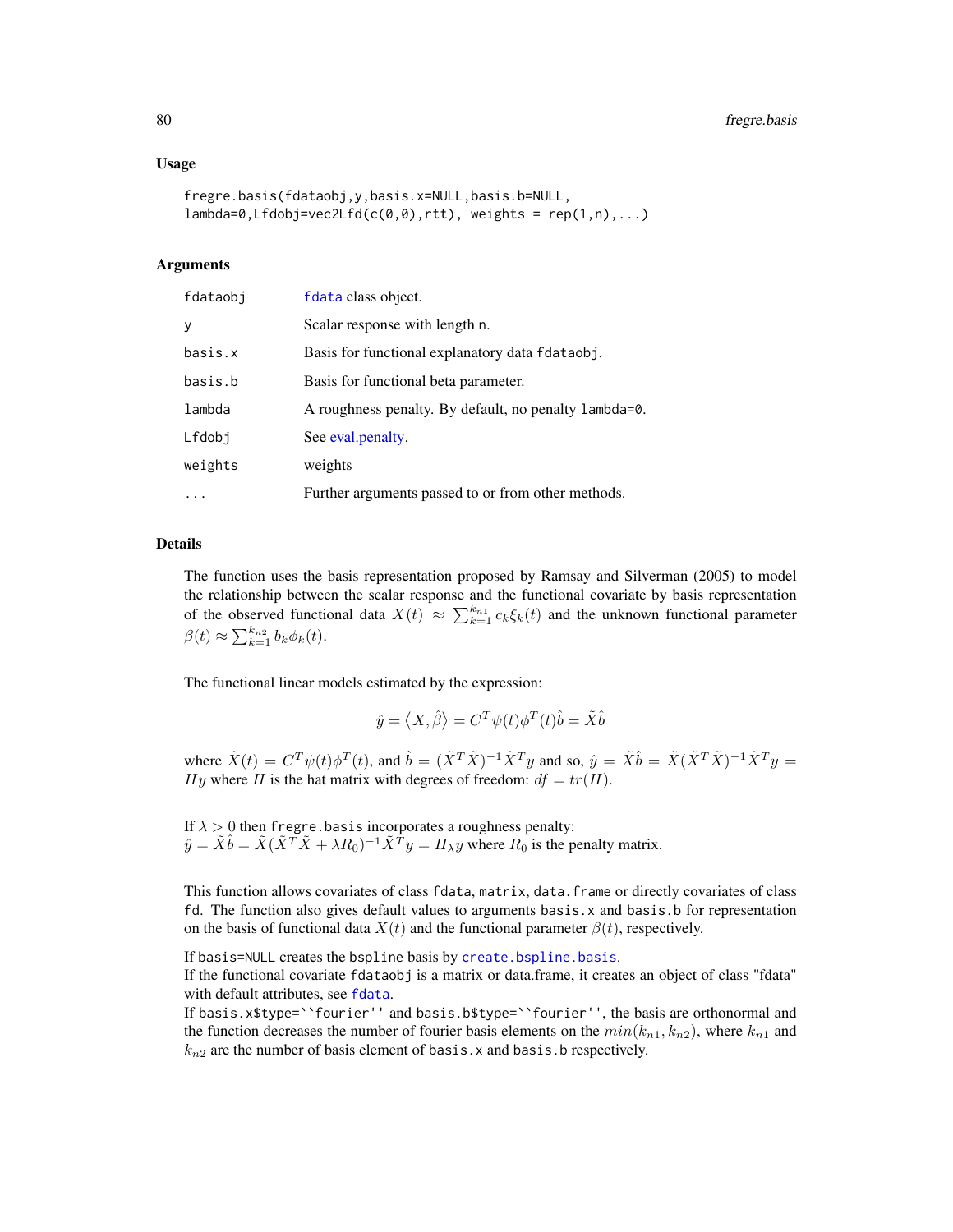# fregre.basis 81

# Value

Return:

| call          | The matched call.                                        |
|---------------|----------------------------------------------------------|
| coefficients  | A named vector of coefficients                           |
| residuals     | y minus fitted values.                                   |
| fitted.values | Estimated scalar response.                               |
| beta.est      | beta parameter estimated of class fd                     |
| weights       | (only for weighted fits) the specified weights.          |
| df            | The residual degrees of freedom.                         |
| r2            | Coefficient of determination.                            |
| sr2           | Residual variance.                                       |
| Vp            | Estimated covariance matrix for the parameters.          |
|               |                                                          |
| H             | Hat matrix.                                              |
| y             | Response.                                                |
| fdataobi      | Functional explanatory data of class fdata.              |
| a.est         | Intercept parameter estimated                            |
| x.fd          | Centered functional explanatory data of class fd.        |
| basis.b       | Basis used for beta parameter estimation.                |
| lambda.opt    | A roughness penalty.                                     |
| Lfdobj        | Order of a derivative or a linear differential operator. |
| P             | Penalty matrix.                                          |

### Author(s)

Manuel Febrero-Bande, Manuel Oviedo de la Fuente <manuel.oviedo@usc.es>

### References

Ramsay, James O., and Silverman, Bernard W. (2006), *Functional Data Analysis*, 2nd ed., Springer, New York.

Febrero-Bande, M., Oviedo de la Fuente, M. (2012). *Statistical Computing in Functional Data Analysis: The R Package fda.usc.* Journal of Statistical Software, 51(4), 1-28. [http://www.](http://www.jstatsoft.org/v51/i04/) [jstatsoft.org/v51/i04/](http://www.jstatsoft.org/v51/i04/)

## See Also

See Also as: [fregre.basis.cv](#page-81-0), [summary.fregre.fd](#page-189-0) and [predict.fregre.fd](#page-164-0). Alternative method: [fregre.pc](#page-104-0) and [fregre.np](#page-99-0).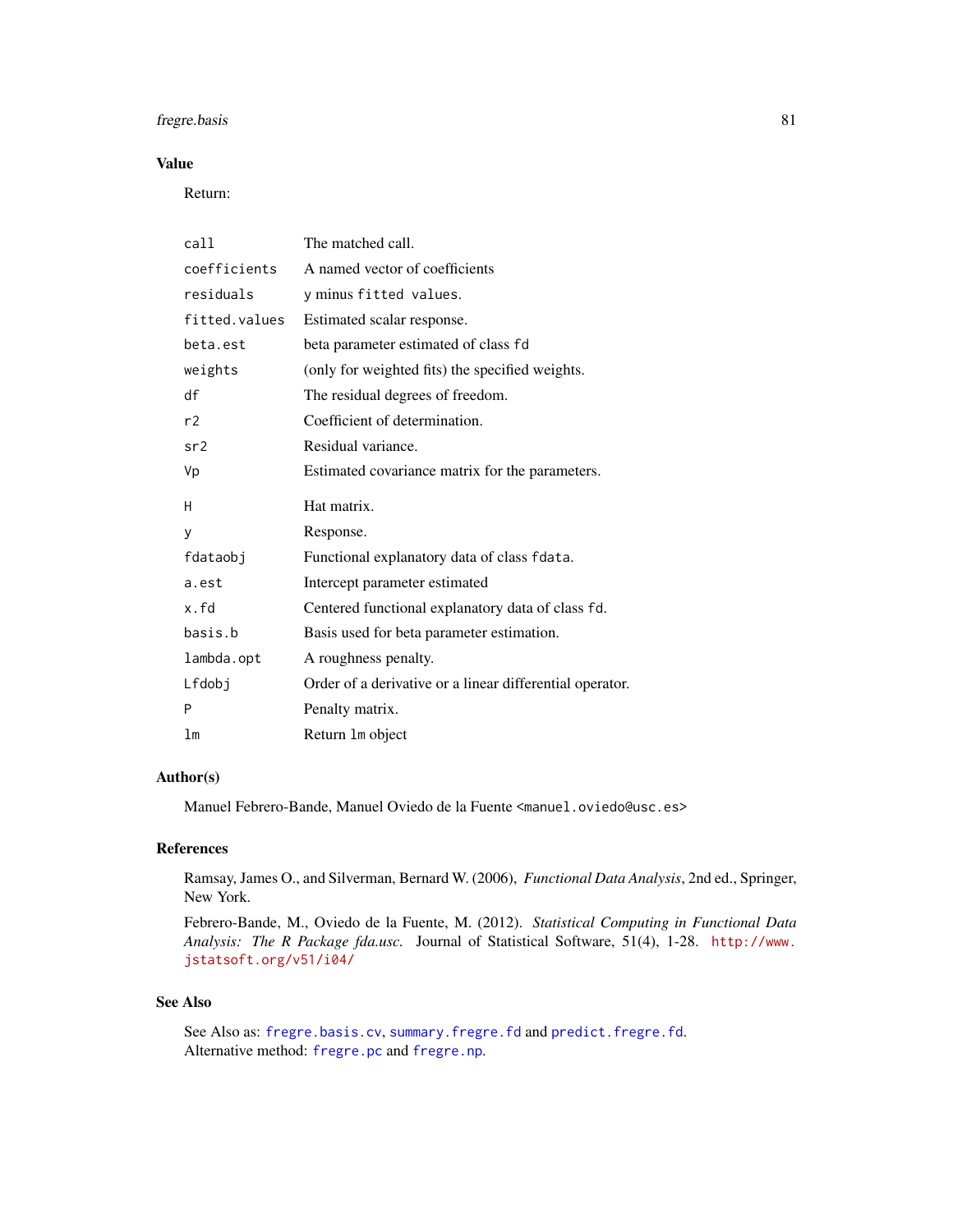# Examples

```
# fregre.basis
data(tecator)
names(tecator)
absorp=tecator$absorp.fdata
ind=1:129
x=absorp[ind,]
y=tecator$y$Fat[ind]
tt=absorp[["argvals"]]
res1=fregre.basis(x,y)
summary(res1)
basis1=create.bspline.basis(rangeval=range(tt),nbasis=19)
basis2=create.bspline.basis(rangeval=range(tt),nbasis=9)
res5=fregre.basis(x,y,basis1,basis2)
summary(res5)
x.d2=fdata.deriv(x,nbasis=19,nderiv=1,method="bspline",class.out="fdata")
res7=fregre.basis(x.d2,y,basis1,basis2)
summary(res7)
```
<span id="page-81-0"></span>fregre.basis.cv *Cross-validation Functional Regression with scalar response using basis representation.*

### Description

Computes functional regression between functional explanatory variables and scalar response using basis representation. The function fregre.basis.cv() uses validation criterion defined by argument type.CV to estimate the number of basis elements and/or the penalized parameter (lambda) that best predicts the response.

### Usage

```
fregre.basis.cv(fdataobj,y,basis.x=NULL,basis.b=NULL,
type.basis=NULL,lambda=0,Lfdobj=vec2Lfd(c(0,0),rtt),
type.CV=GCV.S,par.CV=list(trim=0),weights= rep(1,n),
verbose=FALSE,...)
```
#### Arguments

| fdataobi   | fdata class object.                                                                                                                                                              |
|------------|----------------------------------------------------------------------------------------------------------------------------------------------------------------------------------|
| ν          | Scalar response with length n.                                                                                                                                                   |
| basis.x    | Basis for functional explanatory data folataobj.                                                                                                                                 |
| basis.b    | Basis for functional beta parameter.                                                                                                                                             |
| type.basis | A vector of character string which determines type of basis. By default "bspline".<br>It is only used when basis. x or basis. b are a vector of number of basis con-<br>sidered. |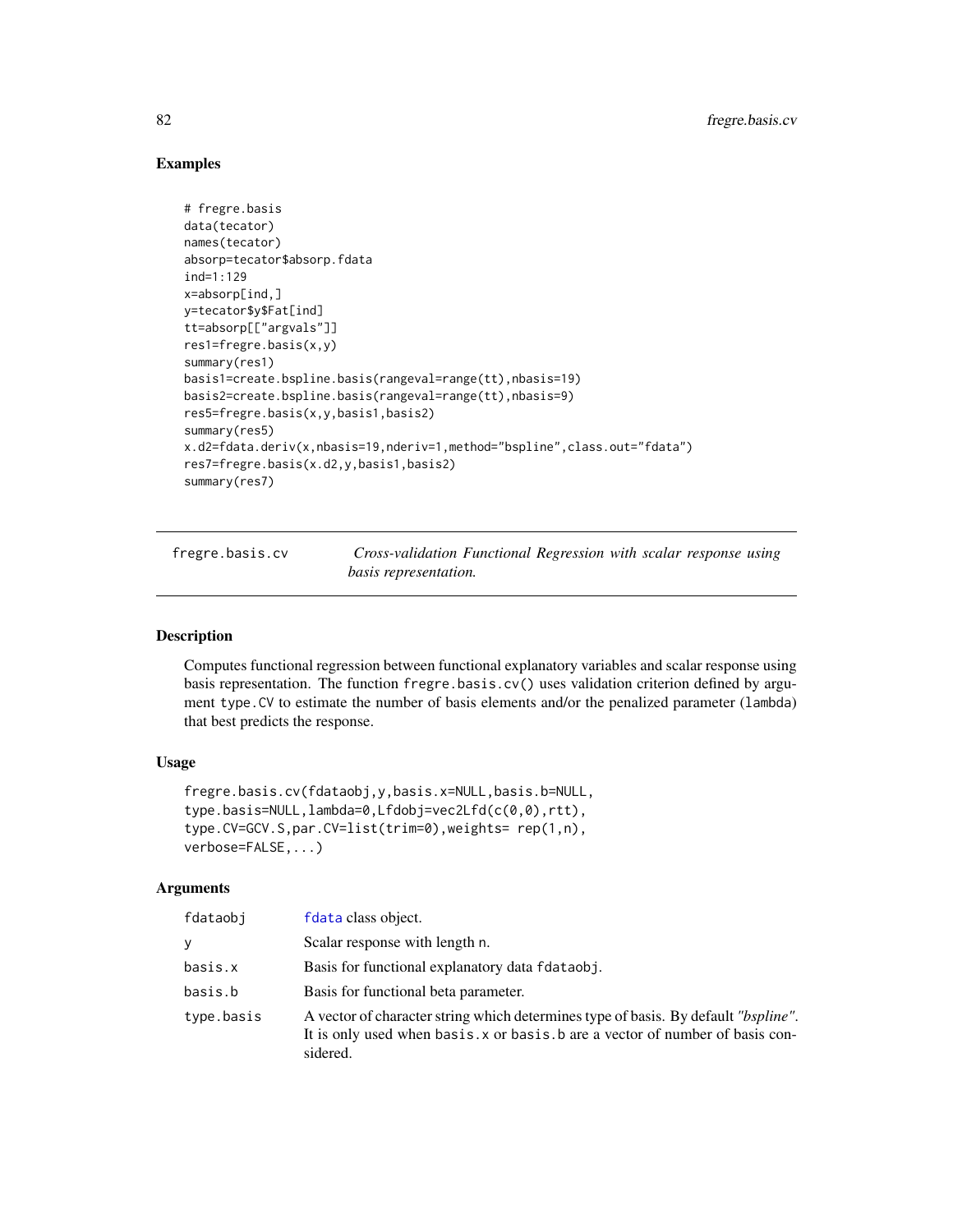# fregre.basis.cv 83

| lambda                  | A roughness penalty. By default, no penalty lambda=0.                            |
|-------------------------|----------------------------------------------------------------------------------|
| Lfdobj                  | See eval.penalty.                                                                |
| type.CV                 | Type of cross-validation. By default generalized cross-validation GCV. S method. |
| par.CV                  | List of parameters for type. CV: trim, the alpha of the trimming and draw.       |
| weights                 | weights                                                                          |
| verbose                 | If TRUE information about the procedure is printed. Default is FALSE.            |
| $\cdot$ $\cdot$ $\cdot$ | Further arguments passed to or from other methods.                               |
|                         |                                                                                  |

# Details

If basis = NULL creates bspline basis.

If the functional covariate fdataobj is in a format raw data, such as matrix or data.frame, creates an object of class fdata with default attributes, see [fdata](#page-58-0).

If basis.x is a vector of number of basis elements and basis.b=NULL, the function force the same number of elements in the basis of x and beta.

If basis.x\$type=``fourier'' and basis.b\$type=``fourier'', the function decreases the number of fourier basis elements on the  $min(k_{n1}, k_{n2})$ , where  $k_{n1}$  and  $k_{n2}$  are the number of basis element of basis.x and basis.b respectively.

# Value

Return:

| call          | The matched call.                                 |
|---------------|---------------------------------------------------|
| coefficients  | A named vector of coefficients                    |
| residuals     | y minus fitted values.                            |
| fitted.values | Estimated scalar response.                        |
| beta.est      | beta parameter estimated of class fd              |
| weights       | (only for weighted fits) the specified weights.   |
| df            | The residual degrees of freedom.                  |
| r2            | Coefficient of determination.                     |
| sr2           | Residual variance.                                |
| H             | Hat matrix.                                       |
| y             | Scalar response.                                  |
| fdataobi      | Functional explanatory data of class fdata.       |
| x.fd          | Centered functional explanatory data of class fd. |
| lambda.opt    | lambda value that minimizes CV or GCV method.     |
| gcv.opt       | Minimum value of CV or GCV method.                |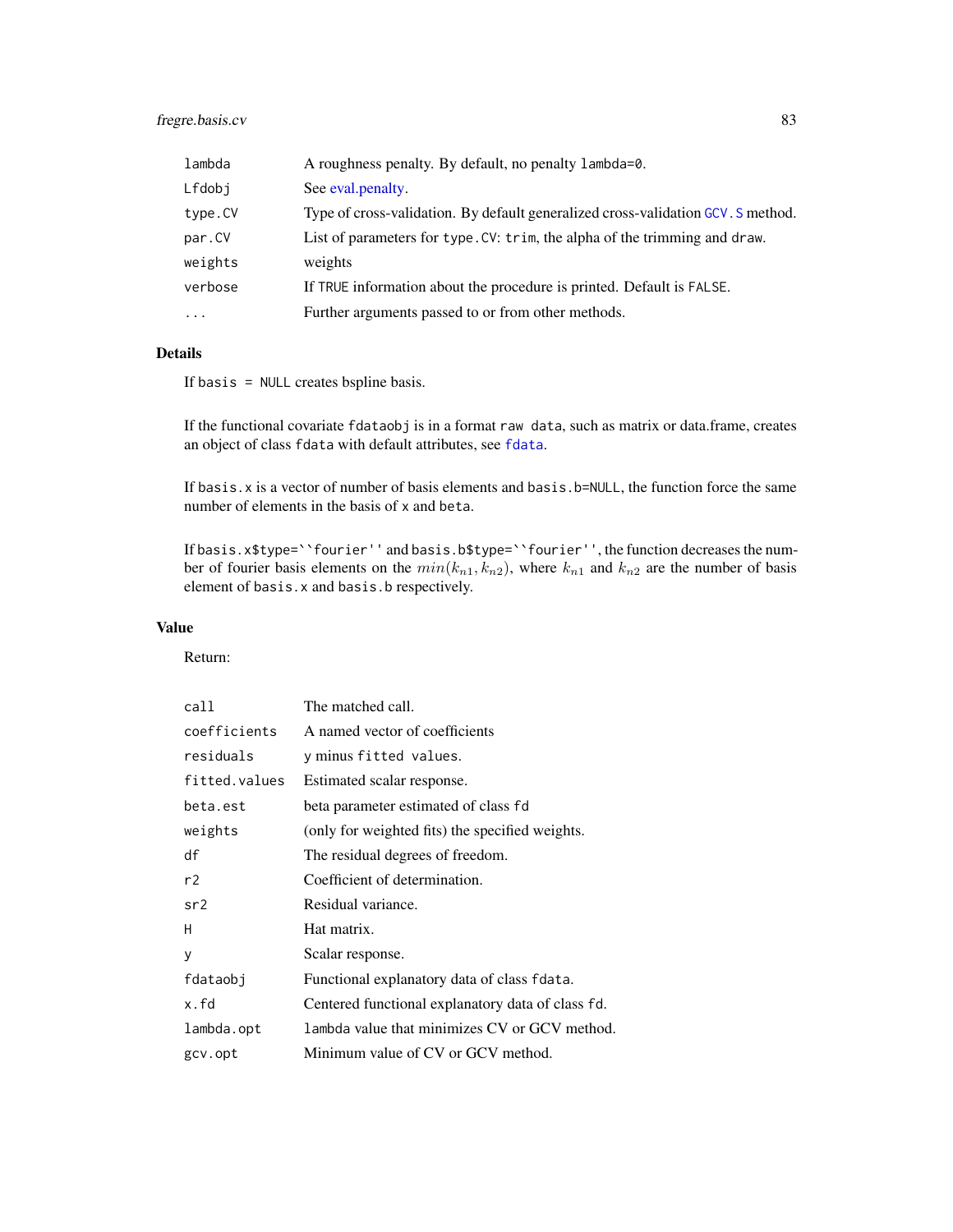| basis.x.opt | Basis used for functional explanatory data estimation folata. |
|-------------|---------------------------------------------------------------|
| basis.b.opt | Basis used for for functional beta parameter estimation.      |
| a.est       | Intercept parameter estimated                                 |
| lm          | Return 1 m object.                                            |

### Author(s)

Manuel Febrero-Bande, Manuel Oviedo de la Fuente <manuel.oviedo@usc.es>

### References

Ramsay, James O. and Silverman, Bernard W. (2006), *Functional Data Analysis*, 2nd ed., Springer, New York.

Febrero-Bande, M., Oviedo de la Fuente, M. (2012). *Statistical Computing in Functional Data Analysis: The R Package fda.usc.* Journal of Statistical Software, 51(4), 1-28. [http://www.](http://www.jstatsoft.org/v51/i04/) [jstatsoft.org/v51/i04/](http://www.jstatsoft.org/v51/i04/)

### See Also

See Also as: [fregre.basis](#page-78-0), [summary.fregre.fd](#page-189-0) and [predict.fregre.fd](#page-164-0) . Alternative method: [fregre.pc.cv](#page-107-0) and [fregre.np.cv](#page-101-0).

# Examples

```
data(tecator)
x<-tecator$absorp.fdata[1:129]
y=tecator$y$Fat[1:129]
b1<-c(15,21,31)
b2 < -c(7, 9)res1=fregre.basis.cv(x,y,basis.x=b1)
res2=fregre.basis.cv(x,y,basis.x=b1,basis.b=b2)
res1$gcv
res2$gcv
## Not run:
l=2^(-4:10)
res3=fregre.basis.cv(x,y,basis.b=b1,type.basis="fourier",
lambda=l,type.CV=GCV.S,par.CV=list(trim=0.15))
res3$gcv
```
## End(Not run)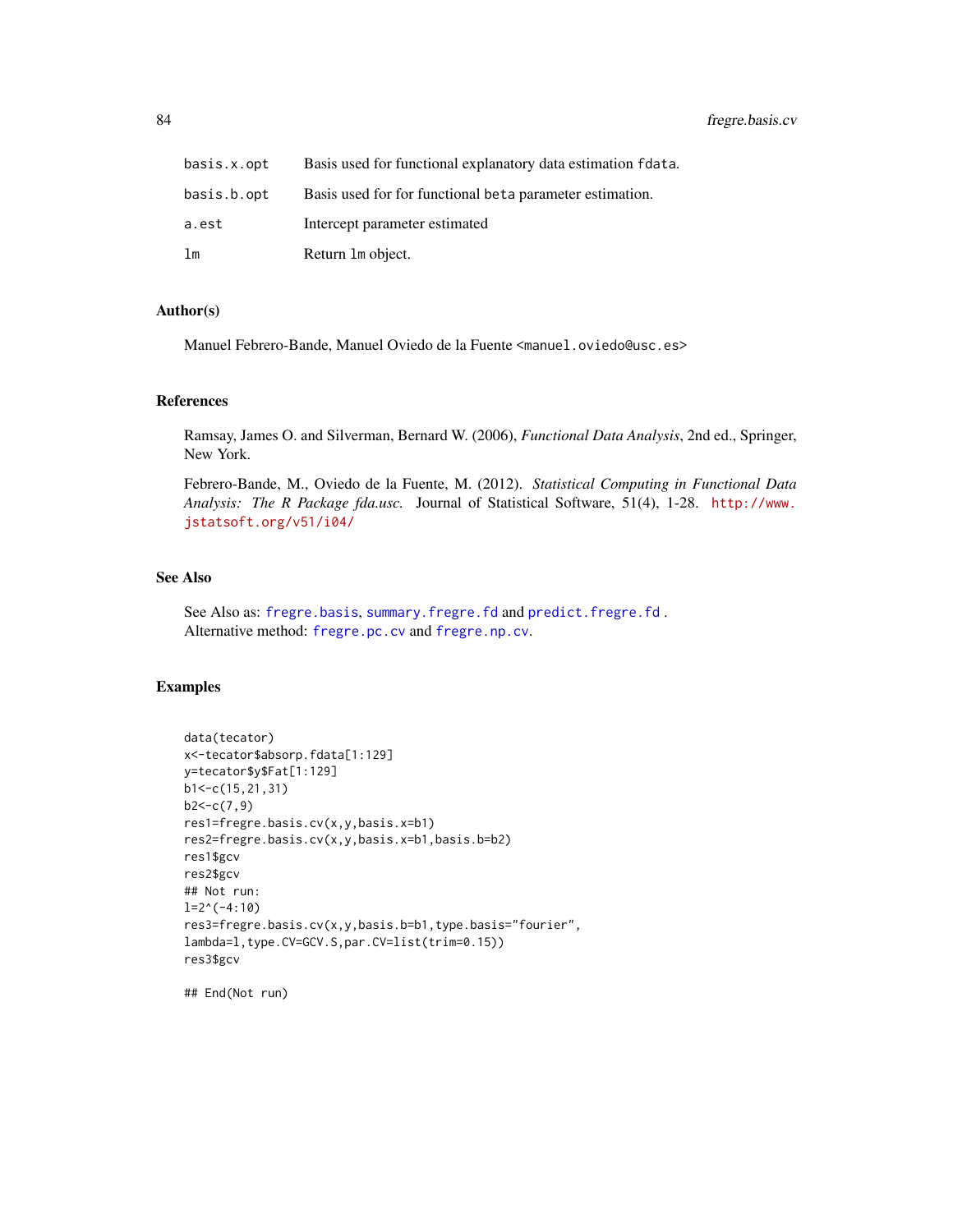# Description

Computes functional regression between functional explanatory variable  $X(s)$  and functional response  $Y(t)$  using basis representation.

$$
Y(t) = \alpha(t) + \int_{T} X(s)\beta(s,t)ds + \epsilon(t)
$$

where  $\alpha(t)$  is the intercept function,  $\beta(s,t)$  is the bivariate resgression function and  $\epsilon(t)$  are the error term with mean zero.

## Usage

fregre.basis.fr(x,y,basis.s=NULL,basis.t=NULL,lambda.s=0, lambda.t=0,Lfdobj.s=vec2Lfd(c(0,0),range.s), Lfdobj.t=vec2Lfd(c(0,0),range.t),weights=NULL,...)

#### Arguments

| $\times$ | Functional explanatory variable.                                                                                               |
|----------|--------------------------------------------------------------------------------------------------------------------------------|
| y        | Functional response variable.                                                                                                  |
| basis.s  | Basis related with s and it is used in the estimation of $\beta(s,t)$ .                                                        |
| basis.t  | Basis related with t and it is used in the estimation of $\beta(s, t)$ .                                                       |
| lambda.s | A roughness penalty with respect to s to be applied in the estimation of $\beta(s,t)$ .<br>By default, no penalty lambda. s=0. |
| lambda.t | A roughness penalty with respect to t to be applied in the estimation of $\beta(s,t)$ .<br>By default, no penalty lambda.t=0.  |
| Lfdobj.s | A linear differential operator object with respect to s. See eval.penalty.                                                     |
| Lfdobj.t | A linear differential operator object with respect to t. See eval. penalty.                                                    |
| weights  | Weights.                                                                                                                       |
| $\cdots$ | Further arguments passed to or from other methods.                                                                             |

### Details

The function is a wrapped of [linmod](#page-0-0) function proposed by Ramsay and Silverman (2005) to model the relationship between the functional response  $Y(t)$  and the functional covariate  $X(t)$  by basis representation of both.

The unknown bivariate functional parameter  $\beta(s, t)$  can be expressed as a double expansion in terms of K basis function  $\nu_k$  and L basis functions  $\theta_l$ ,

$$
\beta(s,t) = \sum_{k=1}^{K} \sum_{l=1}^{L} b_{kl} \nu_k(s) \theta_l(t) = \nu(s)^\top \boldsymbol{B} \theta(t)
$$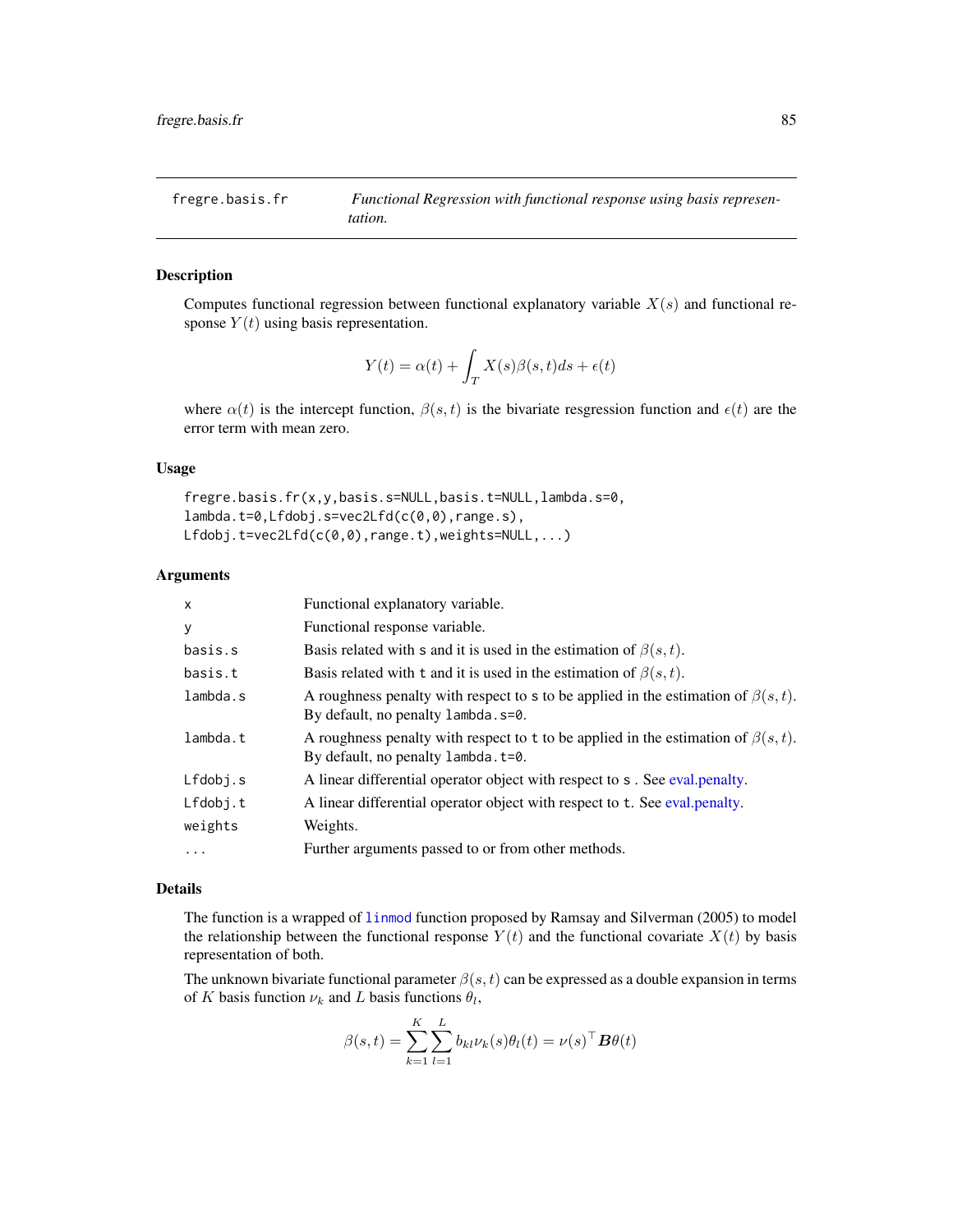Then, the model can be re–written in a matrix version as,

$$
Y(t) = \alpha(t) + \int_T X(s)\nu(s)^\top \boldsymbol{B} \theta(t) ds + \epsilon(t) = \alpha(t) + \boldsymbol{X} \boldsymbol{B} \theta(t) + \epsilon(t)
$$

where  $\mathbf{X} = \int X(s) \nu^{\top}(t) ds$ 

This function allows objects of class fdata or directly covariates of class fd. If  $x$  is a fdata class, basis.s is also the basis used to represent x as fd class object. If y is a fdata class, basis.t is also the basis used to represent y as fd class object. The function also gives default values to arguments basis.s and basis.t for construct the bifd class object used in the estimation of  $\beta(s,t)$ . If basis.s=NULL or basis.t=NULL the function creates a bspline basis by [create.bspline.basis](#page-0-0).

fregre.basis.fr incorporates a roughness penalty using an appropiate linear differential operator; {lambda.s,Lfdobj.s} for penalization of  $\beta$ 's variations with respect to s and {lambda.t,Lfdobj.t} for penalization of  $\beta$ 's variations with respect to t.

## Value

Return:

| call          | The matched call.                                                                                   |  |
|---------------|-----------------------------------------------------------------------------------------------------|--|
| a.est         | Intercept parameter estimated.                                                                      |  |
| coefficientes | the matrix of the coefficients.                                                                     |  |
| beta.est      | A bivariate functional data object of class bifd with the estimated parameters<br>of $\beta(s,t)$ . |  |
| fitted.values | Estimated response.                                                                                 |  |
| residuals     | y minus fitted values.                                                                              |  |
| У             | Functional response.                                                                                |  |
| x             | Functional explanatory data.                                                                        |  |
| lambda.s      | A roughness penalty with respect to s.                                                              |  |
| lambda.t      | A roughness penalty with respect to t.                                                              |  |
| Lfdobj.s      | A linear differential operator with respect to s.                                                   |  |
| Lfdobj.t      | A linear differential operator with respect to t.                                                   |  |
| weights       | Weights.                                                                                            |  |

# Author(s)

Manuel Febrero-Bande, Manuel Oviedo de la Fuente <manuel.oviedo@usc.es>

#### References

Ramsay, James O., and Silverman, Bernard W. (2006), *Functional Data Analysis*, 2nd ed., Springer, New York.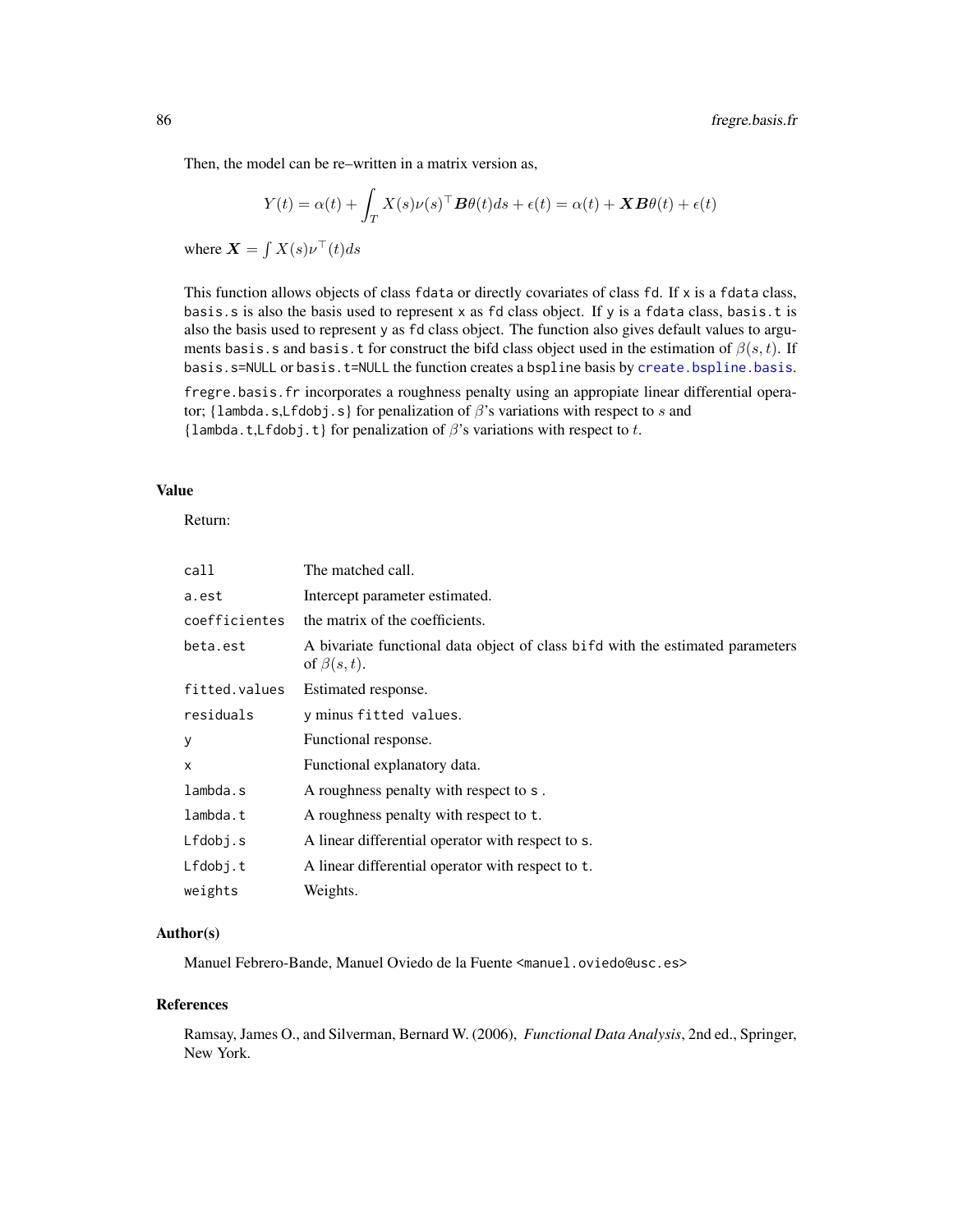# fregre.basis.fr 87

# See Also

See Also as: [predict.fregre.fr](#page-169-0). Alternative method: [linmod](#page-0-0).

# Examples

```
## Not run:
rtt<-c(0, 365)
basis.alpha <- create.constant.basis(rtt)
basisx <- create.bspline.basis(rtt,11)
basisy <- create.bspline.basis(rtt,11)
basiss <- create.bspline.basis(rtt,7)
basist <- create.bspline.basis(rtt,9)
# fd class
dayfd<-Data2fd(day.5,CanadianWeather$dailyAv,basisx)
tempfd<-dayfd[,1]
log10precfd<-dayfd[,3]
res1 <- fregre.basis.fr(tempfd, log10precfd,
basis.s=basiss,basis.t=basist)
# fdata class
tt < -1:365tempfdata<-fdata(t(CanadianWeather$dailyAv[,,1]),tt,rtt)
log10precfdata<-fdata(t(CanadianWeather$dailyAv[,,3]),tt,rtt)
res2<-fregre.basis.fr(tempfdata,log10precfdata,
basis.s=basiss,basis.t=basist)
# penalization
Lfdobjt <- Lfdobjs <- vec2Lfd(c(0,0), rtt)
Lfdobjt <- vec2Lfd(c(0,0), rtt)
lambdat<-lambdas <- 100
res1.pen <- fregre.basis.fr(tempfdata,log10precfdata,basis.s=basiss,
basis.t=basist,lambda.s=lambdas,lambda.t=lambdat,
Lfdobj.s=Lfdobjs,Lfdobj.t=Lfdobjt)
```

```
res2.pen <- fregre.basis.fr(tempfd, log10precfd,
basis.s=basiss,basis.t=basist,lambda.s=lambdas,
lambda.t=lambdat,Lfdobj.s=Lfdobjs,Lfdobj.t=Lfdobjt)
```

```
plot(log10precfd,col=1)
lines(res1$fitted.values,col=2)
plot(res1$residuals)
plot.bifd(res1$beta.est,tt,tt)
plot.bifd(res1$beta.est,tt,tt,type="persp",theta=45,phi=30)
```
## End(Not run)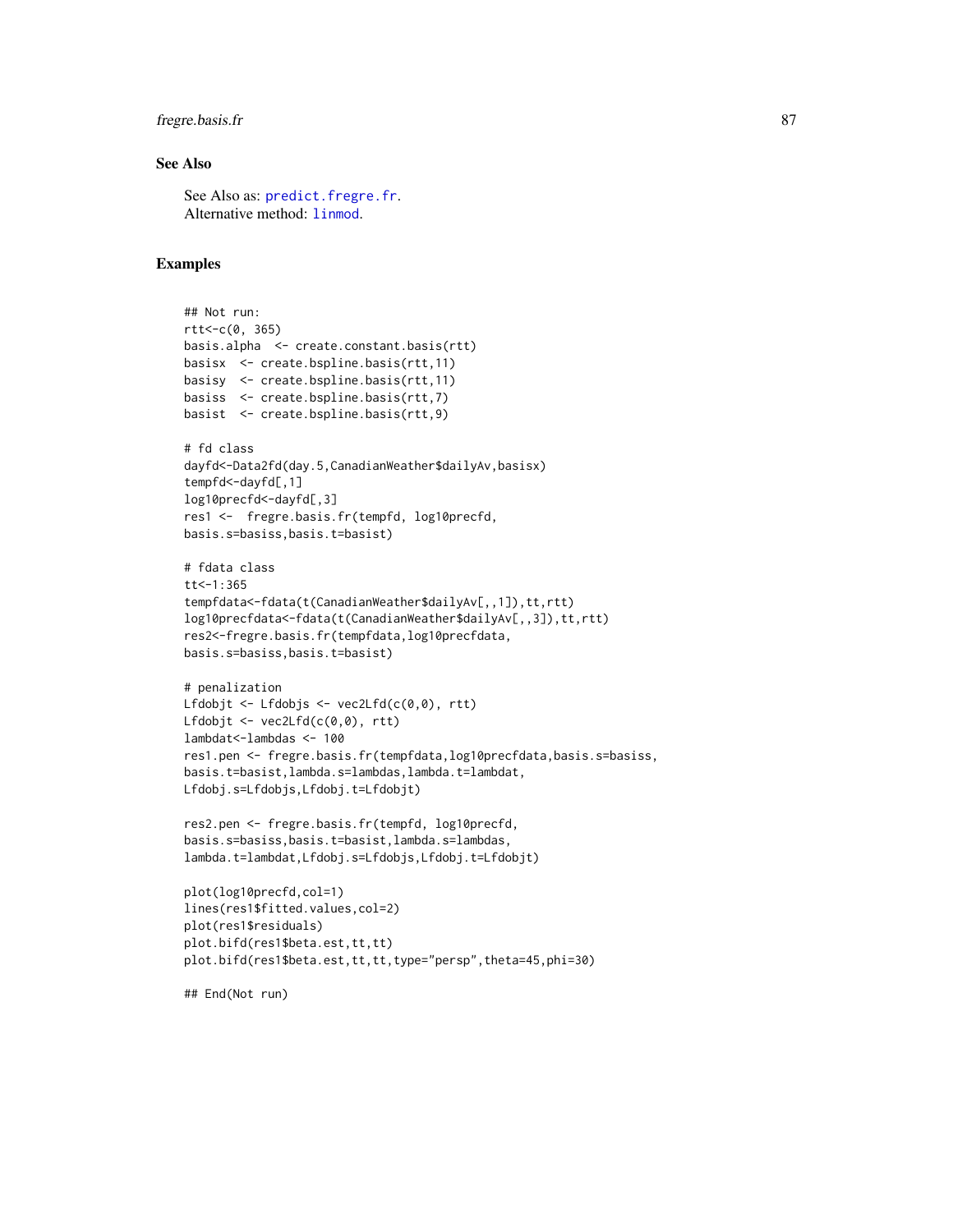fregre.bootstrap *Bootstrap regression*

# Description

Estimate the beta parameter by wild or smoothed bootstrap procedure

# Usage

```
fregre.bootstrap(model, nb = 500, wild = TRUE,type.wild="golden",
                newX = NULL, smo = 0.1, smoX = 0.05, alpha = 0.95,
                kmax.fix = FALSE, draw = TRUE,...)
```
# Arguments

| model     | fregre.pc, fregre.pls or fregre.basis object.                                                                                                                                                                                                                                  |
|-----------|--------------------------------------------------------------------------------------------------------------------------------------------------------------------------------------------------------------------------------------------------------------------------------|
| nb        | Number of bootstrap samples.                                                                                                                                                                                                                                                   |
| wild      | Naive or smoothed bootstrap depending of the smo and smox parameters.                                                                                                                                                                                                          |
| type.wild | Type of distribution of V in wild bootstrap procedure, see rwild.                                                                                                                                                                                                              |
| smo       | If $> 0$ , smoothed bootstrap on the residuals (proportion of response variance).                                                                                                                                                                                              |
| smoX      | If $> 0$ , smoothed bootstrap on the explanatory functional variable fdata (pro-<br>portion of variance-covariance matrix of fdata object.                                                                                                                                     |
| newX      | A fdata class containing the values of the model covariates at which predictions<br>are required (only for smoothed bootstrap).                                                                                                                                                |
| kmax.fix  | The number of maximum components to consider in each bootstrap iteration.<br>=TRUE, the bootstrap procedure considers the same number of components<br>used in the previous fitted model. = FALSE, the bootstrap procedure estimates<br>the best components in each iteration. |
| alpha     | Significance level used for graphical option, draw=TRUE.                                                                                                                                                                                                                       |
| draw      | =TRUE, plot the bootstrap estimated beta, and (optional) the CI for the predicted<br>response values.                                                                                                                                                                          |
| $\cdots$  | Further arguments passed to or from other methods.                                                                                                                                                                                                                             |
|           |                                                                                                                                                                                                                                                                                |

# Details

Estimate the beta parameter by wild or smoothed bootstrap procedure using principal components representation [fregre.pc](#page-104-0), Partial least squares components (PLS) representation [fregre.pls](#page-112-0) or basis representation [fregre.basis](#page-78-0).

If a new curves are in newX argument the bootstrap method estimates the response using the bootstrap resamples.

If the model exhibits heteroskedasticity, the use of wild bootstrap procedure is recommended (by default).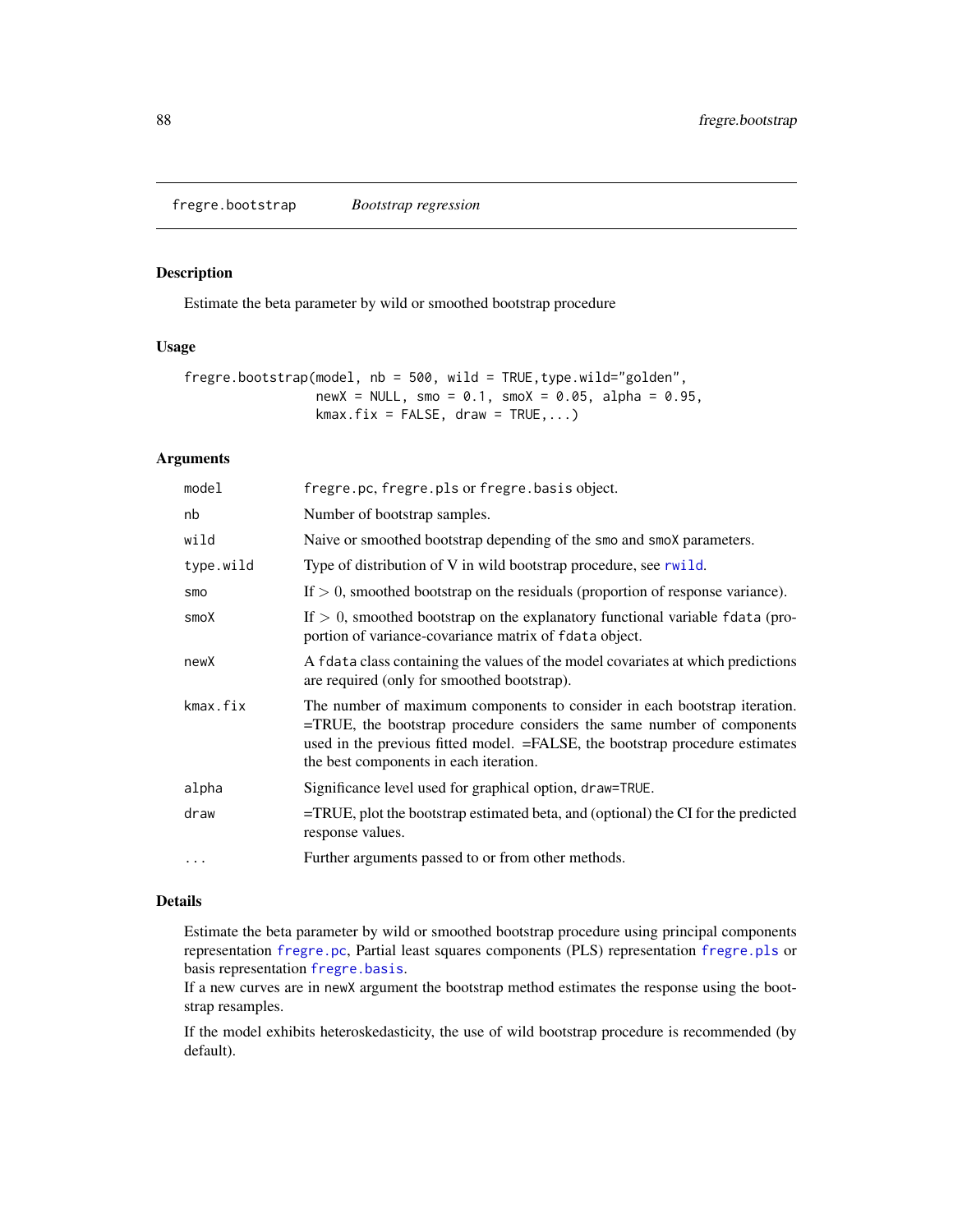# fregre.bootstrap 89

## Value

Return:

| model      | fregre.pc, fregre.pls or fregre.basis object.                                                                                   |  |
|------------|---------------------------------------------------------------------------------------------------------------------------------|--|
| beta.boot  | functional beta estimated by the nb bootstrap regressions.                                                                      |  |
| norm.boot  | norm of diferences beetween the nboot betas estimated by bootstrap and beta<br>estimated by regression model.                   |  |
| coefs.boot | matrix with the bootstrap estimated basis coefficients.                                                                         |  |
| kn.boot    | vector or list of length nb with index of the basis, PC or PLS factors selected in<br>each bootstrap regression.                |  |
| y.pred     | predicted response values using new X covariates.                                                                               |  |
| y.boot     | matrix of bootstrap predicted response values using new X covariates.                                                           |  |
| newX       | a fdata class containing the values of the model covariates at which predictions<br>are required (only for smoothed bootstrap). |  |

### Author(s)

Manuel Febrero-Bande, Manuel Oviedo de la Fuente <manuel.oviedo@usc.es>

### References

Febrero-Bande, M., Galeano, P. and Gonzalez-Manteiga, W. (2010). *Measures of influence for the functional linear model with scalar response*. Journal of Multivariate Analysis 101, 327-339.

Febrero-Bande, M., Oviedo de la Fuente, M. (2012). *Statistical Computing in Functional Data Analysis: The R Package fda.usc.* Journal of Statistical Software, 51(4), 1-28. [http://www.](http://www.jstatsoft.org/v51/i04/) [jstatsoft.org/v51/i04/](http://www.jstatsoft.org/v51/i04/)

## See Also

See Also as: [fregre.pc](#page-104-0), [fregre.pls](#page-112-0), [fregre.basis](#page-78-0), .

# Examples

```
## Not run:
data(tecator)
iest<-1:129
x=tecator$absorp.fdata[iest]
y=tecator$y$Fat[iest]
nb<-5
## Time-consuming
res.pc=fregre.pc(x,y,1:6)
# Fix the compontents used in the each regression
res.boot1=fregre.bootstrap(res.pc,nb=nb,wild=FALSE,kmax.fix=TRUE)
# Select the "best" compontents used in the each regression
res.boot2=fregre.bootstrap(res.pc,nb=nb,wild=FALSE,kmax.fix=FALSE)
```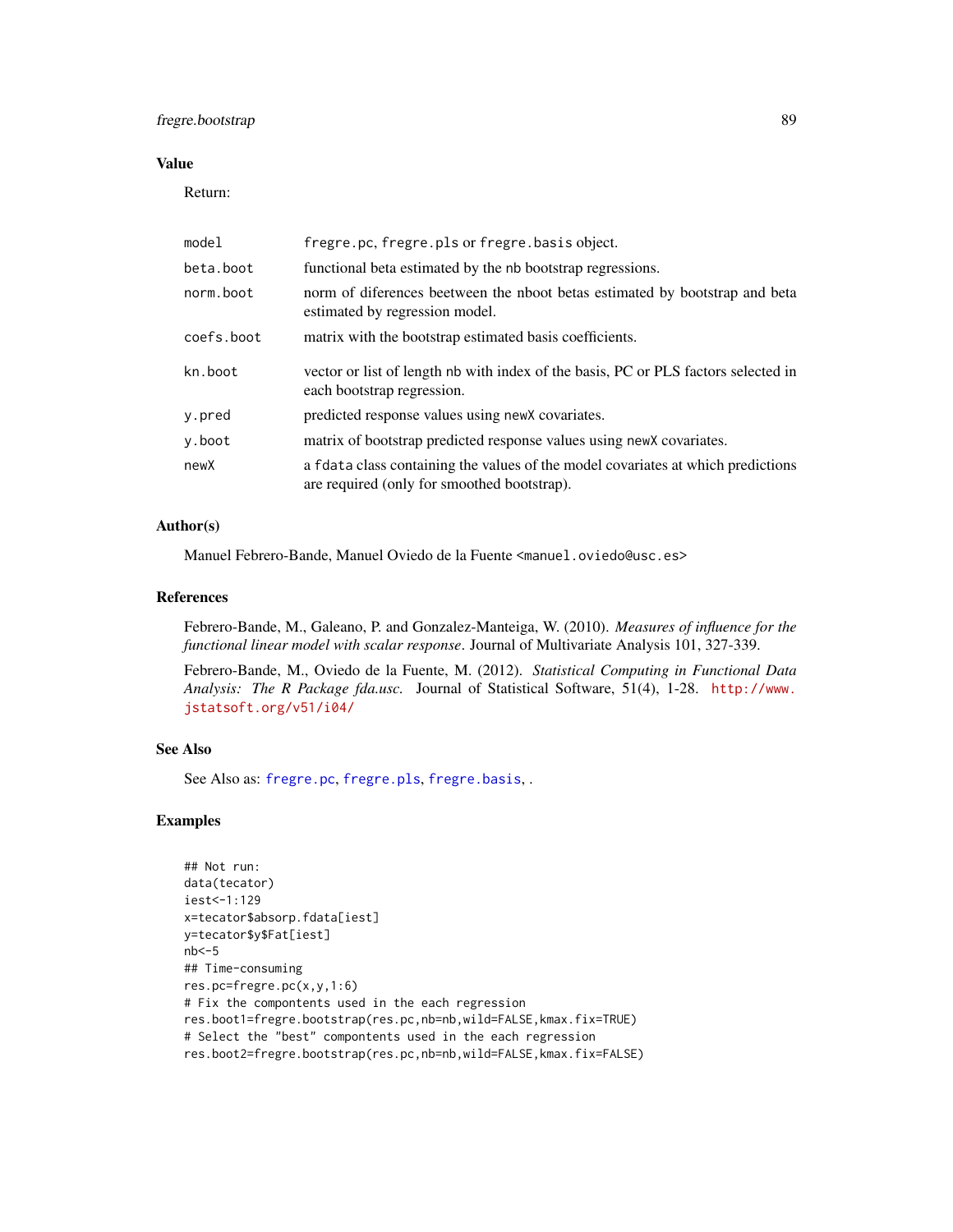90 fregre.gkam

```
res.boot3=fregre.bootstrap(res.pc,nb=nb,wild=FALSE,kmax.fix=10)
## predicted responses and bootstrap confidence interval
newx=tecator$absorp.fdata[-iest]
res.boot4=fregre.bootstrap(res.pc,nb=nb,wild=FALSE,newX=newx,draw=TRUE)
```
## End(Not run)

<span id="page-89-0"></span>fregre.gkam *Fitting Functional Generalized Kernel Additive Models.*

# Description

Computes functional regression between functional explanatory variables  $(X^1(t_1),...,X^q(t_q))$  and scalar response Y using backfitting algorithm.

# Usage

```
fregre.gkam(formula,family = gaussian(),data, weights= rep(1,nobs),
            par.metric = NULL,par.np=NULL,offset=NULL,
            control = list(maxit = 100, epsilon = 0.001,trace = FALSE, inverse="solve"),...)
kgam.H(object,inverse="svd")
```
# Arguments

| formula    | an object of class formula (or one that can be coerced to that class): a sym-<br>bolic description of the model to be fitted. The procedure only considers func-<br>tional covariates (not implemented for non-functional covariates). The details<br>of model specification are given under Details. |  |
|------------|-------------------------------------------------------------------------------------------------------------------------------------------------------------------------------------------------------------------------------------------------------------------------------------------------------|--|
| data       | List that containing the variables in the model.                                                                                                                                                                                                                                                      |  |
| family     | a description of the error distribution and link function to be used in the model.<br>This can be a character string naming a family function, a family function or the<br>result of a call to a family function. (See family for details of family functions).                                       |  |
| weights    | weights                                                                                                                                                                                                                                                                                               |  |
| par.metric | List of arguments by covariate to pass to the metric function by covariate.                                                                                                                                                                                                                           |  |
| par.np     | List of arguments to pass to the fregre.np.cv function                                                                                                                                                                                                                                                |  |
| offset     | this can be used to specify an a priori known component to be included in the<br>linear predictor during fitting.                                                                                                                                                                                     |  |
| control    | a list of parameters for controlling the fitting process, by default: maxit, epsilon,<br>trace and inverse                                                                                                                                                                                            |  |
| object     | List that containing the Hat matrix for each variable in the model.                                                                                                                                                                                                                                   |  |
| inverse    | $=$ "svd" (by default) or $=$ "solve" method.                                                                                                                                                                                                                                                         |  |
| $\cdots$   | Further arguments passed to or from other methods.                                                                                                                                                                                                                                                    |  |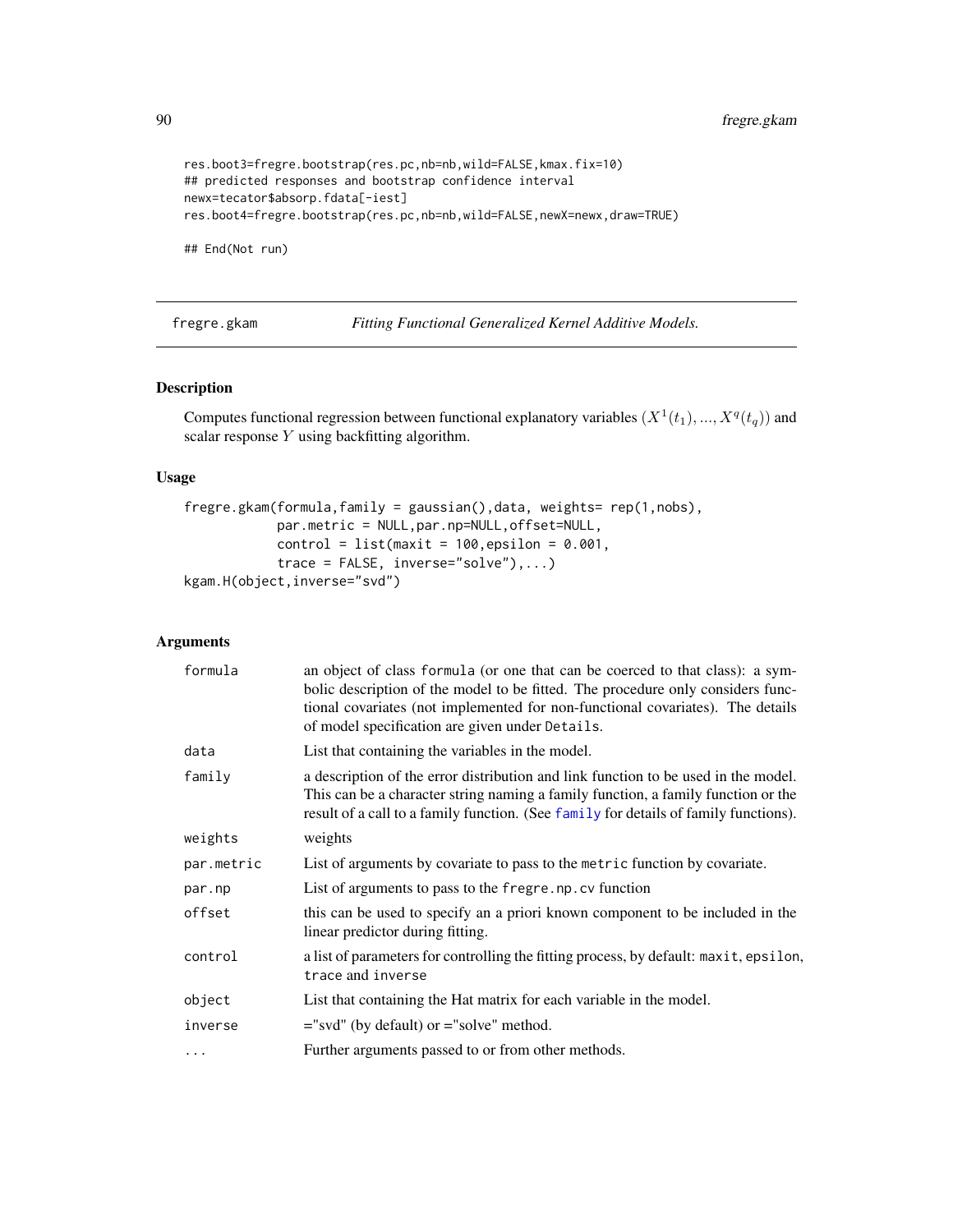# fregre.gkam 91

# Details

The smooth functions  $f(.)$  are estimated nonparametrically using a iterative local scoring algorithm by applying Nadaraya-Watson weighted kernel smoothers using [fregre.np.cv](#page-101-0) in each step, see Febrero-Bande and Gonzalez-Manteiga (2011) for more details.

Consider the fitted response  $\hat{Y} = g^{-1}(H_Q y)$ , where  $H_Q$  is the weighted hat matrix. Opsomer and Ruppert (1997) solves a system of equations for fit the unknowns  $f(\cdot)$  computing the additive smoother matrix  $H_k$  such that  $\hat{f}_k(X^k) = H_k Y$  and  $H_Q = H_1 +, \dots, +H_q$ . The additive model is fitted as follows:

$$
\hat{Y} = g^{-1}\left(\sum_{i}^{q} \hat{f}_{i}(X_{i})\right)
$$

### Value

| result            | List of non-parametric estimation by covariate.             |
|-------------------|-------------------------------------------------------------|
| fitted.values     | Estimated scalar response.                                  |
| residuals         | y minus fitted values.                                      |
| effects           | The residual degrees of freedom.                            |
| alpha             | Hat matrix.                                                 |
| family            | Coefficient of determination.                               |
| linear.predictors |                                                             |
|                   | Residual variance.                                          |
| deviance          | Scalar response.                                            |
| aic               | Functional explanatory data.                                |
| null.deviance     | Non functional explanatory data.                            |
| iter              | Distance matrix between curves.                             |
| W                 | beta coefficient estimated                                  |
| eqrank            | List that containing the variables in the model.            |
| prior.weights     | Asymmetric kernel used.                                     |
| y                 | Scalar response.                                            |
| н                 | Hat matrix, see Opsomer and Ruppert(1997) for more details. |
| converged         | conv.                                                       |

### Author(s)

Febrero-Bande, M. and Oviedo de la Fuente, M.

## References

Febrero-Bande M. and Gonzalez-Manteiga W. (2012). *Generalized Additive Models for Functional Data*. TEST. Springer-Velag. <http://dx.doi.org/10.1007/s11749-012-0308-0>

Opsomer J.D. and Ruppert D.(1997). *Fitting a bivariate additive model by local polynomial regression*.Annals of Statistics, 25, 186-211.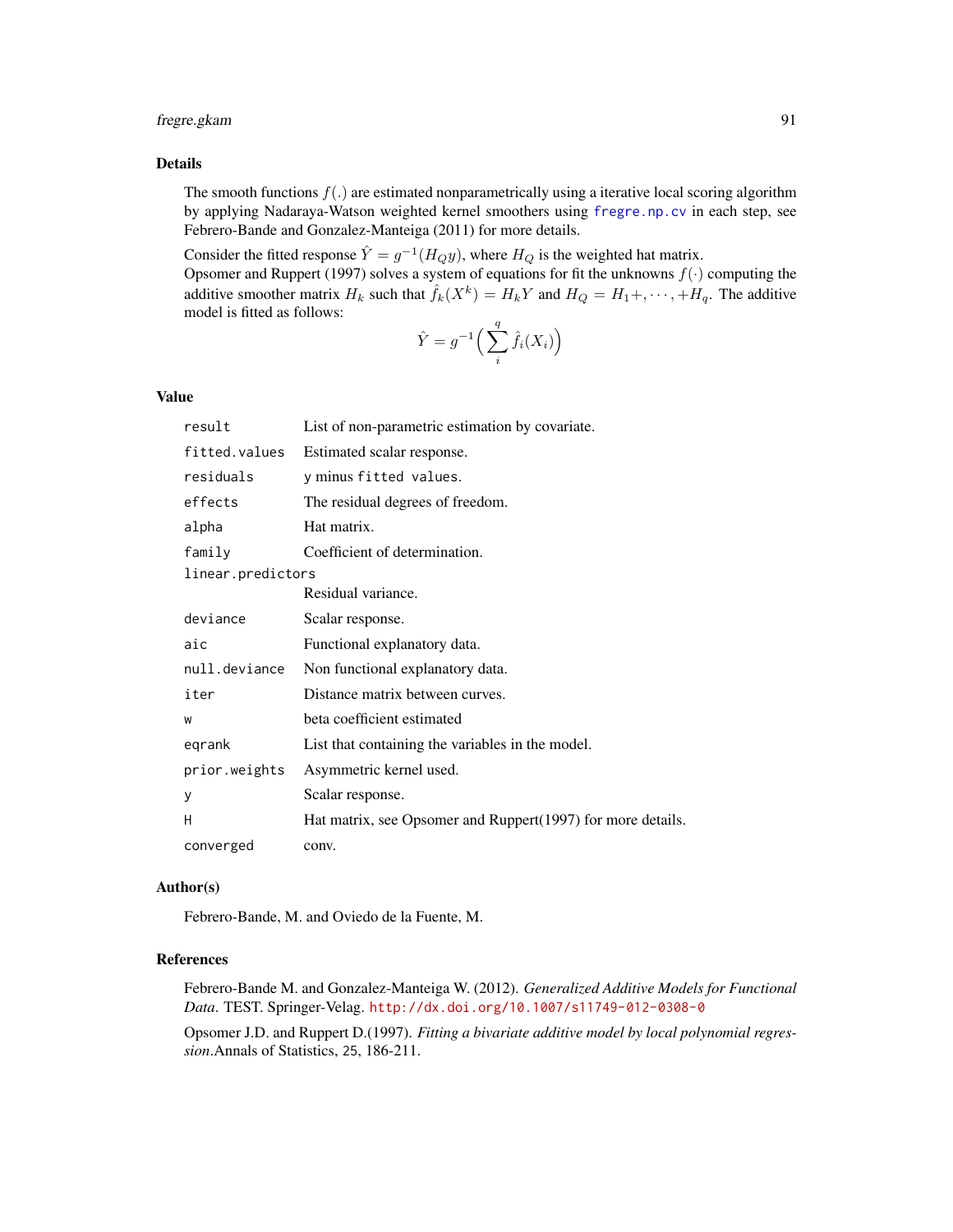### See Also

See Also as: [fregre.gsam](#page-94-0), [fregre.glm](#page-91-0) and [fregre.np.cv](#page-101-0)

# Examples

```
## Not run:
data(tecator)
ab=tecator$absorp.fdata[1:100]
ab2=fdata.deriv(ab,2)
yfat=tecator$y[1:100,"Fat"]
# Example 1: # Changing the argument par.np and family
yfat.cat=ifelse(yfat<15,0,1)
xlist=list("df"=data.frame(yfat.cat),"ab"=ab,"ab2"=ab2)
f2<-yfat.cat~ab+ab2
par.NP<-list("ab"=list(Ker=AKer.norm,type.S="S.NW"),
"ab2"=list(Ker=AKer.norm,type.S="S.NW"))
res2=fregre.gkam(f2,family=binomial(),data=xlist,
par.np=par.NP)
res2
# Example 2: Changing the argument par.metric and family link
par.metric=list("ab"=list(metric=semimetric.deriv,nderiv=2,nbasis=15),
"ab2"=list("metric"=semimetric.basis))
res3=fregre.gkam(f2,family=binomial("probit"),data=xlist,
par.metric=par.metric,control=list(maxit=2,trace=FALSE))
summary(res3)
# Example 3: Gaussian family (by default)
# Only 1 iteration (by default maxit=100)
xlist=list("df"=data.frame(yfat),"ab"=ab,"ab2"=ab2)
f<-yfat~ab+ab2
res=fregre.gkam(f,data=xlist,control=list(maxit=1,trace=FALSE))
res
## End(Not run)
```
<span id="page-91-0"></span>fregre.glm *Fitting Functional Generalized Linear Models*

### Description

Computes functional generalized linear model between functional covariate  $X^{j}(t)$  (and non functional covariate  $Z^{j}$ ) and scalar response Y using basis representation.

This function is an extension of the linear regression models: fregre. In where the  $E[Y|X, Z]$  is related to the linear prediction  $\eta$  via a link function  $g(.)$ .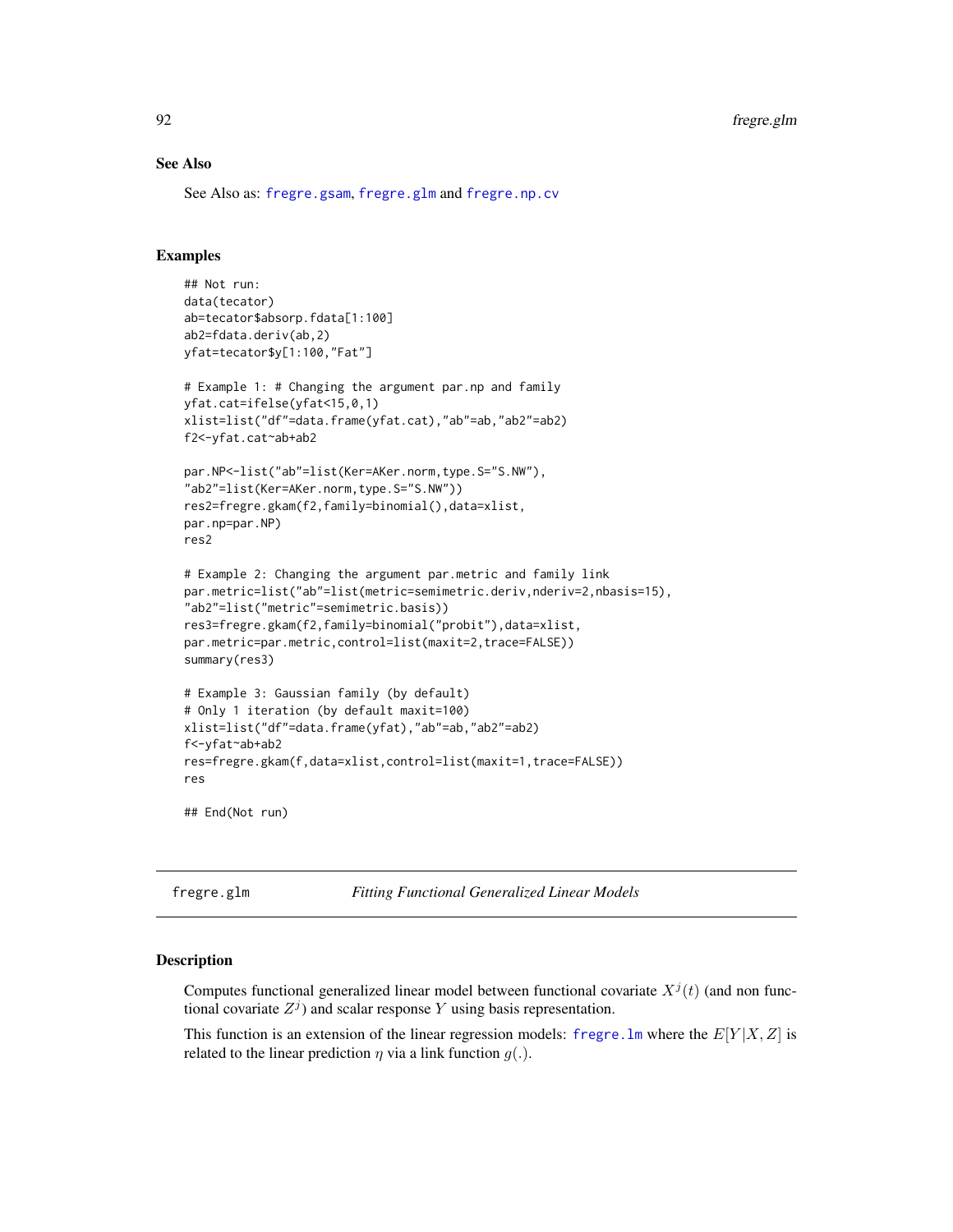# fregre.glm 93

$$
E[Y|X,Z] = \eta = g^{-1}(\alpha + \sum_{j=1}^{p} \beta_j Z^j + \sum_{k=1}^{q} \frac{1}{\sqrt{T_k}} \int_{T_k} X^k(t) \beta_k(t) dt)
$$

where  $Z = [Z^1, \dots, Z^p]$  are the non functional covariates and  $X(t) = [X^1(t_1), \dots, X^q(t_q)]$  are the functional ones.

### Usage

fregre.glm(formula,family = gaussian(),data, basis.x=NULL,basis.b=NULL,CV=FALSE,...)

### Arguments

| formula  | an object of class formula (or one that can be coerced to that class): a symbolic<br>description of the model to be fitted. The details of model specification are given<br>under Details.                                                                      |
|----------|-----------------------------------------------------------------------------------------------------------------------------------------------------------------------------------------------------------------------------------------------------------------|
| family   | a description of the error distribution and link function to be used in the model.<br>This can be a character string naming a family function, a family function or the<br>result of a call to a family function. (See family for details of family functions.) |
| data     | List that containing the variables in the model.                                                                                                                                                                                                                |
| basis.x  | List of basis for functional explanatory data estimation.                                                                                                                                                                                                       |
| basis.b  | List of basis for $\beta(t)$ parameter estimation.                                                                                                                                                                                                              |
| CV       | $=$ TRUE, Cross-validation (CV) is done.                                                                                                                                                                                                                        |
| $\ddots$ | Further arguments passed to or from other methods.                                                                                                                                                                                                              |
|          |                                                                                                                                                                                                                                                                 |

## Details

The first item in the data list is called *"df"* and is a data frame with the response and non functional explanatory variables, as [glm](#page-0-0).

Functional covariates of class fdata or fd are introduced in the following items in the data list. basis.x is a list of basis for represent each functional covariate. The basis object can be created by the function: [create.pc.basis](#page-34-0), [pca.fd](#page-0-0) [create.pc.basis](#page-34-0), [create.fdata.basis](#page-34-1) o [create.basis](#page-0-0). basis.b is a list of basis for represent each  $\beta(t)$  parameter. If basis.x is a list of functional principal components basis (see [create.pc.basis](#page-34-0) or [pca.fd](#page-0-0)) the argument basis.b is ignored.

# Value

Return glm object plus:

| basis.x | Basis used for foata or fo covariates.                     |
|---------|------------------------------------------------------------|
| basis.b | Basis used for beta parameter estimation.                  |
| beta.l  | List of estimated beta parameter of functional covariates. |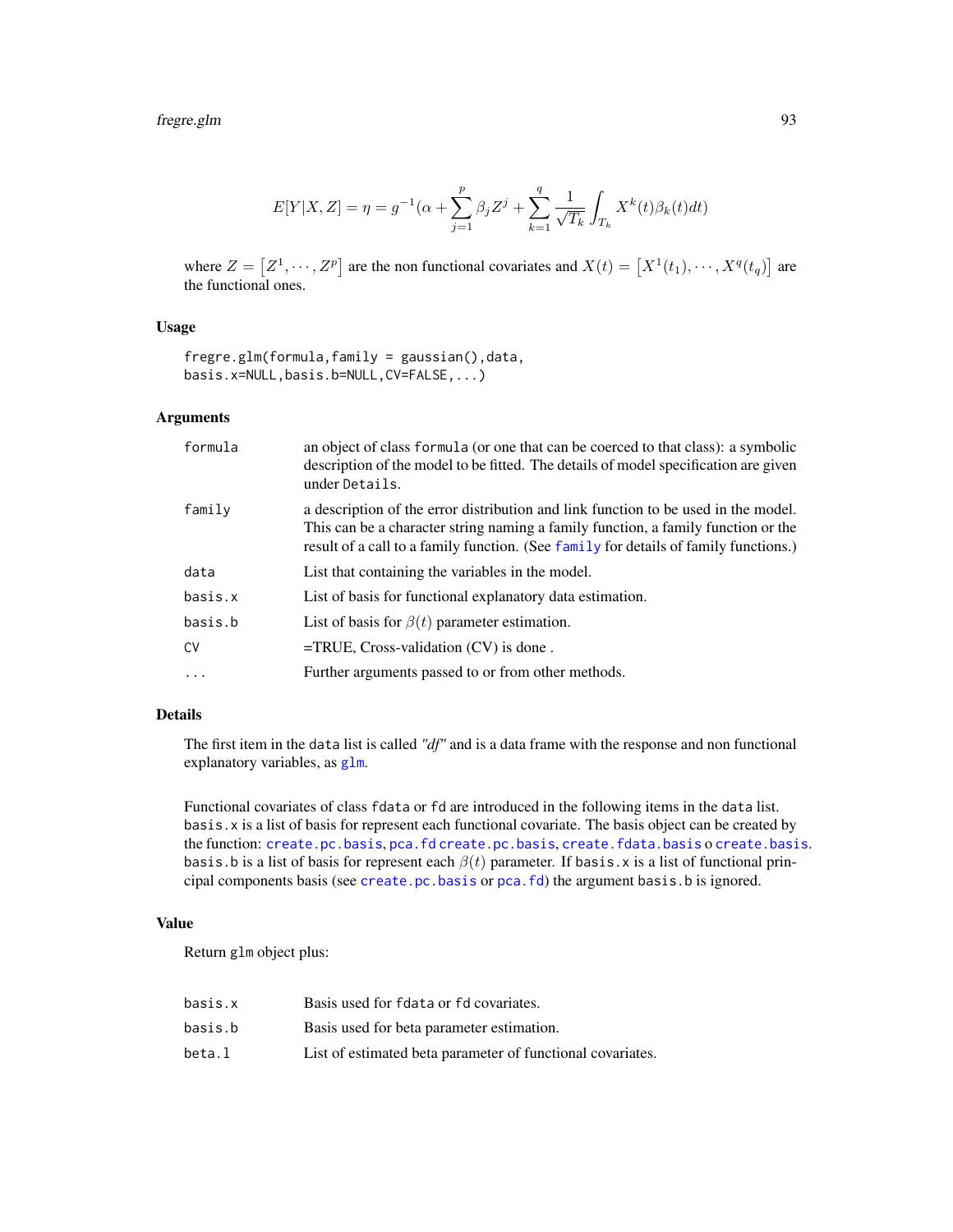94 fregre.glm

| data    | List that containing the variables in the model. |
|---------|--------------------------------------------------|
| formula | formula.                                         |
| C٧      | predicted response by cross-validation.          |

### Note

If the formula only contains a non functional explanatory variables (multivariate covariates), the function compute a standard [glm](#page-0-0) procedure.

# Author(s)

Manuel Febrero-Bande, Manuel Oviedo de la Fuente <manuel.oviedo@usc.es>

# References

Ramsay, James O., and Silverman, Bernard W. (2006), *Functional Data Analysis*, 2nd ed., Springer, New York.

McCullagh and Nelder (1989), *Generalized Linear Models* 2nd ed. Chapman and Hall.

Venables, W. N. and Ripley, B. D. (2002) *Modern Applied Statistics with S*, New York: Springer.

# See Also

See Also as: [predict.fregre.glm](#page-166-0) and [summary.glm](#page-0-0). Alternative method if family=*gaussian*: [fregre.lm](#page-96-0).

## Examples

```
data(tecator)
x=tecator$absorp.fdata
y=tecator$y$Fat
tt=x[["argvals"]]
dataf=as.data.frame(tecator$y)
nbasis.x=11
nbasis.b=7
basis1=create.bspline.basis(rangeval=range(tt),nbasis=nbasis.x)
basis2=create.bspline.basis(rangeval=range(tt),nbasis=nbasis.b)
f=Fat~Protein+x
basis.x=list("x"=basis1)
basis.b=list("x"=basis2)
ldata=list("df"=dataf,"x"=x)
res=fregre.glm(f,family=gaussian(),data=ldata,basis.x=basis.x,
basis.b=basis.b)
summary(res)
```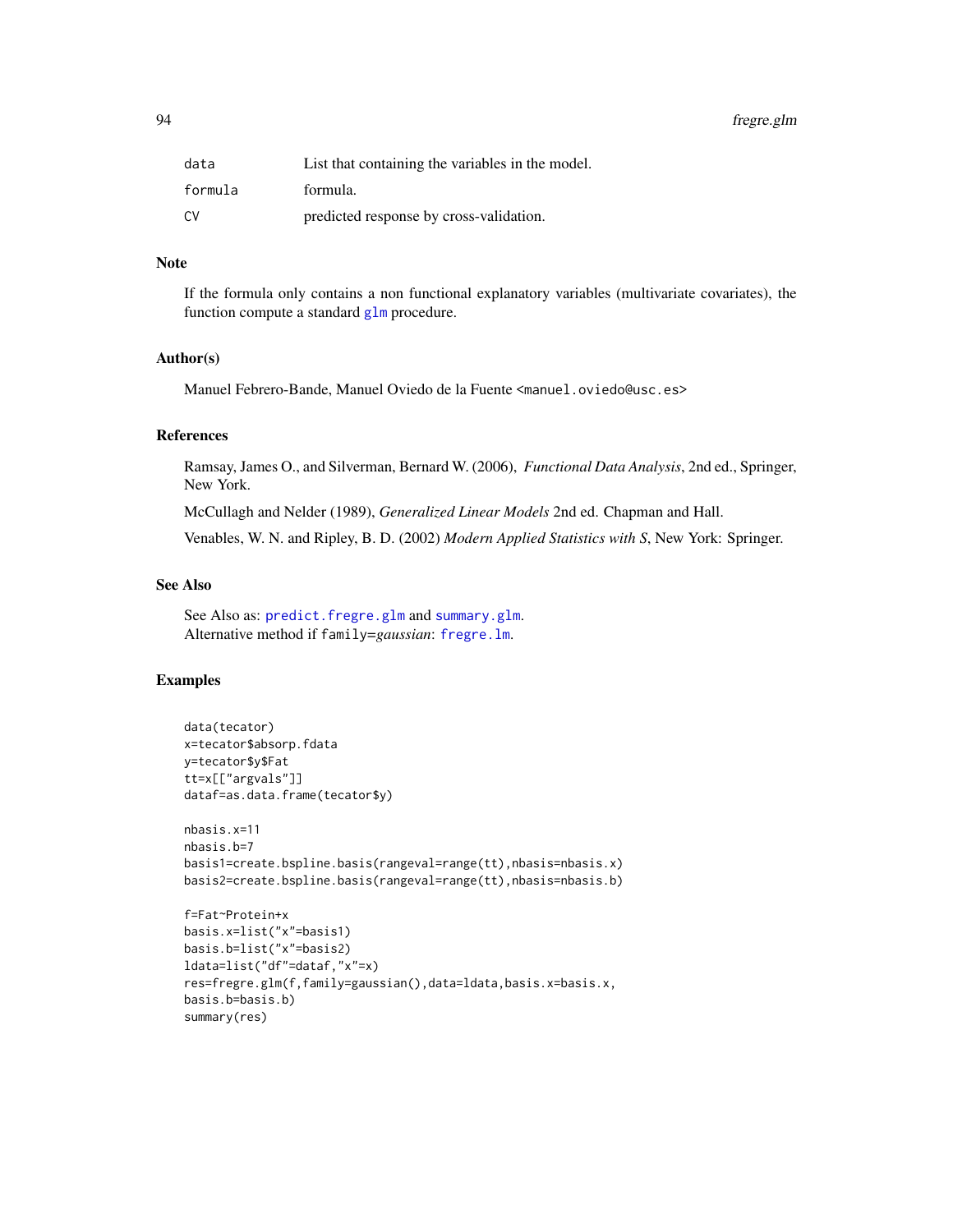### <span id="page-94-0"></span>Description

Computes functional GAM model between functional covariate  $(X^1(t_1), \dots, X^q(t_q))$  (and non functional covariate  $(Z^1, ..., Z^p)$  and scalar response Y.

This function is an extension of the functional generalized linear regression models: [fregre.glm](#page-91-0) where the  $E[Y|X, Z]$  is related to the linear prediction  $\eta$  via a link function  $g(\cdot)$  with integrated smoothness estimation by the smooth functions  $f(\cdot)$ .

$$
E[Y|X,Z]) = \eta = g^{-1}(\alpha + \sum_{i=1}^p f_i(Z^i) + \sum_{k=1}^q \sum_{j=1}^{k_q} f_j^k(\xi_j^k))
$$

where  $\xi_j^k$  is the coefficient of the basis function expansion of  $X^k$ , (in PCA analysis  $\xi_j^k$  is the score of the *j*-functional PC of  $X^k$ .

The smooth functions  $f(\cdot)$  can be added to the right hand side of the formula to specify that the linear predictor depends on smooth functions of predictors using smooth terms [s](#page-0-0) and [te](#page-0-0) as in [gam](#page-0-0) (or linear functionals of these as  $Z\beta$  and  $\langle X(t), \beta \rangle$  in [fregre.glm](#page-91-0)).

## Usage

fregre.gsam(formula, family = gaussian(),data=list(), weights=NULL,basis.x=NULL,basis.b=NULL,CV=FALSE,...)

### Arguments

| formula    | an object of class formula (or one that can be coerced to that class): a symbolic<br>description of the model to be fitted. The details of model specification are given<br>under Details.                                                                      |  |
|------------|-----------------------------------------------------------------------------------------------------------------------------------------------------------------------------------------------------------------------------------------------------------------|--|
| family     | a description of the error distribution and link function to be used in the model.<br>This can be a character string naming a family function, a family function or the<br>result of a call to a family function. (See family for details of family functions.) |  |
| data       | List that containing the variables in the model.                                                                                                                                                                                                                |  |
| weights    | weights                                                                                                                                                                                                                                                         |  |
| basis.x    | List of basis for functional explanatory data estimation.                                                                                                                                                                                                       |  |
| basis.b    | List of basis for functional beta parameter estimation.                                                                                                                                                                                                         |  |
| CV         | $=$ TRUE, Cross-validation $(CV)$ is done.                                                                                                                                                                                                                      |  |
| $\ddots$ . | Further arguments passed to or from other methods.                                                                                                                                                                                                              |  |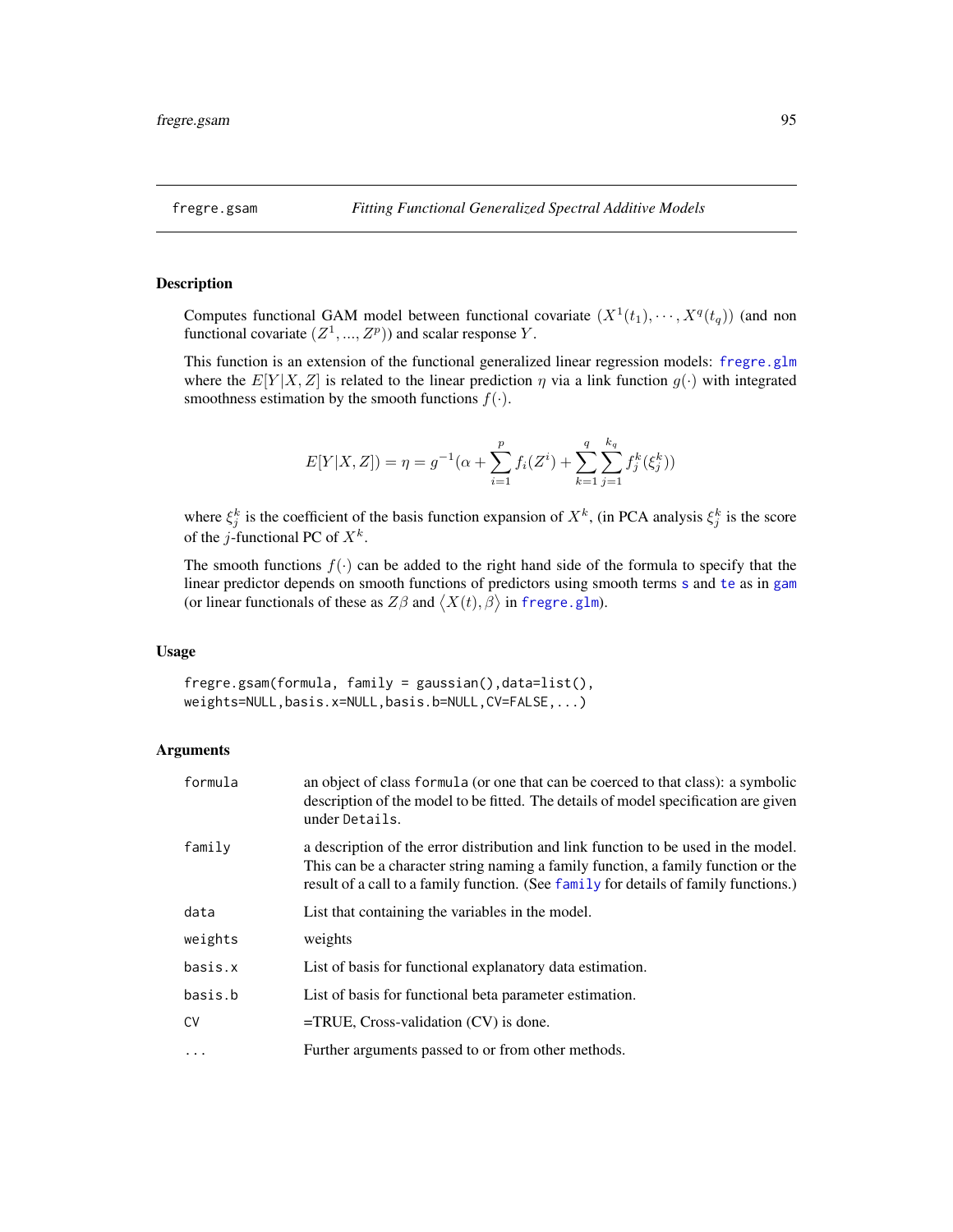# Details

The first item in the data list is called *"df"* and is a data frame with the response and non functional explanatory variables, as [gam](#page-0-0).

Functional covariates of class fdata or fd are introduced in the following items in the data list. basis.x is a list of basis for represent each functional covariate. The basis object can be created by the function: [create.pc.basis](#page-34-0), [pca.fd](#page-0-0) [create.pc.basis](#page-34-0), [create.fdata.basis](#page-34-1) o [create.basis](#page-0-0). basis.b is a list of basis for represent each functional beta parameter. If basis.x is a list of functional principal components basis (see [create.pc.basis](#page-34-0) or [pca.fd](#page-0-0)) the argument basis.b is ignored.

## Value

Return gam object plus:

| basis.x | Basis used for foata or fo covariates.            |
|---------|---------------------------------------------------|
| basis.b | Basis used for beta parameter estimation.         |
| data    | List that containing the variables in the model.  |
| formula | formula.                                          |
| CV      | \\$y.pred predicted response by cross-validation. |

## Note

If the formula only contains a non functional explanatory variables (multivariate covariates), the function compute a standard [glm](#page-0-0) procedure.

## Author(s)

Manuel Febrero-Bande, Manuel Oviedo de la Fuente <manuel.oviedo@usc.es>

#### References

Muller HG and Stadtmuller U. (2005). *Generalized functional linear models.* Ann. Statist.33 774-805.

Wood (2001) *mgcv:GAMs and Generalized Ridge Regression for R*. R News 1(2):20-25.

Ramsay, James O., and Silverman, Bernard W. (2006), *Functional Data Analysis*, 2nd ed., Springer, New York.

Venables, W. N. and Ripley, B. D. (2002) *Modern Applied Statistics with S*, New York: Springer.

#### See Also

See Also as: [predict.fregre.gsam](#page-166-0) and [summary.gam](#page-0-0). Alternative methods: [fregre.glm](#page-91-0) and [fregre.gkam](#page-89-0).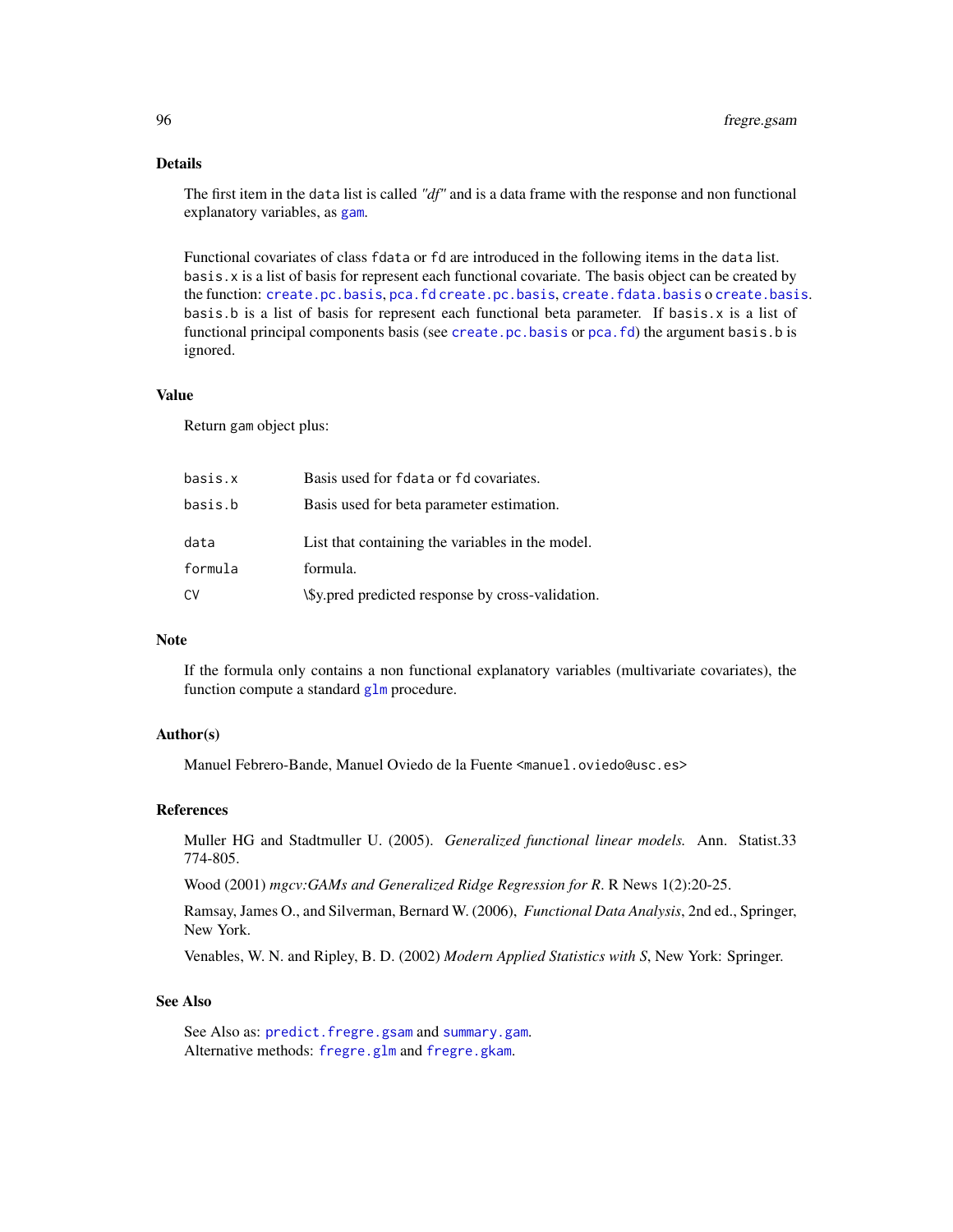#### fregre.lm 97

### Examples

```
data(tecator)
x=tecator$absorp.fdata
x.d1<-fdata.deriv(x)
tt<-x[["argvals"]]
dataf=as.data.frame(tecator$y)
nbasis.x=11;nbasis.b=5
basis1=create.bspline.basis(rangeval=range(tt),nbasis=nbasis.x)
basis2=create.bspline.basis(rangeval=range(tt),nbasis=nbasis.b)
f=Fat~s(Protein)+s(x)
basis.x=list("x"=basis1,"x.d1"=basis1)
basis.b=list("x"=basis2,"x.d1"=basis2)
ldata=list("df"=dataf,"x"=x,"x.d1"=x.d1)
res=fregre.gsam(Fat~Water+s(Protein)+x+s(x.d1),ldata,family=gaussian(),
basis.x=basis.x,basis.b=basis.b)
res
## Not run:
res2=fregre.gsam(Fat~te(Protein,k=3)+x,data=ldata,family=gaussian())
summary(res2)
## dropind basis pc
basis.pc0=create.pc.basis(x,c(2,4,7))
basis.pc1=create.pc.basis(x.d1,c(1:3))
basis.x=list("x"=basis.pc0,"x.d1"=basis.pc1)
ldata=list("df"=dataf,"x"=x,"x.d1"=x.d1)
res.pc=fregre.gsam(f,data=ldata,family=gaussian(),
basis.x=basis.x,basis.b=basis.b)
summary(res.pc)
## Binomial family
x=tecator$absorp.fdata
tecator$y$Fat<-ifelse(tecator$y$Fat>20,1,0)
x.d1<-fdata.deriv(x)
dataf=as.data.frame(tecator$y)
ldata=list("df"=dataf,"x"=x,"x.d1"=x.d1)
res.bin=fregre.gsam(Fat~Protein+s(x),ldata,family=binomial())
## End(Not run)
```
<span id="page-96-0"></span>fregre.lm *Fitting Functional Linear Models*

#### Description

Computes functional regression between functional (and non functional) explanatory variables and scalar response using basis representation.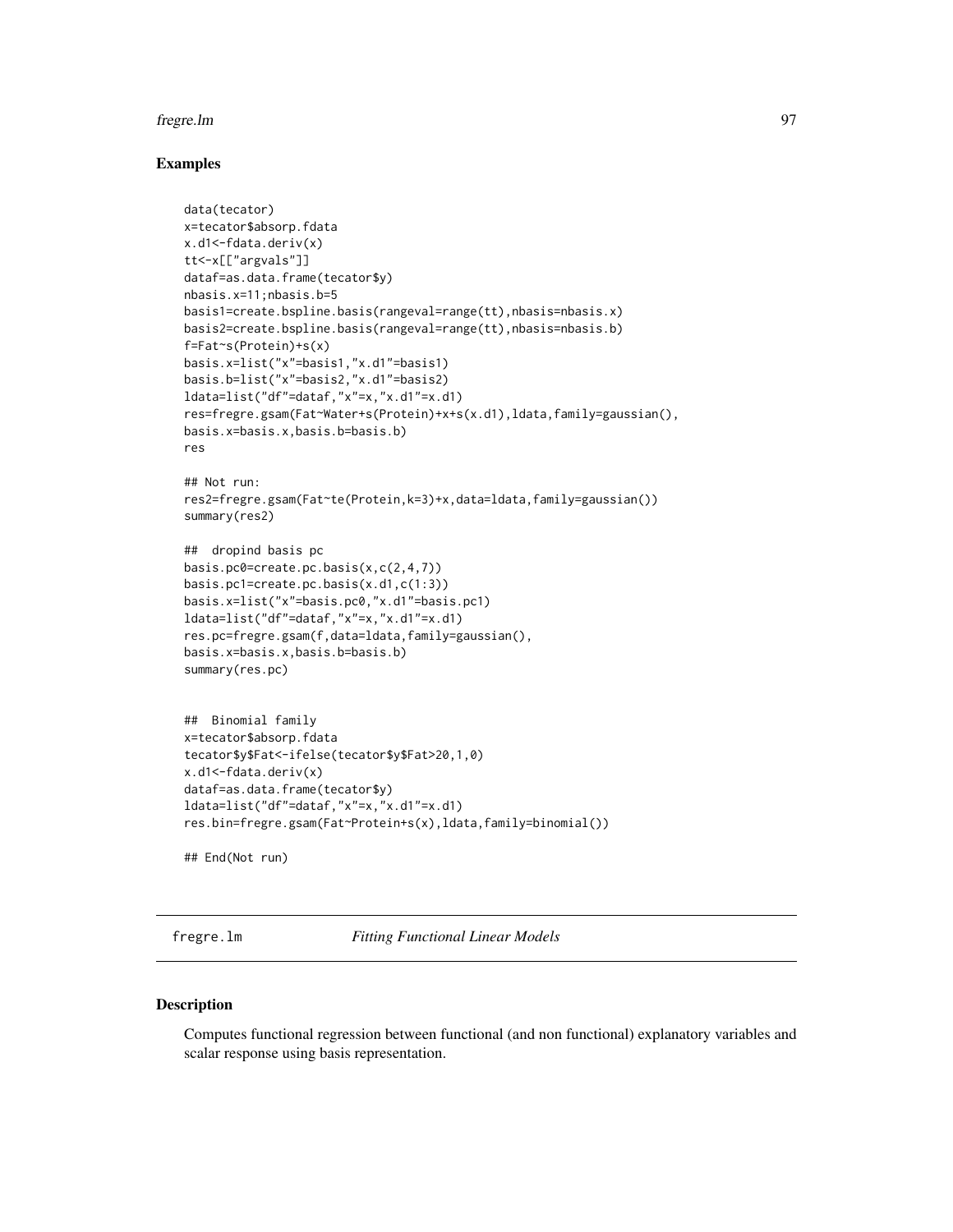This section is presented as an extension of the linear regression models: [fregre.pc](#page-104-0), [fregre.pls](#page-112-0) and fregre. basis. Now, the scalar response  $Y$  is estimated by more than one functional covariate  $X^{j}(t)$  and also more than one non functional covariate  $Z^{j}$ . The regression model is given by:

$$
E[Y|X,Z] = \alpha + \sum_{j=1}^{p} \beta_j Z^j + \sum_{k=1}^{q} \frac{1}{\sqrt{T_k}} \int_{T_k} X^k(t) \beta_k(t) dt
$$

where  $Z = [Z^1, \dots, Z^p]$  are the non functional covariates,  $X(t) = [X^1(t_1), \dots, X^q(t_q)]$  are the functional ones and  $\epsilon$  are random errors with mean zero, finite variance  $\sigma^2$  and  $E[X(t)\epsilon] = 0$ .

### Usage

```
fregre.lm(formula,data,basis.x=NULL,basis.b=NULL,rn,
          lambda,weights=rep(1,n),...)
```
### **Arguments**

| formula  | an object of class formula (or one that can be coerced to that class): a symbolic<br>description of the model to be fitted. The details of model specification are given<br>under Details. |
|----------|--------------------------------------------------------------------------------------------------------------------------------------------------------------------------------------------|
| data     | List that containing the variables in the model.                                                                                                                                           |
| basis.x  | List of basis for functional explanatory data estimation.                                                                                                                                  |
| basis.b  | List of basis for functional beta parameter estimation.                                                                                                                                    |
| rn       | List of Ridge parameter.                                                                                                                                                                   |
| lambda   | List of Roughness penalty parameter.                                                                                                                                                       |
| weights  | weights                                                                                                                                                                                    |
| $\cdots$ | Further arguments passed to or from other methods.                                                                                                                                         |
|          |                                                                                                                                                                                            |

### Details

The first item in the data list is called *"df"* and is a data frame with the response and non functional explanatory variables, as [lm](#page-0-0). Functional covariates of class fdata or fd are introduced in the following items in the data list.

basis.x is a list of basis for represent each functional covariate. The basis object can be created by the function: [create.pc.basis](#page-34-0), [pca.fd](#page-0-0) [create.pc.basis](#page-34-0), [create.fdata.basis](#page-34-1) or [create.basis](#page-0-0).

basis.b is a list of basis for represent each functional  $\beta_k$  parameter. If basis.x is a list of functional principal components basis (see [create.pc.basis](#page-34-0) or [pca.fd](#page-0-0)) the argument basis.b *(is unnecessary and)* is ignored.

The user can penalty the basis elements by: (i) lambda is a list of rough penalty values for the second derivative of each functional covariate, see [fregre.basis](#page-78-0) for more details.

(ii) rn is a list of Ridge penalty value for each functional covariate, see [fregre.pc](#page-104-0), [fregre.pls](#page-112-0) and P. penalty for more details.

Note: For the case of the Functional Principal Components basis two penalties are allowed (but not the two together).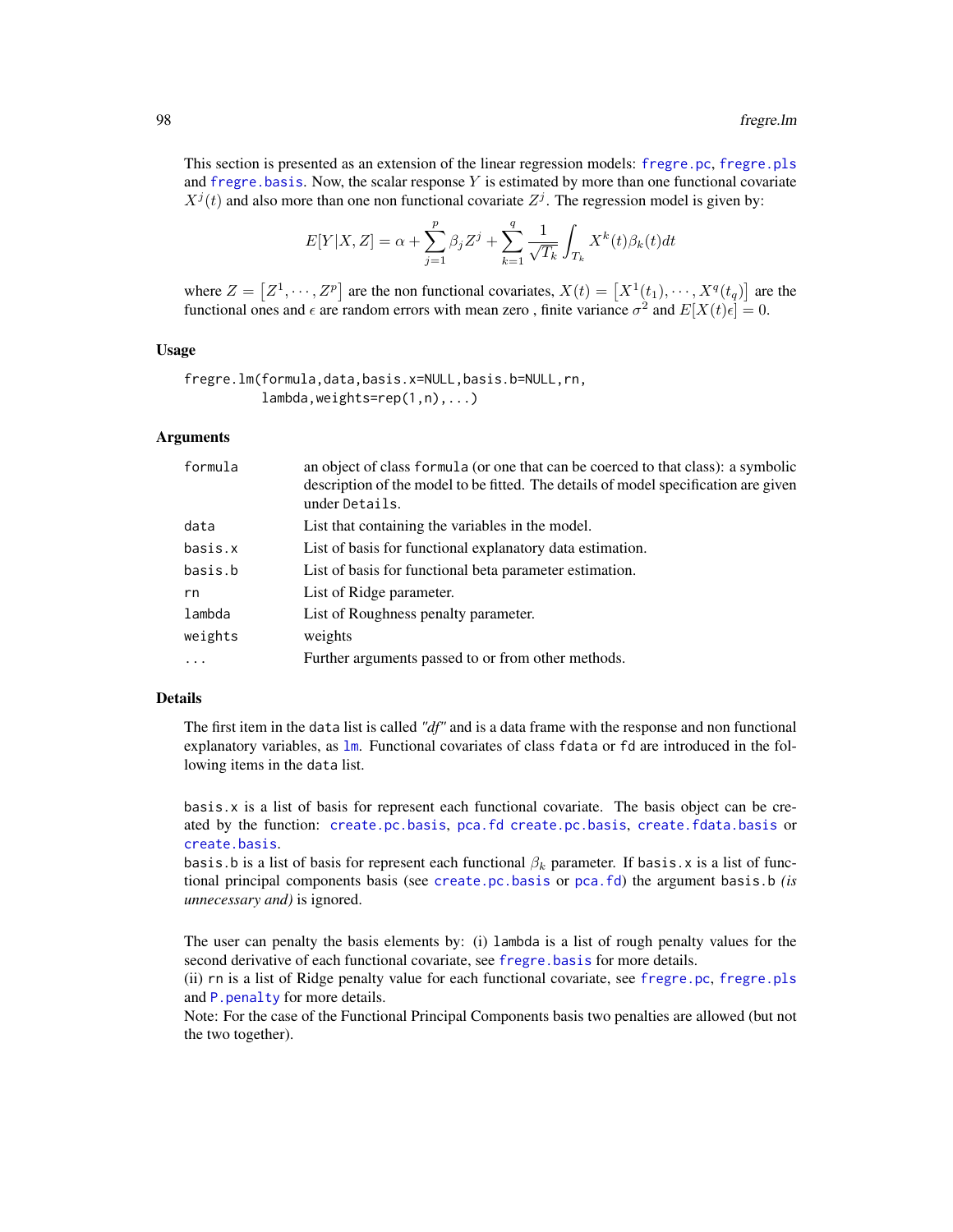#### fregre.lm 99

# Value

Return lm object plus:

| sr2     | Residual variance.                                         |
|---------|------------------------------------------------------------|
| Vp      | Estimated covariance matrix for the parameters.            |
| lambda  | A roughness penalty.                                       |
| basis.x | Basis used for fdata or fd covariates.                     |
| basis.b | Basis used for beta parameter estimation.                  |
| beta.l  | List of estimated beta parameter of functional covariates. |
| data    | List that containing the variables in the model.           |
| formula | formula.                                                   |

### Author(s)

Manuel Febrero-Bande, Manuel Oviedo de la Fuente <manuel.oviedo@usc.es>

### References

Ramsay, James O., and Silverman, Bernard W. (2006), *Functional Data Analysis*, 2nd ed., Springer, New York.

Febrero-Bande, M., Oviedo de la Fuente, M. (2012). *Statistical Computing in Functional Data Analysis: The R Package fda.usc.* Journal of Statistical Software, 51(4), 1-28. [http://www.](http://www.jstatsoft.org/v51/i04/) [jstatsoft.org/v51/i04/](http://www.jstatsoft.org/v51/i04/)

### See Also

See Also as: [predict.fregre.lm](#page-166-0) and [summary.lm](#page-0-0). Alternative method: [fregre.glm](#page-91-0).

# Examples

```
data(tecator)
x=tecator$absorp.fdata
y=tecator$y$Fat
tt=x[["argvals"]]
dataf=as.data.frame(tecator$y)
```

```
nbasis.x=11
nbasis.b=7
basis1=create.bspline.basis(rangeval=range(tt),nbasis=nbasis.x)
basis2=create.bspline.basis(rangeval=range(tt),nbasis=nbasis.b)
```

```
f=Fat~Protein+x
basis.x=list("x"=basis1)
basis.b=list("x"=basis2)
ldata=list("df"=dataf,"x"=x)
```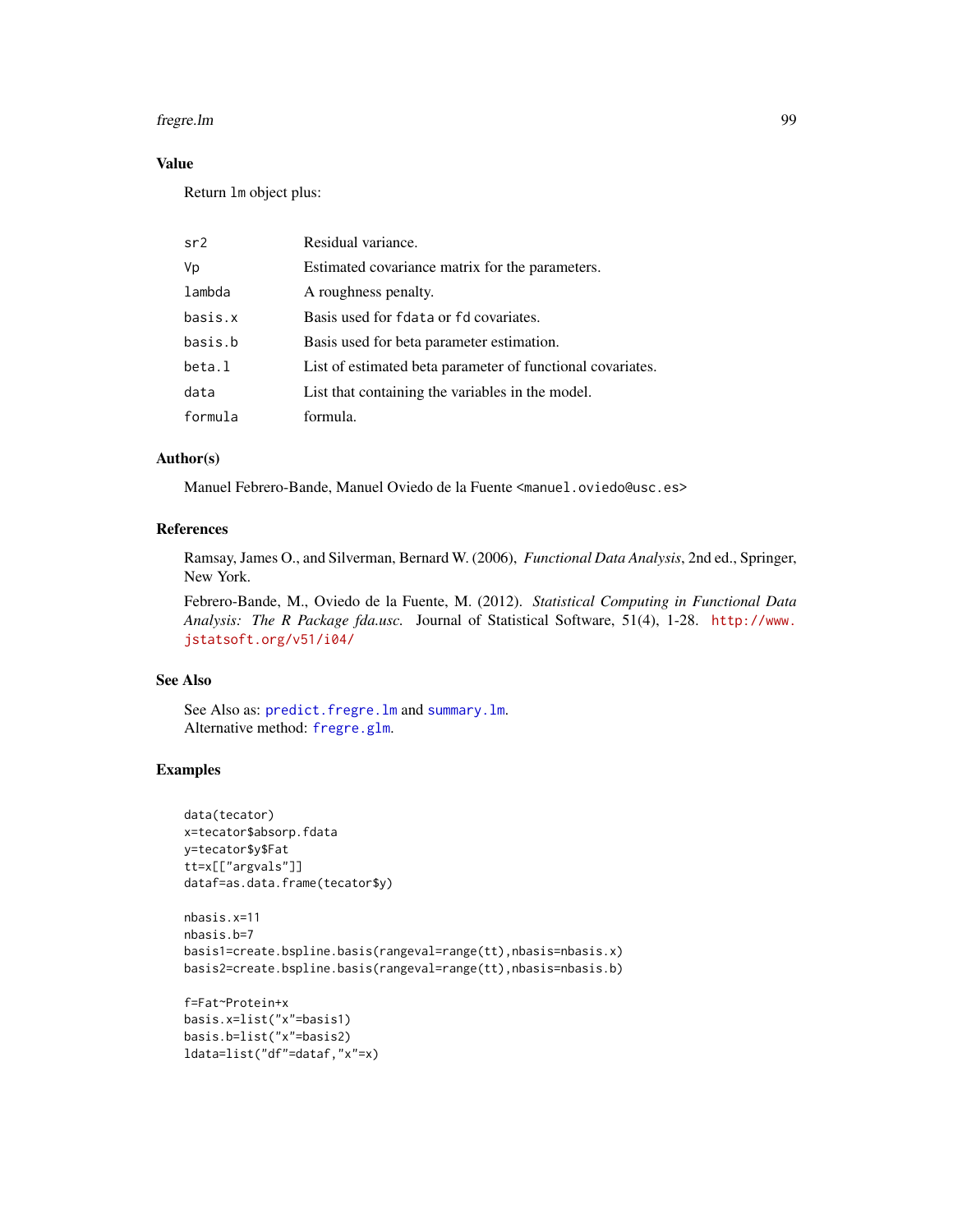#### 100 fregre.np

```
res=fregre.lm(f,ldata,basis.x=basis.x,basis.b=basis.b)
summary(res)
f2=Fat~Protein+xd
xd=fdata.deriv(x,nderiv=2,class.out='fdata',nbasis=nbasis.x)
ldata2=list("df"=dataf,"xd"=xd)
basis.x2=list("xd"=basis1)
basis.b2=list("xd"=basis2)
res2=fregre.lm(f2,ldata2,basis.x=basis.x2,basis.b=basis.b2)
summary(res2)
par(mfrow=c(2,1))
plot(res$beta.l$x,main="functional beta estimation")
plot(res2$beta.l$xd,col=2)
```
<span id="page-99-0"></span>

| fregre.np | Functional regression with scalar response using non-parametric ker- |
|-----------|----------------------------------------------------------------------|
|           | nel estimation                                                       |

# Description

Computes functional regression between functional explanatory variables and scalar response using kernel estimation. The non-parametric functional regression model can be written as follows

 $y_i = r(X_i) + \epsilon_i$ 

where the unknown smooth real function  $r$  is estimated using kernel estimation by means of

$$
\hat{r}(X) = \frac{\sum_{i=1}^{n} K(h^{-1}d(X, X_i))y_i}{\sum_{i=1}^{n} K(h^{-1}d(X, X_i))}
$$

where K is an kernel function (see Ker argument), h is the smoothing parameter and  $d$  is a metric or a semi-metric (see metric argument).

### Usage

fregre.np(fdataobj,y,h=NULL,Ker=AKer.norm,metric=metric.lp, type.S=S.NW,par.S=list(w=1),...)

## Arguments

| fdataobi | fdata class object.                                                                                                                 |
|----------|-------------------------------------------------------------------------------------------------------------------------------------|
| y        | Scalar response with length n.                                                                                                      |
| h        | Bandwidth, h>0. Default argument values are provided as the 5%-quantile of<br>the distance between fdataobj curves, see h. default. |
| Ker      | Type of asymmetric kernel used, by default asymmetric normal kernel.                                                                |
| metric   | Metric function, by default metric. 1p.                                                                                             |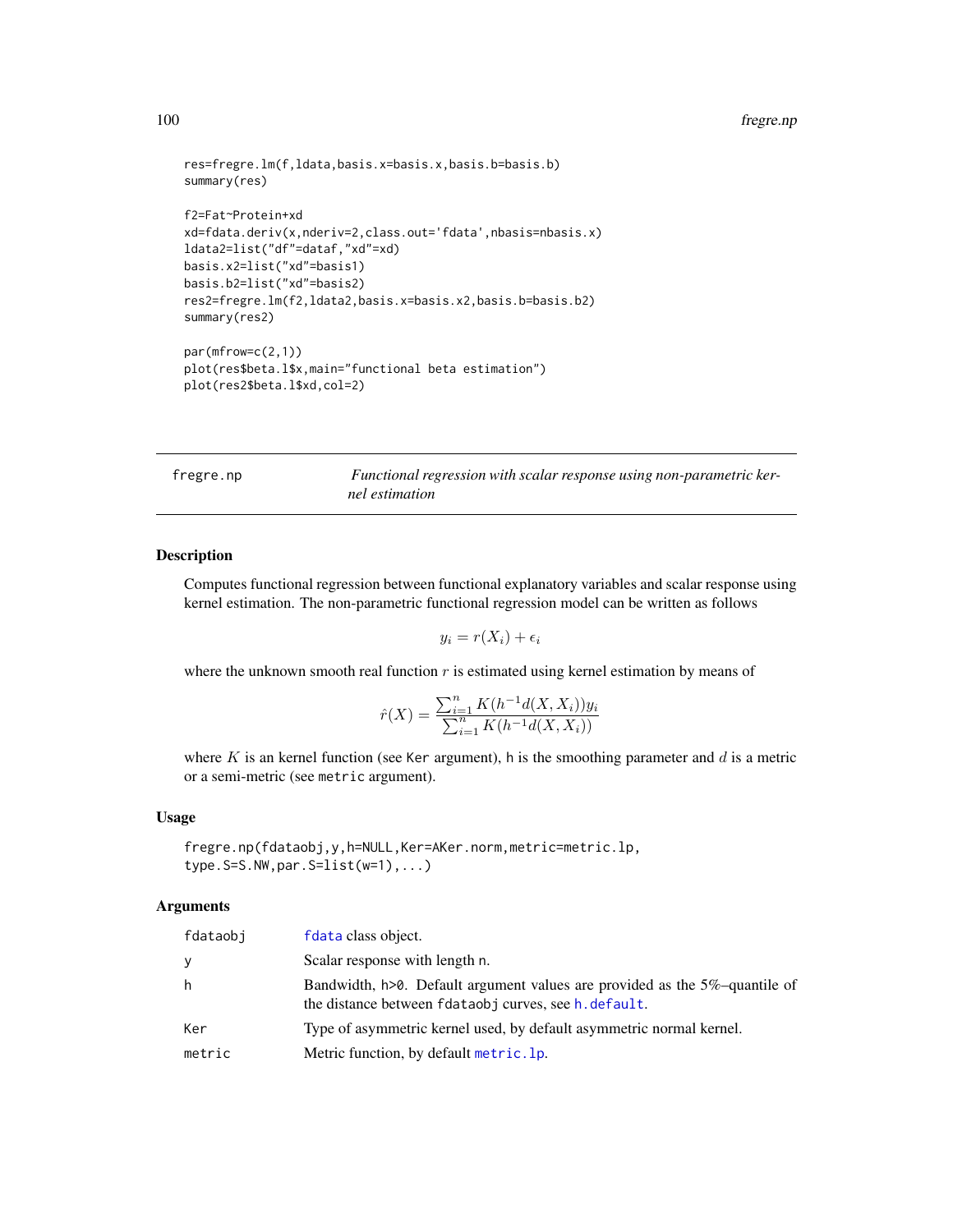#### fregre.np 101

## Details

The distance between curves is calculated using the [metric.lp](#page-142-0) although any other semimetric could be used (see [semimetric.basis](#page-181-0) or [semimetric.NPFDA](#page-182-0) functions). The kernel is applied to a metric or semi-metrics that provides non-negative values, so it is common to use asymmetric kernels. Different asymmetric kernels can be used, see [Kernel.asymmetric](#page-132-0).

## Value

Return:

| call          | The matched call.                   |
|---------------|-------------------------------------|
| fitted.values | Estimated scalar response.          |
| н             | Hat matrix.                         |
| residuals     | y minus fitted values.              |
| df            | The residual degrees of freedom.    |
| r2            | Coefficient of determination.       |
| sr2           | Residual variance.                  |
| у             | Response.                           |
| fdataobj      | Functional explanatory data.        |
| mdist         | Distance matrix between x and newx. |
| Ker           | Asymmetric kernel used.             |
| h.opt         | smoothing parameter or bandwidth.   |

# Author(s)

Manuel Febrero-Bande, Manuel Oviedo de la Fuente <manuel.oviedo@usc.es>

### References

Ferraty, F. and Vieu, P. (2006). *Nonparametric functional data analysis.* Springer Series in Statistics, New York.

Febrero-Bande, M., Oviedo de la Fuente, M. (2012). *Statistical Computing in Functional Data Analysis: The R Package fda.usc.* Journal of Statistical Software, 51(4), 1-28. [http://www.](http://www.jstatsoft.org/v51/i04/) [jstatsoft.org/v51/i04/](http://www.jstatsoft.org/v51/i04/)

Hardle, W. *Applied Nonparametric Regression*. Cambridge University Press, 1994.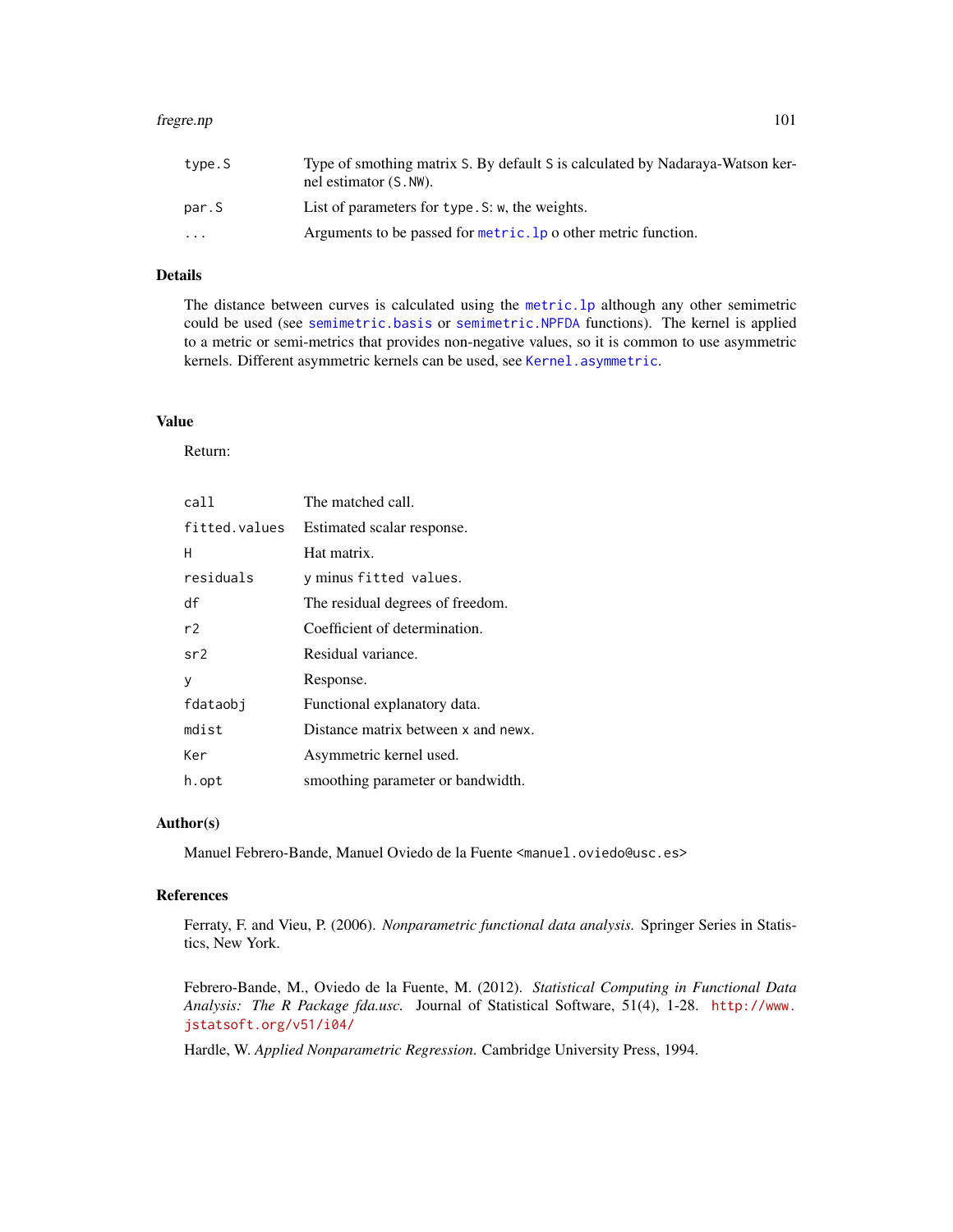# See Also

See Also as: [fregre.np.cv](#page-101-0), [summary.fregre.fd](#page-189-0) and [predict.fregre.fd](#page-164-0) . Alternative method: [fregre.basis](#page-78-0),cand [fregre.pc](#page-104-0).

# Examples

```
## Not run:
data(tecator)
absorp=tecator$absorp.fdata
ind=1:129
x=absorp[ind,]
y=tecator$y$Fat[ind]
res.np=fregre.np(x,y,Ker=AKer.epa)
summary.fregre.fd(res.np)
res.np2=fregre.np(x,y,Ker=AKer.tri)
summary.fregre.fd(res.np2)
# with other semimetrics.
res.pca1=fregre.np(x,y,Ker=AKer.tri,metri=semimetric.pca,q=1)
summary.fregre.fd(res.pca1)
res.deriv=fregre.np(x,y,metri=semimetric.deriv)
summary.fregre.fd(res.deriv)
x.d2=fdata.deriv(x,nderiv=1,method="fmm",class.out='fdata')
res.deriv2=fregre.np(x.d2,y)
summary.fregre.fd(res.deriv2)
x.d3=fdata.deriv(x,nderiv=1,method="bspline",class.out='fdata')
res.deriv3=fregre.np(x.d3,y)
summary.fregre.fd(res.deriv3)
```
## End(Not run)

<span id="page-101-0"></span>fregre.np.cv *Cross-validation functional regression with scalar response using kernel estimation.*

### Description

Computes functional regression between functional explanatory variables and scalar response using asymmetric kernel estimation by cross-validation method.

The non-parametric functional regression model can be written as follows

$$
y_i = r(X_i) + \epsilon_i
$$

where the unknown smooth real function  $r$  is estimated using kernel estimation by means of

$$
\hat{r}(X) = \frac{\sum_{i=1}^{n} K(h^{-1}d(X, X_i))y_i}{\sum_{i=1}^{n} K(h^{-1}d(X, X_i))}
$$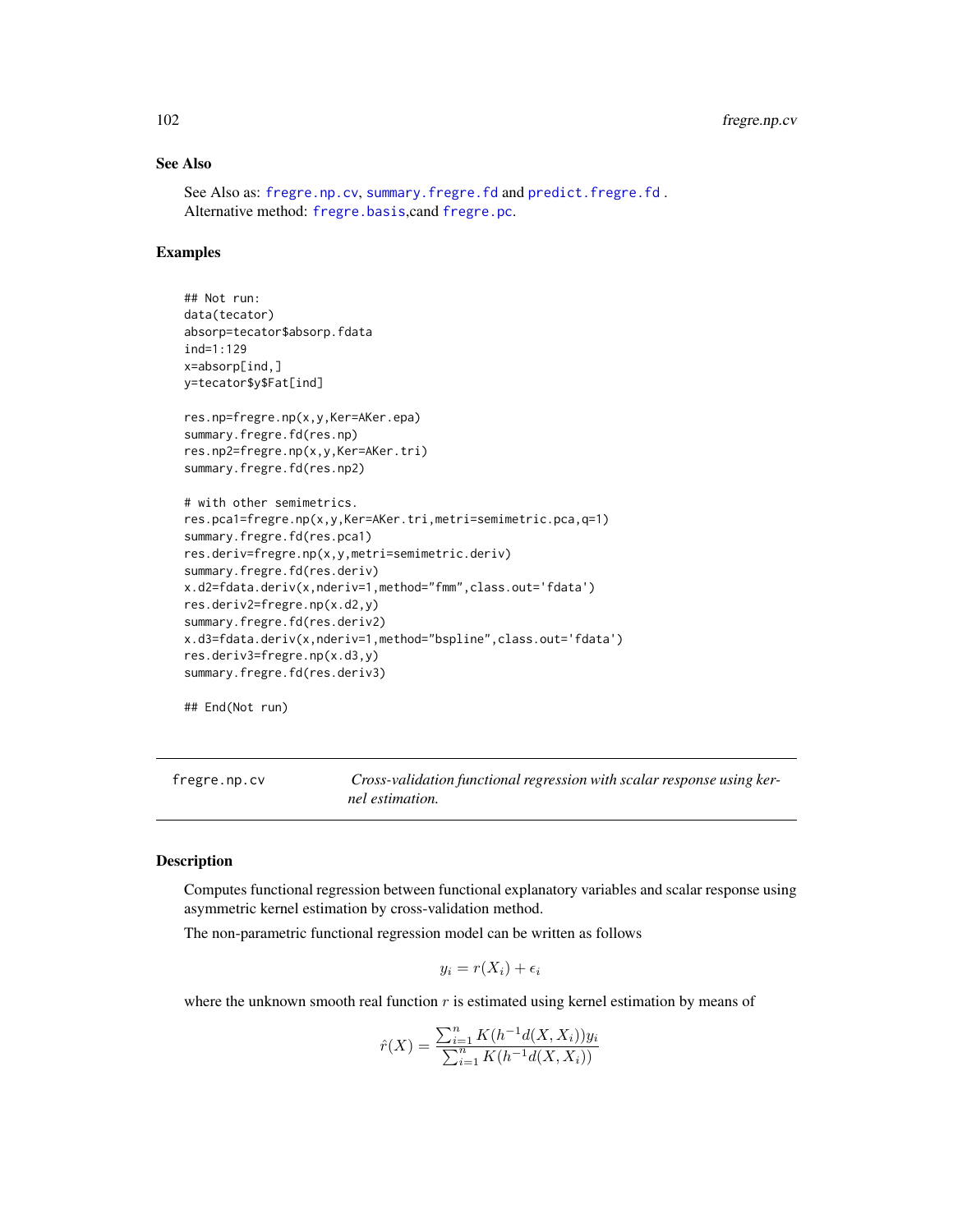# fregre.np.cv 103

where  $K$  is an kernel function (see Ker argument), h is the smoothing parameter and  $d$  is a metric or a semi-metric (see metric argument).

The function estimates the value of smoothing parameter (also called bandwidth) h through Generalized Cross-validation GCV criteria, see [GCV.S](#page-121-0) or [CV.S](#page-36-0).

# Usage

```
fregre.np.cv(fdataobj,y,h=NULL,Ker=AKer.norm,metric=metric.lp,
type.CV = GCV.S,type.S=S.NW,par.CV=list(trim=0),par.S=list(w=1),...)
```
# Arguments

| fdataobj | fdata class object.                                                                                                                                                                 |
|----------|-------------------------------------------------------------------------------------------------------------------------------------------------------------------------------------|
| y        | Scalar response with length n.                                                                                                                                                      |
| h        | Bandwidth, h>0. Default argument values are provided as the sequence of length<br>25 from 2.5%-quantile to 25%-quantile of the distance between fdataobj curves,<br>see h. default. |
| Ker      | Type of asymmetric kernel used, by default asymmetric normal kernel.                                                                                                                |
| metric   | Metric function, by default metric. 1p.                                                                                                                                             |
| type.CV  | Type of cross-validation. By default generalized cross-validation GCV. S method.                                                                                                    |
| type.S   | Type of smothing matrix S. By default S is calculated by Nadaraya-Watson ker-<br>nel estimator (S. NW).                                                                             |
| par.CV   | List of parameters for type. CV: trim, the alpha of the trimming<br>and draw=TRUE.                                                                                                  |
| par.S    | List of parameters for type. S: w, the weights.                                                                                                                                     |
| $\cdot$  | Arguments to be passed for $metric$ . 1p o other metric function.                                                                                                                   |
|          |                                                                                                                                                                                     |

# Details

The function estimates the value of smoothing parameter or the bandwidth through the cross validation methods: [GCV.S](#page-121-0) or [CV.S](#page-36-0). It computes the distance between curves using the [metric.lp](#page-142-0), although any other semimetric could be used (see [semimetric.basis](#page-181-0) or [semimetric.NPFDA](#page-182-0) functions). Different asymmetric kernels can be used, see [Kernel.asymmetric](#page-132-0).

### Value

Return:

| call          | The matched call.                |
|---------------|----------------------------------|
| residuals     | y minus fitted values.           |
| fitted.values | Estimated scalar response.       |
| df            | The residual degrees of freedom. |
| r2            | Coefficient of determination.    |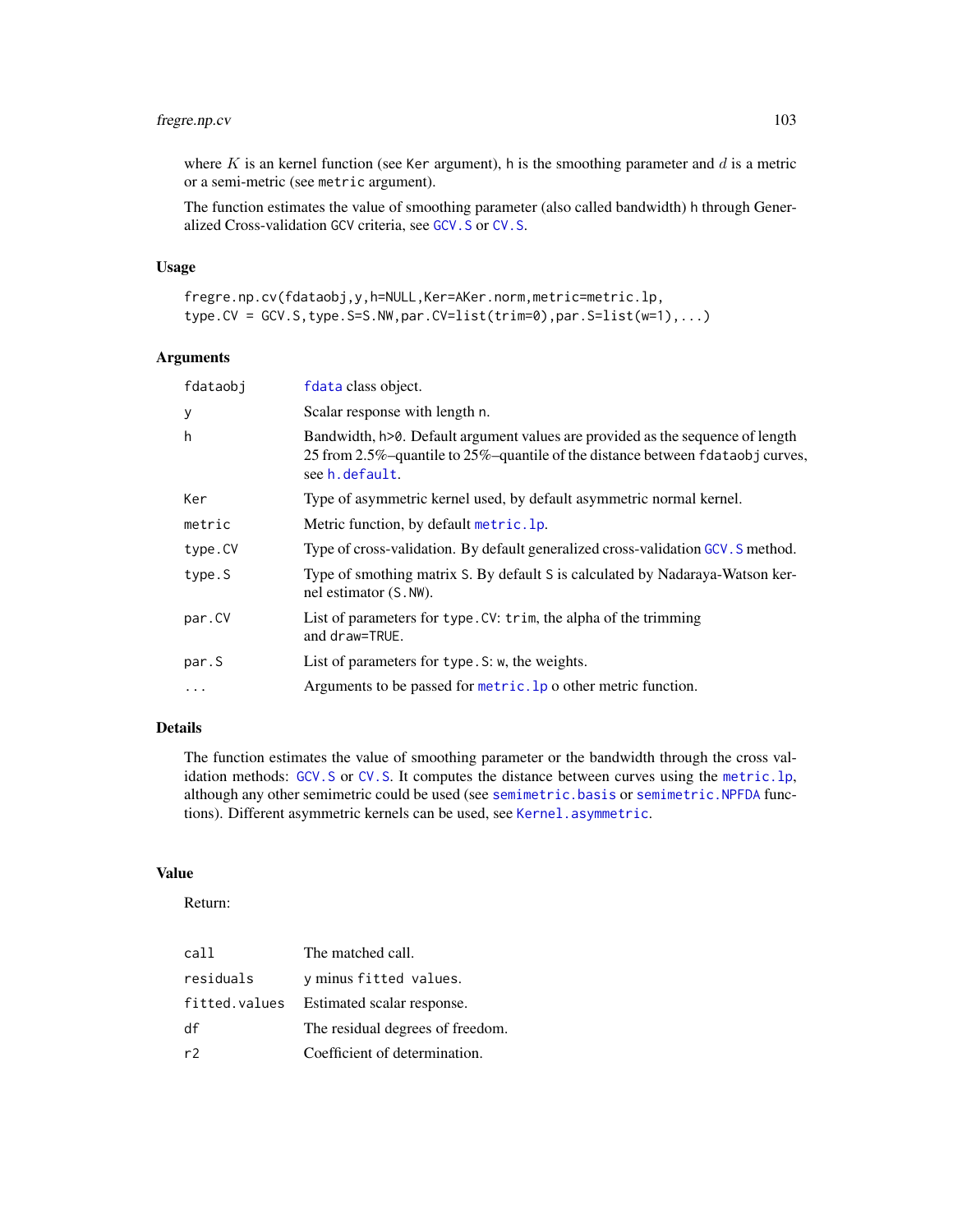| sr2      | Residual variance.                                                                 |
|----------|------------------------------------------------------------------------------------|
| H        | Hat matrix.                                                                        |
| у        | Response.                                                                          |
| fdataobi | Functional explanatory data.                                                       |
| mdist    | Distance matrix between x and news.                                                |
| Ker      | Asymmetric kernel used.                                                            |
| gcv      | CV or GCV values.                                                                  |
| h.opt    | smoothing parameter or bandwidth that minimizes CV or GCV method.                  |
| h        | Vector of smoothing parameter or bandwidth.                                        |
| cv       | List with the fitted values and residuals estimated by CV, without the same curve. |
|          |                                                                                    |

### Author(s)

Manuel Febrero-Bande, Manuel Oviedo de la Fuente <manuel.oviedo@usc.es>

# References

Ferraty, F. and Vieu, P. (2006). *Nonparametric functional data analysis.* Springer Series in Statistics, New York.

Hardle, W. *Applied Nonparametric Regression*. Cambridge University Press, 1994.

Febrero-Bande, M., Oviedo de la Fuente, M. (2012). *Statistical Computing in Functional Data Analysis: The R Package fda.usc.* Journal of Statistical Software, 51(4), 1-28. [http://www.](http://www.jstatsoft.org/v51/i04/) [jstatsoft.org/v51/i04/](http://www.jstatsoft.org/v51/i04/)

### See Also

See Also as: [fregre.np](#page-99-0), [summary.fregre.fd](#page-189-0) and [predict.fregre.fd](#page-164-0) . Alternative method: [fregre.basis.cv](#page-81-0) and [fregre.np.cv](#page-101-0).

# Examples

```
## Not run:
data(tecator)
absorp=tecator$absorp.fdata
ind=1:129
x=absorp[ind,]
y=tecator$y$Fat[ind]
Ker=AKer.tri
res.np=fregre.np.cv(x,y,Ker=Ker)
summary.fregre.fd(res.np)
res.np2=fregre.np.cv(x,y,type.CV=GCV.S,criteria="Shibata")
summary.fregre.fd(res.np2)
```

```
## Example with other semimetrics (not run)
res.pca1=fregre.np.cv(x,y,Ker=Ker,metric=semimetric.pca,q=1)
summary.fregre.fd(res.pca1)
```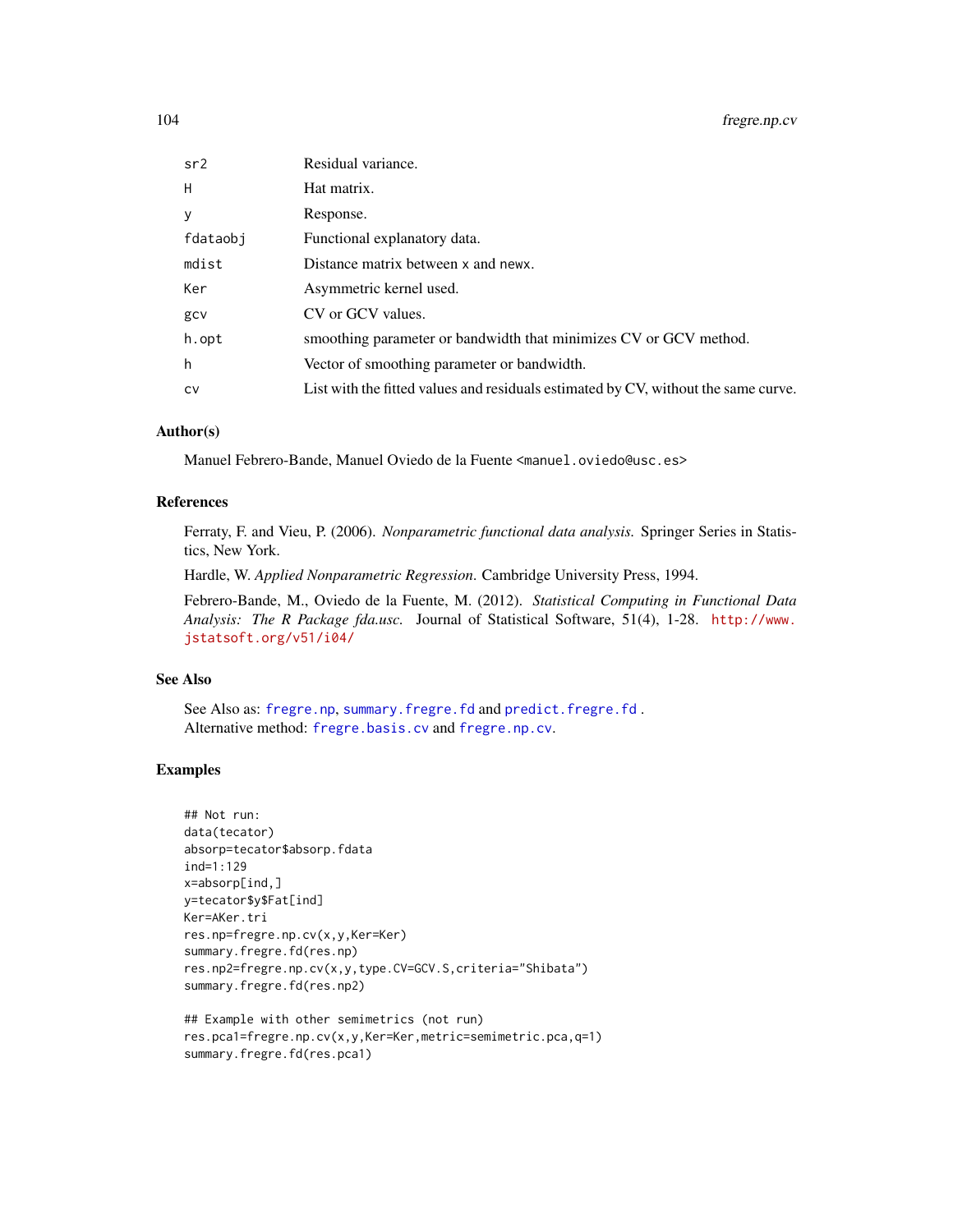#### fregre.pc 105

```
res.deriv=fregre.np.cv(x,y,Ker=Ker,metric=semimetric.deriv)
summary.fregre.fd(res.deriv)
x.d2=fdata.deriv(x,nderiv=1,method="fmm",class.out='fdata')
res.deriv2=fregre.np.cv(x.d2,y,Ker=Ker)
summary.fregre.fd(res.deriv2)
x.d3=fdata.deriv(x,nderiv=1,method="bspline",class.out='fdata')
res.deriv3=fregre.np.cv(x.d3,y,Ker=Ker)
summary.fregre.fd(res.deriv3)
```
## End(Not run)

<span id="page-104-0"></span>fregre.pc *Functional Regression with scalar response using Principal Components Analysis.*

# Description

Computes functional (ridge or penalized) regression between functional explanatory variable  $X(t)$ and scalar response Y using Principal Components Analysis.

$$
Y = \langle X, \beta \rangle + \epsilon = \int_T X(t)\beta(t)dt + \epsilon
$$

where  $\langle \cdot, \cdot \rangle$  denotes the inner product on  $L_2$  and  $\epsilon$  are random errors with mean zero, finite variance  $\sigma^2$  and  $E[X(t)\epsilon] = 0$ .

# Usage

```
fregre.pc(fdataobj, y, l =NULL,lambda=0,P=c(1,0,0),
weights = rep(1, len = n), ...
```
#### Arguments

| fdataobi | f data class object or f data. comp class object created<br>by create.pc.basis function.                                                       |
|----------|------------------------------------------------------------------------------------------------------------------------------------------------|
| y        | Scalar response with length n.                                                                                                                 |
| 1        | Index of components to include in the model. If is null 1 (by default), $1=1:3$ .                                                              |
| lambda   | Amount of penalization. Default value is 0, i.e. no penalization is used.                                                                      |
| P        | If P is a vector: P are coefficients to define the penalty matrix object, see P. penalty.<br>If P is a matrix: P is the penalty matrix object. |
| weights  | weights                                                                                                                                        |
| $\cdots$ | Further arguments passed to or from other methods.                                                                                             |
|          |                                                                                                                                                |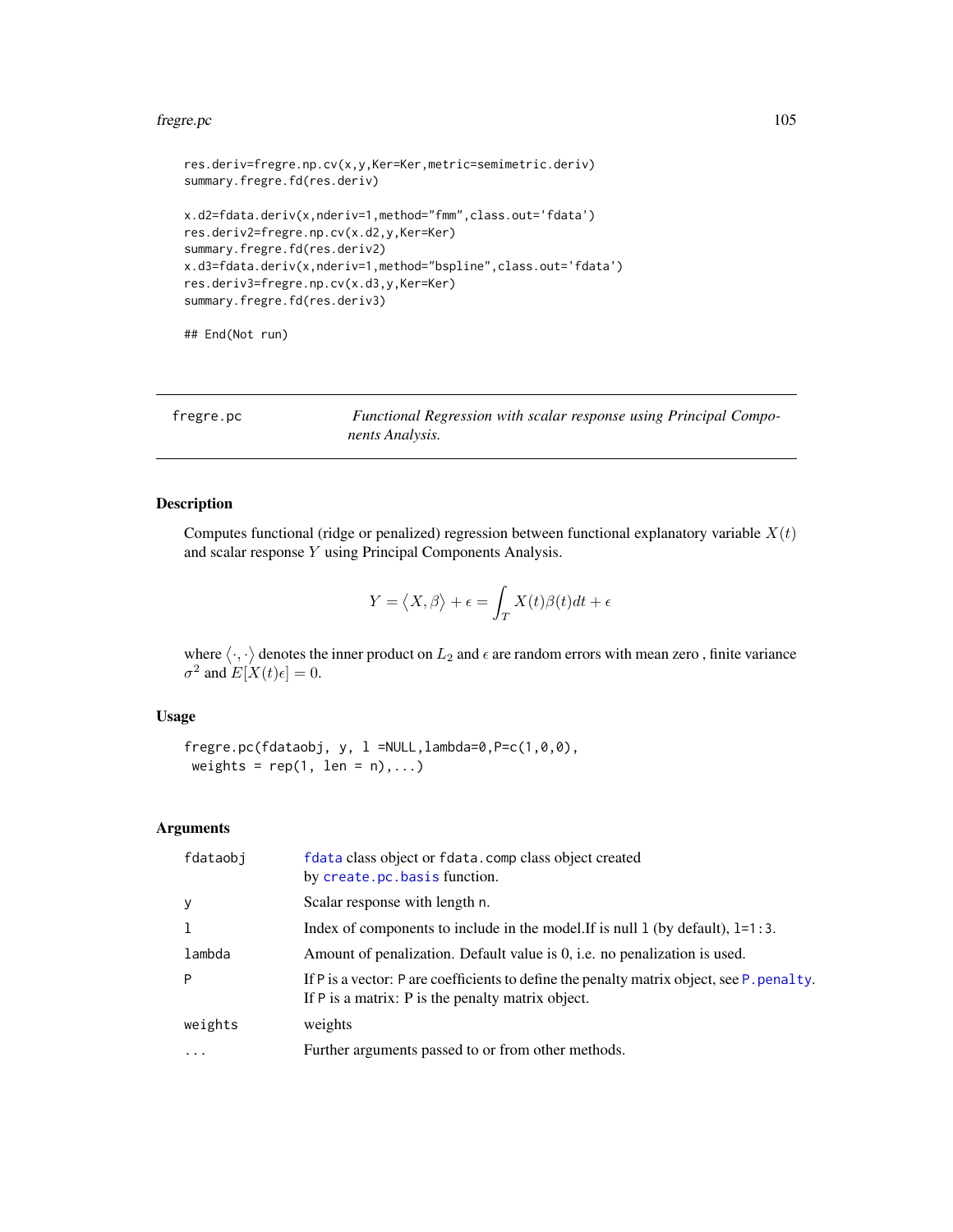# Details

The function computes the  $\{\nu_k\}_{k=1}^{\infty}$  orthonormal basis of functional principal components to represent the functional data as  $\hat{X}_i(t) = \sum_{k=1}^{\infty} \gamma_{ik} \nu_k$  and the functional parameter as  $\beta(t) = \sum_{k=1}^{\infty} \hat{\beta}_k \nu_k$ , where  $\gamma_{ik} = \langle X_i(t), \nu_k \rangle$  and  $\beta_k = \langle \beta, \nu_k \rangle$ .

The response can be fitted by:

•  $\lambda = 0$ , no penalization,

$$
\hat{y} = \nu_k^\top (\nu_k^\top \nu_k)^{-1} \nu_k^\top y
$$

• Ridge regression,  $\lambda > 0$  and  $P = 1$ ,

$$
\hat{y} = \nu_k^\top (\nu_k \top \nu_k + \lambda I)^{-1} \nu_k^\top y
$$

• Penalized regression,  $\lambda > 0$  and  $P \neq 0$ . For example,  $P = c(0, 0, 1)$  penalizes the second derivative (curvature) by P=P.penalty(fdataobj["argvals"],P),

$$
\hat{y} = \nu_k^{\top} (\nu_k \top \nu_k + \lambda \nu_k^{\top} \mathbf{P} \nu_k)^{-1} \nu_k^{\top} y
$$

## Value

Return:

| call           | The matched call of fregre. pc function.                                                              |
|----------------|-------------------------------------------------------------------------------------------------------|
| coefficients   | A named vector of coefficients.                                                                       |
| residuals      | y-fitted values.                                                                                      |
| fitted.values  | Estimated scalar response.                                                                            |
| beta.est       | beta coefficient estimated of class fdata                                                             |
| df             | The residual degrees of freedom. In ridge regression, df (rn) is the effective<br>degrees of freedom. |
| r2             | Coefficient of determination.                                                                         |
| sr2            | Residual variance.                                                                                    |
| Vp             | Estimated covariance matrix for the parameters.                                                       |
| H              | Hat matrix.                                                                                           |
| 1              | Index of principal components selected.                                                               |
| lambda         | Amount of shrinkage.                                                                                  |
| P              | Penalty matrix.                                                                                       |
| fdata.comp     | Fitted object in fdata2pc function.                                                                   |
| 1 <sub>m</sub> | 1m object.                                                                                            |
| fdataobj       | Functional explanatory data.                                                                          |
| У              | Scalar response.                                                                                      |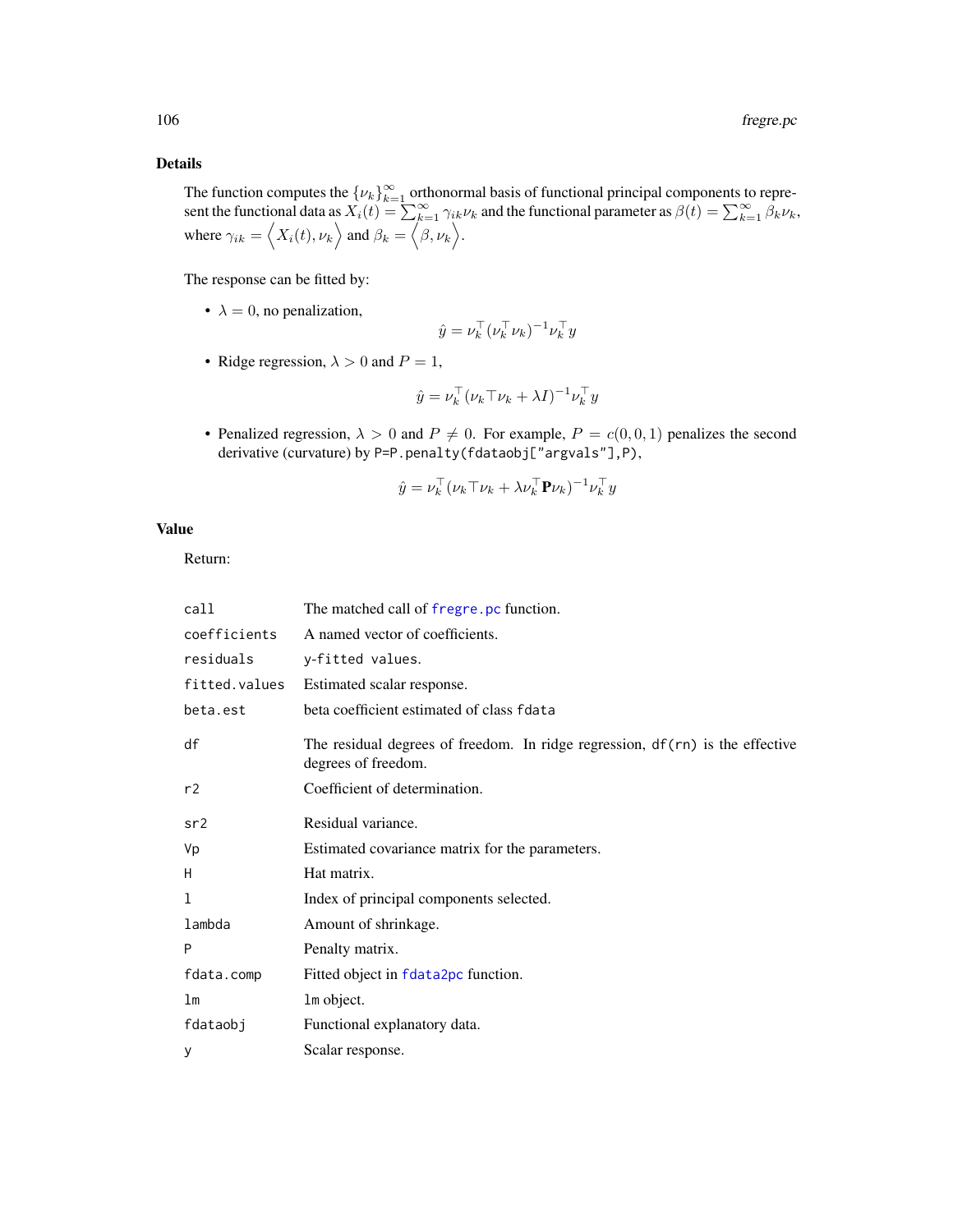#### fregre.pc 107

### Author(s)

Manuel Febrero-Bande, Manuel Oviedo de la Fuente <manuel.oviedo@usc.es>

### References

Cai TT, Hall P. 2006. *Prediction in functional linear regression*. Annals of Statistics 34: 2159-2179.

Cardot H, Ferraty F, Sarda P. 1999. *Functional linear model*. Statistics and Probability Letters 45: 11-22.

Hall P, Hosseini-Nasab M. 2006. *On properties of functional principal components analysis*. Journal of the Royal Statistical Society B 68: 109-126.

Febrero-Bande, M., Oviedo de la Fuente, M. (2012). *Statistical Computing in Functional Data Analysis: The R Package fda.usc.* Journal of Statistical Software, 51(4), 1-28. [http://www.](http://www.jstatsoft.org/v51/i04/) [jstatsoft.org/v51/i04/](http://www.jstatsoft.org/v51/i04/)

N. Kraemer, A.-L. Boulsteix, and G. Tutz (2008). *Penalized Partial Least Squares with Applications to B-Spline Transformations and Functional Data*. Chemometrics and Intelligent Laboratory Systems, 94, 60 - 69. <http://dx.doi.org/10.1016/j.chemolab.2008.06.009>

# See Also

See Also as: [fregre.pc.cv](#page-107-0), [summary.fregre.fd](#page-189-0) and [predict.fregre.fd](#page-164-0). Alternative method: [fregre.basis](#page-78-0) and [fregre.np](#page-99-0).

### Examples

```
## Not run:
data(tecator)
absorp=tecator$absorp.fdata
ind=1:129
x=absorp[ind,]
y=tecator$y$Fat[ind]
res=fregre.pc(x,y)
summary(res)
res2=fregre.pc(x,y,l=c(1,3,4))summary(res2)
# Functional Ridge Regression
res3=fregre.pc(x,y,l=c(1,3,4),lambda=1,P=1)
summary(res3)
# Functional Regression with 2nd derivative penalization
res4=fregre.pc(x,y,l=c(1,3,4),lambda=1,P=c(0,0,1))
summary(res4)
betas<-c(res$beta.est,res2$beta.est,res3$beta.est,res4$beta.est)
plot(betas)
```
## End(Not run)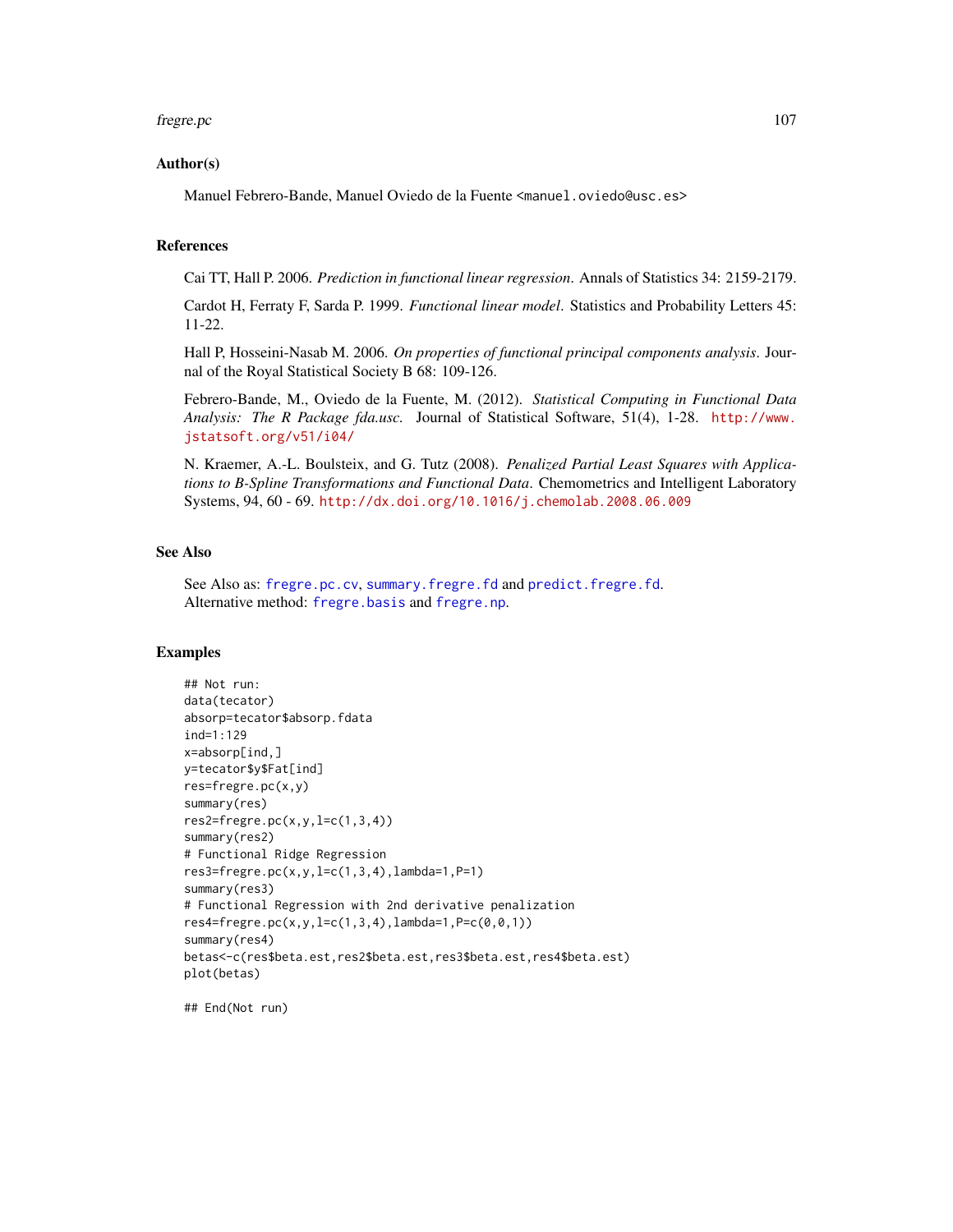<span id="page-107-0"></span>fregre.pc.cv *Functional penalized PC regression with scalar response using selection of number of PC components*

# Description

Functional Regression with scalar response using selection of number of (penalized) principal components PC through cross-validation. The algorithm selects the PC with best estimates the response. The selection is performed by cross-validation (CV) or Model Selection Criteria (MSC). After is computing functional regression using the best selection of principal components.

### Usage

```
fregre.pc.cv(fdataobj, y, kmax=8, lambda = 0, P = c(1, 0, 0),
   criteria = "SIC",weights=rep(1,len=n),...)
```
### Arguments

| fdataobj | fdata class object.                                                                                                                                                                                                                                               |
|----------|-------------------------------------------------------------------------------------------------------------------------------------------------------------------------------------------------------------------------------------------------------------------|
| y        | Scalar response with length n.                                                                                                                                                                                                                                    |
| kmax     | The number of components to include in the model.                                                                                                                                                                                                                 |
| lambda   | Vector with the amounts of penalization. Default value is $0$ , i.e. no penalization<br>is used. If lambda=TRUE the algorithm computes a sequence of lambda values.                                                                                               |
| P        | The vector of coefficients to define the penalty matrix object. For example, if<br>P= $c(1, \theta, \theta)$ , ridge regresion is computed and if P= $c(\theta, \theta, 1)$ , penalized regres-<br>sion is computed penalizing the second derivative (curvature). |
| criteria | Type of cross-validation (CV) or Model Selection Criteria (MSC) applied. Pos-<br>sible values are "CV", "AIC", "AICc", "SIC", "SICc".                                                                                                                             |
| weights  | weights                                                                                                                                                                                                                                                           |
| $\cdots$ | Further arguments passed to fregre.pc or fregre.pls                                                                                                                                                                                                               |

#### Details

The algorithm selects the best principal components pc. opt from the first kmax PC and (optionally) the best penalized parameter lambda.opt from a sequence of non-negative numbers lambda.

If kmax is a integer (by default and recomended) the procedure is as follows (see example 1):

- Calculate the best principal component (*pc.order[1]*) between kmax by [fregre.pc](#page-104-0).
- Calculate the second-best principal component (pc.order [2]) between the (kmax-1) by [fregre.pc](#page-104-0) and calculate the criteria value of the two principal components.
- The process (point 1 and 2) is repeated until kmax principal component (*pc.order[kmax]*).
- The process (point 1, 2 and 3) is repeated for each lambda value.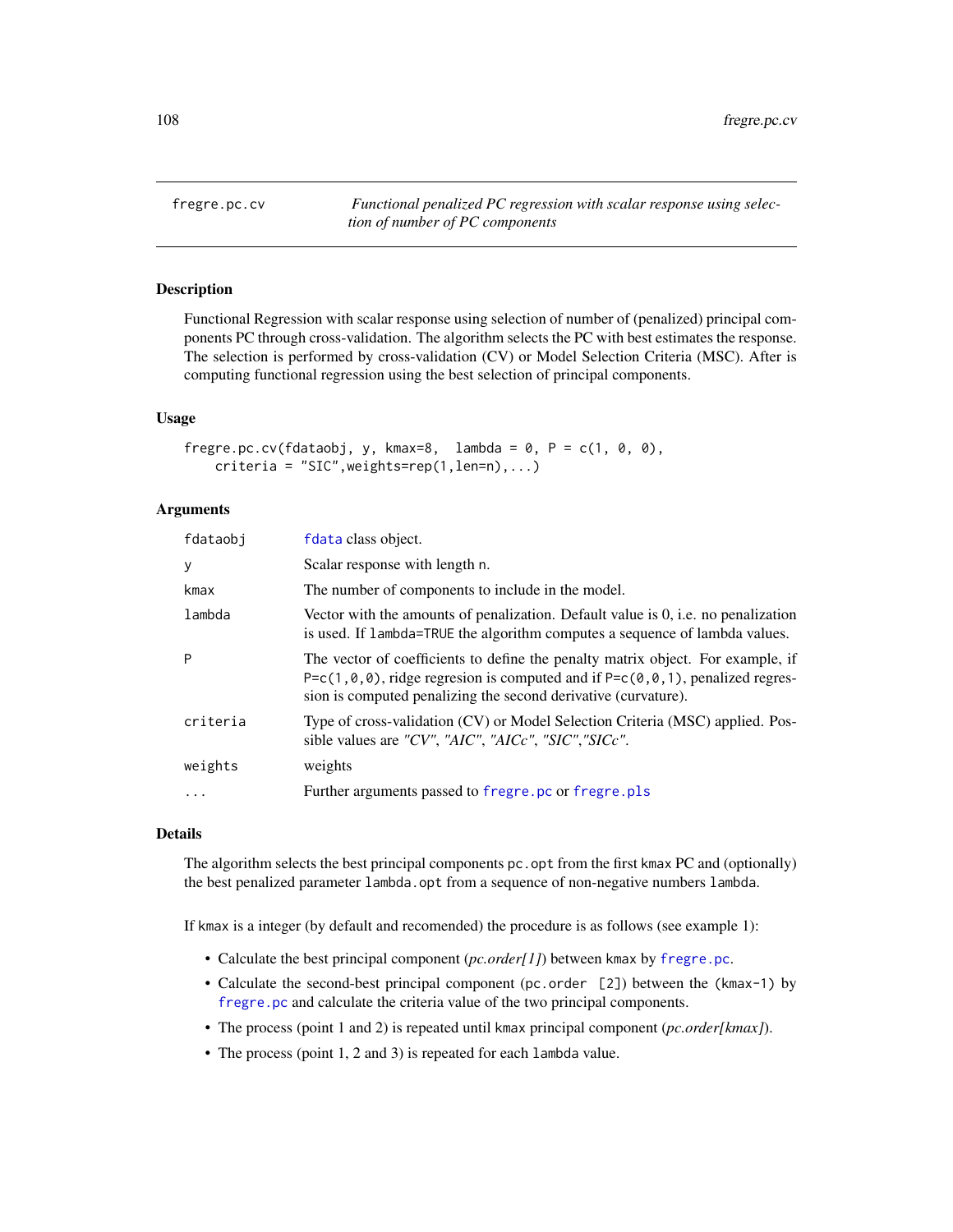#### fregre.pc.cv 109

• The method selects the principal components (pc.opt=pc.order[1:k.min]) and (optionally) the lambda parameter with minimum MSC criteria.

If kmax is a sequence of integer the procedure is as follows (see example 2):

- The method selects the best principal components with minimum MSC criteria by stepwise regression using [fregre.pc](#page-104-0) in each step.
- The process (point 1) is repeated for each lambda value.
- The method selects the principal components (pc.opt=pc.order[1:k.min]) and (optionally) the lambda parameter with minimum MSC criteria.

Finally, is computing functional PC regression between functional explanatory variable  $X(t)$  and scalar response  $Y$  using the best selection of PC pc. opt and ridge parameter  $rn$ . opt.

The criteria selection is done by cross-validation (CV) or Model Selection Criteria (MSC).

- Predictive Cross-Validation:  $PCV(k_n) = \frac{1}{n} \sum_{i=1}^n (y_i \hat{y}_{(-i,k_n)})^2$ , criteria="CV"
- Model Selection Criteria:  $MSC(k_n) = log\left[\frac{1}{n}\sum_{i=1}^n (y_i \hat{y}_i)^2\right] + p_n \frac{k_n}{n}$

 $p_n = \frac{log(n)}{n}$  $\frac{q(n)}{n}$ , criteria="SIC" (by default)  $p_n = \frac{log(n)}{n-k-1}$  $\frac{log(n)}{n-k_n-2}$ , criteria=" $\mathrm{SICc}$ "  $p_n=2$ , criteria="AIC"  $p_n=\frac{2n}{n-k_n-2}$ , criteria="AICc"  $p_n = \frac{2log(log(n))}{n}$  $\frac{log(n))}{n}$ , criteria=" $\text{HQIC}$ "

where criteria is an argument that controls the type of validation used in the selection of the smoothing parameter kmax=  $k_n$  and penalized parameter lambda=  $\lambda$ .

### Value

Return:

| fregre.pc | Fitted regression object by the best (pc.opt) components.                 |
|-----------|---------------------------------------------------------------------------|
| pc.opt    | Index of PC components selected.                                          |
| MSC.min   | Minimum Model Selection Criteria (MSC) value for the (pc. opt components. |
| MSC.      | Minimum Model Selection Criteria (MSC) value for kmax components.         |

#### Note

criteria=``CV'' is not recommended: time-consuming.

#### Author(s)

Manuel Febrero-Bande, Manuel Oviedo de la Fuente <manuel.oviedo@usc.es>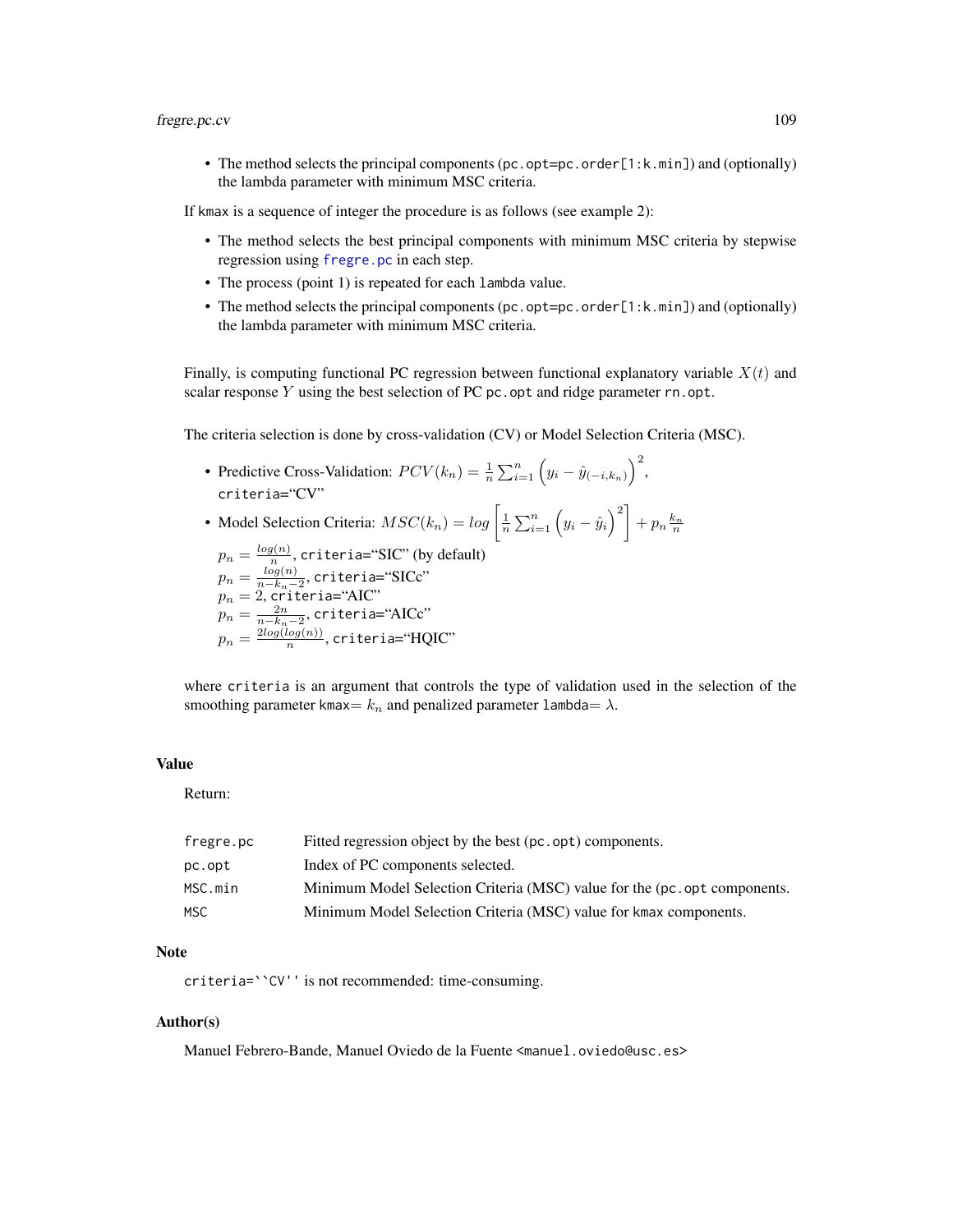#### References

Febrero-Bande, M., Oviedo de la Fuente, M. (2012). *Statistical Computing in Functional Data Analysis: The R Package fda.usc.* Journal of Statistical Software, 51(4), 1-28. [http://www.](http://www.jstatsoft.org/v51/i04/) [jstatsoft.org/v51/i04/](http://www.jstatsoft.org/v51/i04/)

## See Also

See also as:[fregre.pc](#page-104-0) .

## Examples

```
## Not run:
data(tecator)
x<-tecator$absorp.fdata[1:129]
y<-tecator$y$Fat[1:129]
# no penalization
res.pc1=fregre.pc.cv(x,y,8)
# 2nd derivative penalization
res.pc2=fregre.pc.cv(x,y,8,lambda=TRUE,P=c(0,0,1))
#Ridge regression
res.pc3=fregre.pc.cv(x,y,1:8,lambda=TRUE,P=1)
```
## End(Not run)

fregre.plm *Semi-functional partially linear model with scalar response.*

#### Description

Computes functional regression between functional (and non functional) explanatory variables and scalar response using asymmetric kernel estimation.

An extension of the non-parametric functional regression models is the semi-functional partial linear model proposed in Aneiros-Perez and Vieu (2005). This model uses a non-parametric kernel procedure as that described in [fregre.np](#page-99-0). The output y is scalar. A functional covariate X and a multivariate non functional covariate Z are considered.

$$
y = r(X) + \sum_{j=1}^{p} Z_j \beta_j + \epsilon
$$

The unknown smooth real function  $r$  is estimated by means of

$$
\hat{r}_h(X) = \sum_{i=1}^n w_{n,h}(X, X_i)(Y_i - Z_i^T \hat{\beta}_h)
$$

where  $W_h$  is the weight function: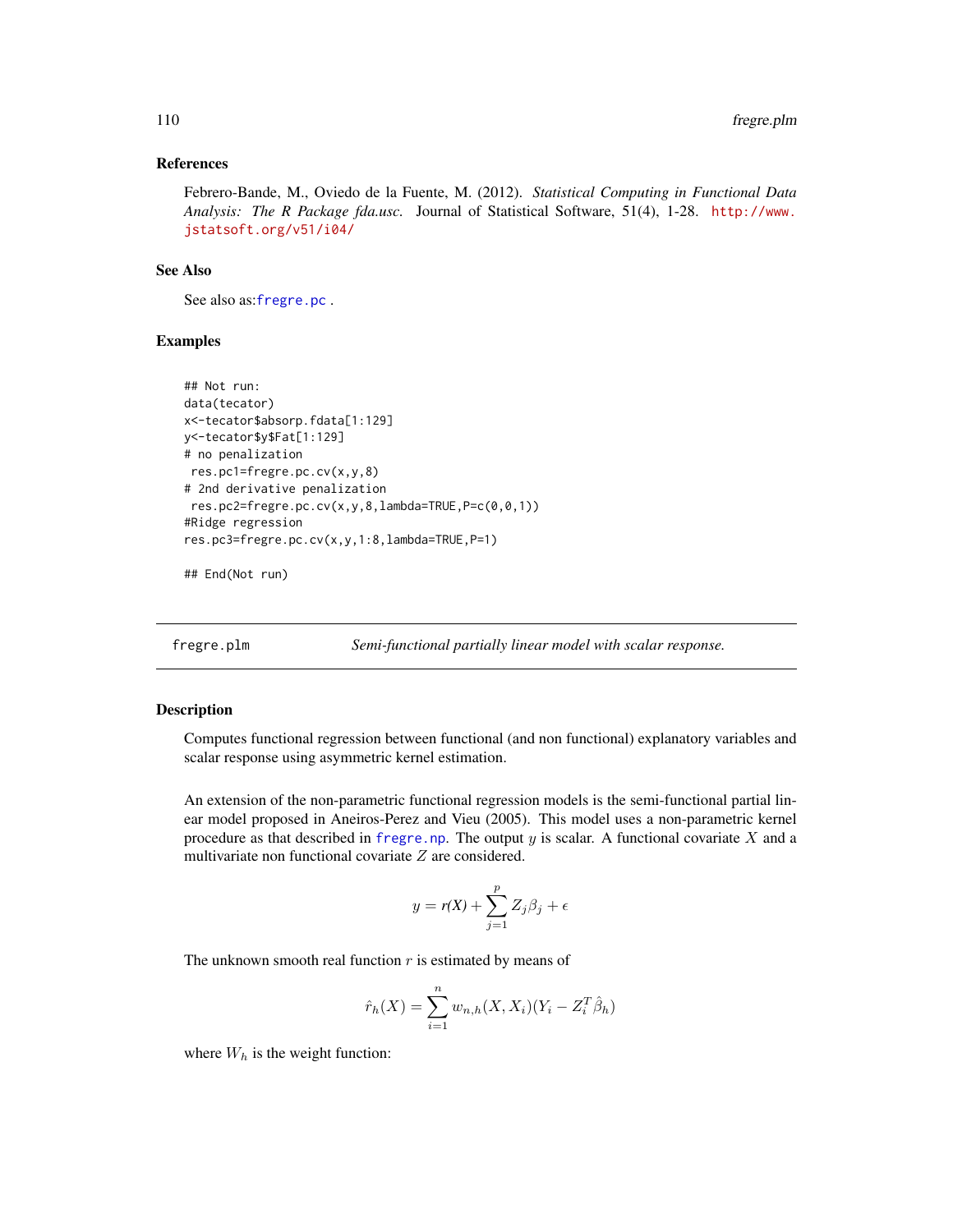#### fregre.plm 111

 $w_{n,h}(X, X_i) = \frac{K(d(X, X_i)/h)}{\sum_{j=1}^{n} K(d(X, X_j)/h)}$  with smoothing parameter h, an asymmetric kernel K and a metric or semi-metric d. In fregre.plm() by default  $W_h$  is a functional version of the Nadaraya-Watson-type weights (type. S=S. NW) with asymmetric normal kernel (Ker=AKer.norm) in  $L_2$ (metric=metric.lp with p=2). The unknown parameters  $\beta_j$  for the multivariate non functional covariates are estimated by means of  $\hat{\beta}_j = (\tilde{Z}_h^T \tilde{Z}_h)^{-1} \tilde{Z}_h^T \tilde{Z}_h$  where  $\tilde{Z}_h = (I - W_h)Z$  with the smoothing parameter h. The errors  $\epsilon$  are independent, with zero mean, finite variance  $\sigma^2$  and  $E[\epsilon|Z_1,\ldots,Z_n,X(t)]=0.$ 

#### Usage

fregre.plm(formula,data,h=NULL,Ker=AKer.norm,metric=metric.lp, type.CV = GCV.S,type.S=S.NW,par.CV=list(trim=0,draw=FALSE),  $par.S=list(w=1),...)$ 

## Arguments

| formula | an object of class formula (or one that can be coerced to that class): a symbolic<br>description of the model to be fitted. The details of model specification are given<br>under Details. |
|---------|--------------------------------------------------------------------------------------------------------------------------------------------------------------------------------------------|
| data    | List that containing the variables in the model.                                                                                                                                           |
| Ker     | Type of asymmetric kernel used, by default asymmetric normal kernel.                                                                                                                       |
| h       | Bandwidth, h>0. Default argument values are provided as the sequence of length<br>51 from 2.5%-quantile to 25%-quantile of the distance between the functional<br>data, see h. default.    |
| metric  | Metric function, by default metric. 1p.                                                                                                                                                    |
| type.CV | Type of cross-validation. By default generalized cross-validation GCV. S method.                                                                                                           |
| type.S  | Type of smothing matrix S. By default S is calculated by Nadaraya-Watson ker-<br>nel estimator (S. NW).                                                                                    |
| par.CV  | List of parameters for type. CV: trim, the alpha of the trimming<br>and draw=TRUE.                                                                                                         |
| par.S   | List of parameters for type. S: w, the weights.                                                                                                                                            |
| $\cdot$ | Further arguments passed to or from other methods.                                                                                                                                         |
|         |                                                                                                                                                                                            |

#### Details

The first item in the data list is called *"df"* and is a data frame with the response and non functional explanatory variables, as  $link[1m]$ . If non functional data into the formula then  $lm$  regression is performed.

Functional variable (fdata or fd class) is introduced in the second item in the data list. If only functional variable into the formula then [fregre.np.cv](#page-101-0) is performed.

The function estimates the value of smoothing parameter or the bandwidth h through Generalized Cross-validation GCV criteria. It computes the distance between curves using the [metric.lp](#page-142-0), although you can also use other metric function.

Different asymmetric kernels can be used, see [Kernel.asymmetric](#page-132-0).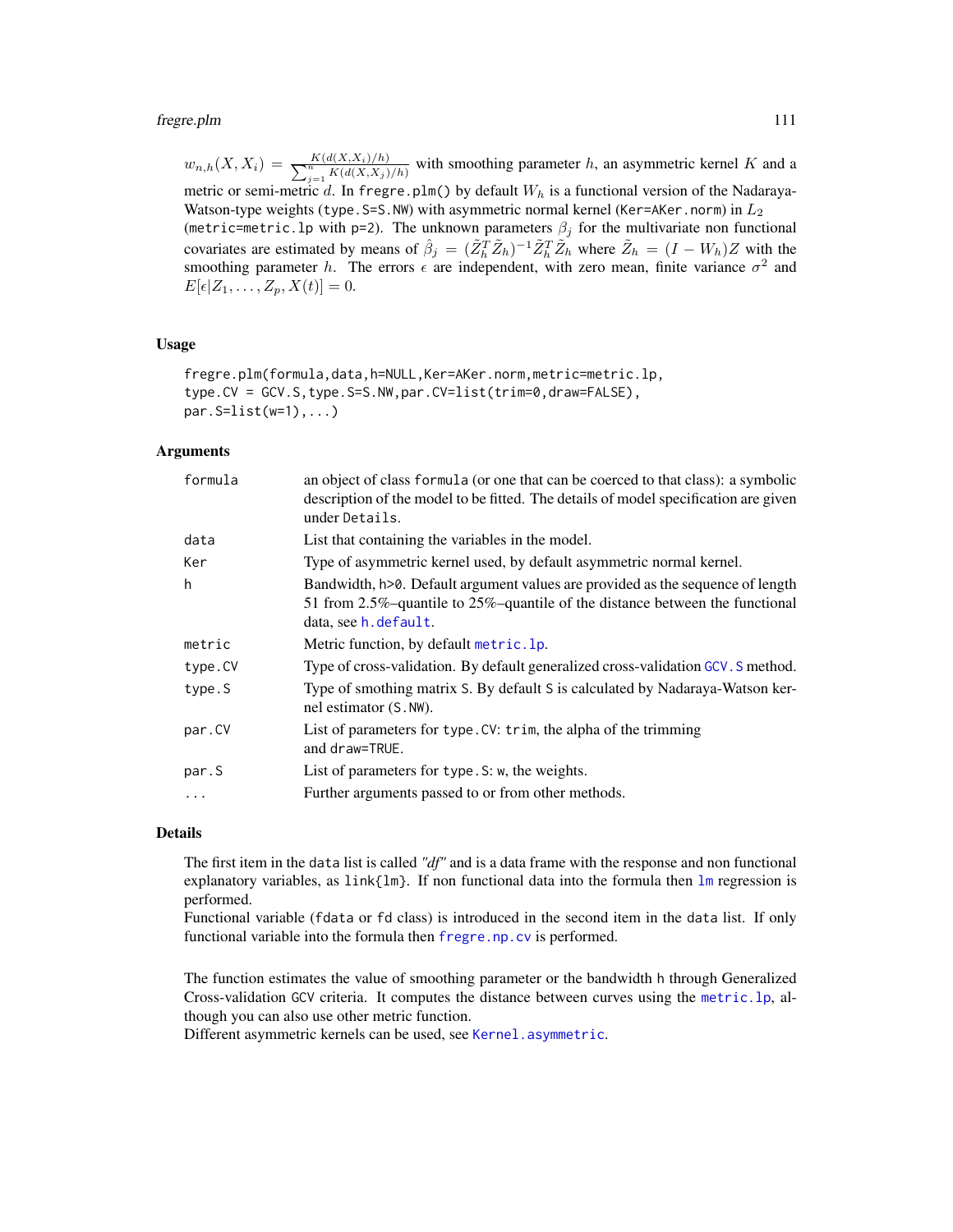# Value

| call          | The matched call.                                |
|---------------|--------------------------------------------------|
| fitted.values | Estimated scalar response.                       |
| residuals     | y minus fitted values.                           |
| df            | The residual degrees of freedom.                 |
| H             | Hat matrix.                                      |
| r2            | Coefficient of determination.                    |
| sr2           | Residual variance.                               |
| y             | Scalar response.                                 |
| fdataobj      | Functional explanatory data.                     |
| XX            | Non functional explanatory data.                 |
| mdist         | Distance matrix between curves.                  |
| betah         | beta coefficient estimated                       |
| data          | List that containing the variables in the model. |
| Ker           | Asymmetric kernel used.                          |
| h.opt         | Value that minimizes CV or GCV method.           |
| h             | Smoothing parameter or bandwidth.                |
| data          | List that containing the variables in the model. |
| gcv           | GCV values.                                      |
| formula       | formula.                                         |

## Author(s)

Manuel Febrero-Bande, Manuel Oviedo de la Fuente <manuel.oviedo@usc.es>

#### References

Aneiros-Perez G. and Vieu P. (2005). *Semi-functional partial linear regression*. Statistics & Probability Letters, 76:1102-1110.

Ferraty, F. and Vieu, P. (2006). *Nonparametric functional data analysis.* Springer Series in Statistics, New York.

Hardle, W. *Applied Nonparametric Regression*. Cambridge University Press, 1994.

Febrero-Bande, M., Oviedo de la Fuente, M. (2012). *Statistical Computing in Functional Data Analysis: The R Package fda.usc.* Journal of Statistical Software, 51(4), 1-28. [http://www.](http://www.jstatsoft.org/v51/i04/) [jstatsoft.org/v51/i04/](http://www.jstatsoft.org/v51/i04/)

## See Also

See Also as: [predict.fregre.plm](#page-166-0) and [summary.fregre.fd](#page-189-0) Alternative methods: [fregre.lm](#page-96-0), [fregre.np](#page-99-0) and [fregre.np.cv](#page-101-0)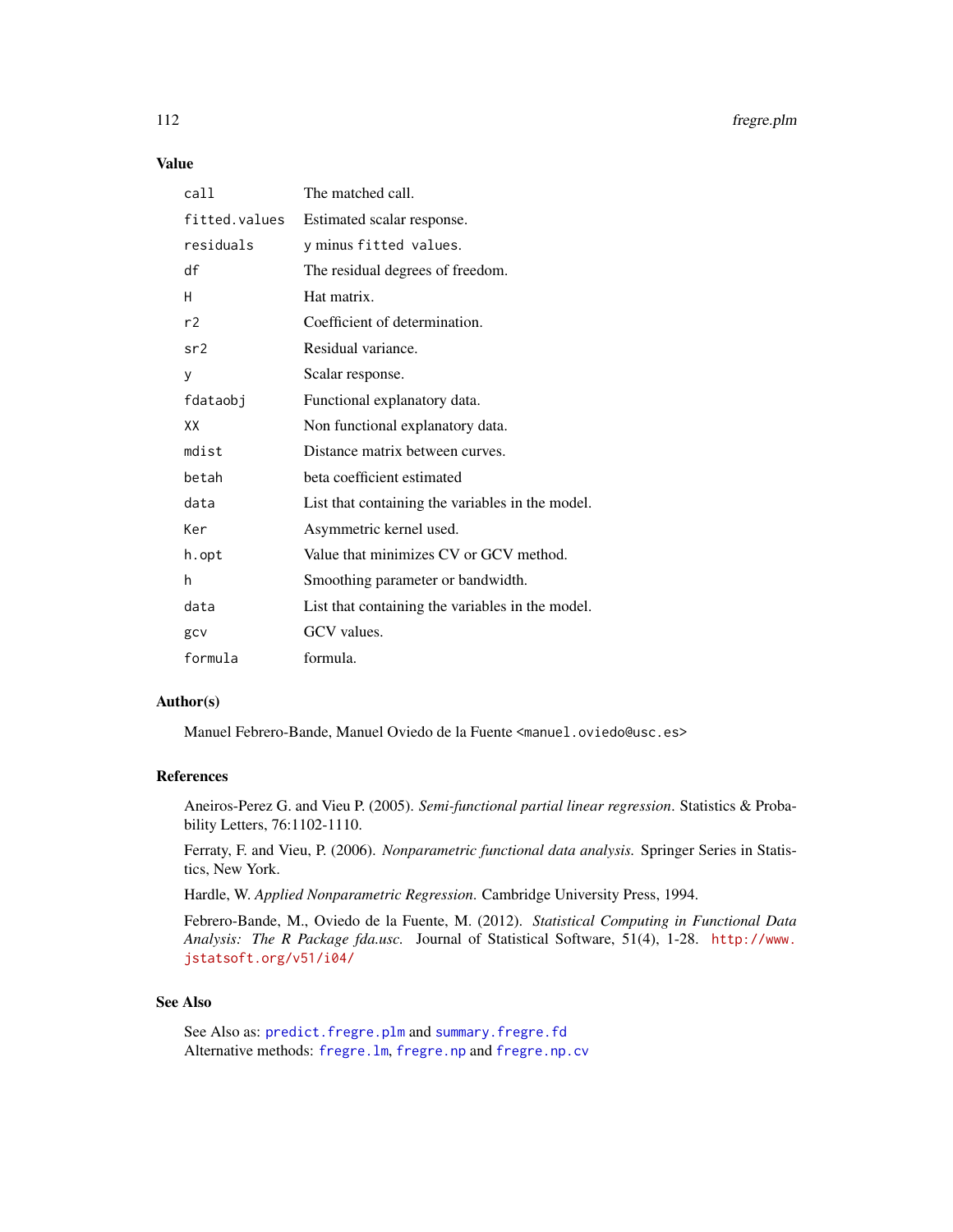#### fregre.pls 113

## Examples

```
## Not run:
data(tecator)
x=tecator$absorp.fdata[1:129]
dataf=tecator$y[1:129,]
f=Fat~Water+x
ldata=list("df"=dataf,"x"=x)
res.plm=fregre.plm(f,ldata)
summary(res.plm)
# with 2nd derivative of functional data
x.fd=fdata.deriv(x,nderiv=2)
f2=Fat~Water+x.fd
ldata2=list("df"=dataf,"x.fd"=x.fd)
res.plm2=fregre.plm(f2,ldata2)
summary(res.plm2)
```

```
## End(Not run)
```
<span id="page-112-0"></span>fregre.pls *Functional Penalized PLS regression with scalar response*

## Description

Computes functional linear regression between functional explanatory variable  $X(t)$  and scalar response Y using penalized Partial Least Squares (PLS)

$$
Y = \langle \tilde{X}, \beta \rangle + \epsilon = \int_T \tilde{X}(t)\beta(t)dt + \epsilon
$$

where  $\langle \cdot, \cdot \rangle$  denotes the inner product on  $L_2$  and  $\epsilon$  are random errors with mean zero, finite variance  $\sigma^2$  and  $E[\tilde{X}(t)\epsilon] = 0$ .

#### Usage

 $fregre.pls(fdataobj, y=NULL, l = NULL, lambda=0, P=c(0, 0, 1), ...)$ 

#### Arguments

| fdataobi | fdata class object.                                                       |
|----------|---------------------------------------------------------------------------|
|          | Scalar response with length n.                                            |
|          | Index of components to include in the model.                              |
| lambda   | Amount of penalization. Default value is 0, i.e. no penalization is used. |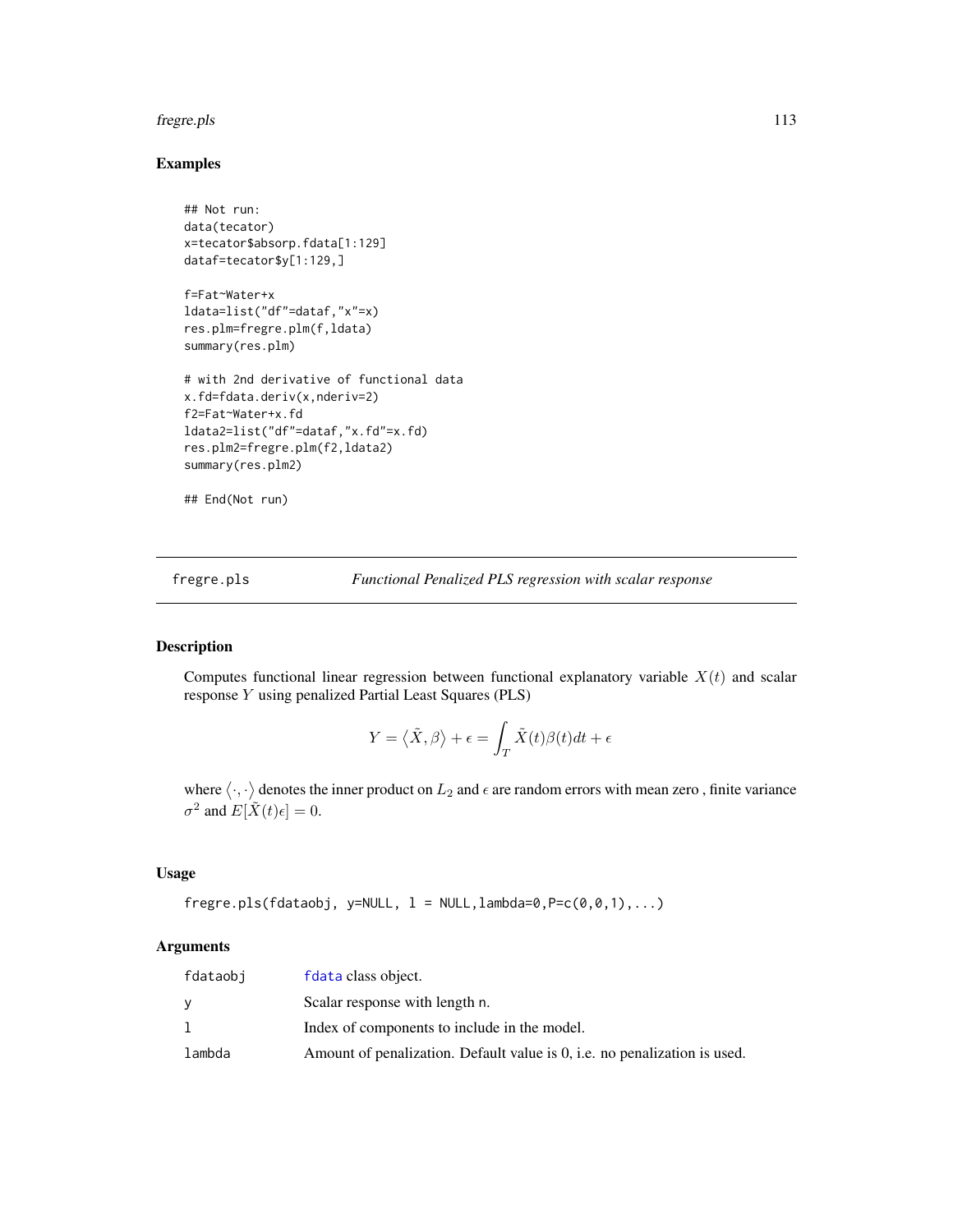| P=c(0,0,1) penalize the second derivative (curvature) or acceleration. If P is a<br>matrix: P is the penalty matrix object. |  |
|-----------------------------------------------------------------------------------------------------------------------------|--|
|                                                                                                                             |  |
|                                                                                                                             |  |
| Further arguments passed to or from other methods.<br>$\cdot$ $\cdot$ $\cdot$                                               |  |

## Details

Functional (FPLS) algorithm maximizes the covariance between  $X(t)$  and the scalar response Y via the partial least squares (PLS) components. The functional penalized PLS are calculated in [fdata2pls](#page-68-0) by alternative formulation of the NIPALS algorithm proposed by Kraemer and Sugiyama (2011).

Let  ${\{\tilde{\nu}_k\}}_{k=1}^{\infty}$  the functional PLS components and  $\tilde{X}_i(t) = \sum_{k=1}^{\infty} \tilde{\gamma}_{ik} \tilde{\nu}_k$  and  $\beta(t) = \sum_{k=1}^{\infty} \tilde{\beta}_k \tilde{\nu}_k$ . The functional linear model is estimated by:

$$
\hat{y} = \left\langle X, \hat{\beta} \right\rangle \approx \sum_{k=1}^{k_n} \tilde{\gamma}_k \tilde{\beta}_k
$$

The response can be fitted by:

•  $\lambda = 0$ , no penalization,

$$
\hat{y} = \nu_k^\top (\nu_k^\top \nu_k)^{-1} \nu_k^\top y
$$

• Penalized regression,  $\lambda > 0$  and  $P \neq 0$ . For example,  $P = c(0, 0, 1)$  penalizes the second derivative (curvature) by P=P.penalty(fdataobj["argvals"],P),

$$
\hat{y} = \nu_k^\top (\nu_k \top \nu_k + \lambda \nu_k^\top \mathbf{P} \nu_k)^{-1} \nu_k^\top y
$$

## Value

Return:

| call          | The matched call of fregre. pls function.    |
|---------------|----------------------------------------------|
| beta.est      | Beta coefficient estimated of class fdata.   |
| coefficients  | A named vector of coefficients.              |
| fitted.values | Estimated scalar response.                   |
| residuals     | y-fitted values.                             |
| н             | Hat matrix.                                  |
| df            | The residual degrees of freedom.             |
| r2            | Coefficient of determination.                |
| GCV           | GCV criterion.                               |
| sr2           | Residual variance.                           |
| 1             | Index of components to include in the model. |
| lambda        | Amount of shrinkage.                         |
| fdata.comp    | Fitted object in fdata2pls function.         |
| lm            | Fitted object in $\text{Im}$ function        |
| fdataobj      | Functional explanatory data.                 |
| y             | Scalar response.                             |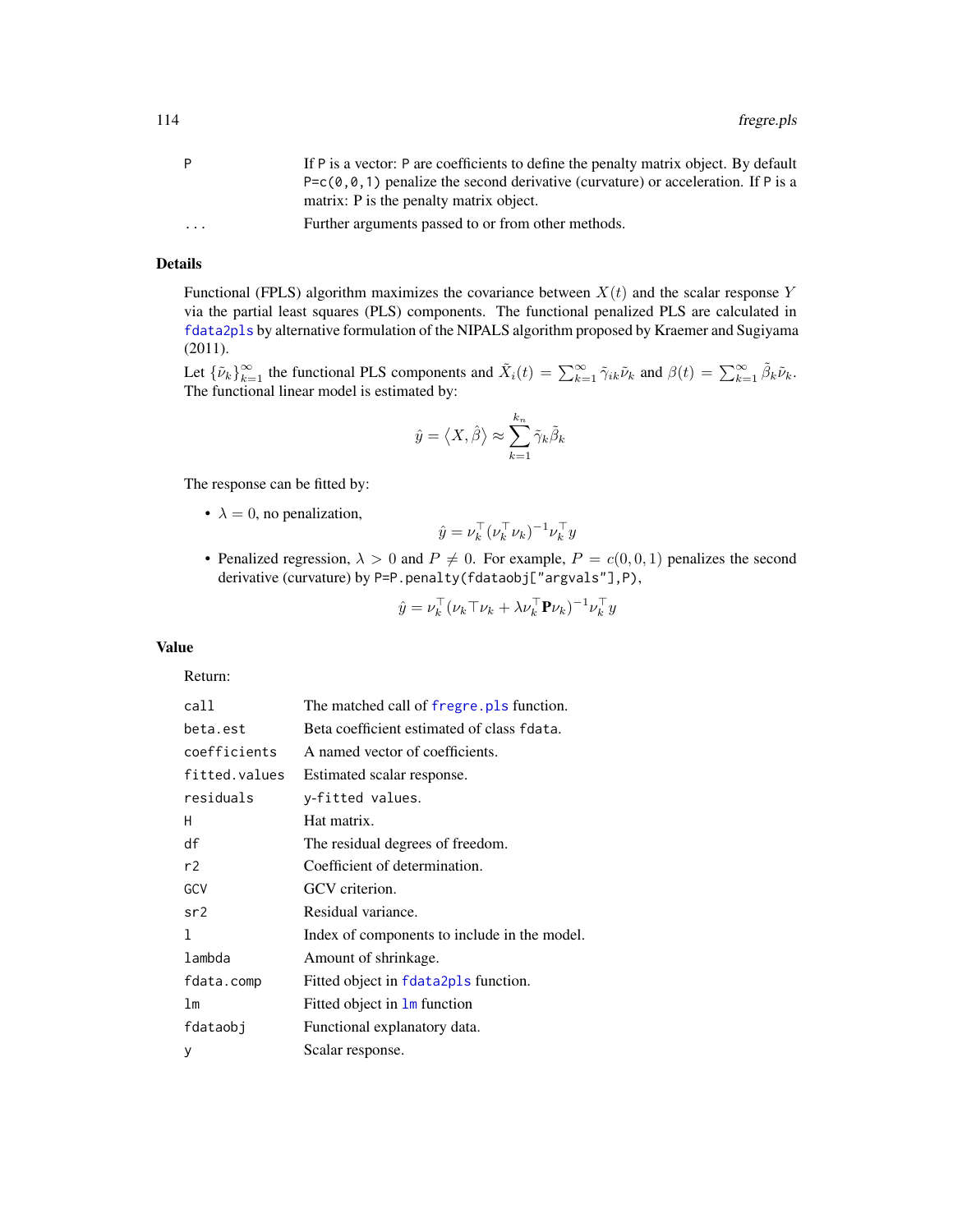#### fregre.pls.cv 115

#### Author(s)

Manuel Febrero-Bande, Manuel Oviedo de la Fuente <manuel.oviedo@usc.es>

#### References

Preda C. and Saporta G. *PLS regression on a stochastic process*. Comput. Statist. Data Anal. 48 (2005): 149-158.

N. Kraemer, A.-L. Boulsteix, and G. Tutz (2008). *Penalized Partial Least Squares with Applications to B-Spline Transformations and Functional Data*. Chemometrics and Intelligent Laboratory Systems, 94, 60 - 69. <http://dx.doi.org/10.1016/j.chemolab.2008.06.009>

Martens, H., Naes, T. (1989) *Multivariate calibration.* Chichester: Wiley.

Kraemer, N., Sugiyama M. (2011). *The Degrees of Freedom of Partial Least Squares Regression*. Journal of the American Statistical Association. Volume 106, 697-705.

Febrero-Bande, M., Oviedo de la Fuente, M. (2012). *Statistical Computing in Functional Data Analysis: The R Package fda.usc.* Journal of Statistical Software, 51(4), 1-28. [http://www.](http://www.jstatsoft.org/v51/i04/) [jstatsoft.org/v51/i04/](http://www.jstatsoft.org/v51/i04/)

#### See Also

See Also as: [P.penalty](#page-154-0) and [fregre.pls.cv](#page-114-0). Alternative method: [fregre.pc](#page-104-0).

### Examples

```
## Not run:
data(tecator)
x<-tecator$absorp.fdata
y<-tecator$y$Fat
res=fregre.pc(x,y,c(1:8))
summary(res)
res2=fregre.pls(x,y,c(1:8),lambda=10)
summary(res2)
```
## End(Not run)

<span id="page-114-0"></span>fregre.pls.cv *Functional penalized PLS regression with scalar response using selection of number of PLS components*

#### **Description**

Functional Regression with scalar response using selection of number of penalized principal componentes PPLS through cross-validation. The algorithm selects the PPLS components with best estimates the response. The selection is performed by cross-validation (CV) or Model Selection Criteria (MSC). After is computing functional regression using the best selection of PPLS components.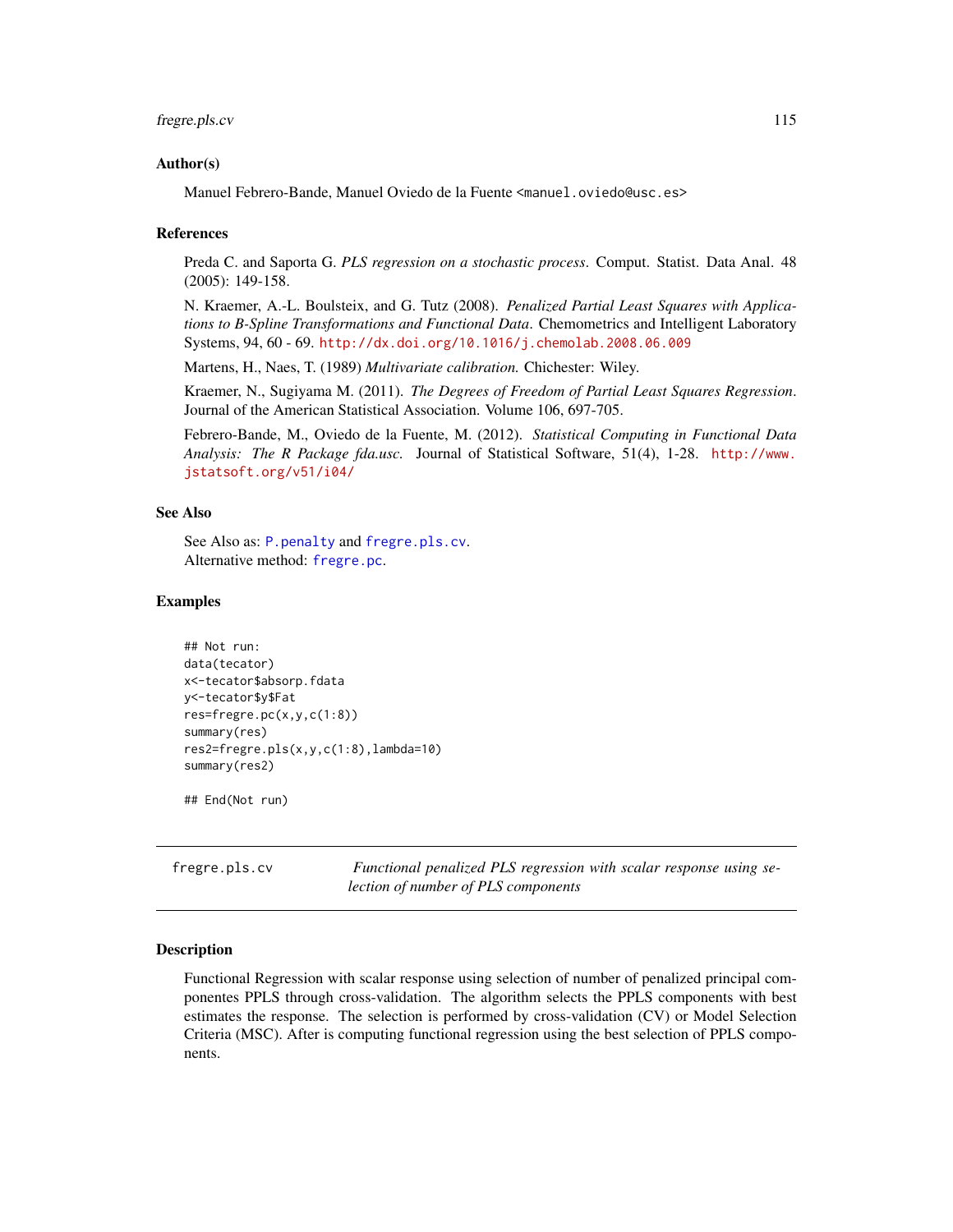#### Usage

```
fregre.pls.cv(fdataobj, y, kmax=8, lambda = 0, P = c(0, 0, 1),
   criteria = "SIC", ...
```
#### Arguments

| fdataobj | fdata class object.                                                                                                                                                                     |
|----------|-----------------------------------------------------------------------------------------------------------------------------------------------------------------------------------------|
| y        | Scalar response with length n.                                                                                                                                                          |
| kmax     | The number of components to include in the model.                                                                                                                                       |
| lambda   | Vector with the amounts of penalization. Default value is 0, i.e. no penalization<br>is used. If lambda=TRUE the algorithm computes a sequence of lambda values.                        |
| P        | The vector of coefficients to define the penalty matrix object. For example, if<br>$P = c(0, 0, 1)$ , penalized regression is computed penalizing the second derivative<br>(curvature). |
| criteria | Type of cross-validation (CV) or Model Selection Criteria (MSC) applied. Pos-<br>sible values are "CV", "AIC", "AICc", "SIC", "SICc".                                                   |
|          | Further arguments passed to fregre. pls.                                                                                                                                                |

## Details

The algorithm selects the best principal components pls.opt from the first kmax PLS and (optionally) the best penalized parameter lambda.opt from a sequence of non-negative numbers lambda.

- The method selects the best principal components with minimum MSC criteria by stepwise regression using [fregre.pls](#page-112-0) in each step.
- The process (point 1) is repeated for each lambda value.
- The method selects the principal components (pls.opt=pls.order[1:k.min]) and (optionally) the lambda parameter with minimum MSC criteria.

Finally, is computing functional PLS regression between functional explanatory variable  $X(t)$  and scalar response Y using the best selection of PLS pls.opt and ridge parameter  $rn.$  opt.

The criteria selection is done by cross-validation (CV) or Model Selection Criteria (MSC).

- Predictive Cross-Validation:  $PCV(k_n) = \frac{1}{n} \sum_{i=1}^n (y_i \hat{y}_{(-i,k_n)})^2$ , criteria="CV"
- Model Selection Criteria:  $MSC(k_n) = log\left[\frac{1}{n}\sum_{i=1}^n (y_i \hat{y}_i)^2\right] + p_n \frac{k_n}{n}$

 $p_n = \frac{log(n)}{n}$  $\frac{q(n)}{n}$ , criteria="SIC" (by default)  $p_n = \frac{log(n)}{n-k_n-1}$  $\frac{log(n)}{n-k_n-2}$ , criteria="SICc"  $p_n=2$ , criteria="AIC"  $p_n = \frac{2n}{n-k_n-2},$  criteria="AICc"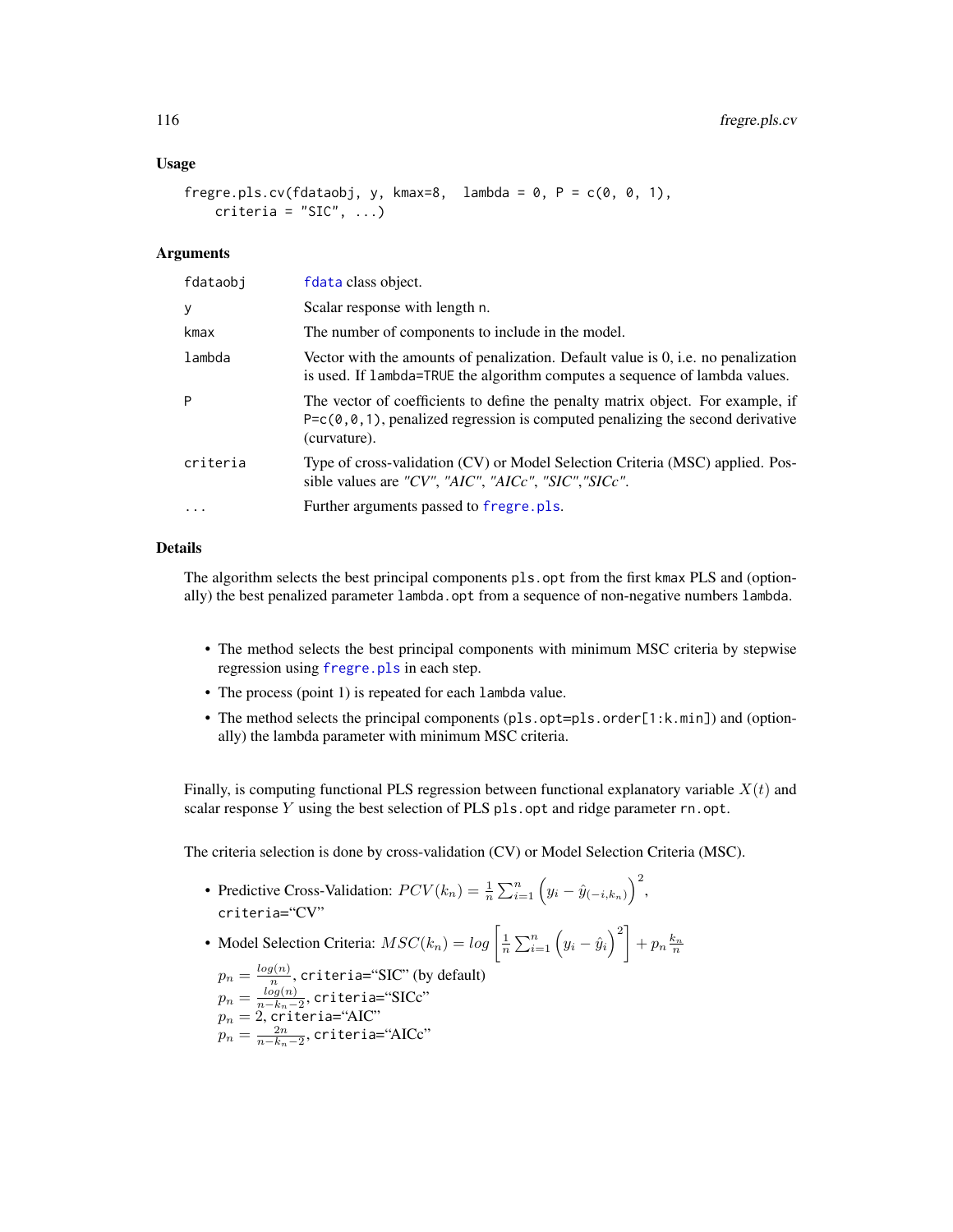## fregre.pls.cv 117

where criteria is an argument that controls the type of validation used in the selection of the smoothing parameter kmax=  $k_n$  and penalized parameter lambda=  $\lambda$ .

## Value

Return:

| fregre.pls | Fitted regression object by the best (pls.opt) components.                |
|------------|---------------------------------------------------------------------------|
| pls.opt    | Index of PLS components selected.                                         |
| MSC.min    | Minimum Model Selection Criteria (MSC) value for the (pls.opt components. |
| MSC.       | Minimum Model Selection Criteria (MSC) value for kmax components.         |
|            |                                                                           |

## Note

criteria=``CV'' is not recommended: time-consuming.

## Author(s)

Manuel Febrero-Bande, Manuel Oviedo de la Fuente <manuel.oviedo@usc.es>

#### References

Preda C. and Saporta G. *PLS regression on a stochastic process*. Comput. Statist. Data Anal. 48 (2005): 149-158.

Febrero-Bande, M., Oviedo de la Fuente, M. (2012). *Statistical Computing in Functional Data Analysis: The R Package fda.usc.* Journal of Statistical Software, 51(4), 1-28. [http://www.](http://www.jstatsoft.org/v51/i04/) [jstatsoft.org/v51/i04/](http://www.jstatsoft.org/v51/i04/)

#### See Also

See also as:[fregre.ppc](#page-117-0) .

## Examples

```
## Not run:
data(tecator)
x<-tecator$absorp.fdata[1:129]
y<-tecator$y$Fat[1:129]
# no penalization
pls1<- fregre.pls.cv(x,y,8)
# 2nd derivative penalization
pls2<-fregre.pls.cv(x,y,8,lambda=0:5,P=c(0,0,1))
```
## End(Not run)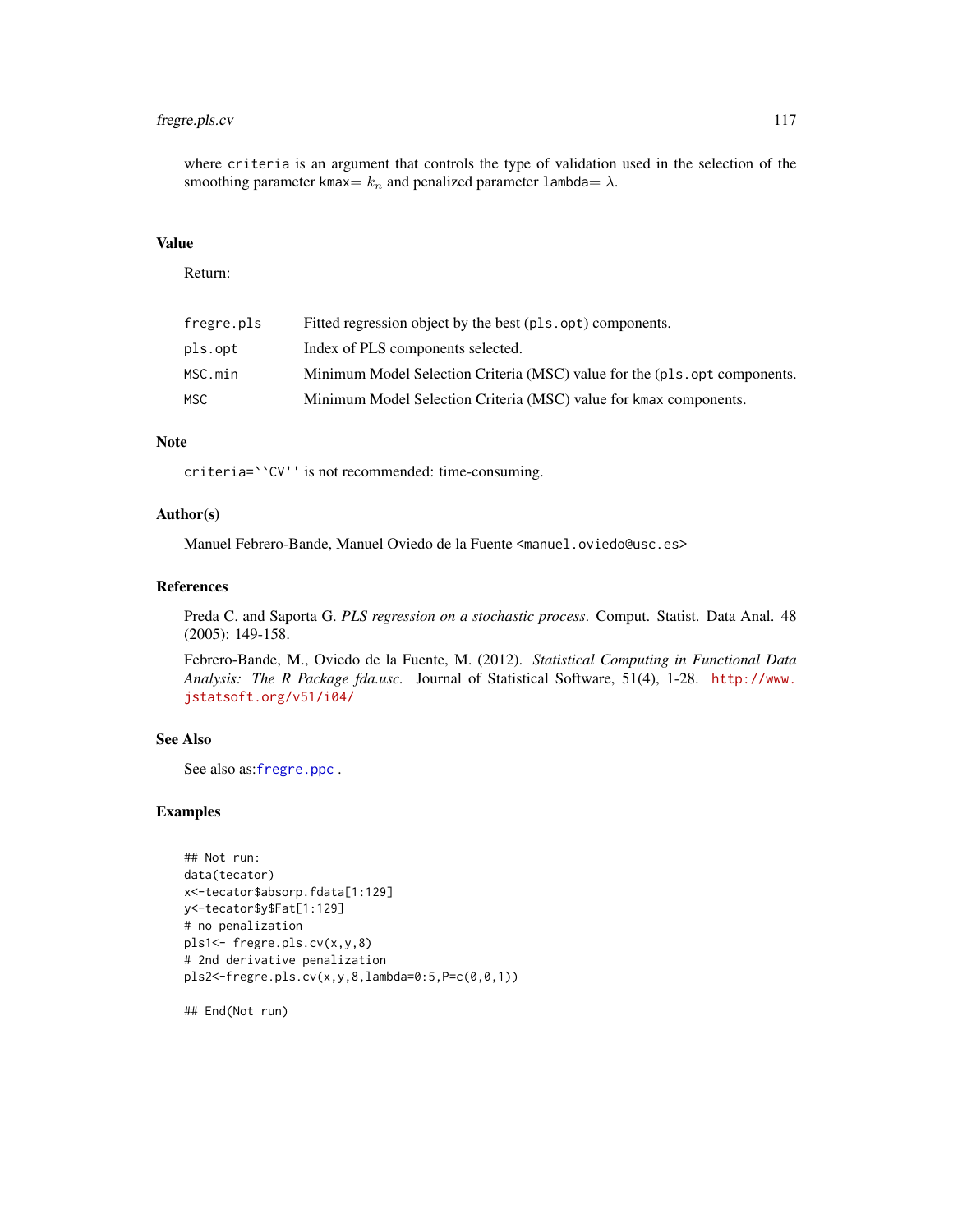fregre.ppc,fregre.ppls

*Functional Penalized PC (or PLS) regression with scalar response*

## <span id="page-117-0"></span>Description

Computes functional linear regression between functional explanatory variable  $\tilde{X}(t)$  and scalar response Y using penalized Principal Components Analysis (PPC) or Partial Least Squares (PPLS), where  $\tilde{X(t)} = MX(t)$  with  $M = (I + \lambda P)^{-1}$ .

$$
Y = \left\langle \tilde{X}, \beta \right\rangle + \epsilon = \int_T \tilde{X}(t) \beta(t) dt + \epsilon
$$

where  $\langle \cdot, \cdot \rangle$  denotes the inner product on  $L_2$  and  $\epsilon$  are random errors with mean zero, finite variance  $\sigma^2$  and  $E[\tilde{X}(t)\epsilon] = 0$ .

#### Usage

```
fregre.ppc(fdataobj, y, 1 = NULL, lambda=0, P=c(0, 0, 1), ...)fregre.ppls(fdataobj, y=NULL, l = NULL, lambda=0, P=c(0, 0, 1), ...)
```
## Arguments

| fdataobj  | fdata class object.                                                                                                                                                                                                                    |
|-----------|----------------------------------------------------------------------------------------------------------------------------------------------------------------------------------------------------------------------------------------|
| y         | Scalar response with length n.                                                                                                                                                                                                         |
| -1        | Index of components to include in the model.                                                                                                                                                                                           |
| lambda    | Amount of penalization. Default value is 0, i.e. no penalization is used.                                                                                                                                                              |
| P         | If P is a vector: P are coefficients to define the penalty matrix object. By default<br>P=c( $\theta$ , $\theta$ , 1) penalize the second derivative (curvature) or acceleration. If P is a<br>matrix: P is the penalty matrix object. |
| $\ddotsc$ | Further arguments passed to or from other methods.                                                                                                                                                                                     |

## Details

The function computes the  $\{\nu_k\}_{k=1}^{\infty}$  orthonormal basis of functional PC (or PLS) to represent the functional data as  $\tilde{X}_i(t) = \sum_{k=1}^{\infty} \gamma_{ik} \nu_k$ , where  $\tilde{X} = MX$  with  $M = (I + \lambda P)^{-1}, \gamma_{ik} =$  $\langle \tilde{X}_i(t), \nu_k \rangle$ .

The functional penalized PC are calculated in [fdata2ppc](#page-66-0).

Functional (FPLS) algorithm maximizes the covariance between  $\tilde{X}(t)$  and the scalar response Y via the partial least squares (PLS) components. The functional penalized PLS are calculated in [fdata2ppls](#page-68-1) by alternative formulation of the NIPALS algorithm proposed by Kraemer and Sugiyama (2011).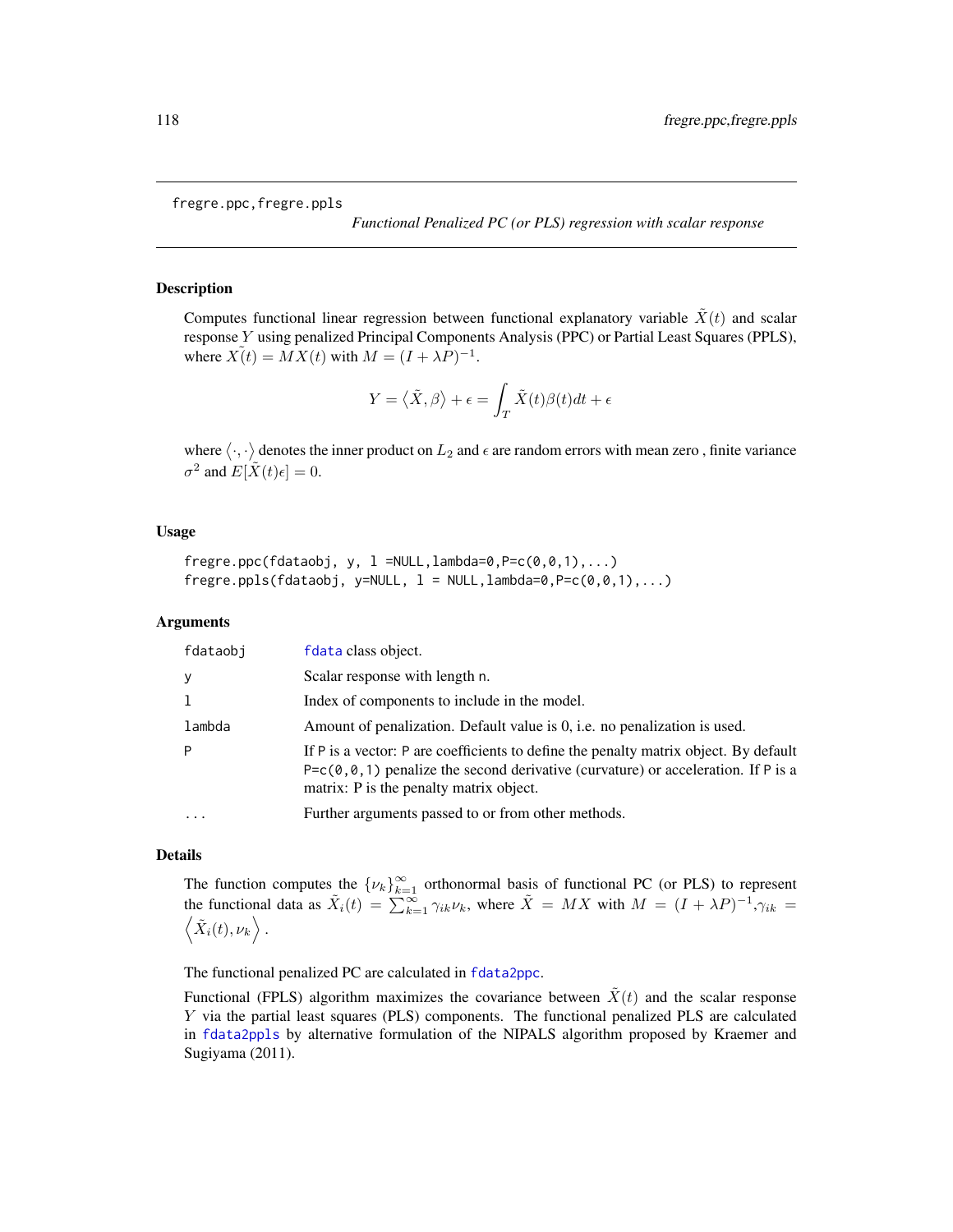## fregre.ppc,fregre.ppls 119

Let  ${\{\tilde{\nu}_k\}}_{k=1}^{\infty}$  the functional PLS components and  $\tilde{X}_i(t) = \sum_{k=1}^{\infty} \tilde{\gamma}_{ik} \tilde{\nu}_k$  and  $\beta(t) = \sum_{k=1}^{\infty} \tilde{\beta}_k \tilde{\nu}_k$ . The functional linear model is estimated by:

$$
\hat{y}=\left<\tilde{X},\hat{\beta}\right>\approx\sum_{k=1}^{k_n}\tilde{\gamma}_k\tilde{\beta}_k
$$

## Value

Return:

| call          | The matched call of fregre. pls function.    |
|---------------|----------------------------------------------|
| beta.est      | Beta coefficient estimated of class fdata.   |
| coefficients  | A named vector of coefficients.              |
| fitted.values | Estimated scalar response.                   |
| residuals     | y-fitted values.                             |
| н             | Hat matrix.                                  |
| df            | The residual degrees of freedom.             |
| r2            | Coefficient of determination.                |
| GCV           | GCV criterion.                               |
| sr2           | Residual variance.                           |
| 1             | Index of components to include in the model. |
| rn            | Amount of shrinkage.                         |
| fdata.comp    | Fitted object in fdata2pls function.         |
| lm            | Fitted object in <b>1m</b> function          |
| fdataobj      | Functional explanatory data.                 |
| y             | Scalar response.                             |
|               |                                              |

## Author(s)

Manuel Febrero-Bande, Manuel Oviedo de la Fuente <manuel.oviedo@usc.es>

## References

Preda C. and Saporta G. *PLS regression on a stochastic process*. Comput. Statist. Data Anal. 48 (2005): 149-158.

Kraemer, N., Sugiyama M. (2011). *The Degrees of Freedom of Partial Least Squares Regression*. Journal of the American Statistical Association. Volume 106, 697-705.

Febrero-Bande, M., Oviedo de la Fuente, M. (2012). *Statistical Computing in Functional Data Analysis: The R Package fda.usc.* Journal of Statistical Software, 51(4), 1-28. [http://www.](http://www.jstatsoft.org/v51/i04/) [jstatsoft.org/v51/i04/](http://www.jstatsoft.org/v51/i04/)

## See Also

See Also as: [P.penalty](#page-154-0), [fregre.ppc.cv](#page-119-0) and [fregre.ppls.cv](#page-119-1). Alternative method: [fregre.pc](#page-104-0), and [fregre.pls](#page-112-0).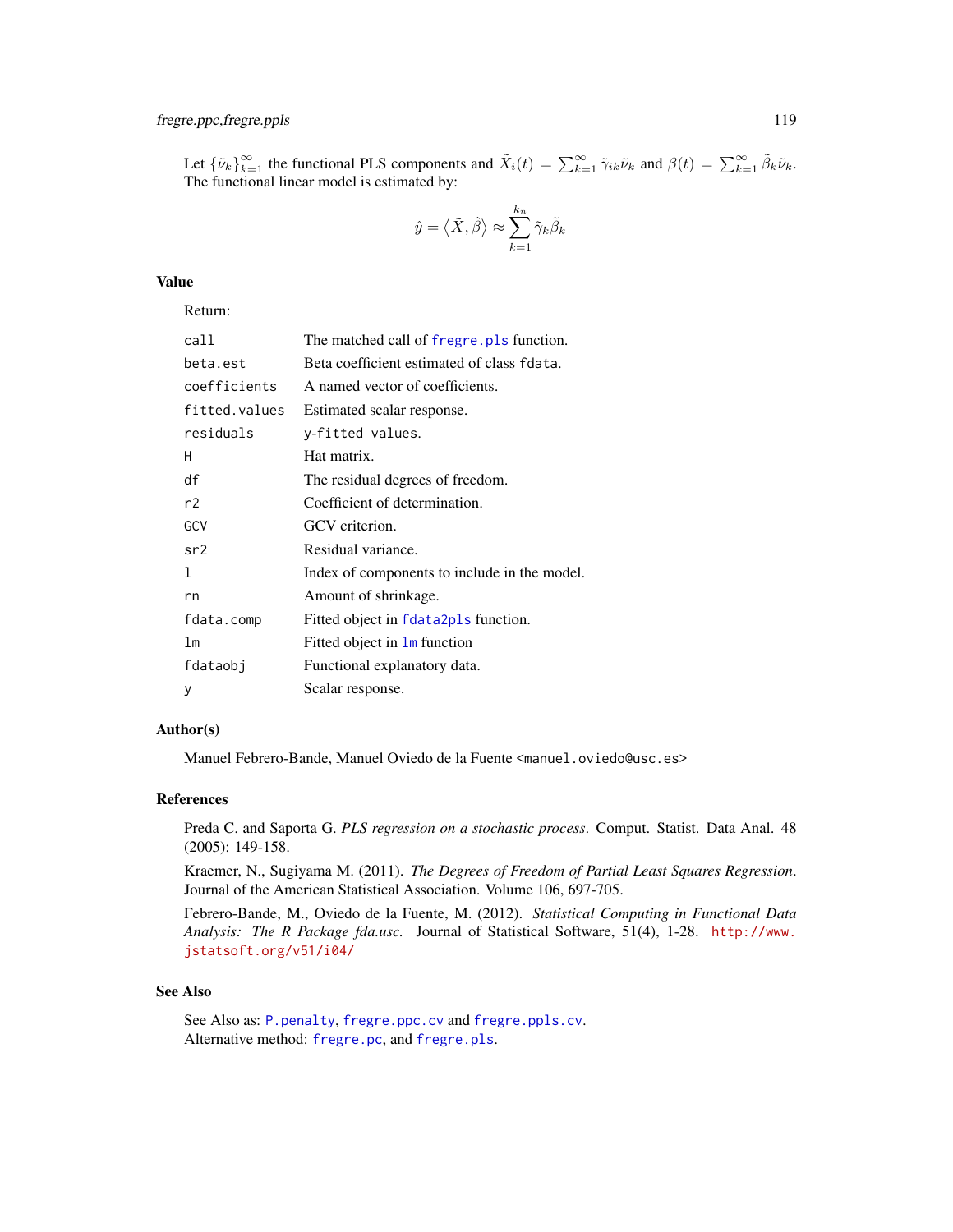<span id="page-119-0"></span>fregre.ppc.cv *Functional penalized PC (or PLS) regression with scalar response using selection of number of PC (or PLS) components*

# <span id="page-119-1"></span>Description

Functional Regression with scalar response using selection of number of penalized principal componentes PPC(or partial least squares components PPLS) through cross-validation. The algorithm selects the PPLS components with best estimates the response. The selection is performed by crossvalidation (CV) or Model Selection Criteria (MSC). After is computing functional regression using the best selection of PPC (or PPLS) components.

#### Usage

```
fregre.ppc.cv(fdataobj, y, kmax=8, lambda = 0, P = c(0, 0, 1),
   criteria = "SIC", ...fregre.ppls.cv(fdataobj, y, kmax=8, lambda = 0, P = c(0, 0, 1),
```

```
criteria = "SIC", ...
```
#### Arguments

| fdataobj | fdata class object.                                                                                                                                                                                                                    |
|----------|----------------------------------------------------------------------------------------------------------------------------------------------------------------------------------------------------------------------------------------|
| y        | Scalar response with length n.                                                                                                                                                                                                         |
| kmax     | The number of components to include in the model.                                                                                                                                                                                      |
| lambda   | Vector with the amounts of penalization. Default value is 0, i.e. no penalization<br>is used. If lambda=TRUE the algorithm computes a sequence of lambda values.                                                                       |
| P        | If P is a vector: P are coefficients to define the penalty matrix object. By default<br>P=c( $\theta$ , $\theta$ , 1) penalize the second derivative (curvature) or acceleration. If P is a<br>matrix: P is the penalty matrix object. |
| criteria | Type of cross-validation (CV) or Model Selection Criteria (MSC) applied. Pos-<br>sible values are "CV", "AIC", "AICc", "SIC".                                                                                                          |
| $\cdots$ | Further arguments passed to fregre.ppc or fregre.ppls                                                                                                                                                                                  |
|          |                                                                                                                                                                                                                                        |

#### Details

The algorithm is as follows:

- Select the bests components (pc.opt or pls.opt) with minimum MSC criteria by stepwise regression using [fregre.ppc](#page-117-0) or [fregre.ppls](#page-117-0) in each step.
- Fit the functional PPLS regression between  $\tilde{X}(t)$  and Y using the best selection of FPLS components pls.opt.

For more details in estimation process see [fregre.ppc](#page-117-0) or [fregre.ppls](#page-117-0).

The criteria selection is done by cross-validation (CV) or Model Selection Criteria (MSC).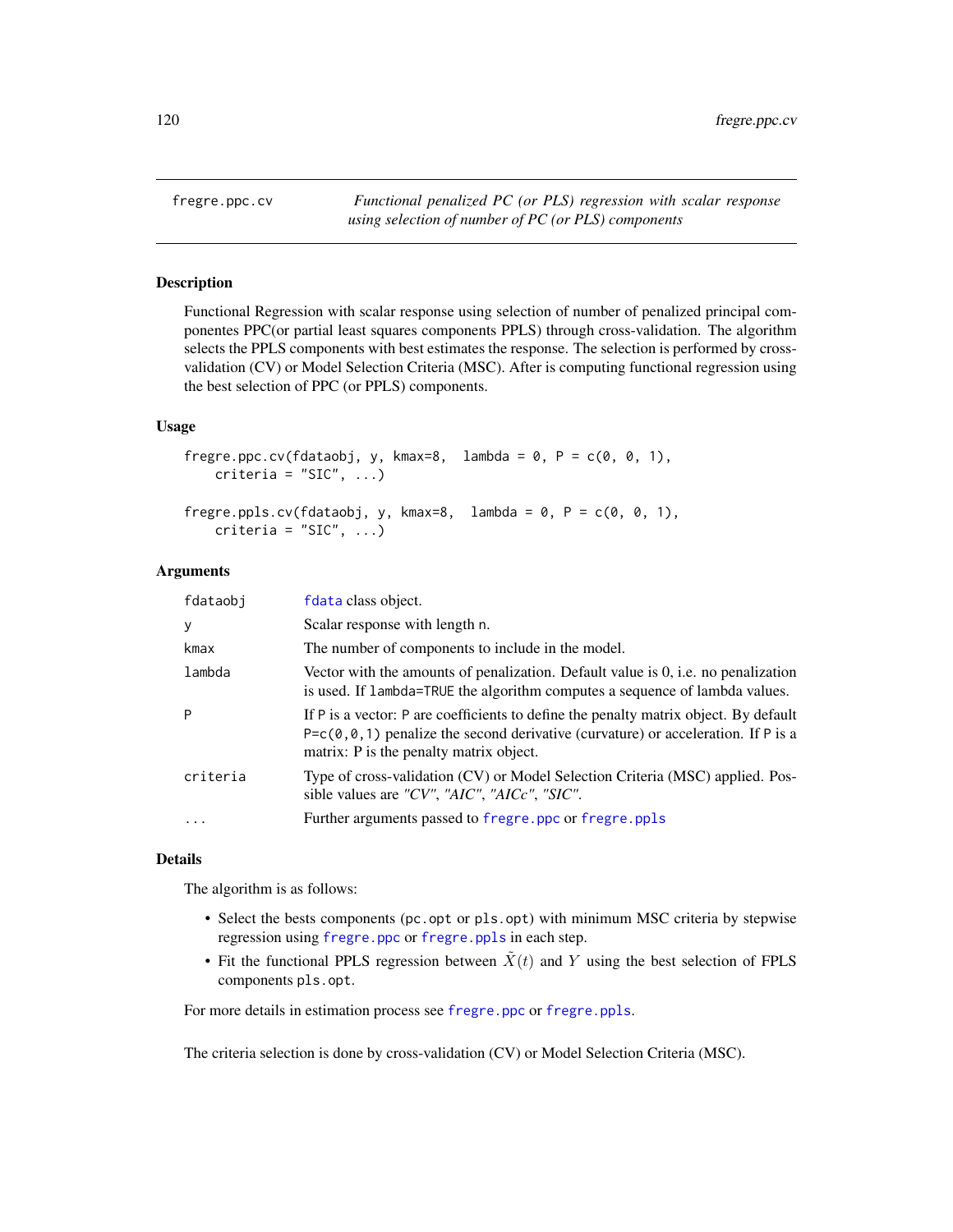fregre.ppc.cv 121

- Predictive Cross-Validation:  $PCV(k_n) = \frac{1}{n} \sum_{i=1}^n (y_i \hat{y}_{(-i,k_n)})^2$ , criteria="CV"
- Model Selection Criteria:  $MSC(k_n) = log\left[\frac{1}{n}\sum_{i=1}^n \left(y_i \hat{y}_i\right)^2\right] + p_n \frac{k_n}{n}$  $p_n = \frac{log(n)}{n}$  $\frac{q(n)}{n}$ , criteria="SIC" (by default)  $p_n = \frac{log(n)}{n-k_n-1}$  $\frac{log(n)}{n-k_n-2}$ , criteria="SICc"  $p_n=2$ , criteria="AIC"  $p_n = \frac{2n}{n-k_n-2},$  criteria="AICc"  $p_n = \frac{2log(log(n))}{n}$  $\frac{log(n))}{n}$ , criteria=" $\mathrm{HQIC}$ "
- The generalized minimum description length (gmdl) criteria:

$$
gmdl(k_n) = log\left[\frac{1}{n-k_n}\sum_{i=1}^n \left(y_i - \hat{y}_i\right)^2\right] + K_nlog\left(\frac{(n-k_n)\sum_{i=1}^n \hat{y}_i^2}{\sum_{i=1}^n \left(y_i - \hat{y}_i\right)^2}\right) + log(n)
$$
  
• The rho criteria: 
$$
rho(k_n) = log\left[\frac{1}{n-k_n}\sum_{i=1}^n \left(\frac{y_i - \hat{y}_i}{1 - H_{ii}}\right)^2\right]
$$

where criteria is an argument that controls the type of validation used in the selection of the smoothing parameter kmax=  $k_n$  and penalized parameter lambda=  $\lambda$ .

criteria=``CV'' is not recommended: time-consuming.

## Value

Return:

| pls.opt     | Index of PC or PLS components selected.                                                 |
|-------------|-----------------------------------------------------------------------------------------|
| MSC.min     | Minimum Model Selection Criteria (MSC) value for the (pc.opt or pls.opt)<br>components. |
| MSC.        | Minimum Model Selection Criteria (MSC) value for kmax components.                       |
| fregre.ppls | Fitted regression object by the best (pc.opt or pls.opt) components.                    |

## Author(s)

Manuel Febrero-Bande, Manuel Oviedo de la Fuente <manuel.oviedo@usc.es>

### References

Preda C. and Saporta G. *PLS regression on a stochastic process*. Comput. Statist. Data Anal. 48 (2005): 149-158.

Kraemer, N., Sugiyama M. (2011). *The Degrees of Freedom of Partial Least Squares Regression*. Journal of the American Statistical Association. Volume 106, 697-705.

Febrero-Bande, M., Oviedo de la Fuente, M. (2012). *Statistical Computing in Functional Data Analysis: The R Package fda.usc.* Journal of Statistical Software, 51(4), 1-28. [http://www.](http://www.jstatsoft.org/v51/i04/) [jstatsoft.org/v51/i04/](http://www.jstatsoft.org/v51/i04/)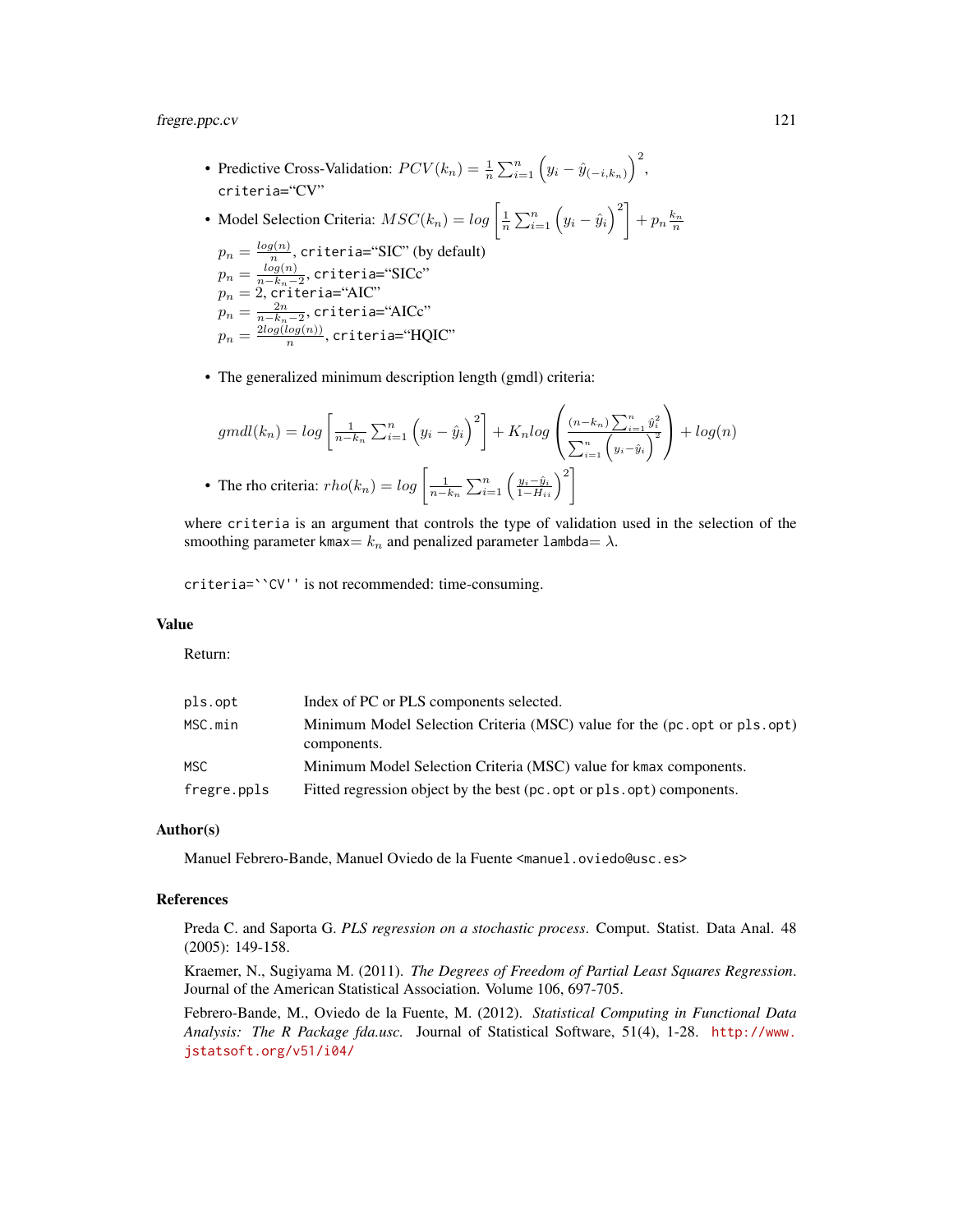# See Also

See also as: [fregre.ppls](#page-117-0) and [fregre.ppc](#page-117-0) .

# <span id="page-121-0"></span>GCV.S *The generalized cross-validation (GCV) score.*

# Description

The generalized cross-validation (GCV) score.

## Usage

GCV.S(y,S,criteria="GCV",W=NULL,trim=0, draw=FALSE,metric=metric.lp,...)

# Arguments

| y        | Matrix of set cases with dimension $(n \times m)$ , where n is the number of curves and<br>m are the points observed in each curve. |
|----------|-------------------------------------------------------------------------------------------------------------------------------------|
| S        | Smoothing matrix, see S.NW, S.LLR or S.KNN.                                                                                         |
| criteria | The penalizing function. By default "Rice" criteria. Possible values are "GCV",<br>"AIC", "FPE", "Shibata", "Rice".                 |
| W        | Matrix of weights.                                                                                                                  |
| trim     | The alpha of the trimming.                                                                                                          |
| draw     | $=$ TRUE, draw the curves, the sample median and trimmed mean.                                                                      |
| metric   | Metric function, by default metric. 1p.                                                                                             |
| $\cdots$ | Further arguments passed to or from other methods.                                                                                  |

# Details

$$
GCV(h) = p(h)\Xi(n^{-1}h^{-1})
$$

Where A.-If trim=0:

$$
p(h) = \left\| \sqrt(W) (y_i - \hat{y}_i) \right\|
$$

B.-If trim>0:

$$
p(h) = \frac{1}{l} \sum_{i=1}^{l} (y_i - r_i(x_i))^{2} w(x_i)
$$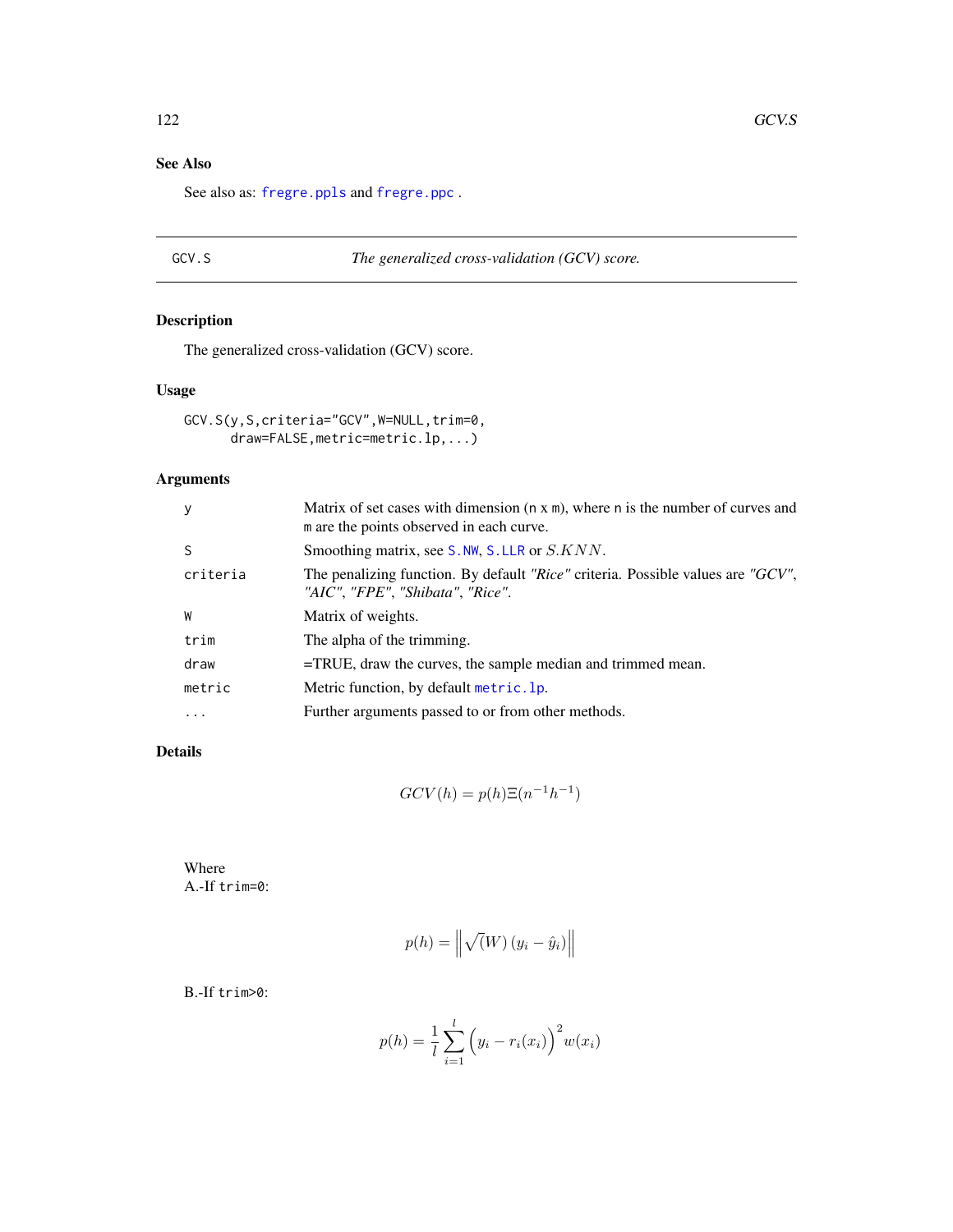• Generalized Cross-validation (GCV):

$$
\Xi_{GCV}(n^{-1}h^{-1}) = (1 - n^{-1}S_{ii})^{-2}
$$

• Akaike's Information Criterion (AIC):

$$
\Xi_{AIC}(n^{-1}h^{-1}) = exp(2n^{-1}S_{ii})
$$

• Finite Prediction Error (FPE):

$$
\Xi_{FPE}(n^{-1}h^{-1}) = \frac{(1 + n^{-1}S_{ii})}{(1 - n^{-1}S_{ii})}
$$

• Shibata's model selector (Shibata):

$$
\Xi_{\text{Shibata}}(n^{-1}h^{-1}) = (1 + 2n^{-1}S_{ii})
$$

• Rice's bandwidth selector (Rice):

$$
\Xi_{Rice}(n^{-1}h^{-1}) = (1 - 2n^{-1}S_{ii})^{-1}
$$

where  $S_{ii}$  the *i*th diagonal element of the smoothing matrix  $S$ , in see [S.NW](#page-180-0), [S.LLR](#page-180-0) or  $S.KNN$ .

#### Value

res Returns GCV score calculated for input parameters.

## Author(s)

Manuel Febrero-Bande, Manuel Oviedo de la Fuente <manuel.oviedo@usc.es>

#### References

Wasserman, L. *All of Nonparametric Statistics*. Springer Texts in Statistics, 2006.

Hardle, W. *Applied Nonparametric Regression*. Cambridge University Press, 1994.

Febrero-Bande, M., Oviedo de la Fuente, M. (2012). *Statistical Computing in Functional Data Analysis: The R Package fda.usc.* Journal of Statistical Software, 51(4), 1-28. [http://www.](http://www.jstatsoft.org/v51/i04/) [jstatsoft.org/v51/i04/](http://www.jstatsoft.org/v51/i04/)

#### See Also

See Also as [min.np](#page-146-0). Alternative method: [CV.S](#page-36-0)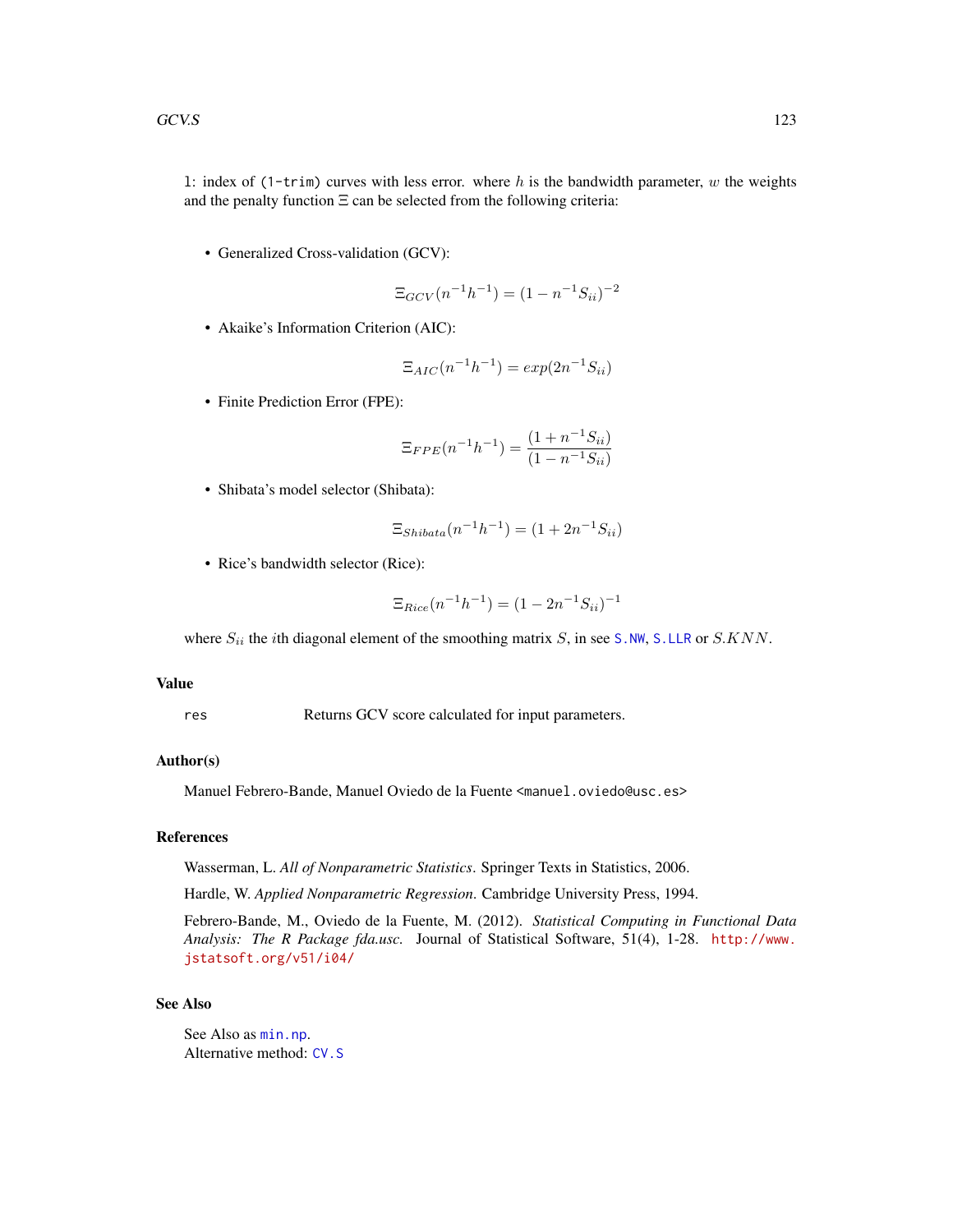## Examples

```
data(phoneme)
mlearn<-phoneme$learn
tt<-1:ncol(mlearn)
S1 \le - S.NW(t_{t}, 2.5)S2 \le - S.LLR(tt, 2.5)gcv1 <- GCV.S(mlearn, S1)
gcv2 <- GCV.S(mlearn, S2)
gcv3 <- GCV.S(mlearn, S1,criteria="AIC")
gcv4 <- GCV.S(mlearn, S2,criteria="AIC")
gcv1; gcv2; gcv3; gcv4
```
gridfdata, rcombfdata *Utils for generate functional data*

## Description

gridfdata generates n curves as lineal combination of the original curves fdataobj plus a functional trend mu.

rcombfdata generates n random combinations of the fdataobj curves plus a functional trend mu. The coefficients of the combinations follows a normal distribution with zero mean and standard deviation sdarg.

#### Usage

gridfdata(coef,fdataobj,mu)

rcombfdata(n = 10, fdataobj, mu, sdarg =  $rep(1, nrow(fdataobj))$ , norm = 1)

#### Arguments

| Coefficients of the combination. A matrix with number of columns equal to<br>number of curves in fdataobj |
|-----------------------------------------------------------------------------------------------------------|
| f data class object.                                                                                      |
| Functional trend, by default $mu=\mu(t)=0$ . An object of class fdata.                                    |
| Number of curves to be generated                                                                          |
| Standard deviation of the coefficients.                                                                   |
| Norm of the coefficients. The norm is adjusted before the transformation for<br>sdarg is performed.       |
|                                                                                                           |

## Value

Return the functional trajectories as a fdata class object.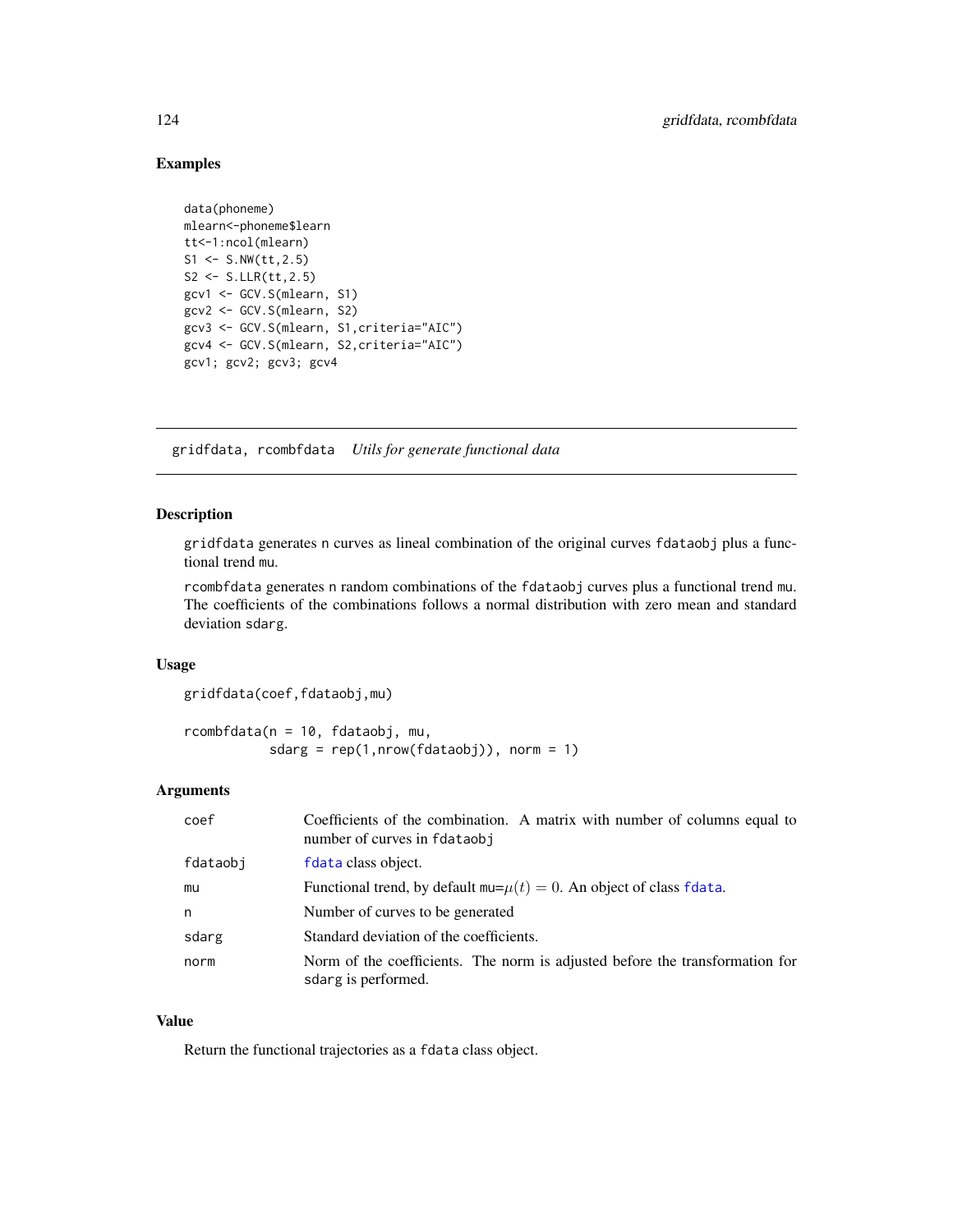#### h.default 125

## Author(s)

Manuel Febrero-Bande, Manuel Oviedo de la Fuente <manuel.oviedo@usc.es>

## See Also

See Also as [rproc2fdata](#page-176-0)

## Examples

```
tt=seq(0,1,len=51)
fou3=create.fourier.basis(c(0,1),nbasis=3)
fdataobj=fdata(t(eval.basis(tt,fou3)),argvals=tt)
coef=expand.grid(0,seq(-1,1,len=11),seq(-1,1,len=11))
grid=gridfdata(coef,fdataobj)
plot(grid,lty=1)
rcomb=rcombfdata(n=51,fdataobj,mu=fdata(30*tt*(1-tt),tt))
plot(rcomb,lty=1)
```
<span id="page-124-0"></span>h.default *Calculation of the smoothing parameter (h) for a functional data*

## Description

Calculation of the smoothing parameter (h) for a functional data using nonparametric kernel estimation.

## Usage

```
h.default(fdataobj, prob=c(0.025,0.25),len=51, metric = metric.lp,
Ker = "AKer.norm", type.S = "S.NW", ...)
```
## Arguments

| fdataobj          | fdata class object.                                                                                                                                                          |
|-------------------|------------------------------------------------------------------------------------------------------------------------------------------------------------------------------|
| prob              | Range of probabilities for the quantiles of the distance matrix.                                                                                                             |
| len               | Vector length of smoothing parameter h to return.                                                                                                                            |
| metric            | If is a function: name of the function to calculate the distance matrix between<br>the curves, by default metric. 1p. If is a matrix: distance matrix between the<br>curves. |
| Ker               | Type of asymmetric kernel used, by default asymmetric normal kernel.                                                                                                         |
| type.S            | Type of smothing matrix S. Possible values are: Nadaraya-Watson estimator<br>"S.NW" and K nearest neighbors estimator "S.KNN"                                                |
| $\cdot\cdot\cdot$ | Arguments to be passed for metric argument.                                                                                                                                  |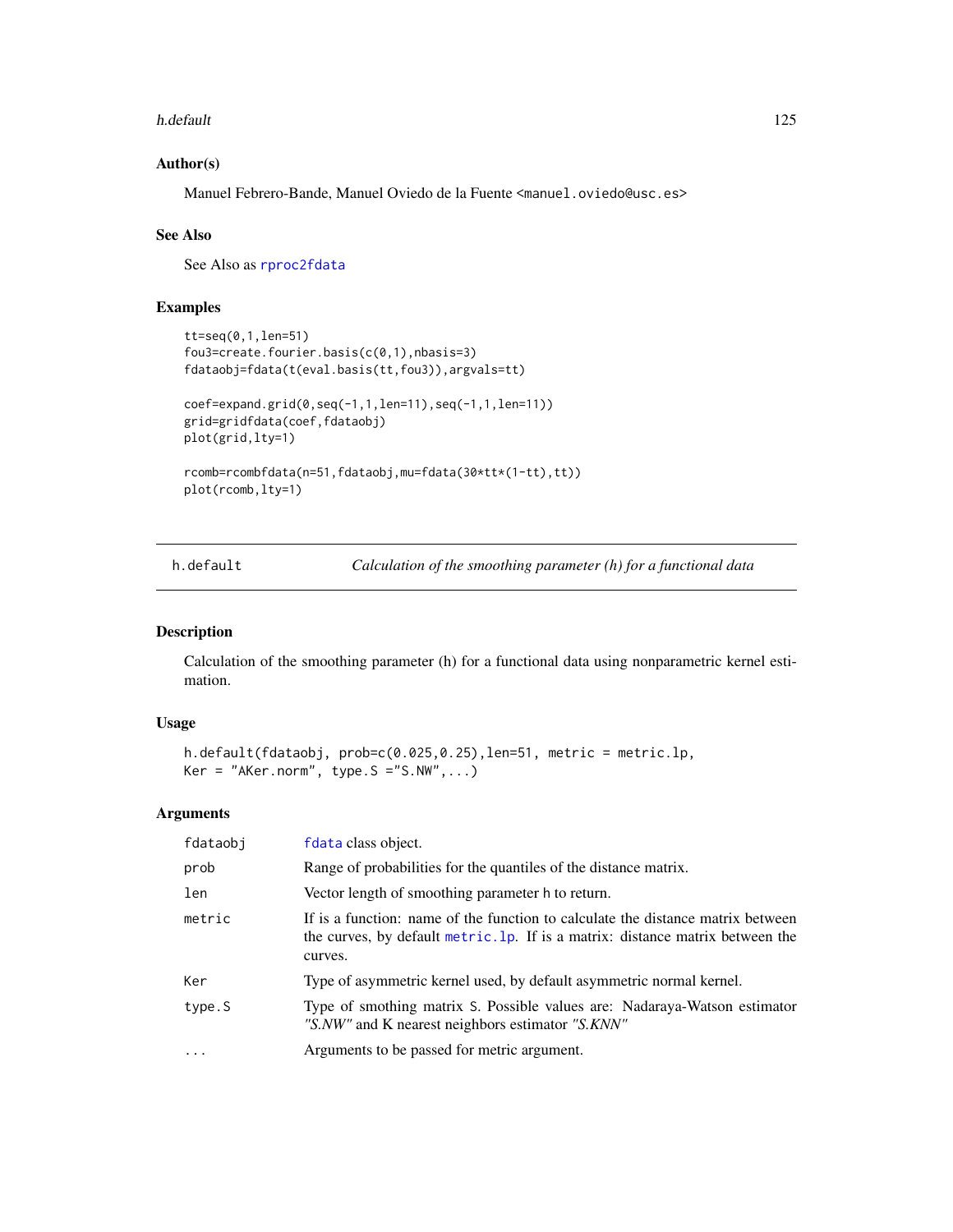Returns the vector of smoothing parameter or bandwidth h.

#### Author(s)

Manuel Febrero-Bande, Manuel Oviedo de la Fuente <manuel.oviedo@usc.es>

## See Also

See Also as [metric.lp](#page-142-0), [Kernel](#page-130-0) and [S.NW](#page-180-0). Function used in [fregre.np](#page-99-0) and [fregre.np.cv](#page-101-0) function.

## Examples

```
## Not run
# data(aemet)
# h1<-h.default(aemet$temp,prob=c(0.025, 0.25),len=2)
# mdist<-metric.lp(aemet$temp)
# h2<-h.default(aemet$temp,len=2,metric=mdist)
# h3<-h.default(aemet$temp,len=2,metric=semimetric.pca,q=2)
# h4<-h.default(aemet$temp,len=2,metric=semimetric.pca,q=4)
# h1;h2;h3;h4
```
<span id="page-125-0"></span>influence.quan *Quantile for influence measures*

#### Description

Estimate the quantile of measures of influence for each observation.

## Usage

```
## S3 method for class 'quan'
influence(model,out.influ,mue.boot=500,
smo=0.1,smoX=0.05,alpha=0.95,kmax.fix=FALSE,...)
```
## Arguments

| model     | fregre.pc, fregre.basis or fregre.basis.cv object.                                                                            |
|-----------|-------------------------------------------------------------------------------------------------------------------------------|
| out.influ | inflluence.fd bject                                                                                                           |
| mue.boot  | Number of bootstrap samples                                                                                                   |
| smo       | Smoothing parameter as a proportion of response variance.                                                                     |
| smoX      | Smoothing parameter for fdata object as a proportion of variance-covariance<br>matrix of the explanatory functional variable. |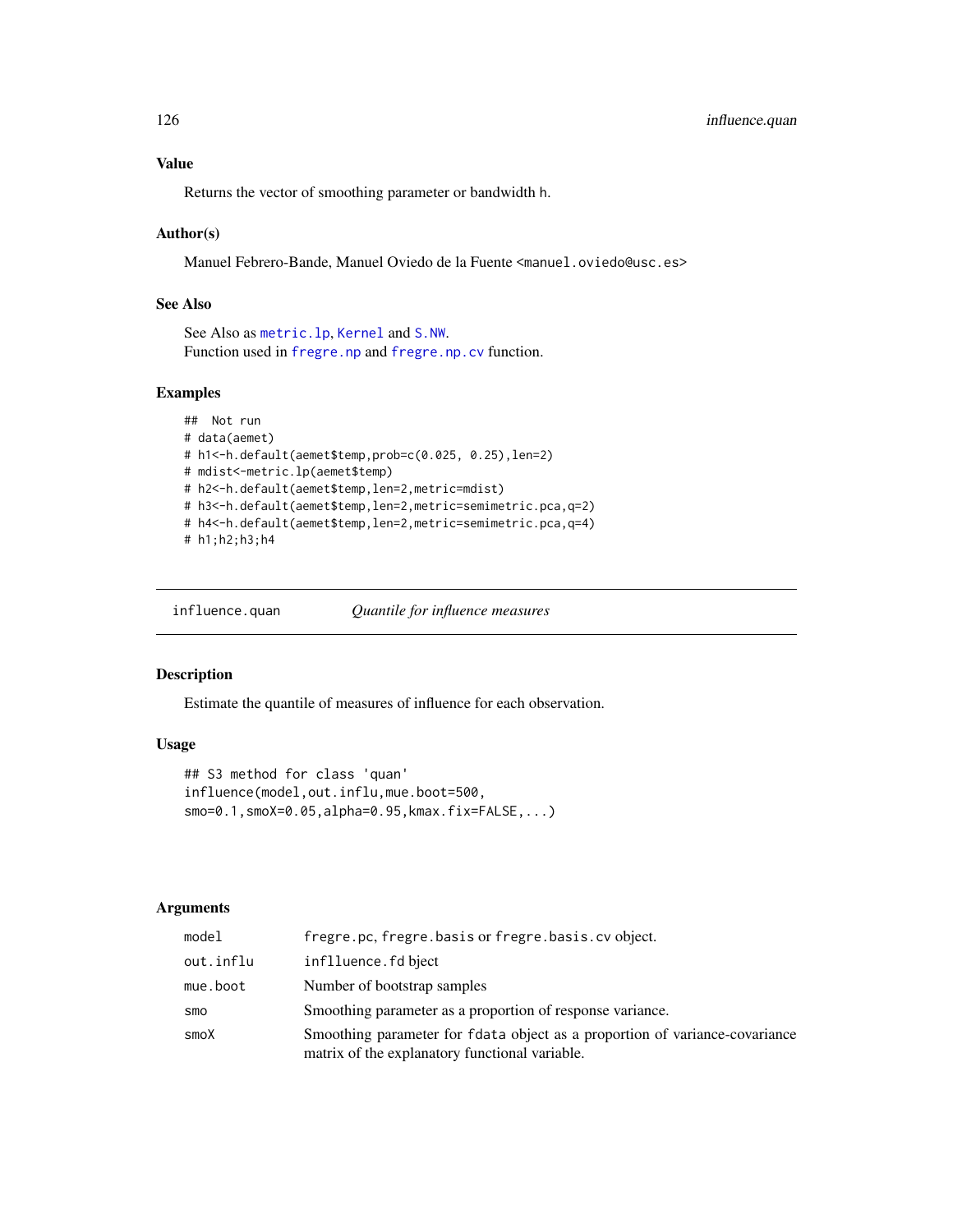## influence.quan 127

| alpha                   | Significance level.                                                                         |
|-------------------------|---------------------------------------------------------------------------------------------|
| kmax.fix                | The maximum number of principal comoponents or number of basis is fixed by<br>model object. |
| $\cdot$ $\cdot$ $\cdot$ | Further arguments passed to or from other methods.                                          |

## Details

Compute the quantile of measures of influence estimated in [influence.fdata](#page-127-0) for functional regression using principal components representation ([fregre.pc](#page-104-0)) or basis representation ([fregre.basis](#page-78-0) or [fregre.basis.cv](#page-81-0)).

A smoothed bootstrap method is used to estimate the quantiles of the influence measures, which allows to point out which observations have the larger influence on estimation and prediction.

#### Value

#### Return:

|           | quan.cook.for Distance Cook Prediction Quantile. |
|-----------|--------------------------------------------------|
|           | quan.cook.est Distance Cook Estimation Quantile. |
|           | quan.cook.peña Peña Distance Quantile.           |
| mues.est  | Sample Cook generated.                           |
| mues.pena | Sample Peña generated.                           |
| beta.boot | Functional beta estimated by bootstrap method.   |

#### Author(s)

Manuel Febrero-Bande, Manuel Oviedo de la Fuente <manuel.oviedo@usc.es>

## References

Febrero-Bande, M., Galeano, P. and Gonzalez-Manteiga, W. (2010). *Measures of influence for the functional linear model with scalar response*. Journal of Multivariate Analysis 101, 327-339.

## See Also

See Also as: [influence.fdata](#page-127-0), [fregre.basis](#page-78-0), [fregre.pc](#page-104-0).

# Examples

```
## Not run:
data(tecator)
x=tecator$absorp.fdata
y=tecator$y$Fat
res=fregre.pc(x,y,1:6)
```

```
#time consuming
res.infl=influence.fdata(res)
resquan=influence.quan(res,res.infl,4,0.01,0.05,0.95)
```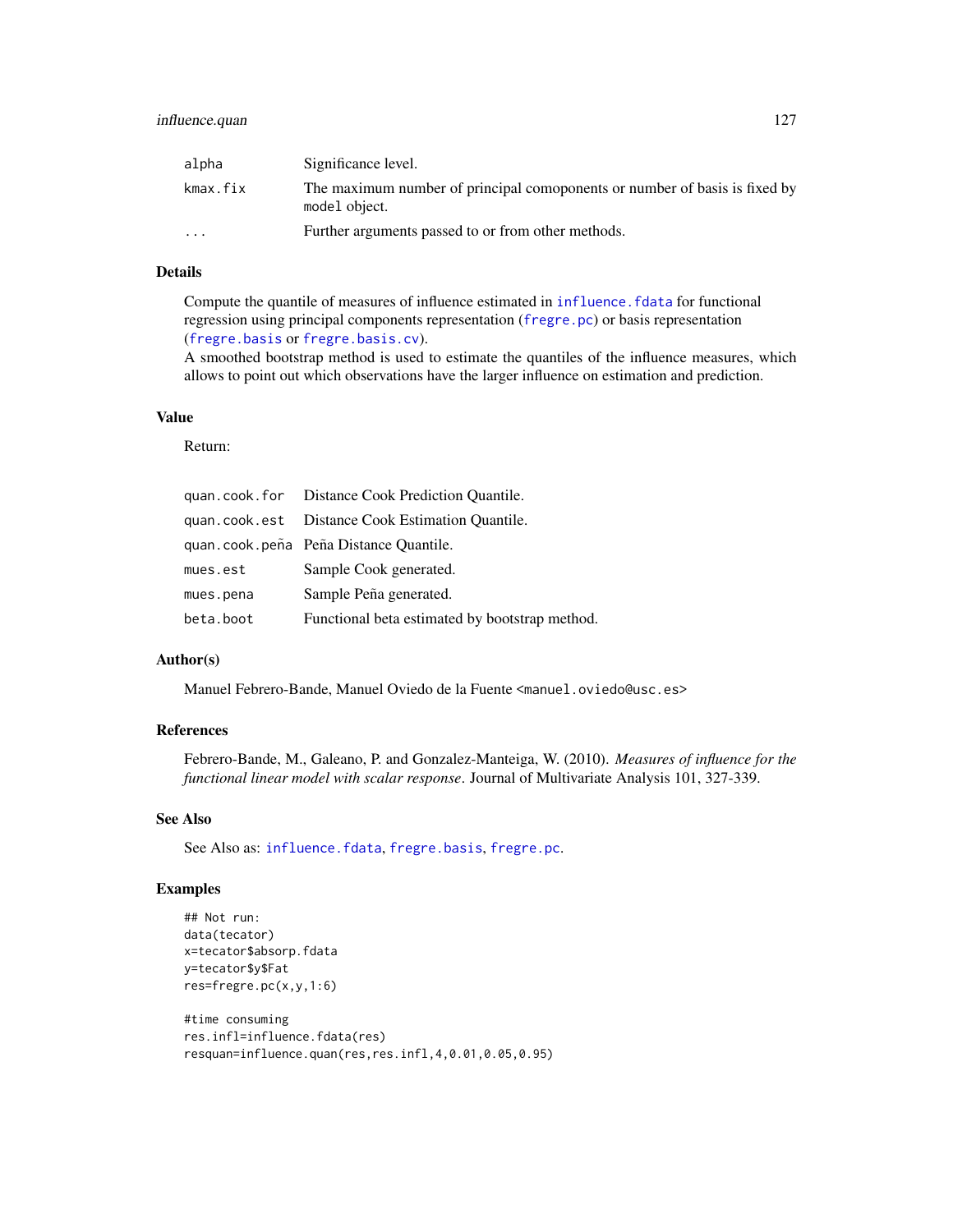```
plot(res.infl$betas,type="l",col=2)
lines(res$beta.est,type="l",col=3)
lines(resquan$betas.boot,type="l",col="gray")
res=fregre.basis(x,y)
res.infl=influence.fdata(res)
resquan=influence.quan(res,res.infl,mue.boot=4,kmax.fix=T)
plot(resquan$betas.boot,type="l",col=4)
lines(res.infl$betas,type="l",col=2)
lines(resquan$betas.boot,type="l",col="gray")
```
## End(Not run)

influnce.fdata *Functional influence measures*

## <span id="page-127-0"></span>Description

Once estimated the functional regression model with scalar response, influence.fdata function is used to obtain the functional influence measures.

## Usage

## S3 method for class 'fdata' influence(model,...)

#### Arguments

| model   | fregre.pc, fregre.basis or fregre.basis.cv object. |
|---------|----------------------------------------------------|
| $\cdot$ | Further arguments passed to or from other methods. |

# Details

Identify influential observations in the functional linear model in which the predictor is functional and the response is scalar.

Three statistics are introduced for measuring the influence: Distance Cook Prediction DCP, Distance Cook Estimation DCE and Distance peña DP respectively.

## Value

Return:

| DCP. | Cook's Distance for Prediction. |
|------|---------------------------------|
| DCE  | Cook's Distance for Estimation. |
| DΡ   | Peña's Distance.                |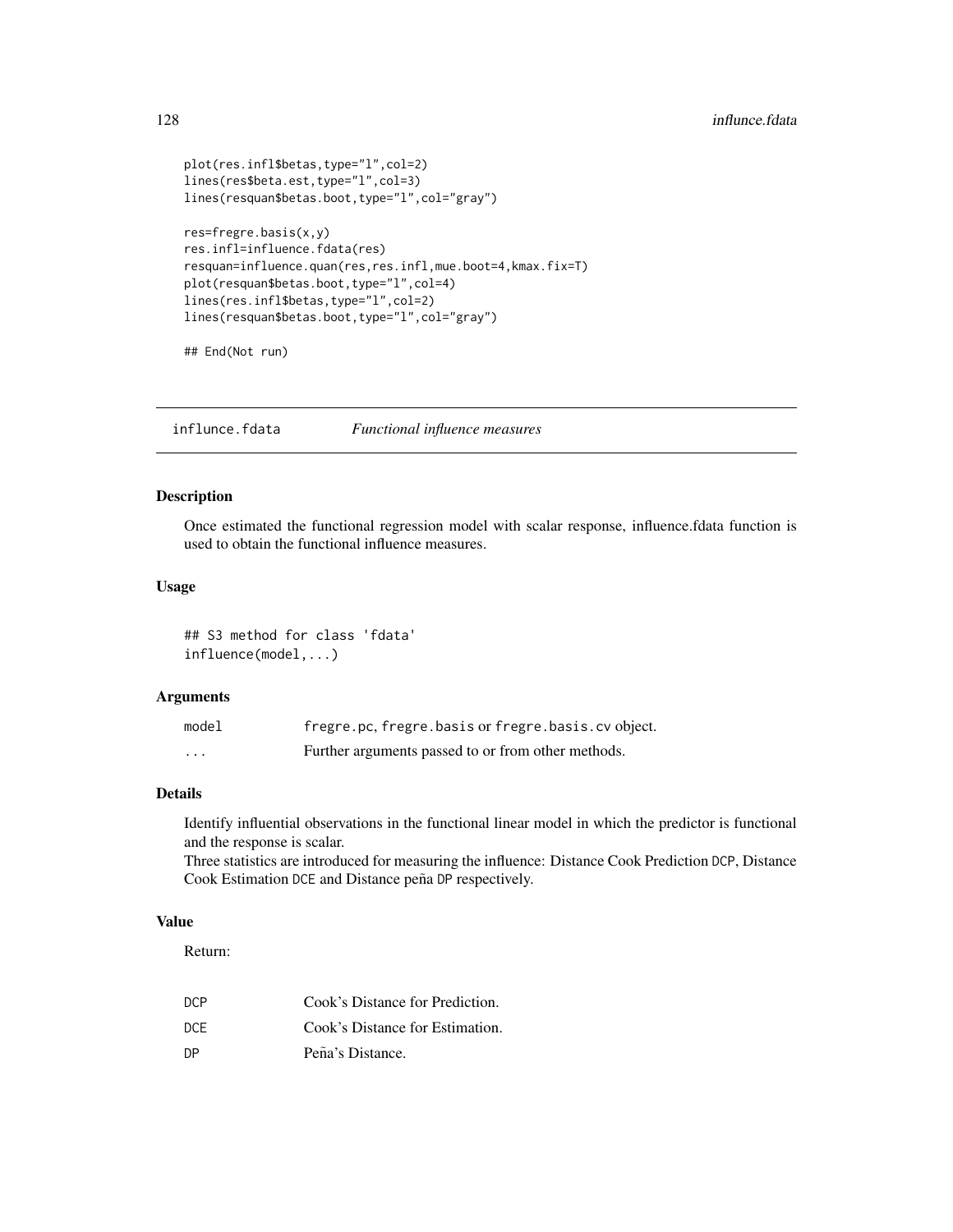## inprod.fdata 129

#### Author(s)

Manuel Febrero-Bande, Manuel Oviedo de la Fuente <manuel.oviedo@usc.es>

### References

Febrero-Bande, M., Galeano, P. and Gonzalez-Manteiga, W. (2010). *Measures of influence for the functional linear model with scalar response*. Journal of Multivariate Analysis 101, 327-339.

Febrero-Bande, M., Oviedo de la Fuente, M. (2012). *Statistical Computing in Functional Data Analysis: The R Package fda.usc.* Journal of Statistical Software, 51(4), 1-28. [http://www.](http://www.jstatsoft.org/v51/i04/) [jstatsoft.org/v51/i04/](http://www.jstatsoft.org/v51/i04/)

#### See Also

See Also as: [fregre.pc](#page-104-0), [fregre.basis](#page-78-0), [influence.quan](#page-125-0)

#### Examples

```
## Not run:
data(tecator)
x=tecator$absorp.fdata[1:129]
y=tecator$y$Fat[1:129]
res1=fregre.pc(x,y,1:5)
# time consuming
res.infl1=influence.fdata(res1)
res2=fregre.basis(x,y)
res.infl2=influence.fdata(res2)
res<-res1
res.infl<-res.infl1
mat=cbind(y,res$fitted.values,res.infl$DCP,res.infl$DCE,res.infl$DP)
colnames(mat)=c("Resp.","Pred.","DCP","DCE","DP")
pairs(mat)
```
## End(Not run)

| inprod.fdata | Inner products of Functional Data Objects o class (fdata) |  |
|--------------|-----------------------------------------------------------|--|
|              |                                                           |  |

#### Description

Computes a inner products of functional data objects of class fdata.

#### Usage

```
invrod.fdata(fdata1,fdata2=NULL, w = 1, ...)
```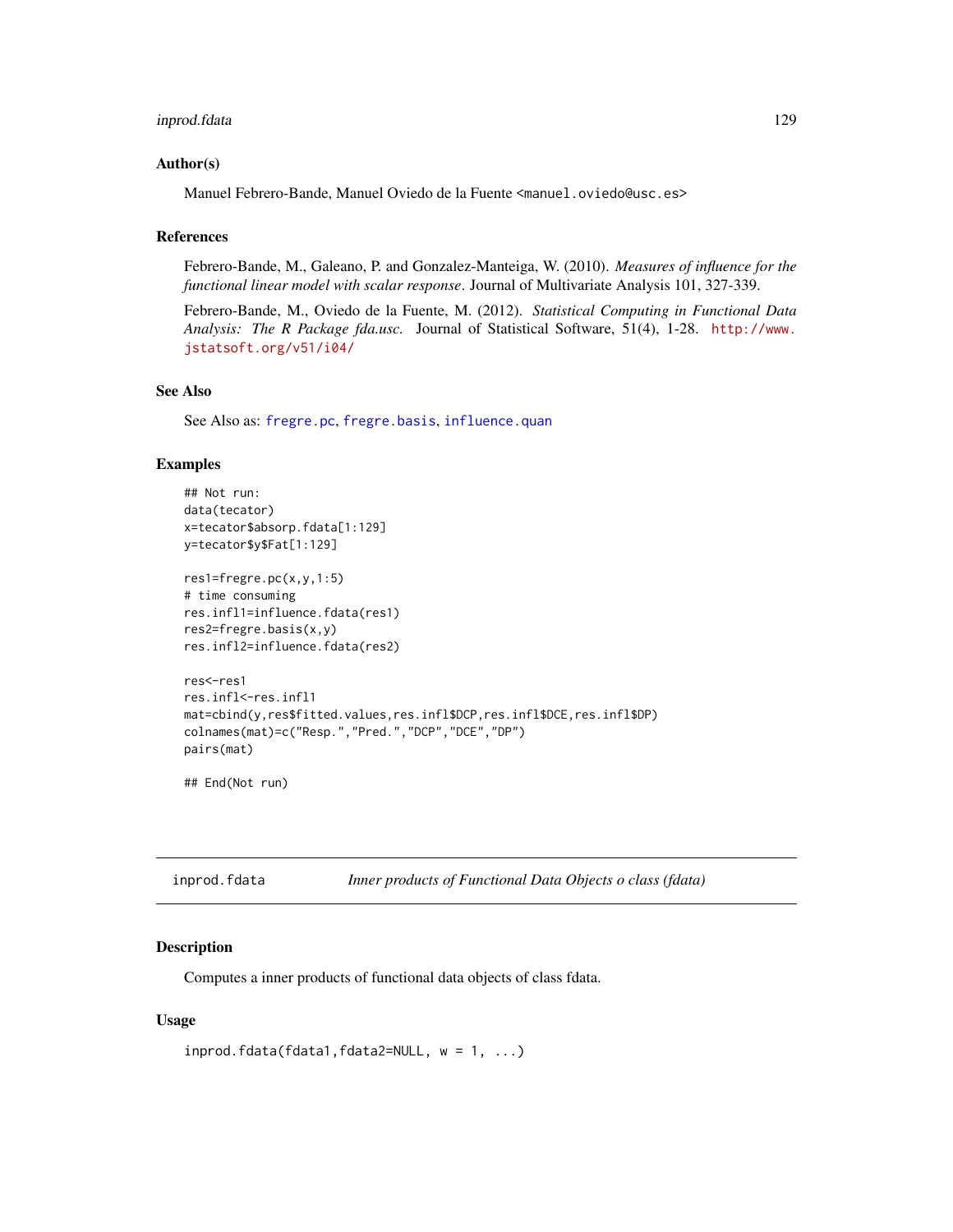## Arguments

| fdata1 | Functional data 1 or curve 1. fdata1\$data with dimension (n1 x m), where n1<br>is the number of curves and m are the points observed in each curve.   |
|--------|--------------------------------------------------------------------------------------------------------------------------------------------------------|
| fdata2 | Functional data 2 or curve 2. $fdata2\$ data with dimension (n2 x m), where n2<br>is the number of curves and m are the points observed in each curve. |
| W      | Vector of weights with length m, If $w = 1$ approximates the metric Lp by Simp-<br>son's rule. By default it uses $w = 1$                              |
| .      | Further arguments passed to or from other methods.                                                                                                     |

#### Details

By default it uses weights w=1.

$$
\langle fdata1, fdata2 \rangle = \frac{1}{\int_a^b w(x)dx} \int_a^b fdata1(x) * fdata2(x)w(x)dx
$$

The observed points on each curve are equally spaced (by default) or not.

#### Author(s)

Manuel Febrero-Bande, Manuel Oviedo de la Fuente <manuel.oviedo@usc.es>

## See Also

See also [inprod](#page-0-0) and norm. fdata

## Examples

```
x<-seq(0,2*pi,length=1001)
fx1<-sin(x)/sqrt(pi)
fx2<-cos(x)/sqrt(pi)
argv<-seq(0,2*pi,len=1001)
fdat0<-fdata(rep(0,len=1001),argv,range(argv))
fdat1<-fdata(fx1,x,range(x))
inprod.fdata(fdat1,fdat1)
inprod.fdata(fdat1,fdat1)
metric.lp(fdat1)
metric.lp(fdat1,fdat0)
norm.fdata(fdat1)
# The same
integrate(function(x){(abs(sin(x)/sqrt(pi))^2)},0,2*pi)
integrate(function(x){(abs(cos(x)/sqrt(pi))^2)},0,2*pi)
```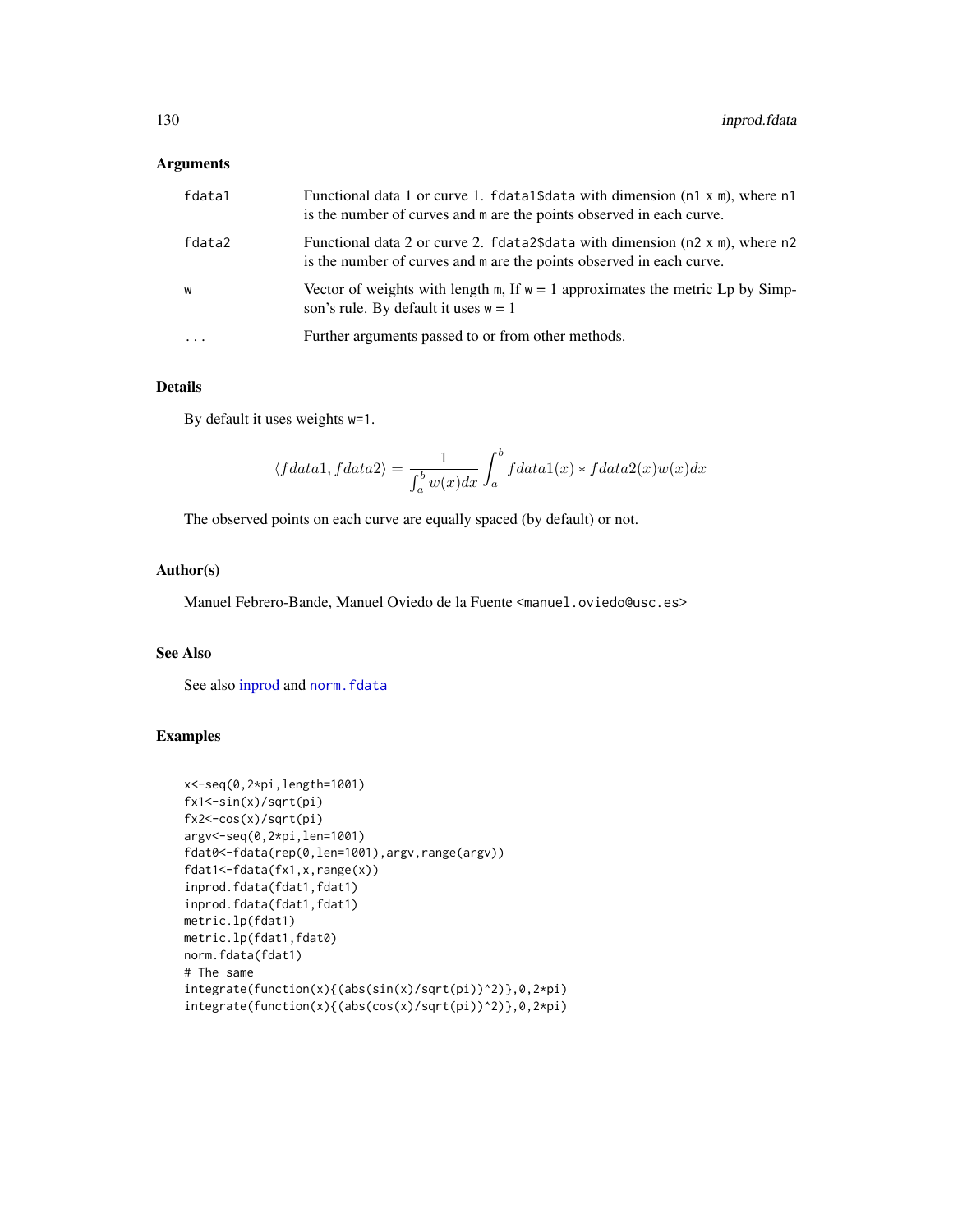#### Description

Computes the integral of fdataobj\$data with respect to fdataobj\$argvals using simpson or trapezoid rule integration.

## Usage

int.simpson(fdataobj,equi=TRUE,method="TRAPZ")

## Arguments

| fdataobi | fdata objtect.                                                               |
|----------|------------------------------------------------------------------------------|
| eaui     | $=$ TRUE, the observed points on each curve are equally spaced (by default). |
| method   | Method for numerical integration, see details.                               |

# Details

If method="CSR", composite Simpson's rule integration is used. If method="ESR", extended Simpson's rule integration is used. If method="TRAPZ", Trapezoid rule integration is used.

## Author(s)

Manuel Febrero-Bande, Manuel Oviedo de la Fuente <manuel.oviedo@usc.es>

## See Also

See also [integrate](#page-0-0).

## Examples

```
x<-seq(0,2*pi,length=1001)
fx<-fdata(sin(x)/sqrt(pi),x)
fx0<-fdata(rep(0,length(x)),x)
int.simpson(fx0$data,fx$data)
int.simpson(fx)
```
<span id="page-130-0"></span>Kernel *Symmetric Smoothing Kernels.*

## Description

Represent symmetric smoothing kernels:: normal, cosine, triweight, quartic and uniform.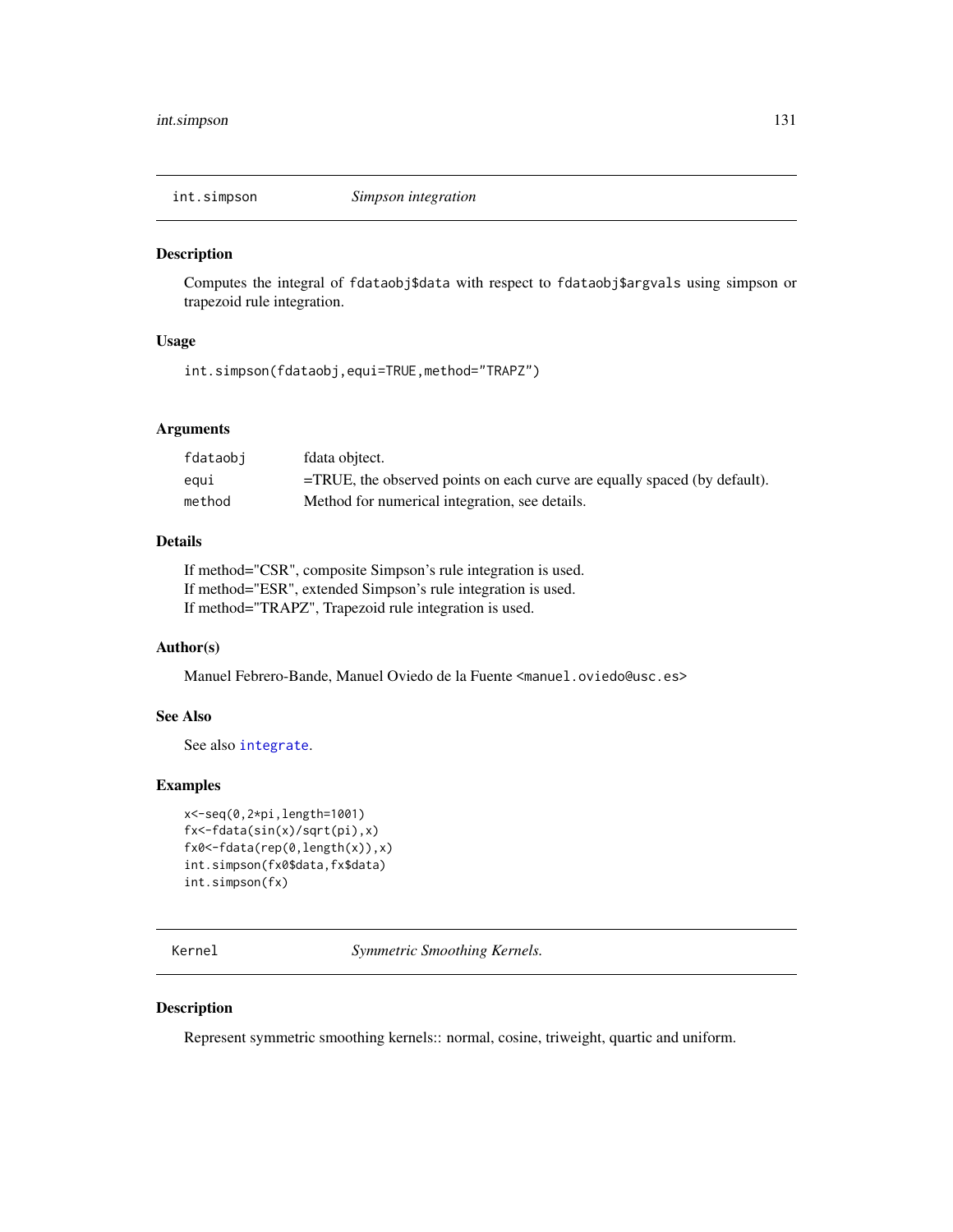```
Ker.norm=dnorm(u)
Ker.cos=ifelse(abs(u)\leq=1,pi/4*(cos(pi*u/2)),0)
Ker.epa=ifelse(abs(u) <= 1,3/4*(1-u^{2}),0)
Ker.tri=ifelse(abs(u) <= 1,35/32*(1-u^{2})^{3},0)
Ker.quar=ifelse(abs(u) <= 1,15/16*(1-u^2)^2,0)
Ker.unif=ifelse(abs(u)\leq=1,1/2,0)
```
#### Usage

```
Kernel(u,type.Ker="Ker.norm")
Ker.norm(u)
Ker.cos(u)
Ker.epa(u)
Ker.tri(u)
Ker.quar(u)
Ker.unif(u)
```
## Arguments

| type.Ker | Type of Kernel. By default normal kernel. |
|----------|-------------------------------------------|
| - u      | Data.                                     |

## Details

Type of kernel:

```
Normal Kernel: Ker.norm
Cosine Kernel: Ker.cos
Epanechnikov Kernel: Ker.epa
Triweight Kernel: Ker.tri
Quartic Kernel: Ker.quar
Uniform Kernel: Ker.unif
```
#### Value

res Returns symmetric kernel.

## Author(s)

Manuel Febrero-Bande, Manuel Oviedo de la Fuente <manuel.oviedo@usc.es>

# References

Ferraty, F. and Vieu, P. (2006). *Nonparametric functional data analysis.* Springer Series in Statistics, New York.

Hardle, W. *Applied Nonparametric Regression*. Cambridge University Press, 1994.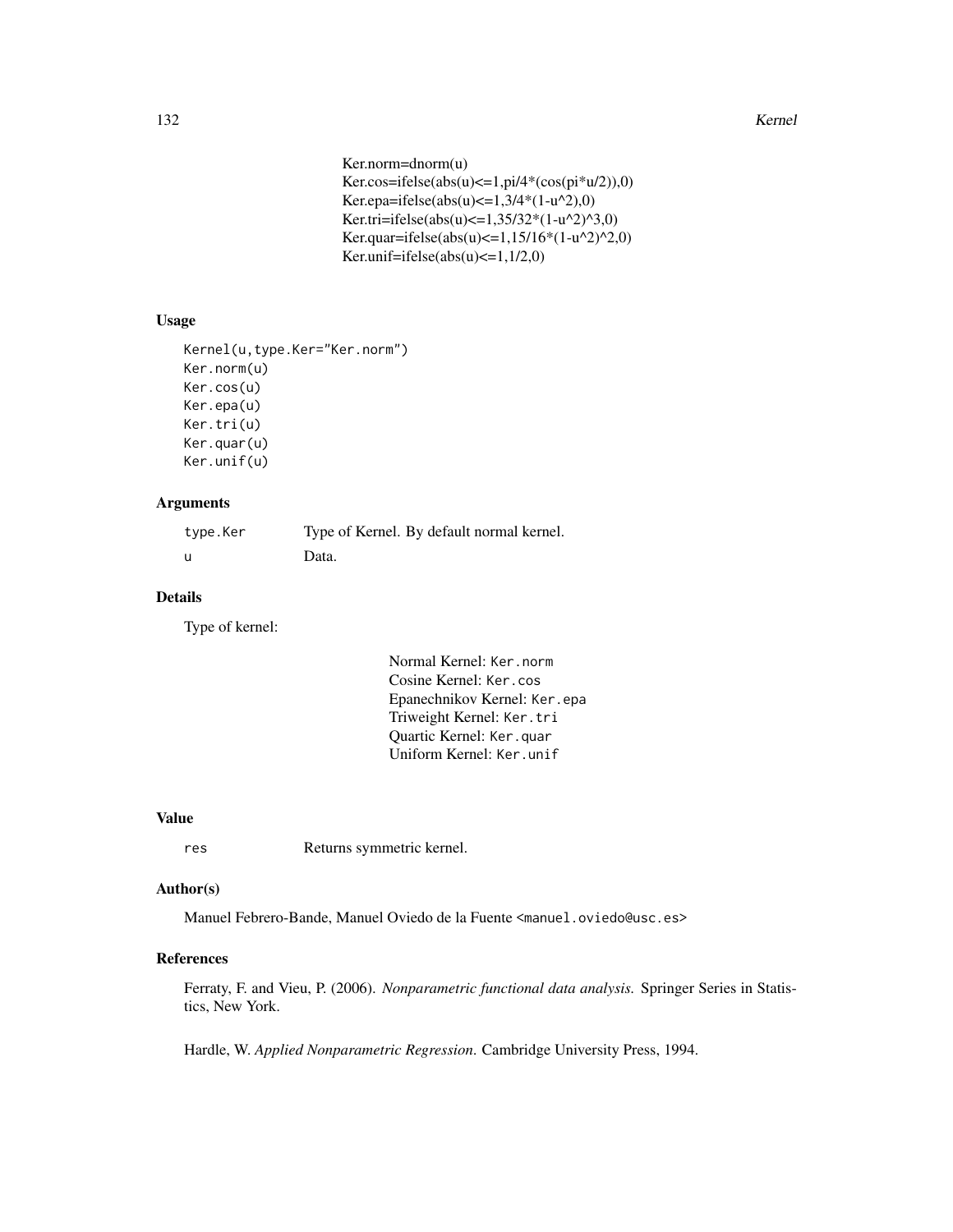## Kernel.asymmetric 133

#### Examples

```
y=qnorm(seq(.1,.9,len=100))
a<-Kernel(u=y)
b<-Kernel(type.Ker="Ker.tri",u=y)
c=Ker.cos(y)
```
<span id="page-132-0"></span>Kernel.asymmetric *Asymmetric Smoothing Kernel*

## Description

Represent Asymmetric Smoothing Kernels: normal, cosine, triweight, quartic and uniform.

AKer.norm=ifelse(u>=0,2\*dnorm(u),0) AKer.cos=ifelse(u>=0,pi/2\*(cos(pi\*u/2)),0) AKer.epa=ifelse(u>=0 & u<=1,3/2\*(1-u^2),0) AKer.tri=ifelse(u>=0 & u<=1,35/16\*(1-u^2)^3,0) AKer.quar=ifelse(u>=0 & u<=1,15/8\*(1-u^2)^2,0) AKer.unif=ifelse(u>= $0 < u \leq 1,1,0$ )

## Usage

```
Kernel.asymmetric(u,type.Ker="AKer.norm")
AKer.norm(u)
AKer.cos(u)
AKer.epa(u)
AKer.tri(u)
AKer.quar(u)
AKer.unif(u)
```
### Arguments

| type.Ker | Type of asymmetric metric kernel, by default asymmetric normal kernel. |
|----------|------------------------------------------------------------------------|
|          | Data.                                                                  |

#### Details

Type of Asymmetric kernel:

Asymmetric Normal Kernel: AKer.norm Asymmetric Cosine Kernel: AKer.cos Asymmetric Epanechnikov Kernel: AKer.epa Asymmetric Triweight Kernel: AKer.tri Asymmetric Quartic Kernel: AKer.quar Asymmetric Uniform Kernel: AKer.unif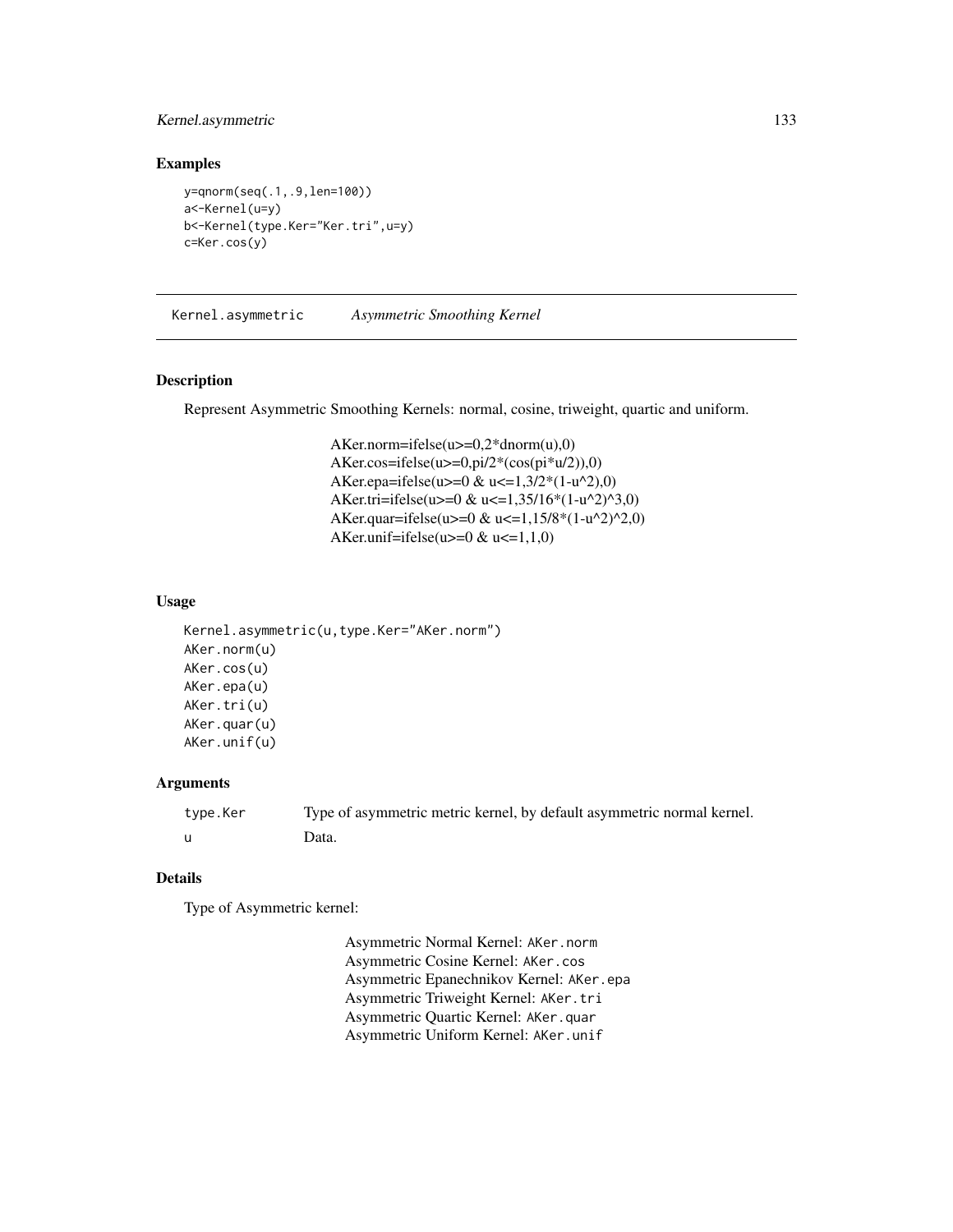# Value

res Returns asymmetric kernel.

## Author(s)

Manuel Febrero-Bande, Manuel Oviedo de la Fuente <manuel.oviedo@usc.es>

## References

Ferraty, F. and Vieu, P. (2006). *Nonparametric functional data analysis.* Springer Series in Statistics, New York.

Hardle, W. *Applied Nonparametric Regression*. Cambridge University Press, 1994.

#### Examples

```
y=qnorm(seq(.1,.9,len=100))
a<-Kernel.asymmetric(u=y)
b<-Kernel.asymmetric(type.Ker="AKer.tri",u=y)
c=AKer.cos(y)
```
Kernel.integrate *Integrate Smoothing Kernels.*

### Description

Represent integrate kernels: normal, cosine, triweight, quartic and uniform.

## Usage

```
Kernel.integrate(u,Ker=Ker.norm,a=-1)
IKer.norm(u)
IKer.cos(u)
IKer.epa(u)
IKer.tri(u)
IKer.quar(u)
IKer.unif(u)
```
## Arguments

|     | data                                      |
|-----|-------------------------------------------|
| Ker | Type of Kernel. By default normal kernel. |
| - a | Lower limit of integration.               |

## Details

Type of integrate kernel: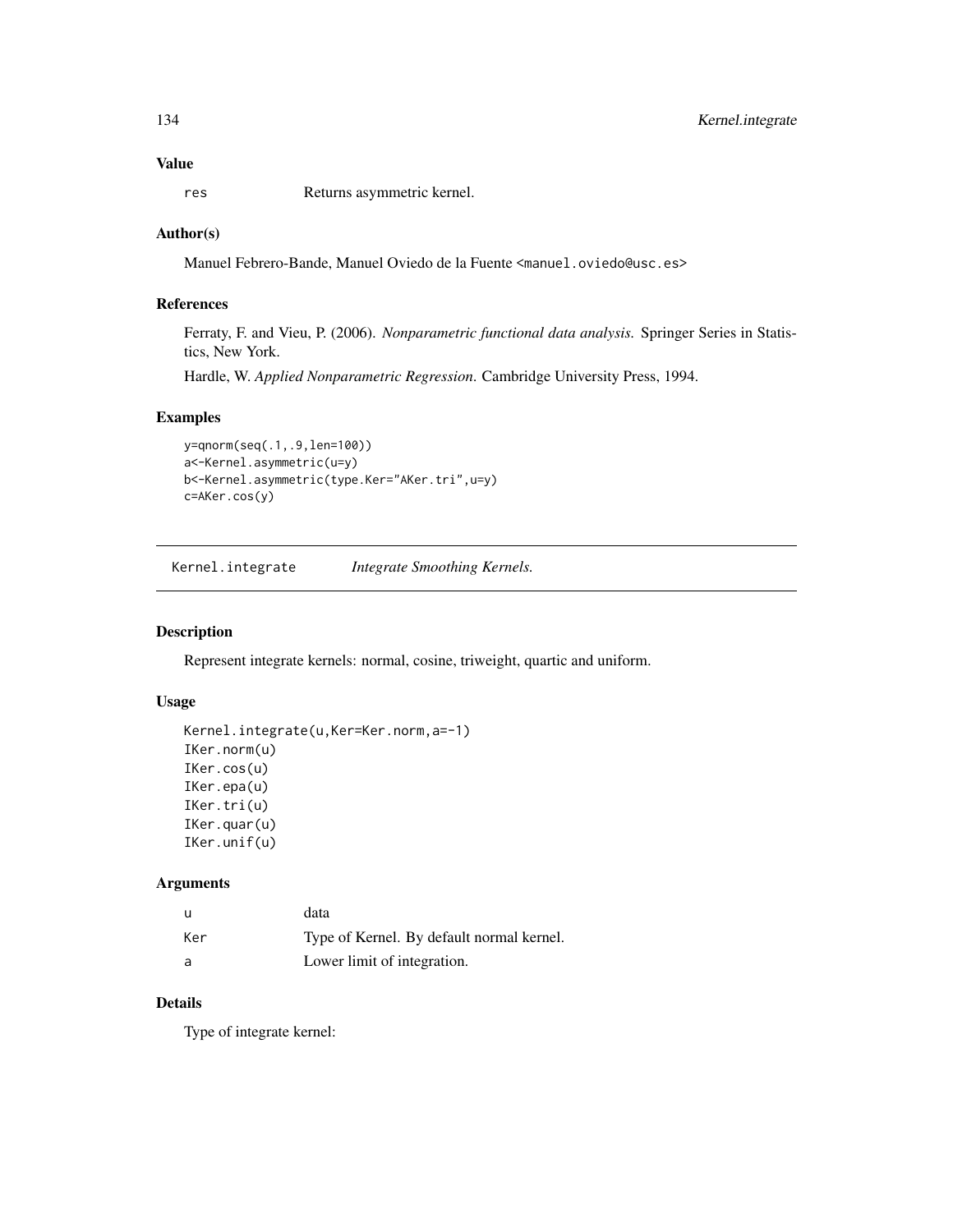Integrate Normal Kernel: IKer.norm Integrate Cosine Kernel: IKer.cos Integrate Epanechnikov Kernel: IKer.epa Integrate Triweight Kernel: IKer.tri Integrate Quartic Kernel: IKer.quar Integrate Uniform Kernel: IKer.unif

## Value

res Returns integrate kernel.

## Author(s)

Manuel Febrero-Bande, Manuel Oviedo de la Fuente <manuel.oviedo@usc.es>

## References

Ferraty, F. and Vieu, P. (2006). *Nonparametric functional data analysis.* Springer Series in Statistics, New York.

Hardle, W. *Applied Nonparametric Regression*. Cambridge University Press, 1994.

## See Also

See Also as: [Kernel](#page-130-0) and [integrate.](#page-0-0)

### Examples

```
y=qnorm(seq(.1,.9,len=100))
d=IKer.tri(y)
e=IKer.cos(y)
e2=Kernel.integrate(u=y,Ker=Ker.cos)
e-e2
f=IKer.epa(y)
f2=Kernel.integrate(u=y,Ker=Ker.epa)
f-f2
```

```
plot(d,type="l",ylab="Integrate Kernel")
lines(e,col=2,type="l")
lines(f,col=4,type="l")
```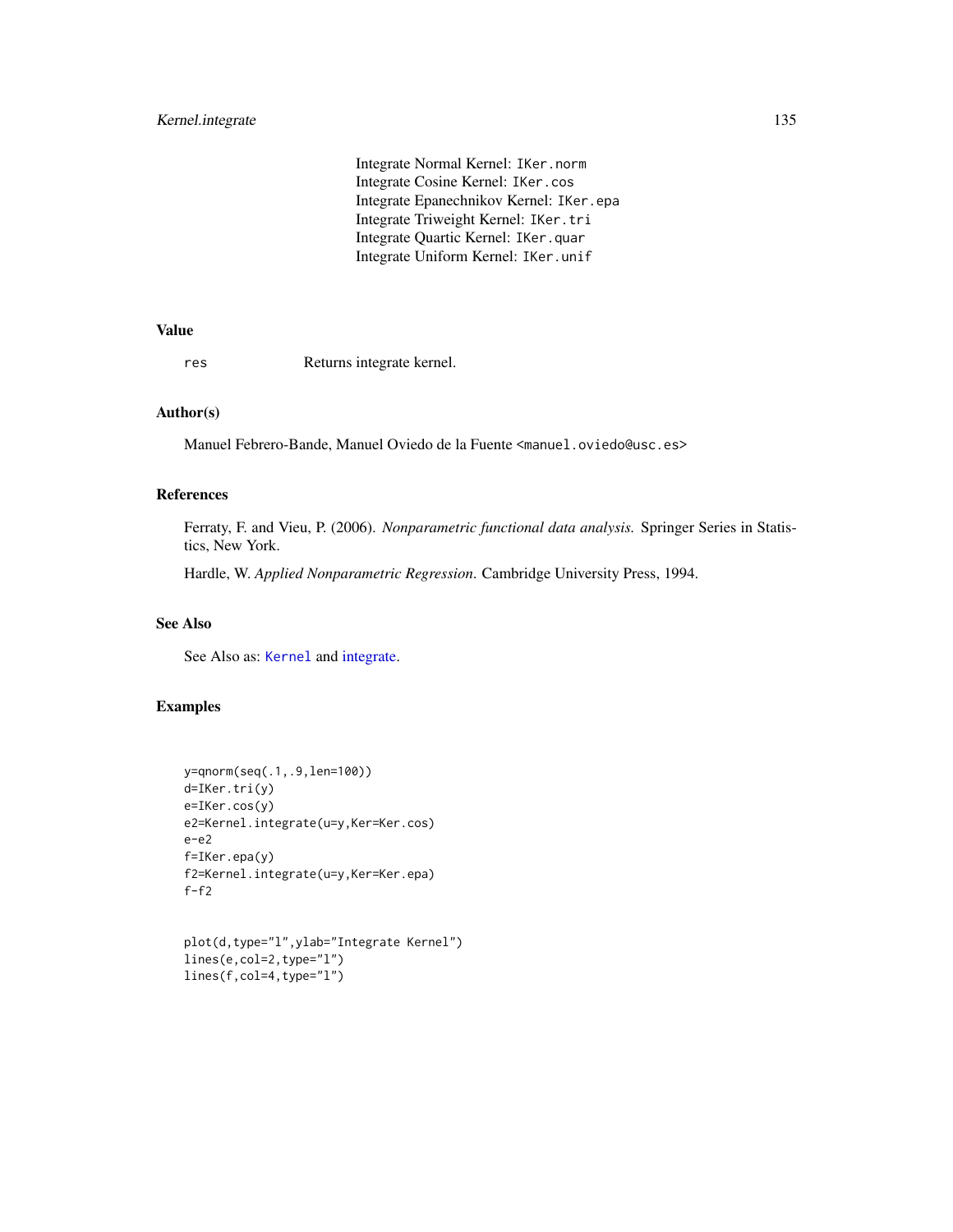#### Description

Perform k-means clustering on functional data.

## Usage

```
kmeans.fd(fdataobj,ncl=2,metric=metric.lp,dfunc=func.trim.FM,
max.iter=100,par.metric=NULL,par.dfunc=list(trim=0.05),
par.ini=list(method="sample"),draw=TRUE,...)
kmeans.center.ini(fdataobj,ncl=2,metric=metric.lp,
draw=TRUE,method="sample",iter=100,par.metric=NULL,...)
```
# Arguments

| fdataobj   | fdata class object.                                                                                                                                                                                                                                                                                                                                              |
|------------|------------------------------------------------------------------------------------------------------------------------------------------------------------------------------------------------------------------------------------------------------------------------------------------------------------------------------------------------------------------|
| ncl        | See details section.                                                                                                                                                                                                                                                                                                                                             |
| metric     | Metric function, by default metric. 1p.                                                                                                                                                                                                                                                                                                                          |
| dfunc      | Type of depth measure, by default FM depth.                                                                                                                                                                                                                                                                                                                      |
| max.iter   | Maximum number of iterations for the detection of centers.                                                                                                                                                                                                                                                                                                       |
| draw       | $=$ TRUE, draw the curves in the color of the centers.                                                                                                                                                                                                                                                                                                           |
| par.dfunc  | List of arguments to pass to the defunce function.                                                                                                                                                                                                                                                                                                               |
| par.ini    | List of arguments to pass to the kmeans. center. in i function.                                                                                                                                                                                                                                                                                                  |
| method     | Method for selecting initial centers. If method="Sample" (by default) takes n<br>times a random selection by the ncl centers. The ncl curves with greater dis-<br>tance are the initial centers. If method="Exact" calculated all combinations of<br>ncl centers. The ncl curves with greater distance are the initial centers (this<br>method may be too slow). |
| iter       | Maximum number of random samples for the initial selection of centers.                                                                                                                                                                                                                                                                                           |
| par.metric | List of arguments to pass to the metric function.                                                                                                                                                                                                                                                                                                                |
| $\cdots$   | Further arguments passed to or from other methods.                                                                                                                                                                                                                                                                                                               |
|            |                                                                                                                                                                                                                                                                                                                                                                  |

## Details

The method searches the locations around which are grouped data (for a predetermined number of groups).

If ncl=NULL, randomizes the initial centers, ncl=2 using kmeans.center.ini function. If ncl is an integer, indicating the number of groups to classify, are selected ncl initial centers using kmeans.center.ini function.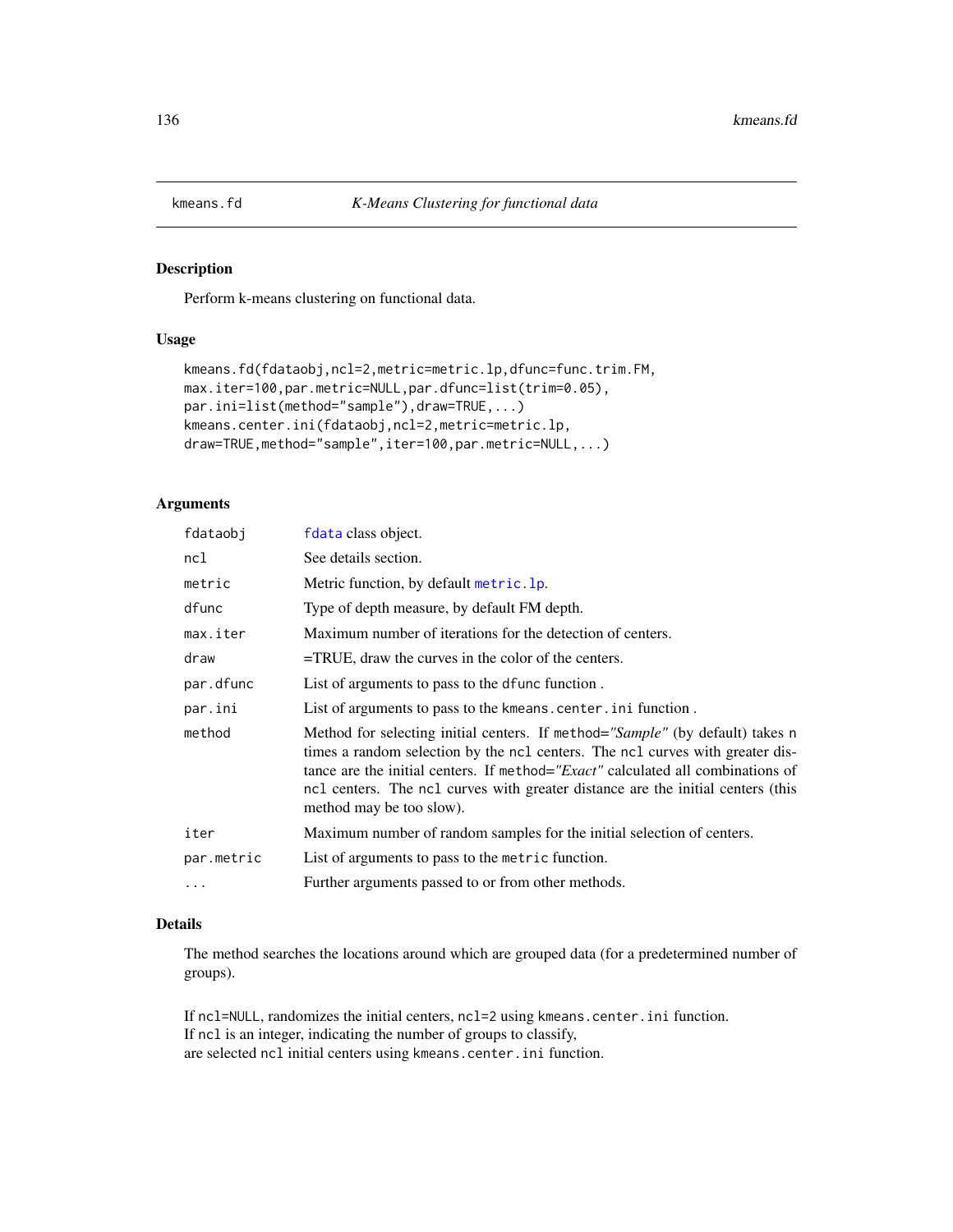#### kmeans.fd 137

If ncl is a vector of integers, indicating the position of the initial centers with length(ncl) equal to number of groups.

If ncl is a fdata class objecct, ncl are the initial centers curves with nrow(ncl) number of groups.

## Value

Return:

| cluster | Indexes of groups assigned. |
|---------|-----------------------------|
| centers | Curves centers.             |

# Author(s)

Manuel Febrero-Bande, Manuel Oviedo de la Fuente <manuel.oviedo@usc.es>

## References

Hartigan, J. A. and Wong, M. A. (1979). *A K-means clustering algorithm*. Applied Statistics 28, 100 \-108.

## See Also

See Also generic [kmeans](#page-0-0) function.

## Examples

```
## Not run:
data(phoneme)
mlearn<-phoneme$learn[c(1:50,101:150,201:250),]
```

```
#Unsupervised classification
out.fd1=kmeans.fd(mlearn,ncl=3,draw=TRUE)
out.fd2=kmeans.fd(mlearn,ncl=3,draw=TRUE,par.ini=list(method="exact"))
# Different Depth function
ind=c(17,77,126)
out.fd3=kmeans.fd(mlearn,ncl=mlearn[ind,],draw=FALSE,
dfunc=func.trim.FM,par.dfunc=list(trim=0.1))
out.fd4=kmeans.fd(mlearn,ncl=mlearn[ind,],draw=FALSE,
dfunc=func.med.FM)
out.fd5=kmeans.fd(mlearn,ncl=3,dfunc=func.trim.RPD,
max.iter=10,par.dfunc=list(dfunc="depth.FM",deriv=c(0,1,1)))
group=c(rep(1,50),rep(2,50),rep(3,50))
table(out.fd5$cluster,group)
```
## End(Not run)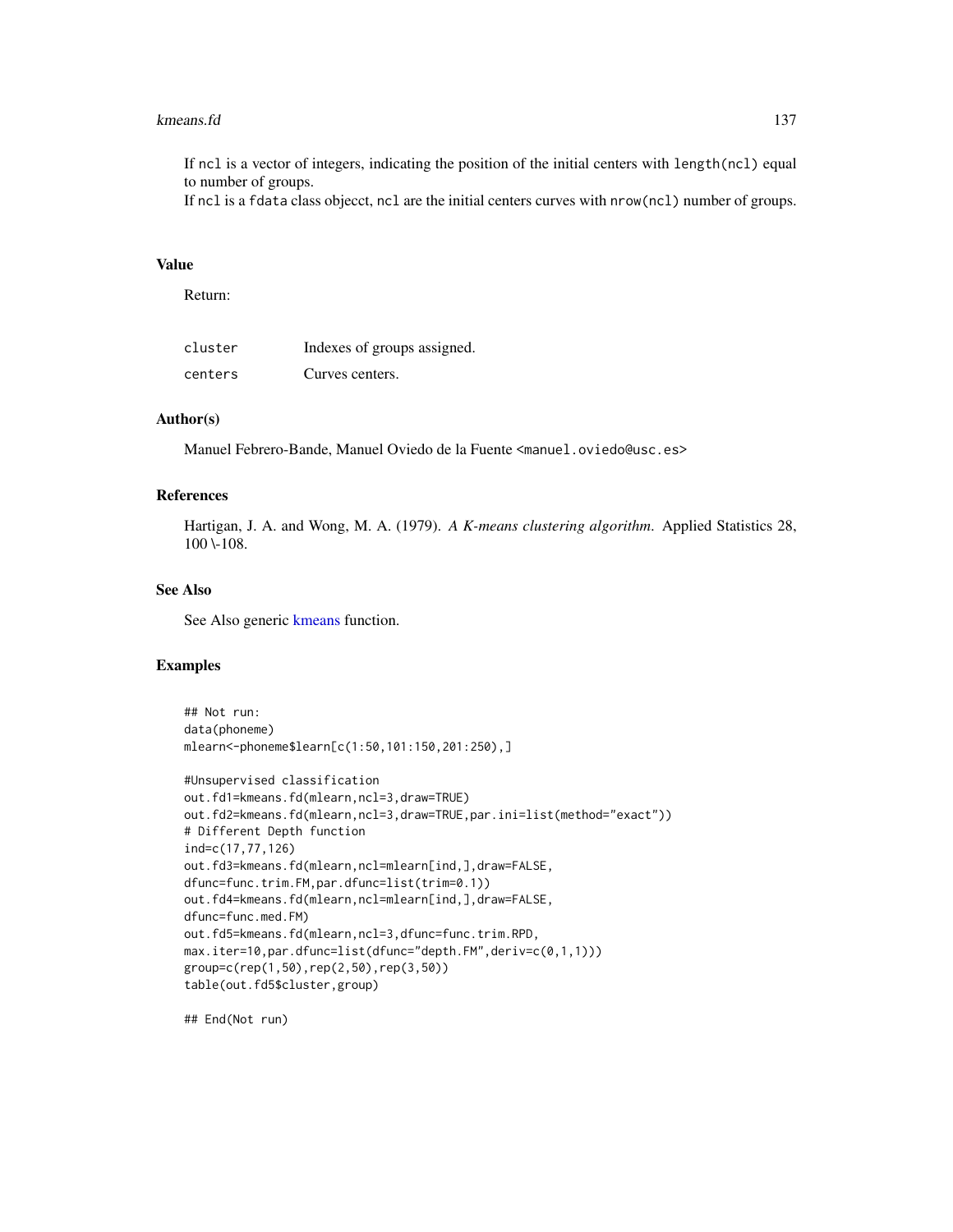#### Description

The mithochondiral calcium overload (MCO) was measured in two groups (control and treatment) every 10 seconds during an hour in isolated mouse cardiac cells. In fact, due to technical reasons, the original experiment [see Ruiz-Meana et al. (2000)] was performed twice, using both the "intact", original cells and "permeabilized" cells (a condition related to the mitochondrial membrane).

#### Usage

data(MCO)

## Format

Elements of MCO:

..\$intact: fdata class object with "intact cells"curves,

- "data": Matrix of class fdata with 89 intact cells curves (rows) measured every 10 seconds during an hour in isolated mouse cardiac cell.
- "argvals", 360 discretization points from seond 0 to 3590.
- "rangeval": range("argvals").
- "names" list with: main an overall title "Control Intact Treatment", xlab title for x axis "seconds" and ylab title for y axis "Ca".

..\$classintact: Factor levels of "intact cells" curves: "1" control group and "2" treatment group.

..\$permea: fdata class object with "permeabilized cells" curves (whose membrane has been removed),

- "data": Matrix of class fdata with 90 permeabilizzed cells curves (rows) measured every 10 seconds during an hour in isolated mouse cardiac cell.
- "argvals", 360 discretization points from seond 0 to 3590.
- "rangeval": range("argvals").
- "names" list with: main an overall title "Control Intact Treatment", xlab title for x axis "seconds" and ylab title for y axis "Ca".

..\$classpermea: Factor levels of "permeabilized cells" curves: "1" control group and "2" treatment group.

#### **Note**

The structure of the curves during the initial period (first 180 seconds) of the experiment shows a erratic behavior (not very relevant in the experiment context) during this period.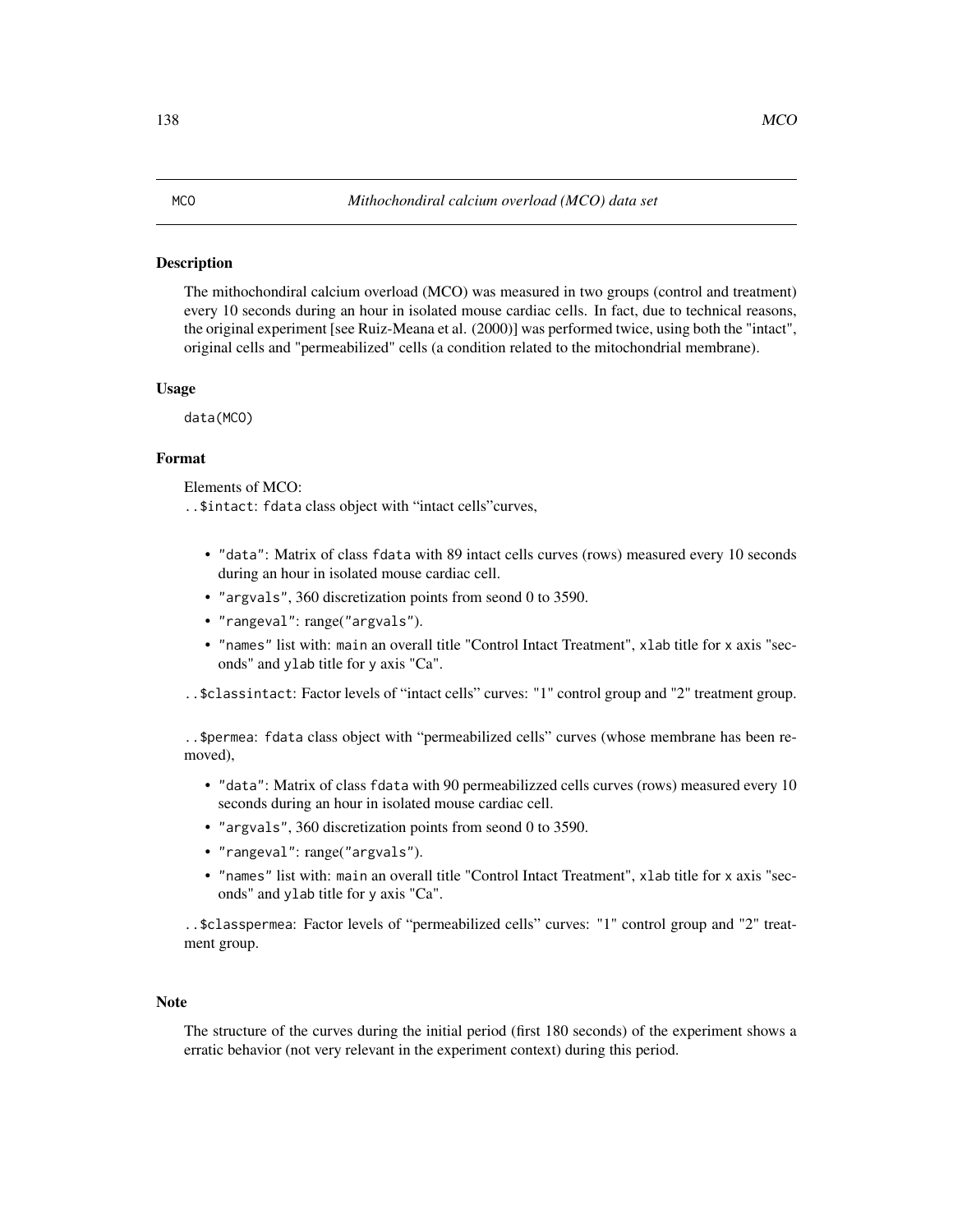#### metric.dist 139

## References

Ruiz–Meana M, Garcia-Dorado D, Pina P, Inserte J, Agullo L, Soler–Soler J. Cariporide preserves mitochondrial proton gradient and delays ATP depletion in cardiomyocytes during ischemic conditions. *American Journal Physiology Heart Circulatori Physiology*. 2003 Sep;285(3):H999–1006.

## Examples

```
data(MCO)
names(MCO)
par(mfrow=c(1,2))
plot(MCO$intact,col=MCO$classintact)
plot(MCO$permea,col=MCO$classpermea)
```
metric.dist *Distance Matrix Computation*

## Description

This function computes the distances between the rows of a data matrix by using the specified distance measure.

#### Usage

```
metric.dist(x, y = NULL, method = "euclidean", p = 2, dscale=1, ...)
```
## Arguments

| $\mathsf{x}$ | Data frame 1. The dimension is $(n1 x m)$ .                                                                                                                                                                                 |
|--------------|-----------------------------------------------------------------------------------------------------------------------------------------------------------------------------------------------------------------------------|
| y            | Data frame 2. The dimension is $(n2 \times m)$ .                                                                                                                                                                            |
| method       | The distance measure to be used. This must be one of "euclidean", "maximum",<br>"manhattan", "canberra", "binary" or "minkowski".                                                                                           |
| p            | The power of the Minkowski distance.                                                                                                                                                                                        |
| dscale       | If scale is a numeric, the distance matrix is divided by the scale value. If scale<br>is a function (as the mean for example) the distance matrix is divided by the<br>corresponding value from the output of the function. |
| $\cdot$      | Further arguments passed to dist function.                                                                                                                                                                                  |

## Details

This function returns a distance matrix by using [dist](#page-0-0) function. The matrix dimension is (n1 x n1) if y=NULL, (n1 x n2) otherwise.

#### Author(s)

Manuel Febrero-Bande, Manuel Oviedo de la Fuente <manuel.oviedo@usc.es>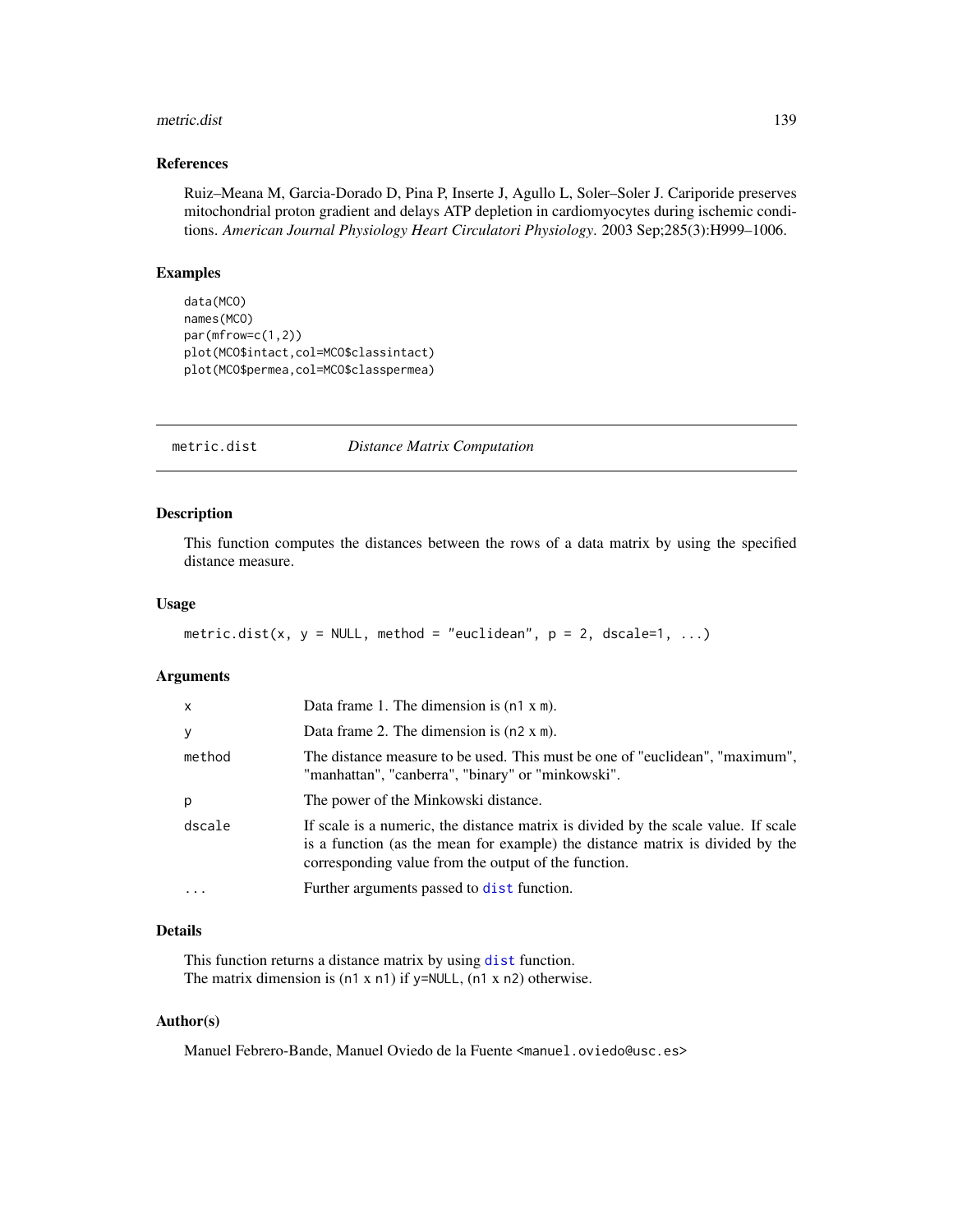## See Also

See also [dist](#page-0-0) for multivariate date case and [metric.lp](#page-142-0) for functional data case

### Examples

```
# data(iris)
# d<-metric.dist(iris[,1:4])
# matplot(d,type="l",col=as.numeric(iris[,5]))
```
metric.hausdorff *Compute the Hausdorff distances between two curves.*

#### Description

Hausdorff distance is the greatest of all the distances from a point in one curve to the closest point in the other curve (been closest the euclidean distance).

#### Usage

```
metric.hausdorff(fdata1, fdata2 = fdata1)
```
#### Arguments

| fdata1 | Curves 1 of fdata class. The dimension of fdata1 object is (n1 x m), where n1<br>is the number of points observed in t coordinates with lenght m. |
|--------|---------------------------------------------------------------------------------------------------------------------------------------------------|
| fdata2 | Curves 2 of fdata class. The dimension of fdata2 object is (n2 x m), where n2<br>is the number of points observed in t coordinates with lenght m. |

## Details

Let  $G(X) = \{(t, X(t)) \in R^2\}$  and  $G(Y) = \{(t, Y(t)) \in R^2\}$  be two graphs of the considered curves X and Y respectively, the Hausdorff distance  $d_H(X, Y)$  is defined as,

$$
d_H(X,Y) = max \left\{ sup_{x \in G(X)} inf_{y \in G(Y)} d_2(x,y), sup_{y \in G(Y)} inf_{x \in G(X)} d_2(x,y) \right\},\,
$$

where  $d_2(x, y)$  is the euclidean distance, see metric. 1p.

#### Author(s)

Manuel Febrero-Bande, Manuel Oviedo de la Fuente <manuel.oviedo@usc.es>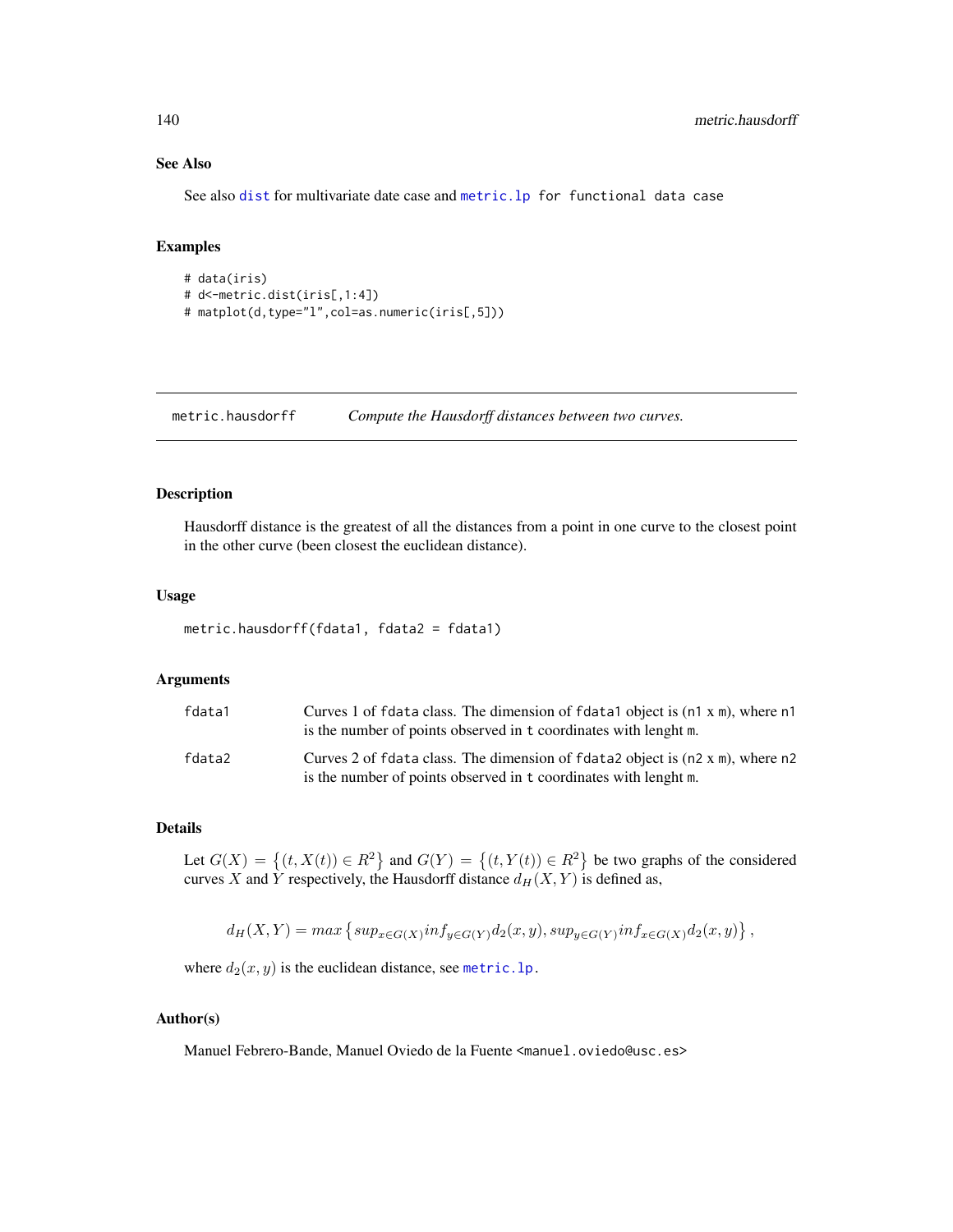#### metric.kl and the set of the set of the set of the set of the set of the set of the set of the set of the set of the set of the set of the set of the set of the set of the set of the set of the set of the set of the set of

## Examples

```
## Not run:
data(poblenou)
nox<-poblenou$nox[1:6]
# Hausdorff vs maximum distance
out1<-metric.hausdorff(nox)
out2<-metric.lp(nox,lp=0)
out1
out2
par(mfrow=c(1,3))
plot(nox)
plot(hclust(as.dist(out1)))
plot(hclust(as.dist(out2)))
```
## End(Not run)

# metric.kl *Kullback–Leibler distance*

## Description

Measures the proximity between two groups of densities (of class fdata) by computing the Kullback– Leibler distance.

## Usage

```
metric.kl(fdata1, fdata2 = NULL, symm=TRUE,
          base=exp(1), eps=1e-10,...)
```
## Arguments

| fdata1                  | Functional data 1 (fdata class) with the densities. The dimension of fdata1<br>object is $(n1 x m)$ , where n1 is the number of densities and m is the number of<br>coordinates of the points where the density is observed. |
|-------------------------|------------------------------------------------------------------------------------------------------------------------------------------------------------------------------------------------------------------------------|
| fdata2                  | Functional data 2 (fdata class) with the densities. The dimension of fdata2<br>object is $(n2 \times m)$ .                                                                                                                   |
| symm                    | If TRUE the symmetric K-L distance is computed, see details section.                                                                                                                                                         |
| base                    | The logarithm base used to compute the distance.                                                                                                                                                                             |
| eps                     | Tolerance value.                                                                                                                                                                                                             |
| $\cdot$ $\cdot$ $\cdot$ | Further arguments passed to or from other methods.                                                                                                                                                                           |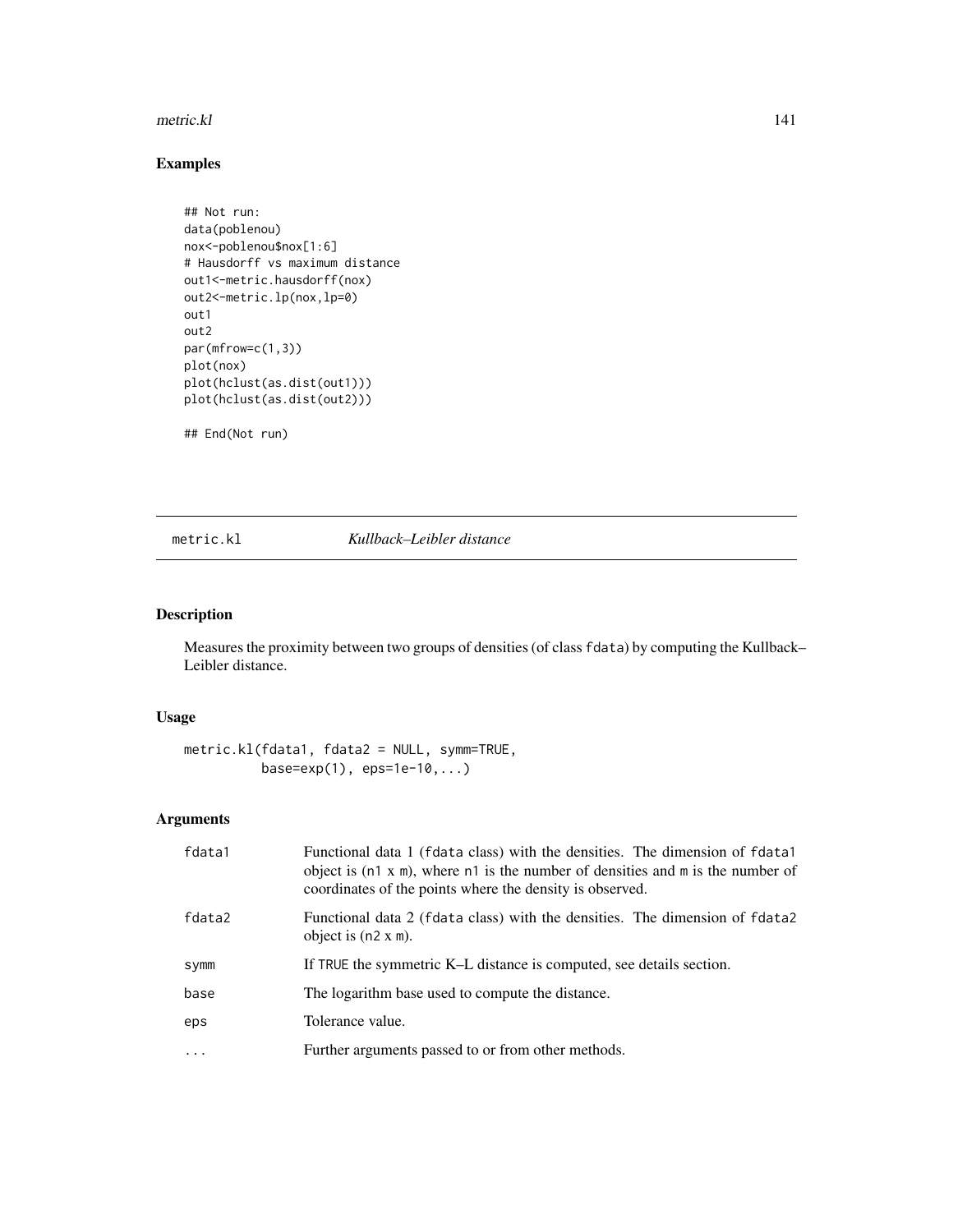## Details

Kullback–Leibler distance between  $f(t)$  and  $g(t)$  is

$$
metric.kl(f(t),g(t)) = \int_a^b f(t)log\left(\frac{f(t)}{g(t)}\right)dt
$$

where t are the m coordinates of the points where the density is observed (the argvals of the fdata object).

The Kullback–Leibler distance is asymmetric,

 $metric.kl(f(t), g(t)) \neq metric.kl(g(t), f(t))$ 

A symmetry version of K–L distance (by default) can be obtained by

 $0.5 (metric.kl(f(t), g(t)) + metric.kl(g(t), f(t)))$ 

If  $(f_i(t) = 0 \& g_i(t) = 0) \Longrightarrow metric. kl(f(t), g(t)) = 0.$ 

If  $|f_i(t)g_i(t)| \leq \epsilon \Longrightarrow f_i(t) = f_i(t) + \epsilon$ , where  $\epsilon$  is the tolerance value (by default eps=1e-10). The coordinates of the points where the density is observed (discretization points  $t$ ) can be equally spaced (by default) or not.

# Author(s)

Manuel Febrero-Bande, Manuel Oviedo de la Fuente <manuel.oviedo@usc.es>

## References

Kullback, S., Leibler, R.A. (1951). *On information and sufficiency.* Annals of Mathematical Statistics, 22: 79-86

## See Also

See also [metric.lp](#page-142-0) and [fdata](#page-58-0)

#### Examples

```
## Not run:
int.simpson2<-fda.usc:::int.simpson2
n<-201
tt01<-seq(0,1,len=n)
rtt@1<-c(0,1)x1<-dbeta(tt01,20,5)
x2<-dbeta(tt01,21,5)
y1<-dbeta(tt01,5,20)
y2<-dbeta(tt01,5,21)
xy<-fdata(rbind(x1,x2,y1,y2),tt01,rtt01)
plot(xy)
```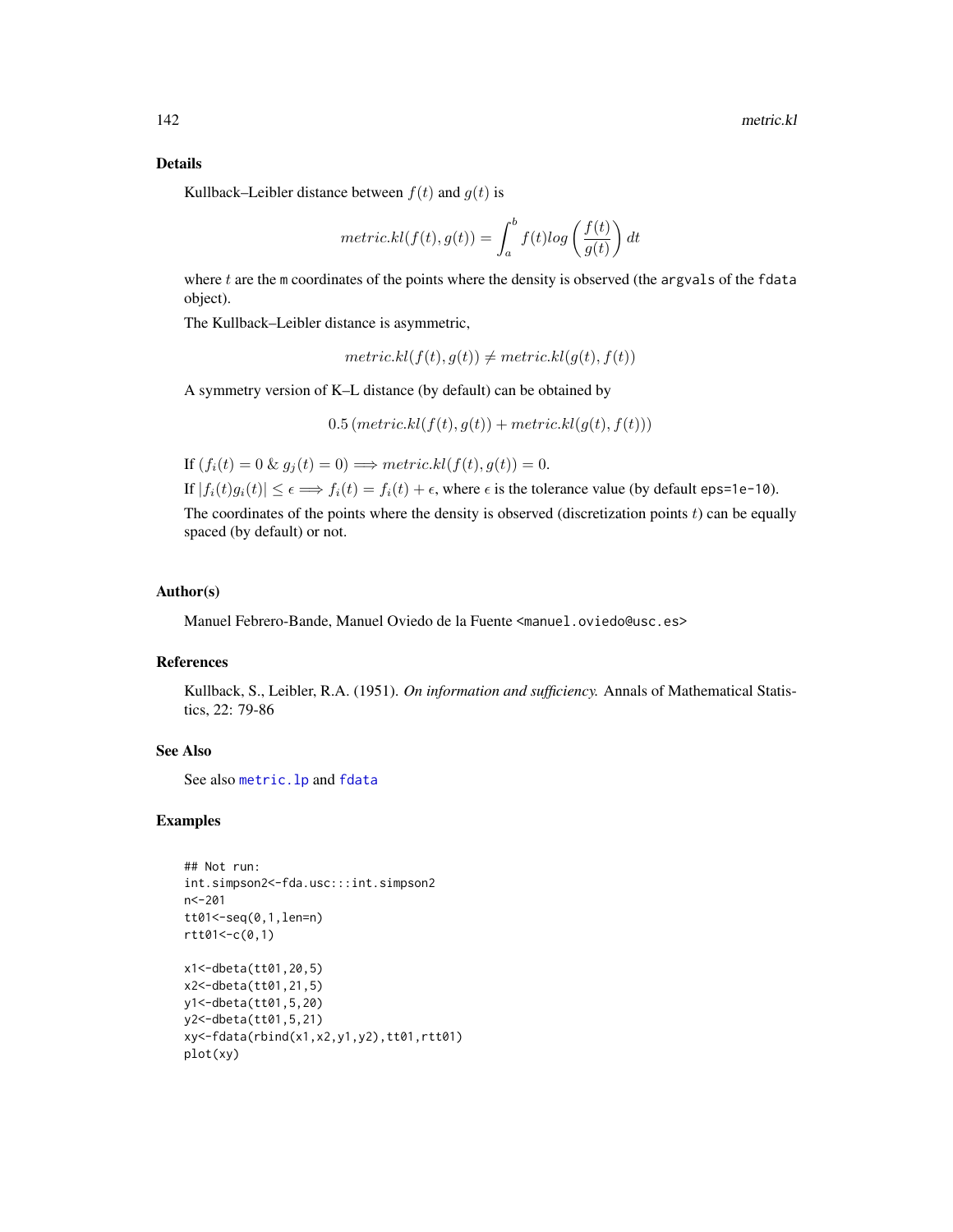#### metric.lp 143

```
round(metric.kl(xy,xy,eps=1e-5),6)
round(metric.kl(xy,eps=1e-5),6)
round(metric.kl(xy,eps=1e-6),6)
round(metric.kl(xy,xy,symm=FALSE,eps=1e-5),6)
round(metric.kl(xy,symm=FALSE,eps=1e-5),6)
plot(c(fdata(y1[1:101]),fdata(y2[1:101])))
metric.kl(fdata(x1))
metric.kl(fdata(x1),fdata(x2),eps=1e-5,symm=F)
metric.kl(fdata(x1),fdata(x2),eps=1e-6,symm=F)
metric.kl(fdata(y1[1:101]),fdata(y2[1:101]),eps=1e-13,symm=F)
metric.kl(fdata(y1[1:101]),fdata(y2[1:101]),eps=1e-14,symm=F)
```
## End(Not run)

<span id="page-142-0"></span>metric.lp *Aproximates Lp-metric distances for functional data.*

# Description

Measures the proximity between the functional data and curves approximating Lp-metric. If  $w = 1$ approximates the Lp-metric by Simpson's rule. By default it uses  $1p = 2$  and weights  $w = 1$ .

## Usage

```
metric.lp(fdata1,fdata2=NULL,lp=2,w=1, dscale=1,...)
```
## Arguments

| fdata1         | Functional data 1 or curve 1. If fdata class, the dimension of fdata 1\$data<br>object is $(n1 x m)$ , where $n1$ is the number of curves and m are the points observed<br>in each curve.                                   |
|----------------|-----------------------------------------------------------------------------------------------------------------------------------------------------------------------------------------------------------------------------|
| fdata2         | Functional data 2 or curve 2. If fdata class, the dimension of fdata2\$data<br>object is $(n2 \times m)$ , where $n2$ is the number of curves and m are the points observed<br>in each curve.                               |
| 1 <sub>p</sub> | Lp norm, by default it uses $1p = 2$                                                                                                                                                                                        |
| W              | Vector of weights with length m, If $w = 1$ approximates the metric Lp by Simp-<br>son's rule. By default it uses $w = 1$                                                                                                   |
| dscale         | If scale is a numeric, the distance matrix is divided by the scale value. If scale<br>is a function (as the mean for example) the distance matrix is divided by the<br>corresponding value from the output of the function. |
| $\cdot$        | Further arguments passed to or from other methods.                                                                                                                                                                          |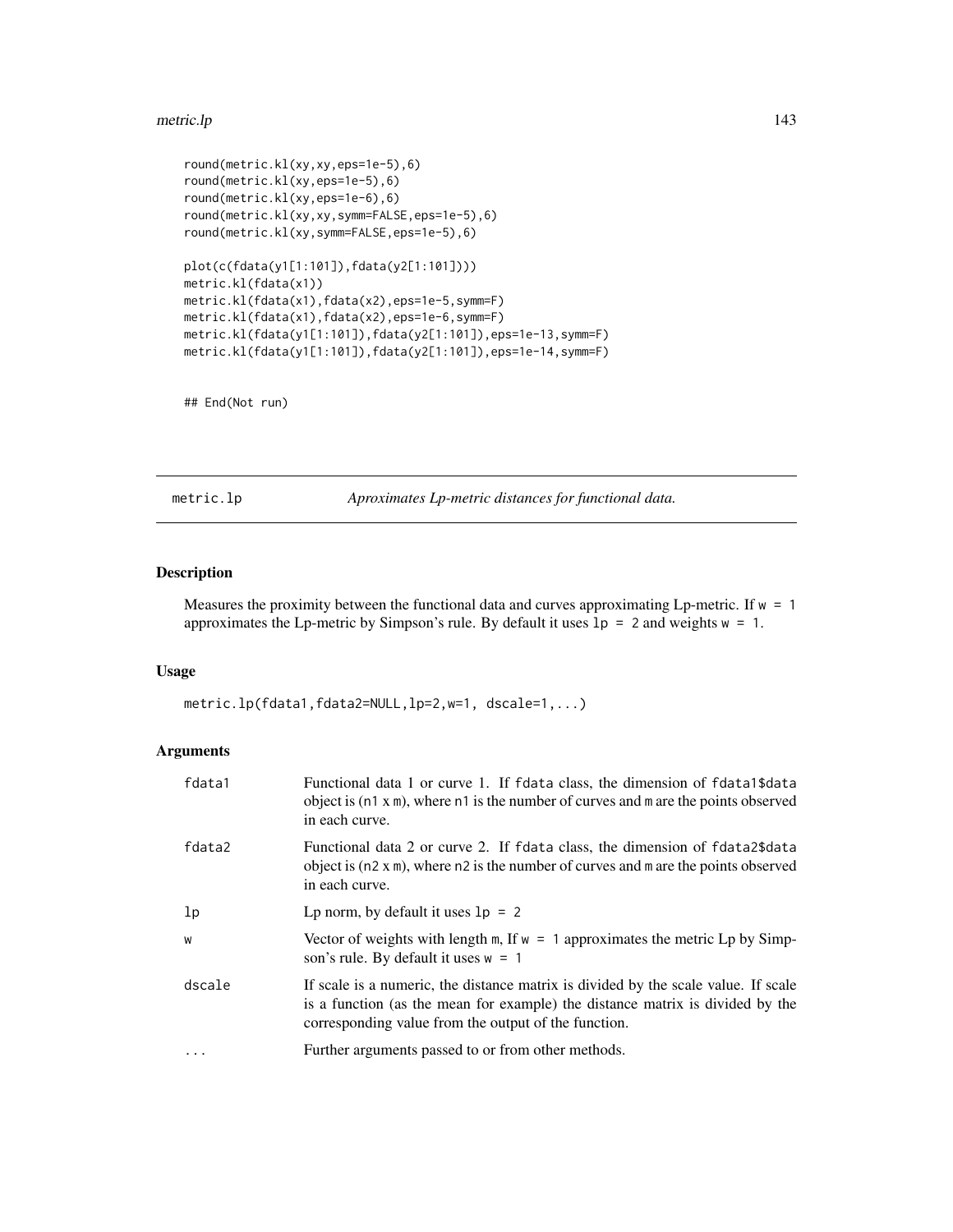## Details

By default it uses the L2-norm with  $lp = 2$ .

Let 
$$
f(x) = f data 1(x) - f data 2(x)
$$
  

$$
||f||_p = \left(\frac{1}{\int_a^b w(x)dx} \int_a^b |f(x)|^p w(x) dx\right)^{1/p}
$$

The observed points on each curve are equally spaced (by default) or not. The L $\infty$ -norm is computed with  $lp = 0$ .

$$
d(fdata1(x),fdata2(x))_{\infty} = sup |fdata1(x) - fdata2(x)|
$$

#### Author(s)

Manuel Febrero-Bande, Manuel Oviedo de la Fuente <manuel.oviedo@usc.es>

## References

Febrero-Bande, M., Oviedo de la Fuente, M. (2012). *Statistical Computing in Functional Data Analysis: The R Package fda.usc.* Journal of Statistical Software, 51(4), 1-28. [http://www.](http://www.jstatsoft.org/v51/i04/) [jstatsoft.org/v51/i04/](http://www.jstatsoft.org/v51/i04/)

### See Also

See also [semimetric.basis](#page-181-0) and [semimetric.NPFDA](#page-182-0)

#### Examples

```
# INFERENCE PHONDAT
data(phoneme)
mlearn<-phoneme$learn[1:100]
mtest<-phoneme$test[1:100]
glearn<-phoneme$classlearn[1:100]
gtest<-phoneme$classtest[1:100]
# Matrix of distances of curves of DATA1
mdist1<-metric.lp(mlearn)
# Matrix of distances between curves of DATA1 and curves of DATA2
mdist2<-metric.lp(mlearn,mtest,lp=2)
# mdist with L1 norm and weigth=v
v=dnorm(seq(-3,3,len=dim(mlearn)[2]))
mdist3<-metric.lp(mlearn,mtest,lp=1,w=v)
plot(1:100,mdist2[1,],type="l",ylim=c(1,max(mdist3[1,])))
lines(mdist3[1,],type="l",col="2")
```

```
# mdist with mlearn with different discretization points.
#mlearn2=mlearn
#mlearn2[["argvals"]]=seq(0,1,len=150)
```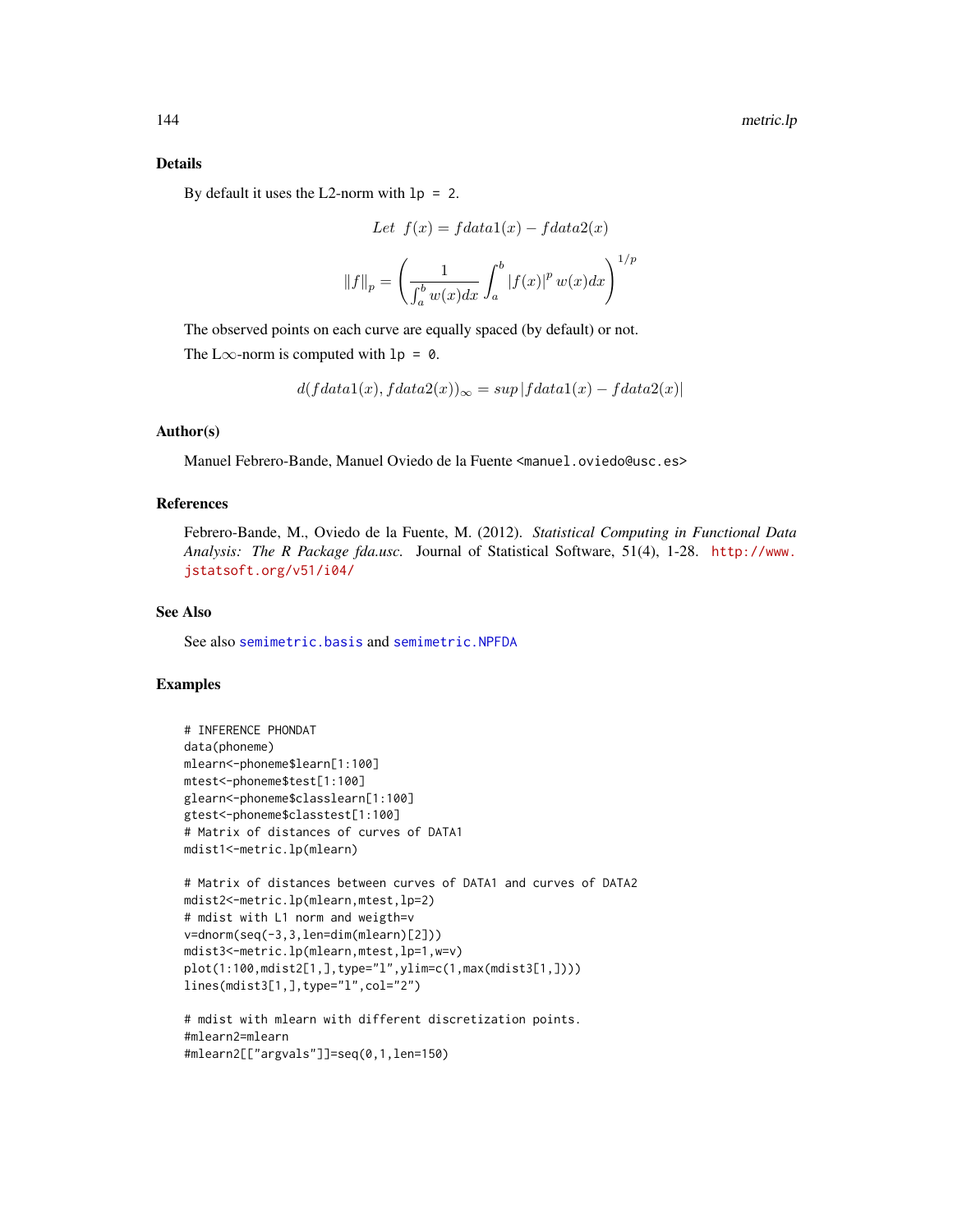#### min.basis 145

```
#mdist5<-metric.lp(mlearn,mlearn2)
#mdist6<-metric.lp(mlearn2,mlearn)
#sum(mdist5-mdist6)
#sum(mdist1-mdist6)
x<-seq(0,2*pi,length=1001)
fx<-fdata(sin(x)/sqrt(pi),x)
fx0<-fdata(rep(0,length(x)),x)
metric.lp(fx,fx0)
# The same
```

```
integrate(function(x){(abs(sin(x)/sqrt(pi))^2)},0,2*pi)
```
<span id="page-144-0"></span>min.basis *Select the number of basis using GCV method.*

# Description

Functional data estimation via basis representation using cross-validation (CV) or generalized crossvalidation (GCV) method with a roughness penalty.

# Usage

```
## S3 method for class 'basis'
min(fdataobj,type.CV=GCV.S,W=NULL,lambda=0,
numbasis=floor(seq(ncol(fdataobj)/16,ncol(fdataobj)/2,len=10)),
type.basis="bspline",par.CV=list(trim=0,draw=FALSE),
verbose=FALSE,...)
```
## Arguments

| fdataobj   | fdata class object.                                                                                      |
|------------|----------------------------------------------------------------------------------------------------------|
| type.CV    | Type of cross-validation. By default generalized cross-validation (GCV) method.                          |
| W          | Matrix of weights.                                                                                       |
| lambda     | A roughness penalty. By default, no penalty lambda=0.                                                    |
| numbasis   | Number of basis to use.                                                                                  |
| type.basis | Character string which determines type of basis. By default "bspline".                                   |
| par.CV     | List of parameters for type.CV: trim, the alpha of the trimming and draw=TRUE.                           |
| verbose    | If TRUE information about GCV values and input parameters is printed. Default<br>is FALSE.               |
| $\ddots$   | Further arguments passed to or from other methods. Arguments to be passed by<br>default to create basis. |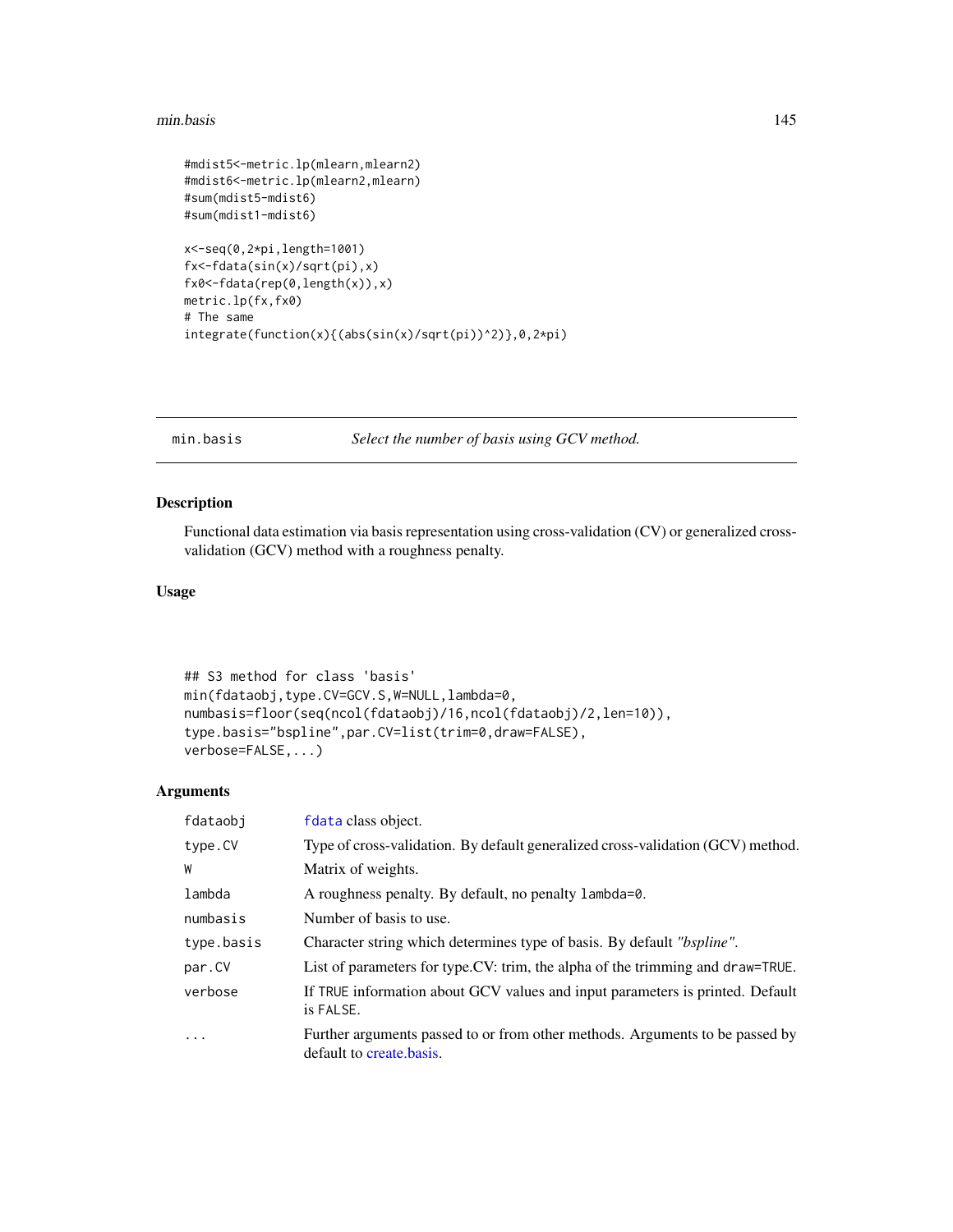# Details

Provides the least GCV for functional data for a list of number of basis num.basis and lambda values lambda. You can define the type of CV to use with the type.CV, the default is used GCV.S. Smoothing matrix is performed by [S.basis](#page-178-0). W is the matrix of weights of the discretization points.

# Value

| gcv          | Returns GCV values calculated for input parameters.                                                                                 |
|--------------|-------------------------------------------------------------------------------------------------------------------------------------|
| fdataobi     | Matrix of set cases with dimension $(n \times m)$ , where n is the number of curves and<br>m are the points observed in each curve. |
| fdata.est    | Estimated fdata class object.                                                                                                       |
| numbasis.opt | numbasis value that minimizes CV or GCV method.                                                                                     |
| lambda.opt   | Lambda value that minimizes CV or GCV method.                                                                                       |
| basis.opt    | basis for the minimum CV or GCV method.                                                                                             |
| S.opt        | Smoothing matrix for the minimum CV or GCV method.                                                                                  |
| gcv.opt      | Minimum of CV or GCV method.                                                                                                        |
| lambda       | A roughness penalty. By default, no penalty lambda=0.                                                                               |
| numbasis     | Number of basis to use.                                                                                                             |
| verbose      | If TRUE information about GCV values and input parameters is printed. Default<br>is FALSE.                                          |

## Author(s)

Manuel Febrero-Bande, Manuel Oviedo de la Fuente <manuel.oviedo@usc.es>

## References

Ramsay, James O., and Silverman, Bernard W. (2006), *Functional Data Analysis*, 2nd ed., Springer, New York.

Wasserman, L. *All of Nonparametric Statistics*. Springer Texts in Statistics, 2006.

Hardle, W. *Applied Nonparametric Regression*. Cambridge University Press, 1994.

Febrero-Bande, M., Oviedo de la Fuente, M. (2012). *Statistical Computing in Functional Data Analysis: The R Package fda.usc.* Journal of Statistical Software, 51(4), 1-28. [http://www.](http://www.jstatsoft.org/v51/i04/) [jstatsoft.org/v51/i04/](http://www.jstatsoft.org/v51/i04/)

# See Also

See Also as [S.basis](#page-178-0). Alternative method: [min.np](#page-146-0)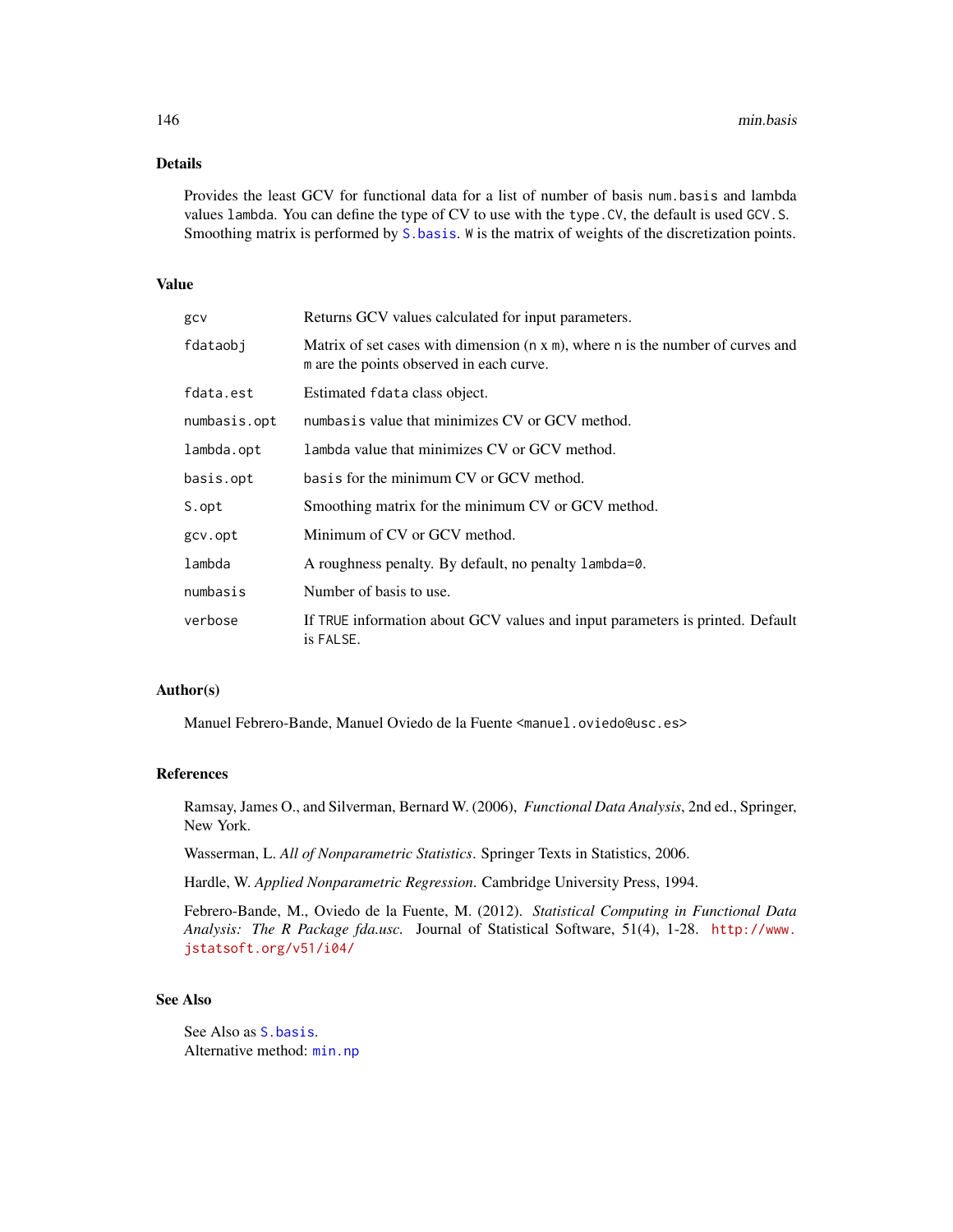#### min.np 147

# Examples

```
a1 < -seq(0, 1, by = .01)a2=rnorm(length(a1),sd=0.2)
f1<-(sin(2*pi*a1))+rnorm(length(a1),sd=0.2)
nc<-50
np<-length(f1)
tt=1:101
S<-S.NW(tt,2)
mdata<-matrix(NA,ncol=np,nrow=50)
for (i in 1:50) mdata[i,]<- (sin(2*pi*a1))+rnorm(length(a1),sd=0.2)
mdata<-fdata(mdata)
nb<-floor(seq(5,29,len=5))
1<-2^(-5:15)out<-min.basis(mdata,lambda=l,numbasis=nb,type.basis="fourier")
matplot(t(out$gcv),type="l",main="GCV with fourier basis")
# out1<-min.basis(mdata,type.CV = CV.S,lambda=l,numbasis=nb)
# out2<-min.basis(mdata,lambda=l,numbasis=nb)
# variance calculations
y<-mdata
i < -3z=qnorm(0.025/np)
fdata.est<-out$fdata.est
var.e<-Var.e(mdata,out$S.opt)
var.y<-Var.y(mdata,out$S.opt)
var.y2<-Var.y(mdata,out$S.opt,var.e)
# estimated fdata and point confidence interval
upper.var.e<-out$fdata.est[["data"]][i,]-z*sqrt(diag(var.e))
lower.var.e<-out$fdata.est[["data"]][i,]+z*sqrt(diag(var.e))
dev.new()
plot(y[i,],lwd=1,ylim=c(min(lower.var.e),max(upper.var.e)))
lines(out$fdata.est[["data"]][i,],col=gray(.1),lwd=1)
lines(out$fdata.est[["data"]][i,]+z*sqrt(diag(var.y)),col=gray(0.7),lwd=2)
lines(out$fdata.est[["data"]][i,]-z*sqrt(diag(var.y)),col=gray(0.7),lwd=2)
lines(upper.var.e,col=gray(.3),lwd=2,lty=2)
lines(lower.var.e,col=gray(.3),lwd=2,lty=2)
legend("top",legend=c("Var.y","Var.error"), col = c(gray(0.7),
gray(0.3)),lty=c(1,2))
```
<span id="page-146-0"></span>

min.np *Smoothing of functional data using nonparametric kernel estimation*

### Description

Smoothing of functional data using nonparametric kernel estimation with cross-validation (CV) or generalized cross-validation (GCV) methods.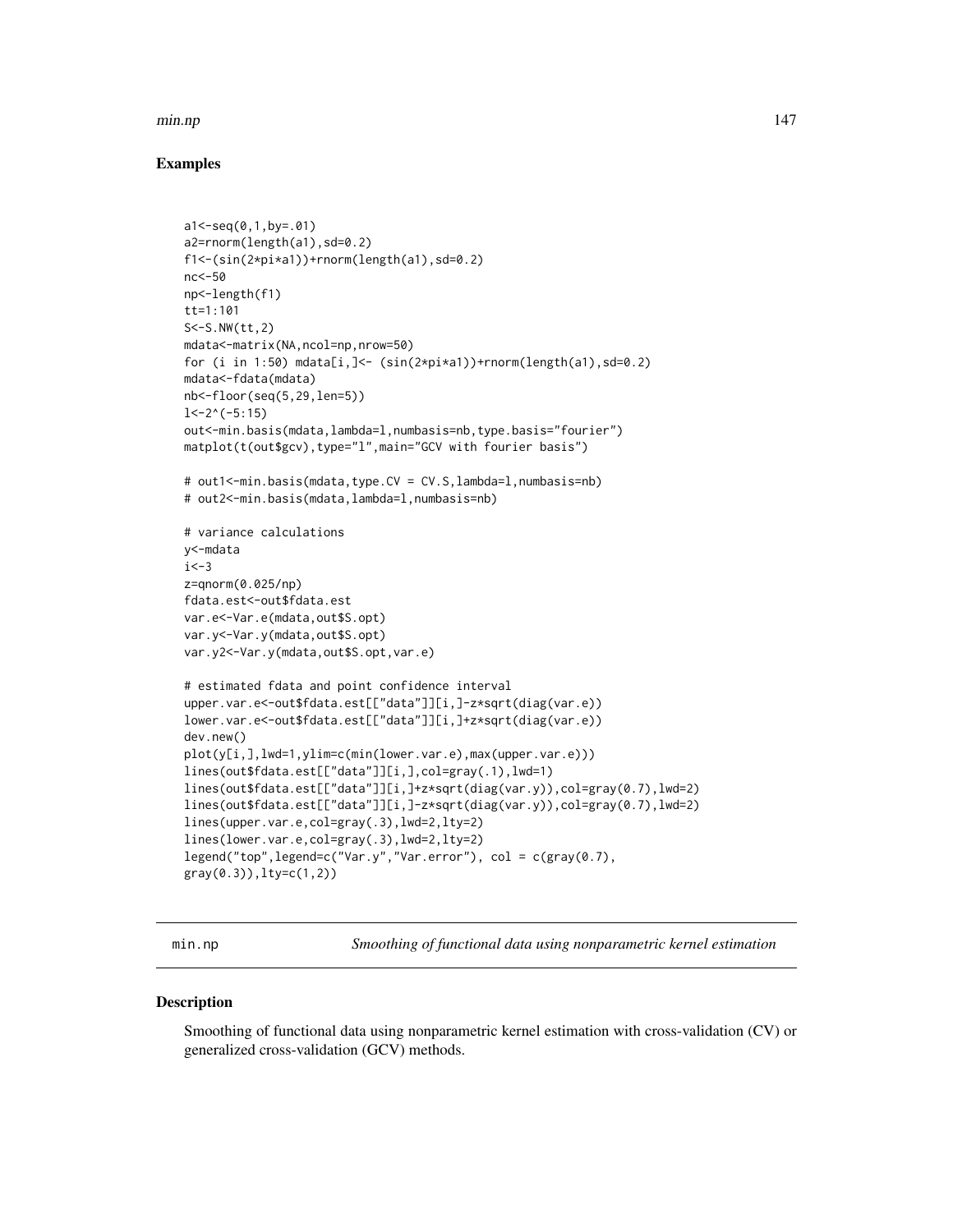148 min.np

# Usage

```
## S3 method for class 'np'
min(fdataobj,h=NULL,W=NULL,Ker=Ker.norm,
type.CV=GCV.S,type.S=S.NW,par.CV=list(trim=0,draw=FALSE),
verbose=FALSE,...)
```
# Arguments

| fdataobi  | fdata class object.                                                                                                                        |
|-----------|--------------------------------------------------------------------------------------------------------------------------------------------|
| h         | Smoothing parameter or bandwidth.                                                                                                          |
| W         | Matrix of weights.                                                                                                                         |
| Ker       | Type of kernel used, by default normal kernel.                                                                                             |
| type.CV   | Type of cross-validation. By default generalized cross-validation (GCV) method.<br>Possible values are GCV.S and CV.S                      |
| type.S    | Type of smothing matrix S. By default S is calculated by Nadaraya-Watson ker-<br>nel estimator (S. NW). Possible values are S.NW and S.KNN |
| par.CV    | List of parameters for type.CV: trim, the alpha of the trimming and draw=TRUE.                                                             |
| verbose   | If TRUE information about GCV values and input parameters is printed. Default<br>is FALSE.                                                 |
| $\ddotsc$ | Further arguments passed to or from other methods. Arguments to be passed for<br>kernel method.                                            |

# Details

Calculate the minimum GCV for a vector of values of the smoothing parameter h. Nonparametric smoothing is performed by the kernel function. The type of kernel to use with the parameter Ker and the type of smothing matrix S to use with the parameter type.S can be selected by the user, see function [Kernel](#page-130-0).

W is the matrix of weights of the discretization points.

# Value

Returns GCV or CV values calculated for input parameters.

| GCV or CV for a vector of values of the smoothing parameter h |
|---------------------------------------------------------------|
| fdata class object.                                           |
| Estimated fdata class object.                                 |
| h value that minimizes CV or GCV method.                      |
| Smoothing matrix for the minimum CV or GCV method.            |
| Minimum of CV or GCV method.                                  |
| Smoothing parameter or bandwidth.                             |
|                                                               |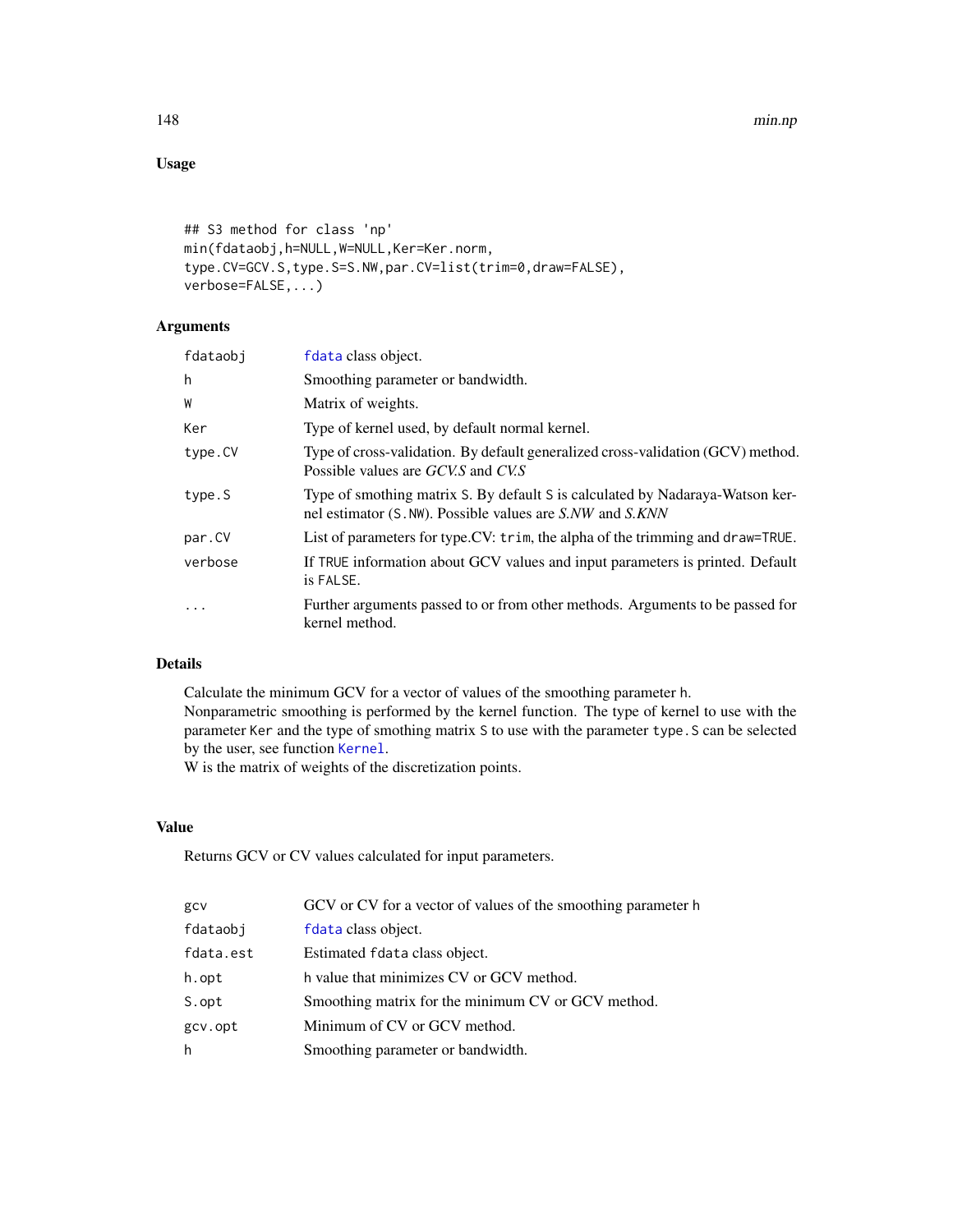#### min.np 149

## Author(s)

Manuel Febrero-Bande, Manuel Oviedo de la Fuente <manuel.oviedo@usc.es>

## **References**

Ferraty, F. and Vieu, P. (2006). *Nonparametric functional data analysis.* Springer Series in Statistics, New York.

Wasserman, L. *All of Nonparametric Statistics*. Springer Texts in Statistics, 2006.

Hardle, W. *Applied Nonparametric Regression*. Cambridge University Press, 1994.

Febrero-Bande, M., Oviedo de la Fuente, M. (2012). *Statistical Computing in Functional Data Analysis: The R Package fda.usc.* Journal of Statistical Software, 51(4), 1-28. [http://www.](http://www.jstatsoft.org/v51/i04/) [jstatsoft.org/v51/i04/](http://www.jstatsoft.org/v51/i04/)

## See Also

See Also as [S.NW](#page-180-0). Alternative method: [min.basis](#page-144-0)

## Examples

```
# Exemple, phoneme DATA
data(phoneme)
mlearn<-phoneme$learn[1:100]
out1<-min.np(mlearn,type.CV=CV.S,type.S=S.NW)
np<-ncol(mlearn)
# variance calculations
y<-mlearn
out<-out1
i < -1z=qnorm(0.025/np)
fdata.est<-out$fdata.est
tt<-y[["argvals"]]
var.e<-Var.e(y,out$S.opt)
var.y<-Var.y(y,out$S.opt)
var.y2<-Var.y(y,out$S.opt,var.e)
# plot estimated fdata and point confidence interval
upper.var.e<-fdata.est[i,]-z*sqrt(diag(var.e))
lower.var.e<-fdata.est[i,]+z*sqrt(diag(var.e))
dev.new()
plot(y[i,],lwd=1,
ylim=c(min(lower.var.e$data),max(upper.var.e$data)),xlab="t")
lines(fdata.est[i,],col=gray(.1),lwd=1)
lines(fdata.est[i,]+z*sqrt(diag(var.y)),col=gray(0.7),lwd=2)
lines(fdata.est[i,]-z*sqrt(diag(var.y)),col=gray(0.7),lwd=2)
lines(upper.var.e,col=gray(.3),lwd=2,lty=2)
lines(lower.var.e,col=gray(.3),lwd=2,lty=2)
legend("bottom",legend=c("Var.y","Var.error"),
```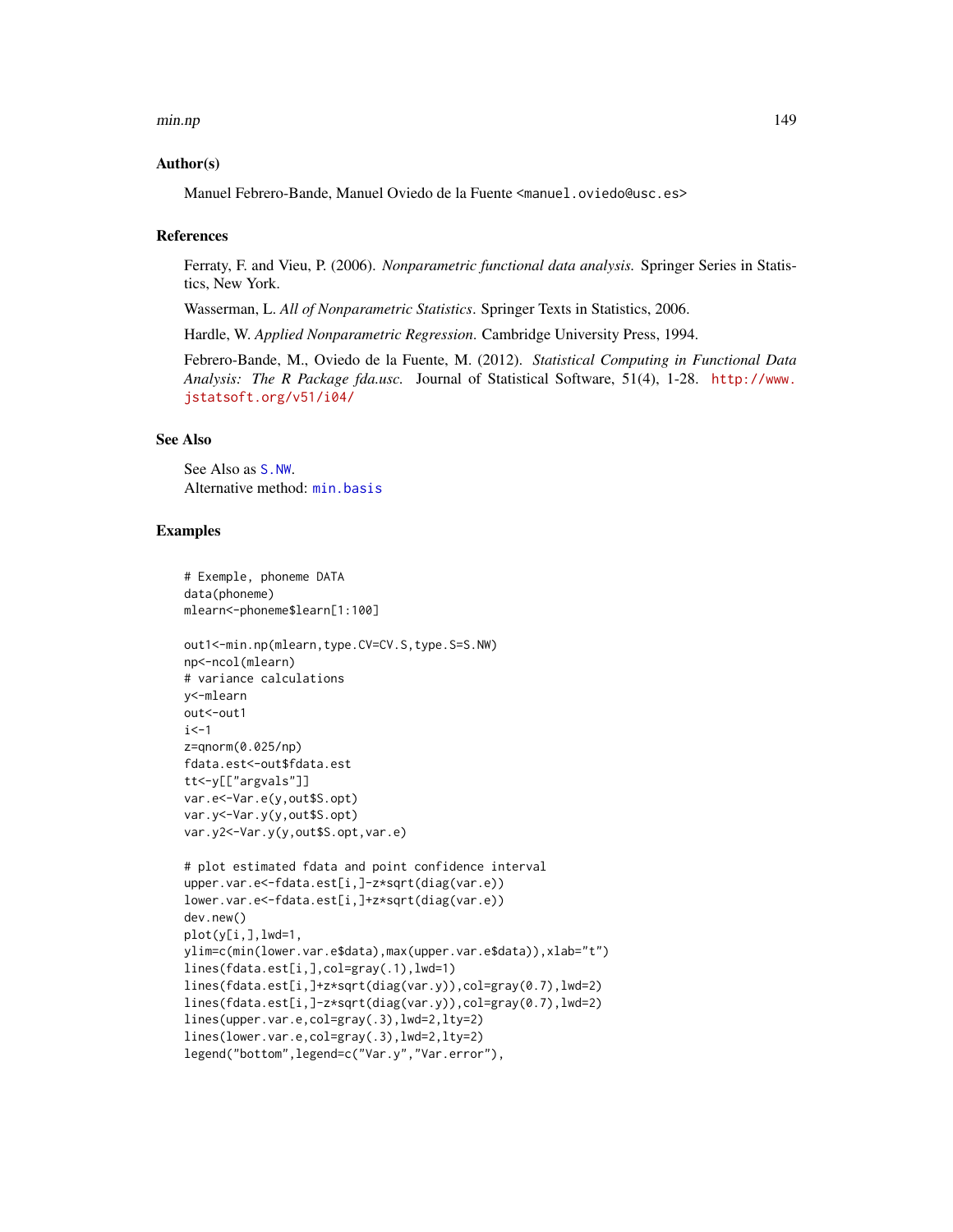```
col = c(gray(0.7), gray(0.3)), lty=c(1,2))
```
na.omit.fdata *A wrapper for the na.omit and na.fail function for fdata object*

# Description

na.fail returns the object if it does not contain any missing values, and signals an error otherwise. na.omit returns the object with incomplete cases removed.

If na.omit.fdata removes cases, the row numbers of the cases form the "na.action" attribute of the result, of class "omit", see generic function [na.omit](#page-0-0).

## Usage

```
## S3 method for class 'fdata'
na.omit(object,...)
## S3 method for class 'fdata'
na.fail(object,...)
```
# Arguments

| object                  | an fdata object.                               |
|-------------------------|------------------------------------------------|
| $\cdot$ $\cdot$ $\cdot$ | further potential arguments passed to methods. |

# Value

The value returned from omit is a fdata object with incomplete cases removed.

# Author(s)

Manuel Febrero Bande

# Examples

```
fdataobj<-fdata(MontrealTemp)
fdataobj$data[3,3]<-NA
fdataobj$data[10,]<-NA
fdastaobj2<-na.omit.fdata(fdataobj)
```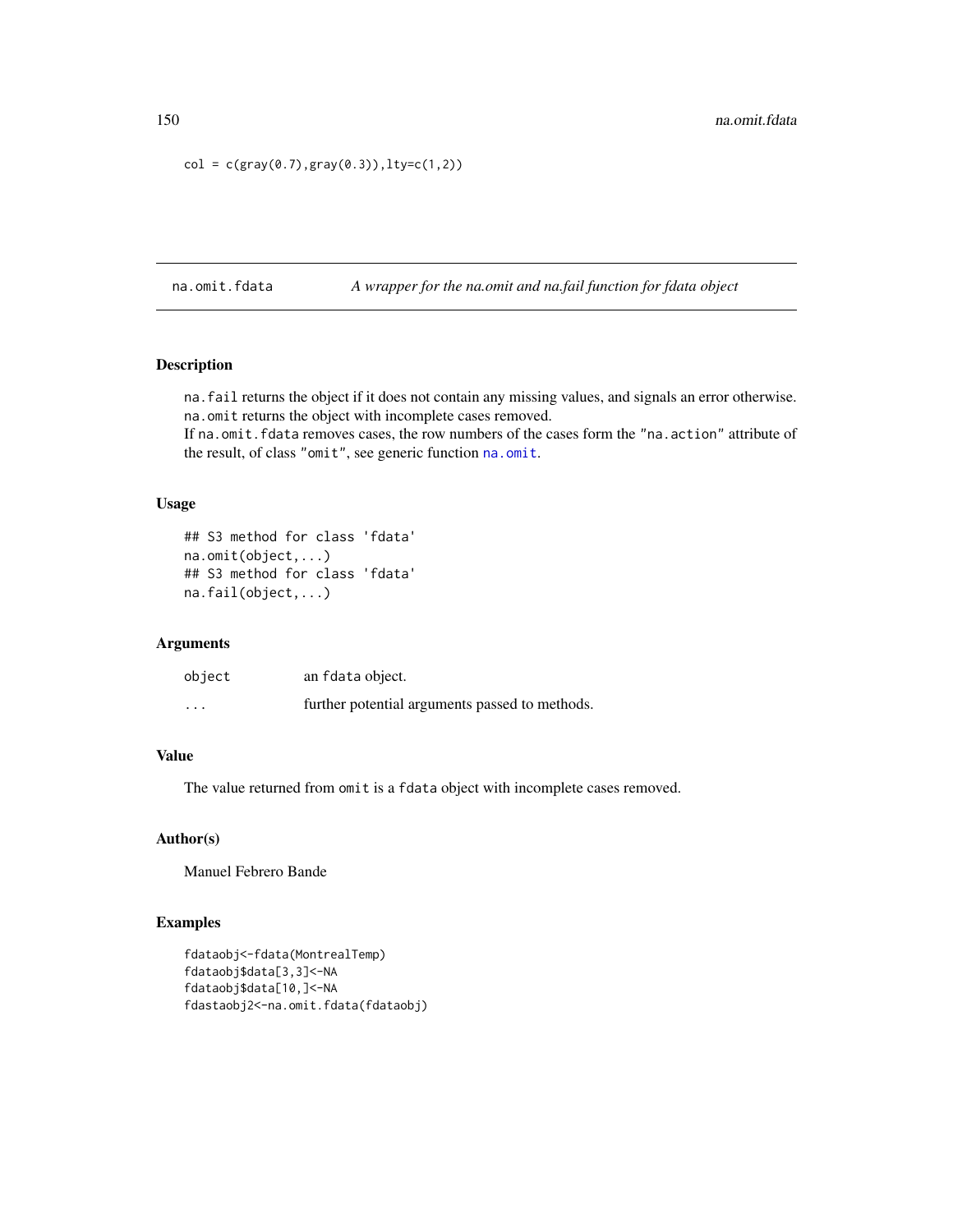# Description

Aproximates Lp-norm for functional data (fdata) object using metric or semimetric functions. Norm for functional data using by default Lp-metric.

# Usage

```
norm.fdata(fdataobj,metric=metric.lp,...)
norm.fd(fdobj)
```
# Arguments

| fdataobi | fdata class object.                                |
|----------|----------------------------------------------------|
| fdobi    | Functional data or curves of fd class.             |
| metric   | Metric function, by default metric. 1p.            |
|          | Further arguments passed to or from other methods. |

## Details

By default it computes the L2-norm with  $p = 2$  and weights w with length= $(m-1)$ .

Let  $f(x) = f dataobj(x)$ 

$$
||f||_p = \left(\frac{1}{\int_a^b w(x)dx} \int_a^b |f(x)|^p w(x) dx\right)^{1/p}
$$

The observed points on each curve are equally spaced (by default) or not.

# Author(s)

Manuel Febrero-Bande, Manuel Oviedo de la Fuente <manuel.oviedo@usc.es>

## See Also

See also [metric.lp](#page-142-0) and [norm](#page-0-0) Alternative method: [inprod](#page-0-0) of fda-package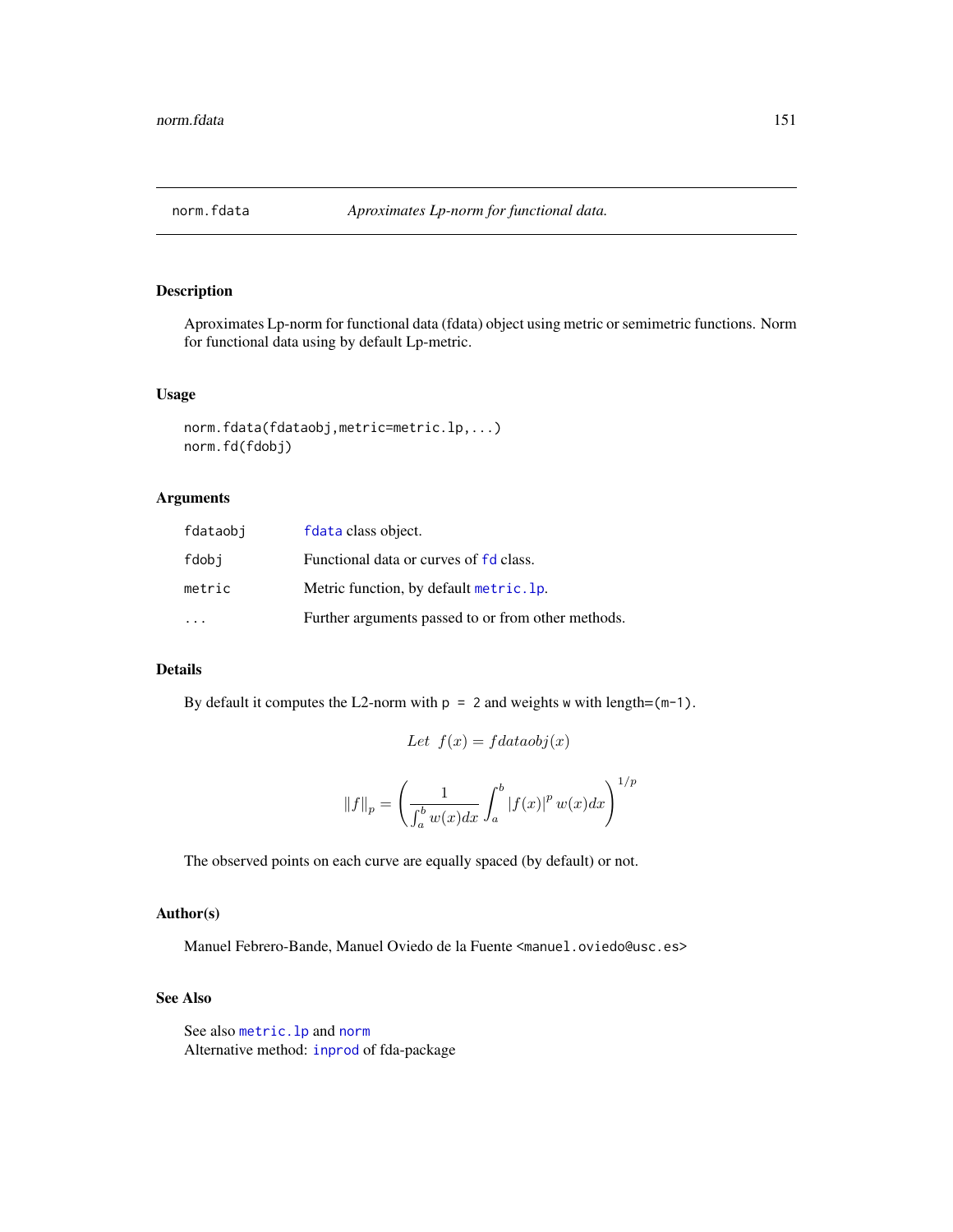# Examples

```
x<-seq(0,2*pi,length=1001)
fx1<-sin(x)/sqrt(pi)
fx2<-cos(x)/sqrt(pi)
argv<-seq(0,2*pi,len=1001)
fdat0<-fdata(rep(0,len=1001),argv,range(argv))
fdat1<-fdata(fx1,x,range(x))
metric.lp(fdat1)
metric.lp(fdat1,fdat0)
norm.fdata(fdat1)
# The same
integrate(function(x){(abs(sin(x)/sqrt(pi))^2)},0,2*pi)
integrate(function(x){(abs(cos(x)/sqrt(pi))^2)},0,2*pi)
bspl1<- create.bspline.basis(c(0,2*pi),21)
fd.bspl1 <- fd(basisobj=bspl1)
fd.bspl2<-fdata2fd(fdat1,nbasis=21)
norm.fd(fd.bspl1)
norm.fd(fd.bspl2)
```
<span id="page-151-0"></span>order.fdata *A wrapper for the* [order](#page-0-0) *function*

#### Description

The funcional data is ordered w.r.t the sample order of the values of vector.

#### Usage

```
## S3 method for class 'fdata'
order(y, fdataobj, na last = TRUE, decreasing = FALSE)
```
# Arguments

| y          | a sequence of numeric, complex, character or logical vectors, all of the same                                                                                                              |
|------------|--------------------------------------------------------------------------------------------------------------------------------------------------------------------------------------------|
|            | length, or a classed R object.                                                                                                                                                             |
| fdataobi   | fdata class object.                                                                                                                                                                        |
| na.last    | for controlling the treatment of NAs. If TRUE, missing values in the data are<br>put last; if FALSE, they are put first; if NA, they are removed; if "keep" they are<br>kept with rank NA. |
| decreasing | logical. Should the sort order be increasing or decreasing?.                                                                                                                               |

# Value

[order.fdata](#page-151-0) returns the functional data fdataobj w.r.t. a permutation which rearranges its first argument into ascending or descending order.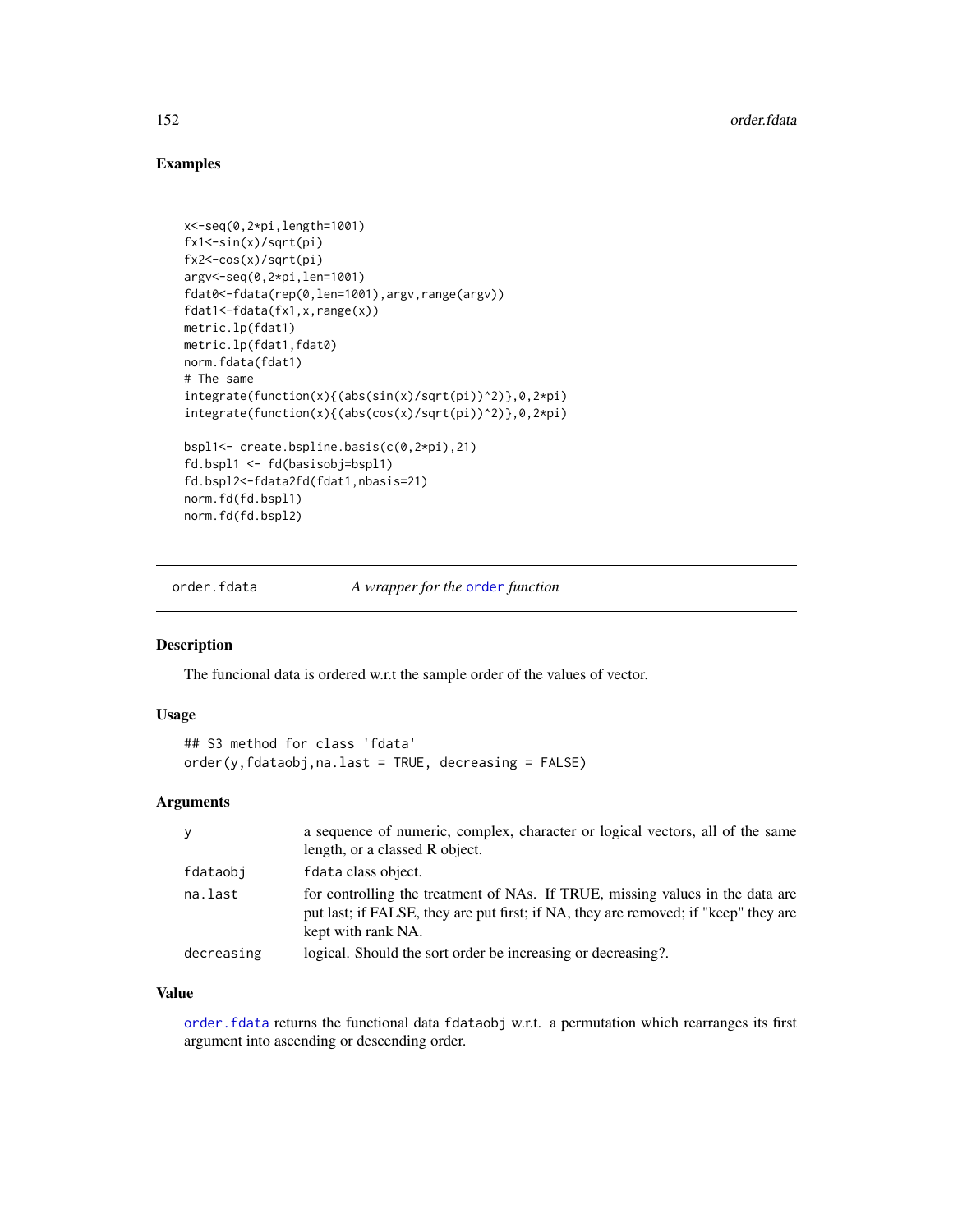## Description

Procedure for detecting funcitonal outliers.

## Usage

```
outliers.thres.lrt(fdataobj,nb=200,smo=0.05,trim=0.10,...)
outliers.lrt(fdataobj,nb=200,smo=0.05,trim=0.10,...)
outliers.depth.trim(fdataobj,nb=200,smo=0.05,trim=0.01,quan=0.5,
dfunc=depth.mode,...)
outliers.depth.pond(fdataobj,nb=200,smo=0.05,quan=0.5,
dfunc=depth.mode,...)
## S3 method for class 'outliers.pond'
quantile(x,dfunc=depth.mode,
nb=200,smo=0.05,ns=0.01,...)
## S3 method for class 'outliers.trim'
quantile(x,dfunc=depth.mode,trim=0.25,
nb=200,smo=0.05,ns=0.01,...)
```
## Arguments

| fdataobj, x | fdata class object.                                                                      |
|-------------|------------------------------------------------------------------------------------------|
| nb          | The number of bootstrap samples.                                                         |
| smo         | The smoothing parameter for the bootstrap samples.                                       |
| trim        | The alpha of the trimming.                                                               |
| quan        | Quantile to determine the cutoff from the Bootstrap procedure (by $\text{default}=0.5$ ) |
| dfunc       | Type of depth measure, by default depth. mode.                                           |
| ns          | Significance level, by defaul 1\%.                                                       |
| $\cdot$     | Further arguments passed to or from other methods.                                       |

#### Details

Outlier detection in functional data by likelihood ratio test (outliers.lrt). The threshold for outlier detection is given by the outliers.thres.lrt.

Outlier detection in functional data by depth measures: i.-outliers.depth.pond function weights the data according to depth. ii.-outliers.depth.trim function uses trimmed data.

quantile.outliers.pond and quantile.outliers.trim functions provides the quantiles of the bootstrap samples for functional outlier detection by, respectively, weigthed and trimmed procedures. Bootstrap smoothing function ([fdata.bootstrap](#page-60-0) with nb resamples) is applied to these weighted or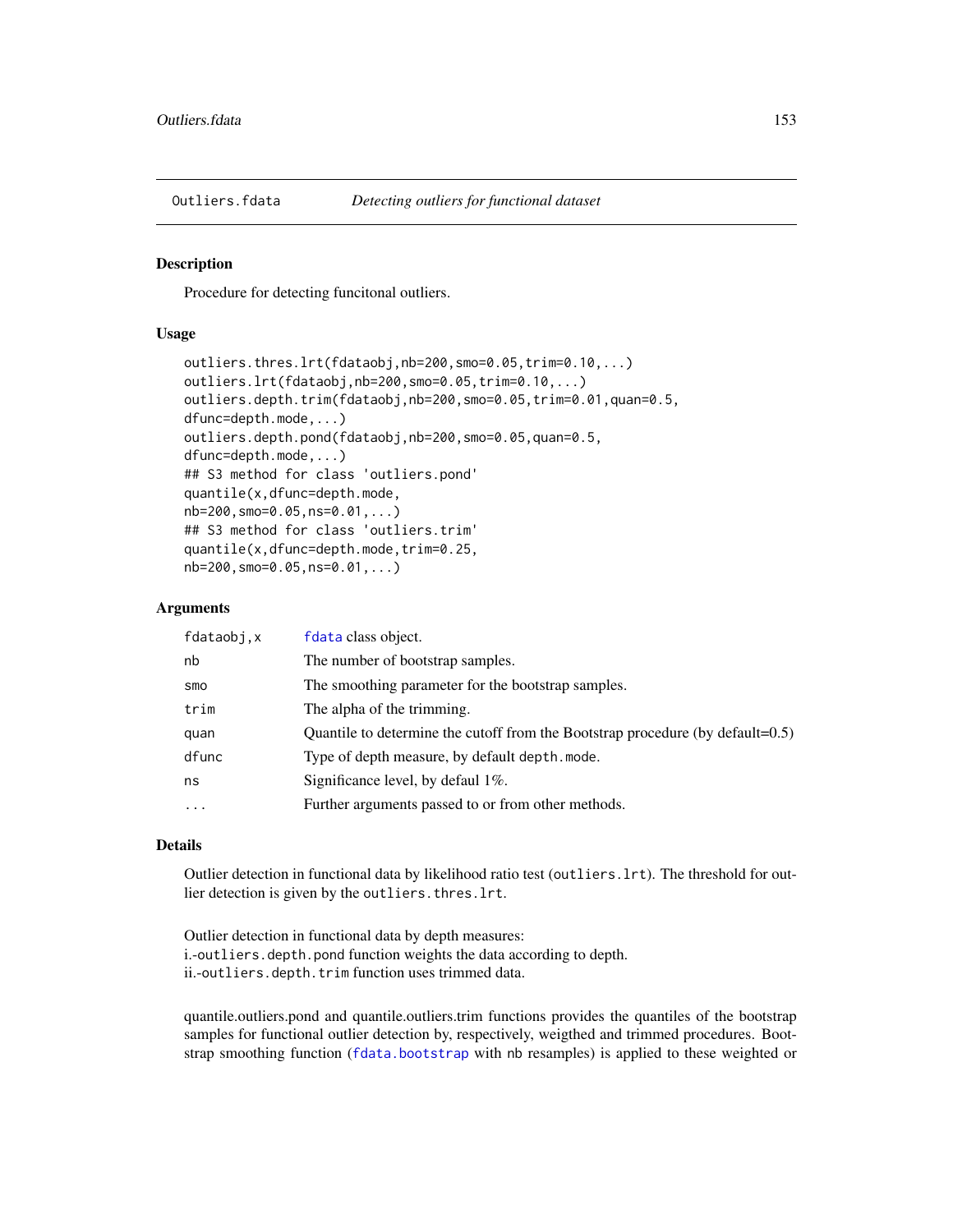trimmed data. If smo=0 smoothed bootstrap is not performed. The function returns a vector of size 1xnb with bootstrap replicas of the quantile.

#### Value

| outliers | Indexes of functional outlier.                         |
|----------|--------------------------------------------------------|
| dep.out  | Depth value of functional outlier.                     |
| dep.out  | Iteration in which the functional outlier is detected. |
| quantile | Threshold for outlier detection.                       |
| dep      | Depth value of functional data.                        |

## Author(s)

Manuel Febrero-Bande, Manuel Oviedo de la Fuente <manuel.oviedo@usc.es>

#### References

Cuevas A, Febrero M, Fraiman R. 2006. *On the use of bootstrap for estimating functions with functional data.* Computational Statistics and Data Analysis 51: 1063-1074.

Febrero-Bande, M., Galeano, P., and Gonzalez-Manteiga, W. (2008). *Outlier detection in functional data by depth measures with application to identify abnormal NOx levels*. Environmetrics 19, 4, 331-345.

Febrero-Bande, M., Galeano, P. and Gonzalez-Manteiga, W. (2007). *A functional analysis of NOx levels: location and scale estimation and outlier detection*. Computational Statistics 22, 3, 411-427.

Febrero-Bande, M., Oviedo de la Fuente, M. (2012). *Statistical Computing in Functional Data Analysis: The R Package fda.usc.* Journal of Statistical Software, 51(4), 1-28. [http://www.](http://www.jstatsoft.org/v51/i04/) [jstatsoft.org/v51/i04/](http://www.jstatsoft.org/v51/i04/)

# See Also

See Also: [fdata.bootstrap](#page-60-0), [Depth](#page-44-0).

# Examples

```
## Not run:
data(aemet)
nb=20 # Time consuming
out.trim<-outliers.depth.trim(aemet$temp,dfunc=depth.FM,nb=nb)
plot(aemet$temp,col=1,lty=1)
lines(aemet$temp[out.trim[[1]]],col=2)
```
## End(Not run)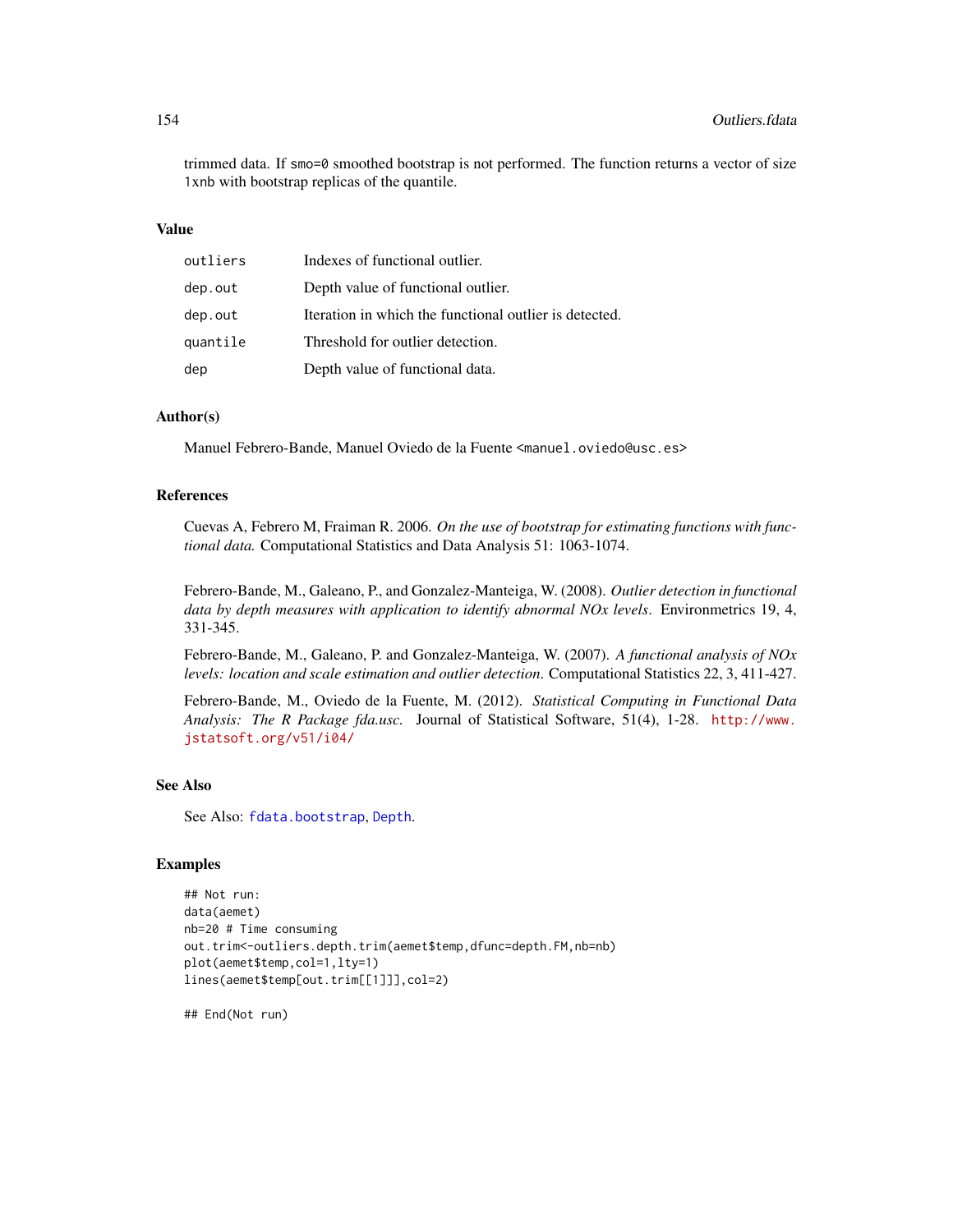## Description

This function computes the matrix that penalizes the higher order differences.

#### Usage

P.penalty(tt, P=c(0,0,1))

#### Arguments

| tt | vector of the n discretization points or arguals.                                    |
|----|--------------------------------------------------------------------------------------|
|    | vector of coefficients with the order of the differences. Default value $P=c(0,0,1)$ |
|    | penalizes the second order difference.                                               |

# Details

For example, if  $P = c(0,1,2)$ , the function return the penalty matrix the second order difference of a vector tt. That is

$$
v^T P_j t t = \sum_{i=3}^n (\Delta t t_i)^2
$$

where

$$
\Delta t t_i = t t_i - 2t t_{i-1} + t t_{i-2}
$$

is the second order difference. More details can be found in Kraemer, Boulesteix, and Tutz (2008).

# Value

```
penalty matrix of size sum(n) x sum(n)
```
## Note

The discretization points can be equidistant or not.

## Author(s)

This version is created by Manuel Oviedo de la Fuente modified the original version created by Nicole Kramer in ppls package.

# References

N. Kraemer, A.-L. Boulsteix, and G. Tutz (2008). *Penalized Partial Least Squares with Applications to B-Spline Transformations and Functional Data*. Chemometrics and Intelligent Laboratory Systems, 94, 60 - 69. <http://dx.doi.org/10.1016/j.chemolab.2008.06.009>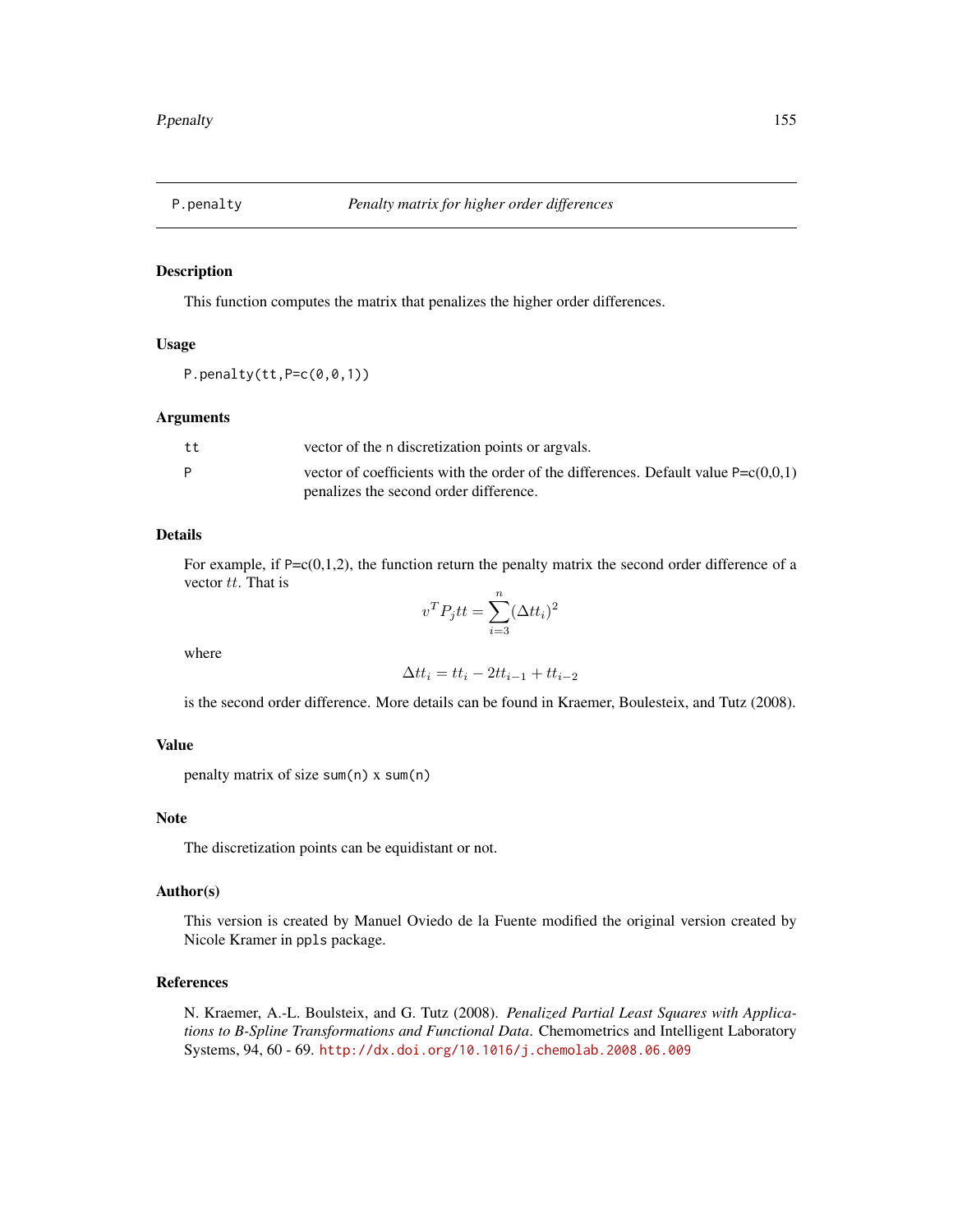# See Also

[fdata2ppls](#page-68-0)

## Examples

```
P.penalty((1:10)/10,P=c(0,0,1))
# a more detailed example can be found under script file
```
PCvM.statistic *PCvM statistic for the Functional Linear Model with scalar response*

## **Description**

Projected Cramer-von Mises statistic (PCvM) for the Functional Linear Model with scalar response (FLM):  $Y = \langle X, \beta \rangle + \varepsilon$ .

#### Usage

PCvM.statistic (X, residuals, p, Adot.vec) Adot (X, inpr)

# Arguments

| X         | Functional covariate for the FLM. The object must be either in the class flata<br>or in the class fd. It is used to compute the matrix of inner products. |
|-----------|-----------------------------------------------------------------------------------------------------------------------------------------------------------|
| residuals | Residuals of the estimated FLM.                                                                                                                           |
| p         | Number of elements of the functional basis where the functional covariate is<br>represented.                                                              |
| Adot.vec  | Output from the Adot function (see Details). Computed if not given.                                                                                       |
| inpr      | Matrix of inner products of X. Computed if not given.                                                                                                     |

#### Details

In order to optimize the computation of the statistic, the critical parts of these two functions are coded in FORTRAN. The hardest part corresponds to the function Adot, which involves the computation of a symmetric matrix of dimension  $n \times n$  where each entry is a sum of n elements. As this matrix is symmetric, the order of the method can be reduced from  $O(n^3)$  to  $O(\frac{n^3-n^2}{2})$  $\frac{-n^2}{2}$ ). The memory requirement can also be reduced to  $O(\frac{n^2-n+2}{2})$ . The value of Adot is a vector of length  $\frac{n^2-n+2}{2}$  where the first element is the common diagonal element and the rest are the lower triangle entries of the matrix, sorted by rows (see Examples).

#### Value

For PCvM.statistic, the value of the statistic. For Adot, a suitable output to be used in the argument Adot.vec.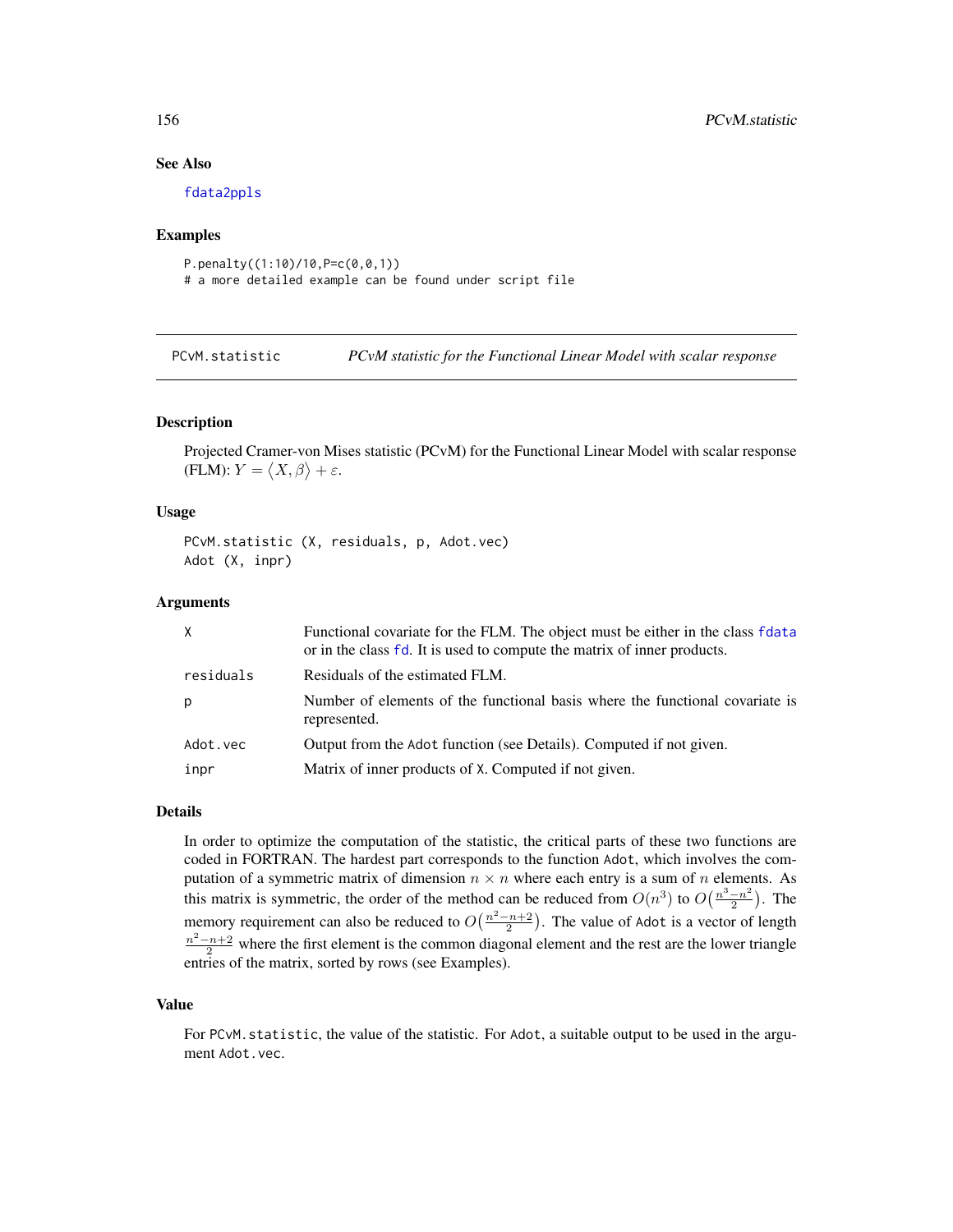#### phoneme and the state of the state of the state of the state of the state of the state of the state of the state of the state of the state of the state of the state of the state of the state of the state of the state of th

# Note

No NA's are allowed in the functional covariate.

# Author(s)

Eduardo Garcia-Portugues. Please, report bugs and suggestions to <egarcia@math.ku.dk>

# References

Escanciano, J. C. (2006). A consistent diagnostic test for regression models using projections. Econometric Theory, 22, 1030-1051. <http://dx.doi.org/10.1017/S0266466606060506>

Garcia-Portugues, E., Gonzalez-Manteiga, W. and Febrero-Bande, M. (2014). A goodness–of–fit test for the functional linear model with scalar response. Journal of Computational and Graphical Statistics, 23(3), 761-778. <http://dx.doi.org/10.1080/10618600.2013.812519>

## See Also

[flm.test](#page-73-0)

## Examples

```
# Functional process
X=rproc2fdata(n=10,t=seq(0,1,l=101))
```
# Adot Adot.vec=Adot(X)

```
# Obtain the entire matrix Adot
Ad=diag(rep(Adot.vec[1],dim(X$data)[1]))
Ad[upper.tri(Ad,diag=FALSE)]=Adot.vec[-1]
Ad=t(Ad)
Ad=Ad+t(Ad)-diag(diag(Ad))
Ad
# Statistic
```

```
PCvM.statistic(X,residuals=rnorm(10),p=5)
```
phoneme *phoneme data*

#### Description

Phoneme curves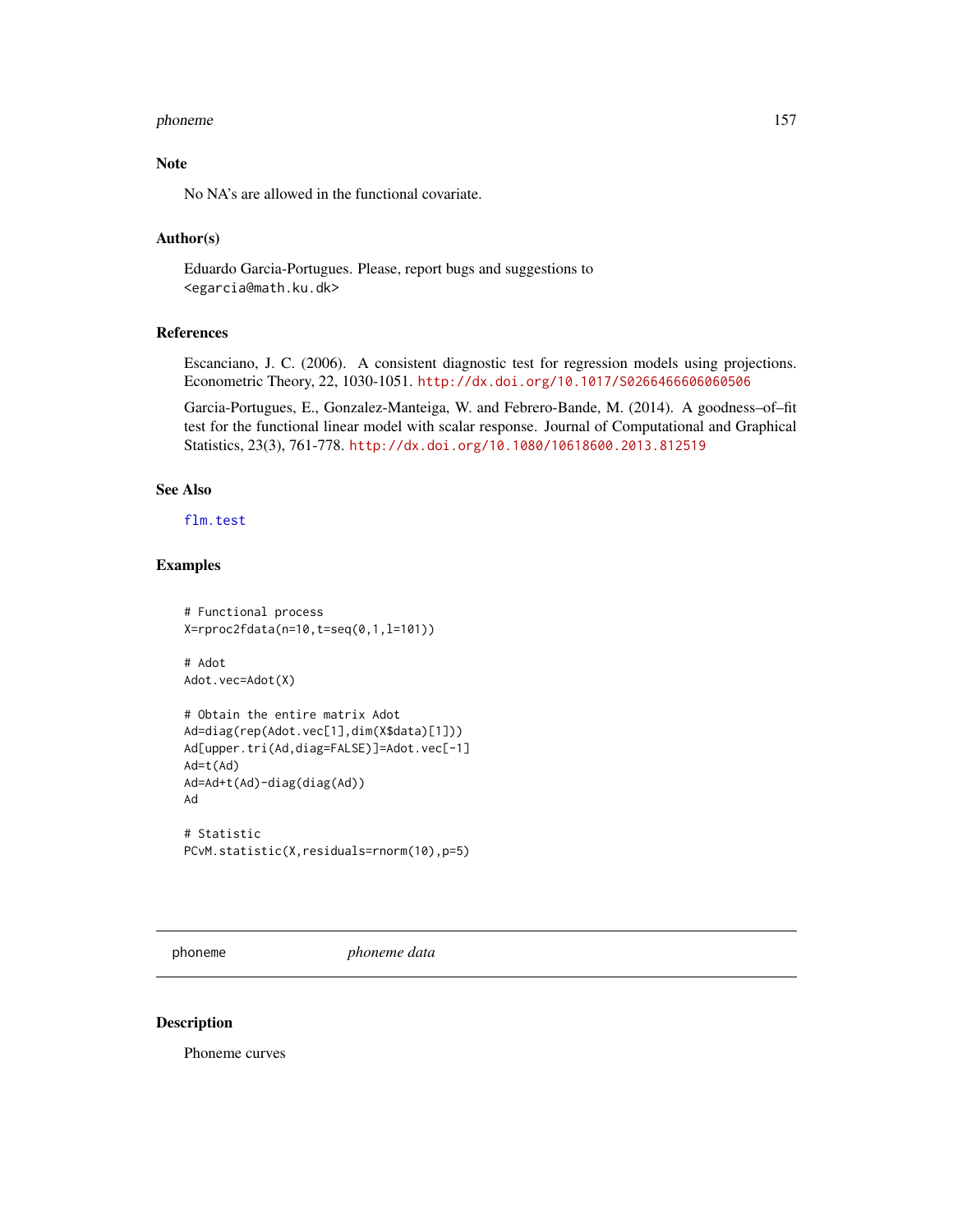## Usage

data(phoneme)

#### Format

Elements of phoneme:

..\$learn: learning sample of curves. fdata class object with: i.- "data": Matrix of class fdata with 250 curves (rows) discretized in 150 points or argvals (columns).

, ii.- "argvals", iii.- "rangeval": range("argvals"), iv.- "names" list with: main an overall title "Phoneme learn", xlab title for x axis "frequencies" and ylab title for y axis "log-periodograms".

..\$test: testing sample of curves. fdata class object with: i.- "data": Matrix of class fdata with 250 curves (rows) discretized in 150 points or argvals (columns).

, ii.- "argvals", iii.- "rangeval": range("argvals"), iv.- "names" list with: main an overall title "Phoneme learn", xlab title for x axis "frequencies" and ylab title for y axis "log-periodograms".

..\$classlearn:learning class numbers (as factor). Factor levels: "sh" 1, "iy" 2, "dcl" 3, "aa" 4 and "ao" 5.

..\$classtest: testing class numbers (as factor). Factor levels: "sh" 1, "iy" 2, "dcl" 3, "aa" 4 and "ao" 5.

#### Details

The following instructions have been used file: <http://www.math.univ-toulouse.fr/staph/npfda/npfda-phondiscRS.txt> of Phoneme dataset file.

## Author(s)

Manuel Febrero-Bande and Manuel Oviedo de la Fuente <manuel.oviedo@usc.es>

## Source

<http://www.math.univ-toulouse.fr/staph/npfda/npfda-datasets.html>

## References

Ferraty, F. and Vieu, P. (2006). *NPFDA in practice*. Free access on line at [http://www.lsp.](http://www.lsp.ups-tlse.fr/staph/npfda/) [ups-tlse.fr/staph/npfda/](http://www.lsp.ups-tlse.fr/staph/npfda/)

#### Examples

```
data(phoneme)
names(phoneme)
names(phoneme$learn)
class(phoneme$learn)
dim(phoneme$learn)
table(phoneme$classlearn)
```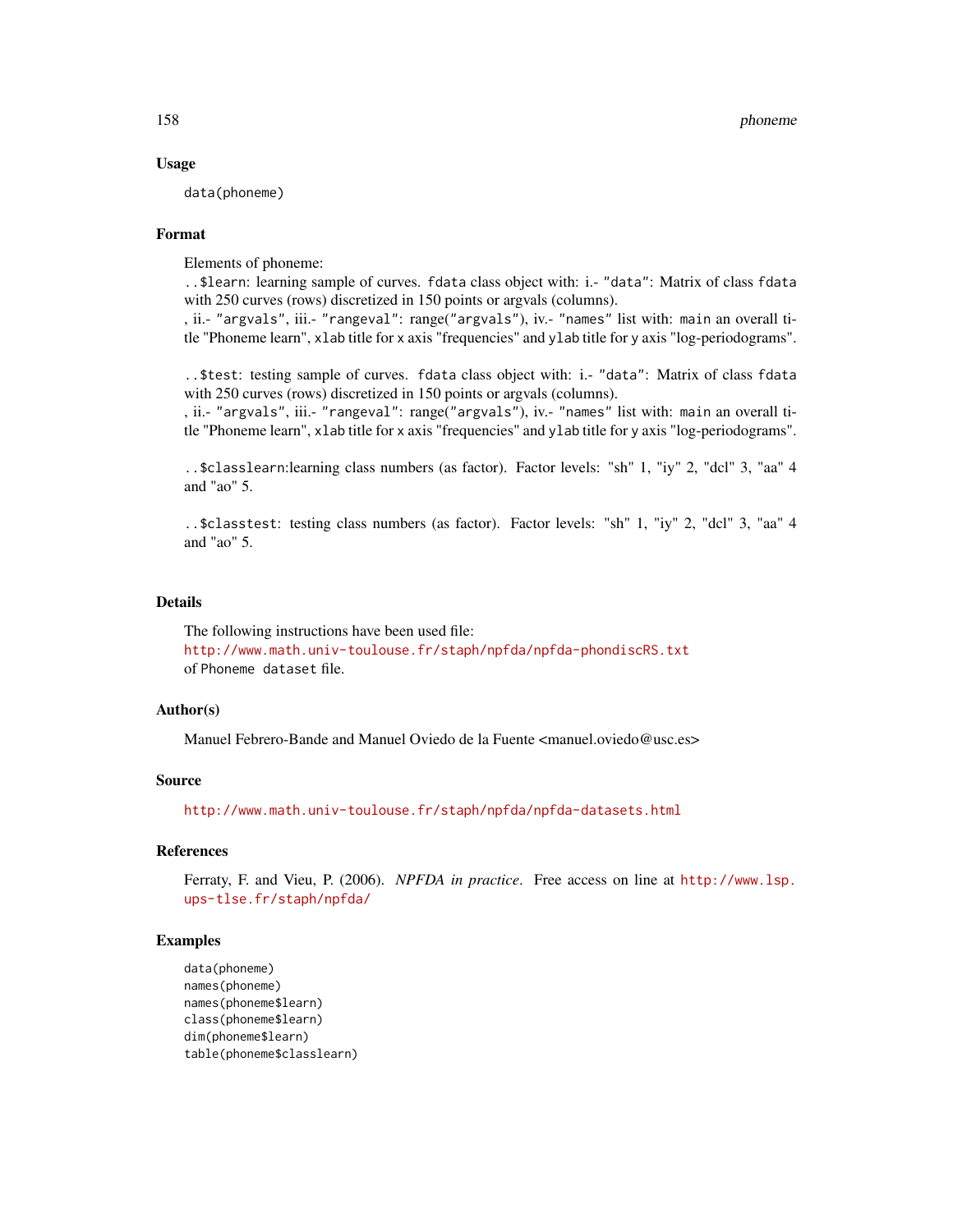## Description

Plot object of class fdata.

## Usage

```
## S3 method for class 'fdata'
plot(x, type, main, xlab, ylab,
m frow = c(1, 1), time = 1,...)
## S3 method for class 'fdata'
lines(x, \ldots)## S3 method for class 'fdata'
title(x,main=NULL,xlab=NULL,ylab=NULL,rownames=NULL)
## S3 method for class 'bifd'
plot(x,argvals.s,argvals.t,...)
```
#### Arguments

x fdata class object with:

• "data":

For fdata class object as curve (1d), "data" is a matrix (by default), data. frame or array of set cases with dimension  $(n \times m)$ , where n is the number of curves and m are the points observed in each curve over the x– axe.

For fdata2d class object as surface (2d). "data" is a array of set cases with dimension (n x m1 x m2), where n is the number of functional data and m1 and m2 are the points observed over the x–y plane.

- "argvals": vector or list of vectors with the discretizations points values.
- "rangeval": vector or list of vectors with the range of the discretizations points values, by default range(argvals).
- "names": (optional) list with main an overall title, xlab title for x axis and ylab title for y axis.

or a two-argument functional data object, see [bifd](#page-0-0).

type 1-character string giving the type of plot desired. The following values are possible for fdata class object: "l" for lines (by default),"p" for points, , "o" for overplotted points and lines, "b", "c" for (empty if "c") points joined by lines, "s" and "S" for stair steps and "h" for histogram-like vertical lines. Finally, "n" does not produce any points or lines.

> The following values are possible for fdata2d class object: "image.contour" (by default) to display three-dimensional data and add the contour lines, "image" to display three-dimensional data, "contour" to display a contour plot, "persp" to display a perspective plots of a surface over the x-y plane and "filled.contour" to display a contour plot with the areas between the contours filled in solid color.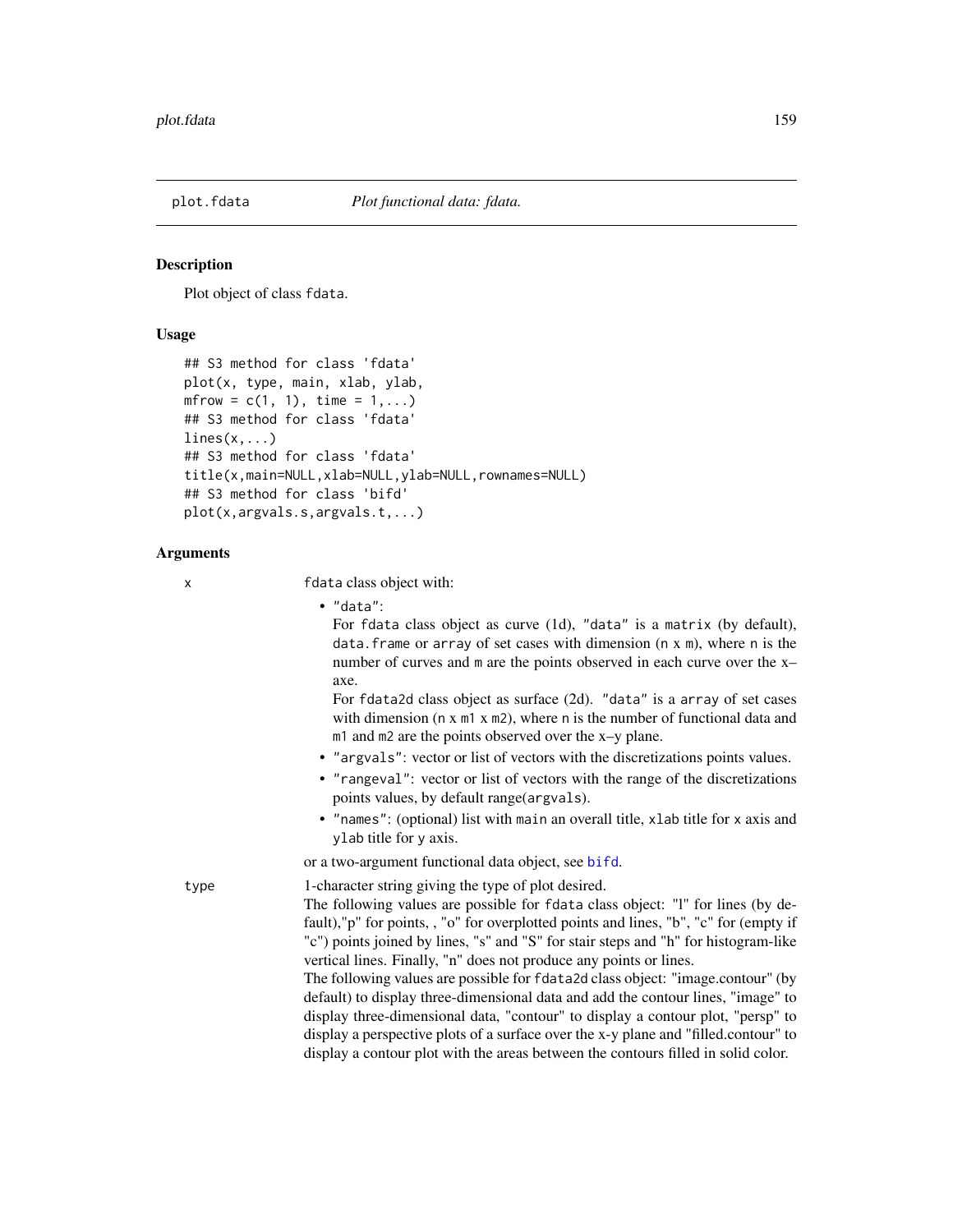| main      | an overall title for the plot: see title.                                                                                         |
|-----------|-----------------------------------------------------------------------------------------------------------------------------------|
| xlab      | xlab title for x axis, as in plot.                                                                                                |
| ylab      | ylab title for y axis, as in plot.                                                                                                |
| mfrow     | A vector of the form c(nr, nc). Subsequent figures will be drawn in an nr-by-nc<br>array on the device by rows (mfrow).           |
| time      | The time interval to suspend plot execution for, in seconds, see Sys.sleep.                                                       |
| rownames  | Row names.                                                                                                                        |
| argvals.s | a vector of argument values for the first argument s of the functional data object<br>to be evaluated.                            |
| argvals.t | a vector of argument values for the second argument t of the functional data<br>object to be evaluated.                           |
| $\ddotsc$ | Further arguments passed to matplot function (for fdata class) or image, contour,<br>persp or filled.contour (for fdata2d class). |

### Author(s)

Manuel Febrero Bande and Manuel Oviedo de la Fuente <manuel.oviedo@usc.es>

# See Also

See Also as [fdata](#page-58-0)

#### Examples

## Not run:

```
# example for fdata class of 1 dimension (curve)
a1<-seq(0,1,by=.01)
a2=rnorm(length(a1),sd=0.2)
f1<-(sin(2*pi*a1))+rnorm(length(a1),sd=0.2)
nc<-10
np<-length(f1)
tt=seq(0,1,len=101)
mdata<-matrix(NA,ncol=np,nrow=nc)
for (i in 1:nc) mdata[i,]<- (sin(2*pi*a1))+rnorm(length(a1),sd=0.2)
fdataobj<-fdata(mdata,tt)
res=plot.fdata(fdataobj,type="l",col=gray(1:nrow(mdata)/nrow(mdata)))
lines(func.mean(fdataobj),col=3,lwd=2) #original curve
# example for fdata2d class of 2 dimension (surface)
t1 <- seq(0, 1, length = 51)t2 <- seq(0, 1, length= 31)
z<-array(NA,dim=c(4,51,31))
for (i in 1:4) z[i, 1] <- outer(t1, t2, function(a, b) (ixa)*(b)^i)
z.fdata<-fdata(z,list(t1,t2))
plot(z.fdata,time=2)
plot(z.fdata,mfrow=c(2,2),type="persp",theta=30)
```
## End(Not run)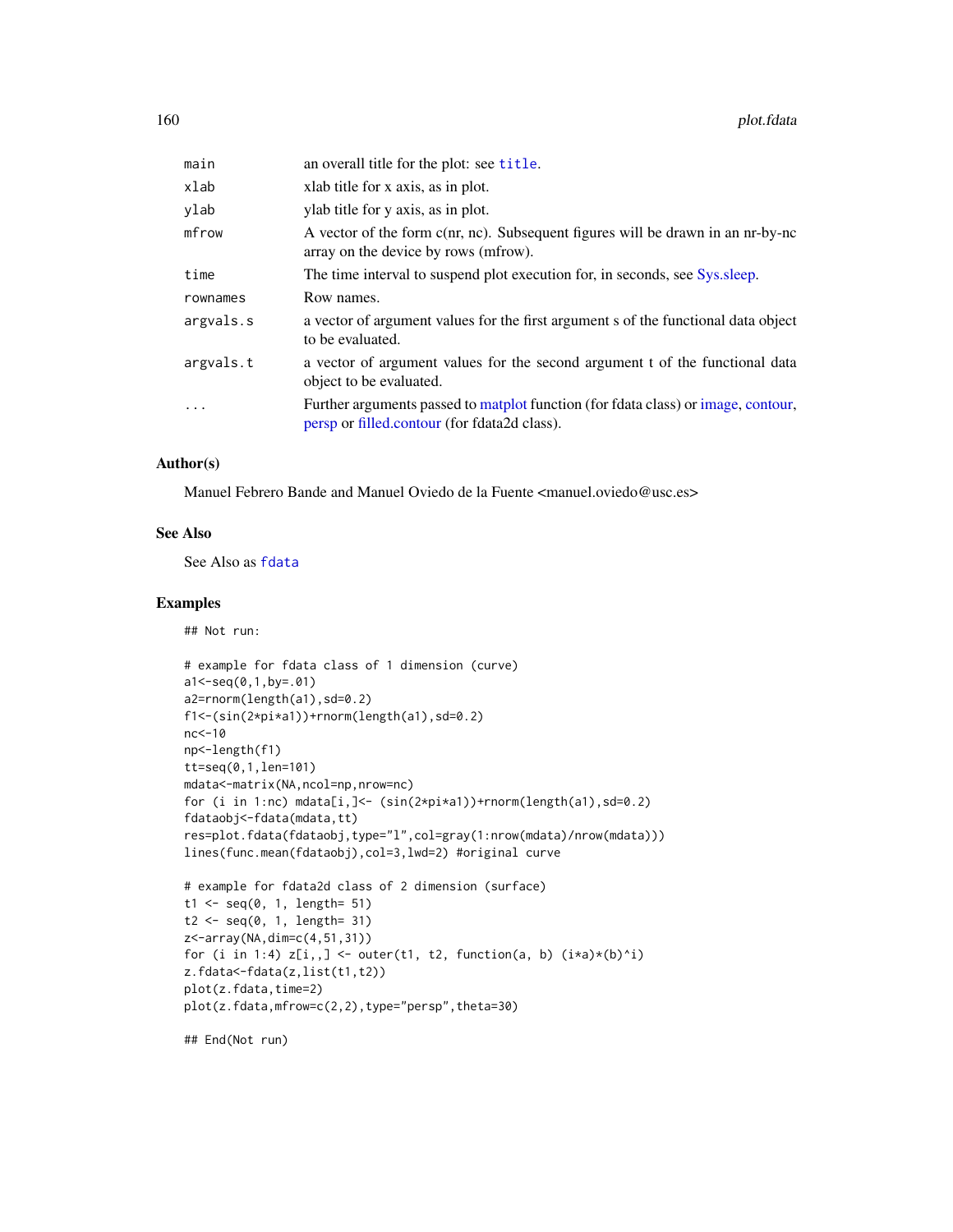## Description

NOx levels measured every hour by a control station in Poblenou in Barcelona (Spain).

## Usage

data(poblenou)

#### Format

The format is: ..\$nox: fdata class object with: i.- "data": Matrix with 115 curves (rows) discretized in 24 points or argvals (columns). ii.- "argvals": 0:23 iii.- "rangeval"=(0,23): range("argvals"), iv.- "names" list with: main an overall title "NOx data set", xlab title for x axis "Hours" and ylab title for y axis "NOx (mglm^3)".

..\$df: Data Frame with (115x3) dimension. "date" in the first column. Second column ("day.week"). Factor levels: "Monday" 1, "Tuesday" 2, "Wednesday" 3, "Thursday" 4, "Friday" 5, "Saturday" 6 and "Sunday" 7. Third column "day.festive". Factor levels: "non festive day" 0 and "festive day" 1.

# Details

The dataset starts on 23 February and ends on 26 June, in 2005. We split the whole sample of hourly measures in a dataset of functional trajectories of 24 h observations (each curve represents the evolution of the levels in 1 day).

Twelve curves that contained missing data were eliminated.

## Author(s)

Febrero-Bande, M and Oviedo de la Fuente, Manuel

#### Source

<http://mediambient.gencat.cat>

## References

Febrero-Bande, M., Galeano, P., and Gonzalez-Manteiga, W. (2008). *Outlier detection in functional data by depth measures with application to identify abnormal NOx levels*. Environmetrics 19, 4, 331-345.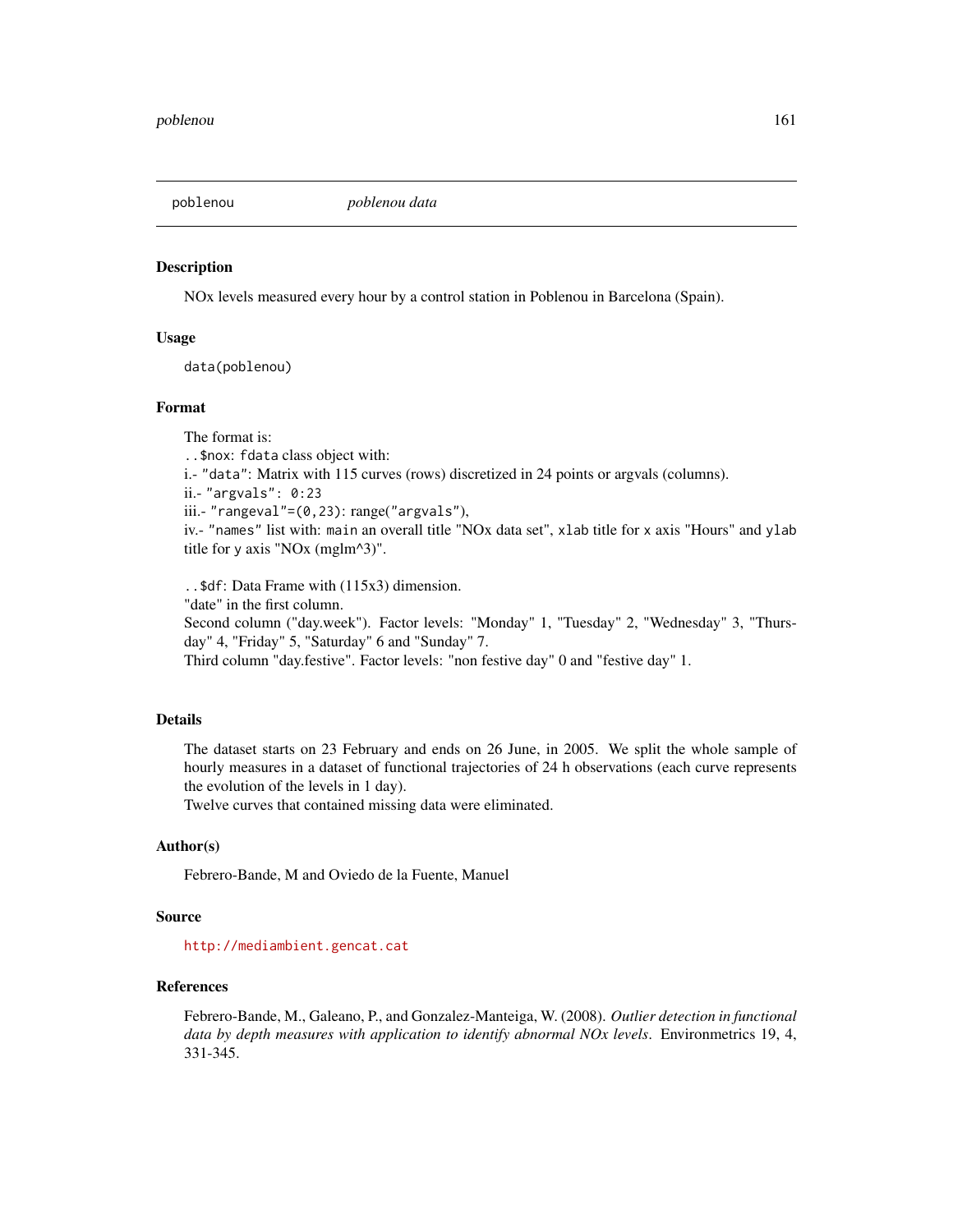# Examples

```
data(poblenou)
names(poblenou)
names(poblenou$nox)
nox<-poblenou$nox
class(nox)
ind.weekend<-as.integer(poblenou$df[,"day.week"])>5
plot(nox,col=ind.weekend+1)
```
predict.classif *Predicts from a fitted classif object.*

# Description

Classifier of functional data by kernel method using functional data object of class classif.

# Usage

```
## S3 method for class 'classif'
predict(object, new.fdataobj,type="class",...)
```
# Arguments

| object       | Object object estimated by: k nearest neighbors method classif, knn, kernel<br>method classif.kernel. |
|--------------|-------------------------------------------------------------------------------------------------------|
| new.fdataobi | New functional explanatory data of fdata class.                                                       |
| type         | Type of prediction ("class or probability of each group membership").                                 |
| $\ddotsc$    | Further arguments passed to or from other methods.                                                    |

## Details

Returns the predicted classes using a previously trained model.

# Value

If type="class", produces a vector of predictions.

If type="probs", a list with the following components is returned:

- group.pred the vector of predictions.
- prob.group the matrix of predicted probability by factor level.

### Author(s)

Manuel Febrero-Bande, Manuel Oviedo de la Fuente <manuel.oviedo@usc.es>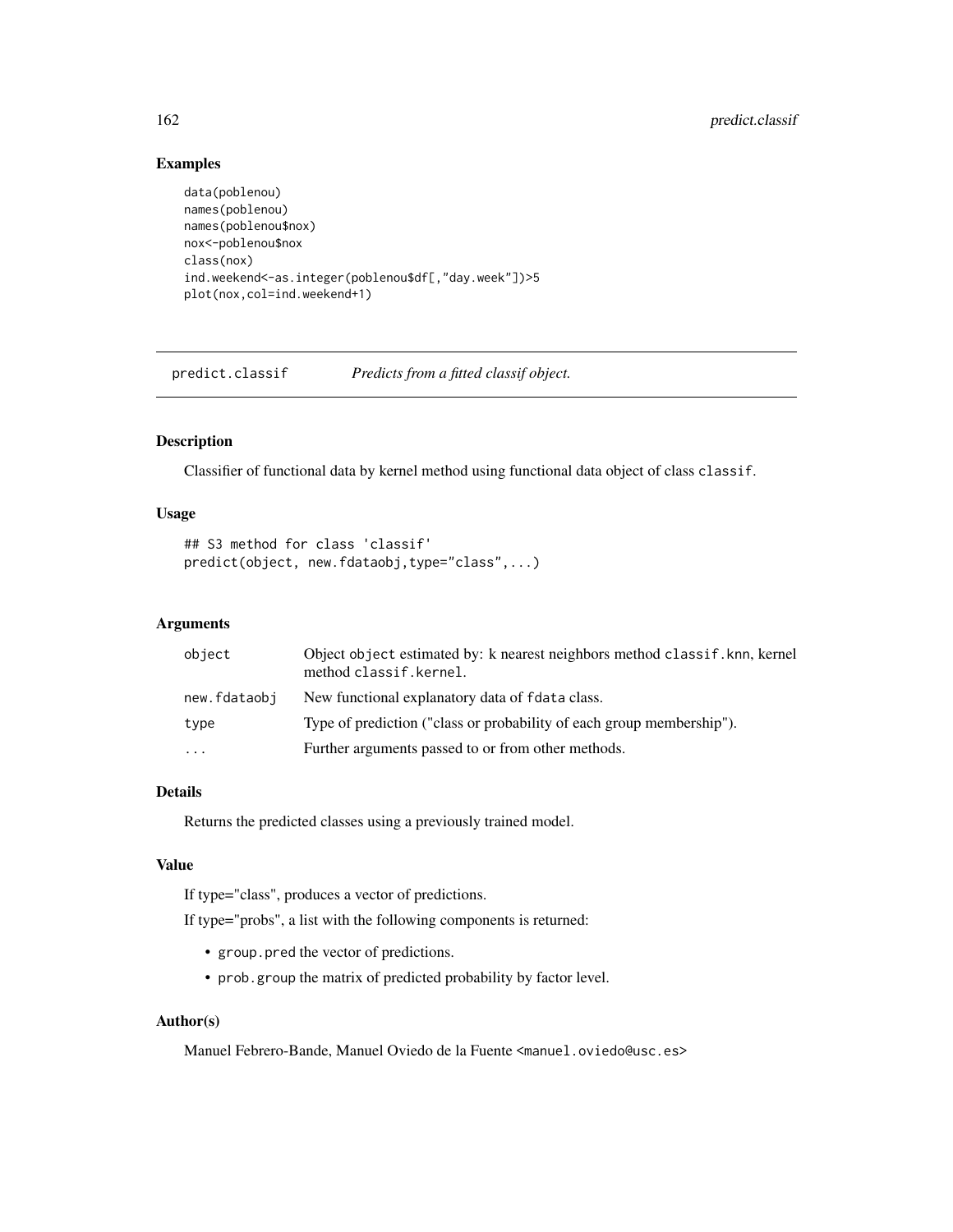#### References

Ferraty, F. and Vieu, P. (2006). *Nonparametricc functional data analysis.* Springer Series in Statistics, New York.

Ramsay, James O., and Silverman, Bernard W. (2006), *Functional Data Analysis*, 2nd ed., Springer, New York.

# See Also

See also [classif.np](#page-25-0) [classif.glm](#page-21-0), [classif.gsam](#page-23-0) and [classif.gkam](#page-19-0) .

## Examples

```
## Not run:
data(phoneme)
mlearn<-phoneme[["learn"]][1:100]
glearn<-phoneme[["classlearn"]][1:100]
# ESTIMATION knn
out1=classif.knn(glearn,mlearn,knn=3)
summary.classif(out1)
# PREDICTION knn
mtest<-phoneme[["test"]][1:100]
gtest<-phoneme[["classtest"]][1:100]
pred1=predict.classif(out1,mtest)
table(pred1,gtest)
# ESTIMATION kernel
h=2^{(0:5)}# using metric distances computed in classif.knn
out2=classif.kernel(glearn,mlearn,h=h,metric=out1$mdist)
summary.classif(out2)
# PREDICTION kernel
pred2=predict.classif(out2,mtest)
table(pred2,gtest)
## End(Not run)
```
predict.classif.DD *Predicts from a fitted classif.DD object.*

# Description

Classifier of functional (and multivariate) data by DD–classifier.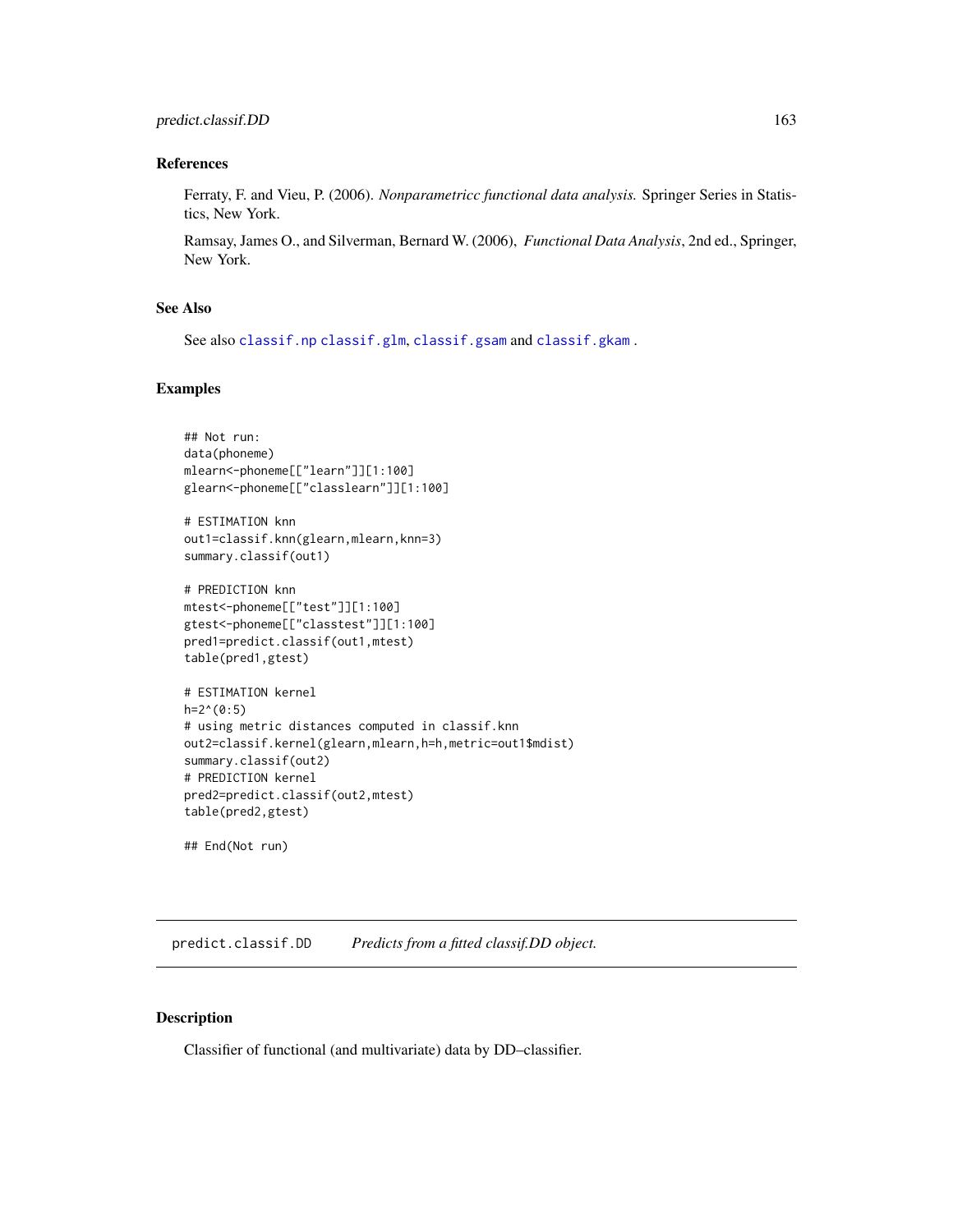#### Usage

```
## S3 method for class 'classif.DD'
predict(object,new.fdataobj,type="predictive",...)
```
# Arguments

| object       | Object object estimated by classif. DD.                                                          |
|--------------|--------------------------------------------------------------------------------------------------|
| new.fdataobi | By default, new p functional explanatory dataset or new mulitvariate data of<br>data.frame.class |
| type         | !="predictive", for each row of data shows the probability of each group mem-<br>bership.        |
| $\cdots$     | Further arguments passed to or from other methods.                                               |

# Details

Returns the groups or classes predicted using a previously trained model.

# Value

group.pred Vector of groups or classes predicted

# Author(s)

Febrero-Bande, M., and Oviedo de la Fuente, M.

# References

Li, J., P.C., Cuesta-Albertos, J.A. and Liu, R. *DD–Classifier: Nonparametric Classification Procedure Based on DD-plot*. Journal of the American Statistical Association (2012), Vol. 107, 737–753.

### See Also

See also [classif.DD](#page-14-0) .

# Examples

```
## Not run:
# DD-classif for multivariate data
data(iris)
iris<-iris[1:100,]
ii<-sample(1:100,80)
group.train<-factor(iris[ii,5])
x.train<-iris[ii,1:4]
out1=classif.DD(group.train,x.train,depth="MhD",classif="lda")
out2=classif.DD(group.train,x.train,depth="MhD",classif="glm")
summary.classif(out1)
summary.classif(out2)
x.test<-iris[-ii,1:4]
```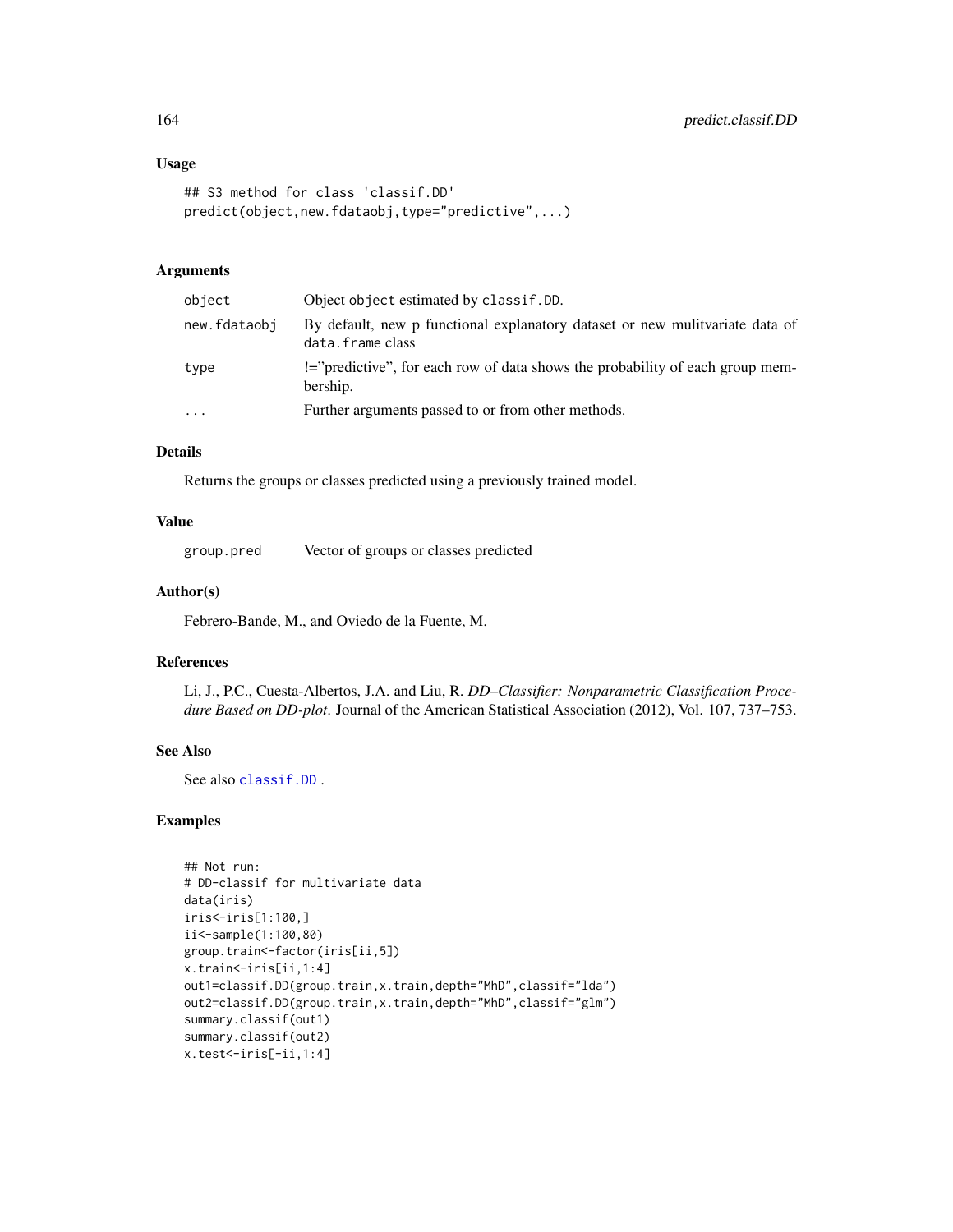# predict.fregre.fd 165

```
pred1=predict.classif.DD(out1,x.test)
pred2=predict.classif.DD(out2,x.test)
group.test<-iris[-ii,5]
table(pred1,group.test)
table(pred2,group.test)
# DD-classif for Functional data
data(phoneme)
mlearn<-phoneme[["learn"]]
glearn<-phoneme[["classlearn"]]
# ESTIMATION
out1=classif.DD(glearn,mlearn,depth="FM",classif="glm")
summary.classif(out1)
# PREDICTION
mtest<-phoneme[["test"]]
gtest<-phoneme[["classtest"]]
pred1=predict.classif.DD(out1,mtest)
table(pred1,gtest)
```
## End(Not run)

predict.fregre.fd *Predict method for functional linear model (fregre.fd class)*

#### Description

Computes predictions for regression between functional explanatory variables and scalar response using: basis representation, Principal Components Analysis, Partial least squares or nonparametric kernel estimation.

# Usage

```
## S3 method for class 'fregre.fd'
predict(object,new.fdataobj=NULL,se.fit=FALSE,
       scale = NULL,df=df, interval = "none", level = 0.95,
       weights = 1, pred.var = res.var/weights,...)
```
# Arguments

| object       | fregre. fd object.                                                                |
|--------------|-----------------------------------------------------------------------------------|
| new.fdataobj | New functional explanatory data of fdata class.                                   |
| se.fit       | $=$ TRUE (not default) standard error estimates are returned for each prediction. |
| scale        | Scale parameter for std.err. calculation.                                         |
| df           | Degrees of freedom for scale.                                                     |
| interval     | Type of interval calculation.                                                     |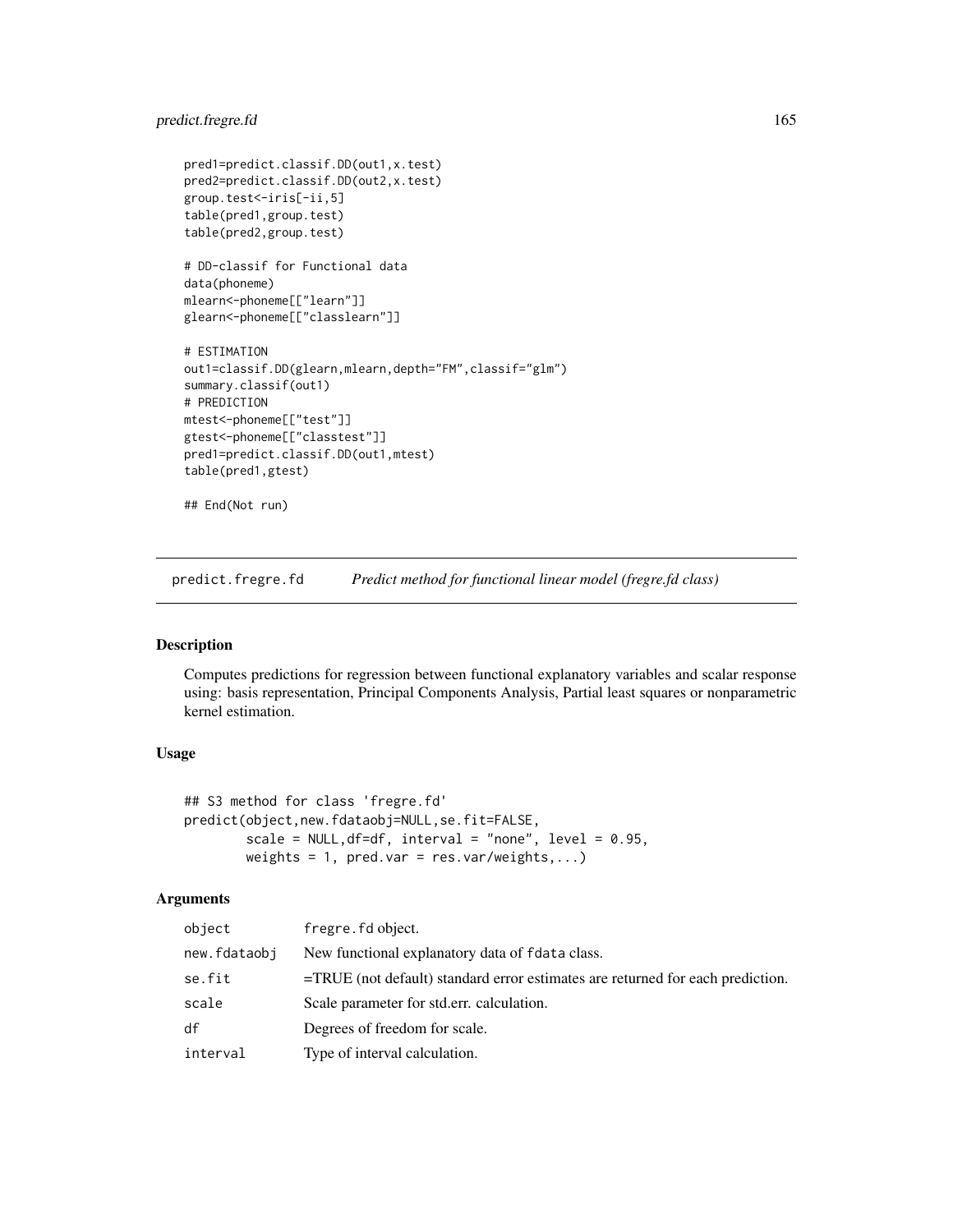| level    | Tolerance/confidence level.                                                                                                                                                   |
|----------|-------------------------------------------------------------------------------------------------------------------------------------------------------------------------------|
| pred.var | the variance(s) for future observations to be assumed for prediction intervals.<br>See link{predict.lm} for more details.                                                     |
| weights  | variance weights for prediction. This can be a numeric vector or a one-sided<br>model formula. In the latter case, it is interpreted as an expression evaluated in<br>newdata |
|          | Further arguments passed to or from other methods.                                                                                                                            |

# **Details**

Predicts from a fitted fregre.basis object,see [fregre.basis](#page-78-0) or [fregre.basis.cv](#page-81-0) Predicts from a fitted fregre.pc object,see [fregre.pc](#page-104-0) or [fregre.pc.cv](#page-107-0) Predicts from a fitted fregre.pls object,see [fregre.pls](#page-112-0) or [fregre.pls.cv](#page-114-0) Predicts from a fitted fregre.np object, see [fregre.np](#page-99-0) or [fregre.np.cv](#page-101-0).

# Value

If se.fit = FALSE, a vector of predictions of scalar response is returned or a matrix of predictions and bounds with column names fit, lwr, and upr if interval is set. If se.fit =TRUE a list with the following components is returned:

| fit    | A vector of predictions or a matrix of predictions and bounds as above |
|--------|------------------------------------------------------------------------|
| se.fit | Associated standard error estimates of predictions                     |
|        | residual.scale Residual standard deviations                            |
| df     | Degrees of freedom for residual                                        |

## Author(s)

Manuel Febrero-Bande, Manuel Oviedo de la Fuente <manuel.oviedo@usc.es>

# References

Cai TT, Hall P. 2006. *Prediction in functional linear regression*. Annals of Statistics 34: 2159-2179.

Cardot H, Ferraty F, Sarda P. 1999. *Functional linear model*. Statistics and Probability Letters 45: 11-22.

Ferraty, F. and Vieu, P. (2006). *Nonparametric functional data analysis.* Springer Series in Statistics, New York.

Hall P, Hosseini-Nasab M. 2006. *On properties of functional principal components analysis*. Journal of the Royal Statistical Society B 68: 109-126.

Hardle, W. *Applied Nonparametric Regression*. Cambridge University Press, 1994.

Ramsay, James O., and Silverman, Bernard W. (2006), *Functional Data Analysis*, 2nd ed., Springer, New York.

Febrero-Bande, M., Oviedo de la Fuente, M. (2012). *Statistical Computing in Functional Data Analysis: The R Package fda.usc.* Journal of Statistical Software, 51(4), 1-28. [http://www.](http://www.jstatsoft.org/v51/i04/) [jstatsoft.org/v51/i04/](http://www.jstatsoft.org/v51/i04/)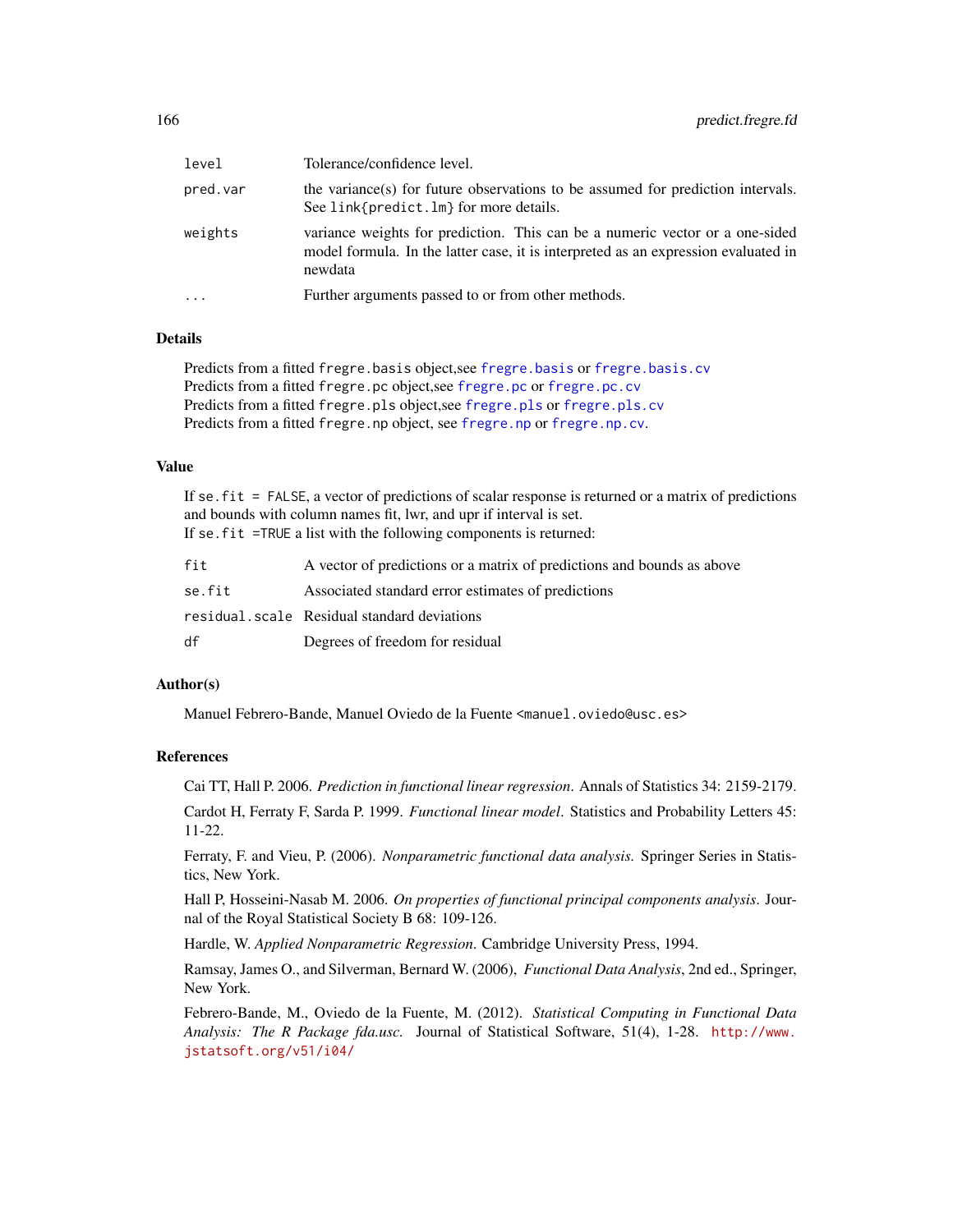# predict.fregre.GAM 167

# See Also

```
See Also as: fregre.basis, fregre.basis.cv, fregre.np, fregre.np.cv,
fregre.pc, fregre.pc.cv, fregre.pls, fregre.pls.cv
and summary.fregre.fd.
```
## Examples

```
## Not run:
data(tecator)
absorp=tecator$absorp.fdata
ind=1:129
x=absorp[ind,]
y=tecator$y$Fat[ind]
newx=absorp[-ind,]
newy=matrix(tecator$y$Fat[-ind],ncol=1)
## Functional PC regression
res.pc=fregre.pc(x,y,1:6)
pred.pc=predict.fregre.fd(res.pc,newx)
# Functional PLS regression
res.pls=fregre.pls(x,y,1:6)
pred.pls=predict.fregre.fd(res.pls,newx)
# Functional nonparametric regression
res.np=fregre.np(x,y,Ker=AKer.tri,metric=semimetric.deriv)
pred.np=predict.fregre.fd(res.np,newx)
# Functional regression with basis representation
res.basis=fregre.basis.cv(x,y)
pred.basis=predict.fregre.fd(res.basis,newx)
```

```
dev.new()
plot(pred.pc-newy)
points(pred.pls-newy,col=2,pch=2)
points(pred.np-newy,col=3,pch=3)
points(pred.basis-newy,col=4,pch=4)
sum((pred.pc-newy)^2,na.rm=TRUE)/sum((newy-mean(newy))^2,na.rm=TRUE)
sum((pred.pls-newy)^2,na.rm=TRUE)/sum((newy-mean(newy))^2,na.rm=TRUE)
sum((pred.np-newy)^2,na.rm=TRUE)/sum((newy-mean(newy))^2,na.rm=TRUE)
sum((pred.basis-newy)^2,na.rm=TRUE)/sum((newy-mean(newy))^2,na.rm=TRUE)
```
## End(Not run)

predict.fregre.GAM *Predict method for functional regression model*

## **Description**

Computes predictions for regression between functional (and non functional) explanatory variables and scalar response.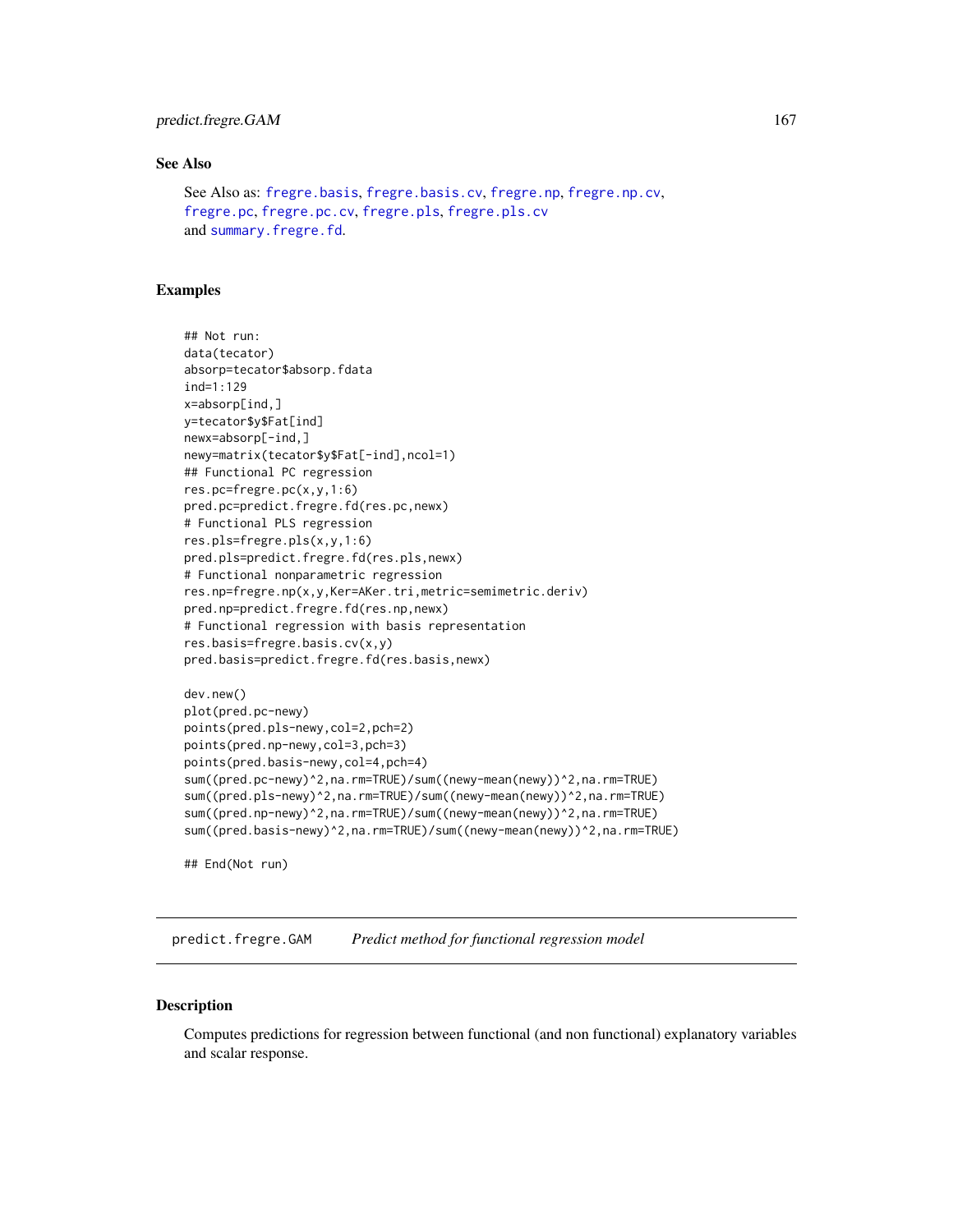- predict.fregre.lm, Predict method for functional linear model of [fregre.lm](#page-96-0) fits object using basis or principal component representation.
- predict.fregre.plm, Predict method for semi-functional linear regression model of [fregre.plm](#page-109-0) fits object using using asymmetric kernel estimation.
- predict.[fregre.glm](#page-91-0), Predict method for functional generalized linear model of fregre.glm fits object using basis or principal component representation.
- predict.fregre.gsam, Predict method for functional generalized spectral additive model of [fregre.gsam](#page-94-0) fits object using basis or principal component representation.
- predict.fregre.gkam, Predict method for functional generalized kernel additive model of [fregre.gkam](#page-89-0) fits object using backfitting algorithm.

## Usage

```
## S3 method for class 'fregre.lm'
predict(object,newx=NULL,type="response",se.fit=FALSE,
      scale = NULL, df = df, interval = "none", level = 0.95, weights = 1,
      pred.var = res.var/weights, ...)
## S3 method for class 'fregre.plm'
predict(object,newx=NULL,...)
## S3 method for class 'fregre.glm'
predict(object,newx=NULL,type="response",...)
## S3 method for class 'fregre.gsam'
predict(objject, newx = NULL, type = "response", ...)## S3 method for class 'fregre.gkam'
predict(object, newx = NULL, type = "response",...)
```
## Arguments

| object   | fregre.lm, fregre.plm, fregre.glm, fregre.gsam<br>or fregre.gkam object.                                                                                                      |
|----------|-------------------------------------------------------------------------------------------------------------------------------------------------------------------------------|
| newx     | An optional data list in which to look for variables with which to predict. If<br>omitted, the fitted values are used. List of new explanatory data.                          |
| type     | Type of prediction (response or model term).                                                                                                                                  |
| se.fit   | $=$ TRUE (not default) standard error estimates are returned for each prediction.                                                                                             |
| scale    | Scale parameter for std.err. calculation.                                                                                                                                     |
| df       | Degrees of freedom for scale.                                                                                                                                                 |
| interval | Type of interval calculation.                                                                                                                                                 |
| level    | Tolerance/confidence level.                                                                                                                                                   |
| pred.var | the variance(s) for future observations to be assumed for prediction intervals.<br>See link{predict.lm} for more details.                                                     |
| weights  | variance weights for prediction. This can be a numeric vector or a one-sided<br>model formula. In the latter case, it is interpreted as an expression evaluated in<br>newdata |
| $\cdots$ | Further arguments passed to or from other methods.                                                                                                                            |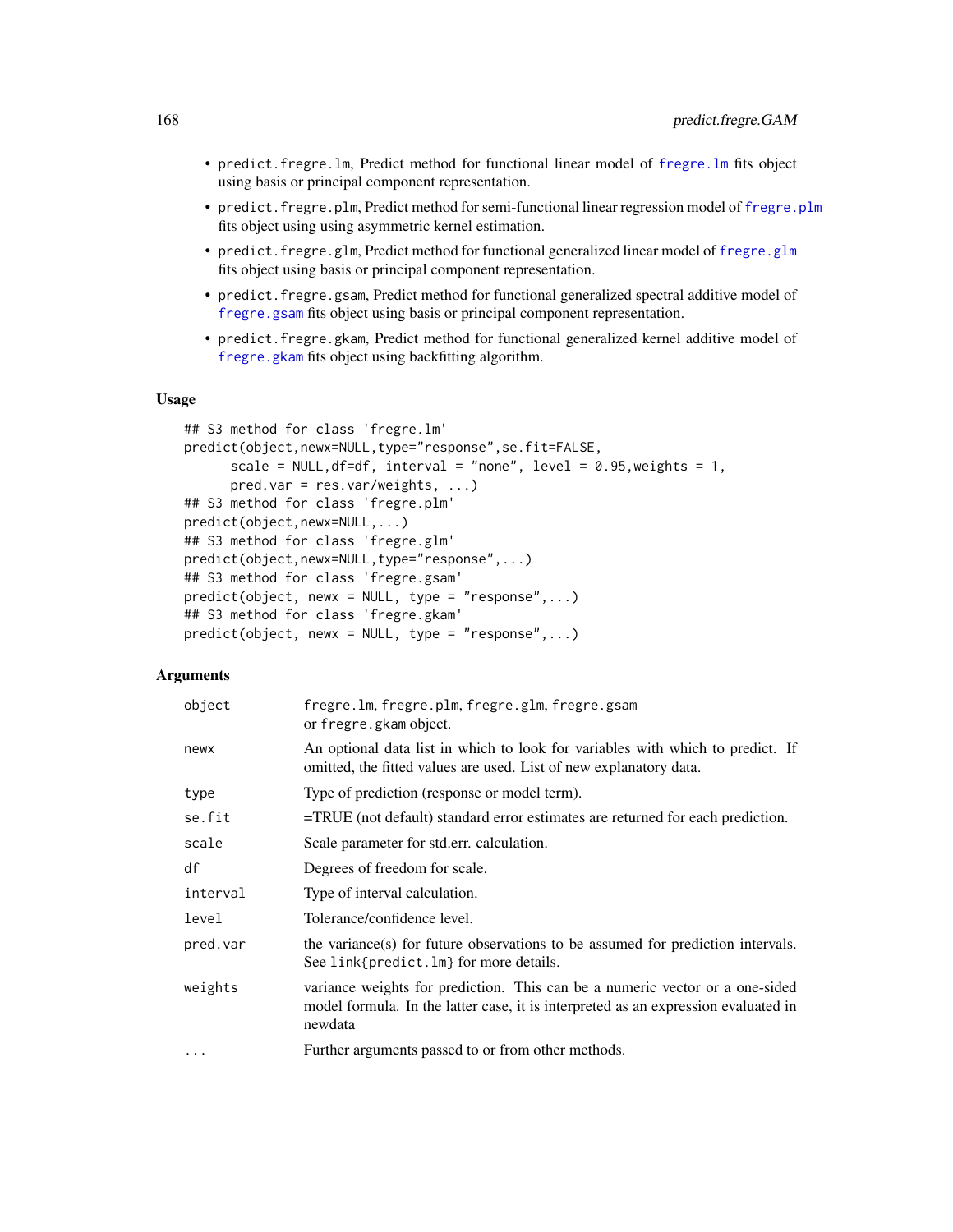## Details

These functions use the model fitting function  $\text{lm}$  $\text{lm}$  $\text{lm}$ , [glm](#page-0-0) or [gam](#page-0-0) properties.

If using functional data derived, is recommended to use a number of bases to represent beta lower than the number of bases used to represent the functional data.

The first item in the data list of newx argument is called *"df"* and is a data frame with the response and non functional explanatory variables, as [lm](#page-0-0), [glm](#page-0-0) or [gam](#page-0-0). Functional variables (fdata and fd class) are introduced in the following items in the data list of newx argument.

# Value

Return the predicted values and optionally:

| predict.lm,predict.glm,predict.gam |                                                                                                                                                                                                                                           |  |
|------------------------------------|-------------------------------------------------------------------------------------------------------------------------------------------------------------------------------------------------------------------------------------------|--|
|                                    | produces a vector of predictions or a matrix of predictions and bounds with<br>column names fit, lwr, and upr if interval is set. If se, fit is TRUE, a list with the<br>following components is returned: fit vector or matrix as above. |  |
| se.fit                             | standard error of predicted means.                                                                                                                                                                                                        |  |
|                                    | residual.scale residual standard deviations.                                                                                                                                                                                              |  |
| df                                 | degrees of freedom for residual.                                                                                                                                                                                                          |  |

## Author(s)

Manuel Febrero-Bande, Manuel Oviedo de la Fuente <manuel.oviedo@usc.es>

# References

Febrero-Bande, M., Oviedo de la Fuente, M. (2012). *Statistical Computing in Functional Data Analysis: The R Package fda.usc.* Journal of Statistical Software, 51(4), 1-28. [http://www.](http://www.jstatsoft.org/v51/i04/) [jstatsoft.org/v51/i04/](http://www.jstatsoft.org/v51/i04/)

## See Also

See Also as: [fregre.lm](#page-96-0), [fregre.plm](#page-109-0), [fregre.glm](#page-91-0), [fregre.gsam](#page-94-0) and [fregre.gkam](#page-89-0).

# Examples

```
## Not run:
data(tecator)
ind<-1:129
x=tecator$absorp.fdata
x.d2<-fdata.deriv(x,nderiv=2)
tt<-x[["argvals"]]
dataf=as.data.frame(tecator$y)
nbasis.x=11;nbasis.b=7
basis1=create.bspline.basis(rangeval=range(tt),nbasis=nbasis.x)
basis2=create.bspline.basis(rangeval=range(tt),nbasis=nbasis.b)
basis.x=list("x.d2"=basis1)
```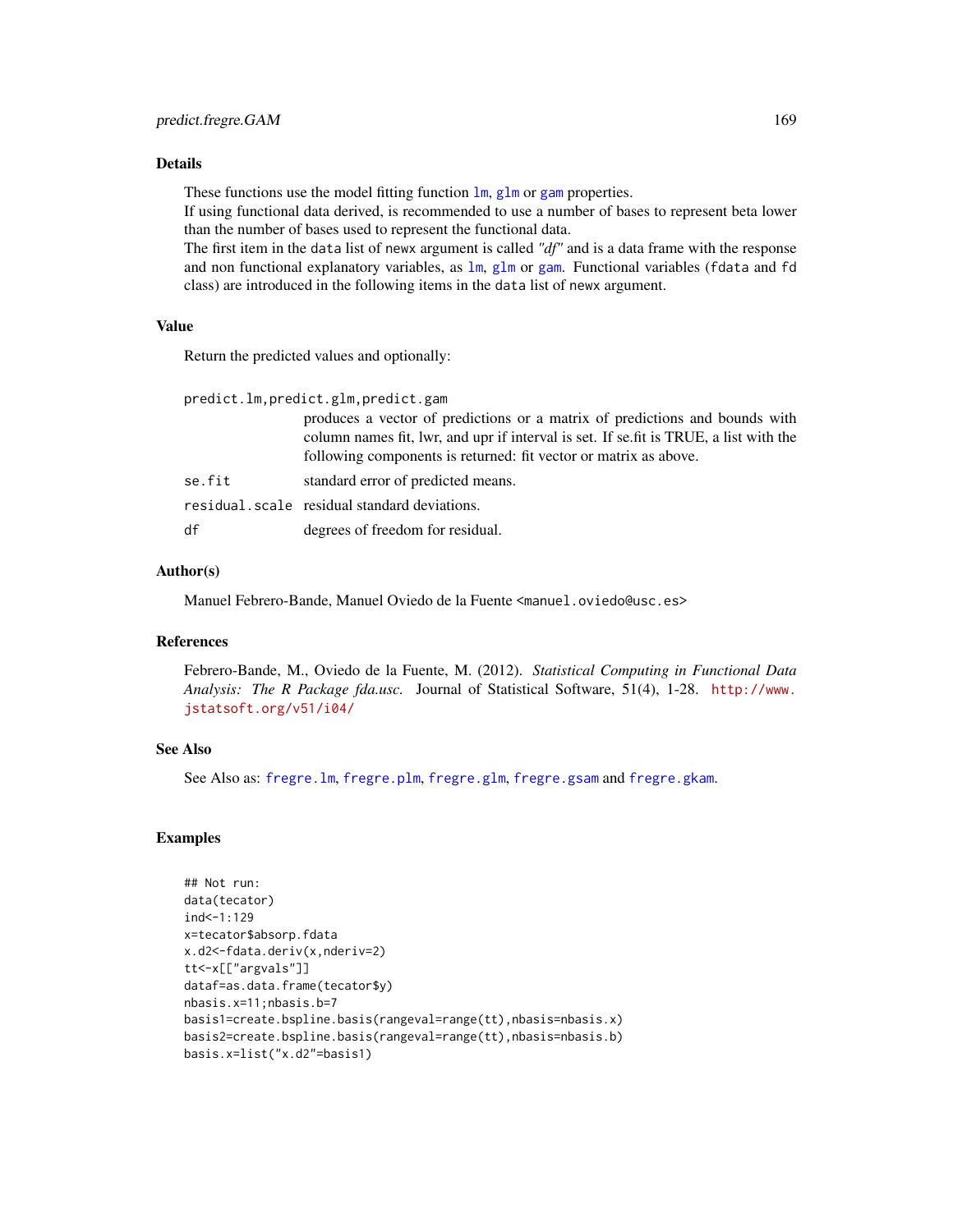```
basis.b=list("x.d2"=basis2)
ldata=list("df"=dataf[ind,],"x.d2"=x.d2[ind])
res=fregre.gsam(Fat~s(Water,k=3)+s(x.d2,k=3),data=ldata,
family=gaussian(),basis.x=basis.x,basis.b=basis.b)
newldata=list("df"=dataf[-ind,],"x.d2"=x.d2[-ind])
pred<-predict.fregre.gsam(res,newldata)
plot(pred,tecator$y$Fat[-ind])
res.glm=fregre.glm(Fat~Water+x.d2,data=ldata,family=gaussian(),
basis.x=basis.x,basis.b=basis.b)
pred.glm<-predict.fregre.glm(res.glm,newldata)
newy<-tecator$y$Fat[-ind]
points(pred.glm,tecator$y$Fat[-ind],col=2)
res.plm=fregre.plm(Fat~Water+x.d2,data=ldata)
pred.plm<-predict.fregre.plm(res.plm,newldata)
points(pred.plm,tecator$y$Fat[-ind],col=3)
# Time-consuming
res.gkam=fregre.gkam(Fat~Water+x.d2,data=ldata)
pred.gkam=predict(res.gkam,newldata)
points(pred.gkam,tecator$y$Fat[-ind],col=4)
((1/length(newy))*sum((drop(newy)-pred)^2))/var(newy)
((1/length(newy))*sum((newy-pred.plm)^2))/var(newy)
((1/length(newy))*sum((newy-pred.glm)^2))/var(newy)
((1/length(newy))*sum((newy-pred.gkam)^2))/var(newy)
```
## End(Not run)

predict.functional.response *Predict method for functional response model*

# **Description**

Computes predictions for regression between functional explanatory variables and functional response.

#### Usage

```
## S3 method for class 'fregre.fr'
predict(object,new.fdataobj=NULL,...)
```
## Arguments

| object       | fregre. fr object.                                 |
|--------------|----------------------------------------------------|
| new.fdataobi | New functional explanatory data of fdata class.    |
| $\cdot$      | Further arguments passed to or from other methods. |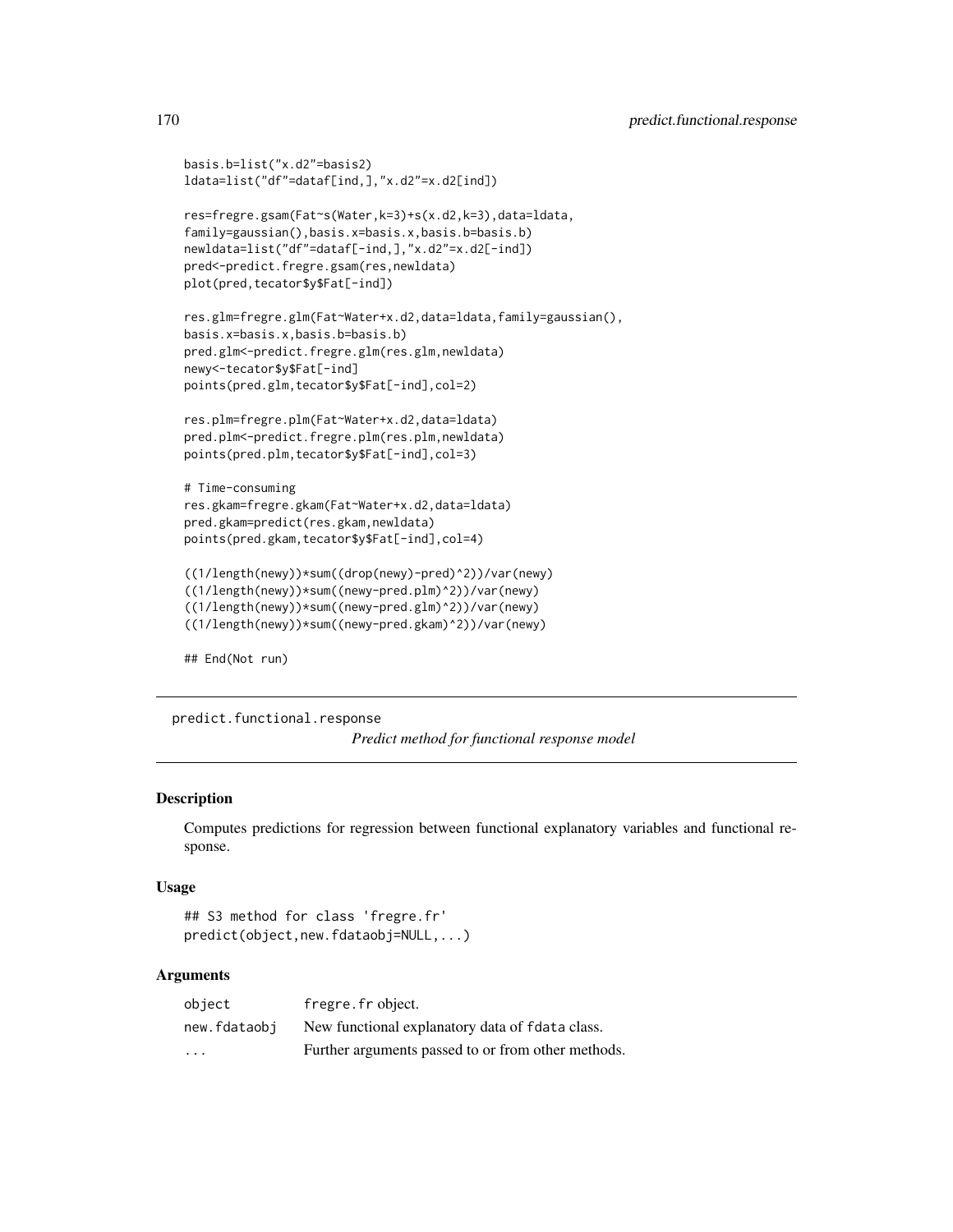# Value

Return the predicted functional data.

## Author(s)

Manuel Febrero-Bande, Manuel Oviedo de la Fuente <manuel.oviedo@usc.es>

# See Also

See Also as: [fregre.basis.fr](#page-84-0)

## Examples

## Not run:

```
# CV prediction for CandianWeather data
rtt<-c(0, 365)
basiss <- create.bspline.basis(rtt,7)
basist <- create.bspline.basis(rtt,9)
nam<-dimnames(CanadianWeather$dailyAv)[[2]]
# fdata class (raw data)
tt < -1:365tempfdata<-fdata(t(CanadianWeather$dailyAv[,,1]),tt,rtt)
log10precfdata<-fdata(t(CanadianWeather$dailyAv[,,3]),tt,rtt)
rng<-range(log10precfdata)
for (ind in 1:35){
 res1<- fregre.basis.fr(tempfdata[-ind], log10precfdata[-ind],
 basis.s=basiss,basis.t=basist)
 pred1<-predict.fregre.fr(res1,tempfdata[ind])
 plot( log10precfdata[ind],col=1,ylim=rng,main=nam[ind])
 lines(pred1,lty=2,col=2)
 Sys.sleep(1)
}
# fd class (smooth data)
basis.alpha <- create.constant.basis(rtt)
basisx <- create.bspline.basis(rtt,65)
dayfd<-Data2fd(day.5,CanadianWeather$dailyAv,basisx)
tempfd<-dayfd[,1]
log10precfd<-dayfd[,3]
for (ind in 1:35){
 res2 <- fregre.basis.fr(tempfd[-ind], log10precfd[-ind],
 basis.s=basiss,basis.t=basist)
 pred2<-predict.fregre.fr(res2,tempfd[ind])
 plot(log10precfd[ind],col=1,ylim=range(log10precfd$coef),main=nam[ind])
 lines(pred2,lty=2,col=2)
 Sys.sleep(1)
}
```
## End(Not run)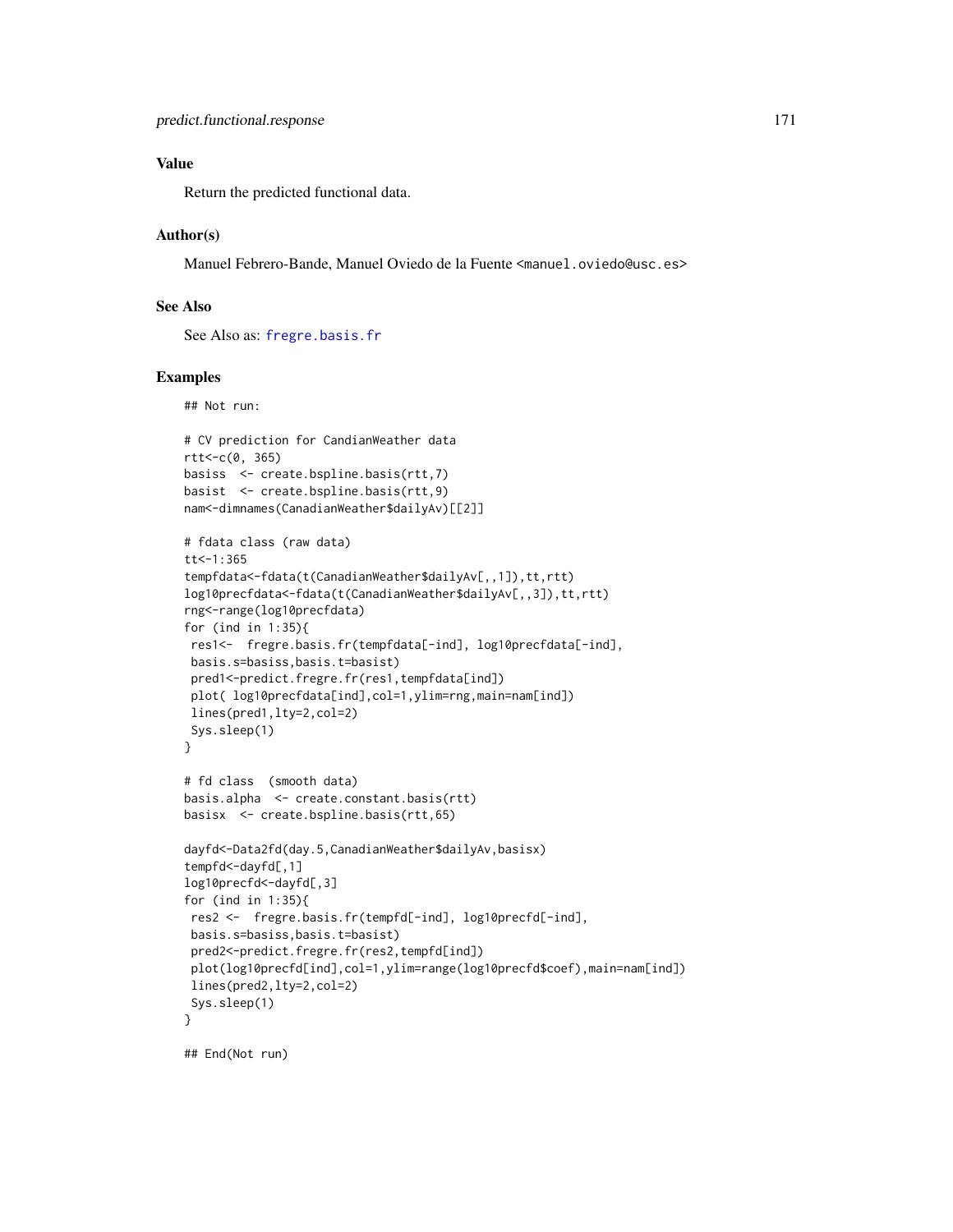# Description

Random projections statistic (PCvM) for the Functional Linear Model with scalar response (FLM):  $Y = \langle X, \beta \rangle + \varepsilon.$ 

# Usage

rp.flm.statistic(proj.X,residuals,proj.X.ord=NULL,verbose=FALSE,F.code=TRUE)

# Arguments

| proj.X     | Functional projections covariate for the FLM. The object must be either in the<br>class fdata or in the class fd. It is used to compute the matrix of inner products. |
|------------|-----------------------------------------------------------------------------------------------------------------------------------------------------------------------|
| residuals  | Residuals of the estimated FLM.                                                                                                                                       |
| proj.X.ord | Order projections.                                                                                                                                                    |
| verbose    | Either to show or not information about computing progress.                                                                                                           |
| F.code     | logical, Check if the fortran dll is loaded                                                                                                                           |

# Value

Return a list containing the following components:

| rp.flm.statistic |                             |
|------------------|-----------------------------|
|                  | The value of the statistic. |
| proj.X.ord       | Order projections.          |

## Note

No NA's are allowed in the functional covariate.

# Author(s)

Eduardo Garcia-Portugues. Please, report bugs and suggestions to <eduardo.garcia@usc.es>

# See Also

[rp.flm.test](#page-172-0)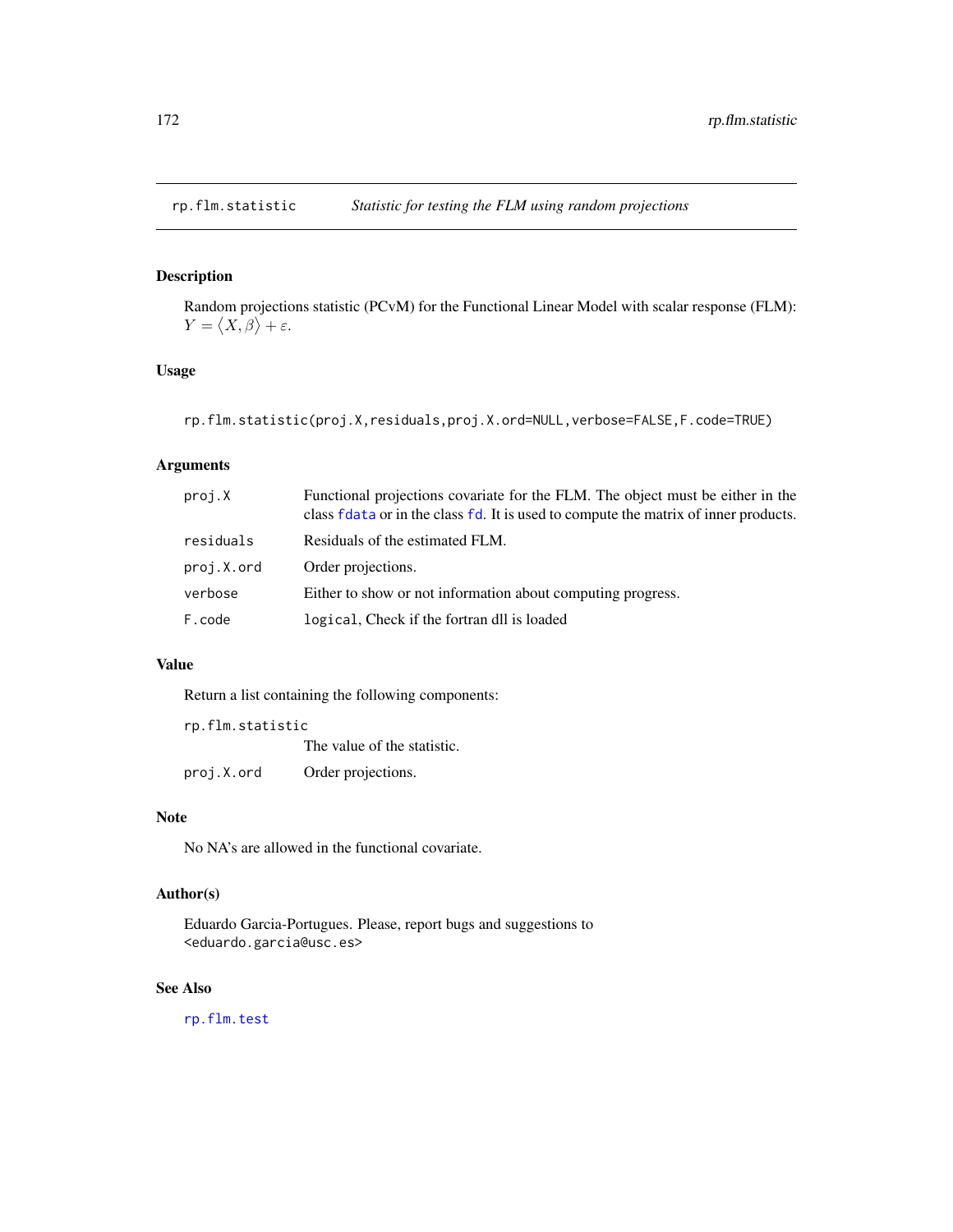<span id="page-172-0"></span>rp.flm.test *Goodness-of-fit test for the Functional Linear Model with scalar response using random projections*

# Description

The function rp.flm.test tests the composite null hypothesis of a Functional Linear Model with scalar response (FLM),

 $H_0: Y = \langle X, \beta \rangle + \epsilon,$ 

versus a general alternative. If  $\beta = \beta_0$  is provided, then the simple hypothesis  $H_0: Y = \langle X, \beta_0 \rangle +$  $\epsilon$  is tested. The way of testing the null hypothesis is via a Projected Cramer-von Mises test (see Details).

Usage

```
rp.flm.test (X.fdata, Y,beta0.fdata=NULL, est.method="pc",
            p=NULL, type.basis="bspline", B=5000, n.proj=50,
             verbose = TRUE, F.code=TRUE, sigma="vexponential",
             par.list=list(theta=diff(range(X.fdata$argvals))/20),
             same.rwild=FALSE,...)
```
## Arguments

| X.fdata     | Functional covariate for the FLM. The object must be in the class fdata.                                                                                                                                                                                                                                                                                                                                                                                                                                                 |
|-------------|--------------------------------------------------------------------------------------------------------------------------------------------------------------------------------------------------------------------------------------------------------------------------------------------------------------------------------------------------------------------------------------------------------------------------------------------------------------------------------------------------------------------------|
| Y           | Scalar response for the FLM. Must be a vector with the same number of elements<br>as functions are in X. fdata.                                                                                                                                                                                                                                                                                                                                                                                                          |
| beta0.fdata | Functional parameter for the simple null hypothesis, in the fdata class. Recall<br>that the argvals and rangeval arguments of beta0. Fold must be the same<br>of X. fdata. A possibility to do this is to consider, for example for $\beta_0 = 0$ (the<br>simple null hypothesis of no interaction).<br>beta0.fdata=fdata(mdata=rep(0,length(X.fdata\$argvals)),<br>argvals=X.fdata\$argvals,rangeval=X.fdata\$rangeval).<br>If beta0.fdata=NULL (default), the function will test for the composite null<br>hypothesis. |
| est.method  | Estimation method for the unknown parameter $\beta$ , only used in the composite<br>case. Mainly, there are two options: specify the number of basis elements for<br>the estimated $\beta$ by p or optimally select p by a data-driven criteria (see Details<br>section for discussion). Then, it must be one of the following methods:                                                                                                                                                                                  |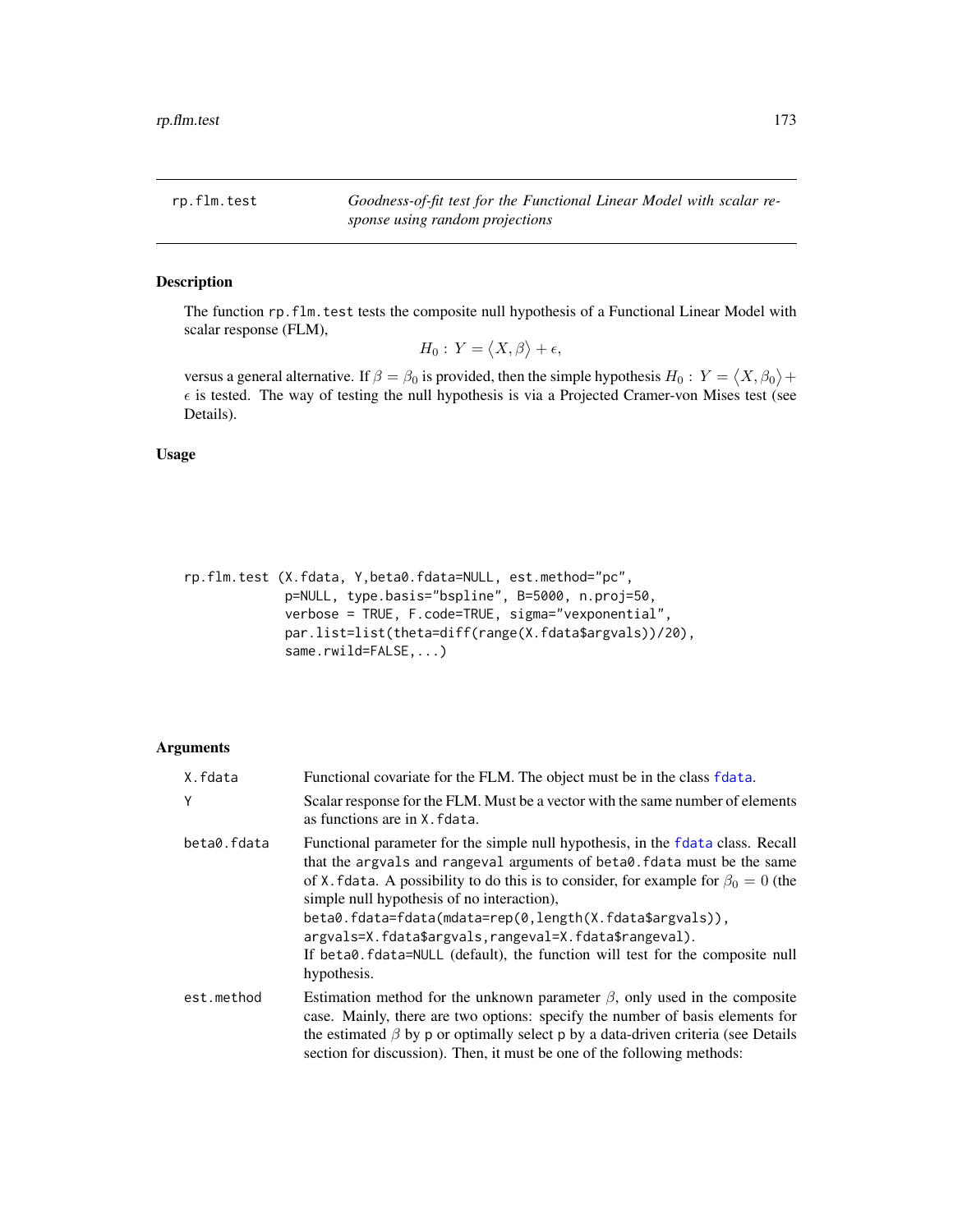| • "pc" If p, the number of basis elements, is given, then $\beta$ is estimated by |
|-----------------------------------------------------------------------------------|
| fregre.pc. Otherwise, an optimum p is chosen using fregre.pc.cv and               |
| the "SICc" criteria.                                                              |

- "pls" If p is given,  $\beta$  is estimated by [fregre.pls](#page-112-0). Otherwise, an optimum p is chosen using [fregre.pls.cv](#page-114-0) and the "SICc" criteria. This is the default argument as it has been checked empirically that provides a good balance between the performance of the test and the estimation of  $\beta$ .
- "basis" If p is given,  $\beta$  is estimated by [fregre.basis](#page-78-0). Otherwise, an optimum p is chosen using [fregre.basis.cv](#page-81-0) and the "GCV.S" criteria. In these functions, the same basis for the arguments basis. $x$  and basis.b is considered. The type of basis used will be the given by the argument type.basis and must be one of the class of create.basis. Further arguments passed to [create.basis](#page-0-0) (not rangeval that is taken as the rangeval of X.fdata), can be passed throughout ... .
- p Number of elements of the basis considered. If it is not given, an optimal p will be chosen using a specific criteria (see est.method and type.basis arguments).
- type.basis Type of basis used to represent the functional process. Depending on the hypothesis it will have a different interpretation:
	- Simple hypothesis. One of these options:
		- "bspline" If p is given, the functional process is expressed in a basis of p B-splines. If not, an optimal p will be chosen by [min.basis](#page-144-0), using the "GCV.S" criteria.
		- "fourier" If p is given, the functional process is expressed in a basis of p fourier functions. If not, an optimal p will be chosen by [min.basis](#page-144-0), using the "GCV.S" criteria.
		- "pc" p must be given. Expresses the functional process in a basis of p PC.
		- "pls" p must be given. Expresses the functional process in a basis of p PLS.

Although other of the basis supported by [create.basis](#page-0-0) are possible too, "bspline" and "fourier" are recommended. Other basis may cause incompatibilities.

• Composite hypothesis. This argument is only used when est.method="basis" and, in this case, claims for the type of basis used in the basis estimation method of the functional parameter. Again, basis "bspline" and "fourier" are recommended, as other basis may cause incompatibilities.

- B Number of bootstrap replicates to calibrate the distribution of the test statistic. B=5000 replicates are the recommended for carry out the test, although for exploratory analysis (not inferential), an acceptable less time-consuming option is B=500.
- n.proj Number of projections (it can be a vector).
- verbose Either to show or not information about computing progress.
- F.code logical, Check if the fortran dll is loaded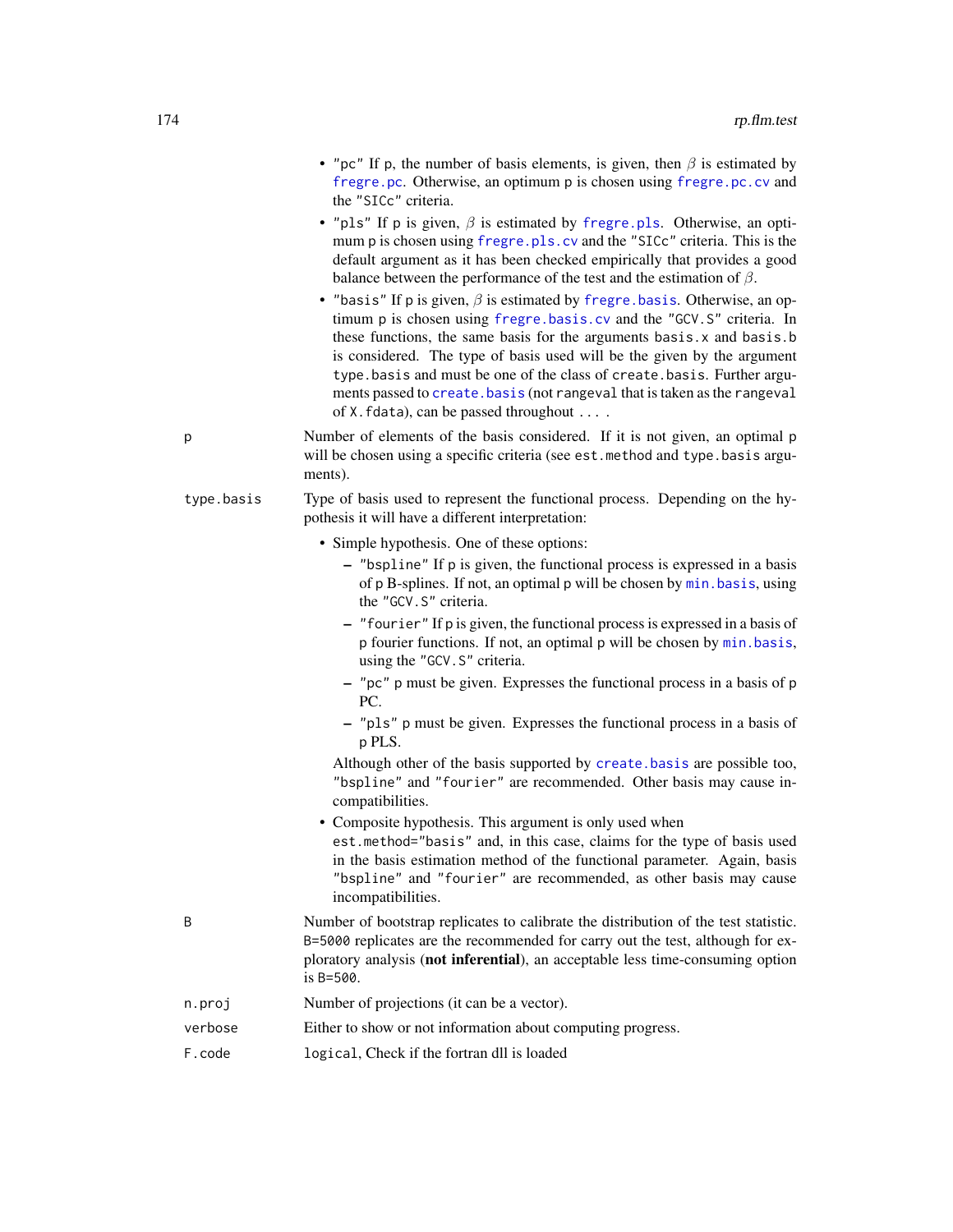| sigma      | Argument passed to rproc2fdata                                                                    |
|------------|---------------------------------------------------------------------------------------------------|
| par.list   | Argument passed to rproc2fdata                                                                    |
| same.rwild | logical, if TRUE the function generates the same Wild bootstrap residuals for<br>all projections. |
| $\ddotsc$  | Further arguments passed to create. basis.                                                        |

# Details

The Functional Linear Model with scalar response (FLM), is defined as  $Y = \langle X, \beta \rangle + \epsilon$ , for a functional process X such that  $E[X(t)] = 0$ ,  $E[X(t)\epsilon] = 0$  for all t and for a scalar variable Y such that  $E[Y] = 0$ . Then, the test assumes that Y and X. fdata are **centred** and will automatically center them. So, bear in mind that when you apply the test for Y and X.fdata, actually, you are applying it to Y-mean(Y) and fdata.cen(X.fdata)\$Xcen.

The test statistic corresponds to the Cramer-von Mises norm of the *Residual Marked empirical Process based on Projections*  $R_n(u, \gamma)$  defined in Garcia-Portugues *et al.* (2014). The expression of this process in a *p*-truncated basis of the space  $L^2[0,T]$  leads to the *p*-multivariate process  $R_{n,p}(u, \gamma^{(p)})$ , whose Cramer-von Mises norm is easily computed.

The choice of an appropriate  $p$  to represent the functional process  $X$ , in case that is not provided, is done via the estimation of  $\beta$  for the composite hypothesis. For the simple hypothesis, as no estimation of  $\beta$  is done, the choice of p depends only on the functional process X. As the result of the test may change for different  $p$ 's, we recommend to use an automatic criterion to select  $p$  instead of provide a fixed one. The distribution of the test statistic is approximated by a wild bootstrap on the residuals, using the *golden section bootstrap*.

Finally, the graph shown if plot.it=TRUE represents the observed trajectory, and the bootstrap trajectories under the null, of the process RMPP *integrated on the projections*:

$$
R_n(u) \approx \frac{1}{G} \sum_{g=1}^{G} R_n(u, \gamma_g),
$$

where  $\gamma_q$  are simulated as Gaussians processes. This gives a graphical idea of how *distant* is the observed trajectory from the null hypothesis.

#### Value

An object with class "htest" whose underlying structure is a list containing the following components:

| The value of the test statistic.                                       |  |
|------------------------------------------------------------------------|--|
| boot.statistics                                                        |  |
| A vector of length B with the values of the bootstrap test statistics. |  |
| The p-value of the test.                                               |  |
|                                                                        |  |
| The method used.                                                       |  |
| The number of bootstrap replicates used.                               |  |
| The number of projections used                                         |  |
|                                                                        |  |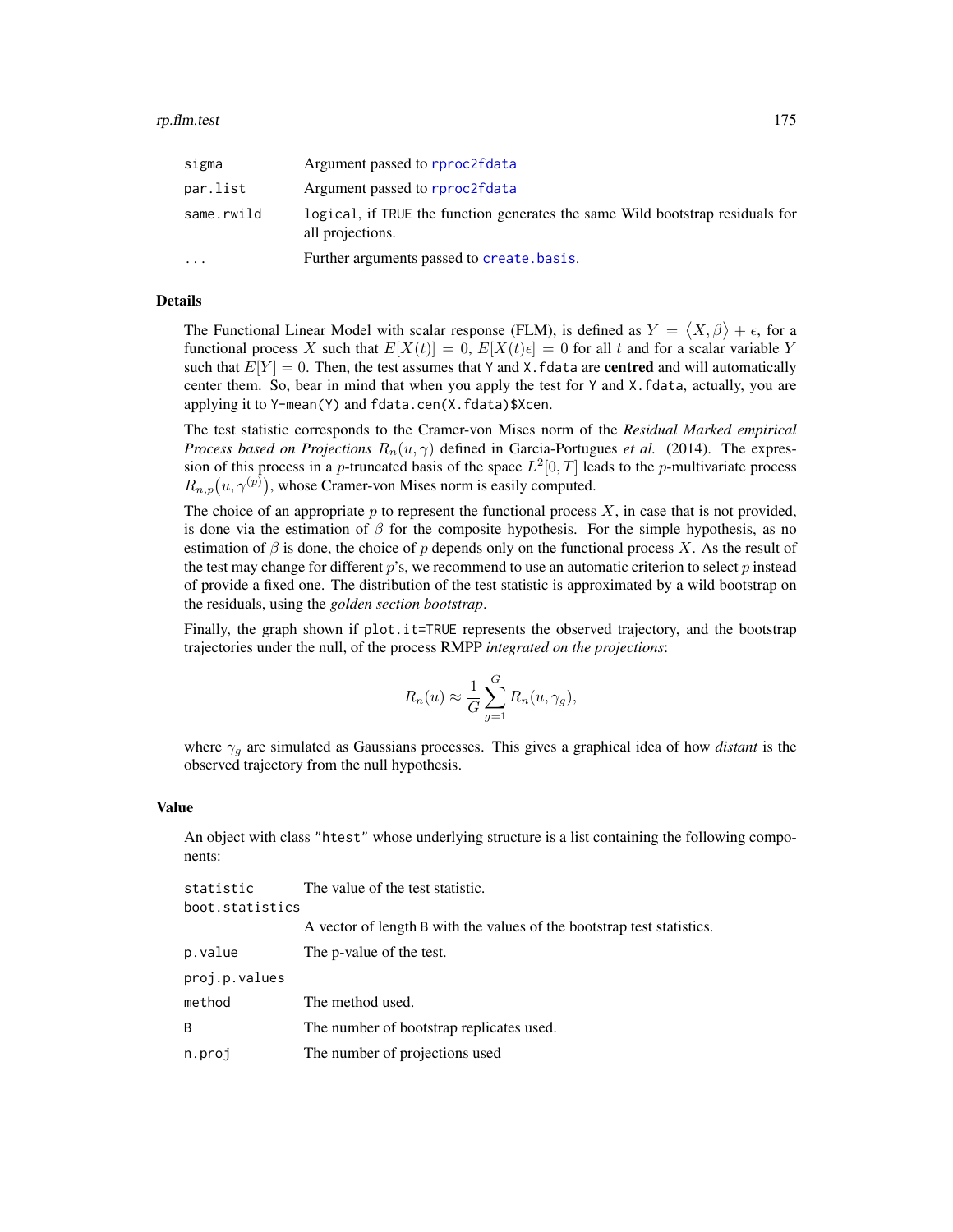| type.basis | The type of basis used.                                                                                                         |
|------------|---------------------------------------------------------------------------------------------------------------------------------|
| beta.est   | The estimated functional parameter $\beta$ in the composite hypothesis. For the sim-<br>ple hypothesis, the given beta0. fdata. |
| D          | The number of basis elements passed or automatically chosen.                                                                    |
| data.name  | The character string "Y= $\langle X, b \rangle + e$ ".                                                                          |

#### Note

No NA's are allowed neither in the functional covariate nor in the scalar response.

#### Author(s)

Eduardo Garcia-Portugues. Please, report bugs and suggestions to <eduardo.garcia@usc.es>

# See Also

```
flm.test, rwild, fregre.pc, fregre.pls,
fregre.basis, fregre.pc.cv, fregre.pls.cv, fregre.basis.cv, min.basis,
create.basis
```
# Examples

```
# Simulated example #
```

```
X=rproc2fdata(n=100,t=seq(0,1,l=101),sigma="OU")
beta0=fdata(mdata=cos(2*pi*seq(0,1,l=101))-(seq(0,1,l=101)-0.5)^2+
rnorm(101,sd=0.05),argvals=seq(0,1,l=101),rangeval=c(0,1))
Y=inprod.fdata(X,beta0)+rnorm(100,sd=0.1)
```

```
dev.new(width=21,height=7)
par(mfrow=c(1,3))
plot(X,main="X")
plot(beta0,main="beta0")
plot(density(Y),main="Density of Y",xlab="Y",ylab="Density")
rug(Y)
```

```
## Not run:
# Composite hypothesis: do not reject FLM
res.rp=rp.flm.test(X,Y,B=50,n.proj=100)
res.pcvm=flm.test(X,Y,B=50,G=100)
res.rp
respcvm
```
## End(Not run)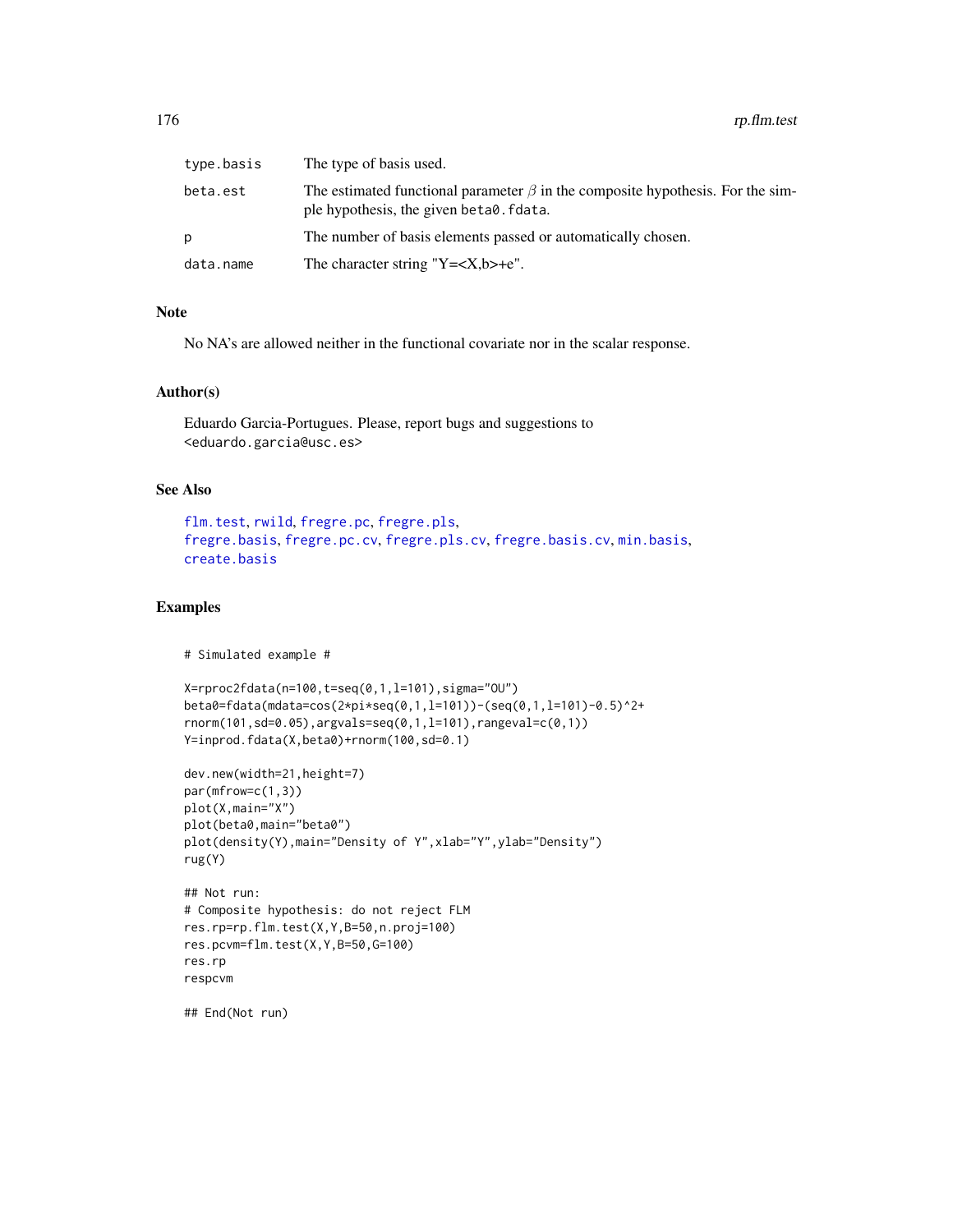<span id="page-176-0"></span>

# Description

Simulate Functional Data from different processes: Ornstein Uhlenbeck, Brownian, Fractional Brownian, Gaussian or Exponential variogram.

# Usage

```
rproc2fdata(n,t=NULL,mu=rep(0,length(t)),sigma=1,
            par.list=list("scale"=1,"theta"=.2*diff(rtt),"H"=0.5),
            norm=FALSE, verbose=FALSE,...)
```
# Arguments

| n        | Number of functional curves to be generated.                                                                                                                                                                                                                                                                                                                                                                                                                          |  |
|----------|-----------------------------------------------------------------------------------------------------------------------------------------------------------------------------------------------------------------------------------------------------------------------------------------------------------------------------------------------------------------------------------------------------------------------------------------------------------------------|--|
| t        | Discretization points.                                                                                                                                                                                                                                                                                                                                                                                                                                                |  |
| mu       | vector which specifies the trend values at the discretization points, by default<br>$mu=\mu(t)=0$ . If mu is a fdata class object, t=argvals(mu).                                                                                                                                                                                                                                                                                                                     |  |
| sigma    | A positive-definite symmetric matrix, $\Sigma_{s,t}$ , specifying the covariance matrix<br>among grid points. If sigma is a scalar, creates a random Gaussian process<br>with $\Sigma_{s,t}$ = sigmal (by default sigma=1).<br>If sigma is a vector, creates a random Gaussian process with $\Sigma_{s,t} = \text{diag}(\text{sigma})$ .<br>If sigma is a character: create a random process using the covariance matrix $\Sigma_{s,t}$<br>indicated in the argument, |  |
|          | • "OU" or "OrnsteinUhlenbeck", creates a random Ornstein Uhlenbeck pro-<br>cess with $\Sigma_{s,t} = \frac{\sigma^2}{2\theta} e^{-\theta(s+t)} (e^{2\theta(s+t)} - 1)$ , by default $\theta = 1/(3 range(t)),$<br>$\sigma^2=1$ .                                                                                                                                                                                                                                      |  |
|          | • "brownian" or "wiener", creates a random Wiener process with $\Sigma_{s,t}$ =<br>$\sigma^2 min(s,t)$ , by default $\sigma^2 = 1$ .                                                                                                                                                                                                                                                                                                                                  |  |
|          | • "fbrownian", creates a random fractional brownian process with $\Sigma_{s,t}$ =<br>$\sigma^{2H}/2 s ^{2H} +  t ^{2H} -  s - t ^{2H}$ , by default $\sigma^2 = 1$ and $H = 0.5$ (brown-<br>ian process).                                                                                                                                                                                                                                                             |  |
|          | • "vexponential", creates a random gaussian process with exponential var-<br>iogram $\Sigma_{s,t} = \sigma^2 e^{-\frac{ s-t }{\theta}}$ , by default $\theta = 0.2 range(t), \sigma^2 = 1$ .                                                                                                                                                                                                                                                                          |  |
| par.list | List of parameter to process, by default "scale" $\sigma^2 = 1$ , "theta" $\theta = 0.2 range(t)$<br>and $"H" = 0.5$ .                                                                                                                                                                                                                                                                                                                                                |  |
| norm     | If TRUE the norm of random projection is 1. Default is FALSE                                                                                                                                                                                                                                                                                                                                                                                                          |  |
| verbose  | If TRUE, information about procedure is printed. Default is FALSE.                                                                                                                                                                                                                                                                                                                                                                                                    |  |
| $\cdots$ | Further arguments passed to or from other methods.                                                                                                                                                                                                                                                                                                                                                                                                                    |  |
|          |                                                                                                                                                                                                                                                                                                                                                                                                                                                                       |  |

# Value

Return the functional random processes as a fdata class object.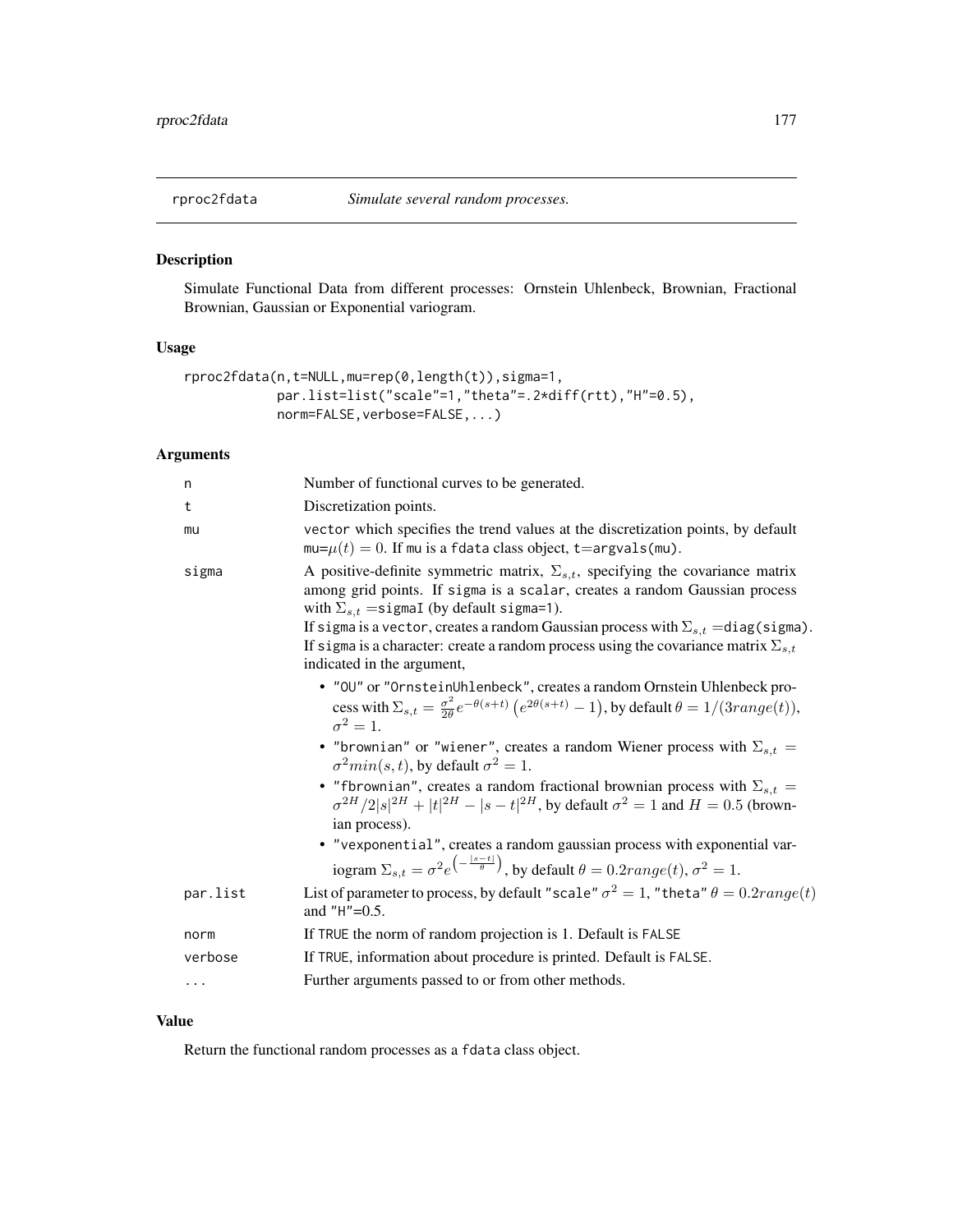## Author(s)

Manuel Febrero-Bande, Manuel Oviedo de la Fuente <manuel.oviedo@usc.es>

#### Examples

```
par(mfrow=c(3,2))
lent<-30
tt<-seq(0,1,len=lent)
mu<-fdata(rep(0,lent),tt)
plot(rproc2fdata(200,t=tt,sigma="OU",par.list=list("scale"=1)))
plot(rproc2fdata(200,mu=mu,sigma="OU",par.list=list("scale"=1)))
plot(rproc2fdata(200,t=tt,sigma="vexponential"))
plot(rproc2fdata(200,t=tt,sigma=1:lent))
plot(rproc2fdata(200,t=tt,sigma="brownian"))
plot(rproc2fdata(200,t=tt,sigma="wiener"))
#plot(rproc2fdata(200,seq(0,1,len=30),sigma="oo")) # this is an error
```
rwild *Wild bootstrap residuals*

#### **Description**

The wild bootstrap residuals are computed as  $residuals * V$ , where V is a sampling from a random variable (see details section).

#### Usage

rwild(residuals,type="golden")

#### Arguments

| residuals | residuals                  |
|-----------|----------------------------|
| type      | Type of distribution of V. |

## Details

For the construction of wild bootstrap residuals, sampling from a random variable  $V$  such that  $E[V^2] = 0$  and  $E[V] = 0$  is needed. A simple and suitable V is obtained with a discrete variable of the form:

• "golden", Sampling from golden section bootstrap values suggested by Mammen (1993).

$$
P\left\{V = \frac{1-\sqrt{5}}{2}\right\} = \frac{5+\sqrt{5}}{10} \text{ and } P\left\{V = \frac{1+\sqrt{5}}{2}\right\} = \frac{5-\sqrt{5}}{10},
$$

which leads to the *golden section bootstrap*.

- "Rademacher", Sampling from Rademacher distribution values  $\{-1, 1\}$  with probabilities  $\{\frac{1}{2}, \frac{1}{2}\}\$ , respectively.
- "normal", Sampling from a standard normal distribution.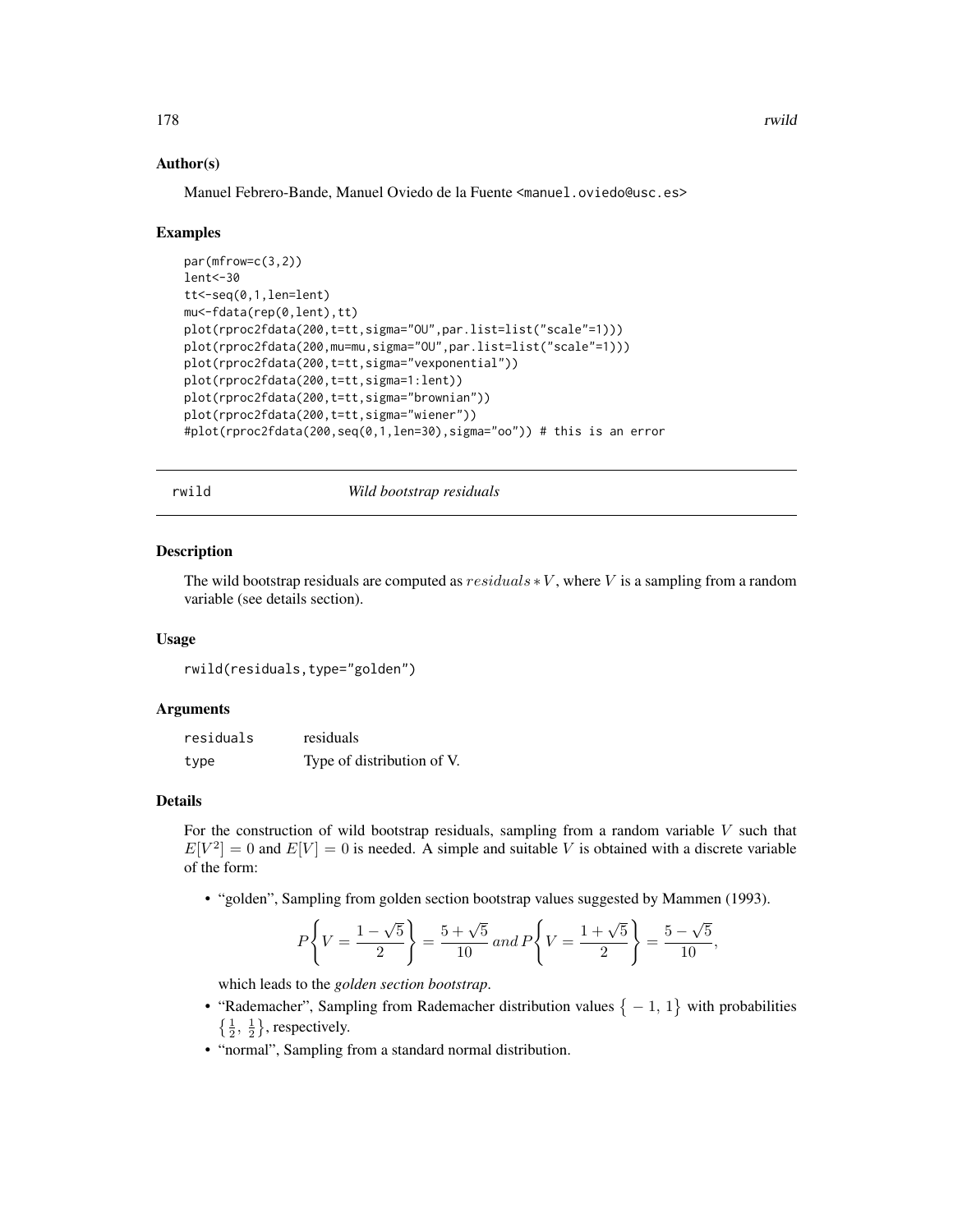#### S.basis 179

# Value

The wild bootstrap residuals computed using a sample of the random variable V .

## Author(s)

Eduardo Garcia-Portugues, Manuel Febrero-Bande and Manuel Oviedo de la Fuente <manuel.oviedo@usc.es>.

# References

Mammen, E. (1993). *Bootstrap and wild bootstrap for high dimensional linear models*. Annals of Statistics 21, 255 285.

Davidson, R. and E. Flachaire (2001). *The wild bootstrap, tamed at last*. working paper IER1000, Queens University.

#### See Also

[flm.test](#page-73-0), [flm.Ftest](#page-71-0), [dfv.test](#page-53-0), [fregre.bootstrap](#page-87-0)

### Examples

```
n<-100
# For golden wild bootstrap variable
e.boot0=rwild(rep(1,len=n),"golden")
# Construction of wild bootstrap residuals
e=rnorm(n)
e.boot1=rwild(e,"golden")
e.boot2=rwild(e,"Rademacher")
e.boot3=rwild(e,"normal")
summary(e.boot1)
summary(e.boot2)
summary(e.boot3)
```
<span id="page-178-0"></span>S.basis *Smoothing matrix with roughness penalties by basis representation.*

## Description

Provides the smoothing matrix S with roughness penalties.

# Usage

S.basis(tt,basis,lambda=0,Lfdobj=vec2Lfd(c(0,0)),w=NULL,...)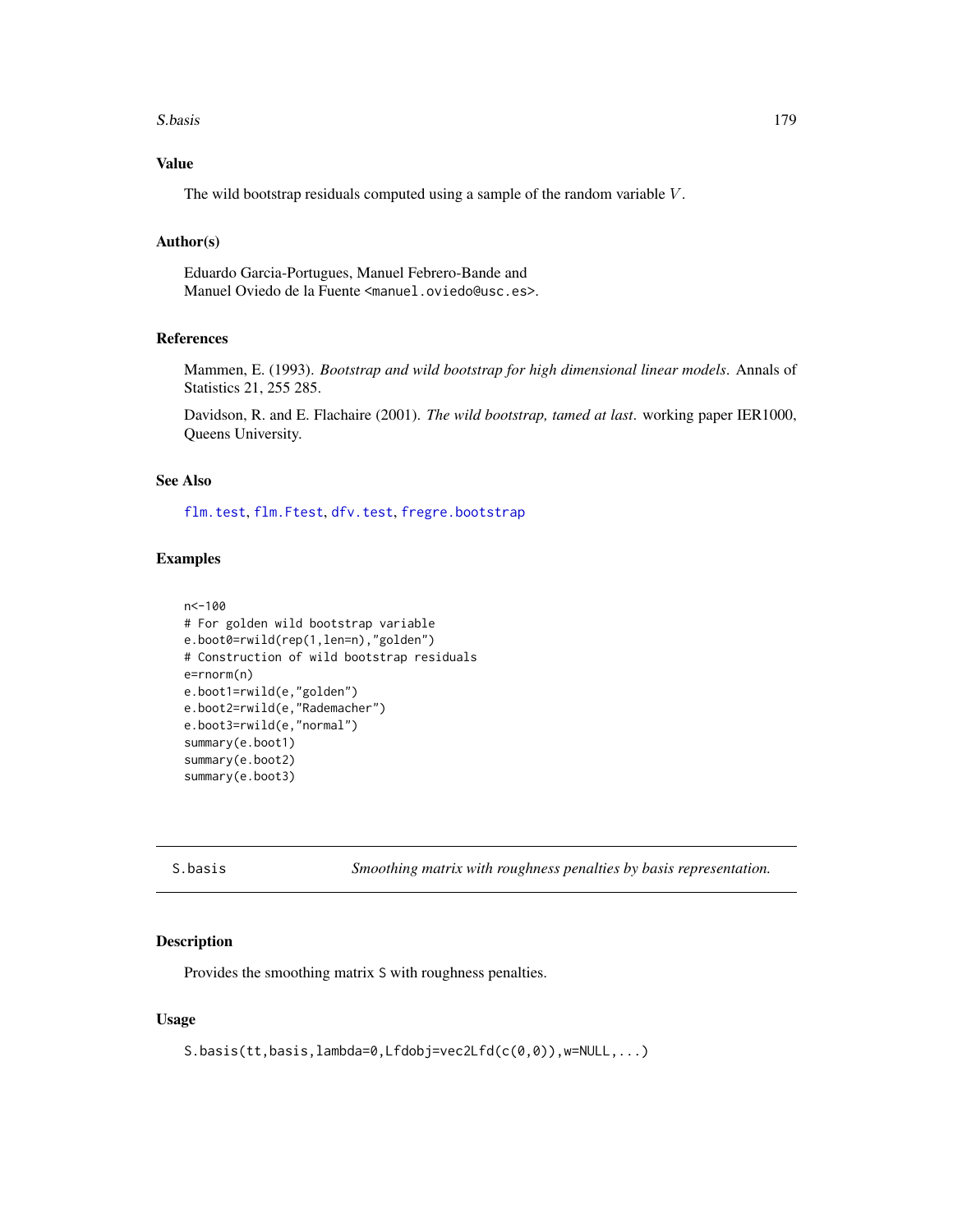180 S.basis

# Arguments

| tt     | Discretization points.                                                                                  |
|--------|---------------------------------------------------------------------------------------------------------|
| basis  | Basis to use. See create basis.                                                                         |
| lambda | A roughness penalty. By default, no penalty lambda=0.                                                   |
| Lfdobi | See eval. penalty.                                                                                      |
| w      | Optional case weights.                                                                                  |
| .      | Further arguments passed to or from other methods. Arguments to be passed by<br>default to create basis |

### Details

Provides the smoothing matrix S for the discretization points tt and bbasis with roughness penalties. If lambda=0 is not used penalty, else a basis roughness penalty matrix is caluclated using [getbasispenalty.](#page-0-0)

# Value

Return the smoothing matrix S.

## Author(s)

Manuel Febrero-Bande, Manuel Oviedo de la Fuente <manuel.oviedo@usc.es>

#### References

Ramsay, James O. and Silverman, Bernard W. (2006). *Functional Data Analysis*, 2nd ed., Springer, New York.

Wasserman, L. *All of Nonparametric Statistics*. Springer Texts in Statistics, 2006.

#### See Also

See Also as [S.np](#page-180-1)

## Examples

```
np=101
tt=seq(0,1,len=np)
```

```
nbasis=11
base1 <- create.bspline.basis(c(0, np), nbasis)
base2 <- create.fourier.basis(c(0, np), nbasis)
```

```
S1<-S.basis(tt,basis=base1,lambda=3)
image(S1)
S2<-S.basis(tt,basis=base2,lambda=3)
image(S2)
```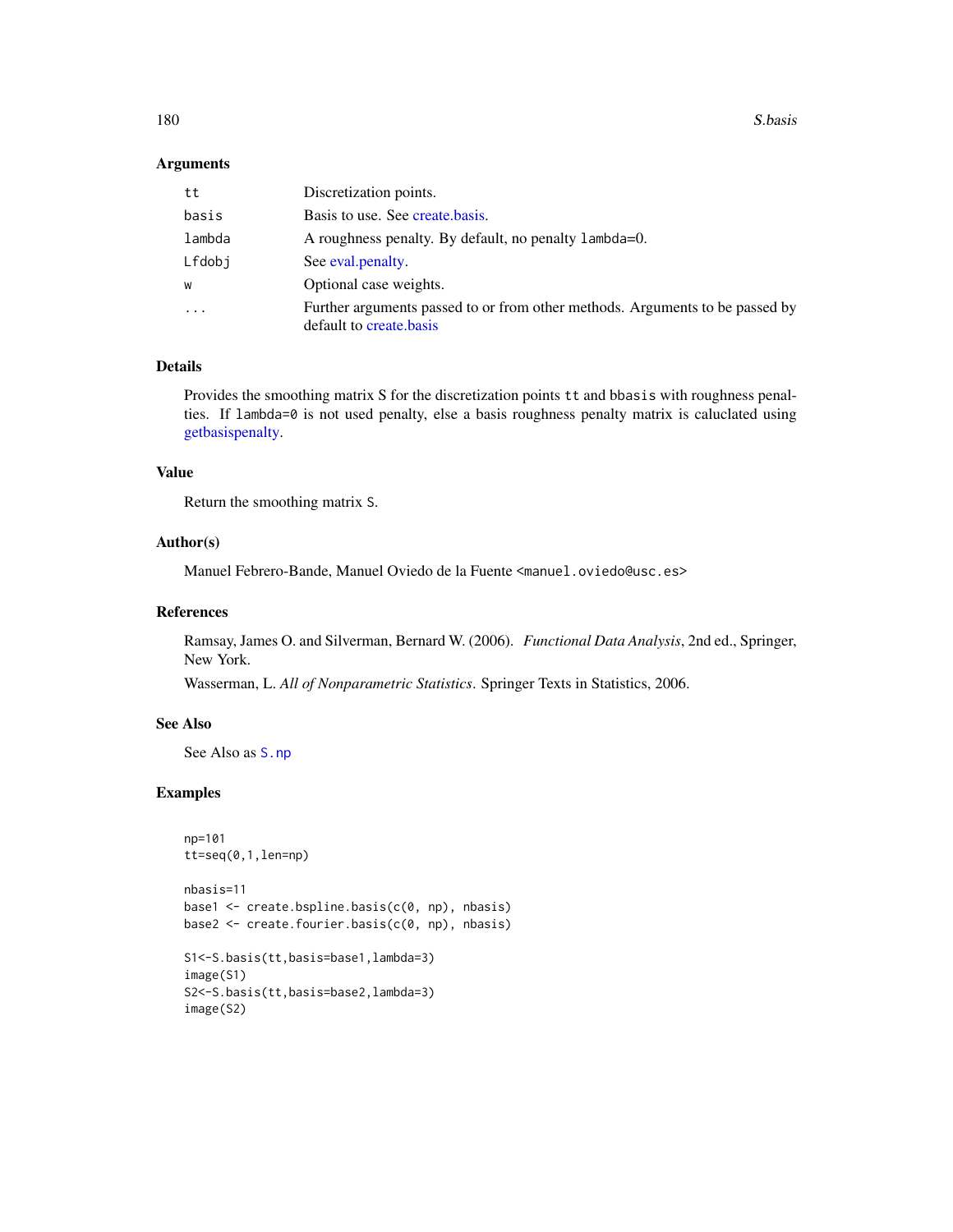#### <span id="page-180-0"></span>Description

Provides the smoothing matrix S for the discretization points tt by: Nadaraya-Watson kernel estimator (S.NW) with bandwidth parameter h. Local Linear Smoothing (S.LLR) with bandwidth parameter h . K nearest neighbors estimator (S.KNN) with parameter knn .

# Usage

S.LLR(tt, h, Ker = Ker.norm,w=NULL,cv=FALSE) S.NW(tt, h, Ker = Ker.norm,w=NULL,cv=FALSE) S.KNN(tt,h=NULL,Ker=Ker.unif,w=NULL,cv=FALSE)

# Arguments

| tt  | Vector of discretization points or distance matrix modest                  |
|-----|----------------------------------------------------------------------------|
| h.  | Smoothing parameter or bandwidth. In S.KNN, number of k-nearest neighbors. |
| Ker | Type of kernel used, by default normal kernel.                             |
| W   | Optional case weights.                                                     |
| CV  | $=$ TRUE cross-validation is done.                                         |

# Value

If S.LLR return the smoothing matrix by Local Linear Smoothing. If S.NW return the smoothing matrix by Nadaraya-Watson kernel estimator. If S.KNN return the smoothing matrix by k nearest neighbors estimator.

#### Author(s)

Manuel Febrero-Bande, Manuel Oviedo de la Fuente <manuel.oviedo@usc.es>

# References

Ferraty, F. and Vieu, P. (2006). *Nonparametric functional data analysis.* Springer Series in Statistics, New York.

Wasserman, L. *All of Nonparametric Statistics*. Springer Texts in Statistics, 2006.

# See Also

See Also as [S.basis](#page-178-0)

<span id="page-180-1"></span>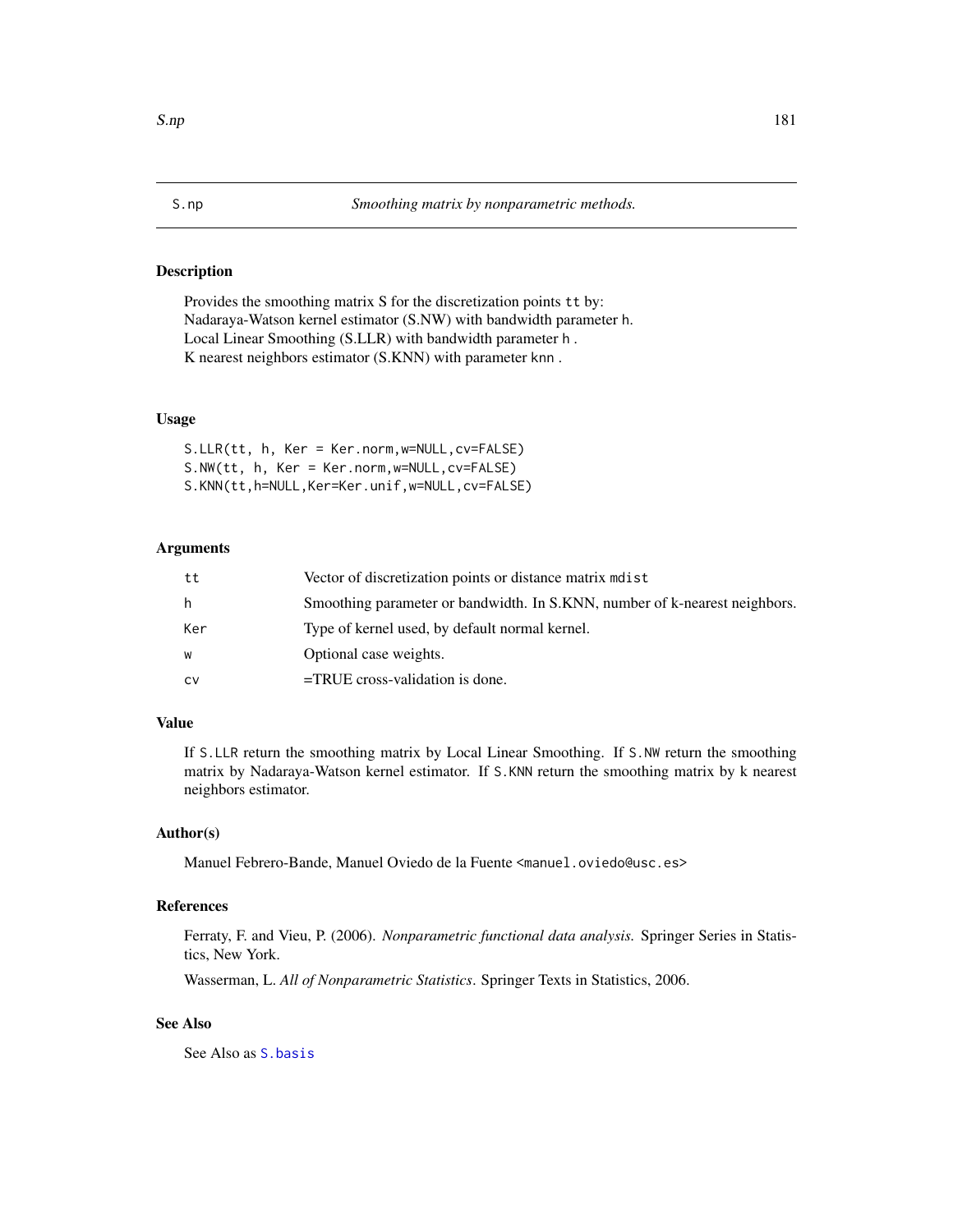# <span id="page-181-1"></span>Examples

```
tt=1:101
S=S.LLR(tt,h=5)
S2=S.LLR(tt,h=10,Ker=Ker.tri)
S3=S.NW(tt,h=10,Ker=Ker.tri)
S4=S.KNN(tt,h=5,Ker=Ker.tri)
par(mfrow=c(2,2))
image(S)
image(S2)
image(S3)
image(S4)
```
<span id="page-181-0"></span>semimetric.basis *Proximities between functional data*

# Description

Aproximates semi-metric distances for functional data of class fdata or fd.

#### Usage

```
semimetric.basis(fdata1, fdata2 = fdata1,nderiv=0,type.basis1=NULL,
nbasis1=NULL,type.basis2=type.basis1,nbasis2=NULL,...)
```
# Arguments

| fdata1      | Functional data 1 or curve 1.                      |
|-------------|----------------------------------------------------|
| fdata2      | Functional data 2 or curve 2.                      |
| nderiv      | Order of derivation, used in der iv. fd.           |
| type.basis1 | Type of Basis for fdata1.                          |
| nbasis1     | Number of Basis for fdata1.                        |
| type.basis2 | Type of Basis for fdata2.                          |
| nbasis2     | Number of Basis for fdata2.                        |
|             | Further arguments passed to or from other methods. |

# Details

Aproximates semi-metric distances for functional data of two fd class objects. If functional data are not functional fd class, the semimetric.basis function creates a basis to represent the functional data, by default is used create. bspline. basis and the fdata class object is converted to fd class using the [Data2fd](#page-0-0).

The function calculates distances between the derivative of order nderiv of curves using deriv. fd function.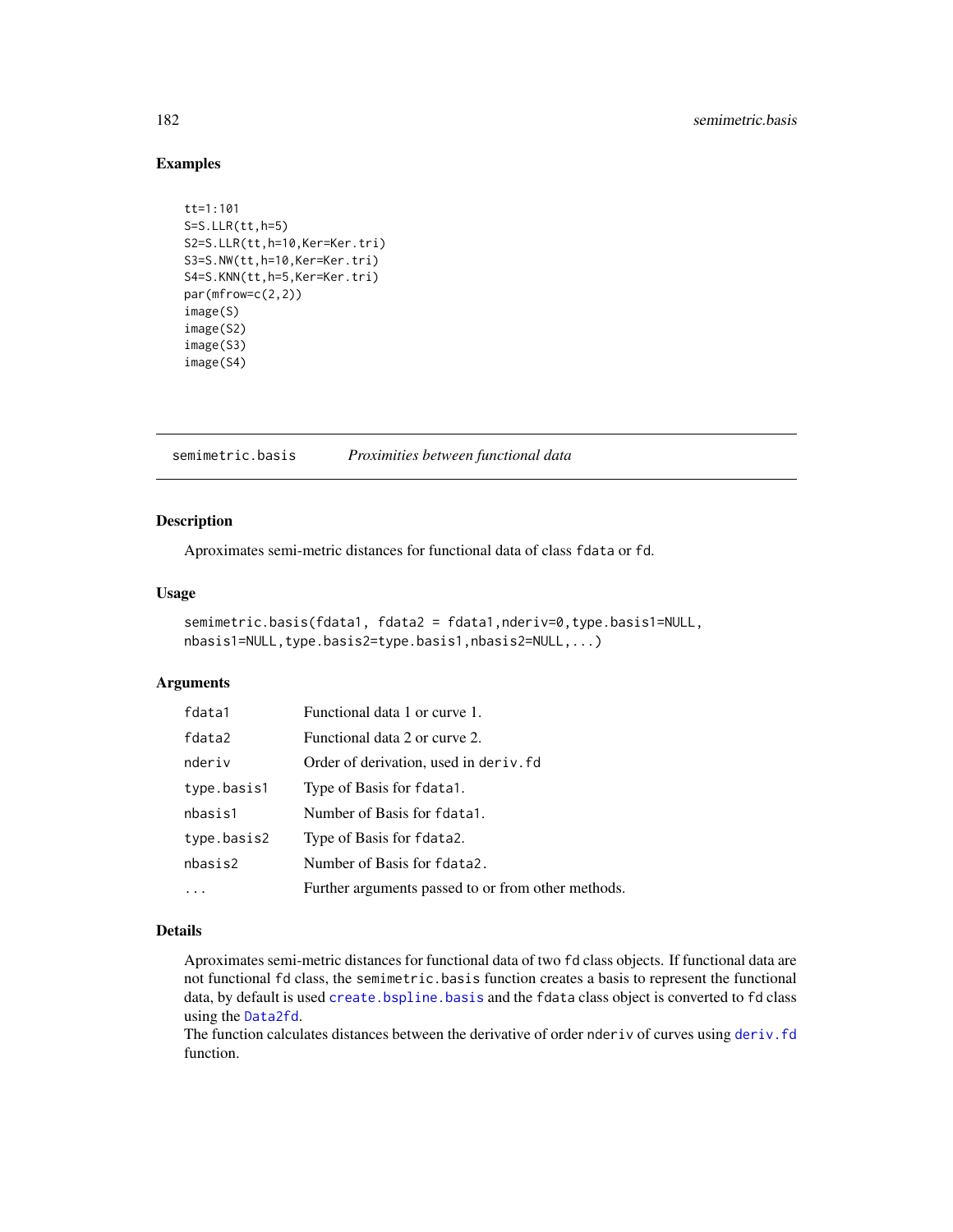# <span id="page-182-1"></span>Value

Returns a proximities matrix between functional data.

# References

Ferraty, F. and Vieu, P. (2006). *Nonparametric functional data analysis.* Springer Series in Statistics, New York.

#### See Also

See also [metric.lp](#page-142-0), [semimetric.NPFDA](#page-182-0) and [deriv.fd](#page-0-0)

### Examples

```
data(phoneme)
DATA1<-phoneme$learn[c(30:50,210:230),]
DATA2<-phoneme$test[231:250,]
a1=semimetric.basis(DATA1,DATA2)
a2=semimetric.basis(DATA1,DATA2,type.basis1="fourier",nbasis1=11,
type.basis2="fourier",nbasis2=11)
fd1 <- fdata2fd(DATA1)
fd2 <- fdata2fd(DATA2)
a3=semimetric.basis(fd1,fd2)
a4=semimetric.basis(fd1,fd2,nderiv=1)
```
<span id="page-182-0"></span>semimetric.NPFDA *Proximities between functional data (semi-metrics)*

#### Description

Computes semi-metric distances of functional data based on Ferraty F and Vieu, P. (2006).

semimetric.deriv: approximates  $L_2$  metric between derivatives of the curves based on ther Bspline representation. The derivatives set with the argument nderiv.

semimetric.fourier: approximates  $L_2$  metric between the curves based on ther B-spline representation. The derivatives set with the argument nderiv.

semimetric.hshift: computes distance between curves taking into account an horizontal shift effect.

semimetric.mplsr: computes distance between curves based on the partial least squares method. semimetric.pca: computes distance between curves based on the functional principal components analysis method.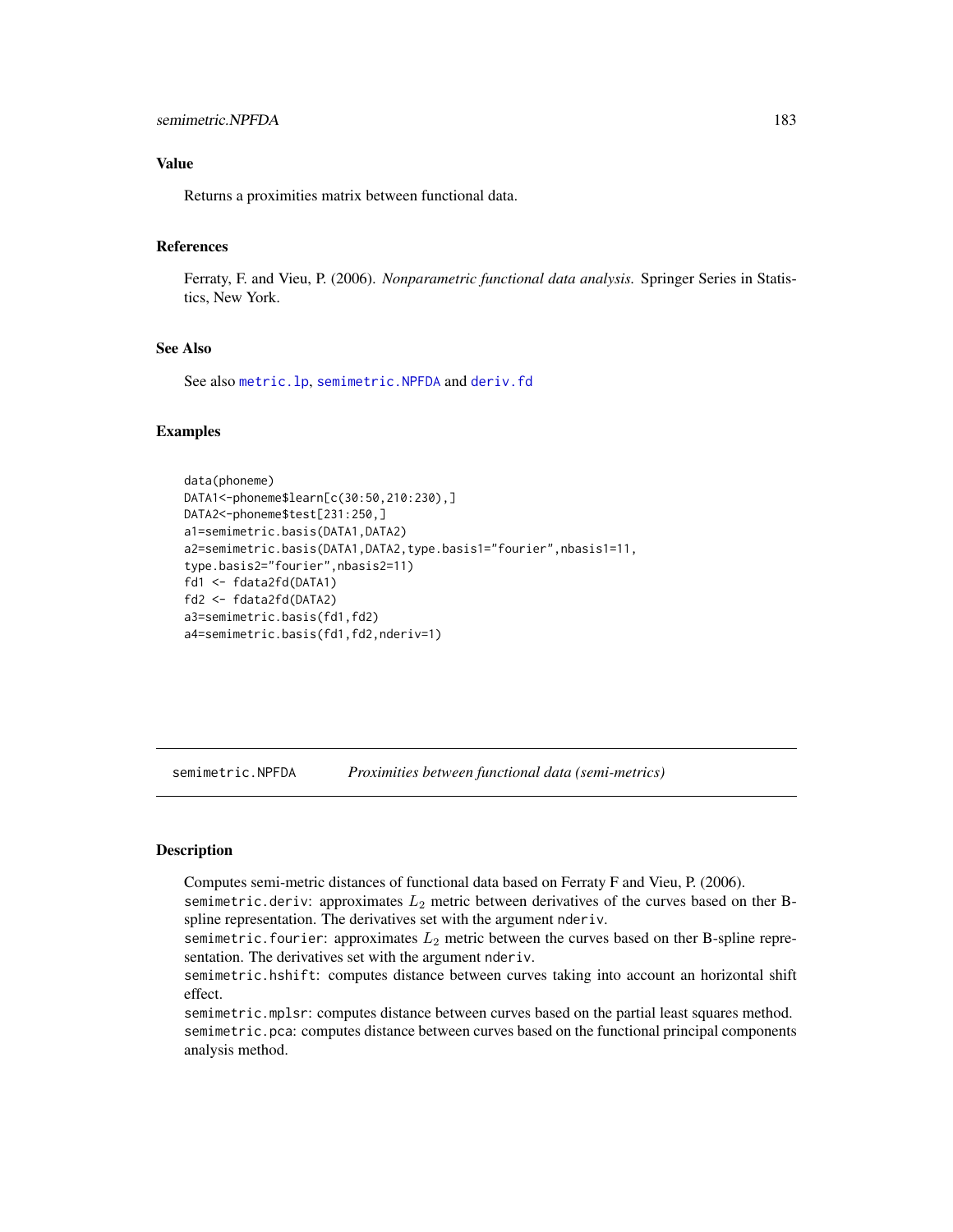# Usage

```
semimetric.hshift(fdata1, fdata2, t=1:ncol(DATA1),...)
semimetric.mplsr(fdata1, fdata2=fdata1, q=2, class1,...)
semimetric.pca(fdata1, fdata2=fdata1, q=1,...)
semimetric.deriv(fdata1, fdata2=fdata1, nderiv=1,
nknot=ifelse(floor(ncol(DATA1)/3)>floor((ncol(DATA1)-nderiv-4)/2),
floor((ncol(DATA1)-nderiv-4)/2),floor(ncol(DATA1)/3)),...)
semimetric.fourier(fdata1, fdata2=fdata1, nderiv=0,
nbasis=ifelse(floor(ncol(DATA1)/3)>floor((ncol(DATA1)-nderiv-4)/2),
floor((ncol(DATA1) - nderiv - 4)/2), floor(ncol(DATA1)/3)),
period=NULL,...)
```
# Arguments

| fdata1   | Functional data 1 or curve 1. DATA1 with dimension (n1 x m), where n1 is the<br>number of curves and m are the points observed in each curve.            |
|----------|----------------------------------------------------------------------------------------------------------------------------------------------------------|
| fdata2   | Functional data 2 or curve 2. DATA1 with dimension ( $n2 \times m$ ), where $n2$ is the<br>number of curves and m are the points observed in each curve. |
| q        | If semimetric.pca: the retained number of principal components.<br>If semimetric.mplsr: the retained number of factors.                                  |
| nknot    | semimetric.deriv argument: number of interior knots (needed for defining the<br>B-spline basis).                                                         |
| nderiv   | Order of derivation, used in semimetric.deriv and<br>semimetric.fourier                                                                                  |
| nbasis   | semimetric.fourier: size of the basis.                                                                                                                   |
| period   | semimetric. fourier: allows to select the period for the fourier expansion.                                                                              |
| t        | semimetric.hshift: vector which defines t (one can choose $1, 2, \ldots$ , nbt<br>where nbt is the number of points of the discretization)               |
| class1   | semimetric.mplsr: vector containing a categorical response which corresponds<br>to class number for units stored in DATA1.                               |
| $\cdots$ | Further arguments passed to or from other methods.                                                                                                       |

# Details

In the next semi-metric functions the functional data  $X$  is approximated by  $k_n$  elements of the Fourier, B-spline, PC or PLS basis using,  $\hat{X}_i = \sum_{k=1}^{k_n} \nu_{k,i} \xi_k$ , where  $\nu_k$  are the coefficient of the expansion on the basis function  $\{\xi_k\}_{k=1}^{\infty}$ .

The distances between the q-order derivatives of two curves  $X_1$  and  $X_2$  is,

$$
d_2^{(q)}\left(X_1, X_2\right)_{k_n} = \sqrt{\frac{1}{T} \int_T \left(X_1^{(q)}(t) - X_2^{(q)}(t)\right)^2 dt}
$$

where  $X_i^{(q)}(t)$  denot the q derivative of  $X_i$ .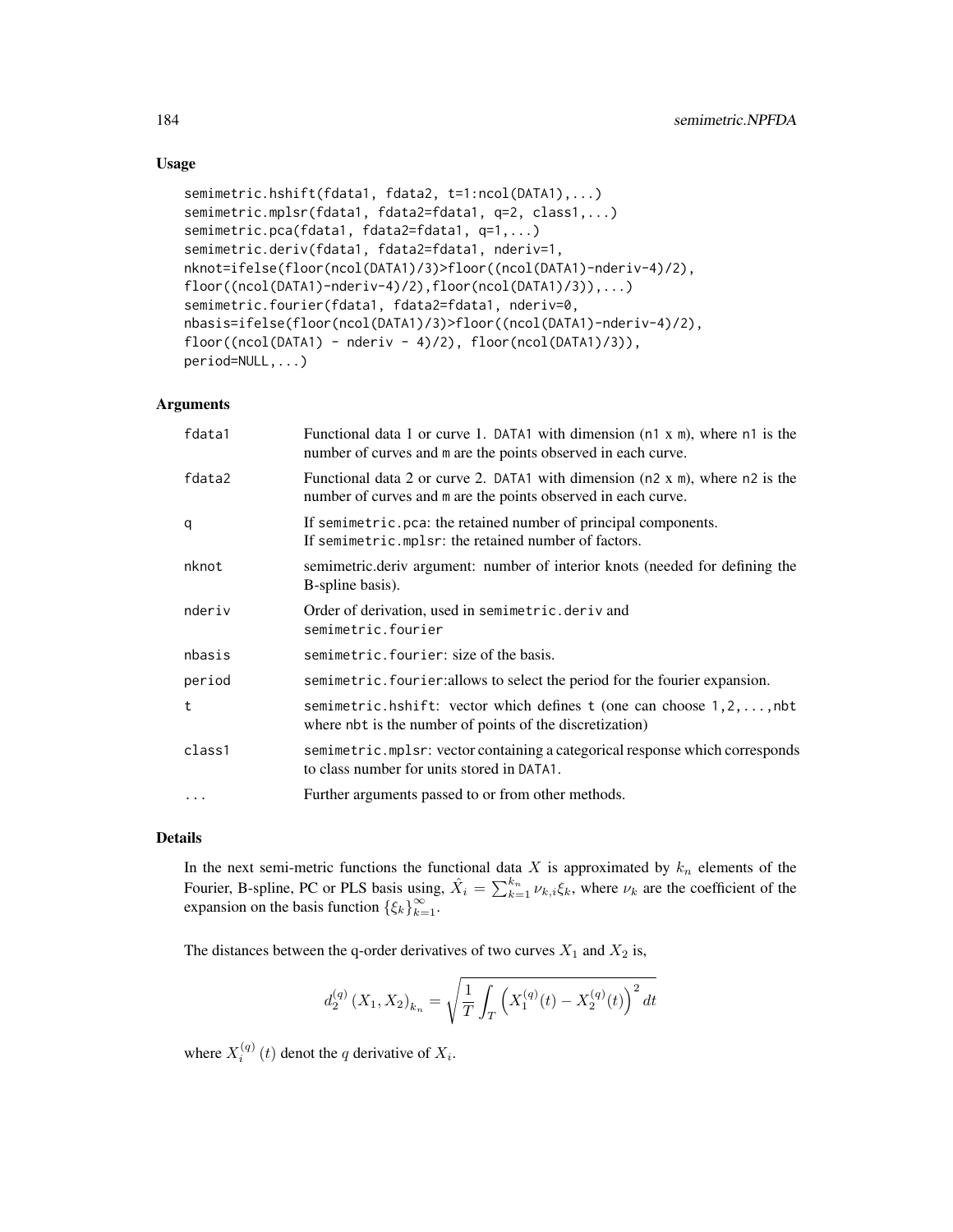<span id="page-184-0"></span>semimetric.deriv and semimetric.fourier function use a B-spline and Fourier approximation respectively for each curve and the derivatives are directly computed by differentiating several times their analytic form, by default q=1 and q=0 respectively. semimetric.pca and semimetric.mprls function compute proximities between curves based on the functional principal components analysis (FPCA) and the functional partial least square analysis (FPLS), respectively. The FPC and FPLS reduce the functional data in a reduced dimensional space (q components). semimetric.mprls function requires a scalar response.

$$
d_2^{(q)}(X_1, X_2)_{k_n} \approx \sqrt{\sum_{k=1}^{k_n} (\nu_{k,1} - \nu_{k,2})^2 ||\xi_k^{(q)}|| dt}
$$

semimetric.hshift computes proximities between curves taking into account an horizontal shift effect.

$$
d_{hshift}(X_1, X_2) = \min_{h \in [-mh, mh]} d_2(X_1(t), X_2(t + h))
$$

where  $mh$  is the maximum horizontal shifted allowed.

# Value

Returns a proximities matrix between two functional datasets.

# Source

<http://www.math.univ-toulouse.fr/staph/npfda/>

# References

Ferraty, F. and Vieu, P. (2006). *Nonparametric functional data analysis.* Springer Series in Statistics, New York.

Ferraty, F. and Vieu, P. (2006). *NPFDA in practice*. Free access on line at [http://www.lsp.](http://www.lsp.ups-tlse.fr/staph/npfda/) [ups-tlse.fr/staph/npfda/](http://www.lsp.ups-tlse.fr/staph/npfda/)

#### See Also

See also [metric.lp](#page-142-0) and [semimetric.basis](#page-181-0)

```
# INFERENCE PHONDAT
data(phoneme)
ind=1:100 # 2 groups
mlearn<-phoneme$learn[ind,]
mtest<-phoneme$test[ind,]
n=nrow(mlearn[["data"]])
np=ncol(mlearn[["data"]])
mdist1=semimetric.pca(mlearn,mtest)
mdist2=semimetric.pca(mlearn,mtest,q=2)
```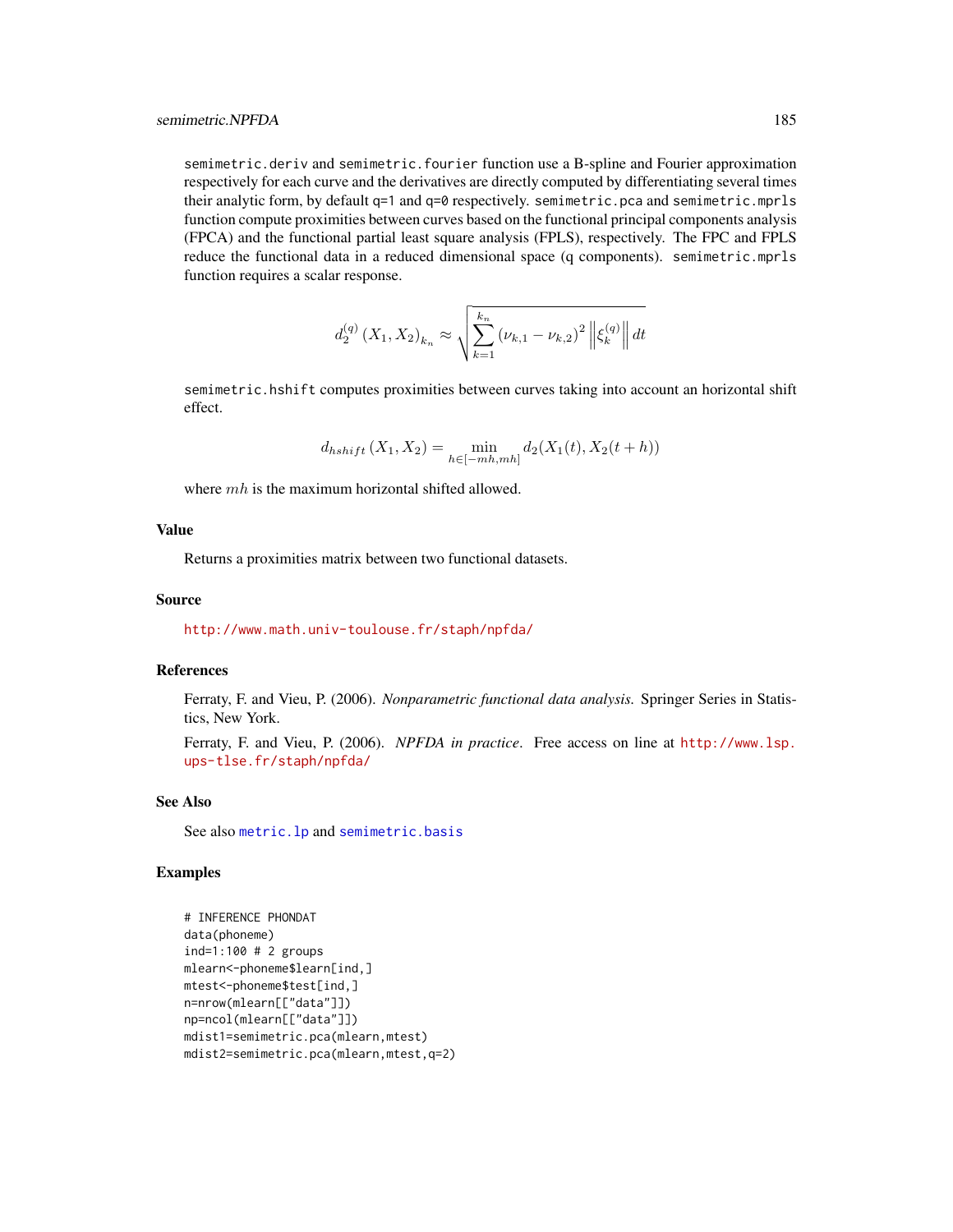```
mdist3=semimetric.deriv(mlearn,mtest,nderiv=0)
mdist4=semimetric.fourier(mlearn,mtest,nderiv=2,nbasis=21)
#uses hshift function
#mdist5=semimetric.hshift(mlearn,mtest) #takes a lot
glearn<-phoneme$classlearn[ind]
#uses mplsr function
mdist6=semimetric.mplsr(mlearn,mtest,5,glearn)
mdist0=metric.lp(mlearn,mtest)
b=as.dist(mdist6)
c2=hclust(b)
plot(c2)
memb \le cutree(c2, k = 2)
table(memb,phoneme$classlearn[ind])
```
subset.fdata *Subsetting*

# Description

Return subsets of fdata which meet conditions.

#### Usage

```
## S3 method for class 'fdata'
subset(x, subset, select, drop = TRUE,...)
```
# Arguments

| X      | object to be subsetted (fdata class).                    |
|--------|----------------------------------------------------------|
| subset | logical expression indicating elements or rows to keep.  |
| select | logical expression indicating points or columns to keep. |
| drop   | passed on to [ indexing operator.                        |
|        | further arguments to be passed to or from other methods. |

# Value

An object similar to x contain just the selected elements.

# See Also

See [subset](#page-0-0) and [fdata](#page-58-0).

<span id="page-185-0"></span>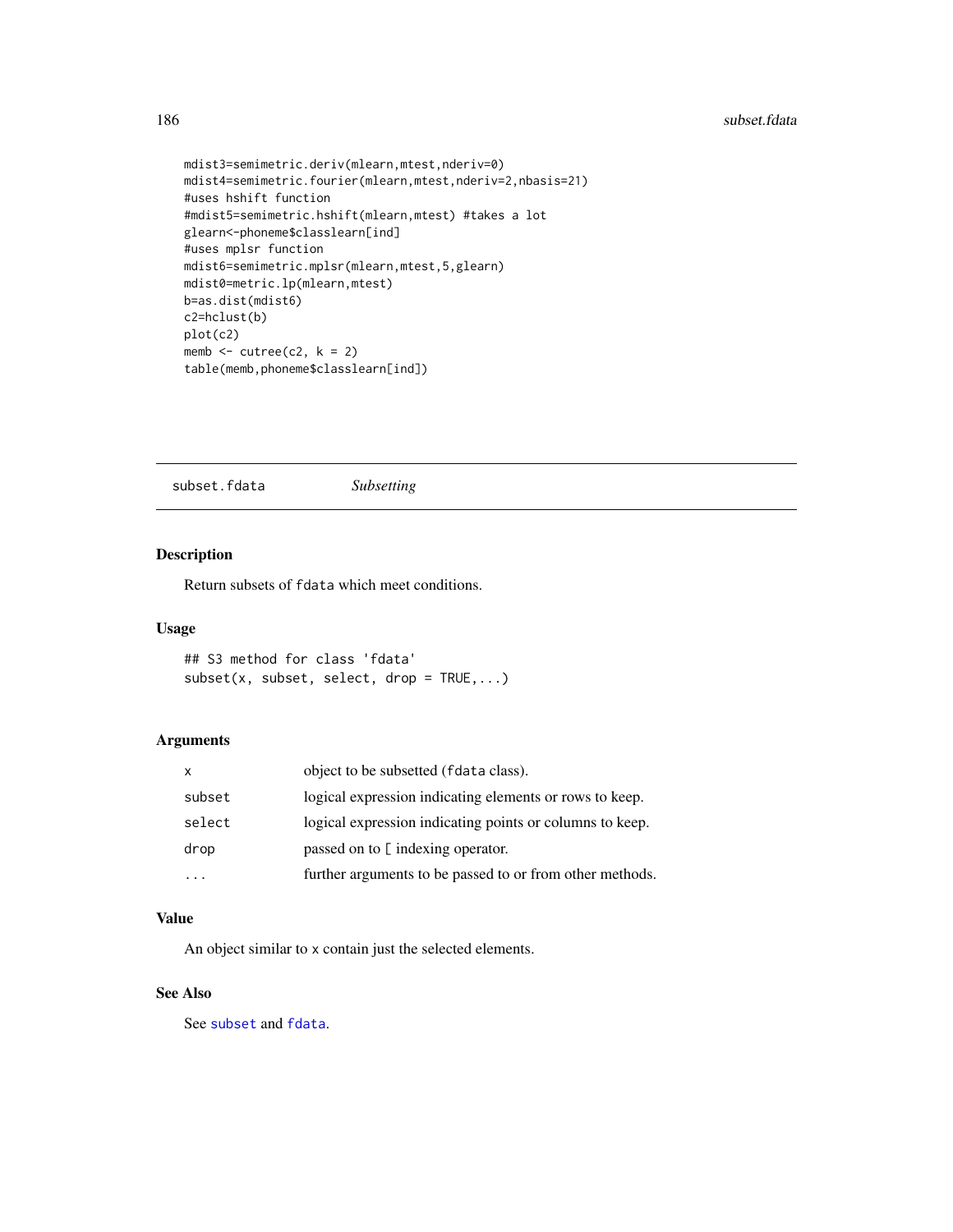<span id="page-186-1"></span><span id="page-186-0"></span>

# Description

Summary function for [classif.knn](#page-25-0) or [classif.kernel](#page-25-0).

# Usage

```
## S3 method for class 'classif'
summary(object,...)
## S3 method for class 'classif'
print(x, digits = max(3, getOption("digits") - 3),...)
```
#### Arguments

| object    | Estimated by kernel classification.                                                                                                                    |
|-----------|--------------------------------------------------------------------------------------------------------------------------------------------------------|
| x.        | Estimated by kernel classification.                                                                                                                    |
| digits    | a non-null value for digits specifies the minimum number of significant digits to<br>be printed in values. The default, NULL, uses getoption (digits). |
| $\ddotsc$ | Further arguments passed to or from other methods.                                                                                                     |

#### Details

object from one of the following functions:

```
classif.knn
classif.kernel
```
#### Value

Shows:

-Probability of correct classification by group prob.classification. -Confusion matrix between the theoretical groups and estimated groups. -Highest probability of correct classification max.prob.

If the object is returned from the function: [classif.knn](#page-25-0)

-Vector of probability of correct classification by number of neighbors knn.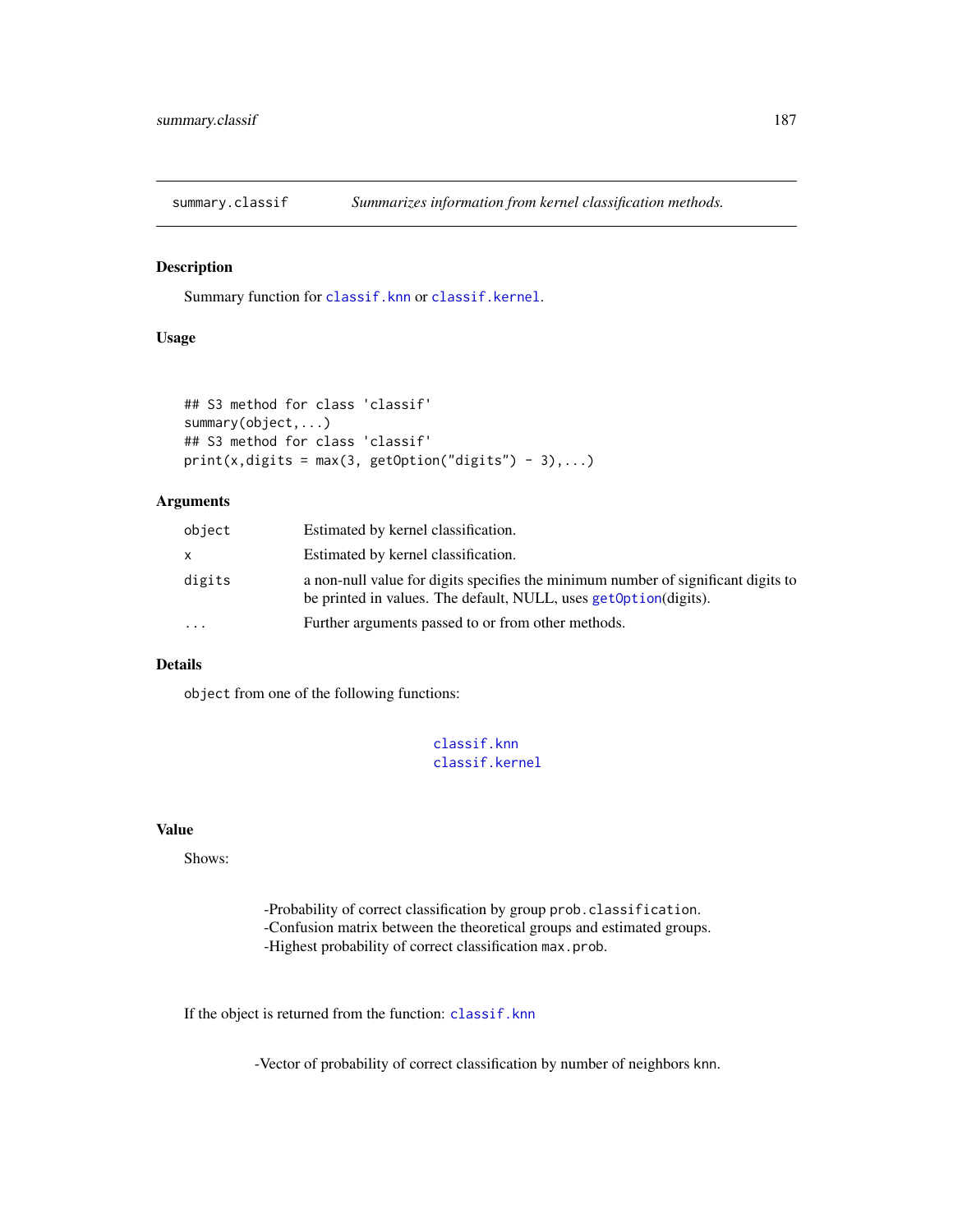<span id="page-187-0"></span>-Optimal number of neighbors: knn.opt.

If the object is returned from the function: [classif.kernel](#page-25-0)

-Vector of probability of correct classification by banwidth h. -Functional measure of closeness (optimal distance, h.opt).

object Estimated by kernel classification.

## Author(s)

Manuel Febrero-Bande, Manuel Oviedo de la Fuente <manuel.oviedo@usc.es>

# See Also

See Also as: [classif.knn](#page-25-0), [classif.kernel](#page-25-0) and [summary.classif](#page-186-0)

#### Examples

```
data(phoneme)
mlearn<-phoneme[["learn"]]
glearn<-phoneme[["classlearn"]]
## Not run, time consuming
# out=classif.knn(glearn,mlearn,knn=c(3,5,7))
# summary.classif(out)
# out2=classif.kernel(glearn,mlearn,h=2^(0:5))
#summary.classif(out2)
```
summary.fdata.comp *Correlation for functional data by Principal Component Analysis*

#### Description

Compute correlation principal components of functional data and scalar response y.

# Usage

```
## S3 method for class 'fdata.comp'
summary(object,y=NULL,biplot=TRUE,corplot=FALSE,...)
```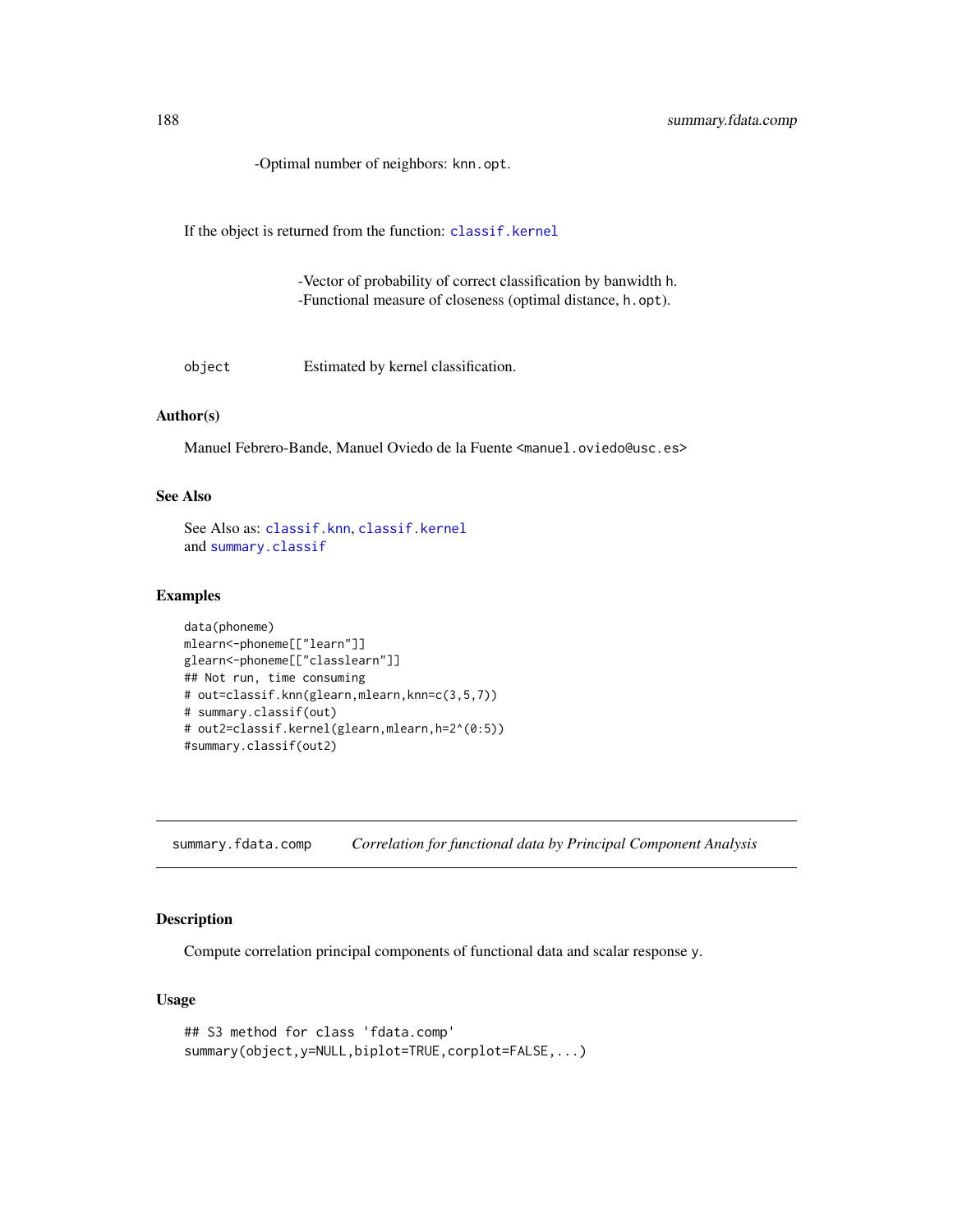#### <span id="page-188-0"></span>**Arguments**

| object   | fdata.comp class object calculated by: fdata2pc, fdata2pls, fregre.pc or<br>fregre.pls. |
|----------|-----------------------------------------------------------------------------------------|
| <b>V</b> | (optional) The argument is only necessary if corplot=TRUE.                              |
| biplot   | $=$ TRUE draw the biplot and PC (or PLS) components.                                    |
| corplot  | $=$ TRUE draw correlations between y and PC (or PLS) components.                        |
| $\cdots$ | Further arguments passed to or from other methods.                                      |

# Value

If corplot=TRUE, are displaying the biplot between the PC (or PLS) components. If corplot=TRUE, are displaying the correlations between the PC (or PLS) components and response y.

If ask=TRUE, draw each graph in a window, waiting to confirm the change of page with a click of the mouse or pressing ENTER. If ask=FALSE draw graphs in one window.

# Author(s)

Manuel Febrero-Bande and Manuel Oviedo de la Fuente <manuel.oviedo@usc.es>

# References

Becker, R. A., Chambers, J. M. and Wilks, A. R. (1988). *The New S Language*. Wadsworth \& Brooks/Cole.

Venables, W. N. and B. D. Ripley (2002). *Modern Applied Statistics with S*. Springer-Verlag.

# See Also

See Also as [fdata2pc](#page-66-0), [fdata2pls](#page-68-0) and [cor](#page-0-0)

```
## Not run
# n= 200;tt= seq(0,1,len=101)
# x0<-rproc2fdata(n,tt,sigma="wiener")
# x1<-rproc2fdata(n,tt,sigma=0.1)
# x<-x0*3+x1
# beta = tt*sin(2*pi*tt)^2
# fbeta = fdata(beta,tt)
# y<-inprod.fdata(x,fbeta)+rnorm(n,sd=0.1)
# pc1=fdata2pc(x)
# summary(pc1,y)
# pls1=fdata2pls(x,y)
# summary(pls1,cor=TRUE)
```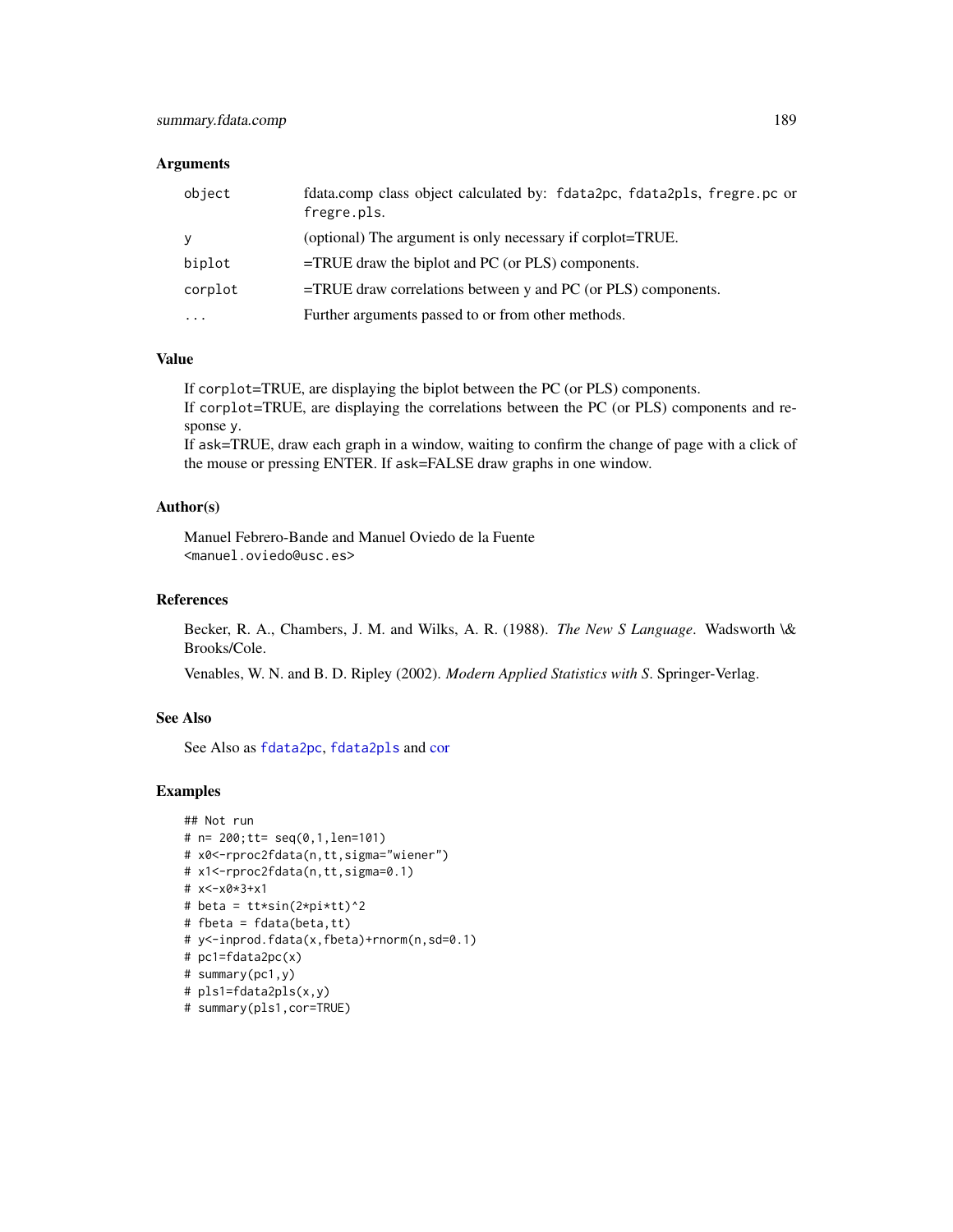<span id="page-189-0"></span>summary.fregre.fd *Summarizes information from fregre.fd objects.*

# Description

Summary function for [fregre.pc](#page-104-0), [fregre.basis](#page-78-0), [fregre.pls](#page-112-0), [fregre.np](#page-99-0) and [fregre.plm](#page-109-0) functions.

## Usage

```
## S3 method for class 'fregre.fd'
summary(object,times.influ=3,times.sigma=3,draw=TRUE,...)
## S3 method for class 'fregre.fd'
print(x, digits = max(3, getOption("digits") - 3),...)
```
# Arguments

| object.x    | Estimated by functional regression, fregre. fd object.                                                                                                |
|-------------|-------------------------------------------------------------------------------------------------------------------------------------------------------|
| times.influ | Limit for detect possible infuence curves.                                                                                                            |
| times.sigma | Limit for detect possible oultiers or atypical curves.                                                                                                |
| draw        | $=$ TRUE draw estimation and residuals graphics.                                                                                                      |
| digits      | a non-null value for digits specifies the minimum number of significant digits to<br>be printed in values. The default, NULL, uses getOption(digits). |
| $\cdots$    | Further arguments passed to or from other methods.                                                                                                    |
|             |                                                                                                                                                       |

# Details

Shows:

-Call. -R squared. -Residual variance. -Index of possible atypical curves or possible outliers. -Index of possible influence curves.

If the fregre.fd object comes from the [fregre.pc](#page-104-0) then shows:

-Variability of explicative variables explained by Principal Components. -Variability for each principal components -PC-.

If draw=TRUE plot: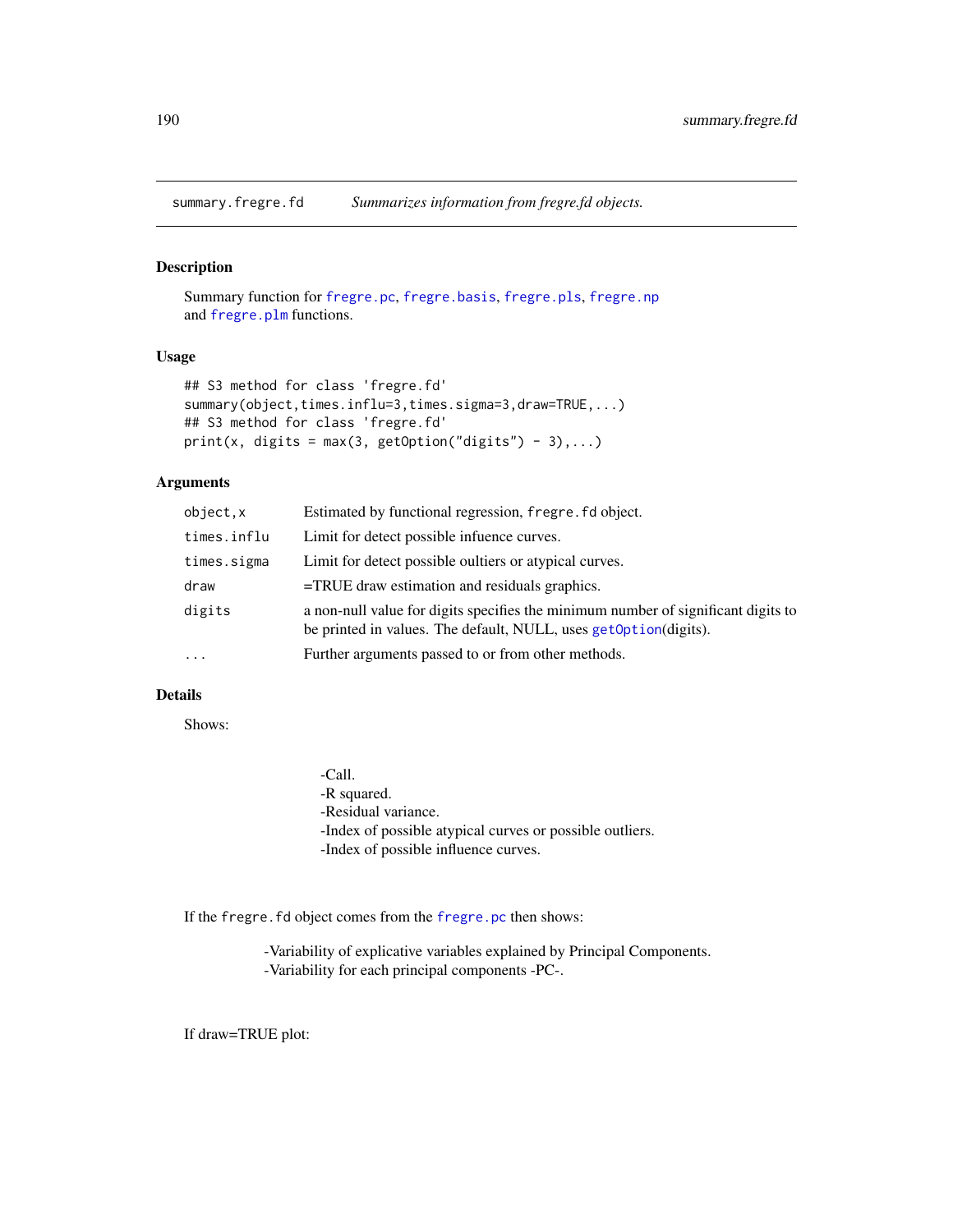-y vs y fitted values. -Residuals vs fitted values. -Standarized residuals vs fitted values. -Levarage. -Residual boxplot. -Quantile-Quantile Plot (qqnorm).

<span id="page-190-0"></span>If ask=FALSE draw graphs in one window, by default. If ask=TRUE, draw each graph in a window, waiting to confirm.

#### Value

| Influence   | Vector of influence measures.                           |
|-------------|---------------------------------------------------------|
| i.influence | Index of possible influence curves.                     |
| i.atypical  | Index of possible atypical curves or possible outliers. |

# Author(s)

Manuel Febrero-Bande and Manuel Oviedo de la Fuente <manuel.oviedo@usc.es>

# See Also

Summary function for [fregre.pc](#page-104-0), [fregre.basis](#page-78-0), [fregre.pls](#page-112-0), [fregre.np](#page-99-0) and [fregre.plm](#page-109-0).

```
# Ex 1. Simulated data
n= 200;tt= seq(0,1,len=101)
x0<-rproc2fdata(n,tt,sigma="wiener")
x1<-rproc2fdata(n,tt,sigma=0.1)
x<-x0*3+x1
beta = tt*sin(2*pi*tt)^2fbeta = fdata(beta,tt)
y<-inprod.fdata(x,fbeta)+rnorm(n,sd=0.1)
# Functional regression
res=fregre.pc(x,y,l=c(1:5))
summary(res,3,ask=TRUE)
# res2=fregre.pls(x,y,l=c(1:4))
# summary(res2)
```

```
# res3=fregre.pls(x,y)
# summary(res3)
```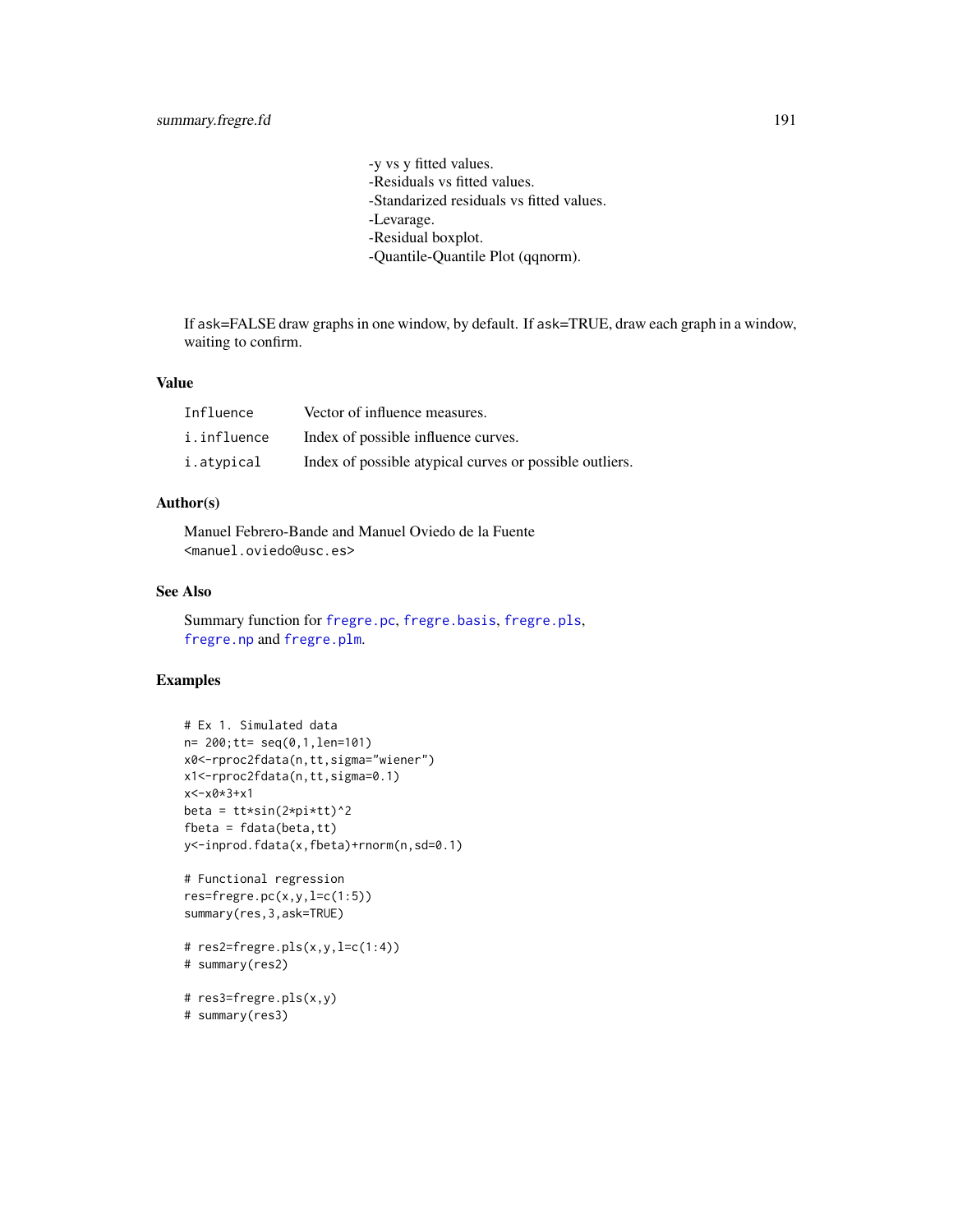<span id="page-191-0"></span>summary.fregre.gkam *Summarizes information from fregre.gkam objects.*

# Description

Summary function for [fregre.gkam](#page-89-0) function.

#### Usage

```
## S3 method for class 'fregre.gkam'
summary(object,draw=TRUE,selec = NULL, times.influ = 3,...)
## S3 method for class 'fregre.gkam'
print(x, \text{ digits} = max(3, \text{ getOption("digits")} - 3), ...)
```
# Arguments

| object,x    | Estimated by functional regression, fregre. fd object.                                                                                                |
|-------------|-------------------------------------------------------------------------------------------------------------------------------------------------------|
| draw        | $=$ TRUE draw estimation and residuals graphics.                                                                                                      |
| selec       | Allows the plot for a single model term to be selected for printing. e.g. if you<br>just want the plot for the second smooth term set selec=2         |
| times.influ | Limit for detect possible infuence curves.                                                                                                            |
| digits      | a non-null value for digits specifies the minimum number of significant digits to<br>be printed in values. The default, NULL, uses get0ption(digits). |
| .           | Further arguments passed to or from other methods.                                                                                                    |
|             |                                                                                                                                                       |

# Details

-Family used. -Number or iteration of algorithm and if it has converged. -Residual and null deviance. -Number of data.

Produces a list of summary information for a fitted fregre.np object for each functional covariate.

-Call. -R squared. -Residual variance. -Index of possible atypical curves or possible outliers. -Index of possible influence curves.

If draw=TRUE plot: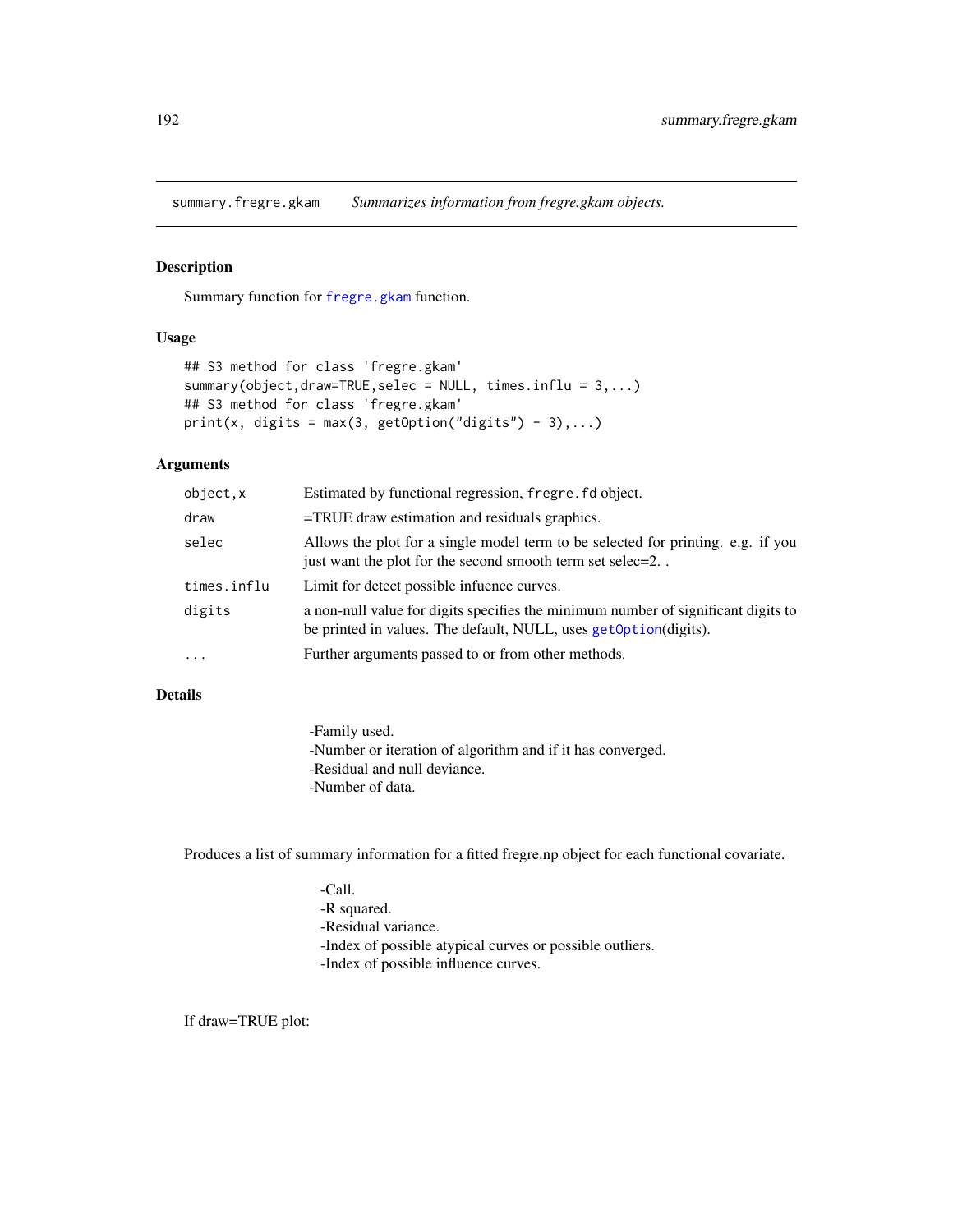-y vs y fitted values. -Residuals vs fitted values. -Residual boxplot. -Quantile-Quantile Plot (qqnorm). -Plot for a each single model term.

<span id="page-192-0"></span>If ask=FALSE draw graphs in one window, by default. If ask=TRUE, draw each graph in a window, waiting to confirm.

#### Value

object Object.

### Author(s)

Manuel Febrero-Bande and Manuel Oviedo de la Fuente <manuel.oviedo@usc.es>

# See Also

Summary function for [fregre.gkam](#page-89-0).

# Examples

```
## Time consuming
# data(tecator)
# ind<-1:129
# ab=tecator$absorp.fdata[ind]
# ab2=fdata.deriv(ab,2)
# yfat=as.integer(cut(tecator$y[ind,"Fat"],c(0,15,100)))-1
# xlist=list("df"=data.frame(yfat),"ab2"=ab2,"ab"=ab)
# f<-yfat~ab+ab2
# res=fregre.gkam(f,data=xlist,family=binomial("logit"),control=list(maxit=2))
# summary(res)
# res
```

| tecator |
|---------|
|---------|

tecator *tecator data*

#### Description

Water, Fat and Protein content of meat samples

#### Usage

data(tecator)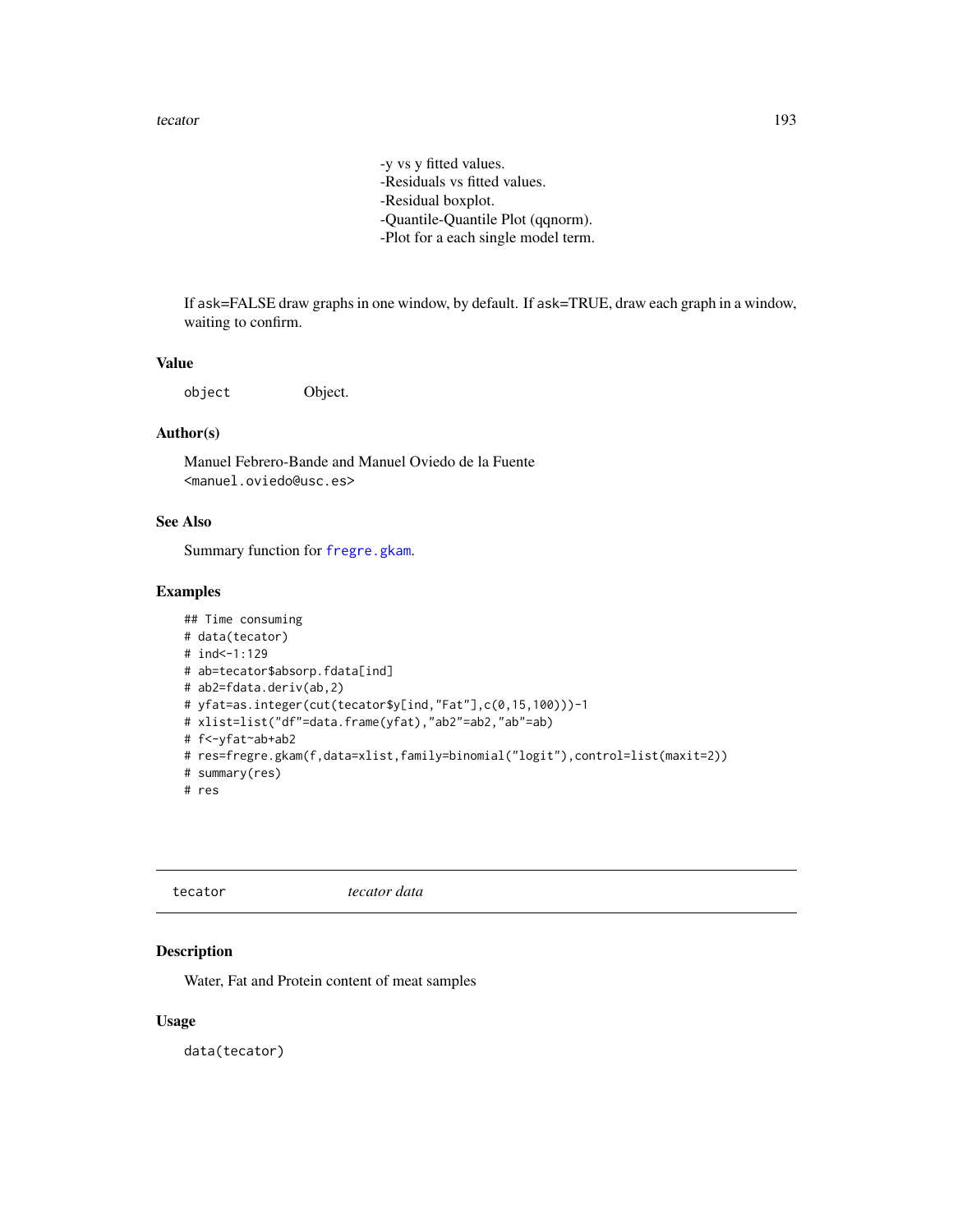# Format

The format is:

..\$absorp.fdata: absorbance data. fdata class object with:

- "data": Matrix of class fdata with 215 curves (rows) discretized in 100 points or argvals (columns).
- "argvals": 100 discretization points from 850 to 1050mm
- "rangeval"=(850,1050): range("argvals")
- "names" list with: main an overall title "Tecator data set", xlab title for x axis "Wavelength (mm)" and ylab title for y axis "Absorbances".

..\$y: the percentages of Fat, Water and Protein. The three contents are determined by analytic chemistry.

# Details

absorp.fdata absorbance data for 215 samples. The first 129 were originally used as a training set endpoints the percentages of Fat, Water and Protein. for more details see tecator package

### Author(s)

Manuel Febrero-Bande and Manuel Oviedo de la Fuente <manuel.oviedo@usc.es>

```
data(tecator)
names(tecator)
names(tecator$absorp.fdata)
names(tecator$y)
names(tecator$y)
class(tecator$absorp.fdata)
class(tecator$y)
dim(tecator$absorp.fdata)
dim(tecator$y)
```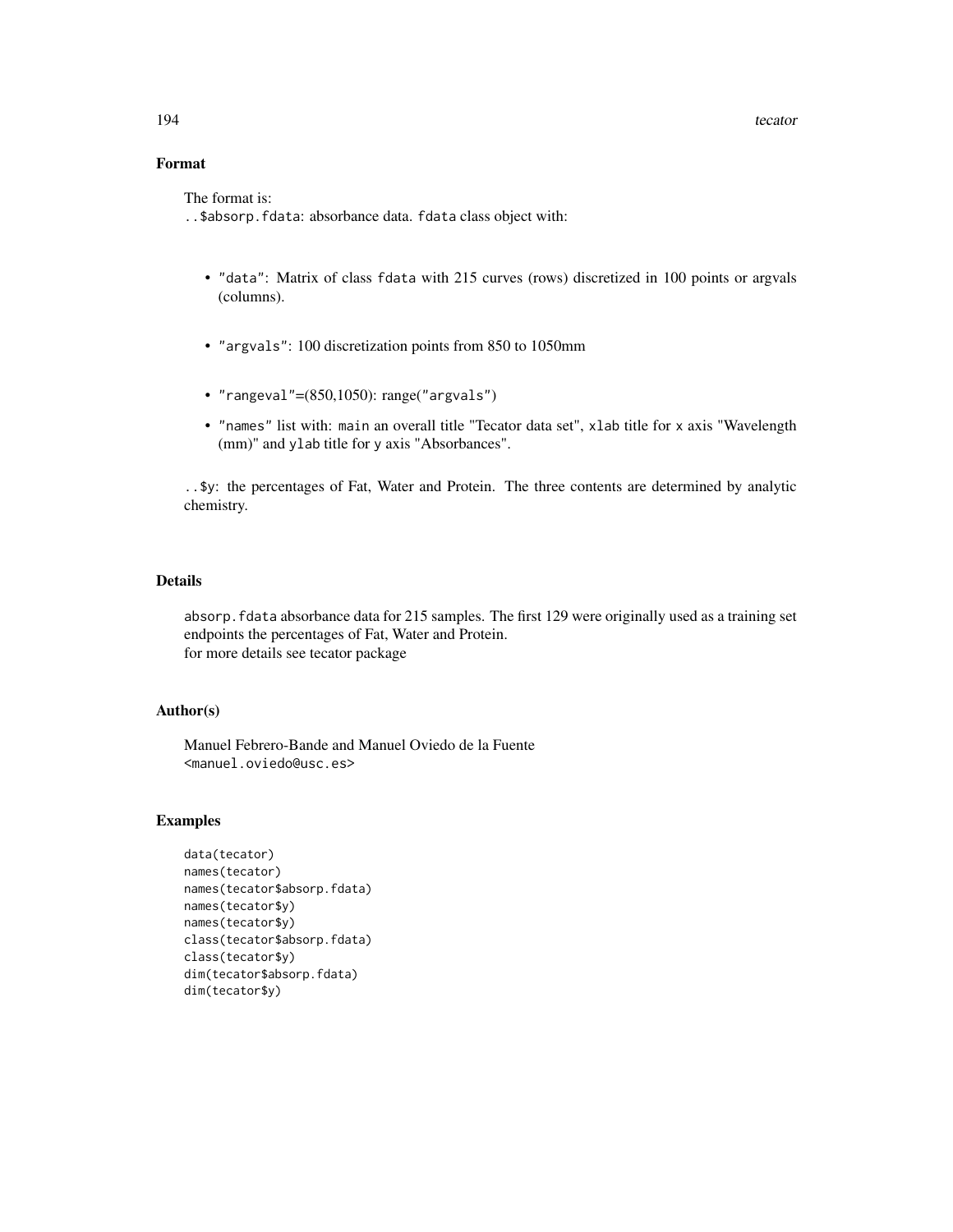# <span id="page-194-0"></span>Description

split. fdata divides the data in the fdata object x into the groups defined by f. Given a list structure x, unlist simplifies it to produce a fdata class object which contains all the atomic components which occur in x.

### Usage

```
## S3 method for class 'fdata'
split(x,f,drop=FALSE,...)
## S3 method for class 'fdata'
unlist(x, recursive = TRUE, use.name = TRUE)
```
# Arguments

| X         | an fdata object containing values to be divided into groups or an list of fdata<br>objects containing values to be combine by rows in a to be flatten one fdata<br>object |
|-----------|---------------------------------------------------------------------------------------------------------------------------------------------------------------------------|
|           | a factor in the sense that as factor(f) defines the grouping, or a list of such factors<br>in which case their interaction is used for the grouping.                      |
| drop      | logical indicating if levels that do not occur should be dropped (if f is a factor or<br>a list).                                                                         |
| .         | further potential arguments passed to methods.                                                                                                                            |
| recursive | logical. Should unlisting be applied to list components of x?                                                                                                             |
| use.names | logical. Should names be preserved?                                                                                                                                       |

#### Value

The value returned from split is a list of fdata objects containing the values for the groups. The components of the list are named by the levels of f (after converting to a factor, or if already a factor and drop = TRUE, dropping unused levels).

The value returned from unlist is a fdata object containing the fdata components of the list.

# Author(s)

Manuel Febrero Bande and Manuel Oviedo de la Fuente <manuel.oviedo@usc.es>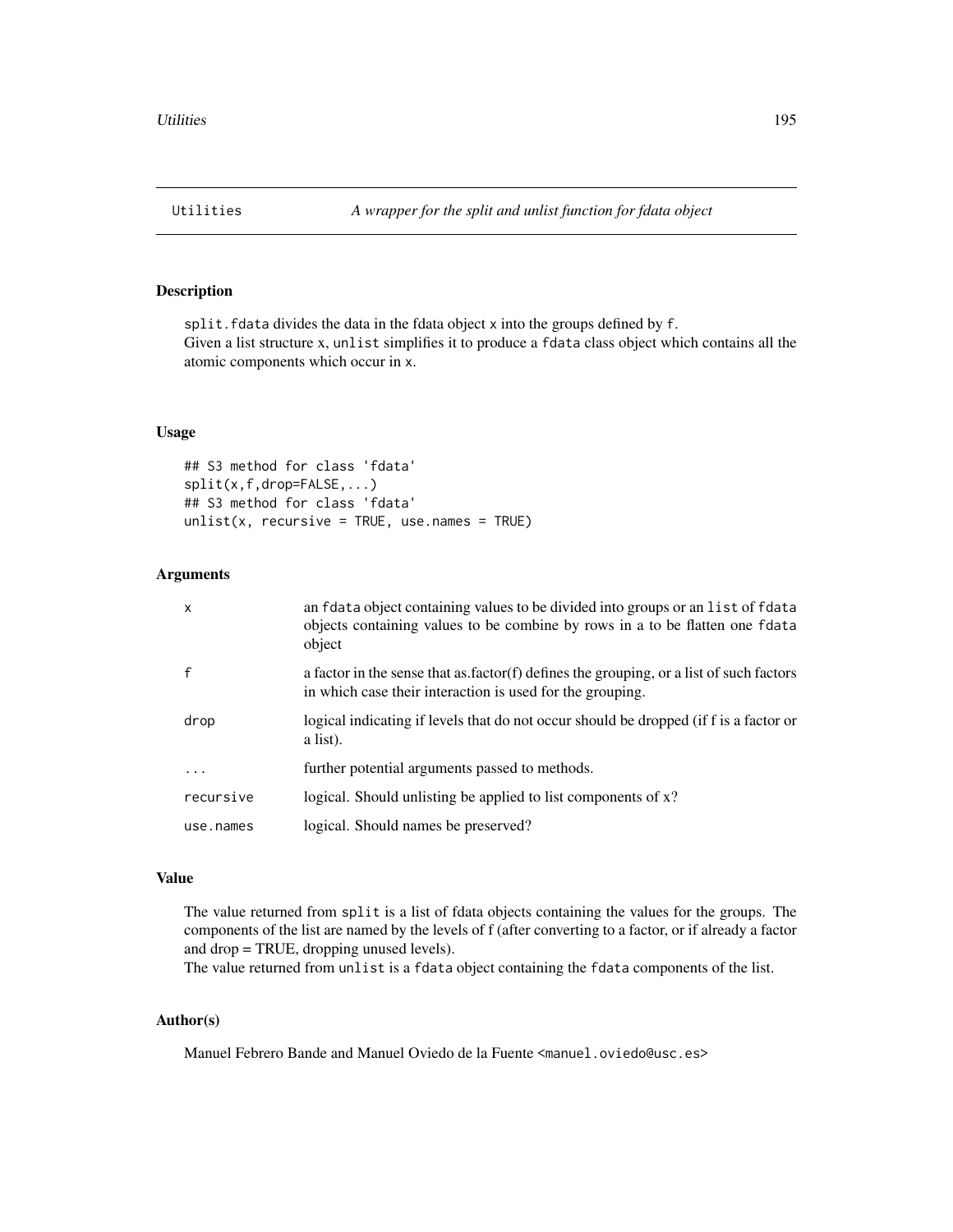#### <span id="page-195-1"></span>196 Var.y

# Examples

```
fdataobj<-fdata(MontrealTemp)
fac<-factor(c(rep(1,len=17),rep(2,len=17)))
a1<-split.fdata(fdataobj,fac)
dim(a1[[1]]);dim(a1[[2]])
a2<-unlist.fdata(a1)
a2==fdataobj
```
#### Var.y *Sampling Variance estimates*

#### <span id="page-195-0"></span>Description

Sampling variance or error variance estimates for regression estimates.

# Usage

Var.y(y,S,Var.e=NULL) Var.e(y,S)

## Arguments

|       | f data class object.                                           |
|-------|----------------------------------------------------------------|
| S     | Smoothing matrix calculated by S, bas is or S. NW functions.   |
| Var.e | Error Variance Estimates. If Var. e=NULL, Var.e is calculated. |

# Value

Var.y: returns the sampling variance of the functional data. Var.e: returns the sampling error variance of the functional data.

# Author(s)

Manuel Febrero-Bande, Manuel Oviedo de la Fuente <manuel.oviedo@usc.es>

# References

Ramsay, James O., and Silverman, Bernard W. (2006), *Functional Data Analysis*, 2nd ed., Springer, New York.

# See Also

See Also as [Var.e](#page-195-0)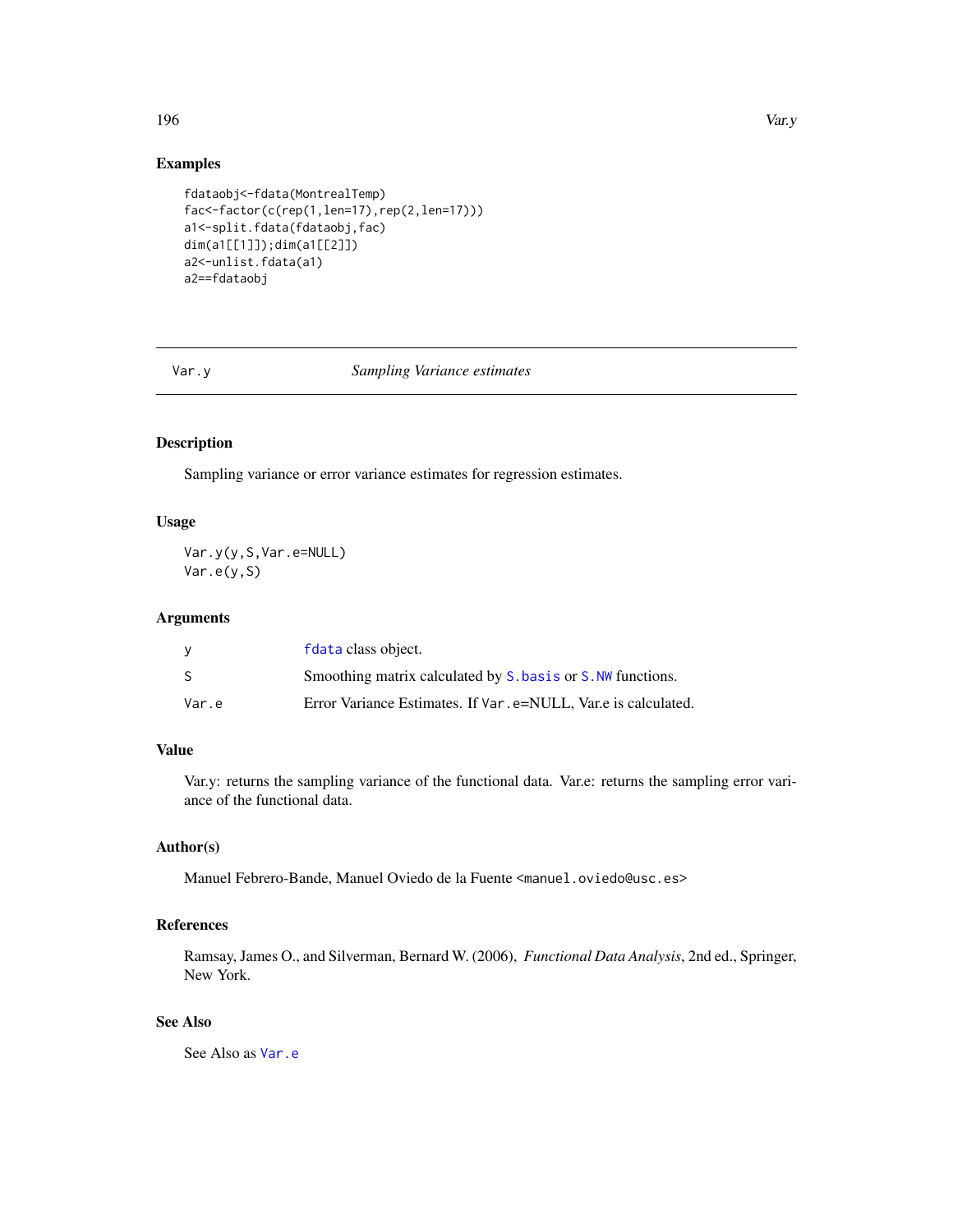Var.y 197

```
a1<-seq(0,1,by=.01)
a2=rnorm(length(a1),sd=0.2)
f1<-(sin(2*pi*a1))+rnorm(length(a1),sd=0.2)
nc<-50
np<-length(f1)
tt=1:101
mdata<-matrix(NA,ncol=np,nrow=nc)
for (i in 1:nc) mdata[i,]<- (sin(2*pi*a1))+rnorm(length(a1),sd=0.2)
mdata<-fdata(mdata,tt)
S=S.NW(tt,h=0.15)
var.e<-Var.e(mdata,S)
var.y<-Var.y(mdata,S)
var.y2<-Var.y(mdata,S,var.e) #the same
```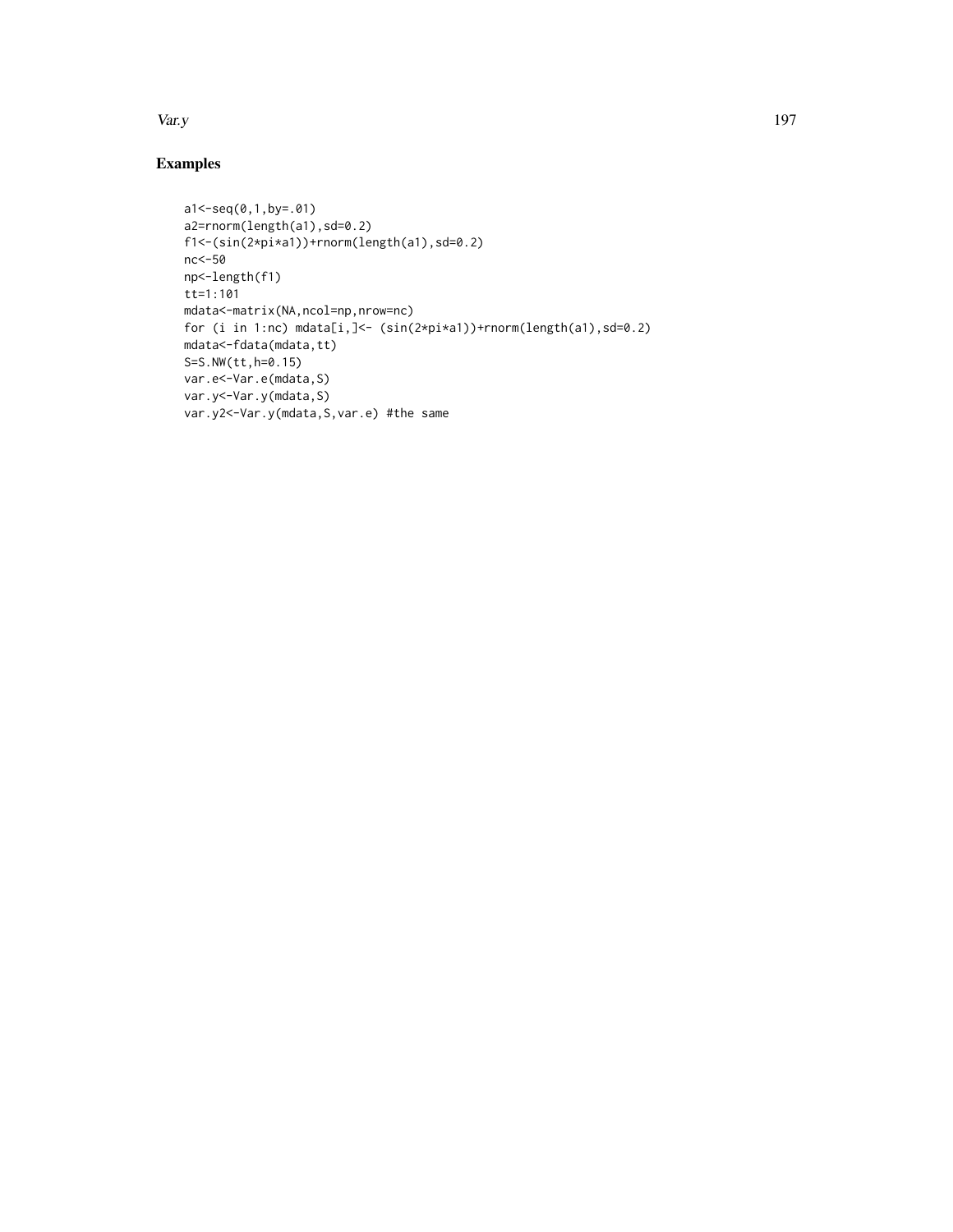# Index

!=.fdata *(*fda.usc.internal*)*, [58](#page-57-0) ∗Topic anova anova.hetero, [9](#page-8-0) anova.onefactor, [11](#page-10-0) anova.RPm, [12](#page-11-0) ∗Topic classif classif.DD, [15](#page-14-0) classif.depth, [19](#page-18-0) classif.gkam, [20](#page-19-0) classif.glm, [22](#page-21-0) classif.gsam, [24](#page-23-0) classif.np, [26](#page-25-1) classif.tree, [28](#page-27-0) predict.classif, [162](#page-161-0) predict.classif.DD, [163](#page-162-0) ∗Topic cluster dis.cos.cor, [57](#page-56-0) inprod.fdata, [129](#page-128-0) int.simpson, [131](#page-130-0) kmeans.fd, [136](#page-135-0) metric.dist, [139](#page-138-0) metric.hausdorff, [140](#page-139-0) metric.kl, [141](#page-140-0) metric.lp, [143](#page-142-1) semimetric.basis, [182](#page-181-1) semimetric.NPFDA, [183](#page-182-1) ∗Topic datagen fdata.bootstrap, [61](#page-60-0) rproc2fdata, [177](#page-176-0) ∗Topic datasets aemet, [8](#page-7-0) MCO, [138](#page-137-0) phoneme, [157](#page-156-0) poblenou, [161](#page-160-0) tecator, [193](#page-192-0) ∗Topic descriptive Depth for a multivariate dataset, [40](#page-39-0) Depth for multivariate fdata, [42](#page-41-0)

Depth for univariate fdata, [45](#page-44-0) Descriptive, [49](#page-48-0) na.omit.fdata, [150](#page-149-0) Utilities, [195](#page-194-0) ∗Topic distribution cond.F, [30](#page-29-0) cond.mode, [32](#page-31-0) cond.quantile, [33](#page-32-0) rwild, [178](#page-177-0) ∗Topic generation gridfdata, rcombfdata, [124](#page-123-0) ∗Topic hplot plot.fdata, [159](#page-158-0) ∗Topic htest dcor.xy, [38](#page-37-0) dfv.test, [54](#page-53-0) flm.Ftest, [72](#page-71-0) flm.test, [74](#page-73-0) PCvM.statistic, [156](#page-155-0) rp.flm.statistic, [172](#page-171-0) rp.flm.test, [173](#page-172-0) ∗Topic kernel Kernel, [131](#page-130-0) Kernel.asymmetric, [133](#page-132-0) Kernel.integrate, [134](#page-133-0) ∗Topic manip fdata, [59](#page-58-1) fdata.cen, [63](#page-62-0) fdata.deriv, [64](#page-63-0) fdata2fd, [66](#page-65-0) ∗Topic math fda.usc.internal, [58](#page-57-0) fdata.methods, [65](#page-64-0) norm.fdata, [151](#page-150-0) order.fdata, [152](#page-151-0) P.penalty, [155](#page-154-0) ∗Topic models dfv.test, [54](#page-53-0) flm.Ftest, [72](#page-71-0)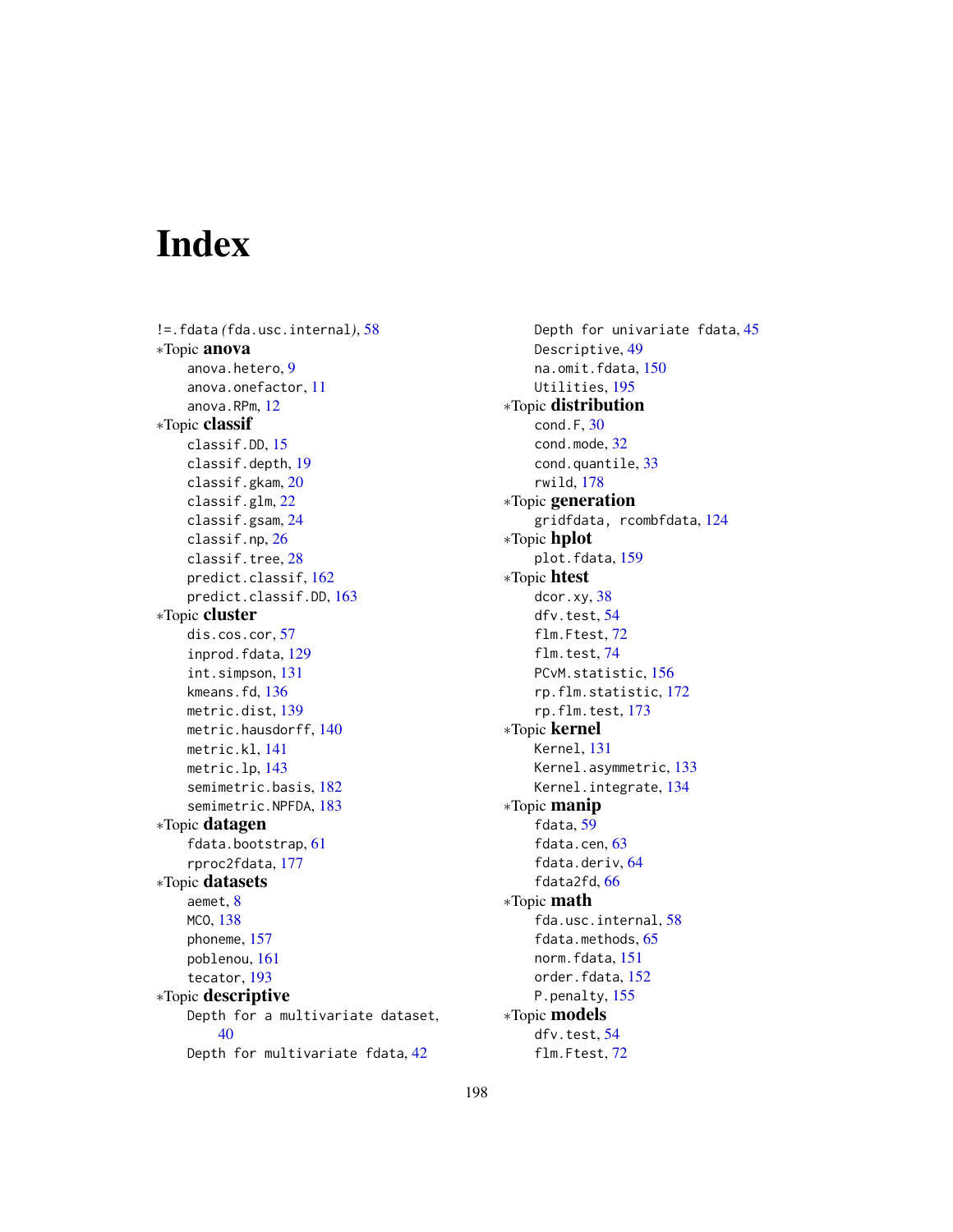#### INDEX 199

flm.test, [74](#page-73-0) rp.flm.test, [173](#page-172-0) ∗Topic multivariate create.fdata.basis, [35](#page-34-0) dcor.xy, [38](#page-37-0) fdata2pc, [67](#page-66-1) fdata2pls, [69](#page-68-1) summary.fdata.comp, [188](#page-187-0) ∗Topic nonparametric dcor.xy, [38](#page-37-0) h.default, [125](#page-124-0) min.basis, [145](#page-144-0) min.np, [147](#page-146-0) ∗Topic outliers influence.quan, [126](#page-125-0) influnce.fdata, [128](#page-127-0) Outliers.fdata, [153](#page-152-0) ∗Topic package fda.usc-package, [4](#page-3-0) ∗Topic print summary.classif, [187](#page-186-1) summary.fregre.fd, [190](#page-189-0) summary.fregre.gkam, [192](#page-191-0) ∗Topic regression dfv.test, [54](#page-53-0) flm.Ftest, [72](#page-71-0) flm.test, [74](#page-73-0) fregre.basis, [79](#page-78-1) fregre.basis.cv, [82](#page-81-0) fregre.basis.fr, [85](#page-84-0) fregre.bootstrap, [88](#page-87-0) fregre.gkam, [90](#page-89-1) fregre.glm, [92](#page-91-0) fregre.gsam, [95](#page-94-0) fregre.lm, [97](#page-96-0) fregre.np, [100](#page-99-1) fregre.np.cv, [102](#page-101-0) fregre.pc, [105](#page-104-1) fregre.pc.cv, [108](#page-107-0) fregre.plm, [110](#page-109-1) fregre.pls, [113](#page-112-1) fregre.pls.cv, [115](#page-114-0) fregre.ppc,fregre.ppls, [118](#page-117-0) fregre.ppc.cv, [120](#page-119-0) predict.fregre.fd, [165](#page-164-0) predict.fregre.GAM, [167](#page-166-0) predict.functional.response, [170](#page-169-0) rp.flm.test, [173](#page-172-0)

∗Topic smooth S.basis, [179](#page-178-1) S.np, [181](#page-180-1) ∗Topic utilities CV.S, [37](#page-36-0) dev.S, [51](#page-50-0) GCV.S, [122](#page-121-0) \*.fdata *(*fda.usc.internal*)*, [58](#page-57-0) +.fdata *(*fda.usc.internal*)*, [58](#page-57-0) -.fdata *(*fda.usc.internal*)*, [58](#page-57-0) /.fdata *(*fda.usc.internal*)*, [58](#page-57-0) ==.fdata *(*fda.usc.internal*)*, [58](#page-57-0) [.fdata *(*fda.usc.internal*)*, [58](#page-57-0) [.fdist *(*fda.usc.internal*)*, [58](#page-57-0) ^.fdata *(*fda.usc.internal*)*, [58](#page-57-0)

# Adot, *[77](#page-76-0)* Adot *(*PCvM.statistic*)*, [156](#page-155-0) aemet, [8](#page-7-0) AKer.cos *(*Kernel.asymmetric*)*, [133](#page-132-0) AKer.epa *(*Kernel.asymmetric*)*, [133](#page-132-0) AKer.norm *(*Kernel.asymmetric*)*, [133](#page-132-0) AKer.quar *(*Kernel.asymmetric*)*, [133](#page-132-0) AKer.tri *(*Kernel.asymmetric*)*, [133](#page-132-0) AKer.unif *(*Kernel.asymmetric*)*, [133](#page-132-0) anova.hetero, *[7](#page-6-0)*, [9](#page-8-0) anova.onefactor, *[7](#page-6-0)*, [11,](#page-10-0) *[14](#page-13-0)* anova.RPm, *[7](#page-6-0)*, *[10](#page-9-0)*, *[12](#page-11-0)*, [12,](#page-11-0) *[71](#page-70-0)* argvals *(*fda.usc.internal*)*, [58](#page-57-0)

bcdcor.dist *(*dcor.xy*)*, [38](#page-37-0) bifd, *[159](#page-158-0)*

c.fdata *(*fda.usc.internal*)*, [58](#page-57-0) classif.DD, *[6](#page-5-0)*, [15,](#page-14-0) *[164](#page-163-0)* classif.depth, *[6](#page-5-0)*, [19](#page-18-0) classif.gkam, *[6](#page-5-0)*, [20,](#page-19-0) *[26](#page-25-1)*, *[163](#page-162-0)* classif.glm, *[6](#page-5-0)*, *[16](#page-15-0)*, *[22](#page-21-0)*, [22,](#page-21-0) *[26](#page-25-1)*, *[29](#page-28-0)*, *[163](#page-162-0)* classif.gsam, *[6](#page-5-0)*, *[16](#page-15-0)*, [24,](#page-23-0) *[163](#page-162-0)* classif.kernel, *[6](#page-5-0)*, *[187,](#page-186-1) [188](#page-187-0)* classif.kernel *(*classif.np*)*, [26](#page-25-1) classif.knn, *[6](#page-5-0)*, *[17](#page-16-0)*, *[187,](#page-186-1) [188](#page-187-0)* classif.knn *(*classif.np*)*, [26](#page-25-1) classif.np, *[17](#page-16-0)*, *[26](#page-25-1)*, [26,](#page-25-1) *[163](#page-162-0)* classif.tree, [28](#page-27-0) Complex, *[66](#page-65-0)* cond.F, *[7](#page-6-0)*, [30,](#page-29-0) *[32](#page-31-0)*, *[34](#page-33-0)* cond.mode, *[7](#page-6-0)*, *[31](#page-30-0)*, [32,](#page-31-0) *[34](#page-33-0)* cond.quantile, *[7](#page-6-0)*, *[31,](#page-30-0) [32](#page-31-0)*, [33](#page-32-0)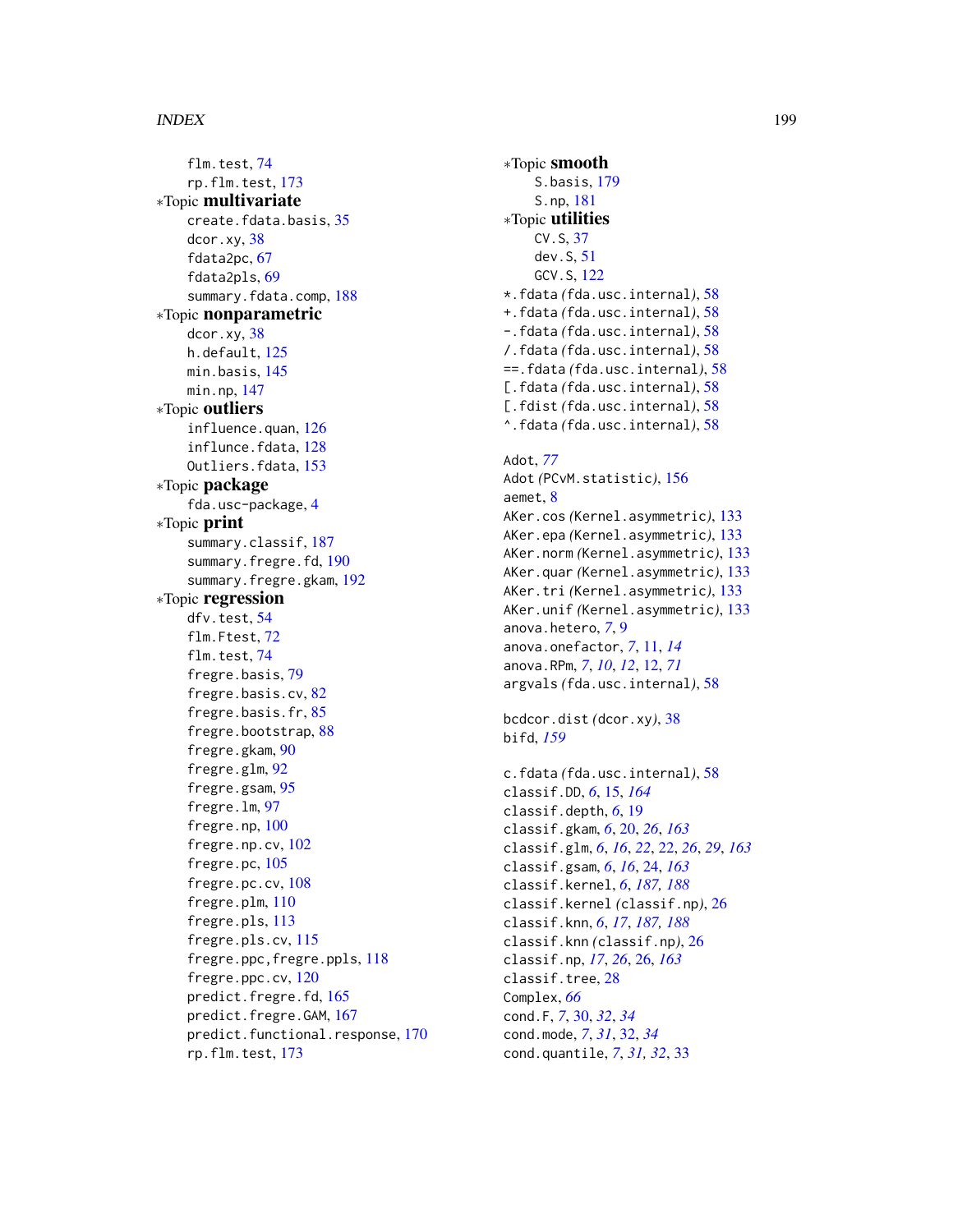contour, *[160](#page-159-0)* contr.helmert, *[10](#page-9-0)*, *[13](#page-12-0)* contr.sum, *[10](#page-9-0)*, *[13](#page-12-0)* contr.treatment, *[10](#page-9-0)*, *[13](#page-12-0)* cor, *[189](#page-188-0)* create.basis, *[23](#page-22-0)*, *[25](#page-24-0)*, *[29](#page-28-0)*, *[36](#page-35-0)*, *[75–](#page-74-0)[77](#page-76-0)*, *[93](#page-92-0)*, *[96](#page-95-0)*, *[98](#page-97-0)*, *[145](#page-144-0)*, *[174](#page-173-0)[–176](#page-175-0)*, *[180](#page-179-0)* create.bspline.basis, *[80](#page-79-0)*, *[86](#page-85-0)*, *[182](#page-181-1)* create.fdata.basis, *[23](#page-22-0)*, *[25](#page-24-0)*, *[29](#page-28-0)*, [35,](#page-34-0) *[93](#page-92-0)*, *[96](#page-95-0)*, *[98](#page-97-0)* create.pc.basis, *[23](#page-22-0)*, *[25](#page-24-0)*, *[29](#page-28-0)*, *[93](#page-92-0)*, *[96](#page-95-0)*, *[98](#page-97-0)*, *[105](#page-104-1)* create.pc.basis *(*create.fdata.basis*)*, [35](#page-34-0) create.pls.basis *(*create.fdata.basis*)*, [35](#page-34-0) create.raw.fdata *(*create.fdata.basis*)*, [35](#page-34-0) CV.S, *[4](#page-3-0)*, [37,](#page-36-0) *[53](#page-52-0)*, *[103](#page-102-0)*, *[123](#page-122-0)* data.frame, *[15](#page-14-0)* Data2fd, *[64](#page-63-0)*, *[67](#page-66-1)*, *[182](#page-181-1)* dcor.dist *(*dcor.xy*)*, [38](#page-37-0) dcor.test *(*dcor.xy*)*, [38](#page-37-0) dcor.xy, [38](#page-37-0) Depth, *[5](#page-4-0)*, *[16](#page-15-0)*, *[154](#page-153-0)* Depth *(*Depth for univariate fdata*)*, [45](#page-44-0) Depth for a multivariate dataset, [40](#page-39-0) Depth for multivariate fdata, [42](#page-41-0) Depth for univariate fdata, [45](#page-44-0) depth.FM, *[5](#page-4-0)*, *[42](#page-41-0)*, *[45](#page-44-0)* depth.FM *(*Depth for univariate fdata*)*, [45](#page-44-0) depth.FMp, *[16](#page-15-0)*, *[44](#page-43-0)* depth.FMp *(*Depth for multivariate fdata*)*, [42](#page-41-0) depth.FSD, *[46,](#page-45-0) [47](#page-46-0)* depth.FSD *(*Depth for univariate fdata*)*, [45](#page-44-0) depth.KFSD, *[46,](#page-45-0) [47](#page-46-0)* depth.KFSD *(*Depth for univariate fdata*)*, [45](#page-44-0) depth.mode, *[5](#page-4-0)*, *[42](#page-41-0)*, *[46,](#page-45-0) [47](#page-46-0)* depth.mode *(*Depth for univariate fdata*)*, [45](#page-44-0) depth.modep, *[16](#page-15-0)*, *[44](#page-43-0)* depth.modep *(*Depth for multivariate fdata*)*, [42](#page-41-0) Depth.Multivariate, *[16](#page-15-0)*, *[43](#page-42-0)* Depth.Multivariate *(*Depth for a multivariate dataset*)*, [40](#page-39-0)

Depth.pfdata, *[16](#page-15-0)* Depth.pfdata *(*Depth for multivariate fdata*)*, [42](#page-41-0) depth.RP, *[5](#page-4-0)*, *[42](#page-41-0)*, *[46,](#page-45-0) [47](#page-46-0)* depth.RP *(*Depth for univariate fdata*)*, [45](#page-44-0) depth.RPD, *[5](#page-4-0)*, *[42](#page-41-0)*, *[44](#page-43-0)*, *[46,](#page-45-0) [47](#page-46-0)*, *[50](#page-49-0)* depth.RPD *(*Depth for univariate fdata*)*, [45](#page-44-0) depth.RPp, *[16](#page-15-0)*, *[44](#page-43-0)* depth.RPp *(*Depth for multivariate fdata*)*, [42](#page-41-0) depth.RT, *[5](#page-4-0)*, *[42](#page-41-0)*, *[46,](#page-45-0) [47](#page-46-0)* depth.RT *(*Depth for univariate fdata*)*, [45](#page-44-0) deriv.fd, *[64,](#page-63-0) [65](#page-64-0)*, *[182,](#page-181-1) [183](#page-182-1)* Descriptive, *[5](#page-4-0)*, *[45](#page-44-0)*, *[48](#page-47-0)*, [49,](#page-48-0) *[61,](#page-60-0) [62](#page-61-0)* dev.S, [51](#page-50-0) dfv.statistic *(*dfv.test*)*, [54](#page-53-0) dfv.test, [54,](#page-53-0) *[73](#page-72-0)*, *[77](#page-76-0)*, *[179](#page-178-1)* dim.fdata *(*fda.usc.internal*)*, [58](#page-57-0) dis.cos.cor, [57](#page-56-0) dist, *[27](#page-26-0)*, *[139,](#page-138-0) [140](#page-139-0)* eval.penalty, *[80](#page-79-0)*, *[83](#page-82-0)*, *[85](#page-84-0)*, *[180](#page-179-0)* family, *[21](#page-20-0)*, *[23](#page-22-0)*, *[25](#page-24-0)*, *[52](#page-51-0)*, *[90](#page-89-1)*, *[93](#page-92-0)*, *[95](#page-94-0)* fd, *[151](#page-150-0)*, *[156](#page-155-0)*, *[172](#page-171-0)* fda.usc *(*fda.usc-package*)*, [4](#page-3-0) fda.usc-package, [4](#page-3-0) fda.usc.internal, [58](#page-57-0) fdata, *[4](#page-3-0)*, *[15](#page-14-0)*, *[20](#page-19-0)*, *[27](#page-26-0)*, *[30](#page-29-0)*, *[33](#page-32-0)*, *[35](#page-34-0)*, *[46](#page-45-0)*, *[49](#page-48-0)*, *[54](#page-53-0)*, [59,](#page-58-1) *[63](#page-62-0)[–67](#page-66-1)*, *[69,](#page-68-1) [70](#page-69-0)*, *[72](#page-71-0)*, *[74](#page-73-0)*, *[80](#page-79-0)*, *[82,](#page-81-0) [83](#page-82-0)*, *[100](#page-99-1)*, *[103](#page-102-0)*, *[105](#page-104-1)*, *[108](#page-107-0)*, *[113](#page-112-1)*, *[116](#page-115-0)*, *[118](#page-117-0)*, *[120](#page-119-0)*, *[124,](#page-123-0) [125](#page-124-0)*, *[136](#page-135-0)*, *[142](#page-141-0)*, *[145](#page-144-0)*, *[148](#page-147-0)*, *[151](#page-150-0)*, *[153](#page-152-0)*, *[156](#page-155-0)*, *[160](#page-159-0)*, *[172,](#page-171-0) [173](#page-172-0)*, *[186](#page-185-0)*, *[196](#page-195-1)* fdata.bootstrap, *[7](#page-6-0)*, [61,](#page-60-0) *[153,](#page-152-0) [154](#page-153-0)* fdata.cen, [63](#page-62-0) fdata.deriv, *[4](#page-3-0)*, *[47](#page-46-0)*, [64](#page-63-0) fdata.methods, [65](#page-64-0) fdata2fd, *[7](#page-6-0)*, [66](#page-65-0) fdata2pc, *[7](#page-6-0)*, *[36](#page-35-0)*, [67,](#page-66-1) *[70](#page-69-0)*, *[106](#page-105-0)*, *[189](#page-188-0)* fdata2pls, *[7](#page-6-0)*, [69,](#page-68-1) *[114](#page-113-0)*, *[119](#page-118-0)*, *[189](#page-188-0)* fdata2ppc, *[118](#page-117-0)* fdata2ppc *(*fdata2pc*)*, [67](#page-66-1) fdata2ppls, *[118](#page-117-0)*, *[156](#page-155-0)* fdata2ppls *(*fdata2pls*)*, [69](#page-68-1) FDR, *[7](#page-6-0)*, [71](#page-70-0)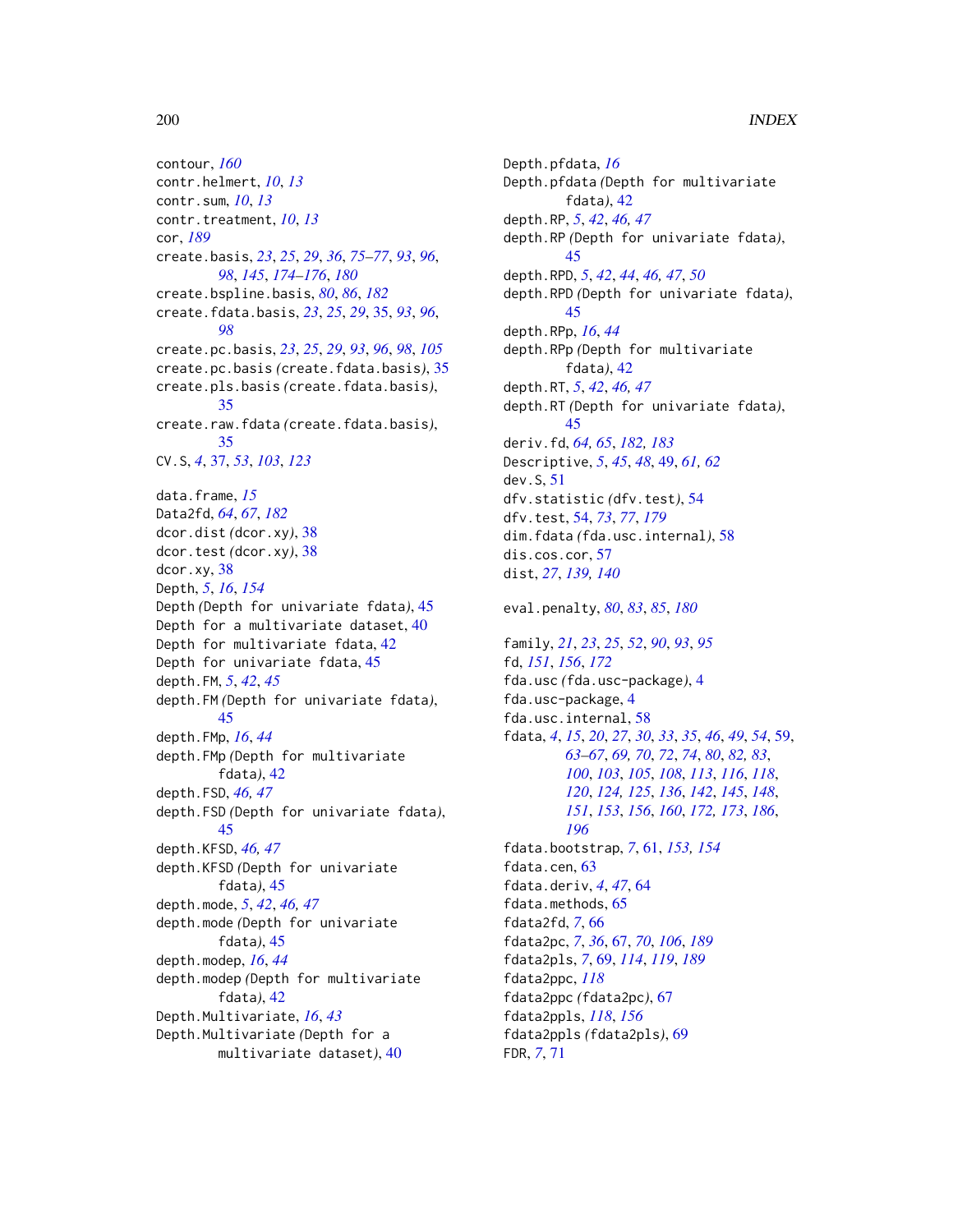#### $I$ NDEX 201

filled.contour, *[160](#page-159-0)* flm.Ftest, *[5](#page-4-0)*, *[56](#page-55-0)*, [72,](#page-71-0) *[77](#page-76-0)*, *[179](#page-178-1)* flm.test, *[5](#page-4-0)*, *[56](#page-55-0)*, *[73](#page-72-0)*, [74,](#page-73-0) *[157](#page-156-0)*, *[176](#page-175-0)*, *[179](#page-178-1)* formula, *[9](#page-8-0)*, *[13](#page-12-0)* fregre.basis, *[5,](#page-4-0) [6](#page-5-0)*, *[75](#page-74-0)*, *[77](#page-76-0)*, [79,](#page-78-1) *[84](#page-83-0)*, *[88,](#page-87-0) [89](#page-88-0)*, *[98](#page-97-0)*, *[102](#page-101-0)*, *[107](#page-106-0)*, *[127](#page-126-0)*, *[129](#page-128-0)*, *[166,](#page-165-0) [167](#page-166-0)*, *[174](#page-173-0)*, *[176](#page-175-0)*, *[190,](#page-189-0) [191](#page-190-0)* fregre.basis.cv, *[5](#page-4-0)*, *[75](#page-74-0)*, *[77](#page-76-0)*, *[81](#page-80-0)*, [82,](#page-81-0) *[104](#page-103-0)*, *[127](#page-126-0)*, *[166,](#page-165-0) [167](#page-166-0)*, *[174](#page-173-0)*, *[176](#page-175-0)* fregre.basis.fr, *[6](#page-5-0)*, [85,](#page-84-0) *[171](#page-170-0)* fregre.bootstrap, [88,](#page-87-0) *[179](#page-178-1)* fregre.gkam, *[6](#page-5-0)*, *[22](#page-21-0)*, [90,](#page-89-1) *[96](#page-95-0)*, *[168,](#page-167-0) [169](#page-168-0)*, *[192,](#page-191-0) [193](#page-192-0)* fregre.glm, *[6](#page-5-0)*, *[24](#page-23-0)*, *[92](#page-91-0)*, [92,](#page-91-0) *[95,](#page-94-0) [96](#page-95-0)*, *[99](#page-98-0)*, *[168,](#page-167-0) [169](#page-168-0)* fregre.gsam, *[6](#page-5-0)*, *[26](#page-25-1)*, *[92](#page-91-0)*, [95,](#page-94-0) *[168,](#page-167-0) [169](#page-168-0)* fregre.lm, *[6](#page-5-0)*, *[92](#page-91-0)*, *[94](#page-93-0)*, [97,](#page-96-0) *[112](#page-111-0)*, *[168,](#page-167-0) [169](#page-168-0)* fregre.np, *[5,](#page-4-0) [6](#page-5-0)*, *[54](#page-53-0)*, *[56](#page-55-0)*, *[81](#page-80-0)*, [100,](#page-99-1) *[104](#page-103-0)*, *[107](#page-106-0)*, *[110](#page-109-1)*, *[112](#page-111-0)*, *[126](#page-125-0)*, *[166,](#page-165-0) [167](#page-166-0)*, *[190,](#page-189-0) [191](#page-190-0)* fregre.np.cv, *[5](#page-4-0)*, *[84](#page-83-0)*, *[91,](#page-90-0) [92](#page-91-0)*, *[102](#page-101-0)*, [102,](#page-101-0) *[104](#page-103-0)*, *[111,](#page-110-0) [112](#page-111-0)*, *[126](#page-125-0)*, *[166,](#page-165-0) [167](#page-166-0)* fregre.pc, *[5,](#page-4-0) [6](#page-5-0)*, *[75](#page-74-0)*, *[77](#page-76-0)*, *[81](#page-80-0)*, *[88,](#page-87-0) [89](#page-88-0)*, *[98](#page-97-0)*, *[102](#page-101-0)*, [105,](#page-104-1) *[106](#page-105-0)*, *[108–](#page-107-0)[110](#page-109-1)*, *[115](#page-114-0)*, *[119](#page-118-0)*, *[127](#page-126-0)*, *[129](#page-128-0)*, *[166,](#page-165-0) [167](#page-166-0)*, *[174](#page-173-0)*, *[176](#page-175-0)*, *[190,](#page-189-0) [191](#page-190-0)* fregre.pc.cv, *[5](#page-4-0)*, *[75](#page-74-0)*, *[77](#page-76-0)*, *[84](#page-83-0)*, *[107](#page-106-0)*, [108,](#page-107-0) *[166,](#page-165-0) [167](#page-166-0)*, *[174](#page-173-0)*, *[176](#page-175-0)* fregre.plm, *[6](#page-5-0)*, [110,](#page-109-1) *[168,](#page-167-0) [169](#page-168-0)*, *[190,](#page-189-0) [191](#page-190-0)* fregre.pls, *[5](#page-4-0)*, *[70](#page-69-0)*, *[75](#page-74-0)*, *[77](#page-76-0)*, *[88,](#page-87-0) [89](#page-88-0)*, *[98](#page-97-0)*, *[108](#page-107-0)*, [113,](#page-112-1) *[114](#page-113-0)*, *[116](#page-115-0)*, *[119](#page-118-0)*, *[166,](#page-165-0) [167](#page-166-0)*, *[174](#page-173-0)*, *[176](#page-175-0)*, *[190,](#page-189-0) [191](#page-190-0)* fregre.pls.cv, *[5](#page-4-0)*, *[70](#page-69-0)*, *[75](#page-74-0)*, *[77](#page-76-0)*, *[115](#page-114-0)*, [115,](#page-114-0) *[166,](#page-165-0) [167](#page-166-0)*, *[174](#page-173-0)*, *[176](#page-175-0)* fregre.ppc, *[117](#page-116-0)*, *[120](#page-119-0)*, *[122](#page-121-0)* fregre.ppc *(*fregre.ppc,fregre.ppls*)*, [118](#page-117-0) fregre.ppc,fregre.ppls, [118](#page-117-0) fregre.ppc.cv, *[119](#page-118-0)*, [120](#page-119-0) fregre.ppls, *[120](#page-119-0)*, *[122](#page-121-0)* fregre.ppls *(*fregre.ppc,fregre.ppls*)*, [118](#page-117-0) fregre.ppls.cv, *[119](#page-118-0)* fregre.ppls.cv *(*fregre.ppc.cv*)*, [120](#page-119-0) Ftest.statistic *(*flm.Ftest*)*, [72](#page-71-0) func.mean, *[50](#page-49-0)*, *[61,](#page-60-0) [62](#page-61-0)* func.mean *(*Descriptive*)*, [49](#page-48-0) func.mean.formula, *[50](#page-49-0)* func.med.FM, *[50](#page-49-0)* func.med.FM *(*Descriptive*)*, [49](#page-48-0) func.med.mode, *[50](#page-49-0)* func.med.mode *(*Descriptive*)*, [49](#page-48-0)

func.med.RP, *[50](#page-49-0)*

func.med.RP *(*Descriptive*)*, [49](#page-48-0) func.med.RPD, *[50](#page-49-0)* func.med.RPD *(*Descriptive*)*, [49](#page-48-0) func.med.RT *(*Descriptive*)*, [49](#page-48-0) func.trim.FM, *[50](#page-49-0)* func.trim.FM *(*Descriptive*)*, [49](#page-48-0) func.trim.mode, *[50](#page-49-0)* func.trim.mode *(*Descriptive*)*, [49](#page-48-0) func.trim.RP, *[50](#page-49-0)* func.trim.RP *(*Descriptive*)*, [49](#page-48-0) func.trim.RPD, *[50](#page-49-0)* func.trim.RPD *(*Descriptive*)*, [49](#page-48-0) func.trim.RT, *[50](#page-49-0)* func.trim.RT *(*Descriptive*)*, [49](#page-48-0) func.trimvar.FM, *[50](#page-49-0)* func.trimvar.FM *(*Descriptive*)*, [49](#page-48-0) func.trimvar.mode, *[50](#page-49-0)* func.trimvar.mode *(*Descriptive*)*, [49](#page-48-0) func.trimvar.RP, *[50](#page-49-0)* func.trimvar.RP *(*Descriptive*)*, [49](#page-48-0) func.trimvar.RPD, *[50](#page-49-0)* func.trimvar.RPD *(*Descriptive*)*, [49](#page-48-0) func.trimvar.RT, *[50](#page-49-0)* func.trimvar.RT *(*Descriptive*)*, [49](#page-48-0) func.var, *[50](#page-49-0)* func.var *(*Descriptive*)*, [49](#page-48-0)

gam, *[95,](#page-94-0) [96](#page-95-0)*, *[169](#page-168-0)* GCV.S, *[4](#page-3-0)*, *[27](#page-26-0)*, *[38](#page-37-0)*, *[53](#page-52-0)*, *[83](#page-82-0)*, *[103](#page-102-0)*, *[111](#page-110-0)*, [122](#page-121-0) getbasispenalty, *[180](#page-179-0)* getOption, *[187](#page-186-1)*, *[190](#page-189-0)*, *[192](#page-191-0)* glm, *[6](#page-5-0)*, *[21](#page-20-0)*, *[23](#page-22-0)*, *[25](#page-24-0)*, *[29](#page-28-0)*, *[93,](#page-92-0) [94](#page-93-0)*, *[96](#page-95-0)*, *[169](#page-168-0)* gridfdata *(*gridfdata, rcombfdata*)*, [124](#page-123-0) gridfdata, rcombfdata, [124](#page-123-0)

#### h.default, *[100](#page-99-1)*, *[103](#page-102-0)*, *[111](#page-110-0)*, [125](#page-124-0)

# iconv, *[9](#page-8-0)* IKer.cos *(*Kernel.integrate*)*, [134](#page-133-0) IKer.epa *(*Kernel.integrate*)*, [134](#page-133-0) IKer.norm *(*Kernel.integrate*)*, [134](#page-133-0) IKer.quar *(*Kernel.integrate*)*, [134](#page-133-0) IKer.tri *(*Kernel.integrate*)*, [134](#page-133-0) IKer.unif *(*Kernel.integrate*)*, [134](#page-133-0) image, *[160](#page-159-0)* influence.fdata, *[127](#page-126-0)* influence.fdata *(*influnce.fdata*)*, [128](#page-127-0) influence.quan, [126,](#page-125-0) *[129](#page-128-0)* influnce.fdata, [128](#page-127-0)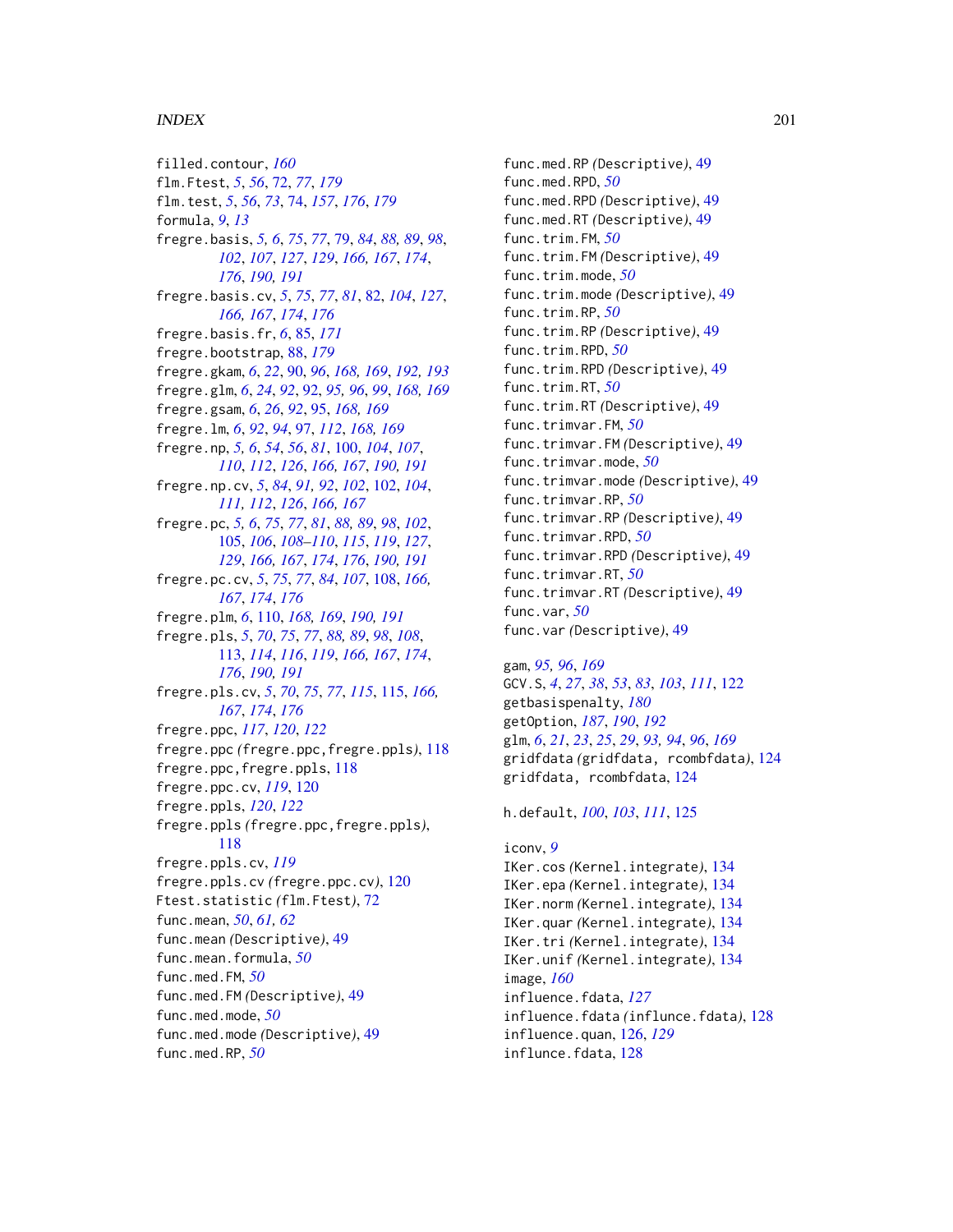inprod, *[130](#page-129-0)*, *[151](#page-150-0)* inprod.fdata, [129](#page-128-0) int.simpson, [131](#page-130-0) integrate, *[131](#page-130-0)*, *[135](#page-134-0)* is.fdata *(*fda.usc.internal*)*, [58](#page-57-0)

```
Ker.cos (Kernel), 131
Ker.epa (Kernel), 131
Ker.norm (Kernel), 131
Ker.quar (Kernel), 131
Ker.tri (Kernel), 131
Ker.unif (Kernel), 131
Kernel, 7, 27, 126, 131, 135, 148
Kernel.asymmetric, 7, 30, 101, 103, 111, 133
Kernel.integrate, 7, 30, 134
kgam.H (fregre.gkam), 90
kmeans, 137
kmeans.assig.groups (kmeans.fd), 136
kmeans.center.ini (kmeans.fd), 136
kmeans.centers.update (kmeans.fd), 136
kmeans.fd, 7, 136
```
lda, *[16](#page-15-0)* length.fdata *(*fda.usc.internal*)*, [58](#page-57-0) lines.fdata *(*plot.fdata*)*, [159](#page-158-0) linmod, *[85](#page-84-0)*, *[87](#page-86-0)* lm, *[6](#page-5-0)*, *[98](#page-97-0)*, *[111](#page-110-0)*, *[114](#page-113-0)*, *[119](#page-118-0)*, *[169](#page-168-0)*

Math, *[66](#page-65-0)* Math.fdata *(*fdata.methods*)*, [65](#page-64-0) matplot, *[160](#page-159-0)* MCO, [138](#page-137-0) mdepth.HS, *[41](#page-40-0)[–43](#page-42-0)* mdepth.HS *(*Depth for a multivariate dataset*)*, [40](#page-39-0) mdepth.LD, *[41](#page-40-0)*, *[43](#page-42-0)* mdepth.LD *(*Depth for a multivariate dataset*)*, [40](#page-39-0) mdepth.MhD, *[40](#page-39-0)[–43](#page-42-0)* mdepth.MhD *(*Depth for a multivariate dataset*)*, [40](#page-39-0) mdepth.RP, *[41](#page-40-0)[–43](#page-42-0)* mdepth.RP *(*Depth for a multivariate dataset*)*, [40](#page-39-0) mdepth.SD, *[40,](#page-39-0) [41](#page-40-0)*, *[43](#page-42-0)* mdepth.SD *(*Depth for a multivariate dataset*)*, [40](#page-39-0) mdepth.TD, *[41](#page-40-0)*, *[43](#page-42-0)*

mdepth.TD *(*Depth for a multivariate dataset*)*, [40](#page-39-0) metric.dist, *[7](#page-6-0)*, *[16](#page-15-0)*, *[27](#page-26-0)*, *[39](#page-38-0)[–41](#page-40-0)*, [139](#page-138-0) metric.hausdorff, *[7](#page-6-0)*, [140](#page-139-0) metric.kl, *[7](#page-6-0)*, [141](#page-140-0) metric.lp, *[7](#page-6-0)*, *[16](#page-15-0)*, *[27](#page-26-0)*, *[30](#page-29-0)*, *[37](#page-36-0)*, *[39,](#page-38-0) [40](#page-39-0)*, *[43,](#page-42-0) [44](#page-43-0)*, *[47](#page-46-0)*, *[50](#page-49-0)*, *[55](#page-54-0)*, *[57](#page-56-0)*, *[100,](#page-99-1) [101](#page-100-0)*, *[103](#page-102-0)*, *[111](#page-110-0)*, *[122](#page-121-0)*, *[125,](#page-124-0) [126](#page-125-0)*, *[136](#page-135-0)*, *[140](#page-139-0)*, *[142](#page-141-0)*, [143,](#page-142-1) *[151](#page-150-0)*, *[183](#page-182-1)*, *[185](#page-184-0)* min.basis, *[4](#page-3-0)*, *[75](#page-74-0)*, *[77](#page-76-0)*, [145,](#page-144-0) *[149](#page-148-0)*, *[174](#page-173-0)*, *[176](#page-175-0)* min.np, *[4](#page-3-0)*, *[38](#page-37-0)*, *[123](#page-122-0)*, *[146](#page-145-0)*, [147](#page-146-0) missing.fdata *(*fda.usc.internal*)*, [58](#page-57-0) na.fail.fdata *(*na.omit.fdata*)*, [150](#page-149-0) na.omit, *[150](#page-149-0)* na.omit.fdata, [150](#page-149-0) NCOL.fdata *(*fda.usc.internal*)*, [58](#page-57-0) ncol.fdata *(*fda.usc.internal*)*, [58](#page-57-0) norm, *[151](#page-150-0)* norm.fd *(*norm.fdata*)*, [151](#page-150-0) norm.fdata, *[130](#page-129-0)*, [151](#page-150-0) NROW.fdata *(*fda.usc.internal*)*, [58](#page-57-0) nrow.fdata *(*fda.usc.internal*)*, [58](#page-57-0) omit.fdata *(*fda.usc.internal*)*, [58](#page-57-0) omit2.fdata *(*fda.usc.internal*)*, [58](#page-57-0) Ops, *[66](#page-65-0)* Ops.fdata *(*fdata.methods*)*, [65](#page-64-0) order, *[152](#page-151-0)* order.fdata, *[152](#page-151-0)*, [152](#page-151-0) outliers.depth.pond, *[5](#page-4-0)* outliers.depth.pond *(*Outliers.fdata*)*, [153](#page-152-0) outliers.depth.trim, *[5](#page-4-0)* outliers.depth.trim *(*Outliers.fdata*)*, [153](#page-152-0) Outliers.fdata, [153](#page-152-0) outliers.lrt, *[5](#page-4-0)* outliers.lrt *(*Outliers.fdata*)*, [153](#page-152-0) outliers.thres.lrt, *[5](#page-4-0)* outliers.thres.lrt *(*Outliers.fdata*)*, [153](#page-152-0) P.penalty, *[98](#page-97-0)*, *[105](#page-104-1)*, *[115](#page-114-0)*, *[119](#page-118-0)*, [155](#page-154-0) pca.fd, *[23](#page-22-0)*, *[25](#page-24-0)*, *[29](#page-28-0)*, *[93](#page-92-0)*, *[96](#page-95-0)*, *[98](#page-97-0)* PCvM.statistic, *[5](#page-4-0)*, *[77](#page-76-0)*, [156](#page-155-0)

persp, *[160](#page-159-0)* phoneme, [157](#page-156-0)

plot.bifd *(*plot.fdata*)*, [159](#page-158-0) plot.fdata, *[4](#page-3-0)*, *[60](#page-59-0)*, [159](#page-158-0)